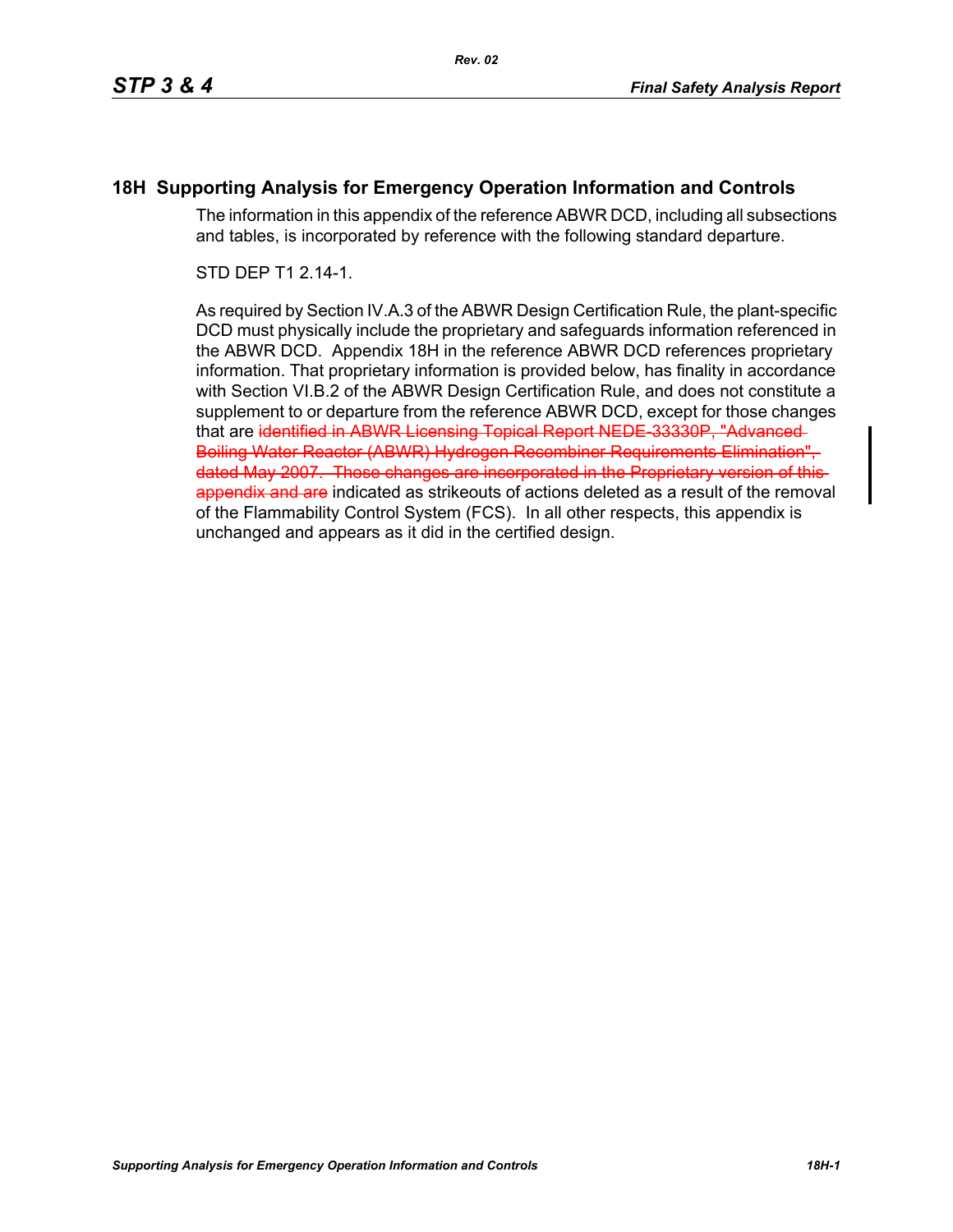

#### **Table 18H-1 INVENTORY BASED UPON THE ABWR EPGs – OPERATOR CAUTIONS CAUTION #1, RPV WATER LEVEL INSTRUMENTATION**



GE Company Proprietary *GE Company Proprietary Rev. 02*

*STP 3 & 4*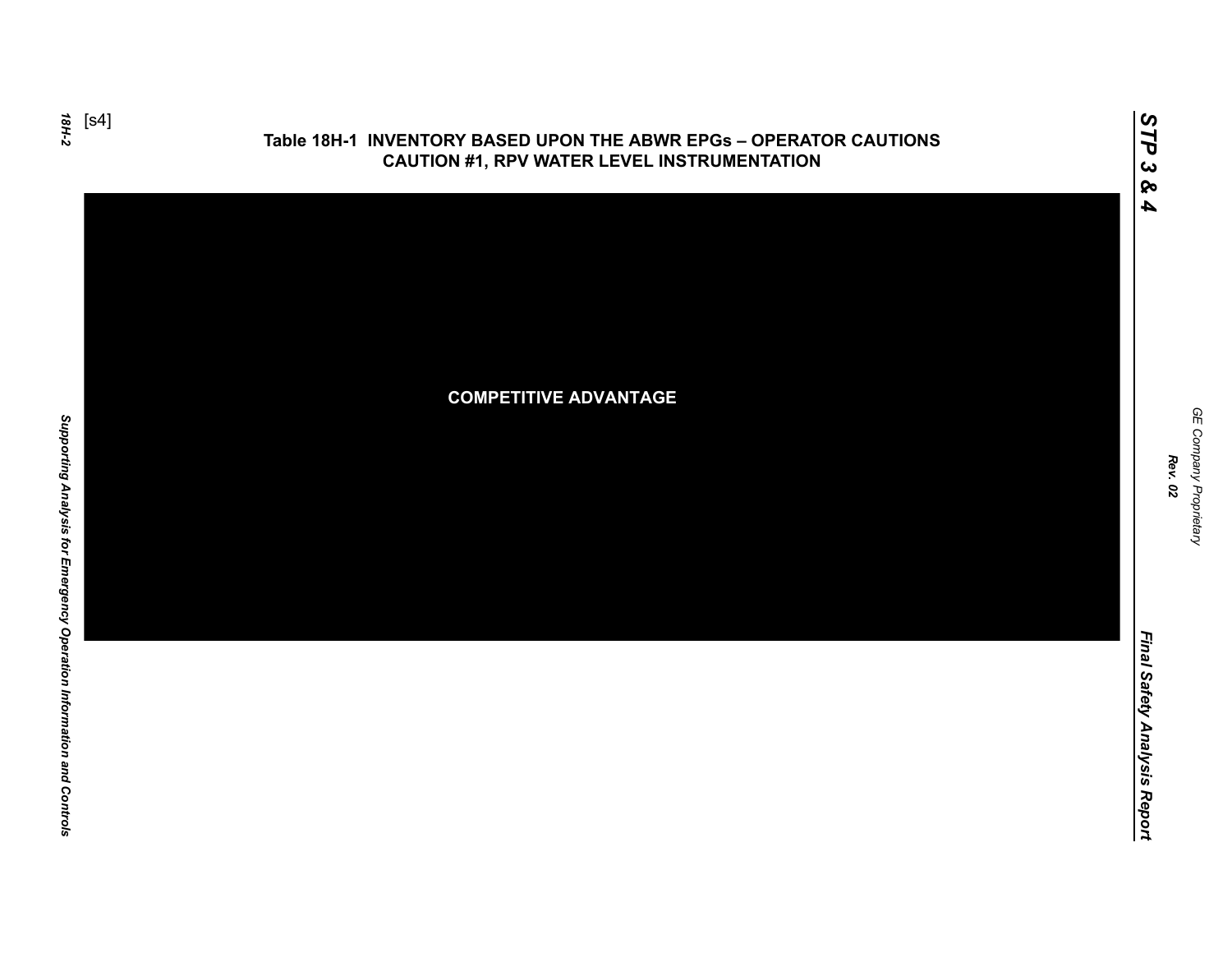

## **Table 18H-1 INVENTORY BASED UPON THE ABWR EPGs – OPERATOR CAUTIONS**

*GE Company Proprietary*

GE Company Proprietary

*Rev. 02*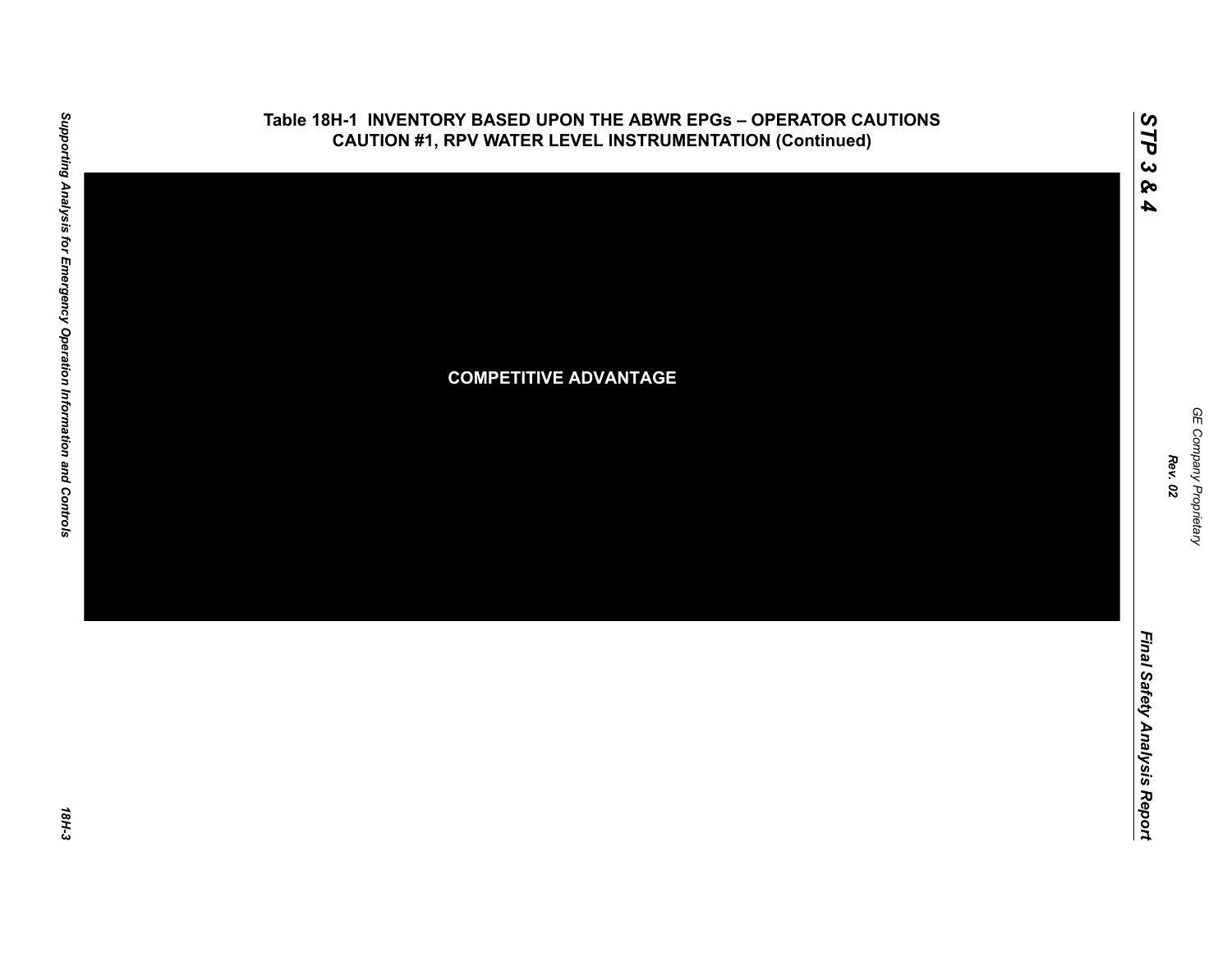

#### **Table 18H-1 INVENTORY BASED UPON THE ABWR EPGs – OPERATOR CAUTIONS CAUTION #3, RCIC TURBINE SPEED (Continued)**

GE Company Proprietary *GE Company Proprietary Rev. 02*

*Final Safety Analysis Report*

Final Safety Analysis Report

*STP 3 & 4*

18H-4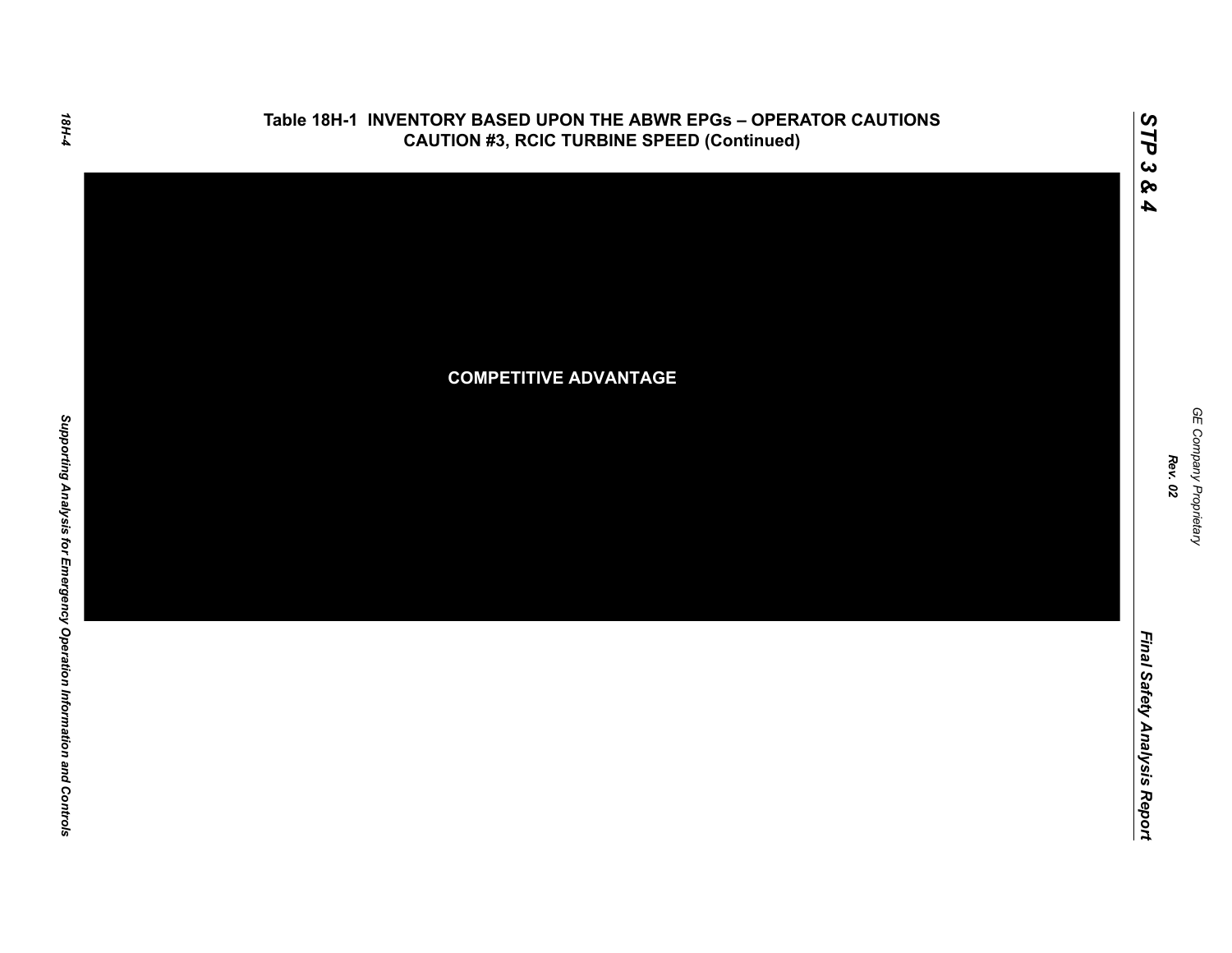

#### **Table 18H-1 INVENTORY BASED UPON THE ABWR EPGs – OPERATOR CAUTIONS CAUTION #4, RCIC TURBINE TRIP ON HIGH EXHAUST PRESSURE (Continued)**

*GE Company Proprietary*

GE Company Proprietary

*Rev. 02*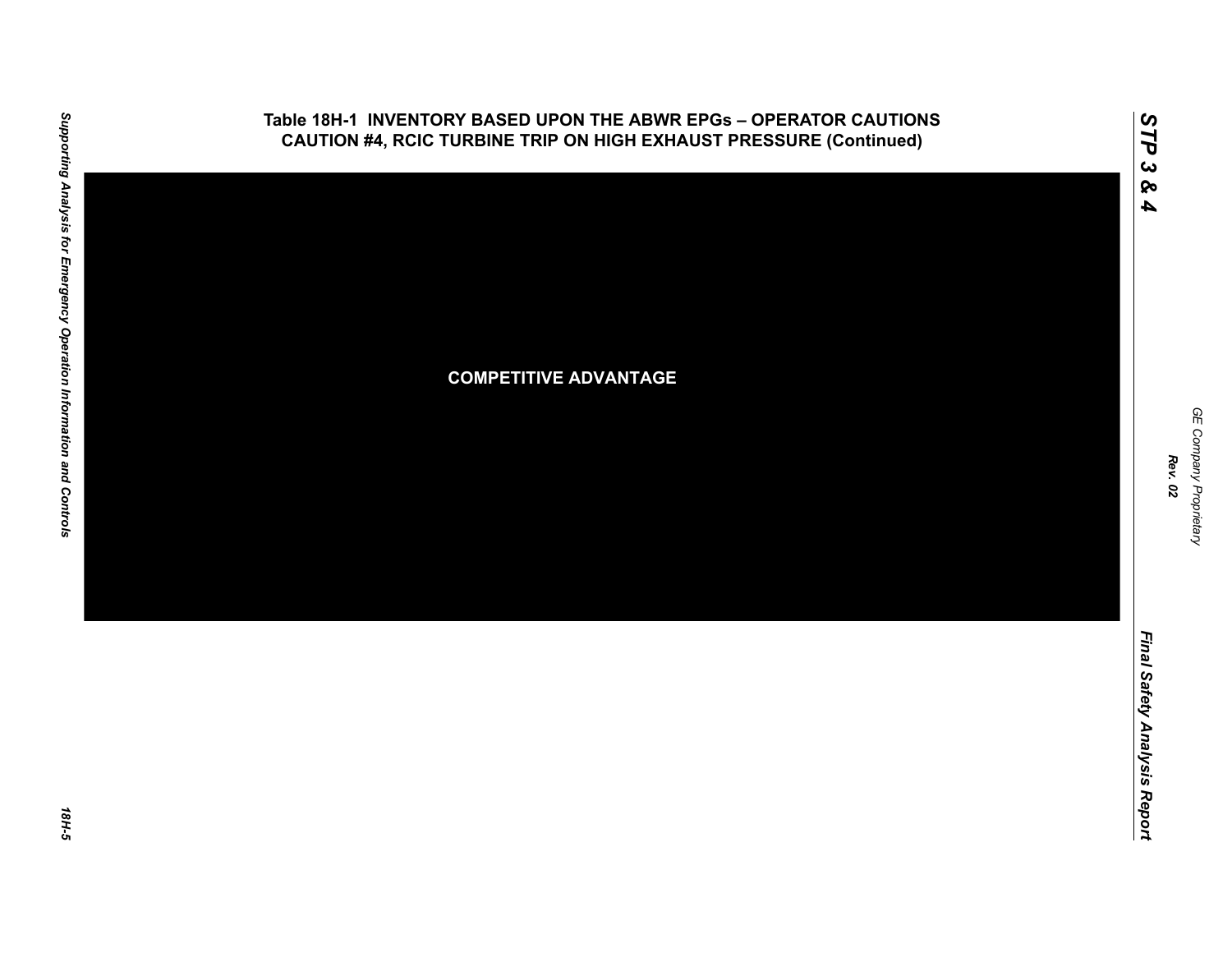

#### **Table 18H-1 INVENTORY BASED UPON THE ABWR EPGs – OPERATOR CAUTIONS CAUTION #5, HPCF PUMP NPSH LIMIT (Continued)**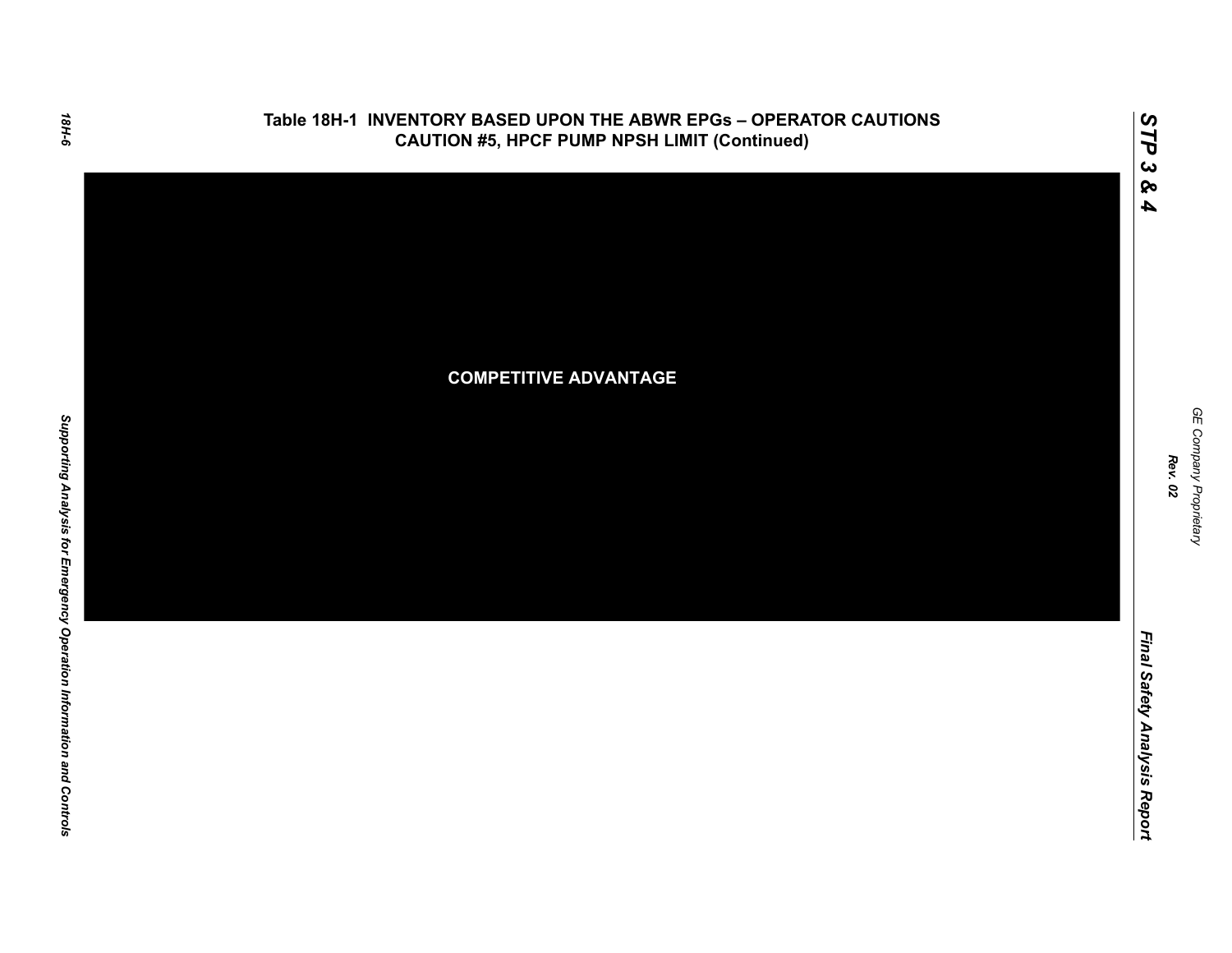

#### **Table 18H-1 INVENTORY BASED UPON THE ABWR EPGs – OPERATOR CAUTIONS CAUTION #5, HPCF PUMP NPSH LIMIT (Continued)**

*GE Company Proprietary*

GE Company Proprietary

*Rev. 02*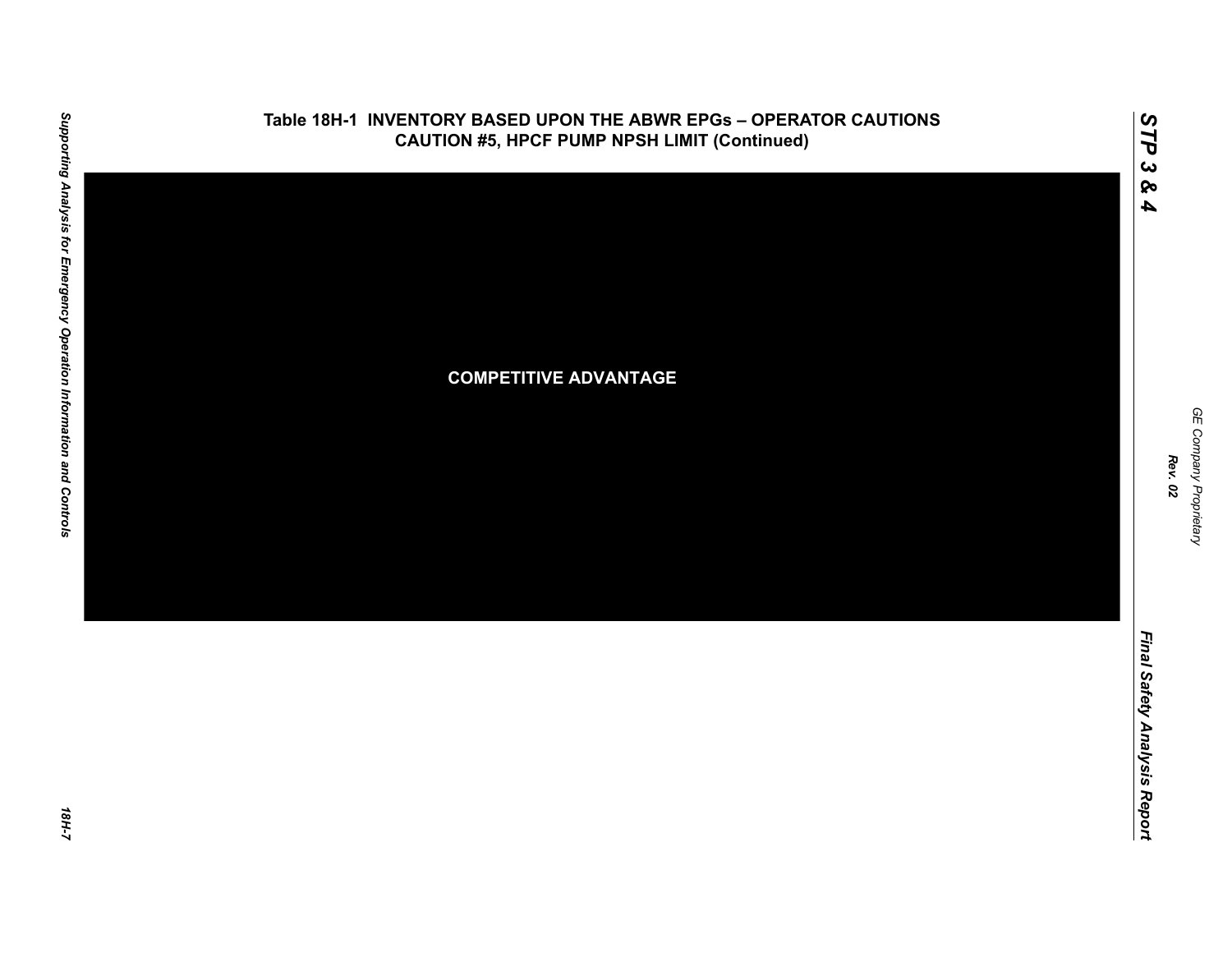

# **Table 18H-1 INVENTORY BASED UPON THE ABWR EPGs – OPERATOR CAUTIONS**

GE Company Proprietary *GE Company Proprietary Rev. 02*

*STP 3 & 4*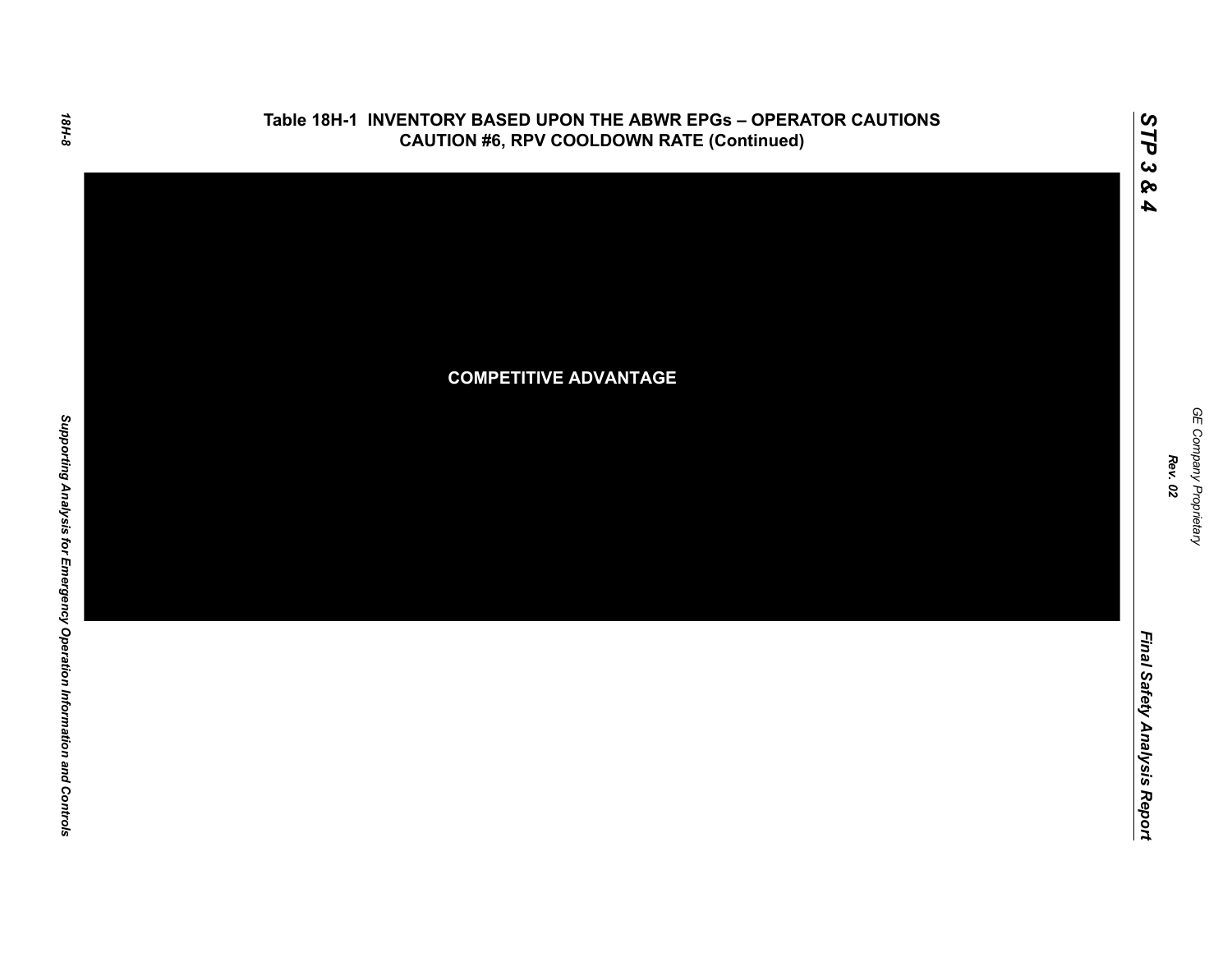

#### **Table 18H-1 INVENTORY BASED UPON THE ABWR EPGs – OPERATOR CAUTIONS CAUTION #7, RAPID RPV INJECTION (Continued)**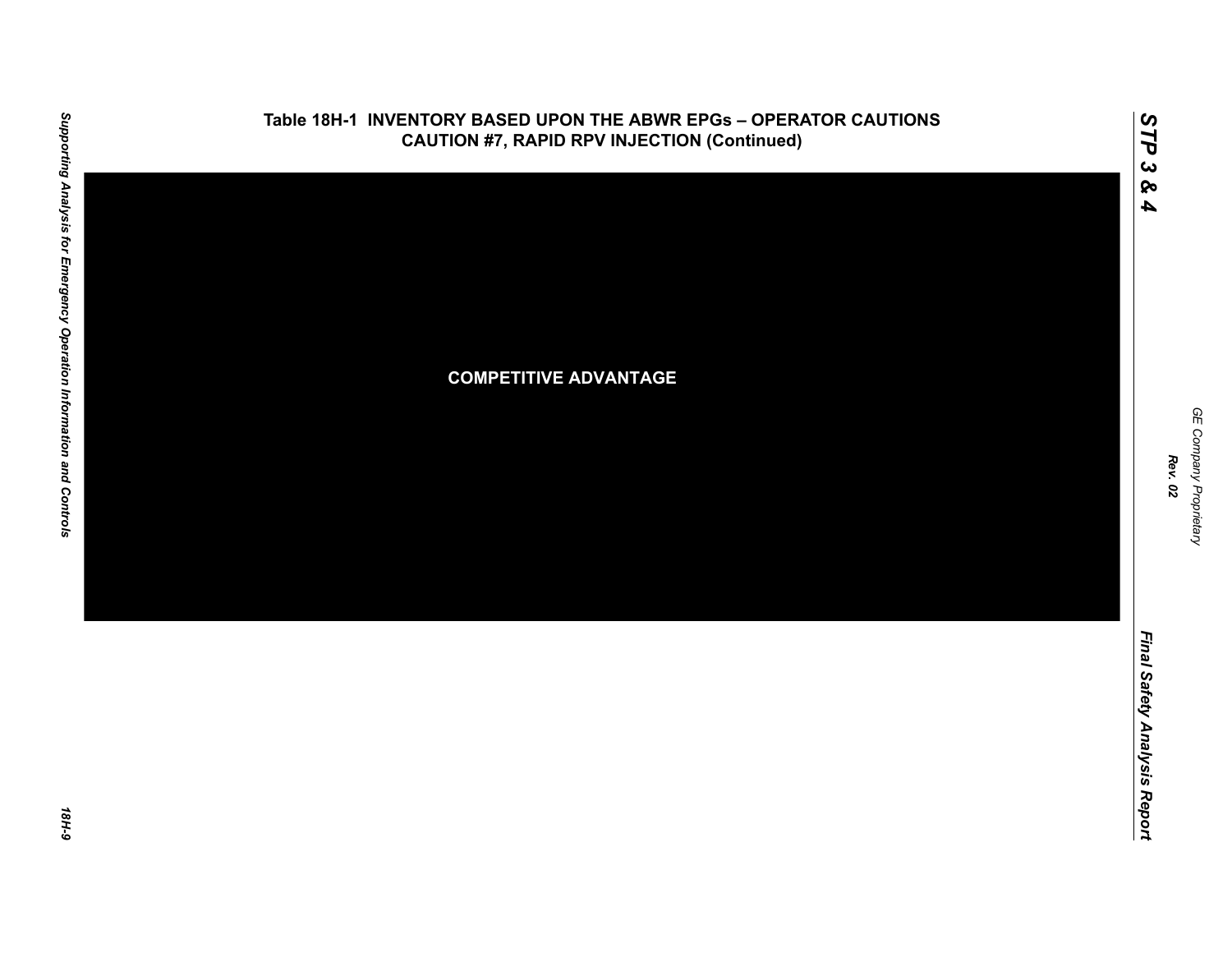

# **Table 18H-2 INVENTORY BASED UPON THE ABWR EPGs – RPV CONTROL GUIDELINE**

GE Company Proprietary *GE Company Proprietary Rev. 02*

*STP 3 & 4*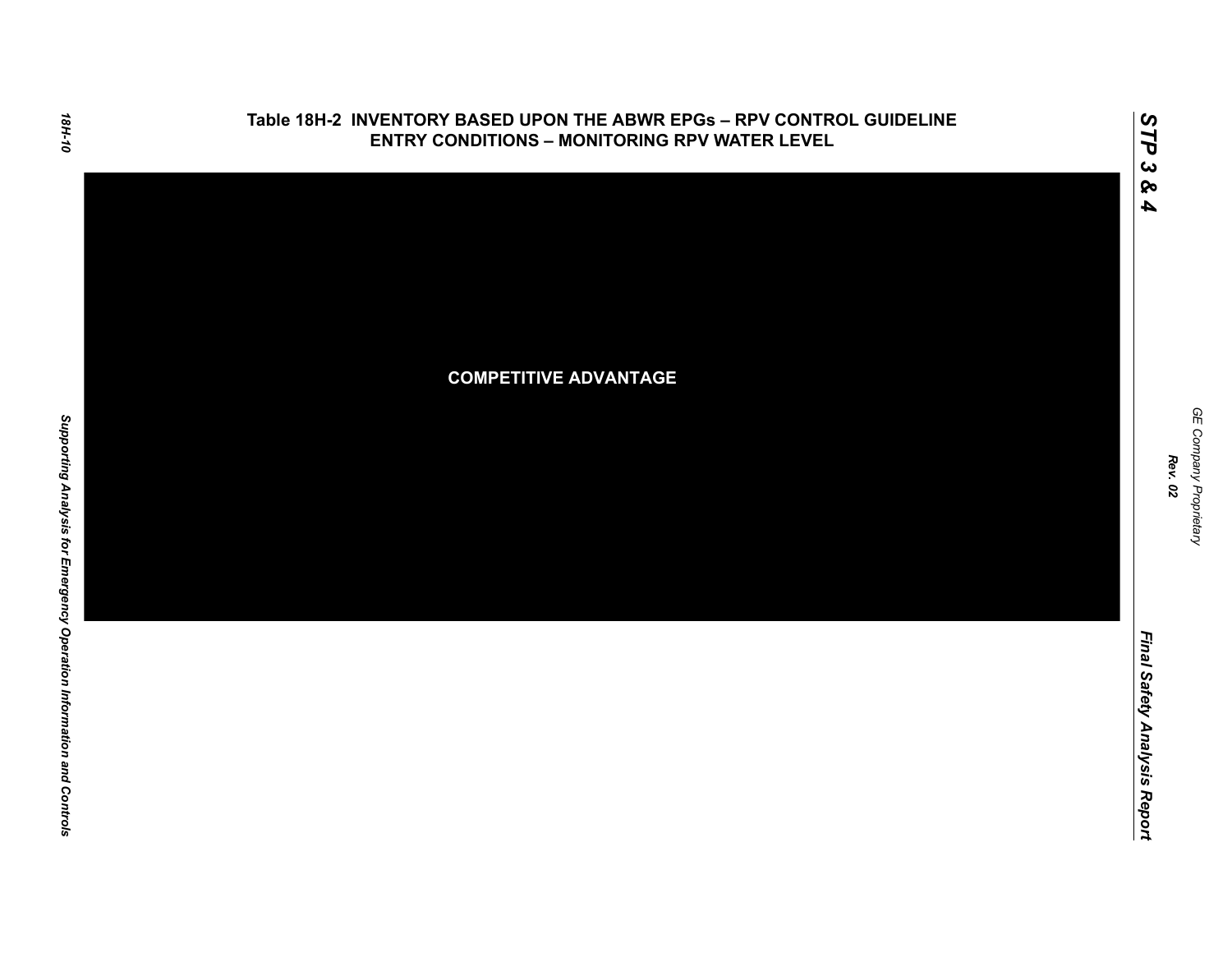

*GE Company Proprietary*

GE Company Proprietary

*Rev. 02*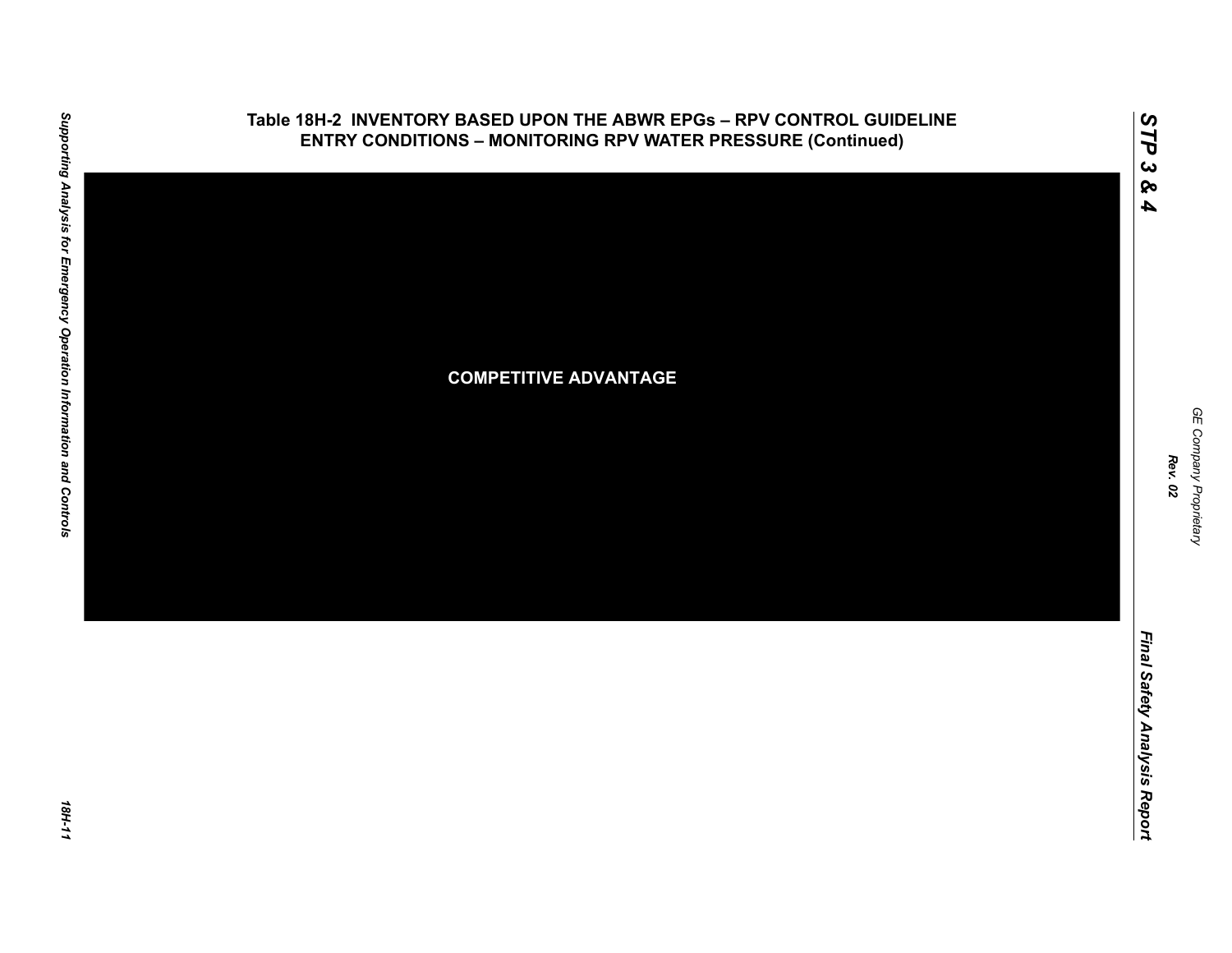

#### **Table 18H-2 INVENTORY BASED UPON THE ABWR EPGs – RPV CONTROL GUIDELINE ENTRY CONDITIONS – MONITORING (Continued) DRYWELL PRESSURE (Continued)**

GE Company Proprietary *GE Company Proprietary Rev. 02*

*STP 3 & 4*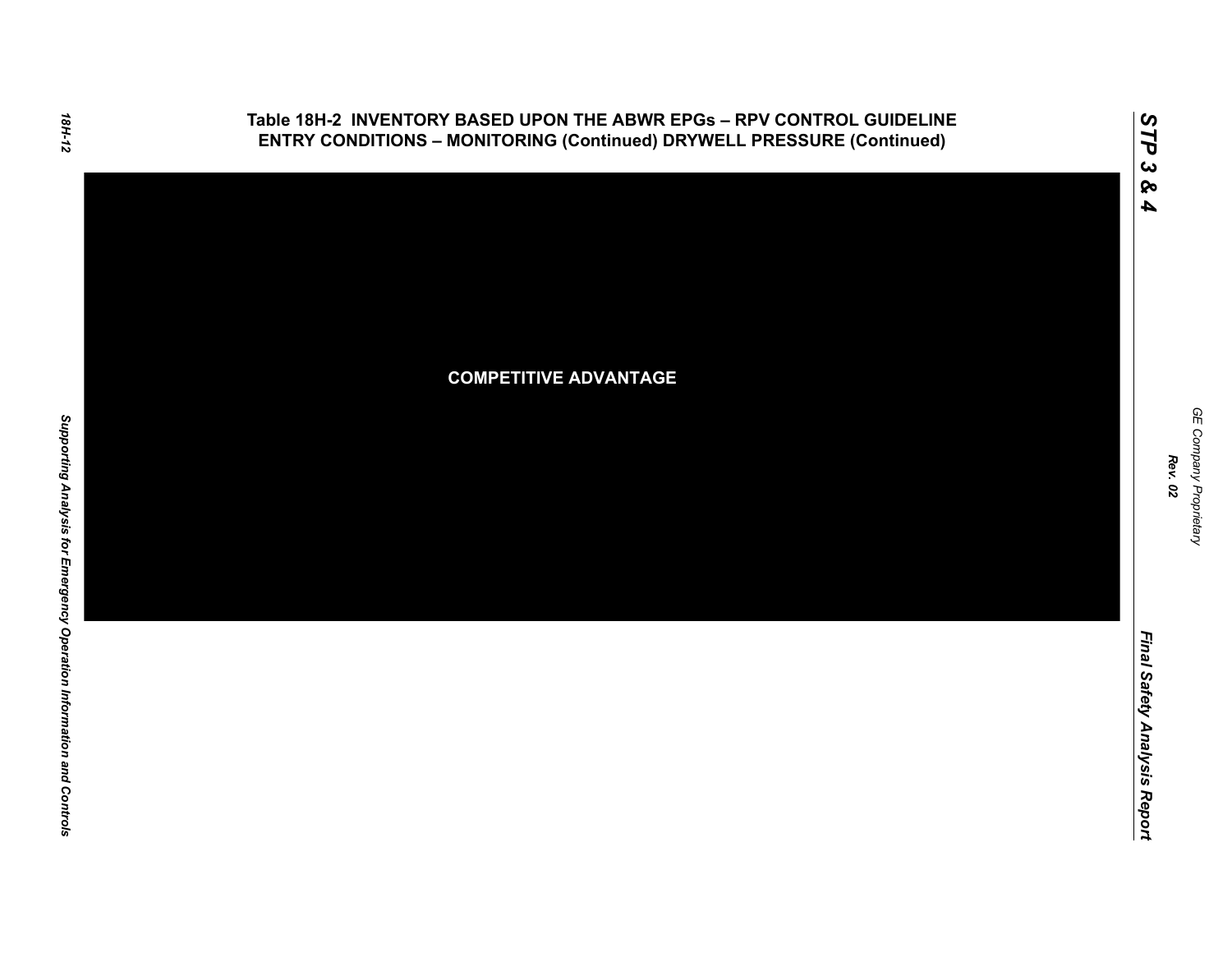

#### **Table 18H-2 INVENTORY BASED UPON THE ABWR EPGs – RPV CONTROL GUIDELINE ENTRY CONDITIONS – MONITORING REACTOR POWER (Continued)**

GE Company Proprietary *GE Company Proprietary Rev. 02*

*STP 3 & 4*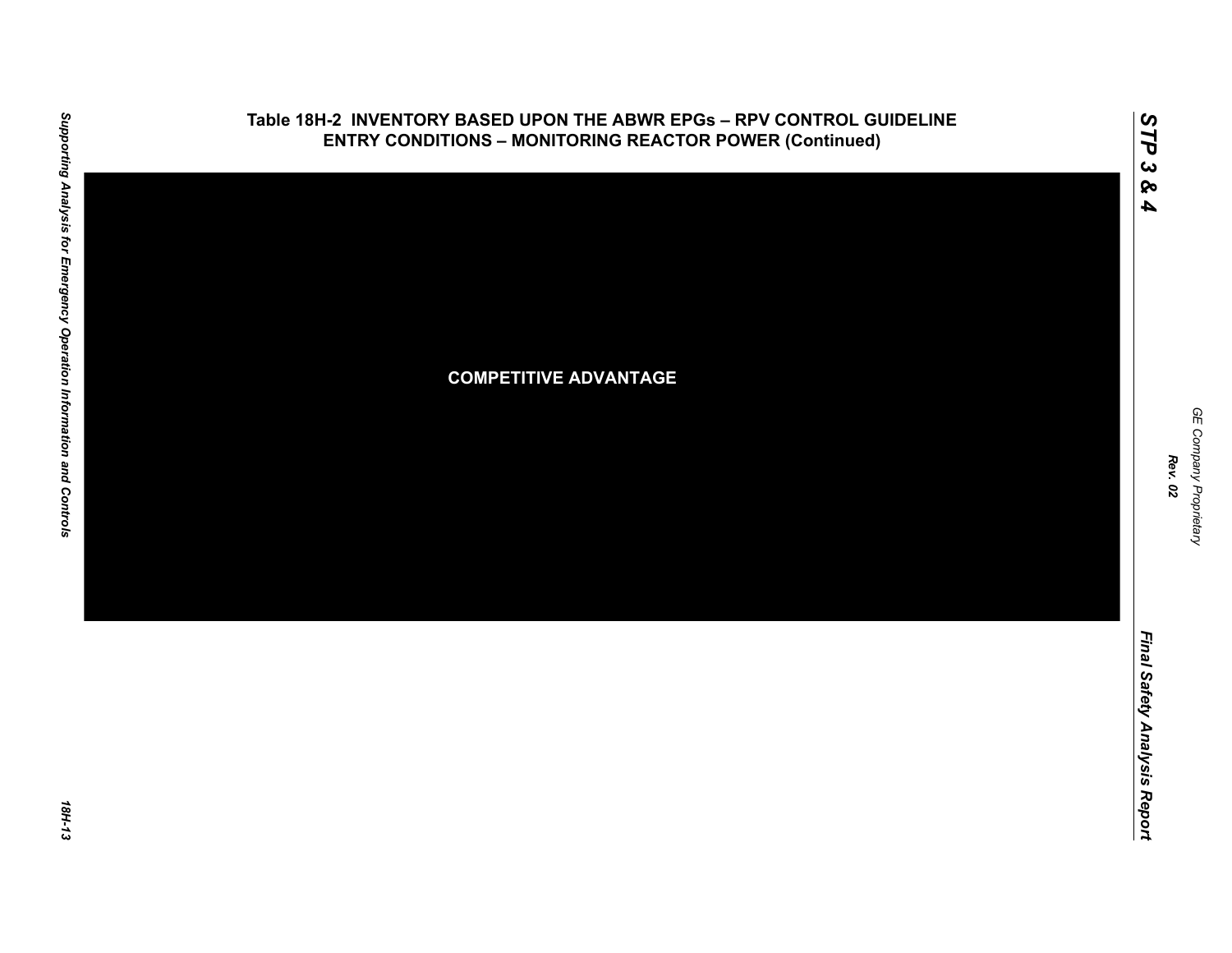

#### **Table 18H-2 INVENTORY BASED UPON THE ABWR EPGs – RPV CONTROL GUIDELINE ENTRY CONDITIONS – MONITORING (Continued) REACTOR POWER (Continued)**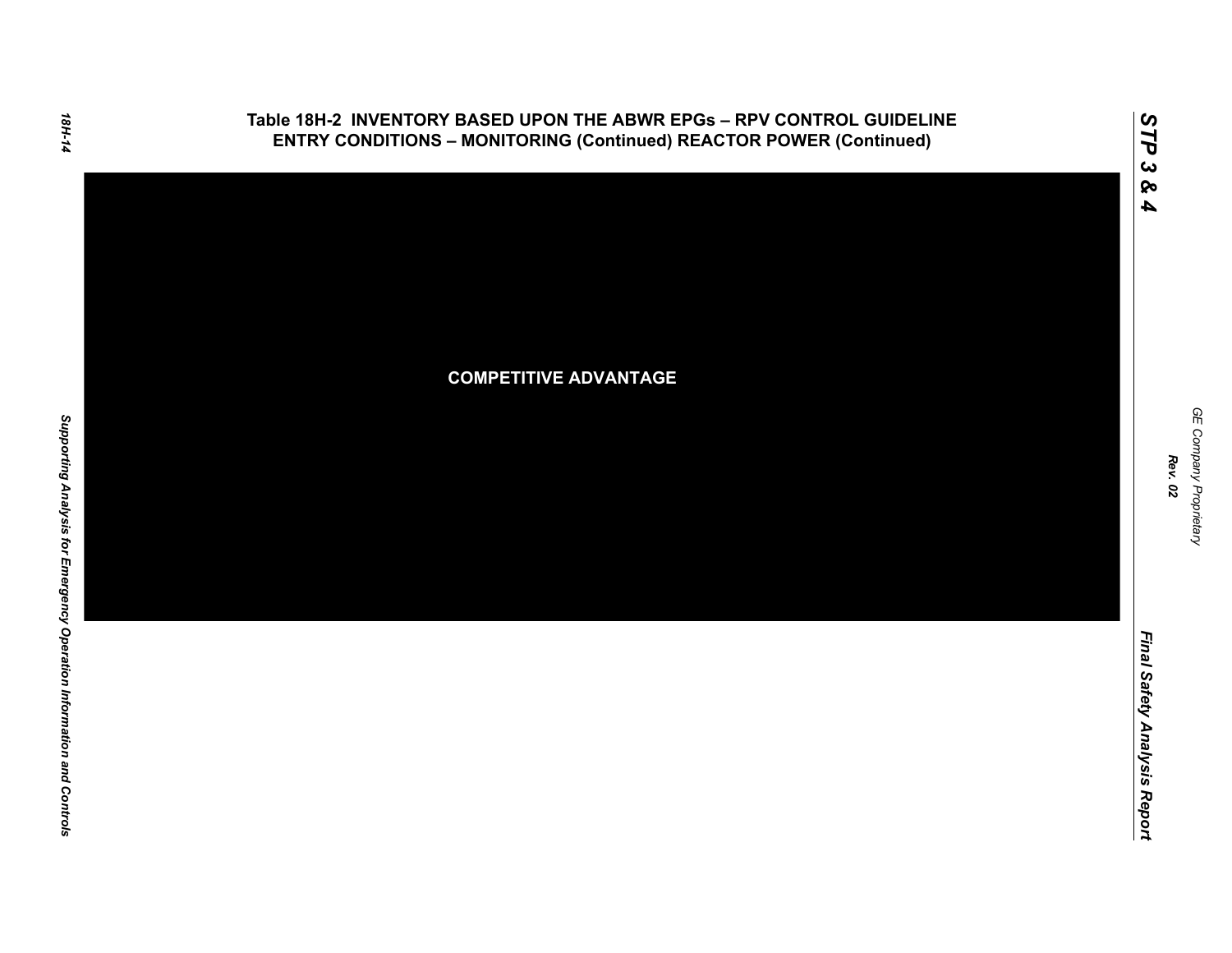

*GE Company Proprietary*

GE Company Proprietary

*Rev. 02*

*Final Safety Analysis Report*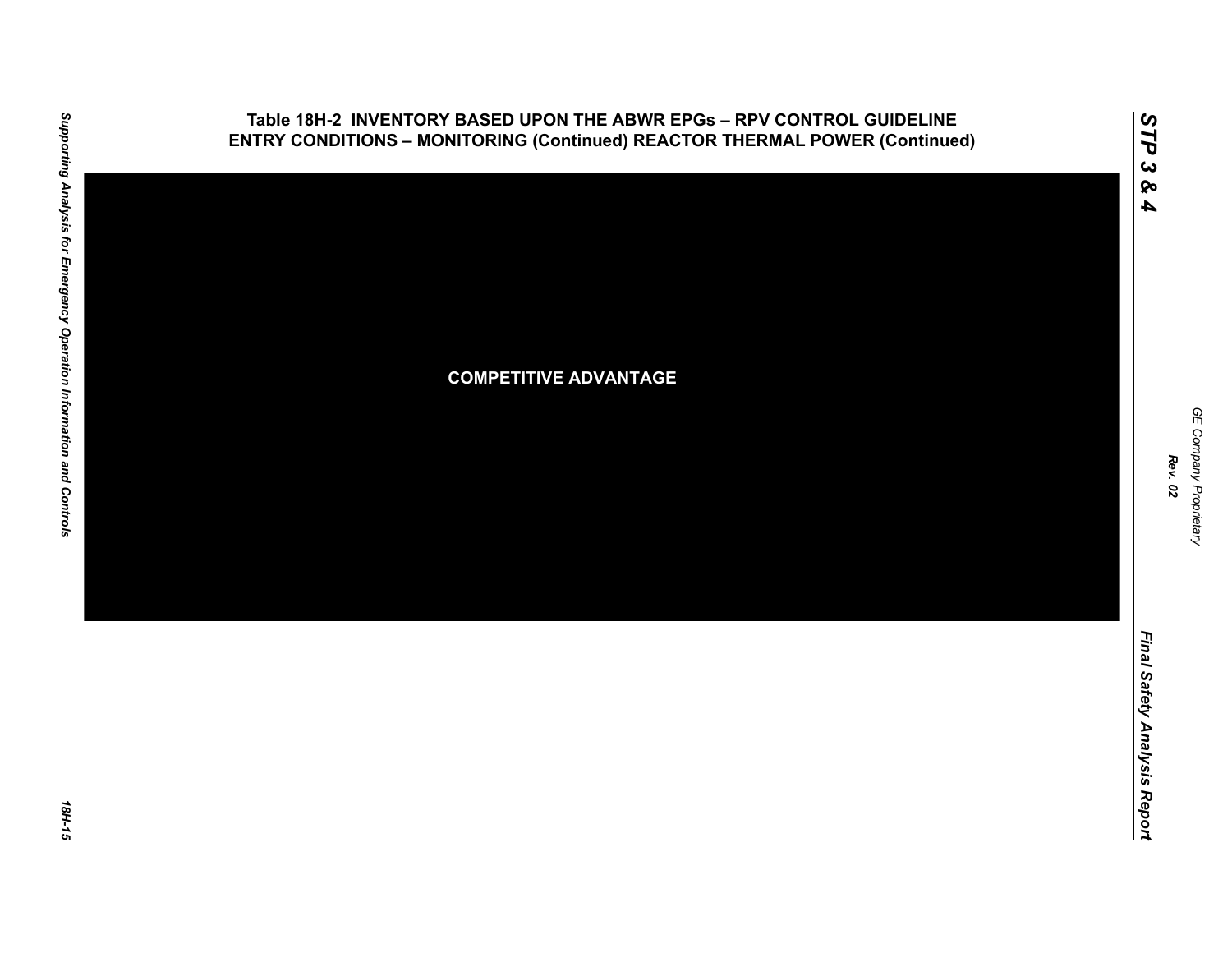

Final Safety Analysis Report *Final Safety Analysis Report*

*GE Company Proprietary*

GE Company Proprietary

*Rev. 02*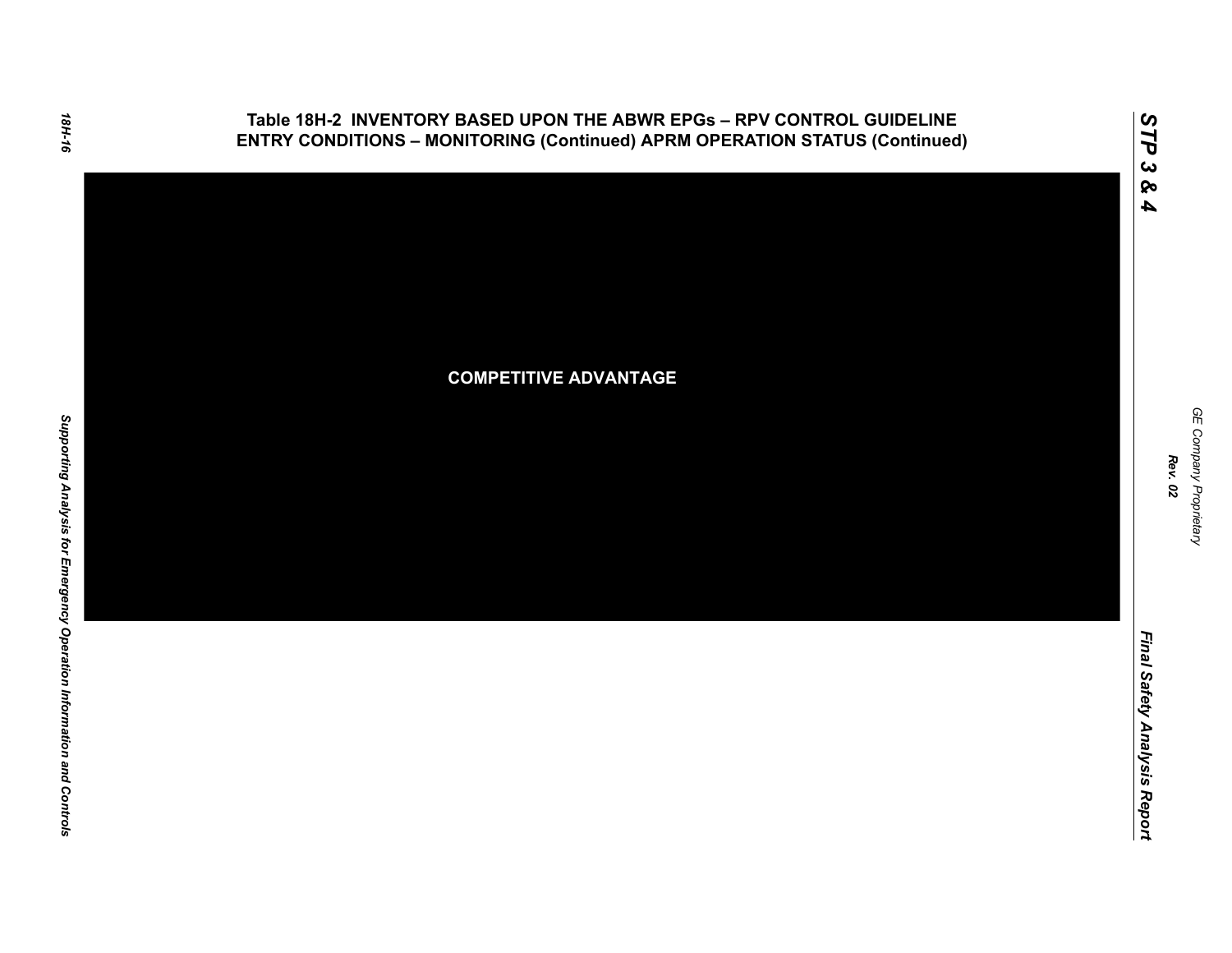

GE Company Proprietary *GE Company Proprietary Rev. 02*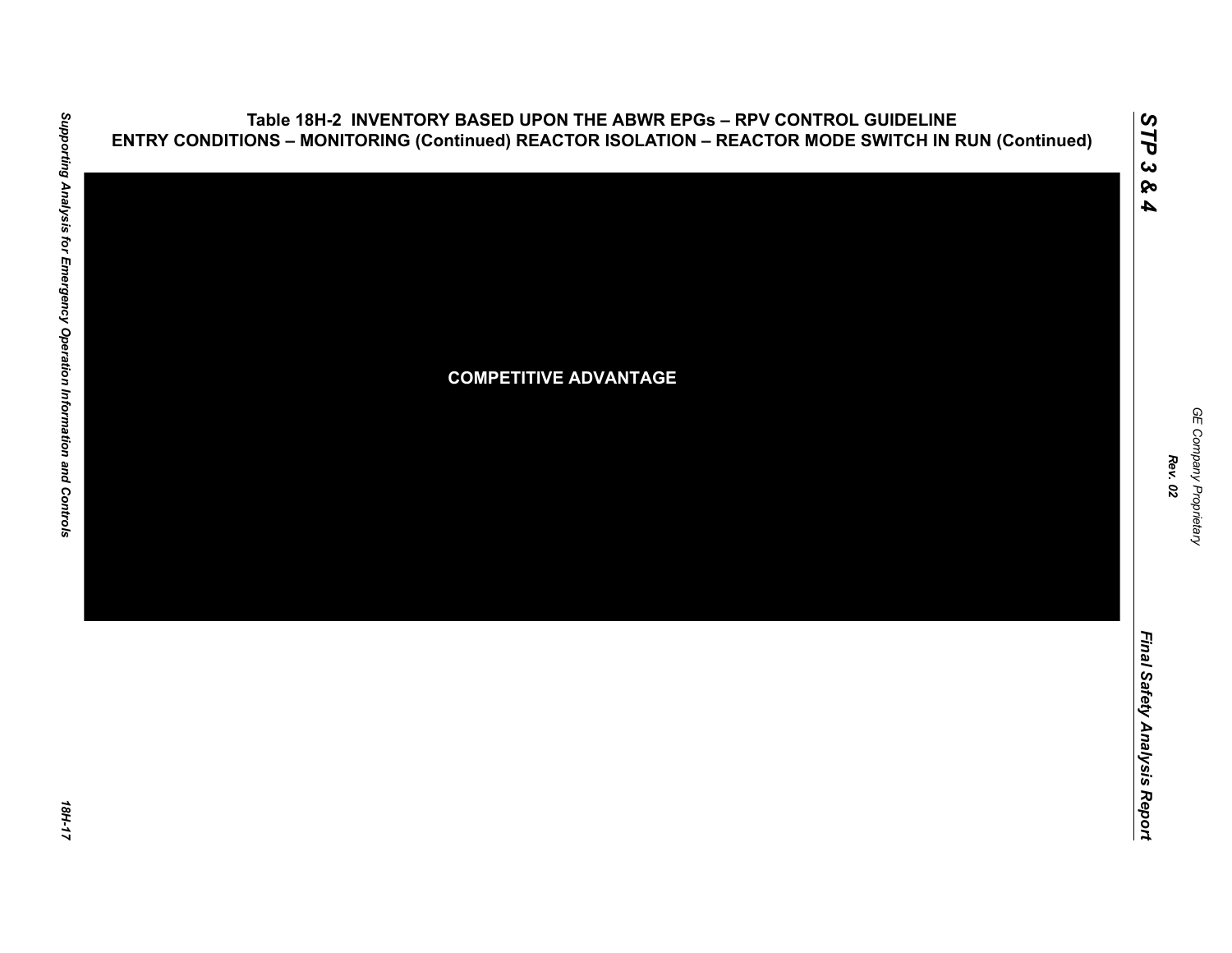

GE Company Proprietary *GE Company Proprietary Rev. 02*

*STP 3 & 4*

Final Safety Analysis Report *Final Safety Analysis Report*

18H-18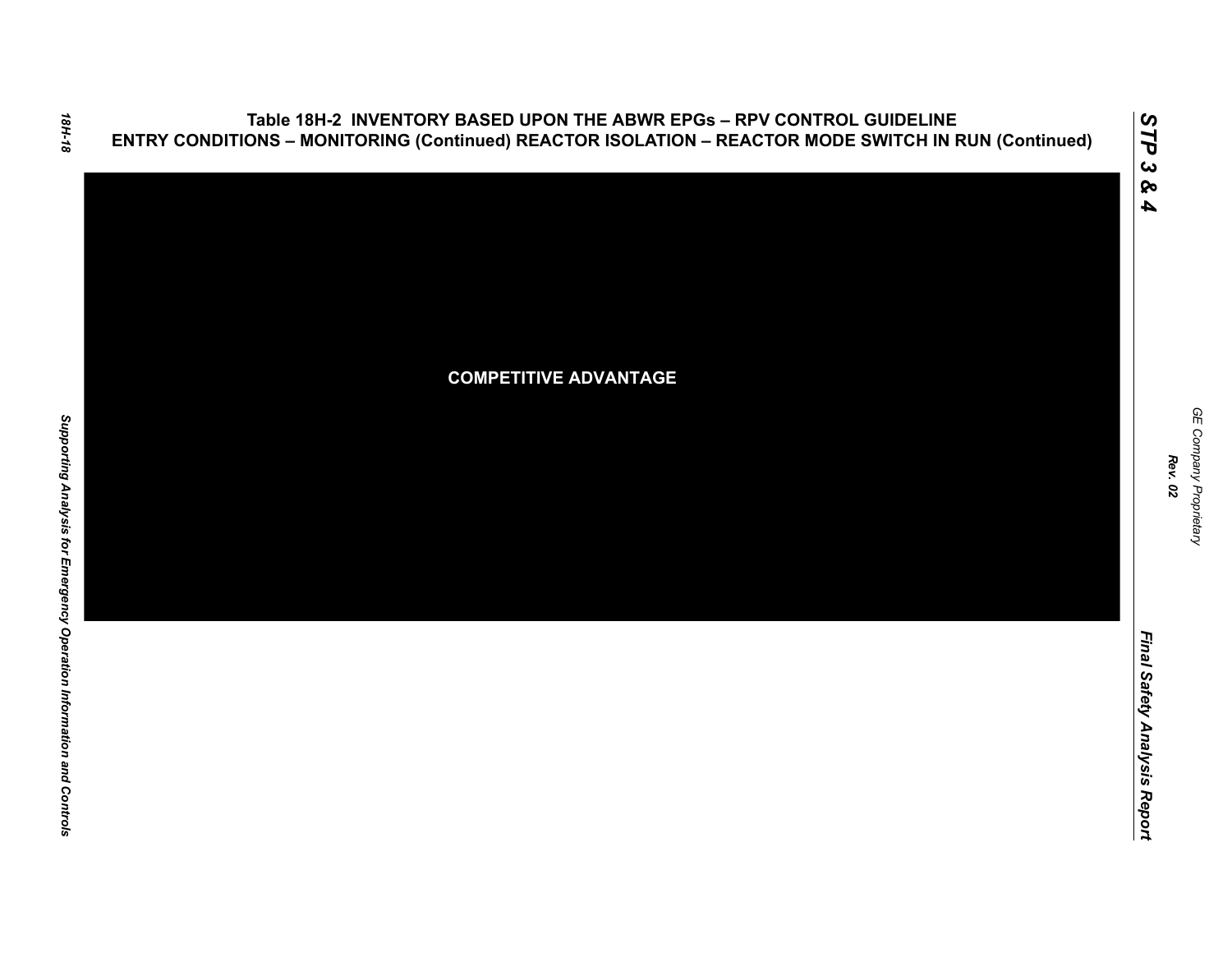

Supporting Analysis for Emergency Operation Information and Controls *Supporting Analysis for Emergency Operation Information and Controls 18H-19*

*GE Company Proprietary*

GE Company Proprietary

*Rev. 02*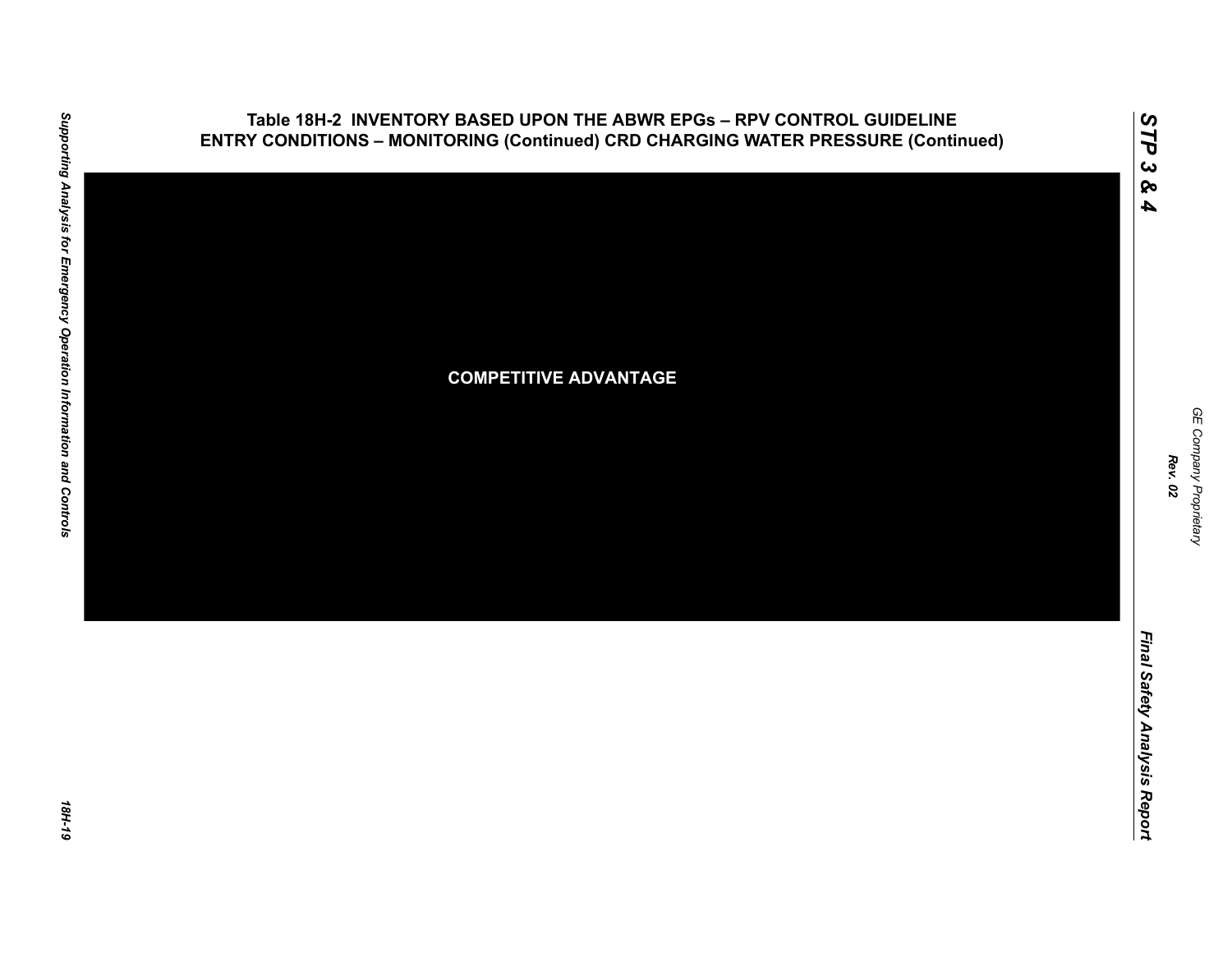**Table 18H-2 INVENTORY BASED UPON THE ABWR EPGs – RPV CONTROL GUIDELINE ENTRY CONDITIONS – MONITORING (Continued) RAPID CORE FLOW DECREASE (Continued)**



*STP 3 & 4*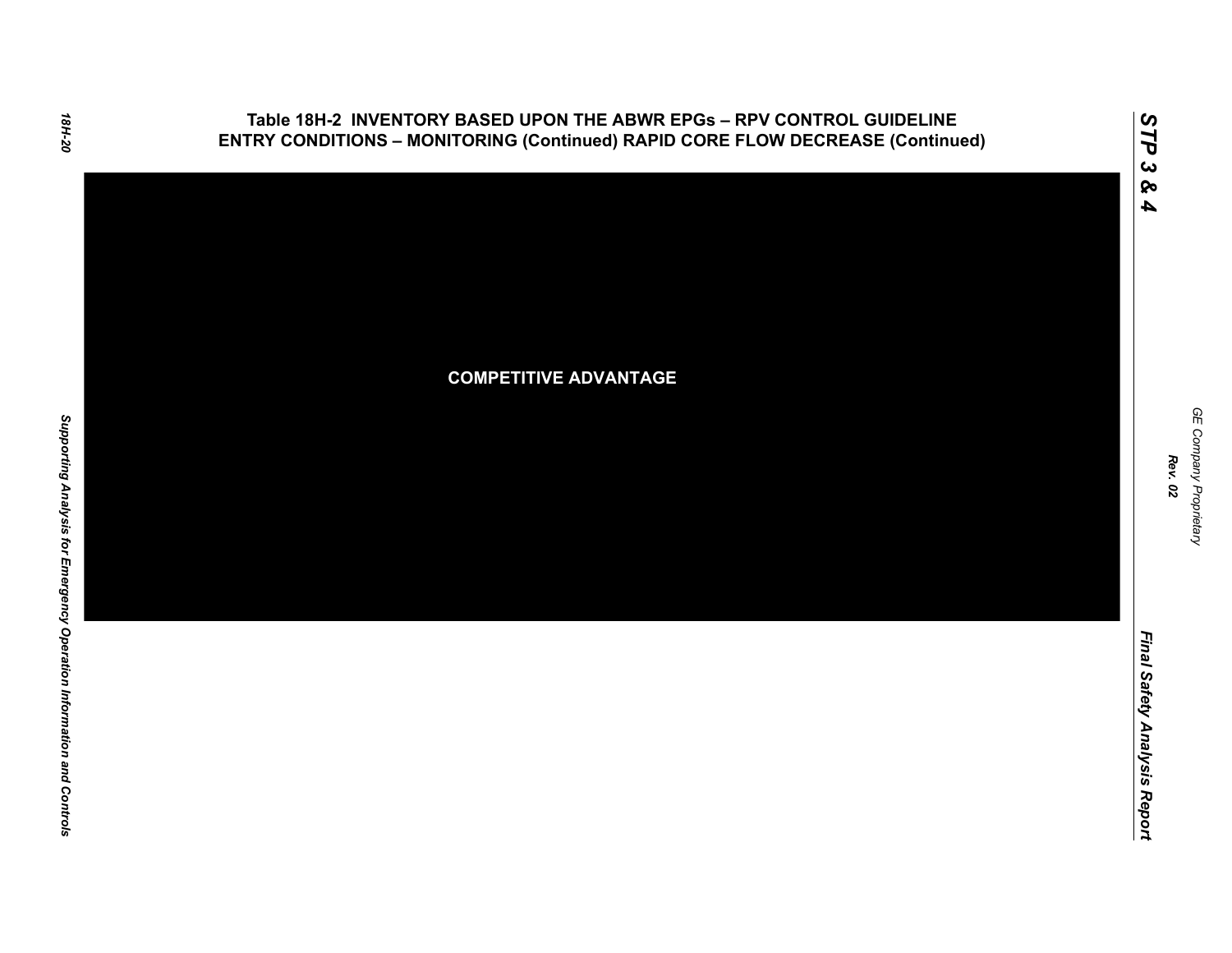

*GE Company Proprietary*

GE Company Proprietary

*Rev. 02*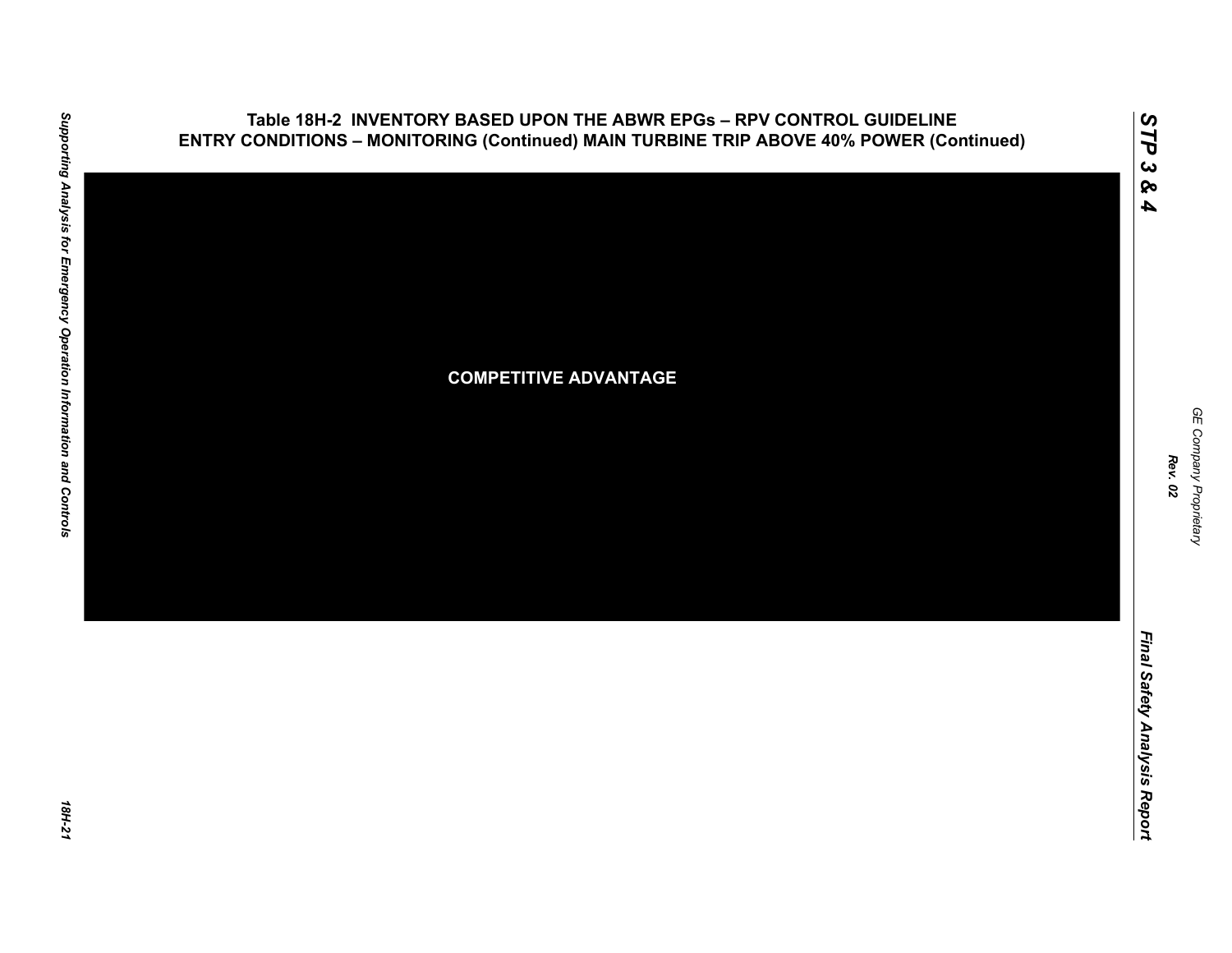**Table 18H-2 INVENTORY BASED UPON THE ABWR EPGs – RPV CONTROL GUIDELINE ENTRY CONDITIONS – MONITORING (Continued) MAIN GENERATOR TRIP ABOVE 40% POWER (Continued)**



GE Company Proprietary *GE Company Proprietary Rev. 02*

*STP 3 & 4*

Final Safety Analysis Report *Final Safety Analysis Report*

18H-22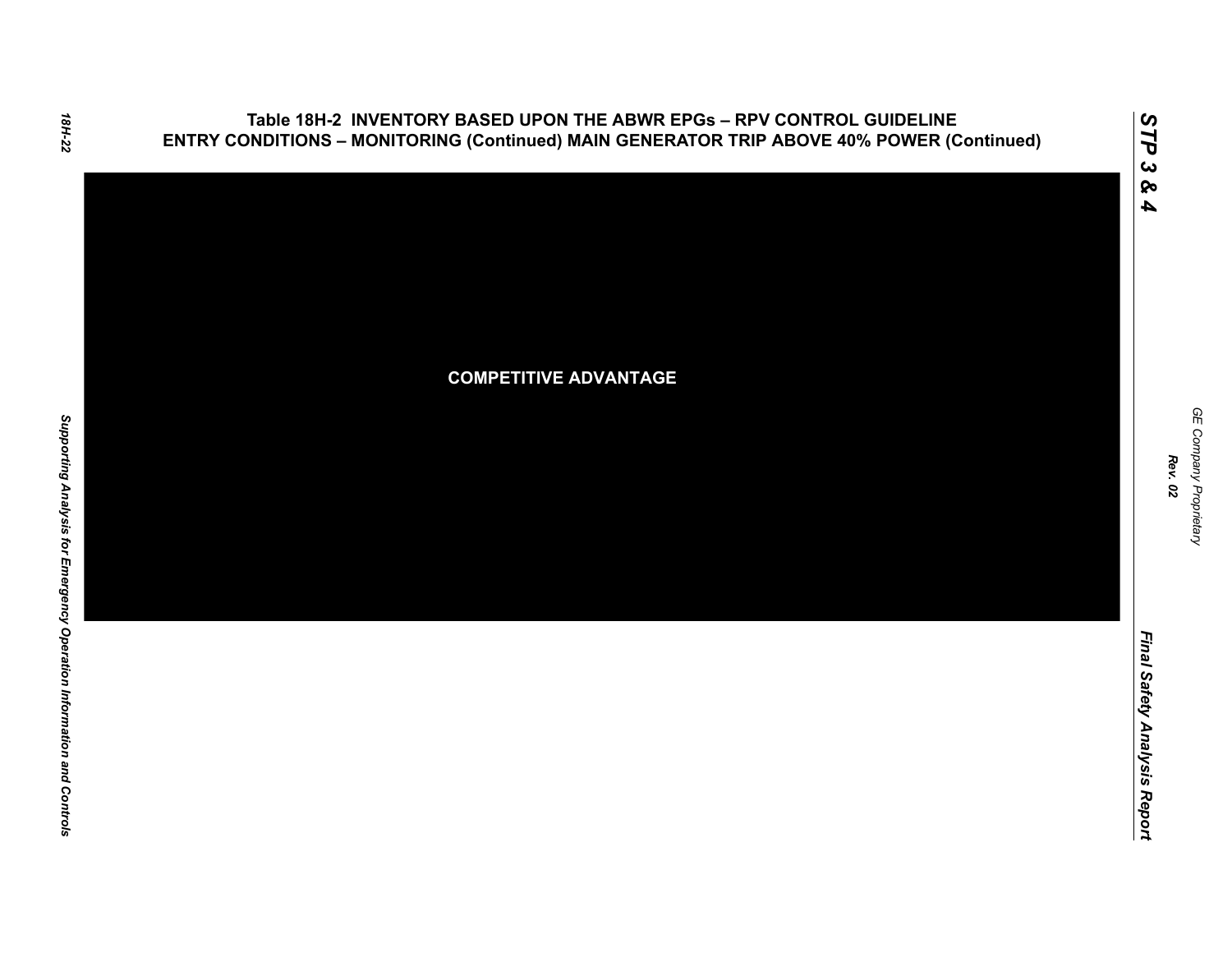

*GE Company Proprietary*

GE Company Proprietary

*Rev. 02*

*STP 3 & 4*

**Table 18H-2 INVENTORY BASED UPON THE ABWR EPGs – RPV CONTROL GUIDELINE ENTRY CONDITIONS – MONITORING (Continued) MANUAL SCRAM INITIATION (Continued)**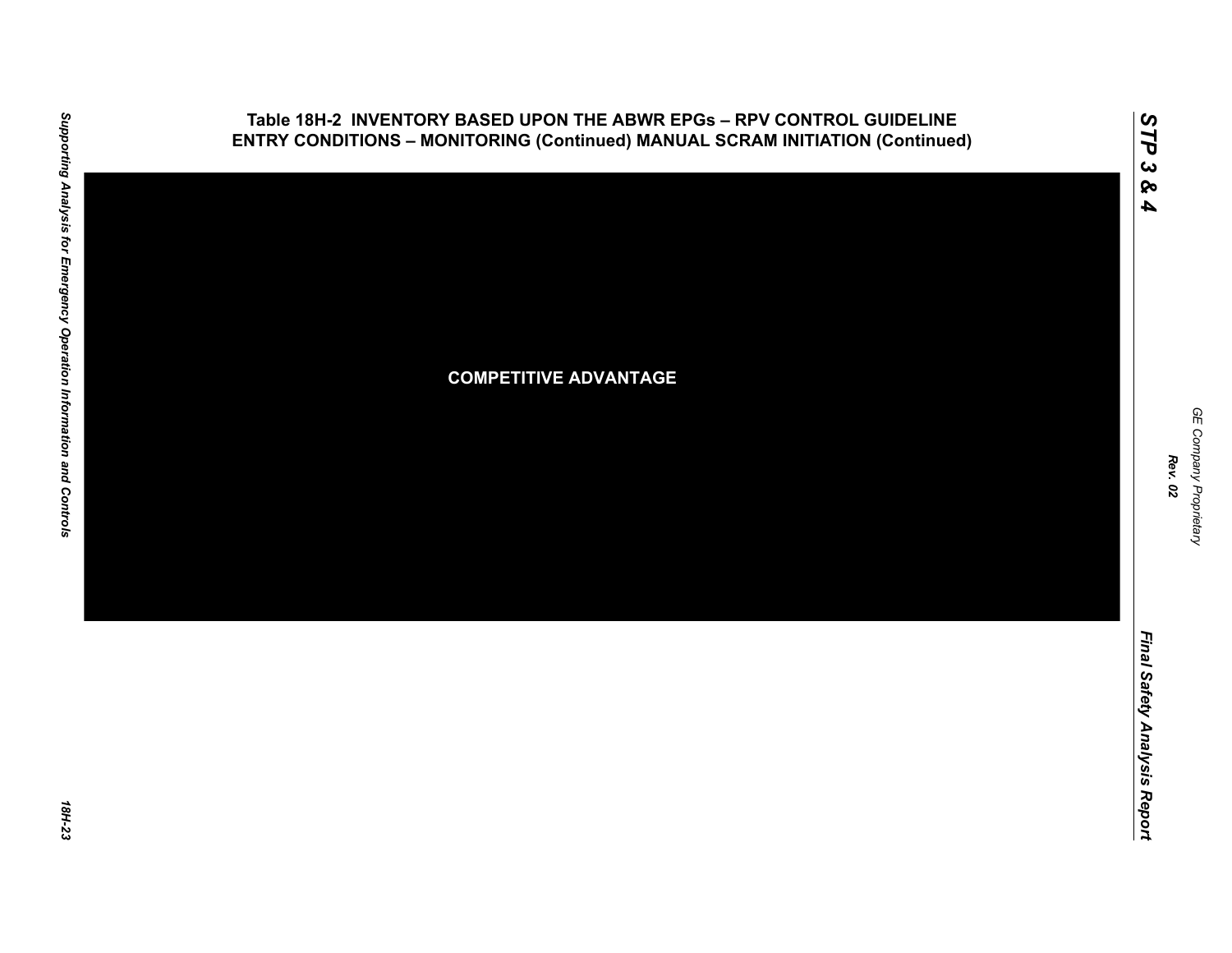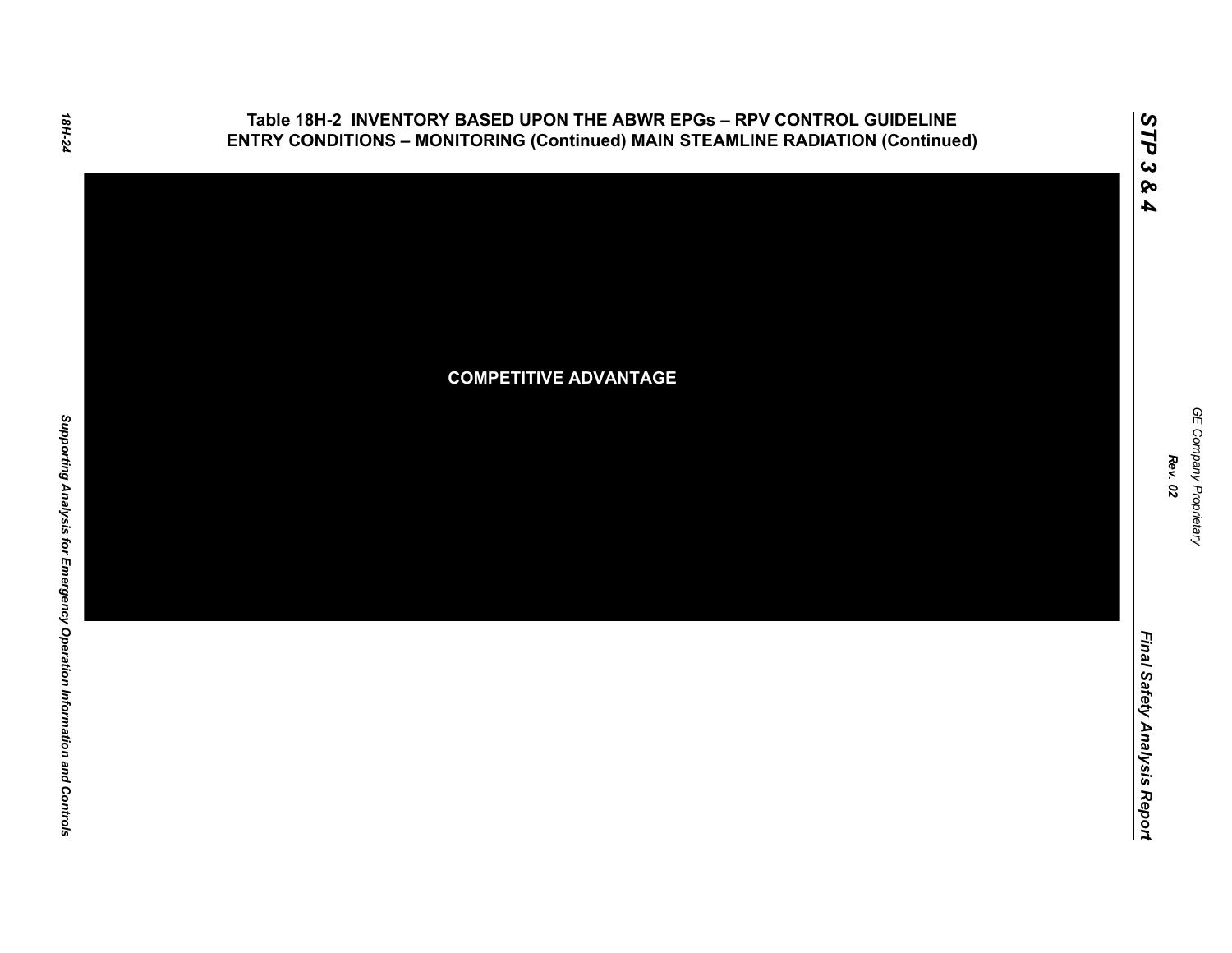

*GE Company Proprietary*

GE Company Proprietary

*Rev. 02*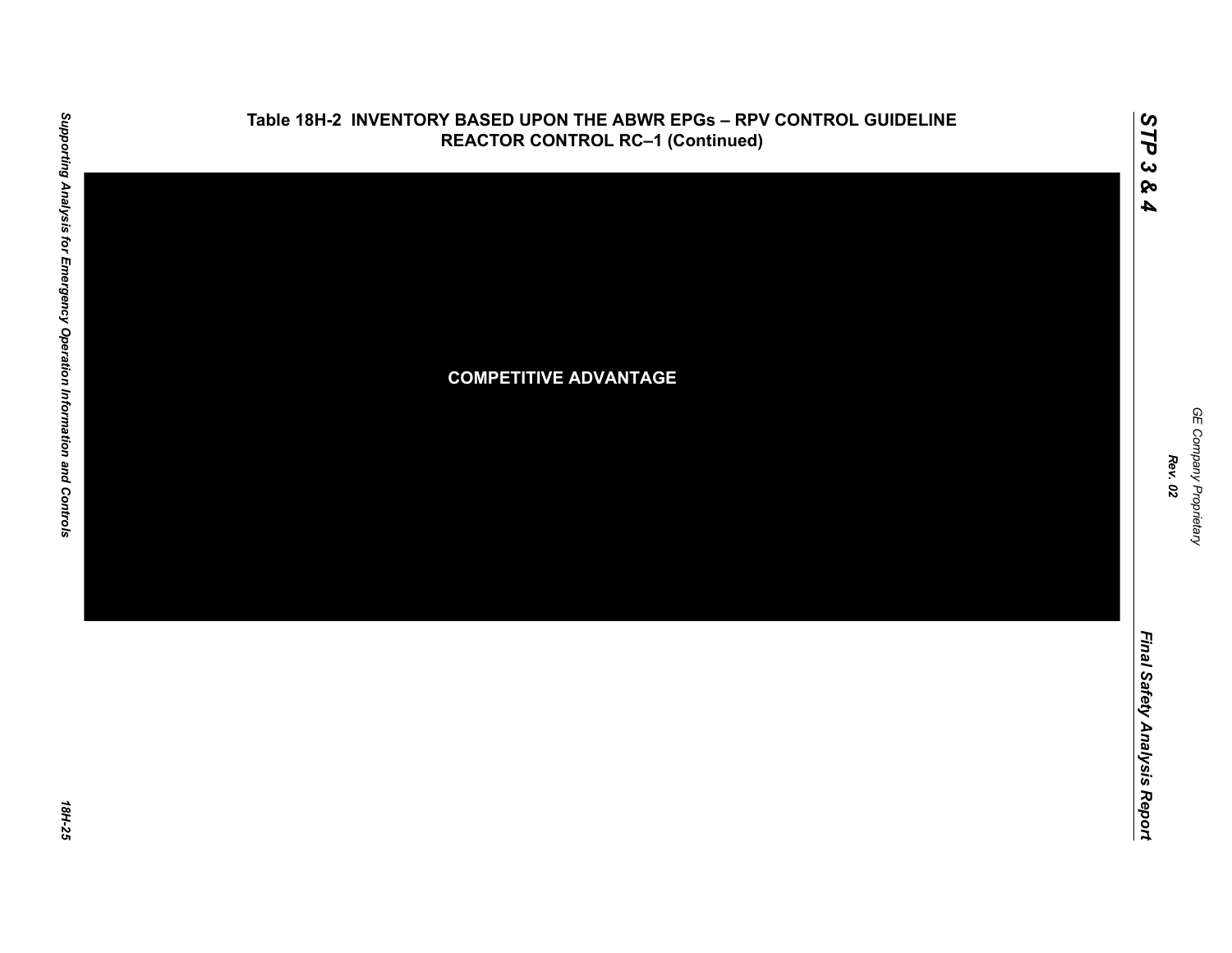

GE Company Proprietary *GE Company Proprietary Rev. 02*

*STP 3 & 4*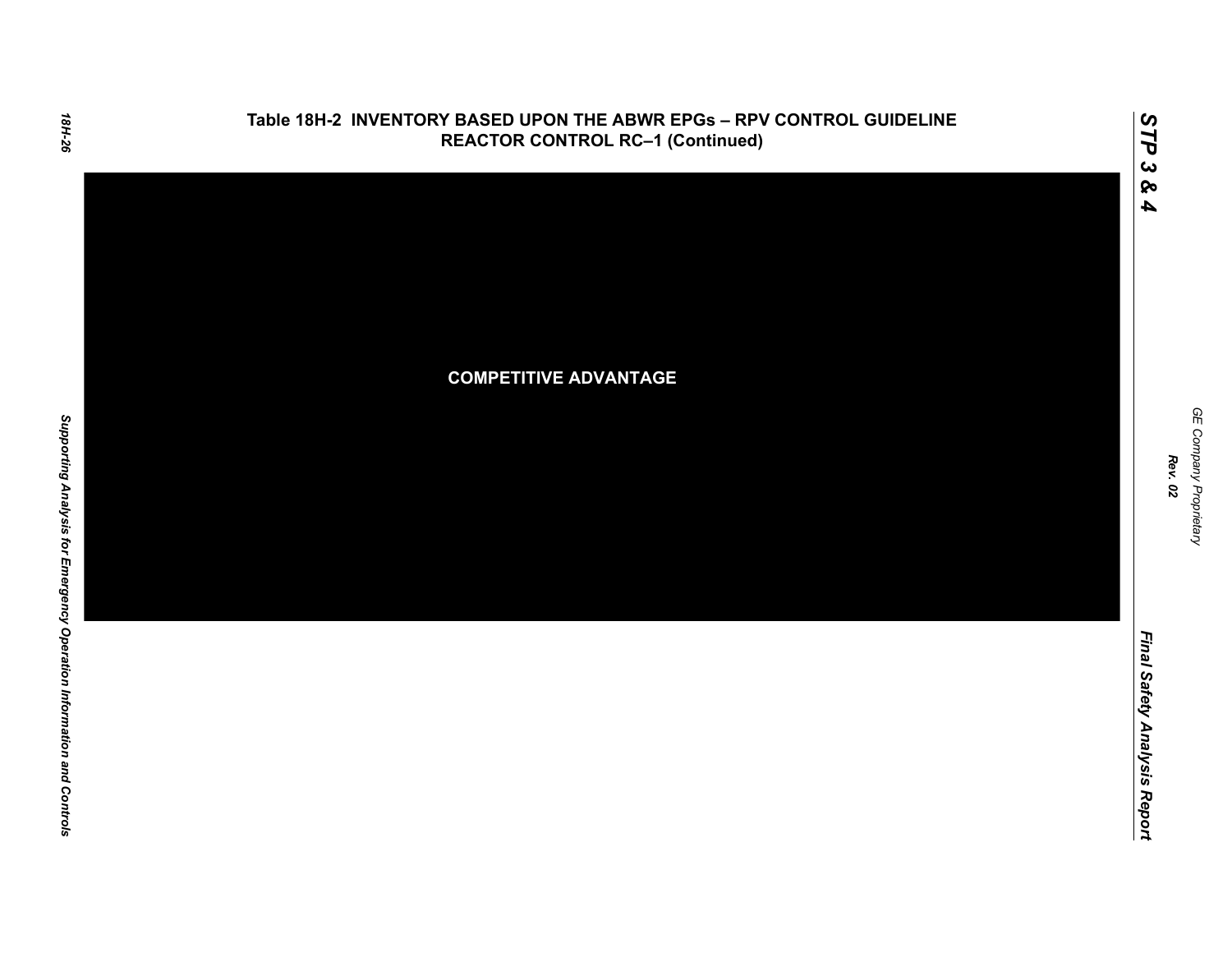

**Table 18H-2 INVENTORY BASED UPON THE ABWR EPGs – RPV CONTROL GUIDELINE**

Supporting Analysis for Emergency Operation Information and Controls

GE Company Proprietary *GE Company Proprietary Rev. 02*

*STP 3 & 4*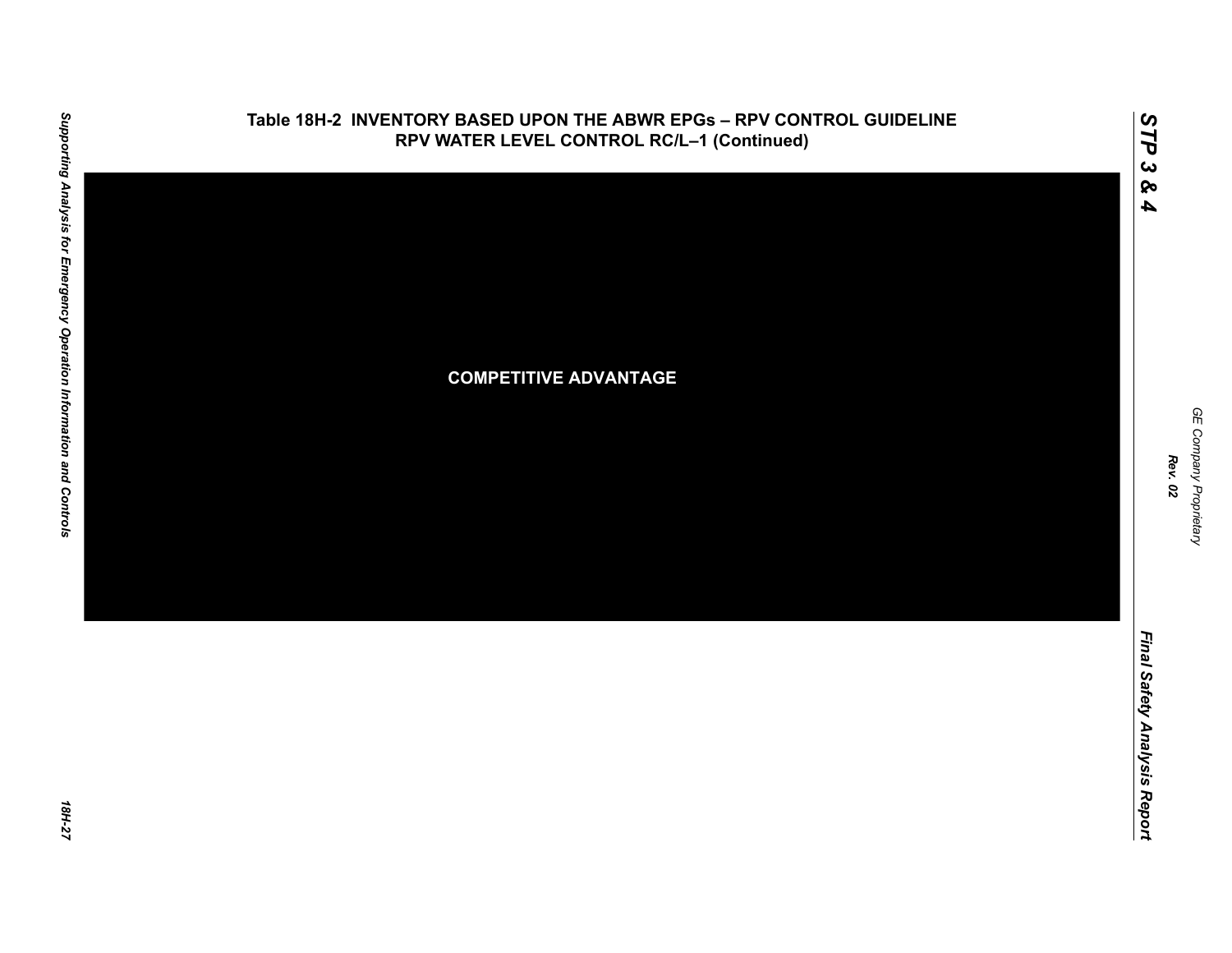

GE Company Proprietary *GE Company Proprietary Rev. 02*

*STP 3 & 4*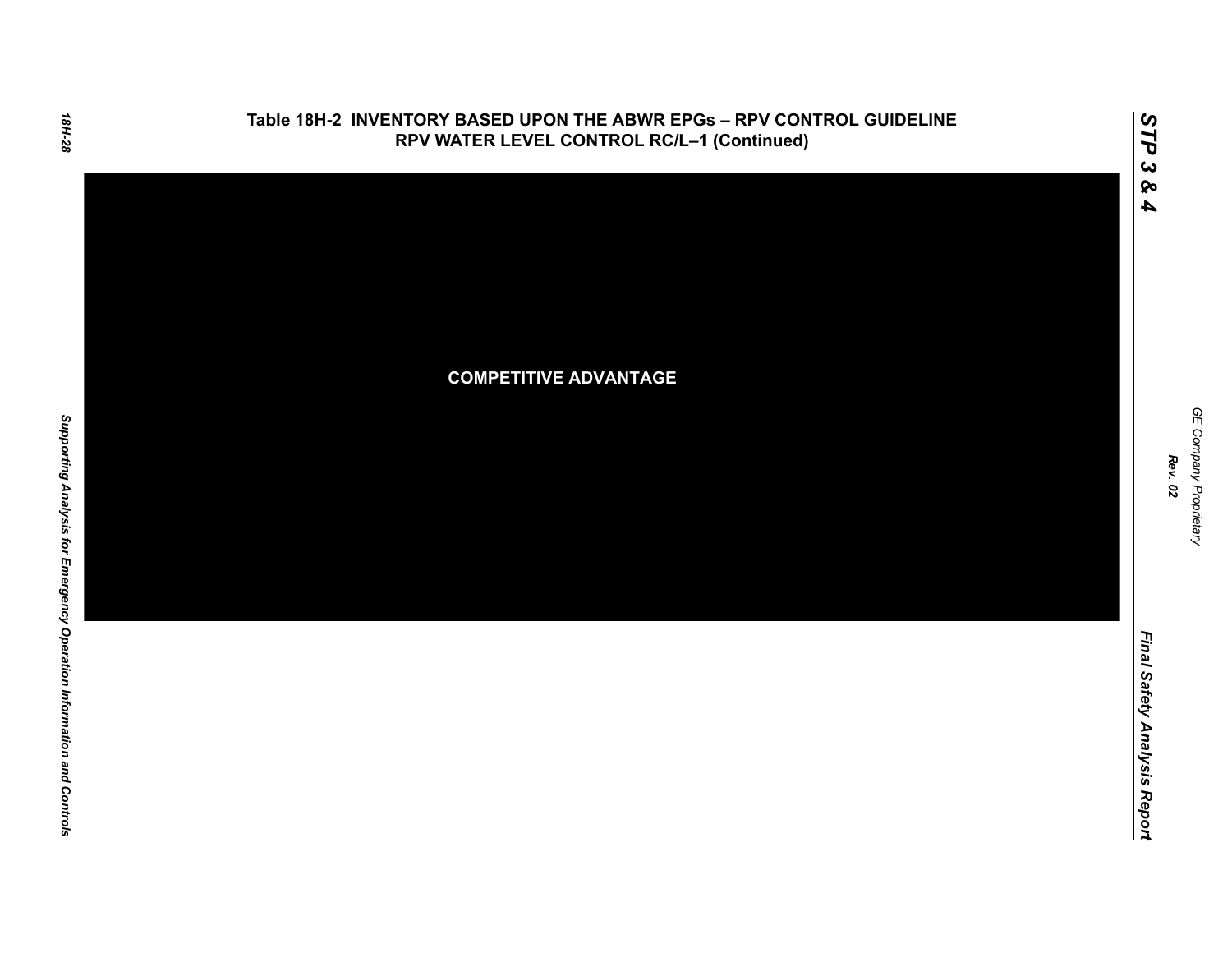

*GE Company Proprietary*

GE Company Proprietary

*Rev. 02*

*Final Safety Analysis Report*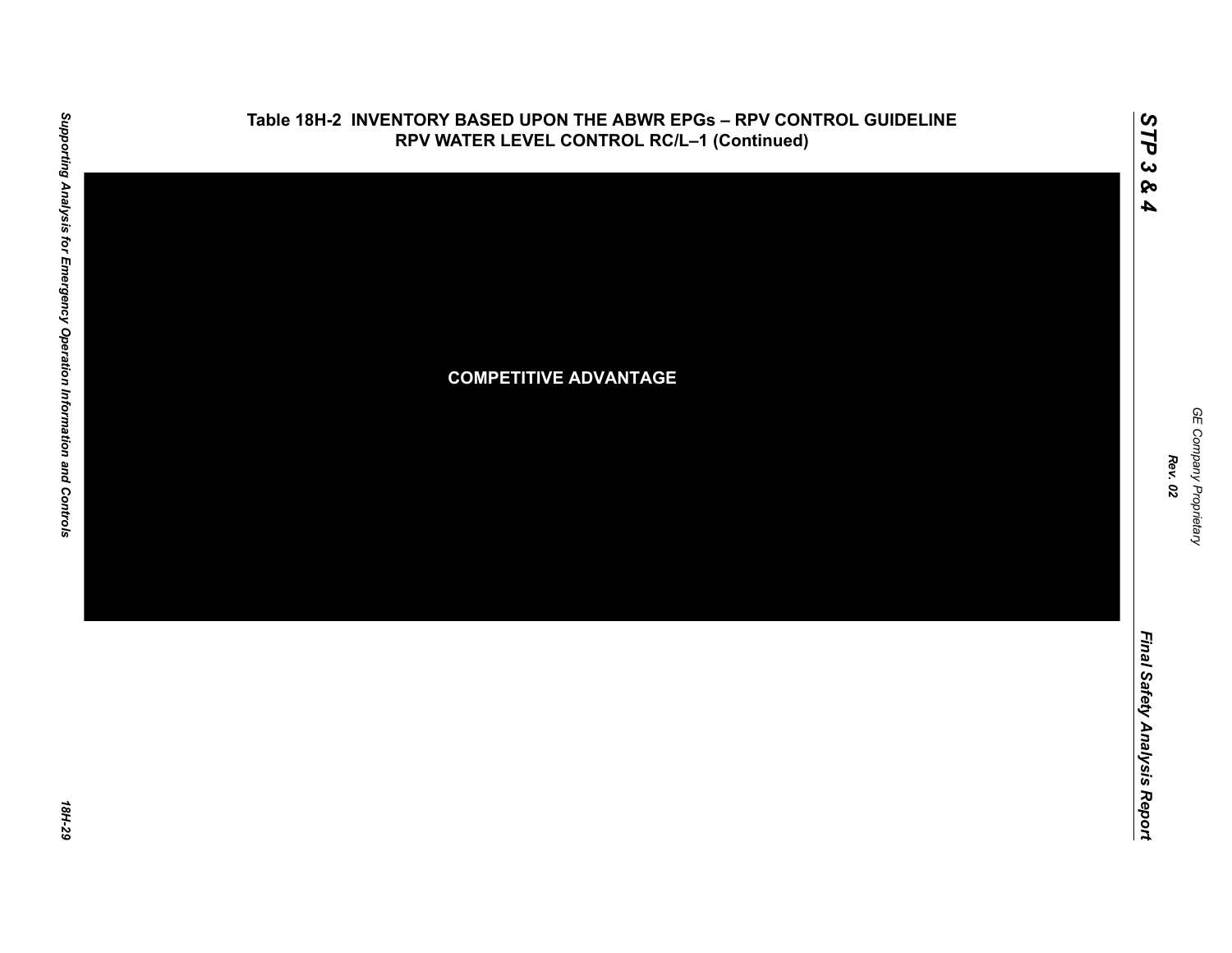

GE Company Proprietary *GE Company Proprietary Rev. 02*

*STP 3 & 4*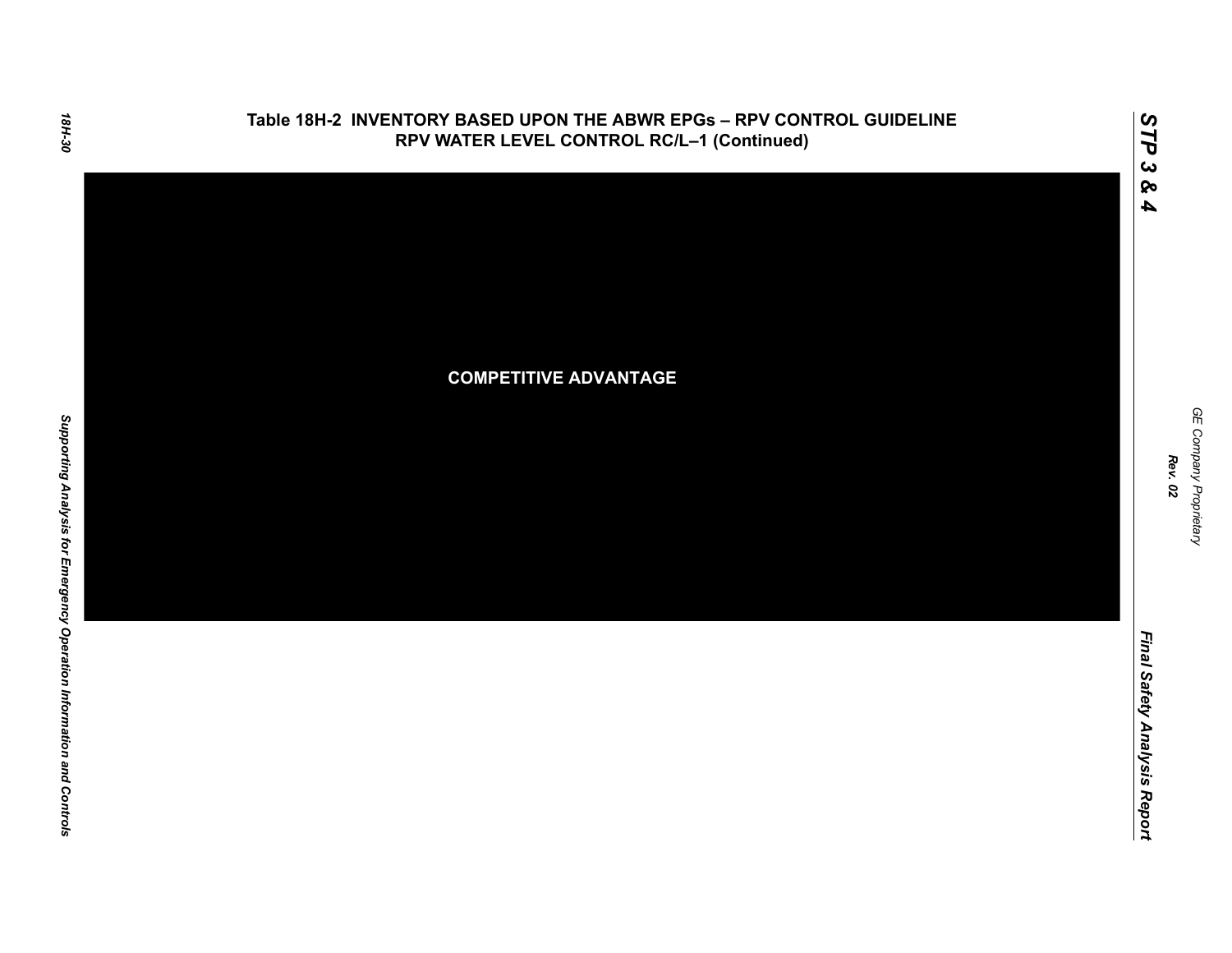

*GE Company Proprietary*

GE Company Proprietary

*Rev. 02*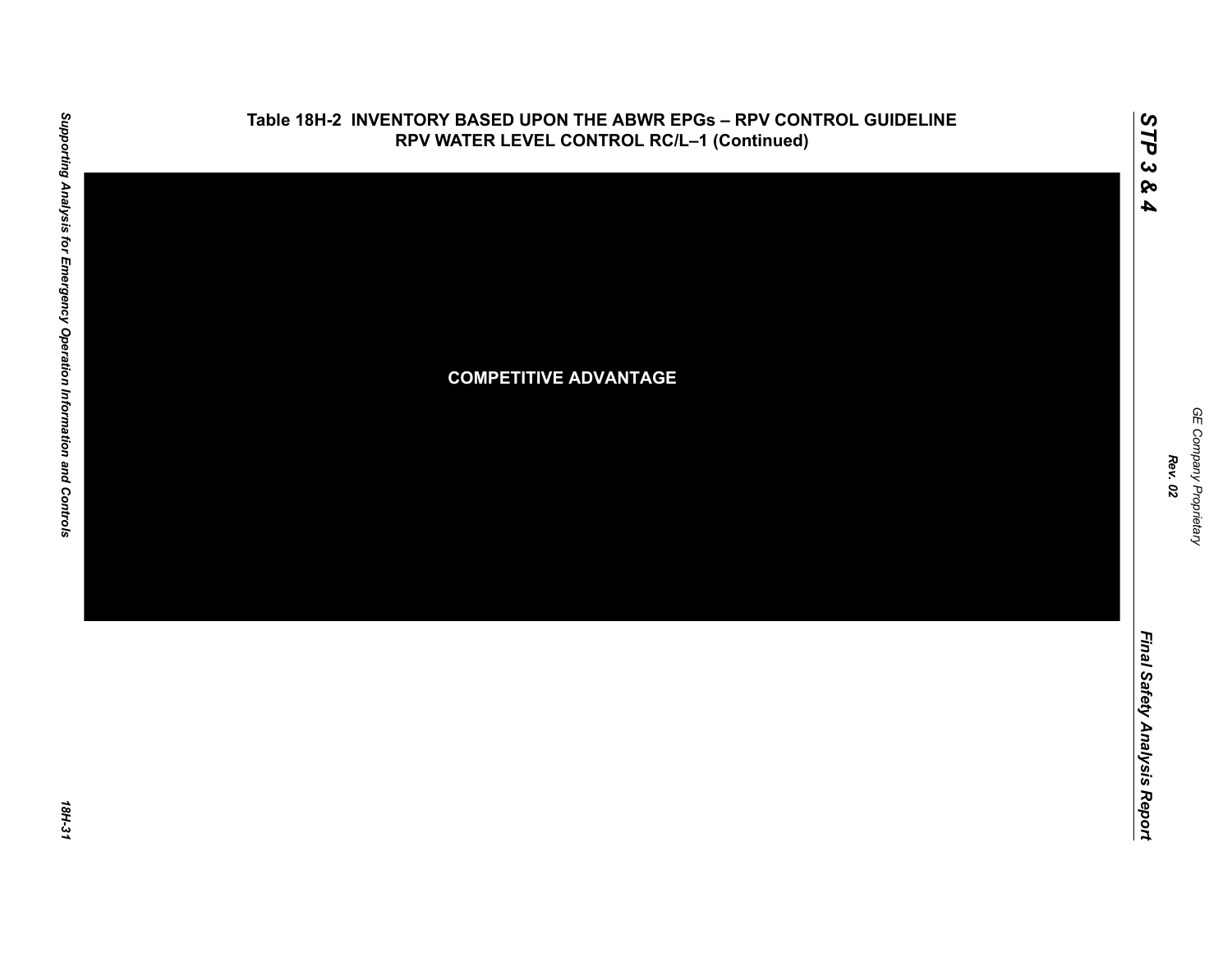

GE Company Proprietary *GE Company Proprietary Rev. 02*

*STP 3 & 4*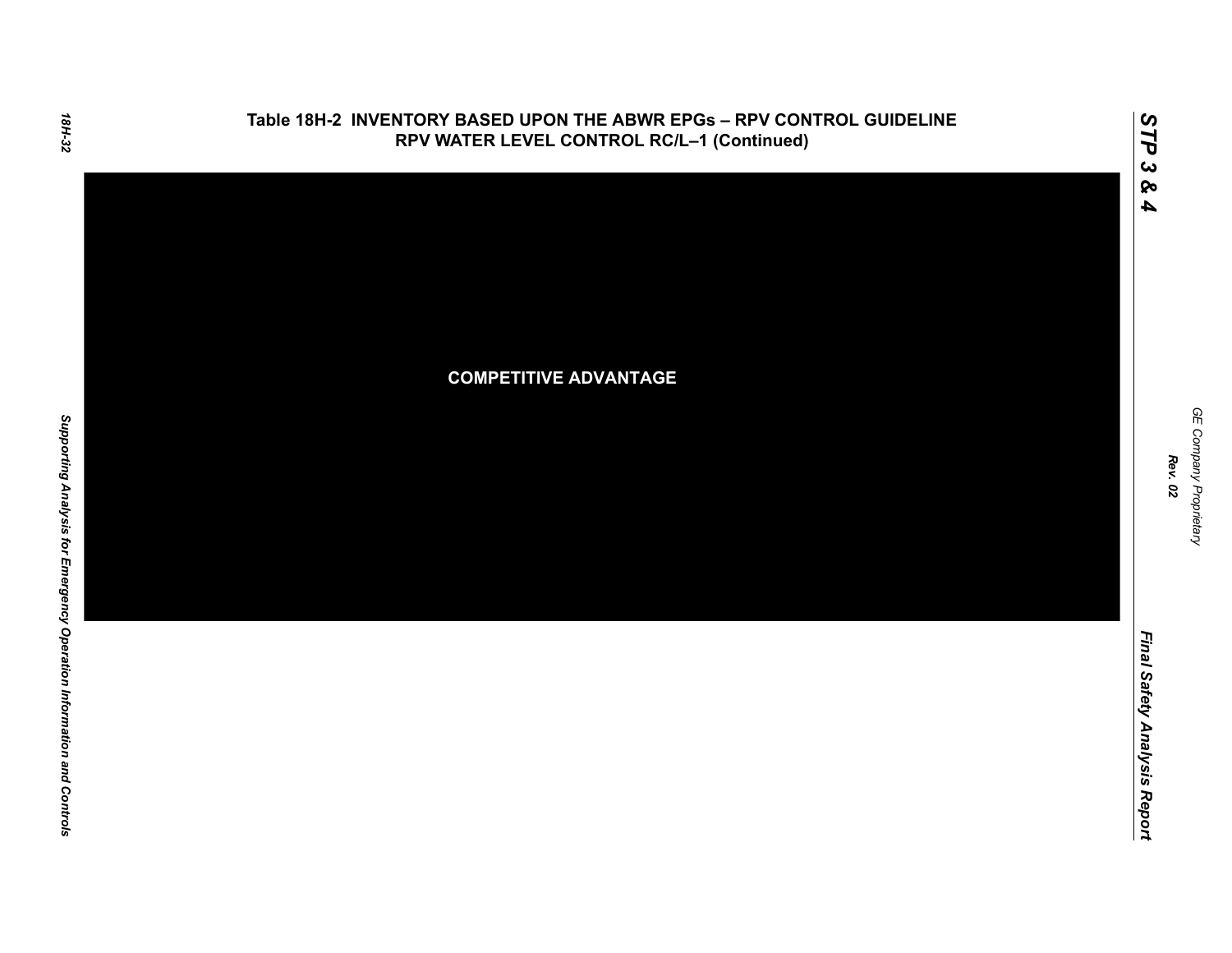

GE Company Proprietary *GE Company Proprietary Rev. 02*

*STP 3 & 4*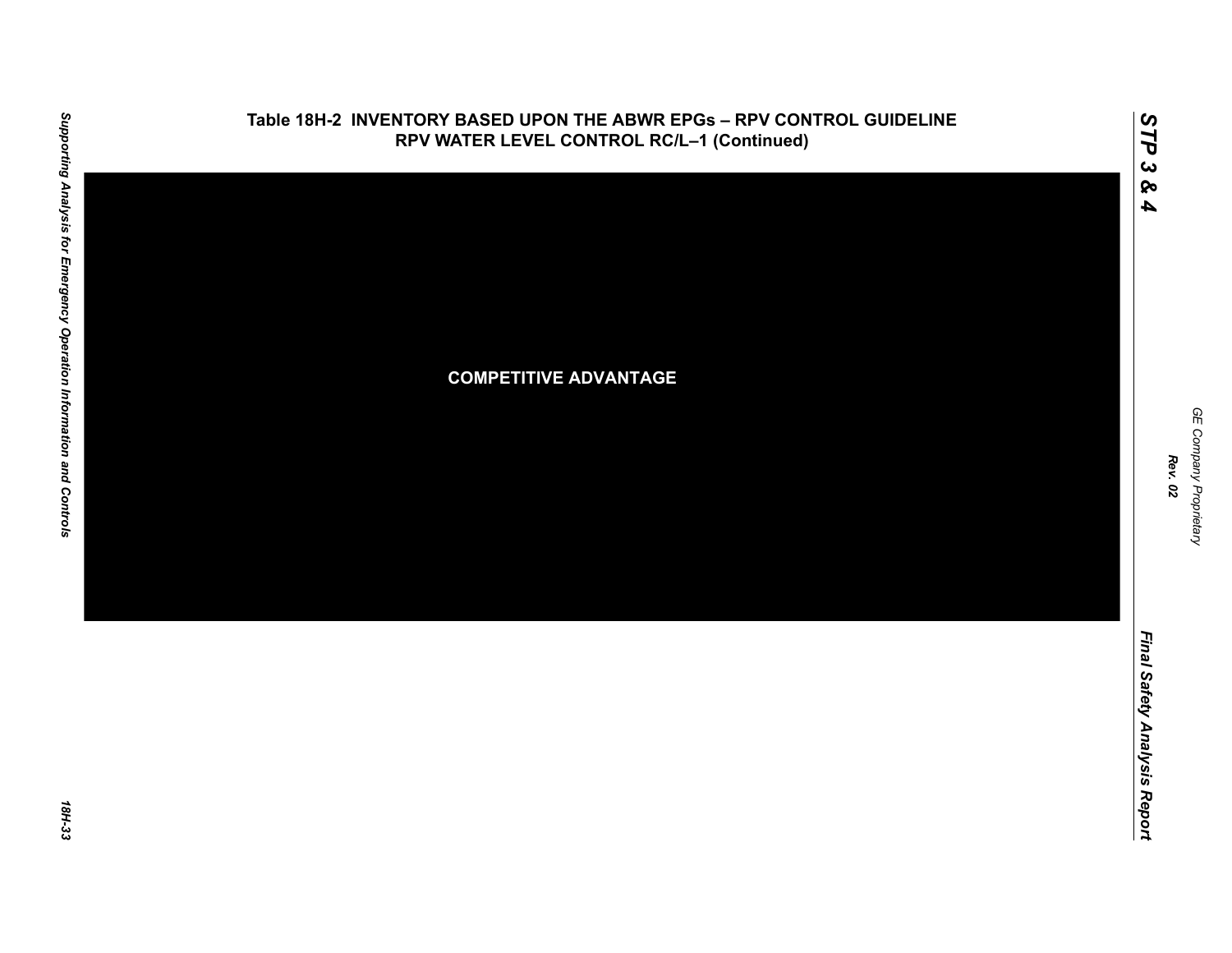

# 18H-34

Final Safety Analysis Report *Final Safety Analysis Report*

GE Company Proprietary *GE Company Proprietary Rev. 02*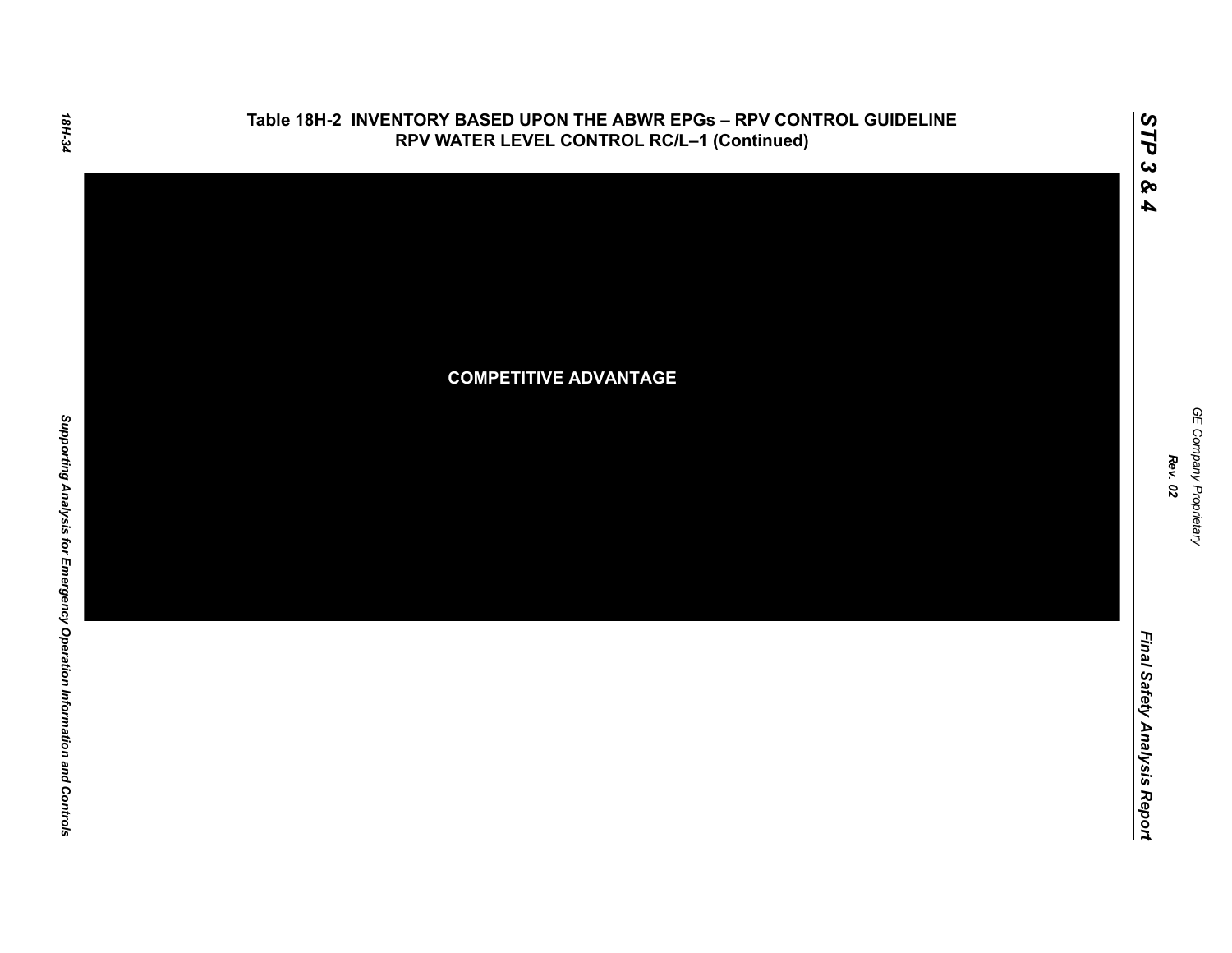

GE Company Proprietary *GE Company Proprietary Rev. 02*

*STP 3 & 4*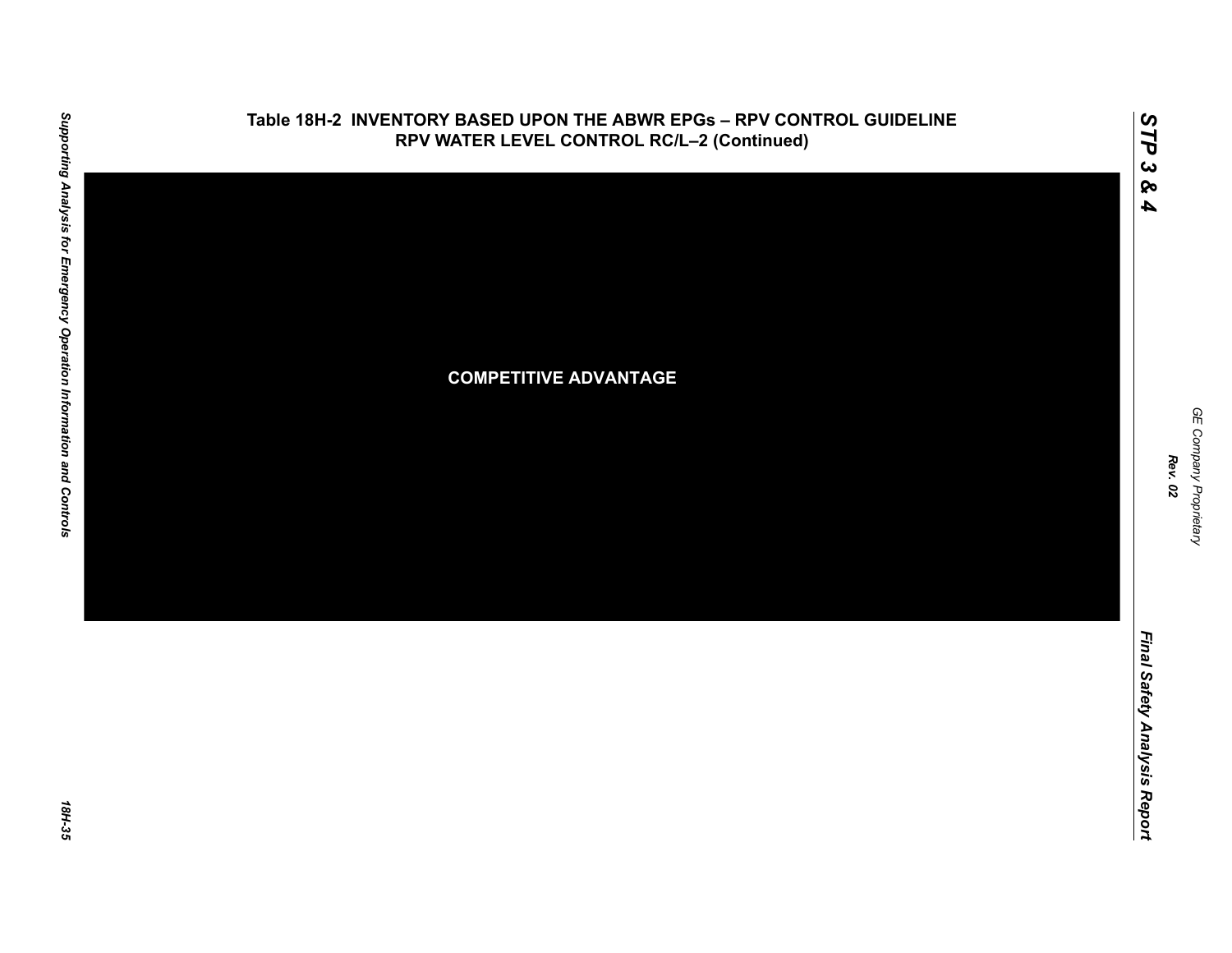

GE Company Proprietary *GE Company Proprietary Rev. 02*

*STP 3 & 4*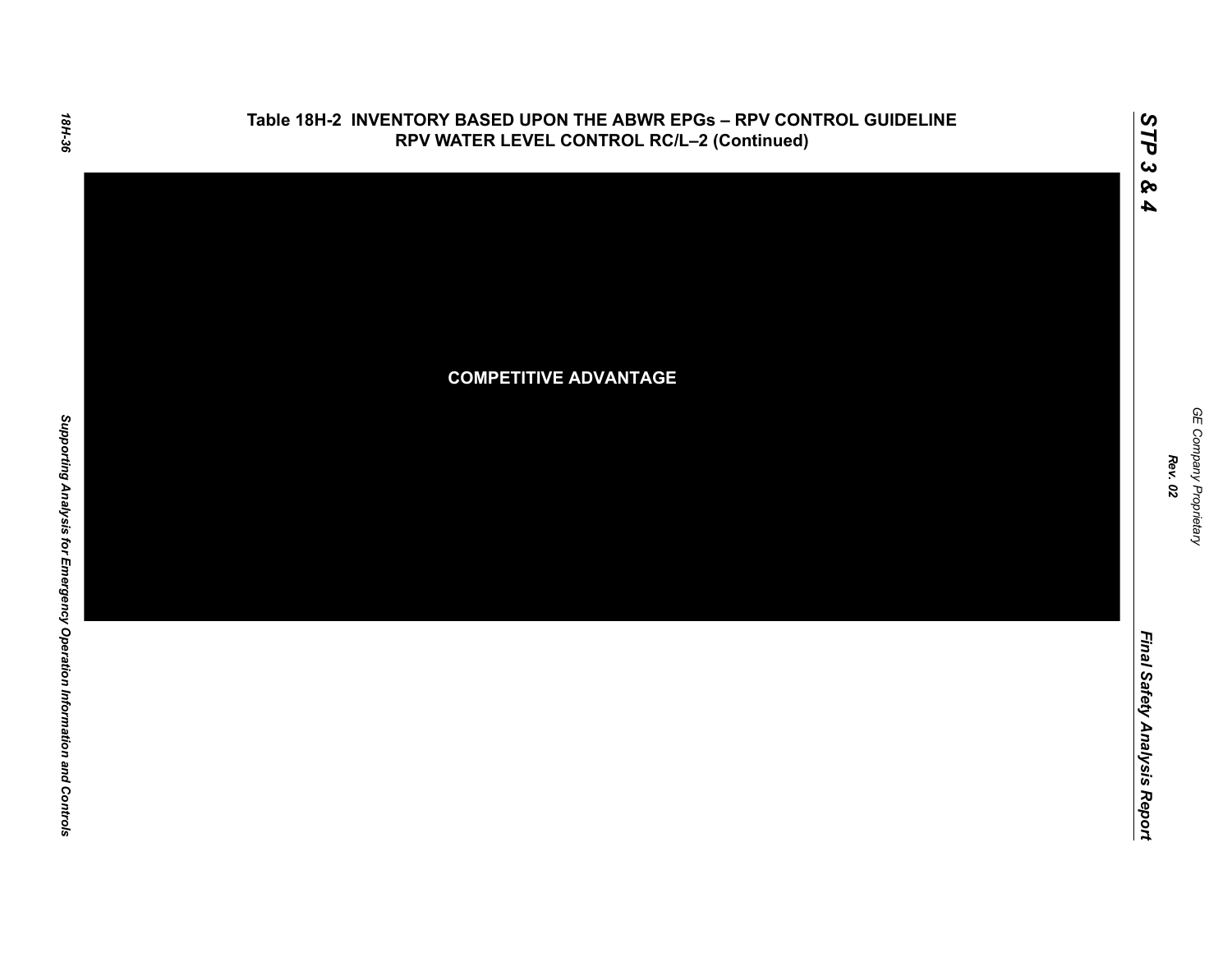

GE Company Proprietary *GE Company Proprietary Rev. 02*

*STP 3 & 4*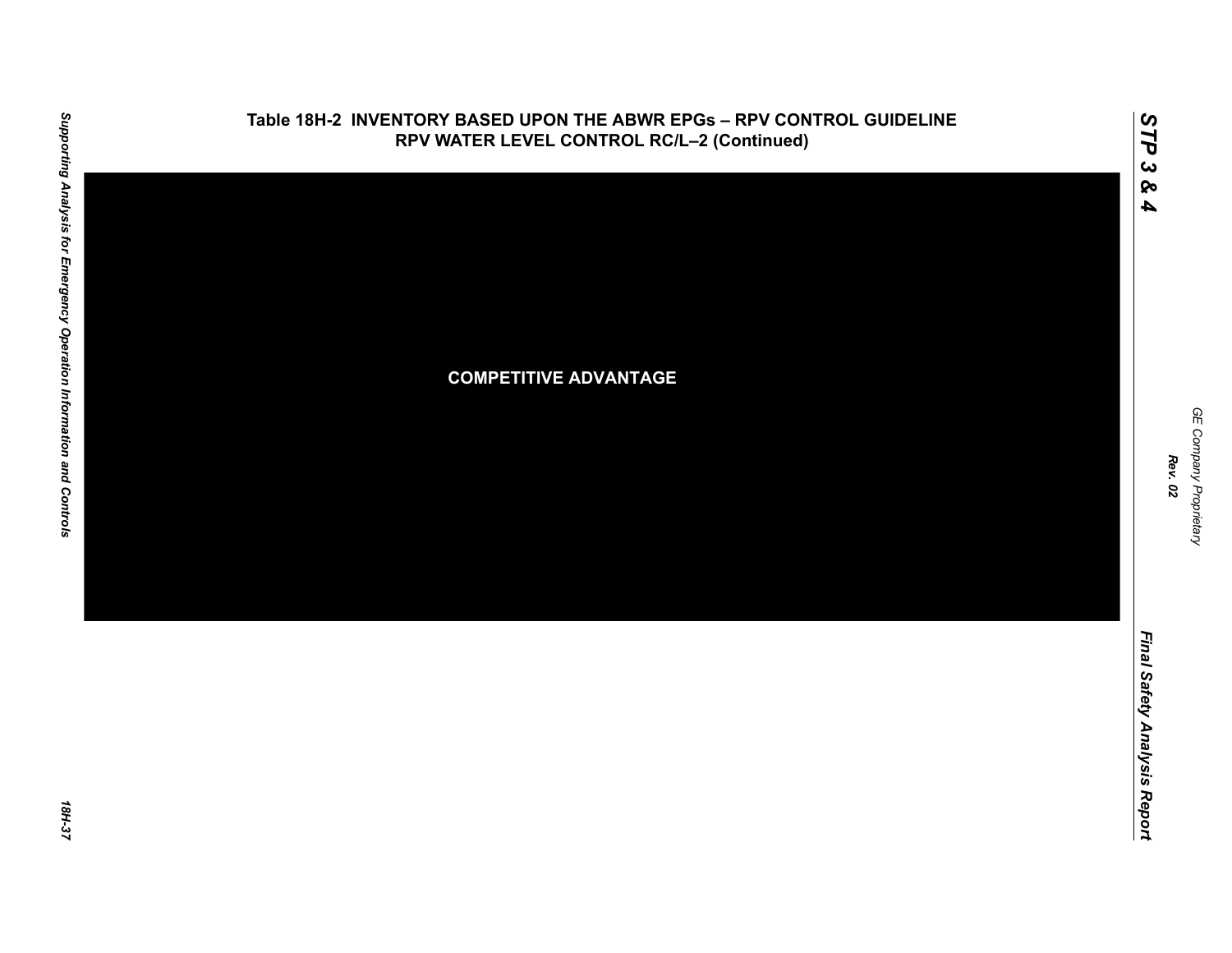

GE Company Proprietary *GE Company Proprietary Rev. 02*

*STP 3 & 4*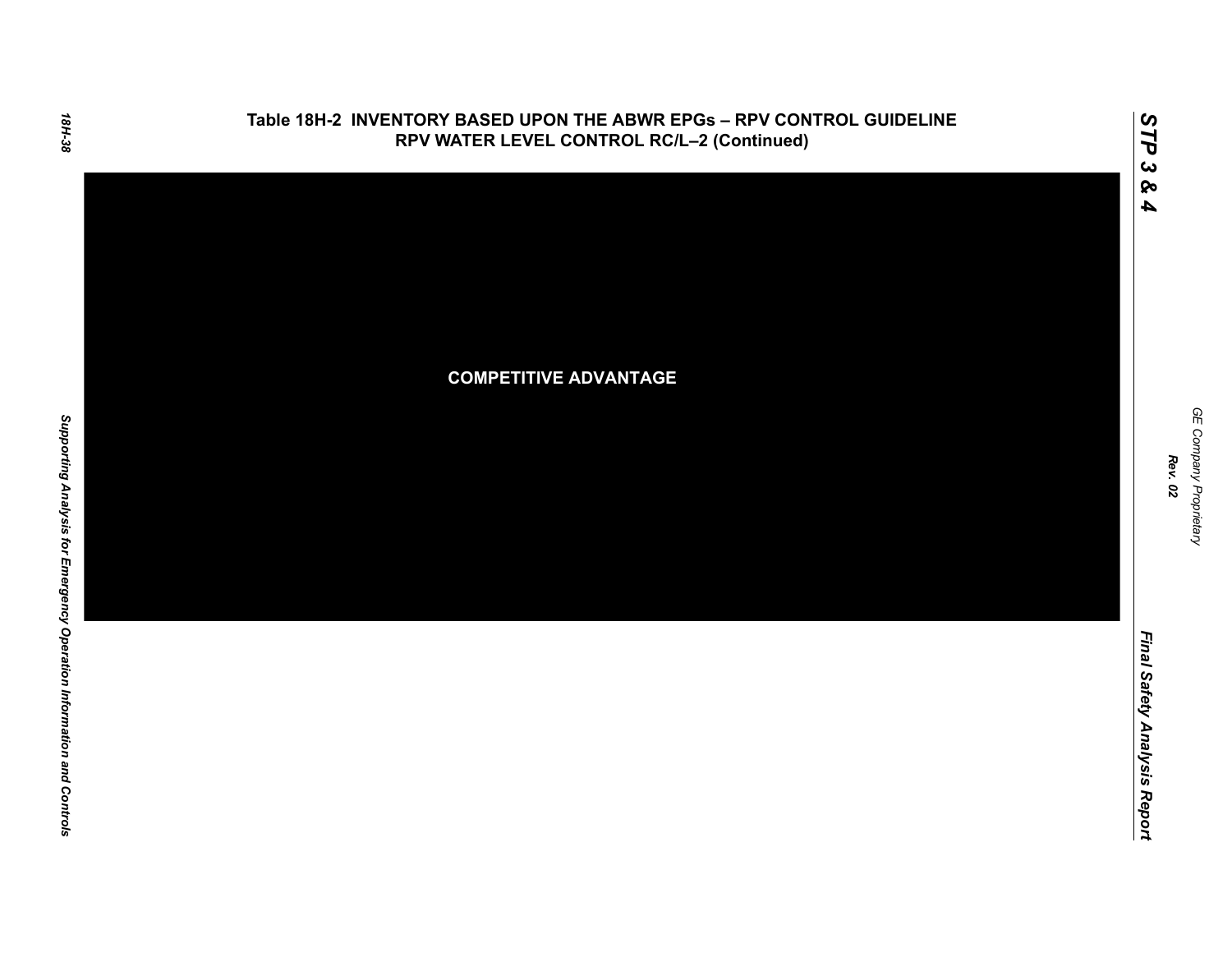

GE Company Proprietary *GE Company Proprietary Rev. 02*

*STP 3 & 4*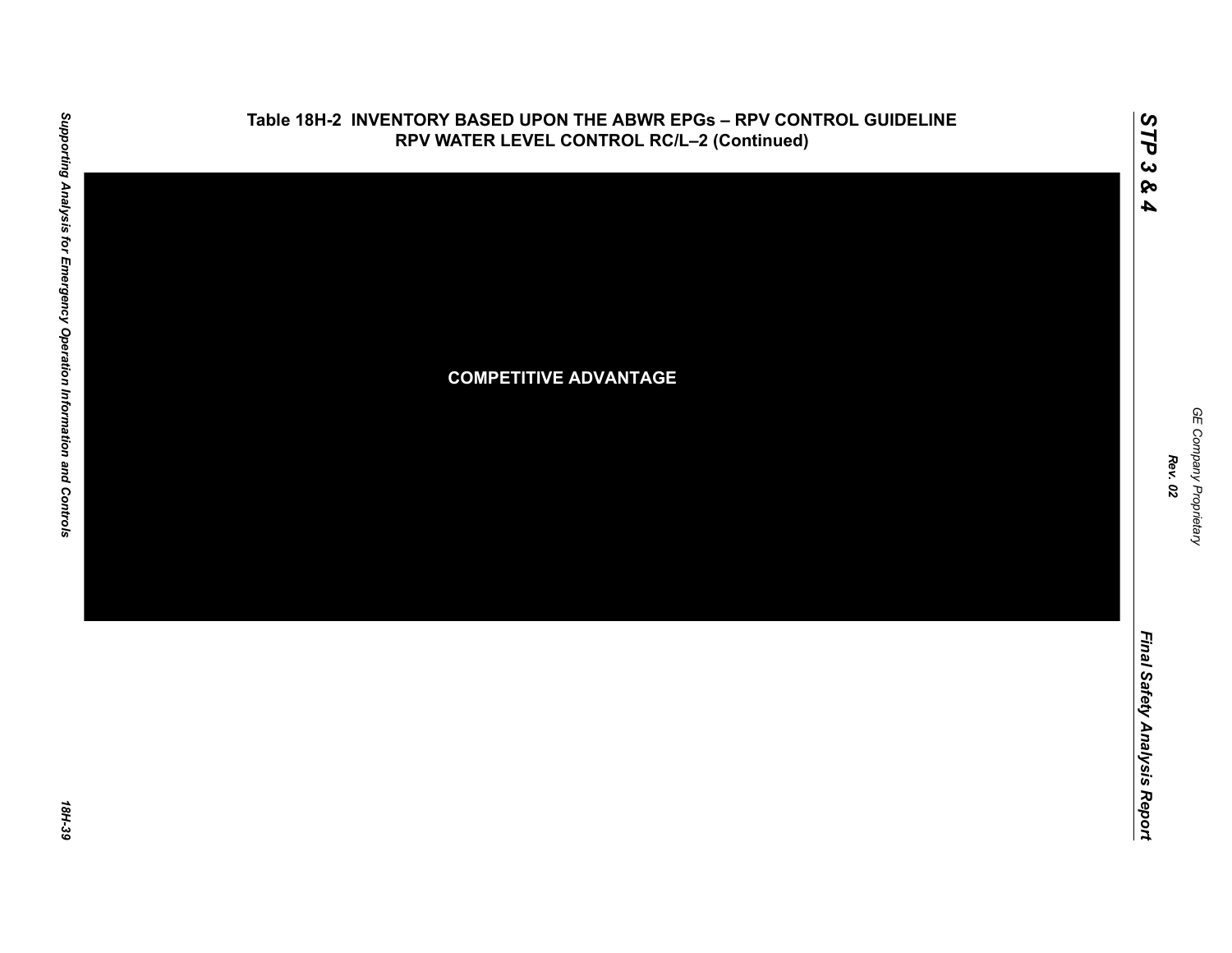

GE Company Proprietary *GE Company Proprietary Rev. 02*

*STP 3 & 4*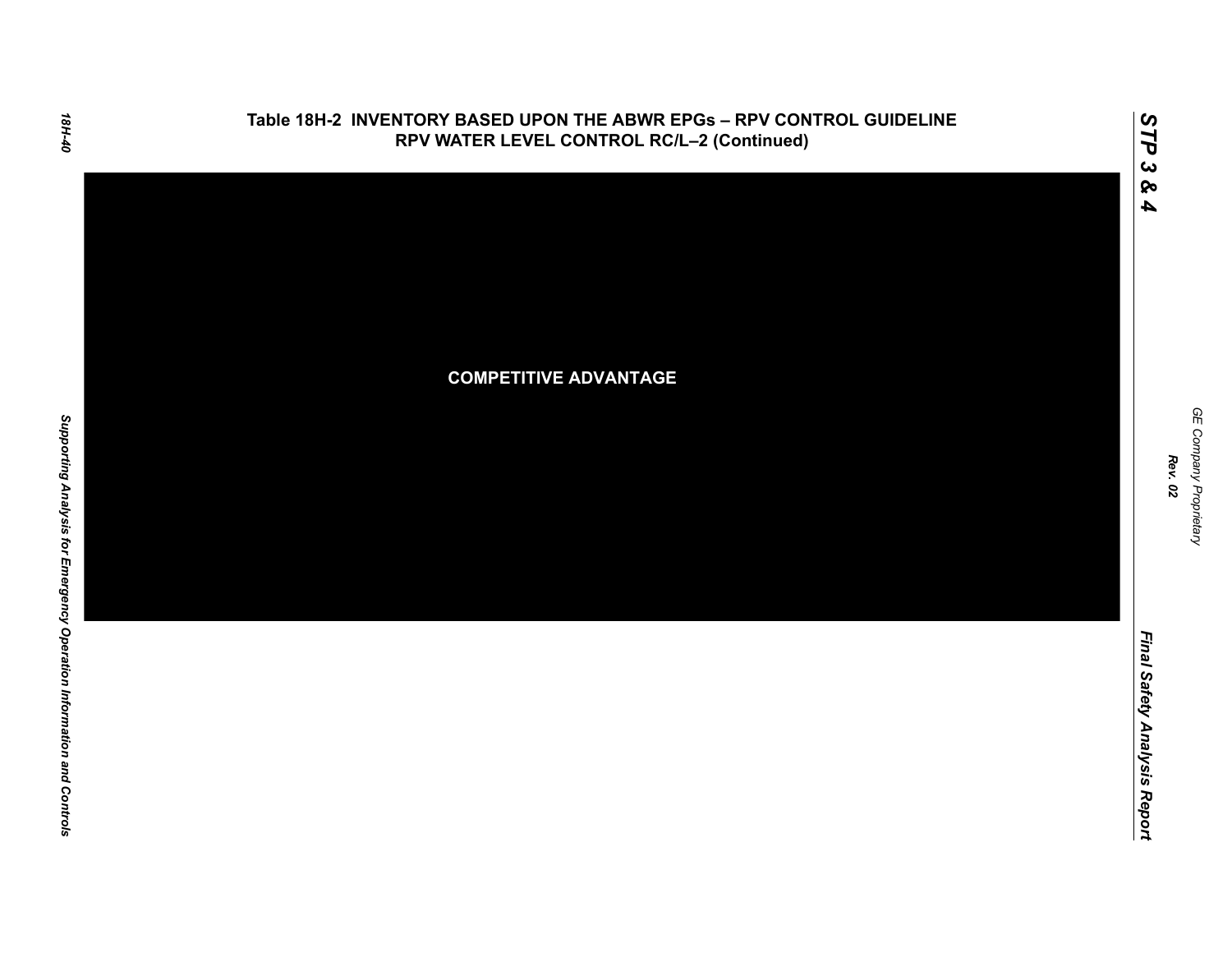

GE Company Proprietary *GE Company Proprietary Rev. 02*

*STP 3 & 4*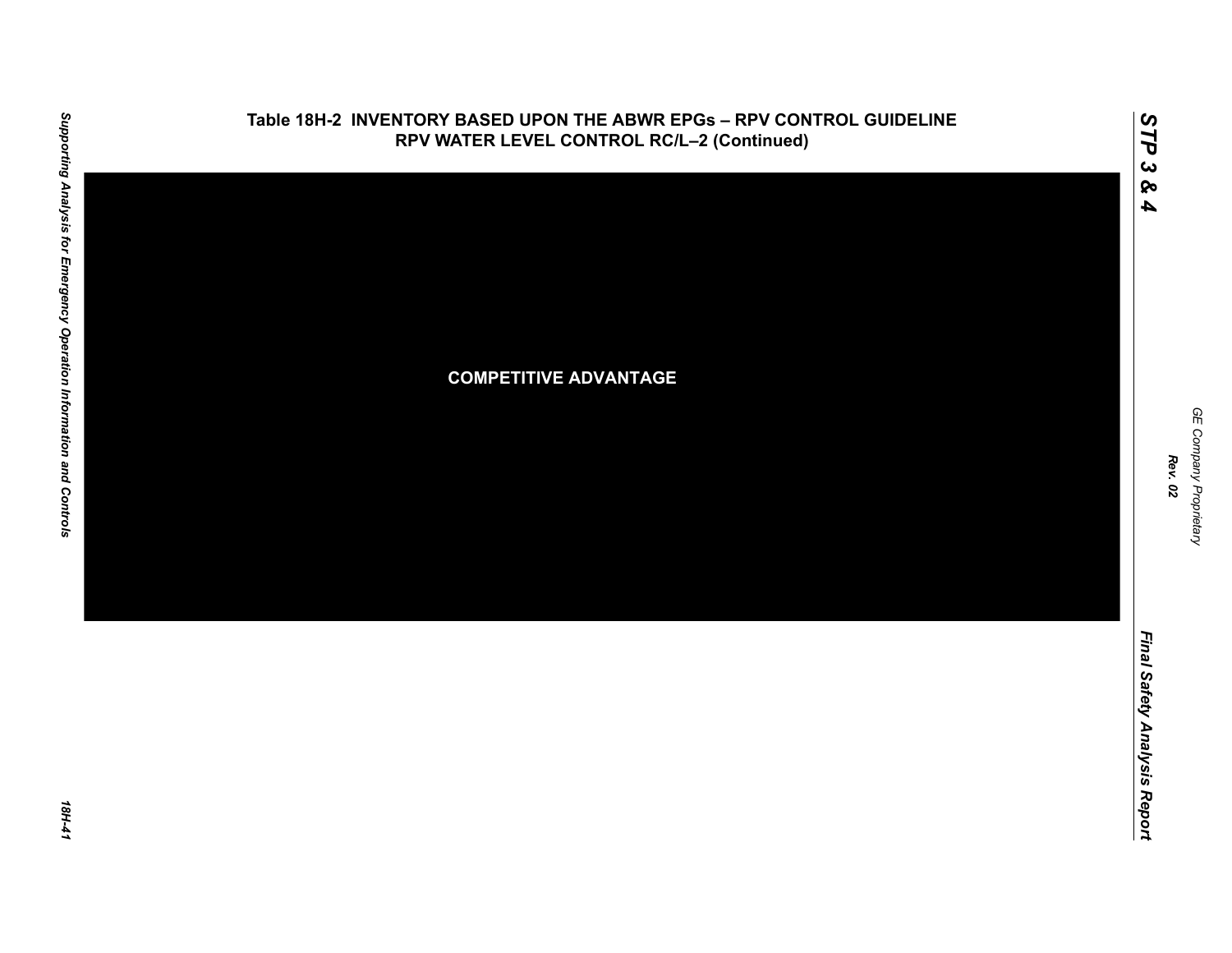

Final Safety Analysis Report *Final Safety Analysis Report*

*STP 3 & 4*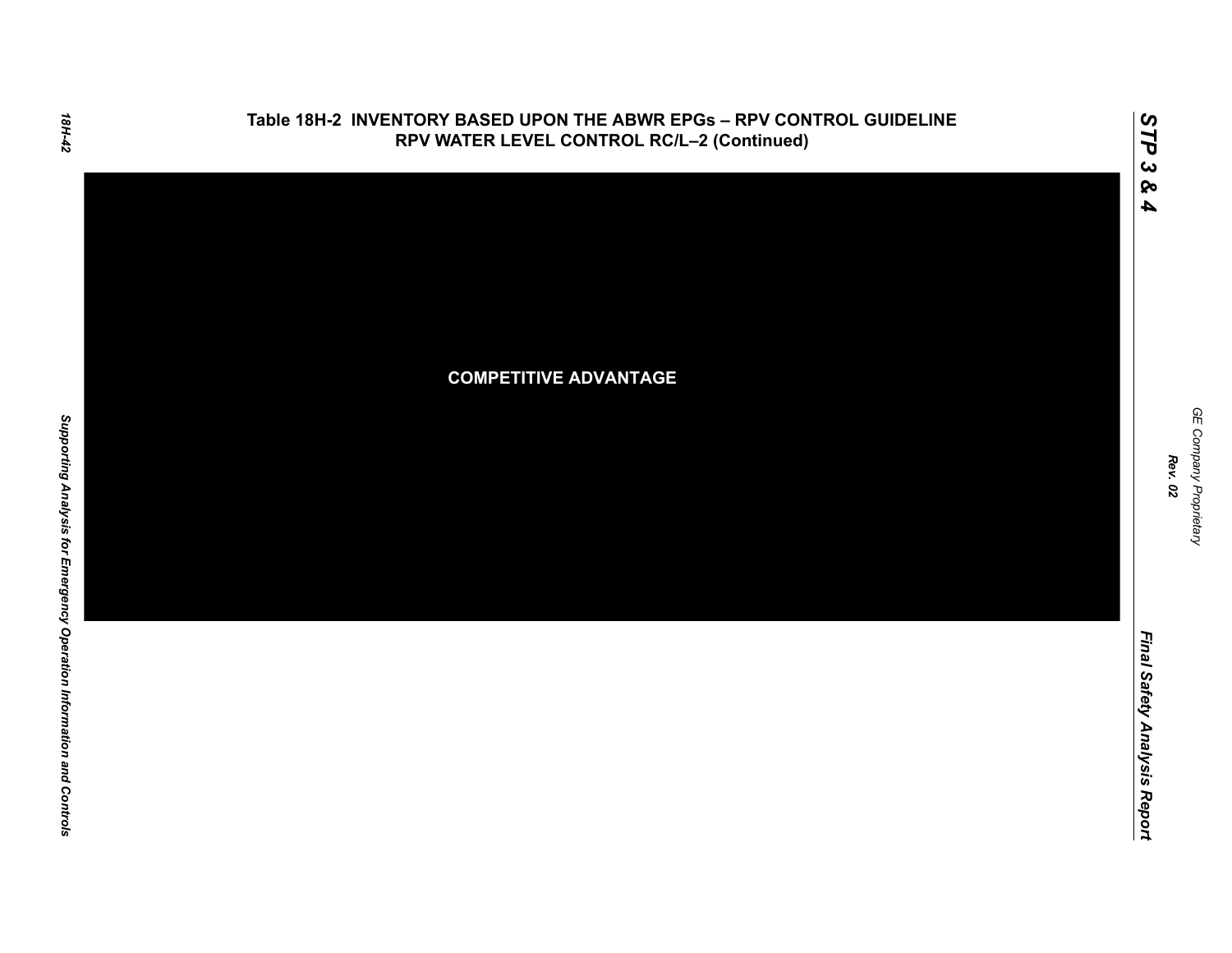

GE Company Proprietary *GE Company Proprietary Rev. 02*

*STP 3 & 4*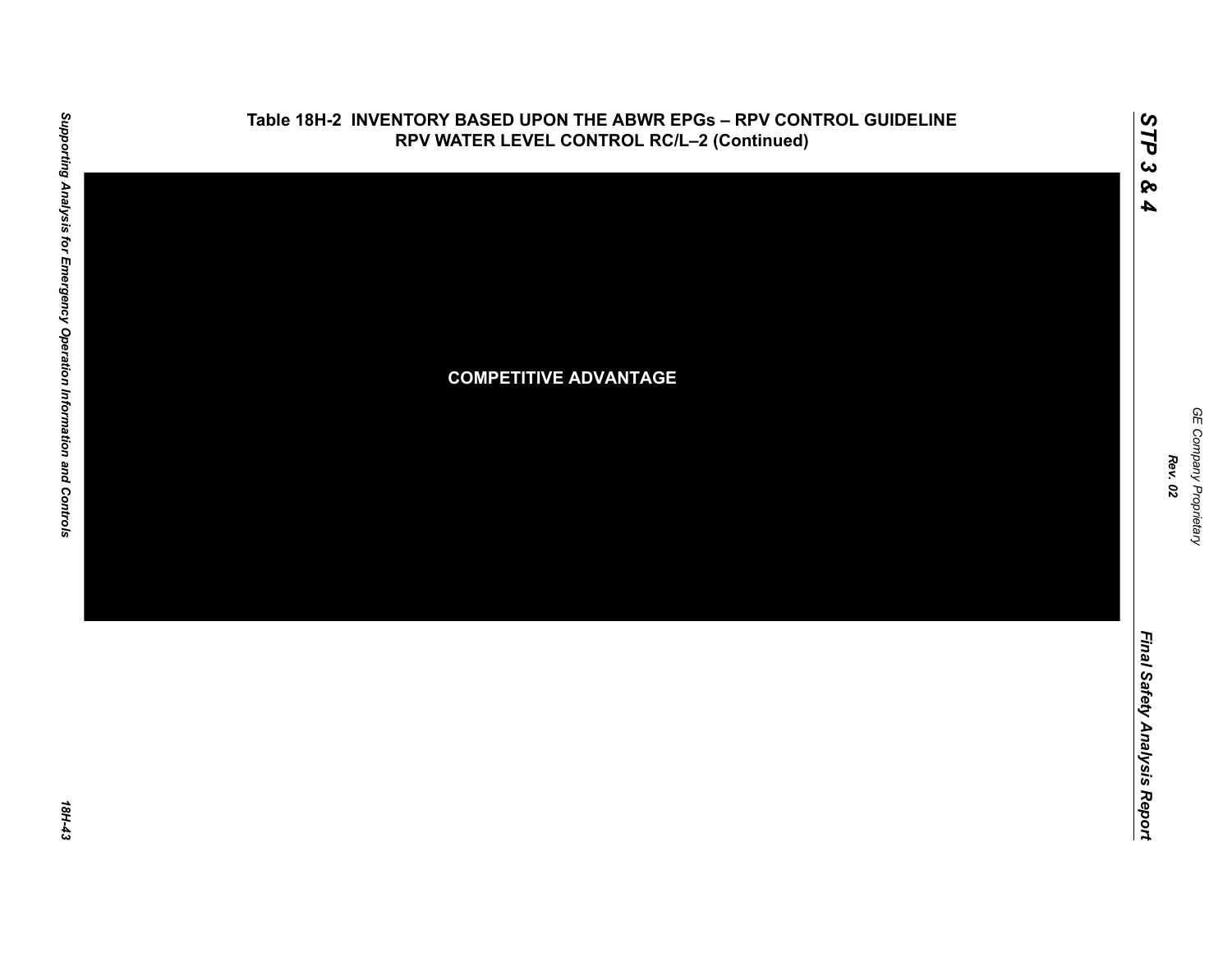

# 18H-44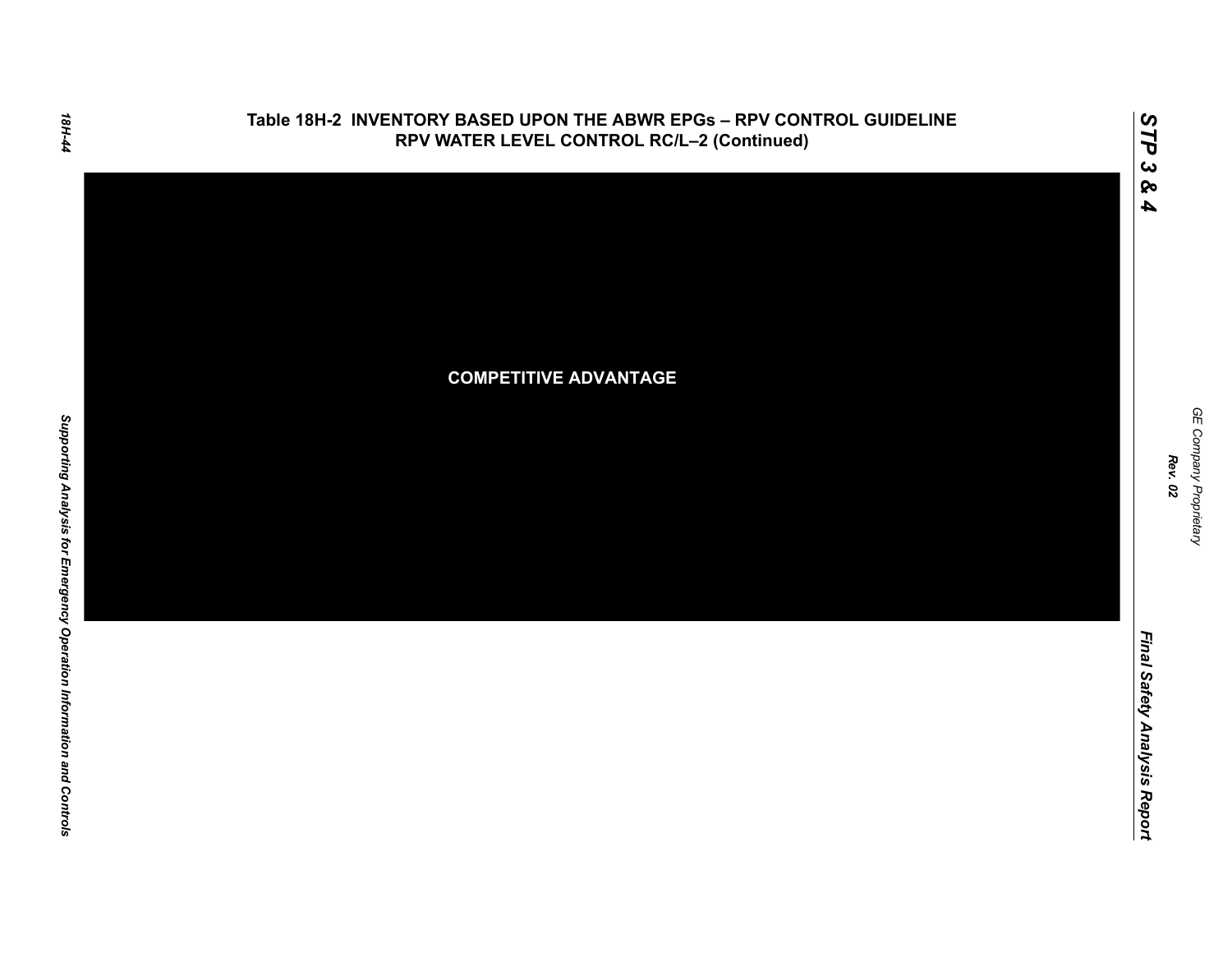

GE Company Proprietary *GE Company Proprietary Rev. 02*

*STP 3 & 4*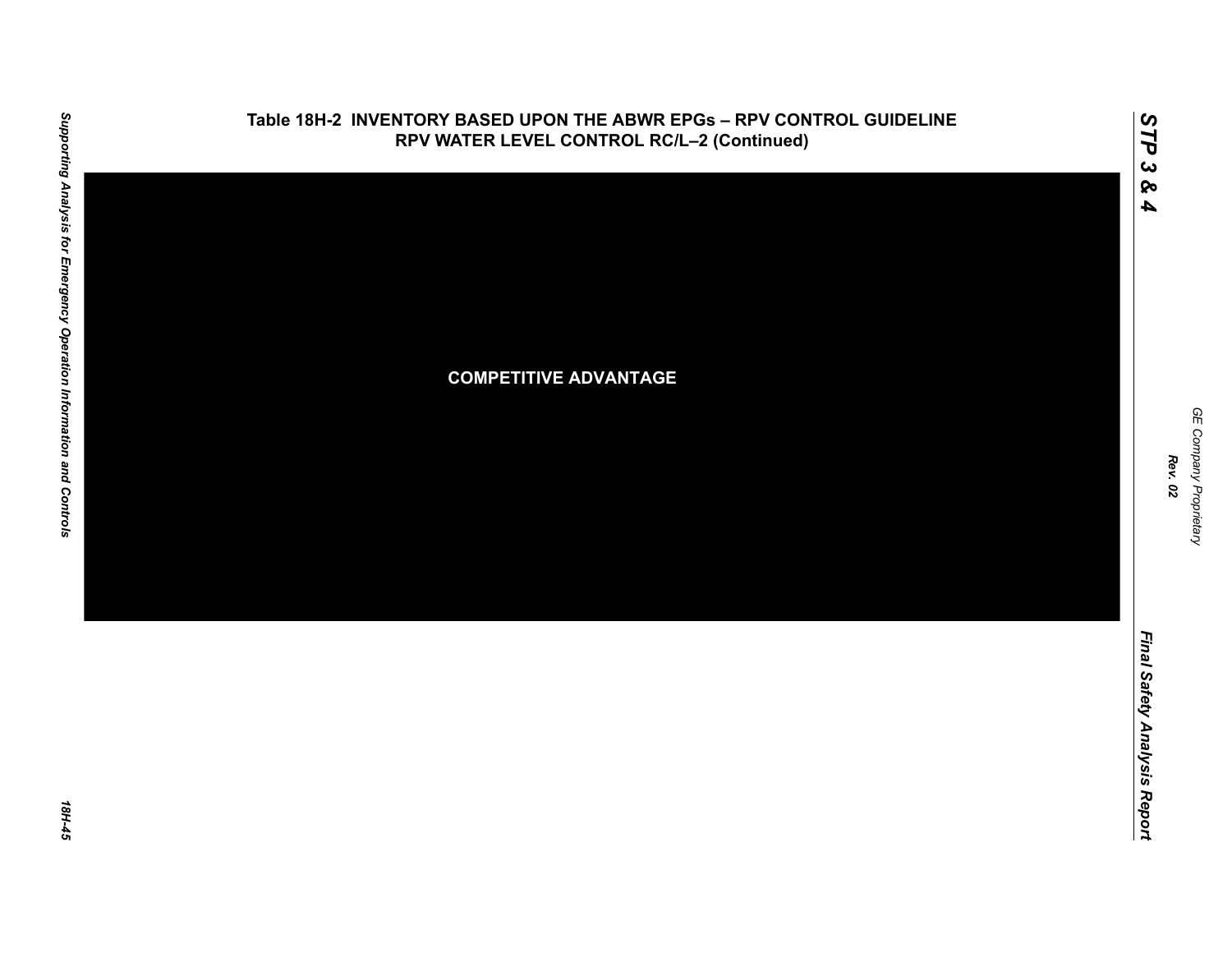

GE Company Proprietary *GE Company Proprietary Rev. 02*

*STP 3 & 4*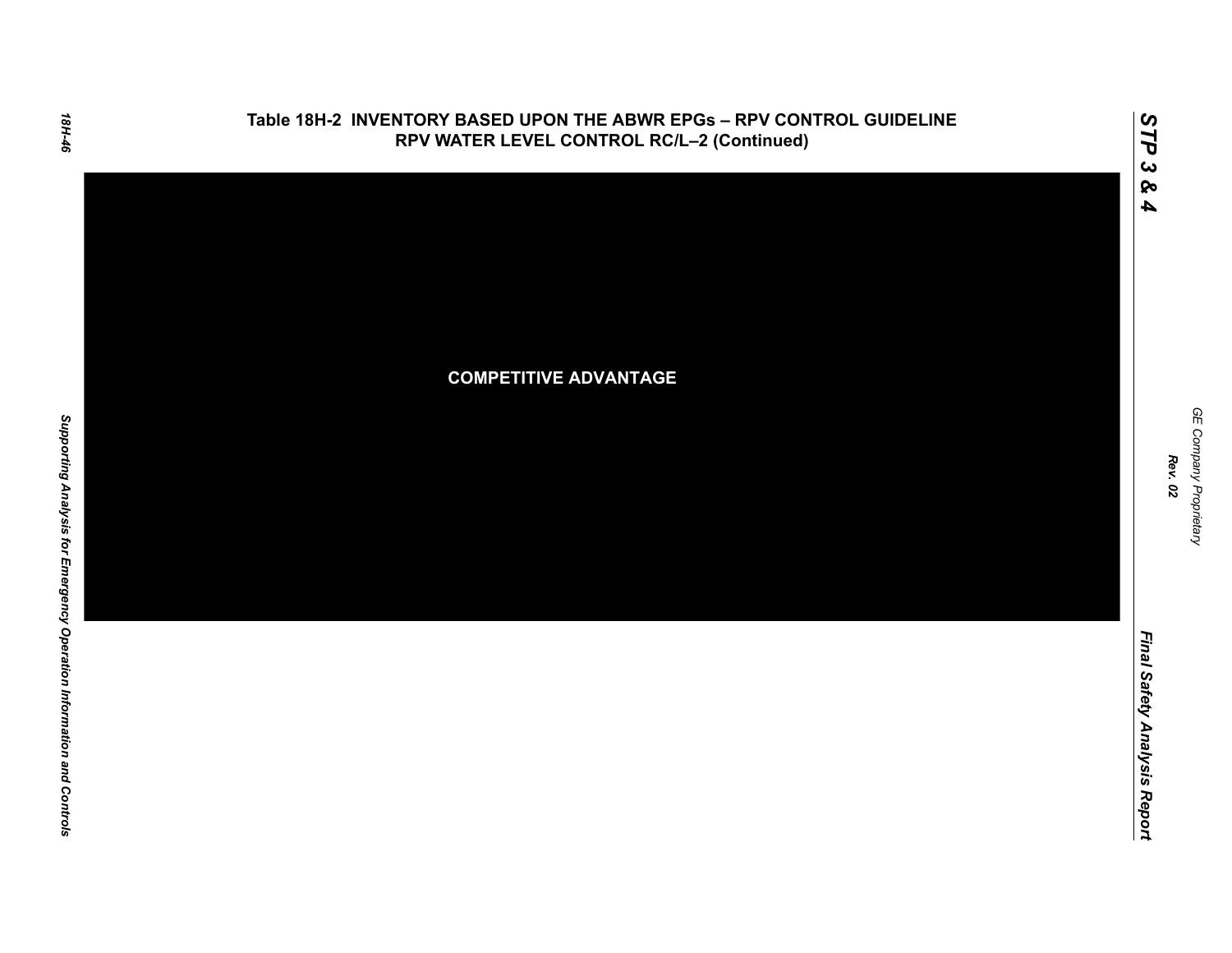

GE Company Proprietary *GE Company Proprietary Rev. 02*

*STP 3 & 4*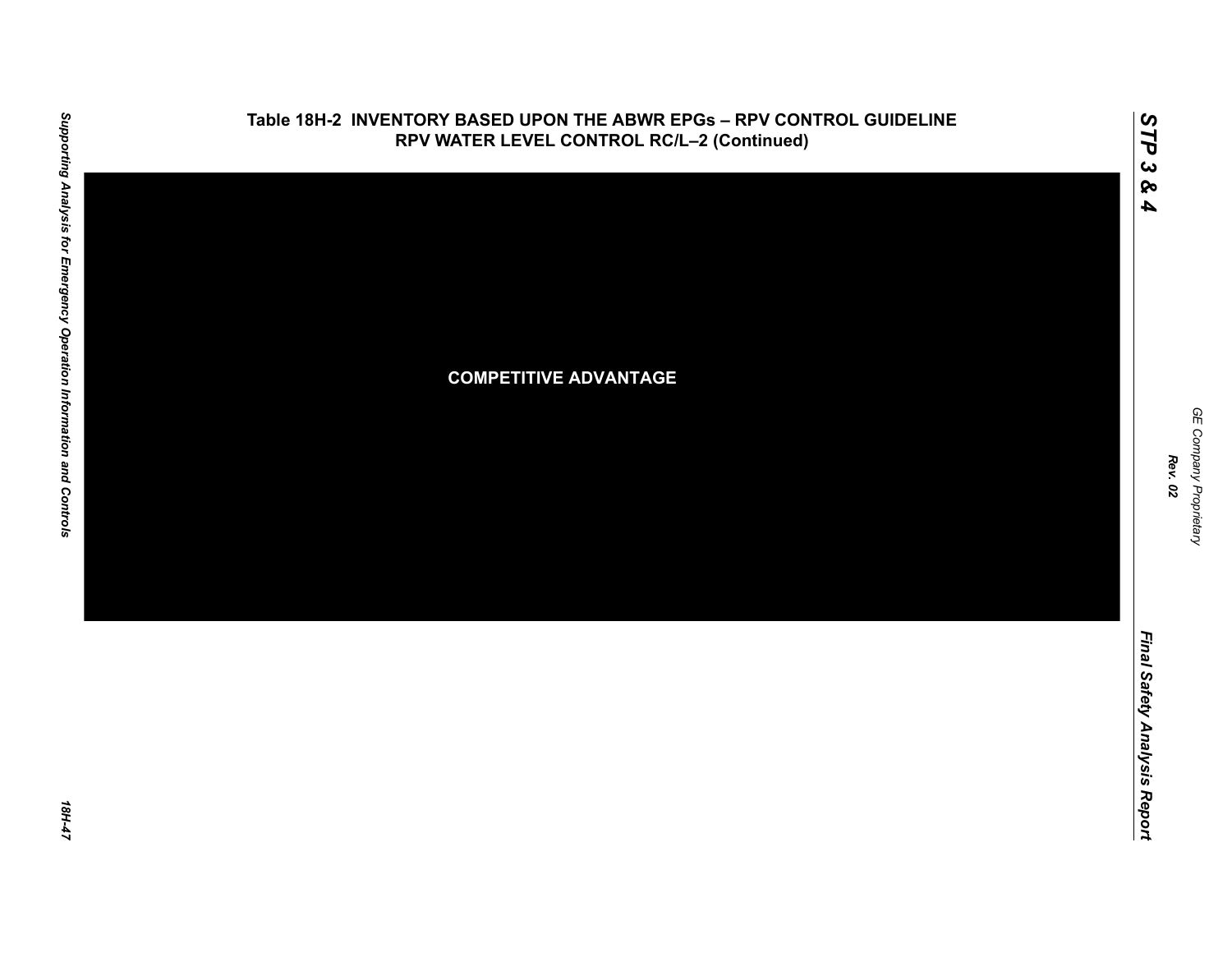

GE Company Proprietary *GE Company Proprietary Rev. 02*

*STP 3 & 4*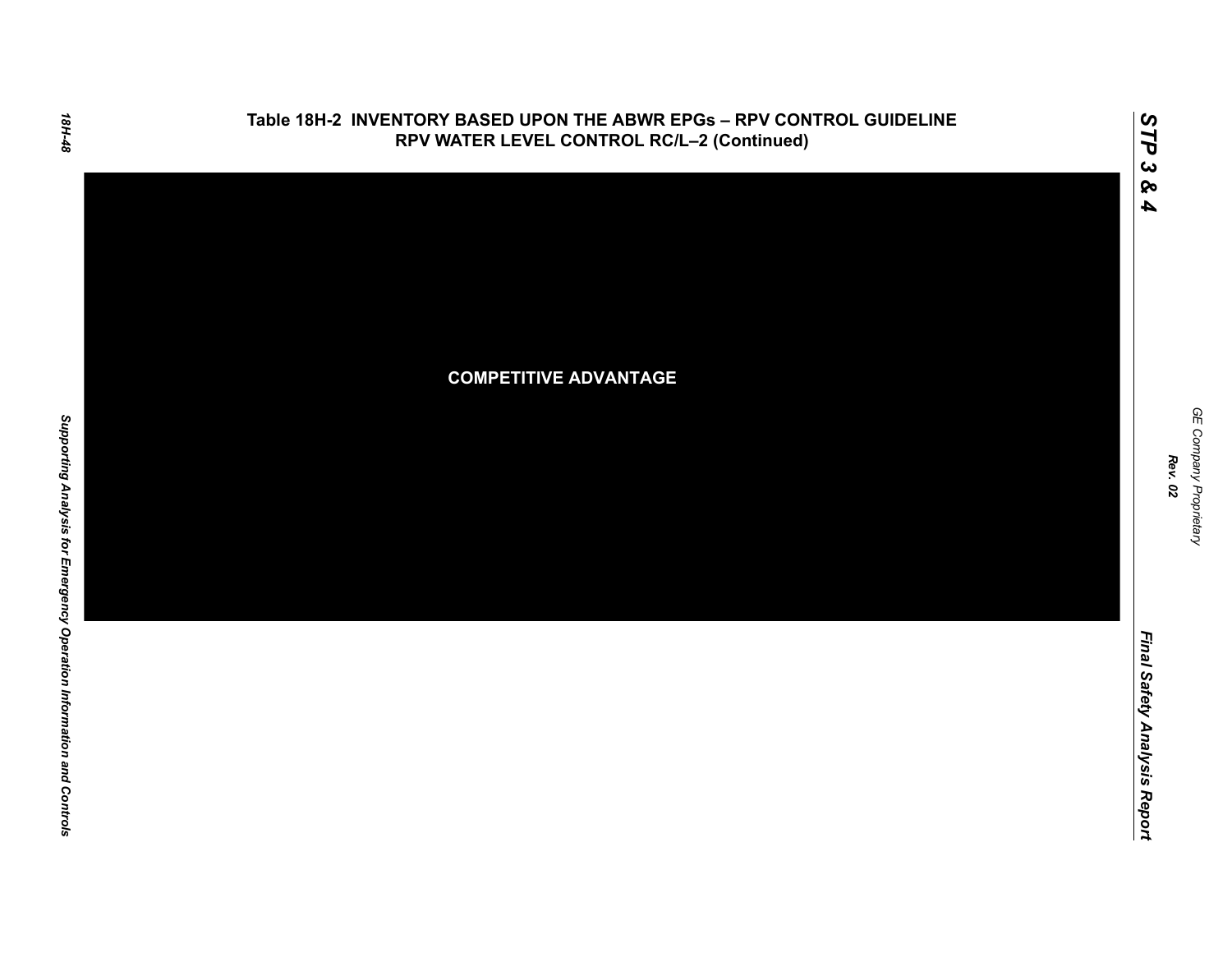

GE Company Proprietary *GE Company Proprietary Rev. 02*

*STP 3 & 4*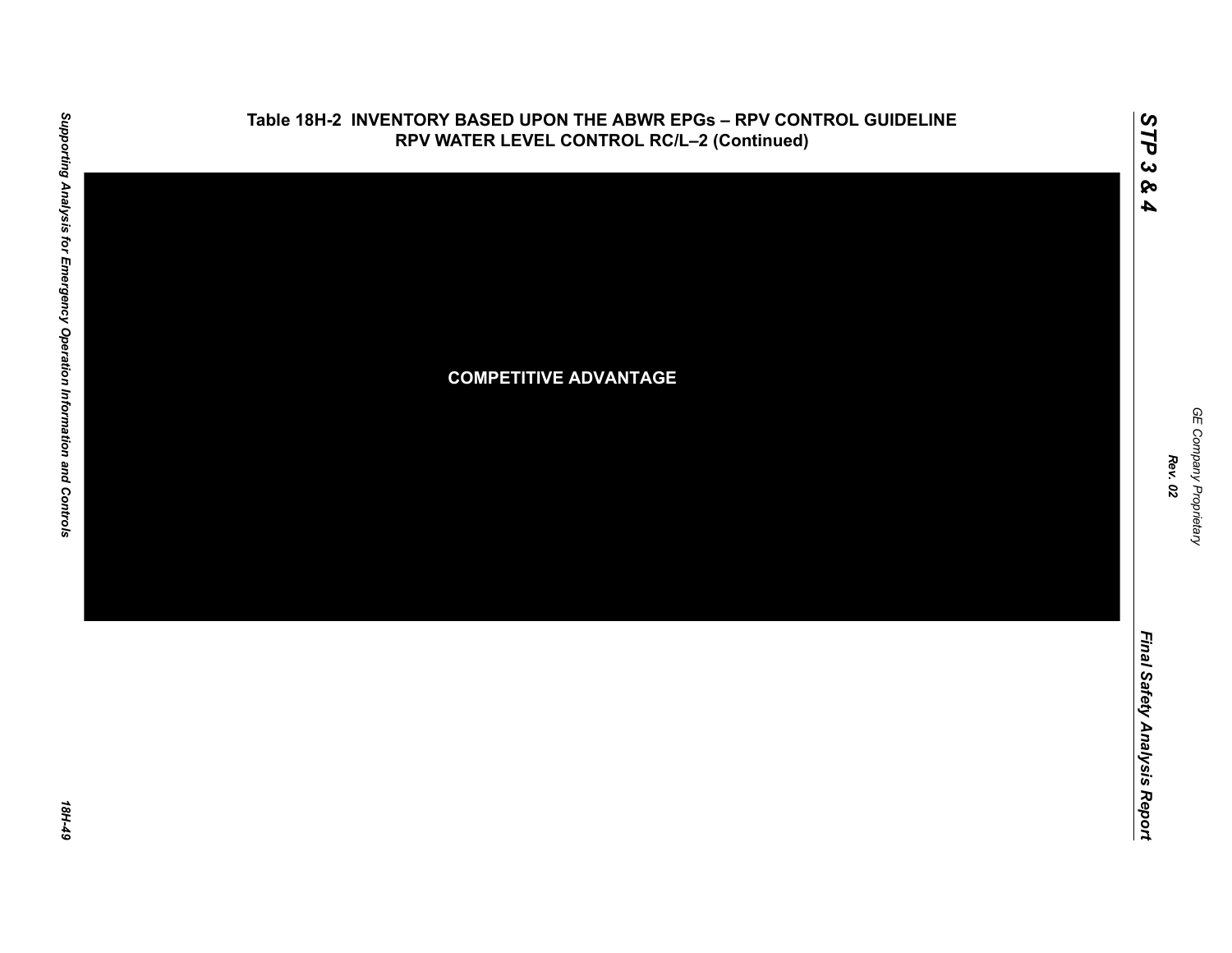

GE Company Proprietary *GE Company Proprietary Rev. 02*

*STP 3 & 4*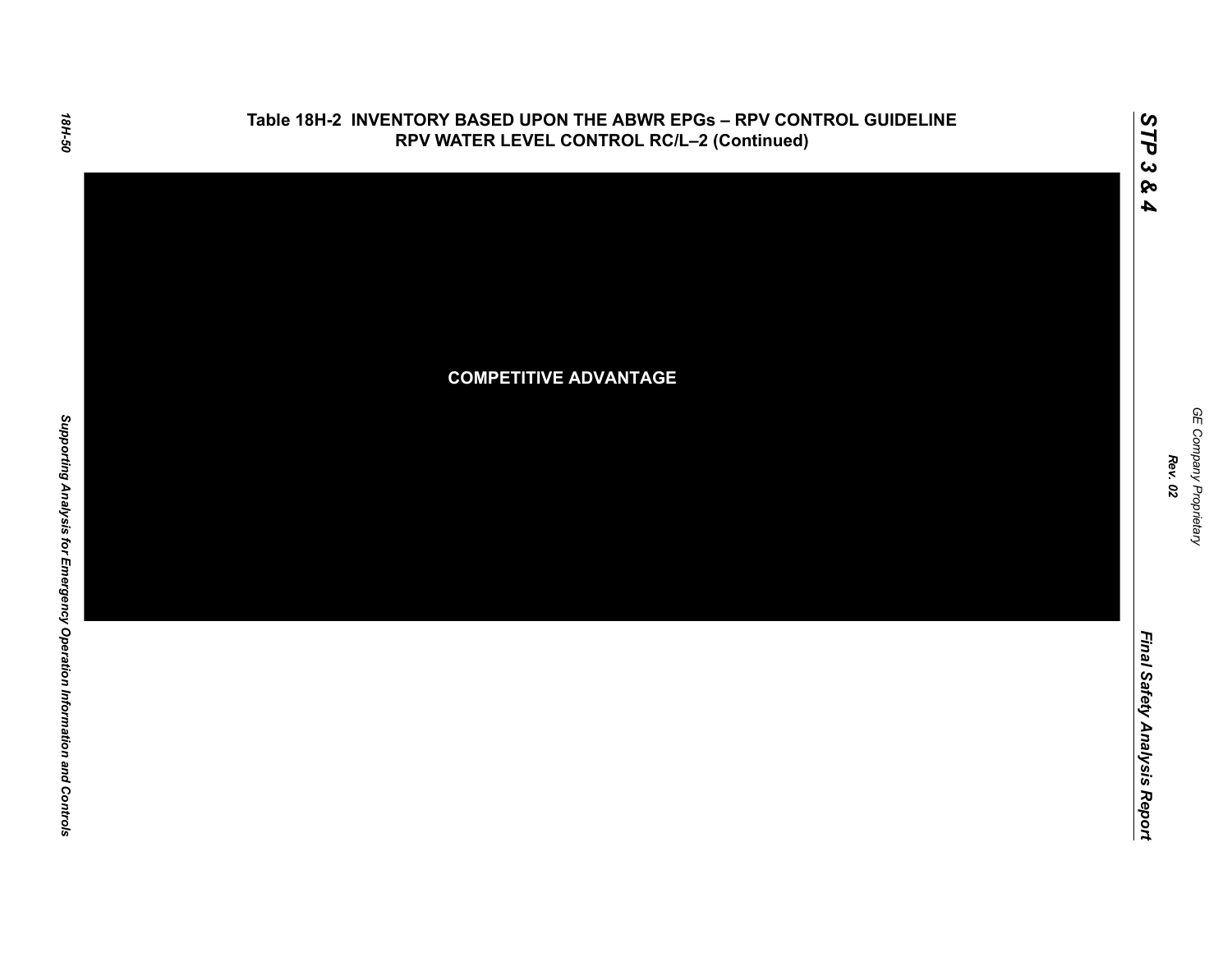

GE Company Proprietary *GE Company Proprietary Rev. 02*

*STP 3 & 4*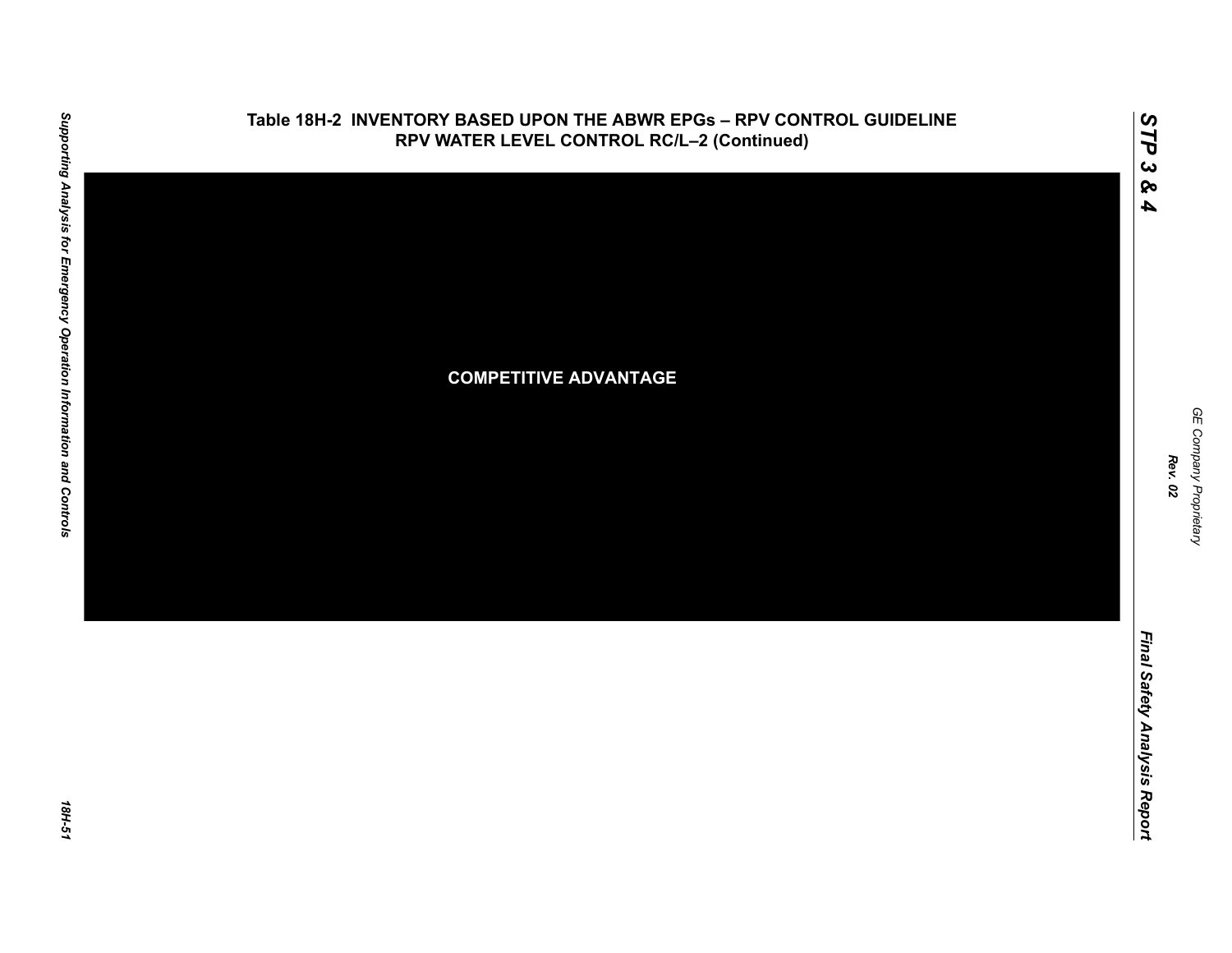

# 18H-52

Final Safety Analysis Report *Final Safety Analysis Report*

GE Company Proprietary *GE Company Proprietary Rev. 02*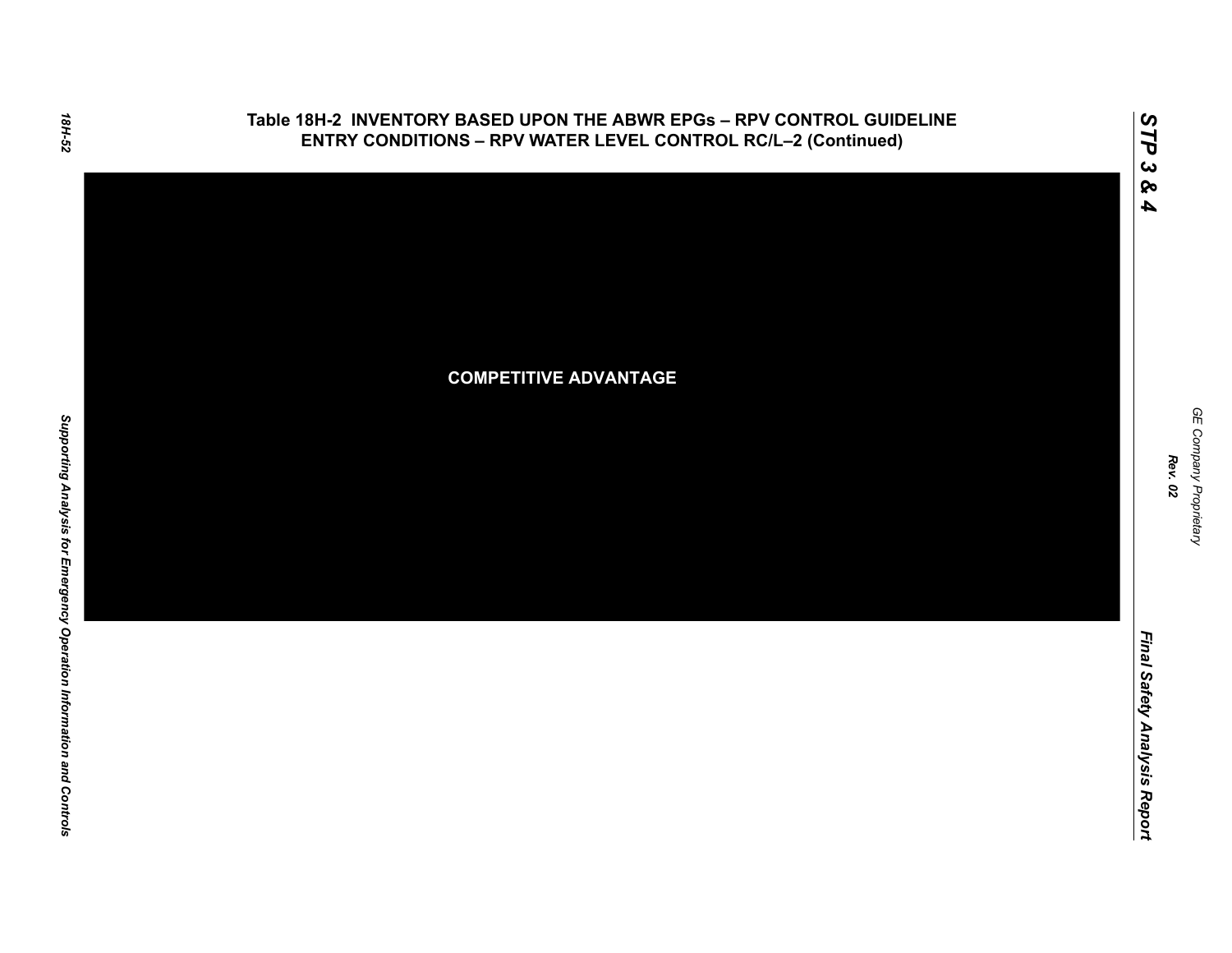

GE Company Proprietary *GE Company Proprietary Rev. 02*

*STP 3 & 4*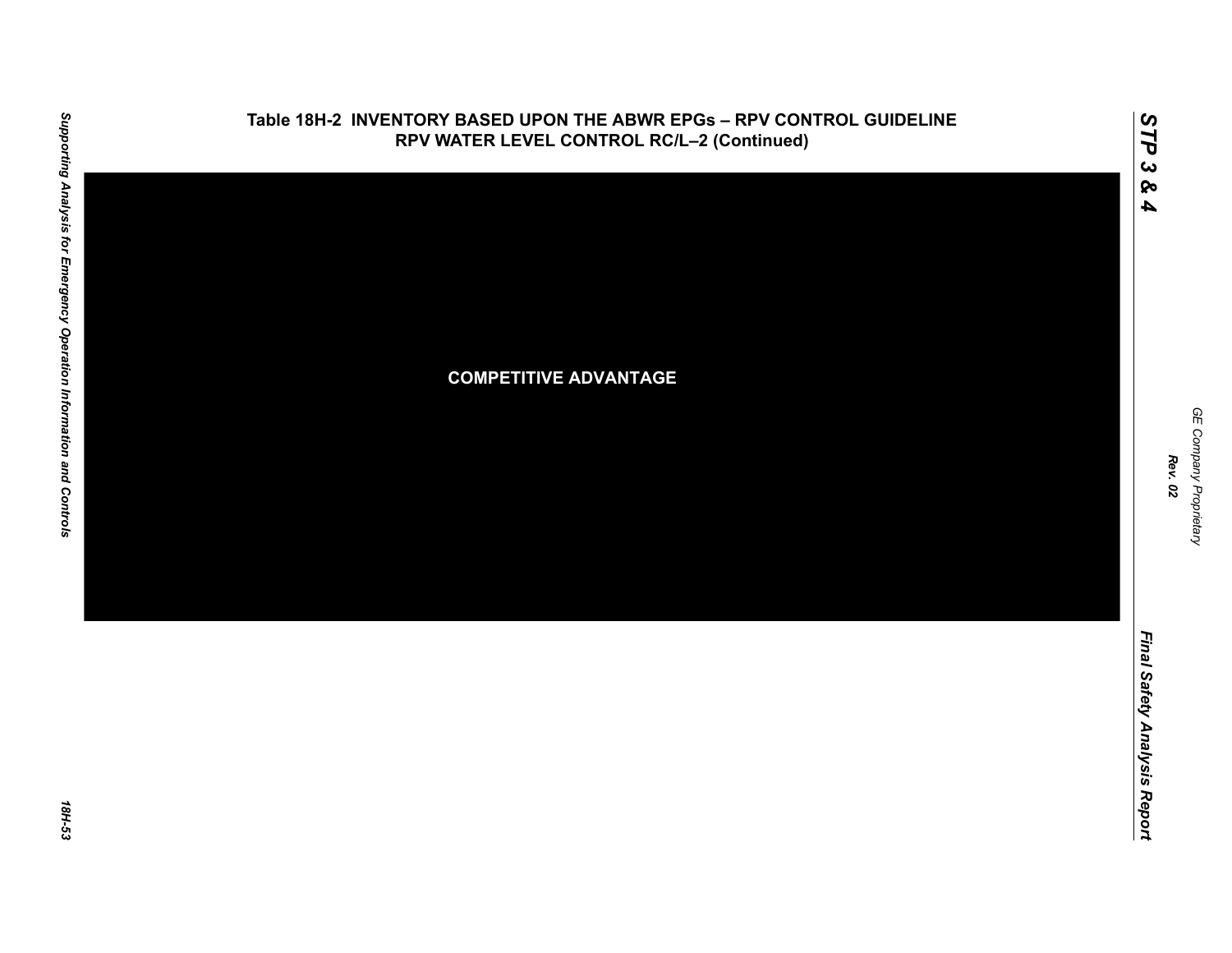

GE Company Proprietary *GE Company Proprietary Rev. 02*

*STP 3 & 4*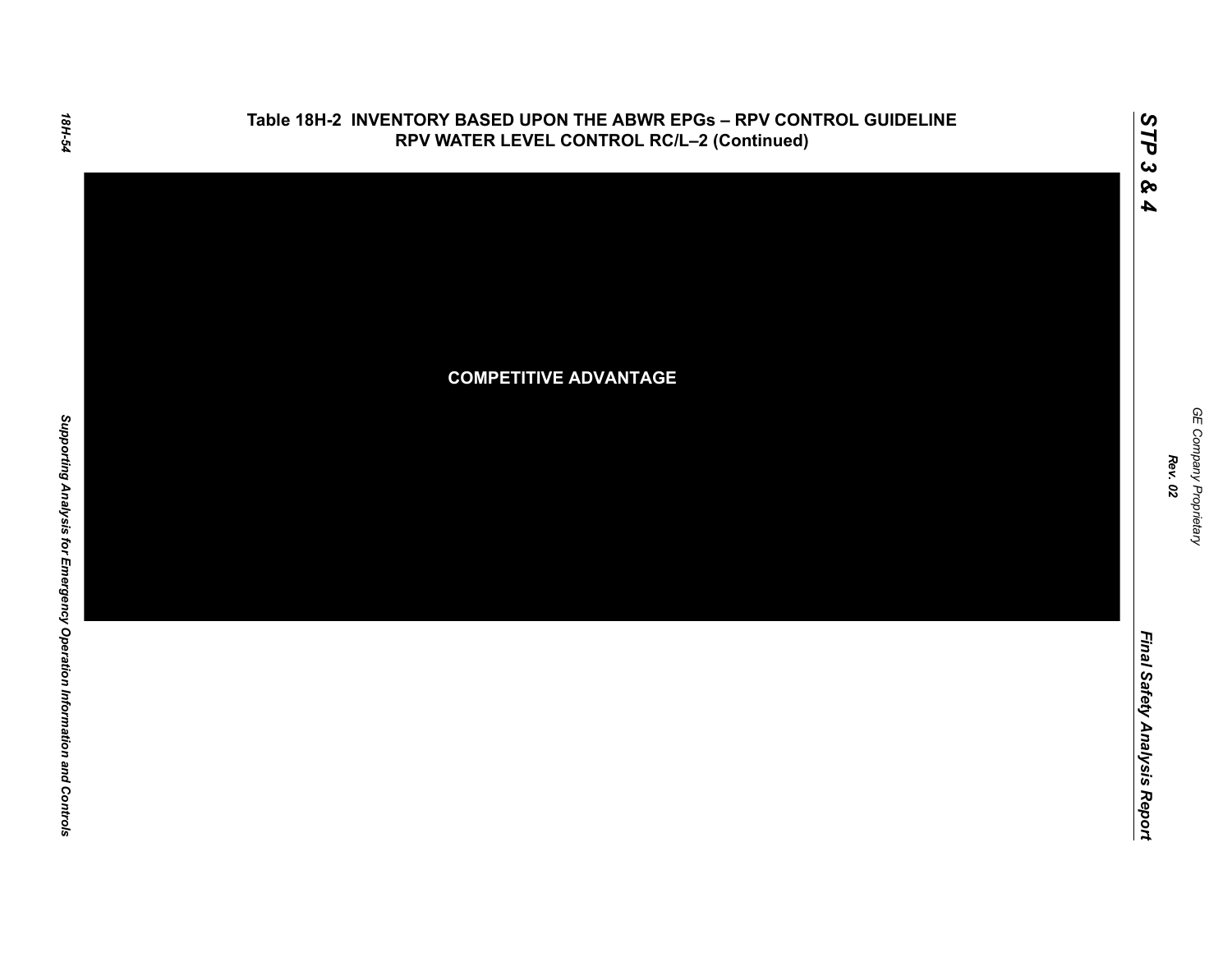

GE Company Proprietary *GE Company Proprietary Rev. 02*

*STP 3 & 4*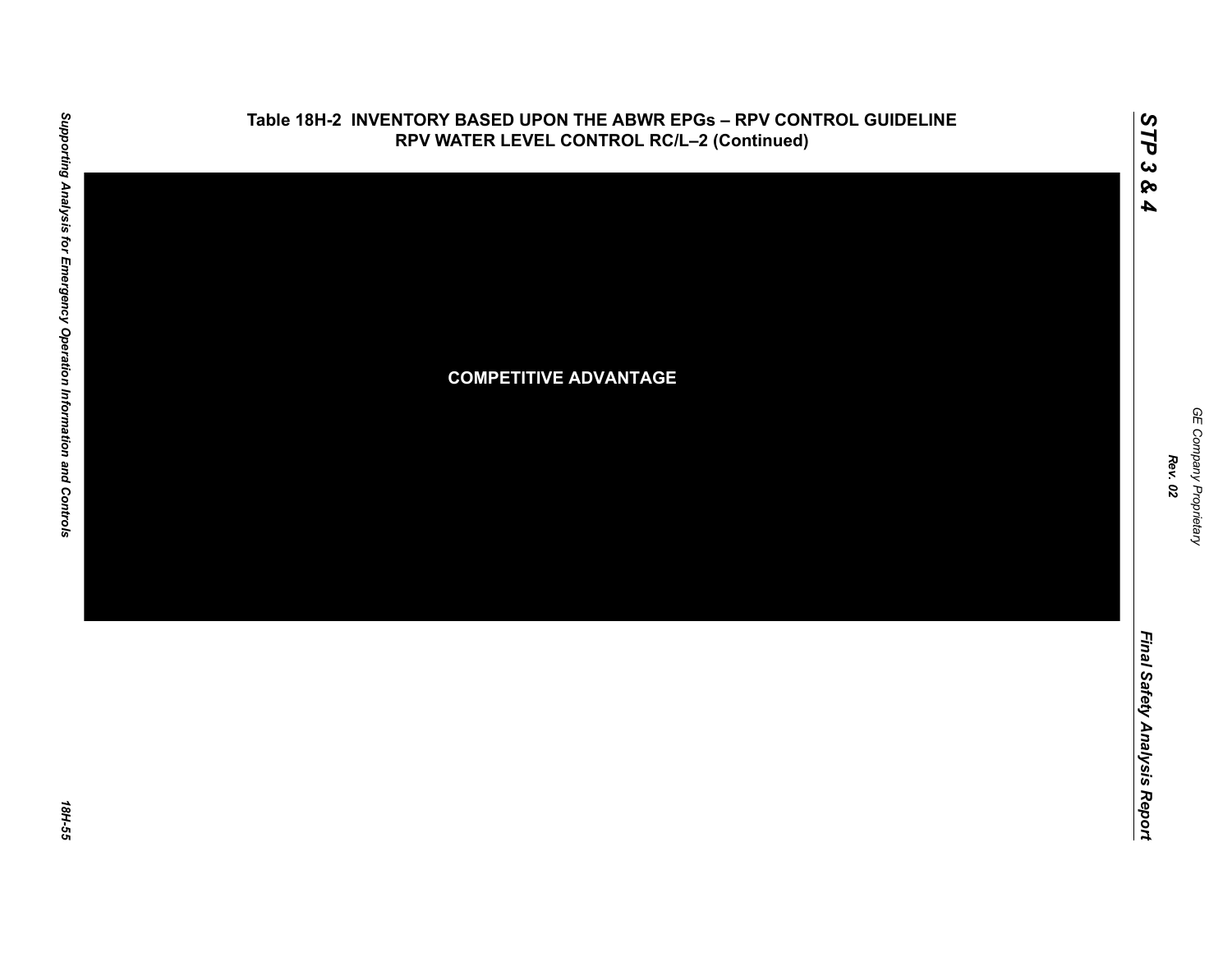

GE Company Proprietary *GE Company Proprietary Rev. 02*

*STP 3 & 4*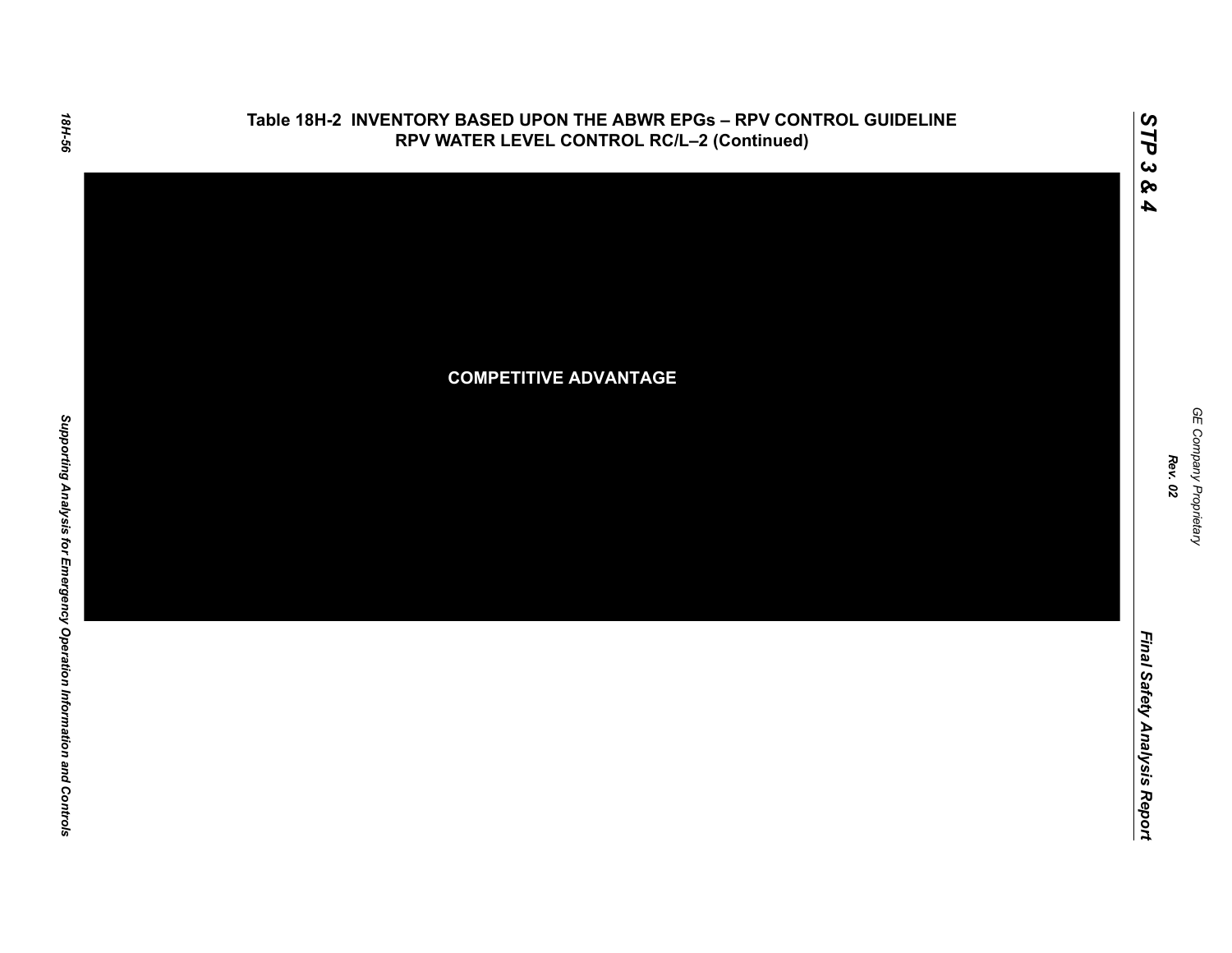

GE Company Proprietary *GE Company Proprietary Rev. 02*

*STP 3 & 4*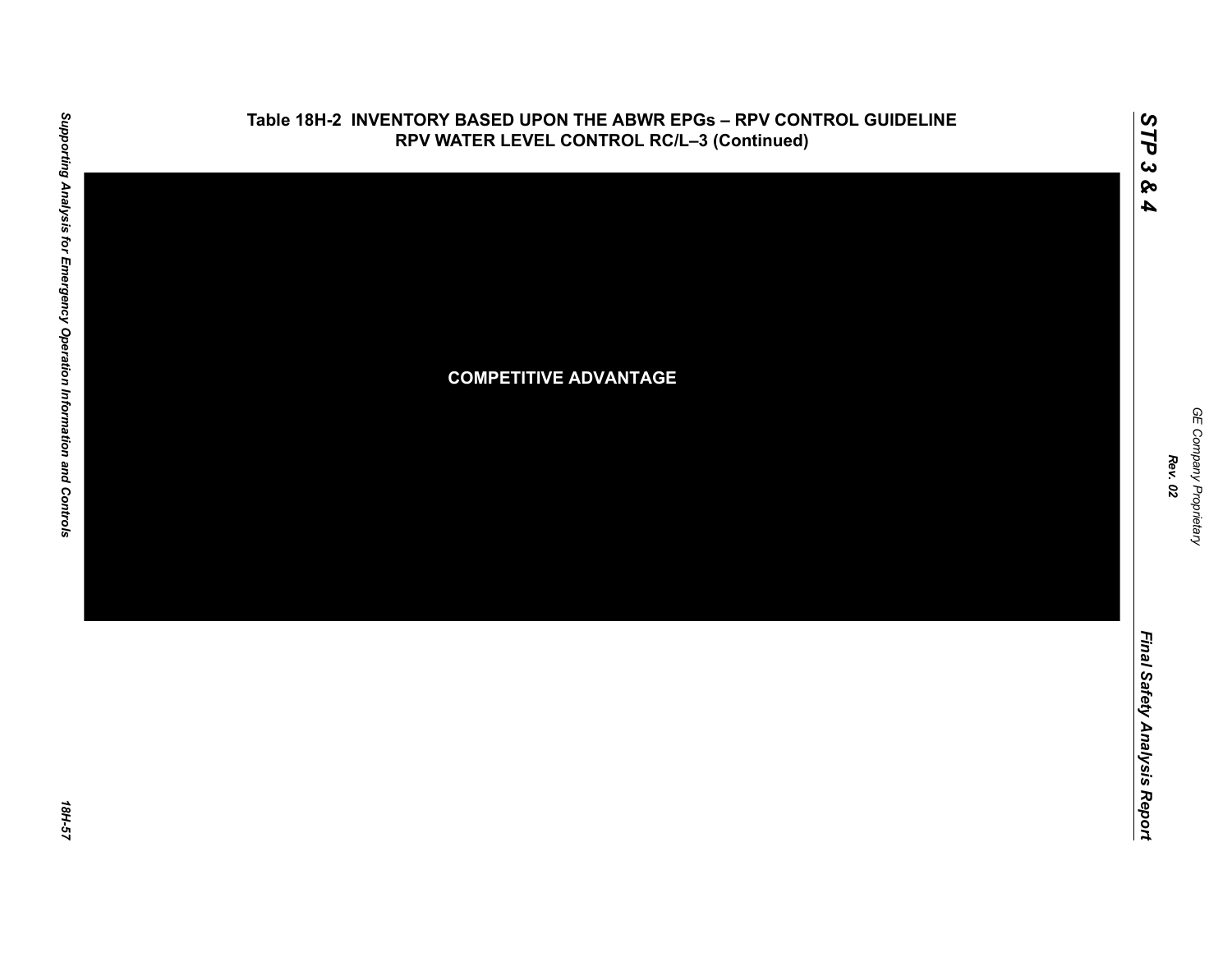

GE Company Proprietary *GE Company Proprietary Rev. 02*

*STP 3 & 4*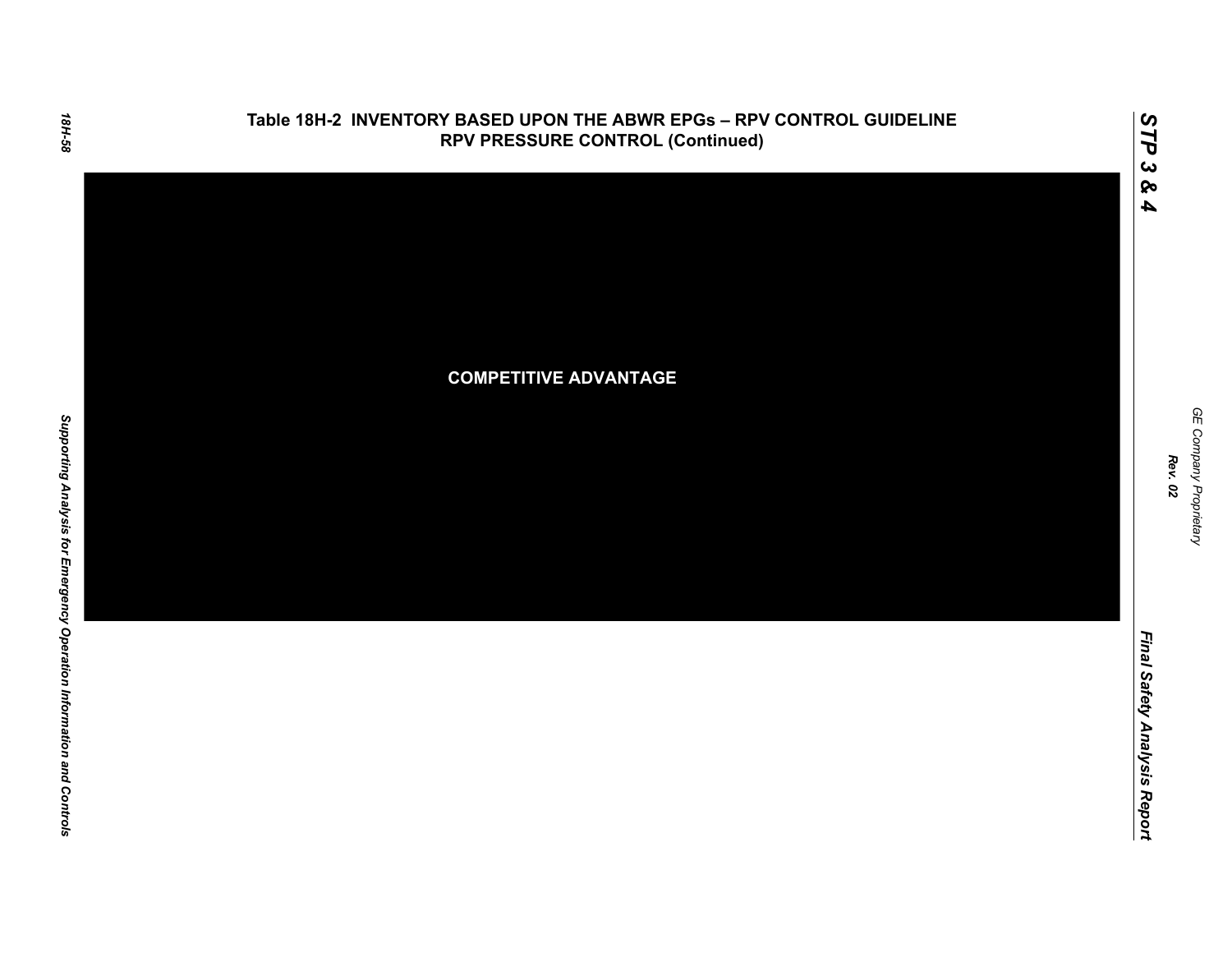

*GE Company Proprietary*

GE Company Proprietary

*Rev. 02*

*Final Safety Analysis Report*

*STP 3 & 4*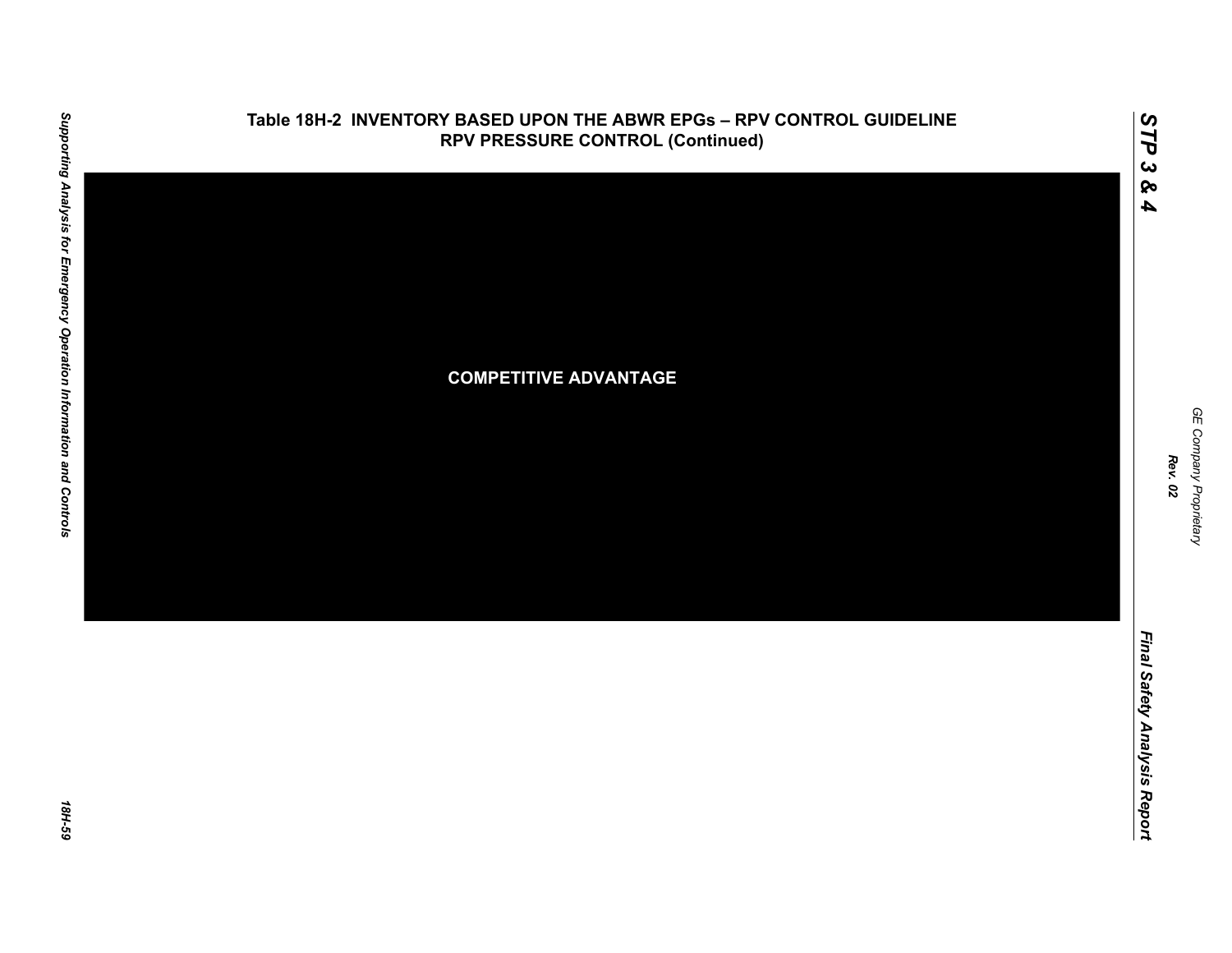

GE Company Proprietary *GE Company Proprietary Rev. 02*

*STP 3 & 4*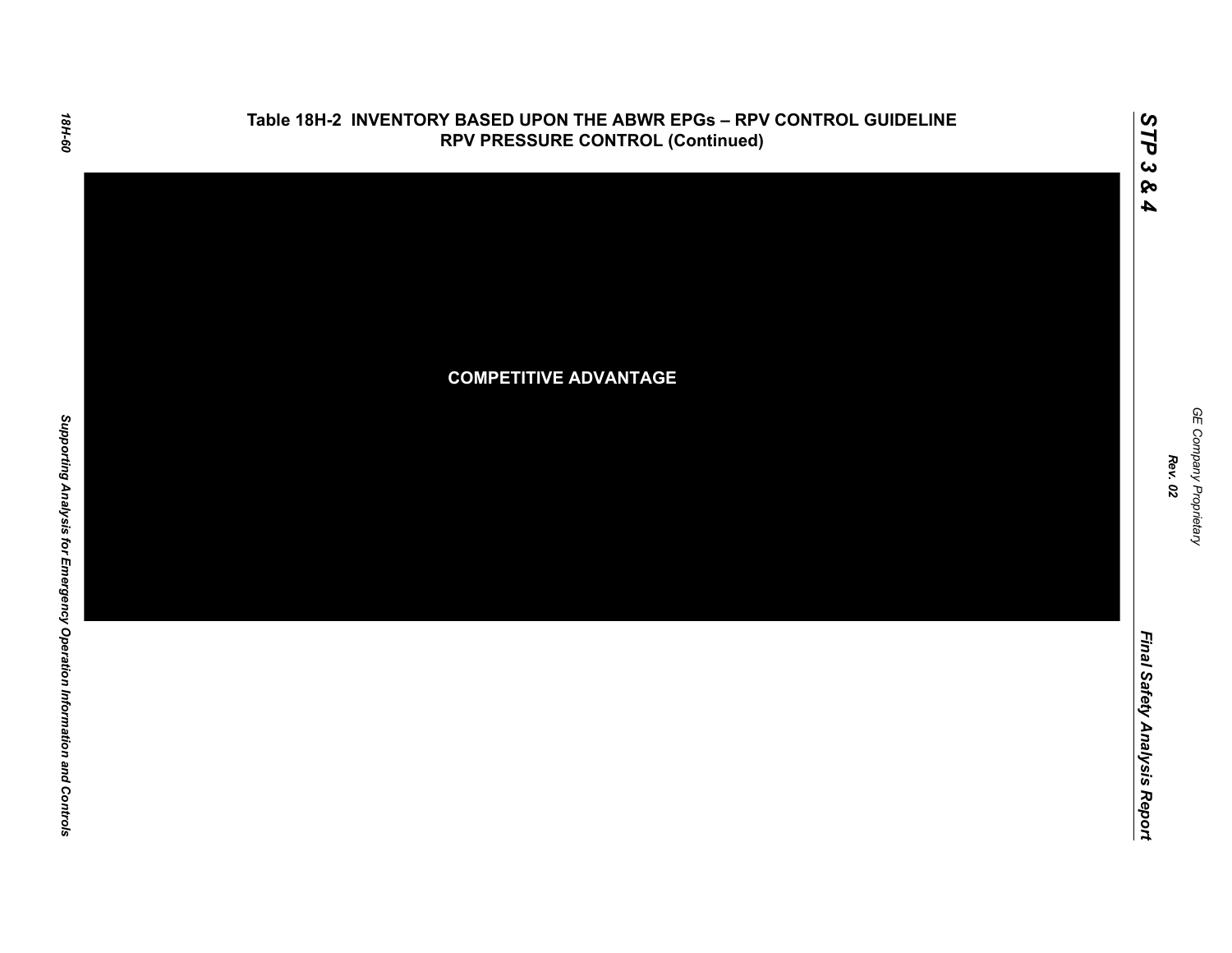

*GE Company Proprietary*

GE Company Proprietary

*Rev. 02*

*STP 3 & 4*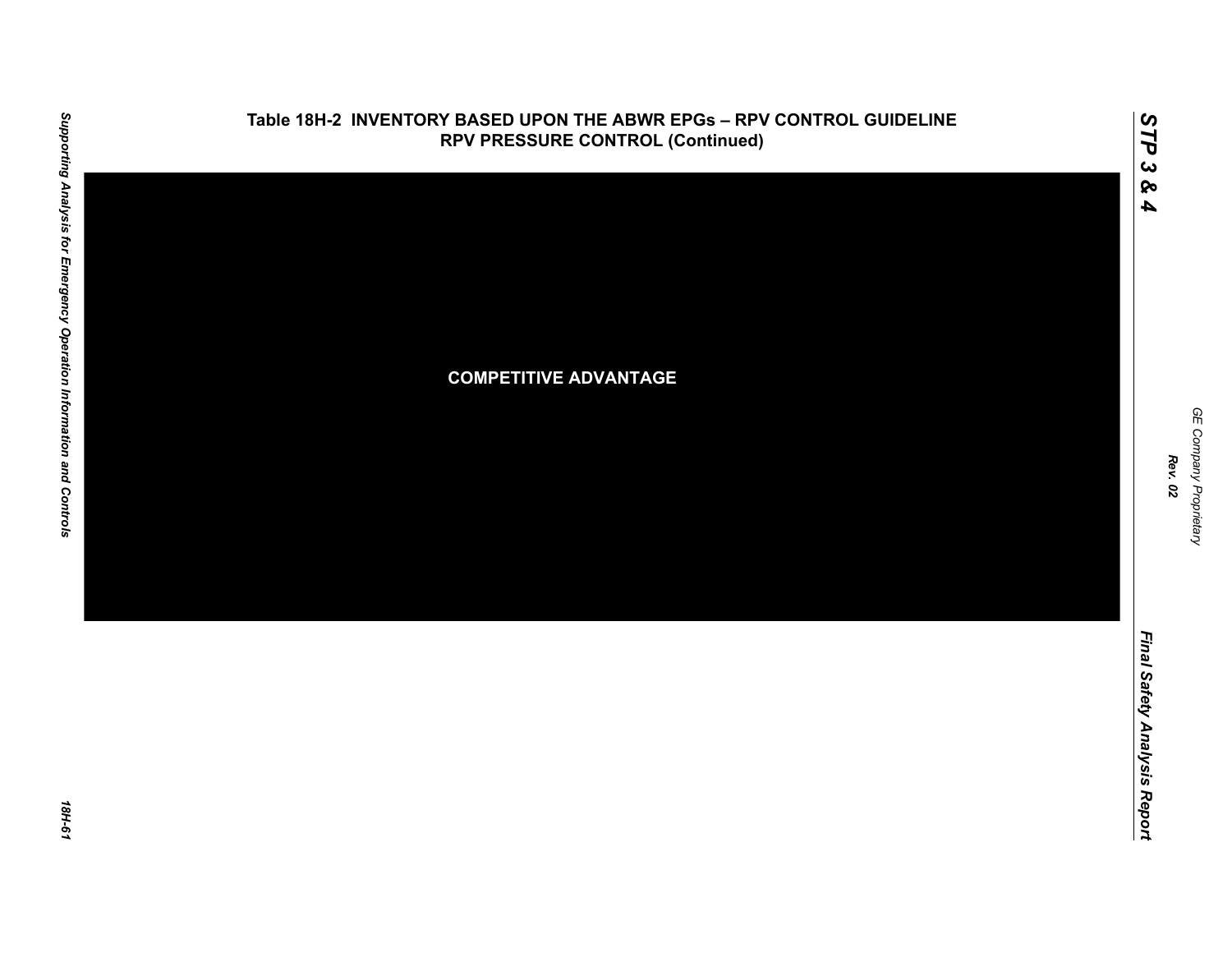

GE Company Proprietary *GE Company Proprietary Rev. 02*

*STP 3 & 4*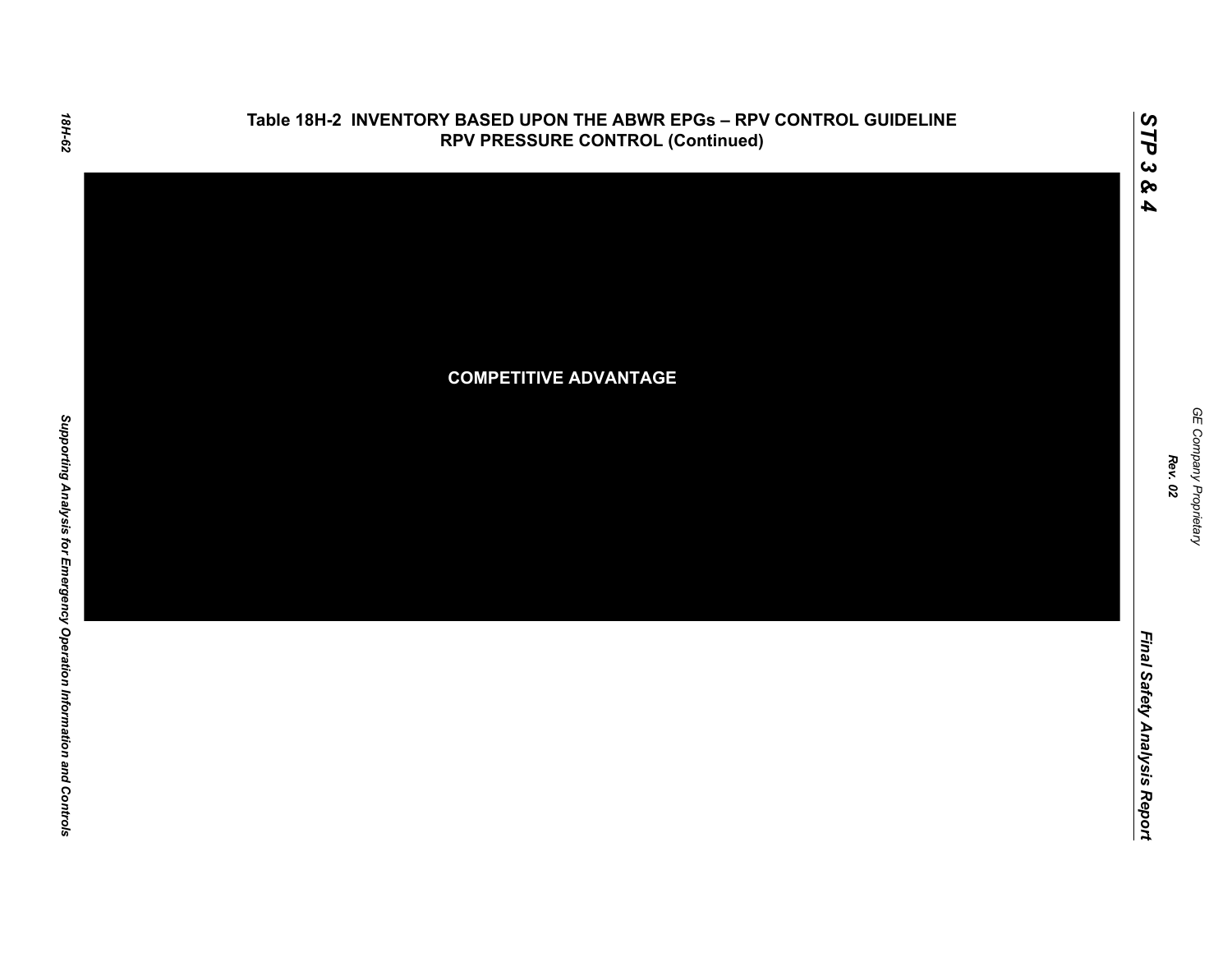

*GE Company Proprietary*

GE Company Proprietary

*Rev. 02*

*Final Safety Analysis Report*

*STP 3 & 4*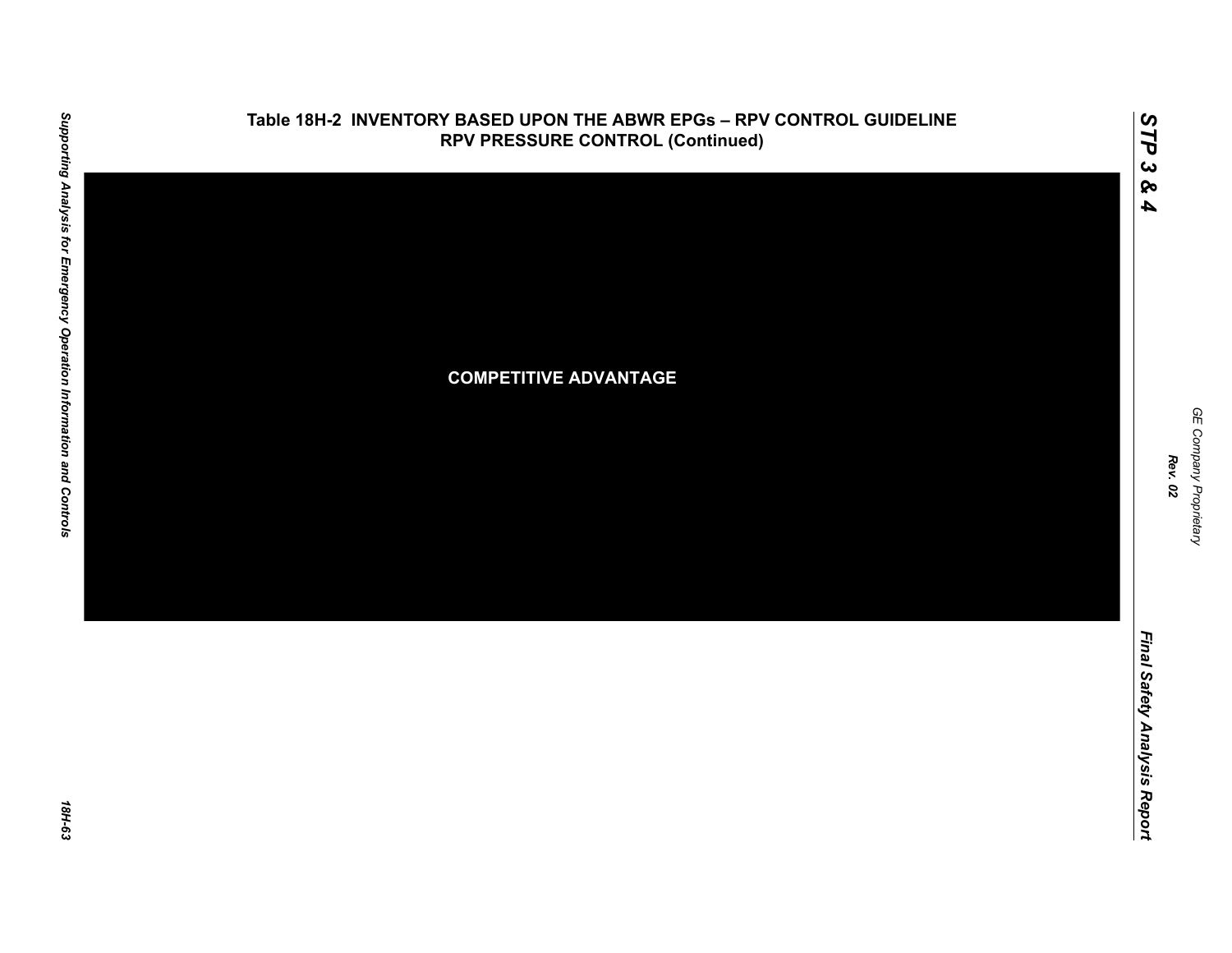

GE Company Proprietary *GE Company Proprietary Rev. 02*

*STP 3 & 4*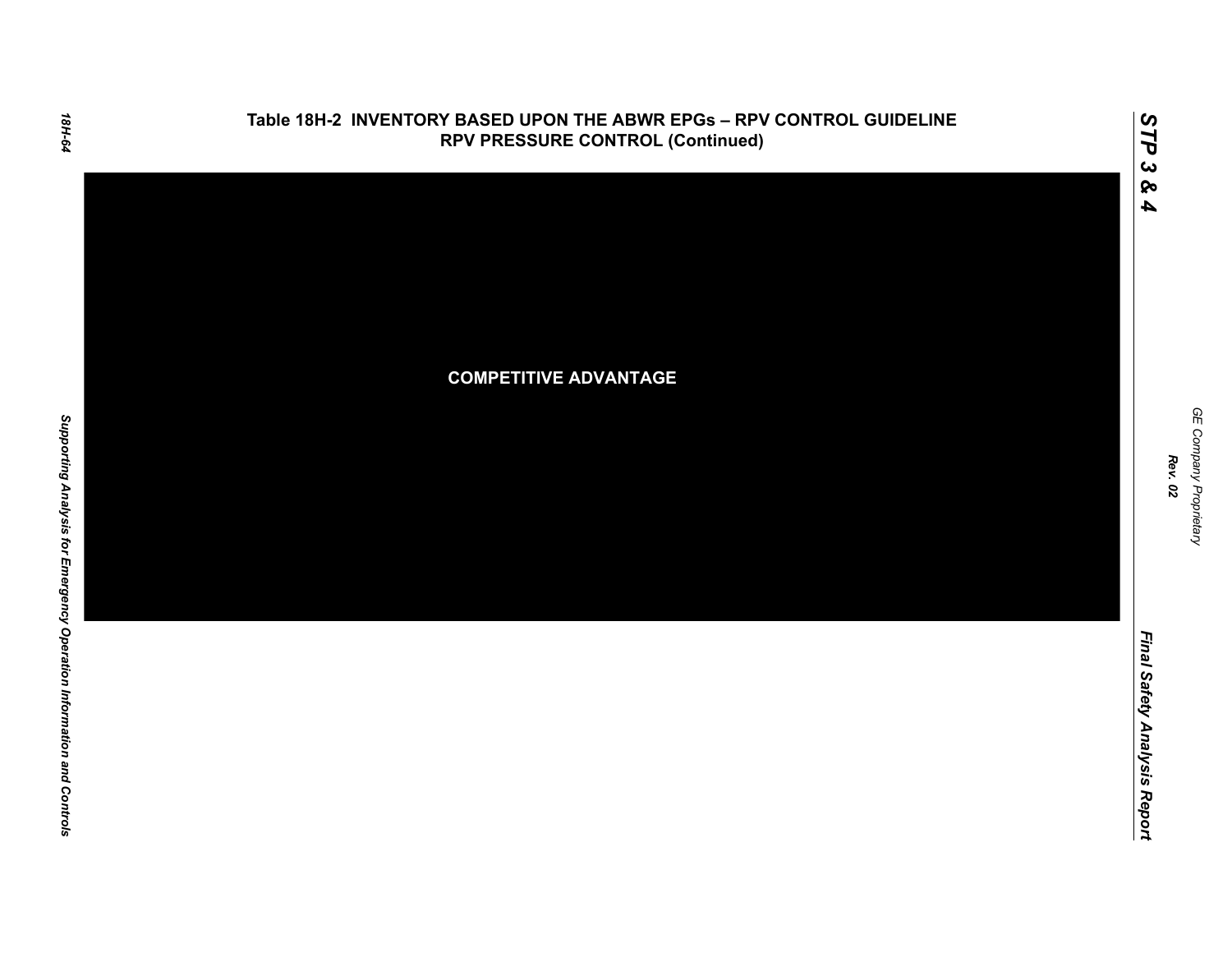

*GE Company Proprietary*

GE Company Proprietary

*Rev. 02*

*Final Safety Analysis Report*

Final Safety Analysis Report

*STP 3 & 4*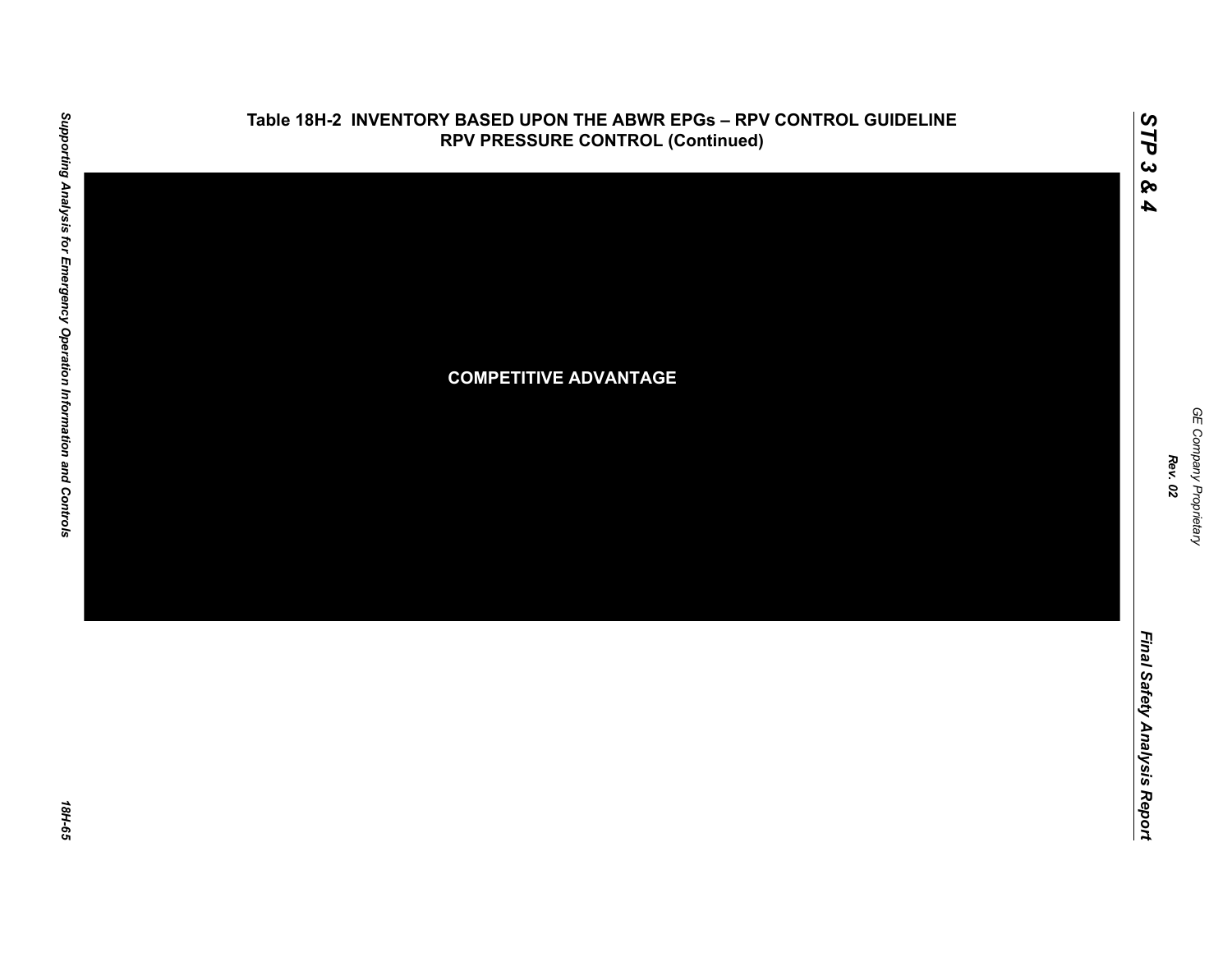

*STP 3 & 4*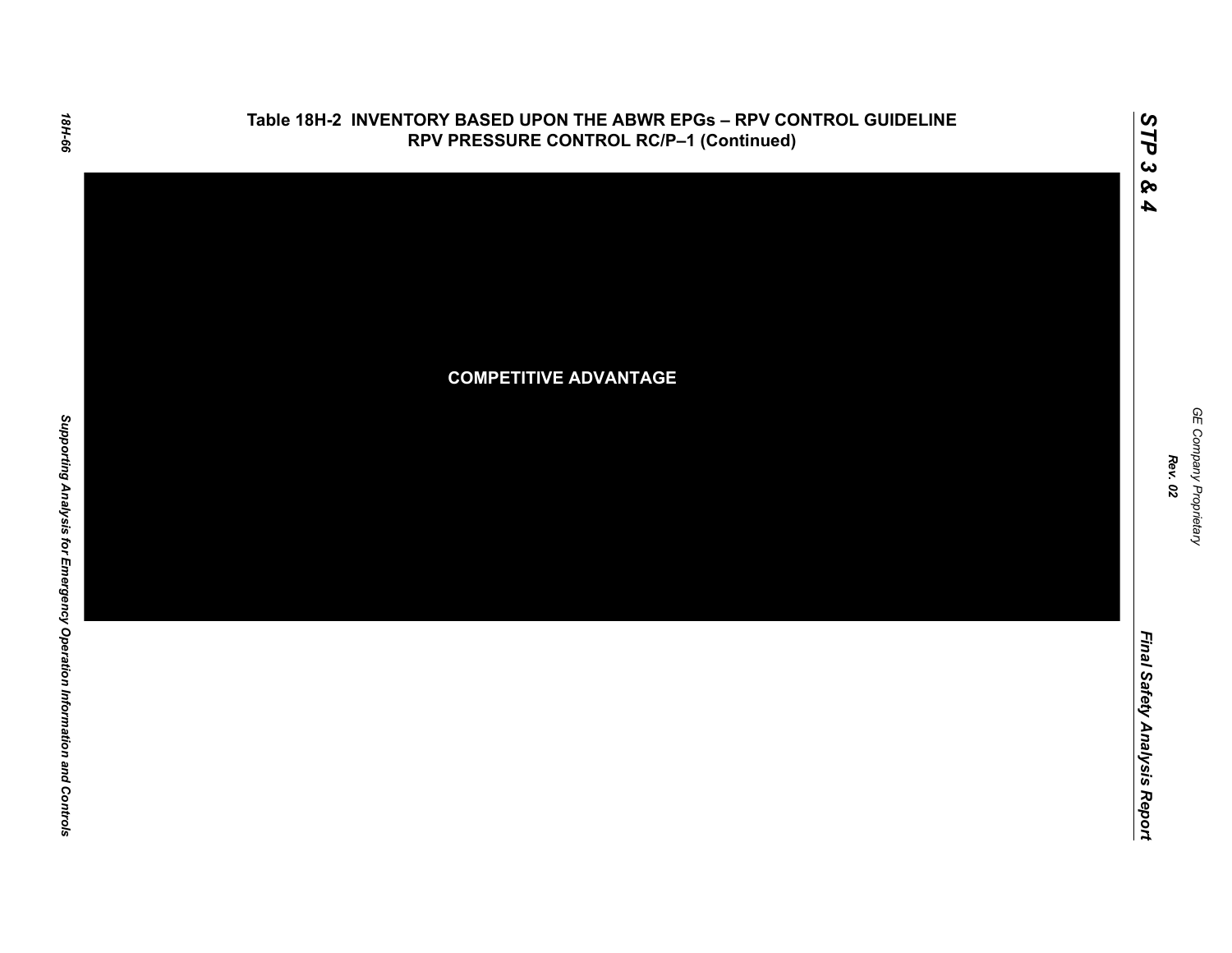

*GE Company Proprietary*

GE Company Proprietary

*Rev. 02*

*STP 3 & 4*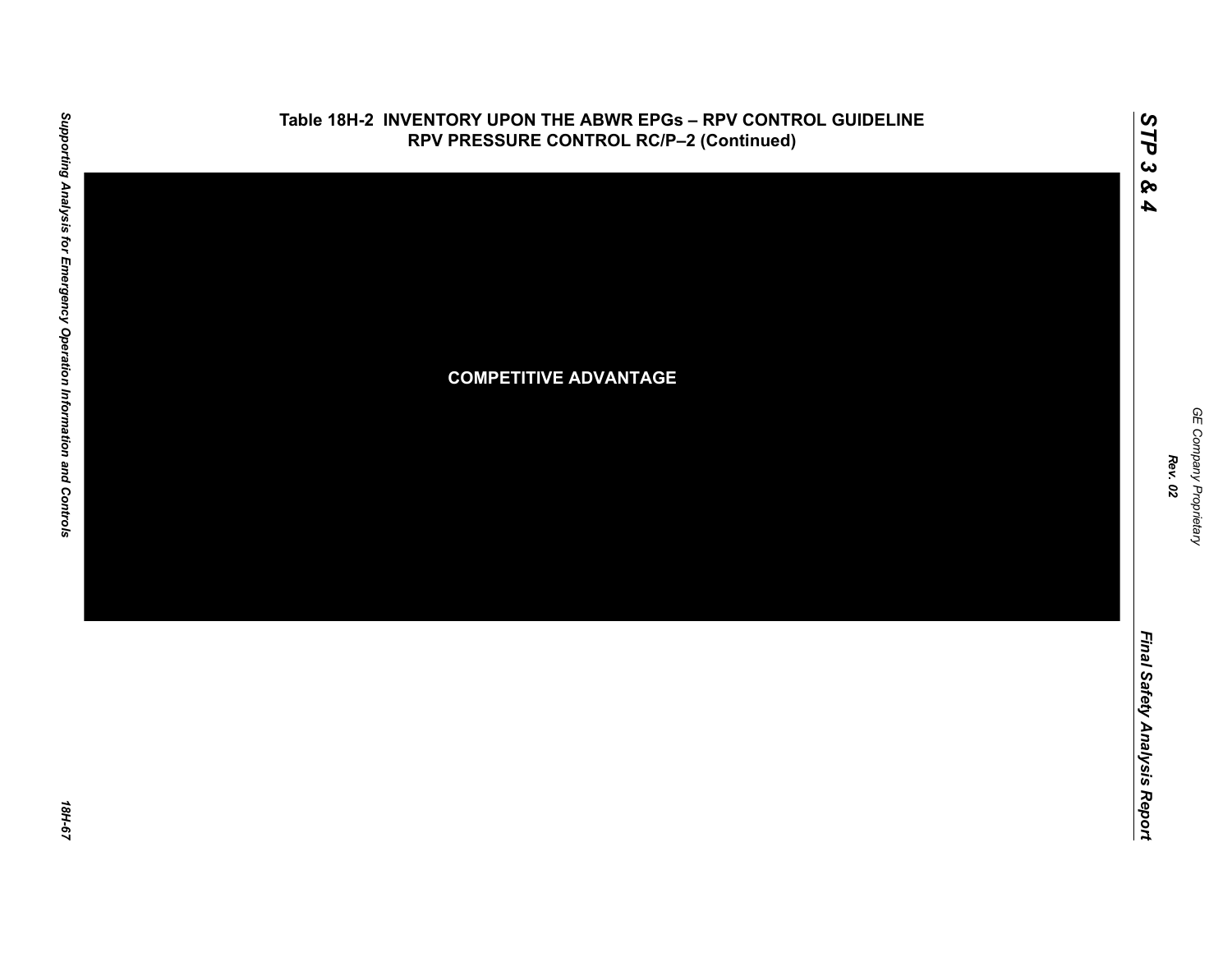

GE Company Proprietary *GE Company Proprietary Rev. 02*

*STP 3 & 4*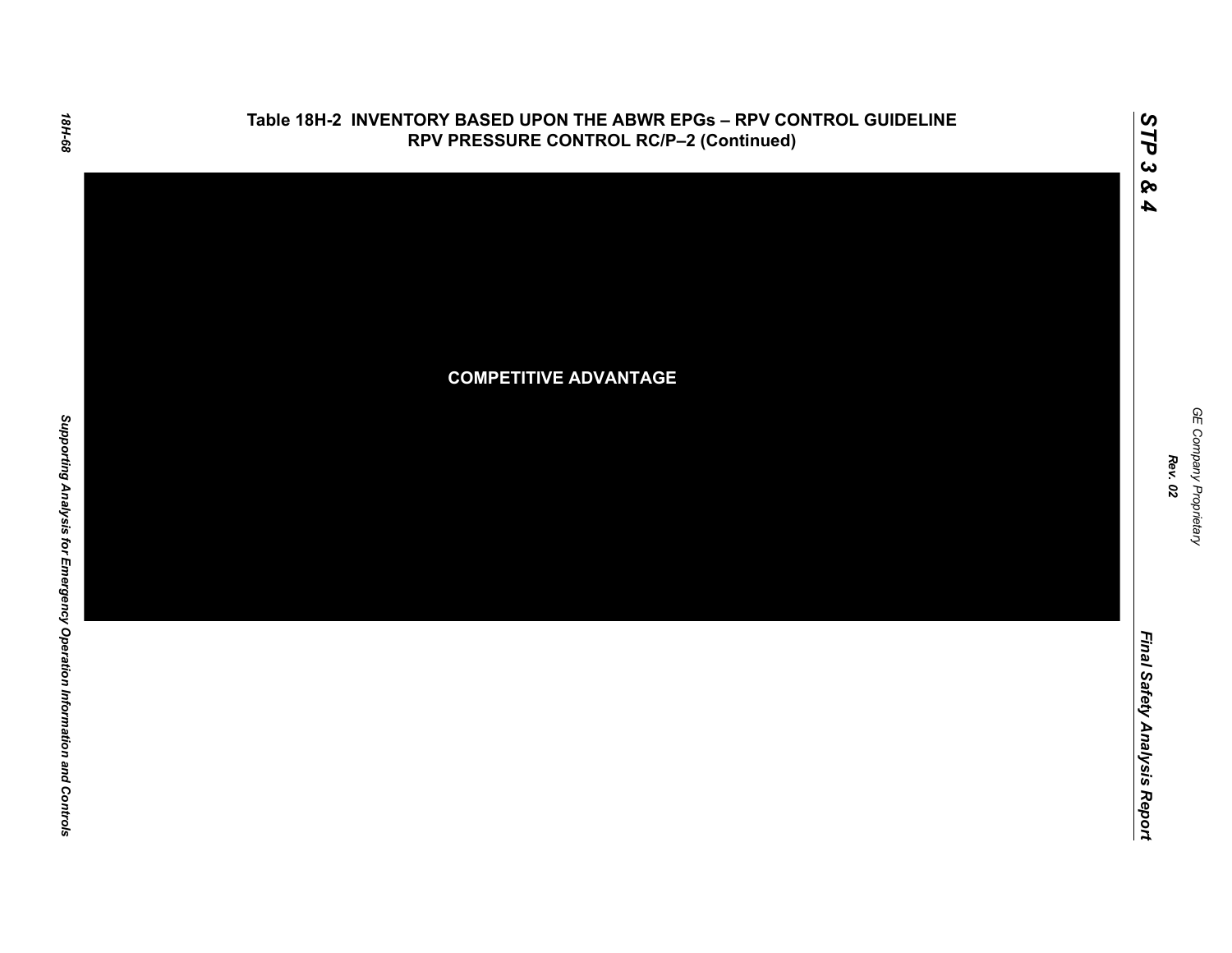

GE Company Proprietary *GE Company Proprietary Rev. 02*

*STP 3 & 4*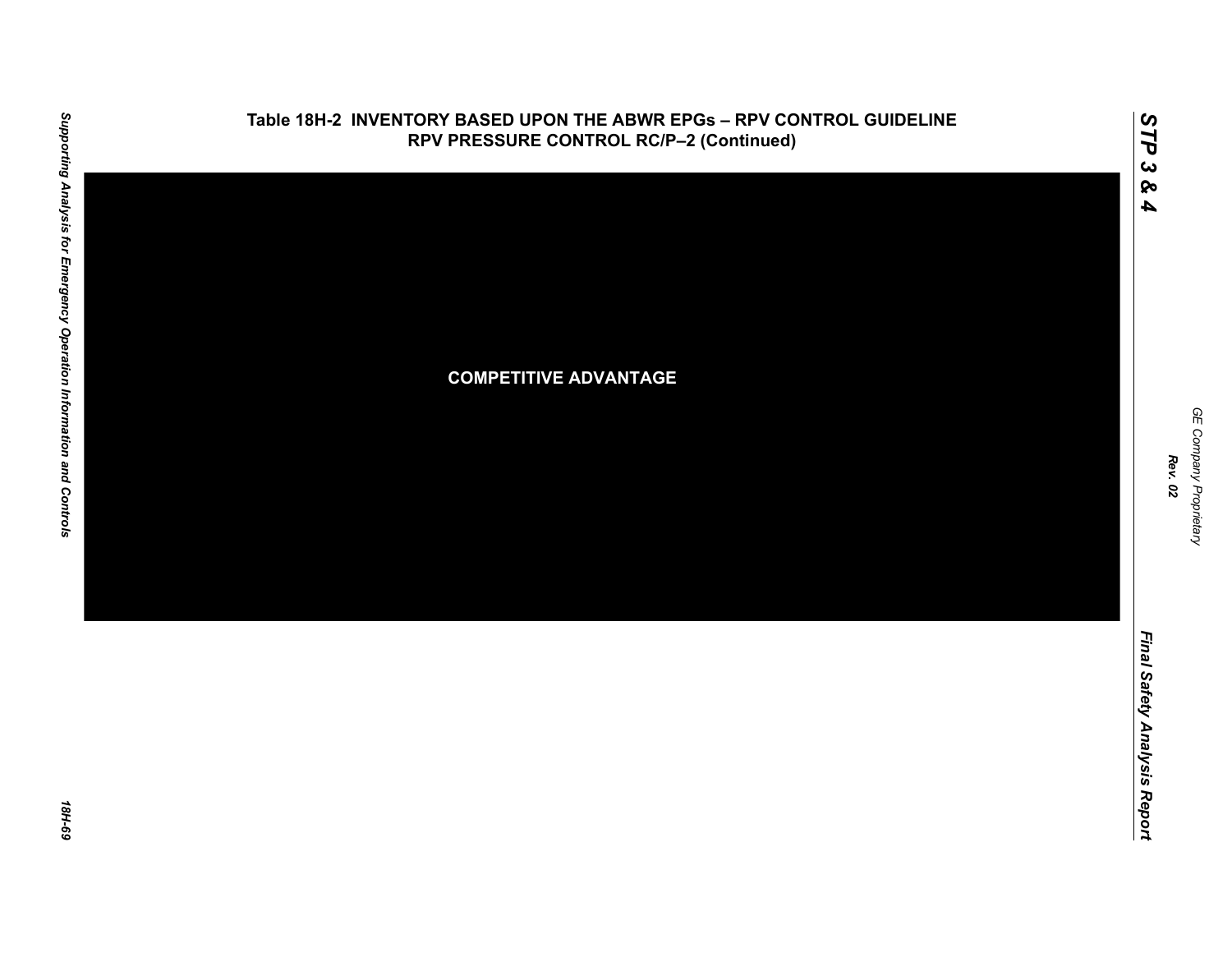

GE Company Proprietary *GE Company Proprietary Rev. 02*

*STP 3 & 4*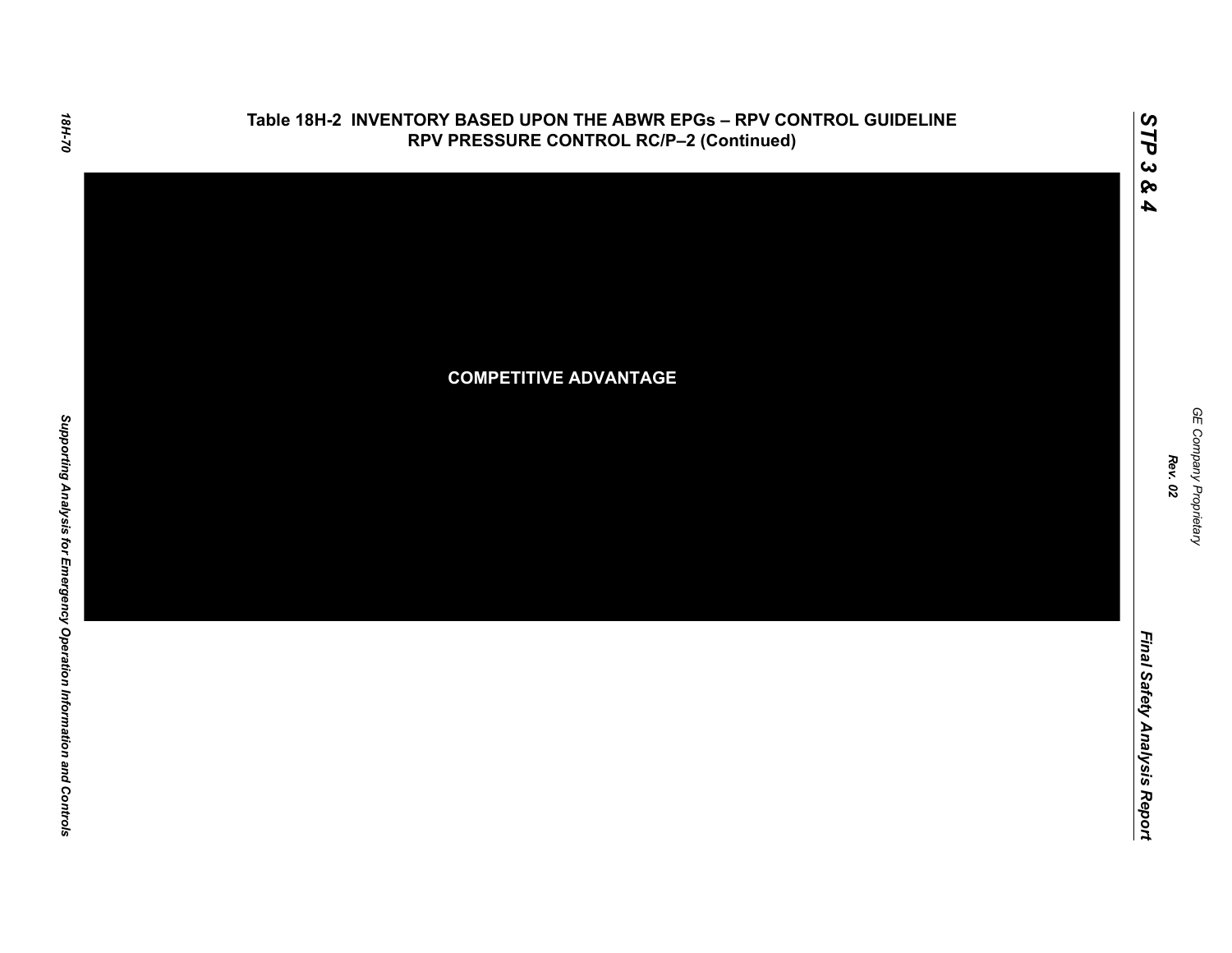

*GE Company Proprietary*

GE Company Proprietary

*Rev. 02*

*STP 3 & 4*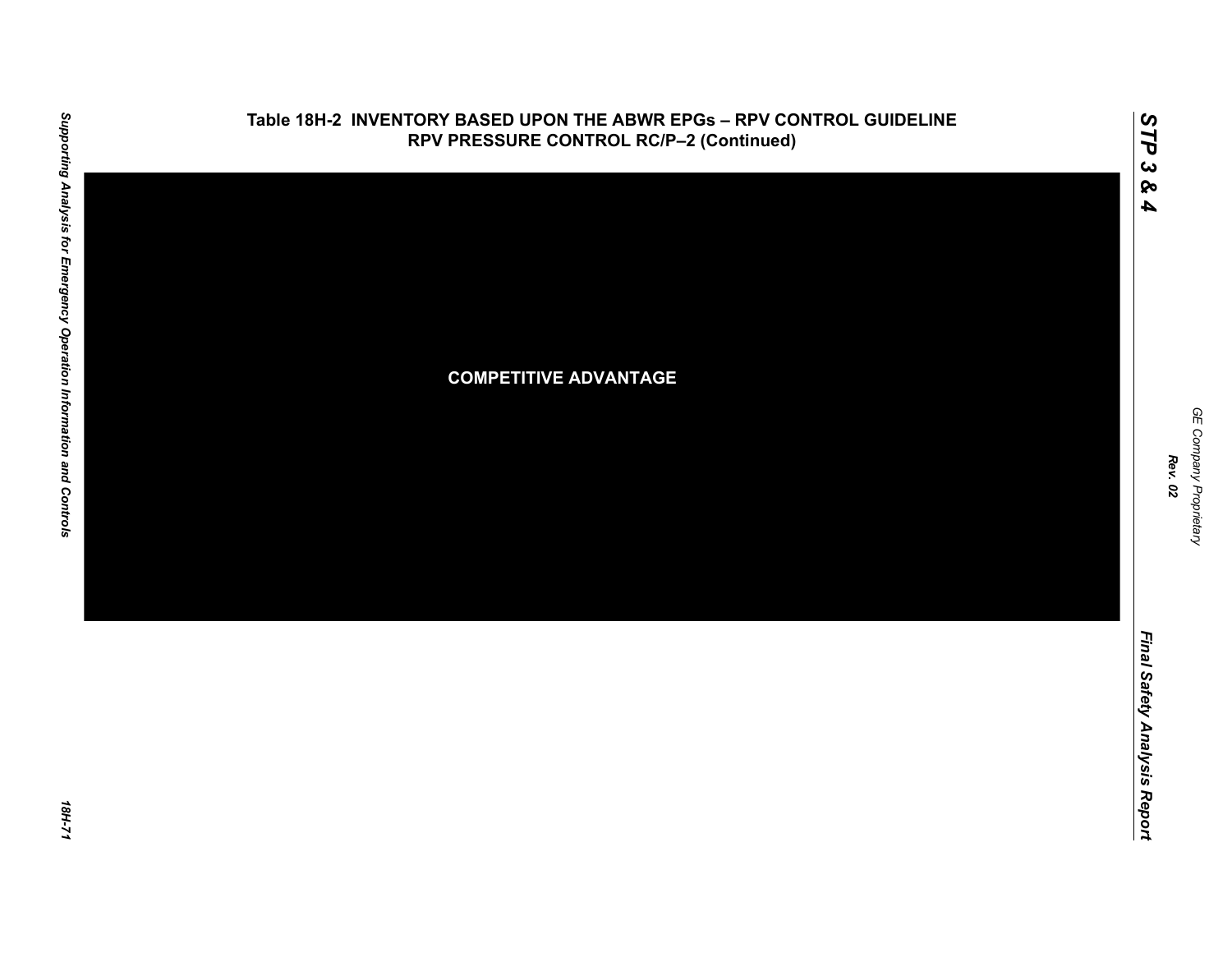

GE Company Proprietary *GE Company Proprietary Rev. 02*

*STP 3 & 4*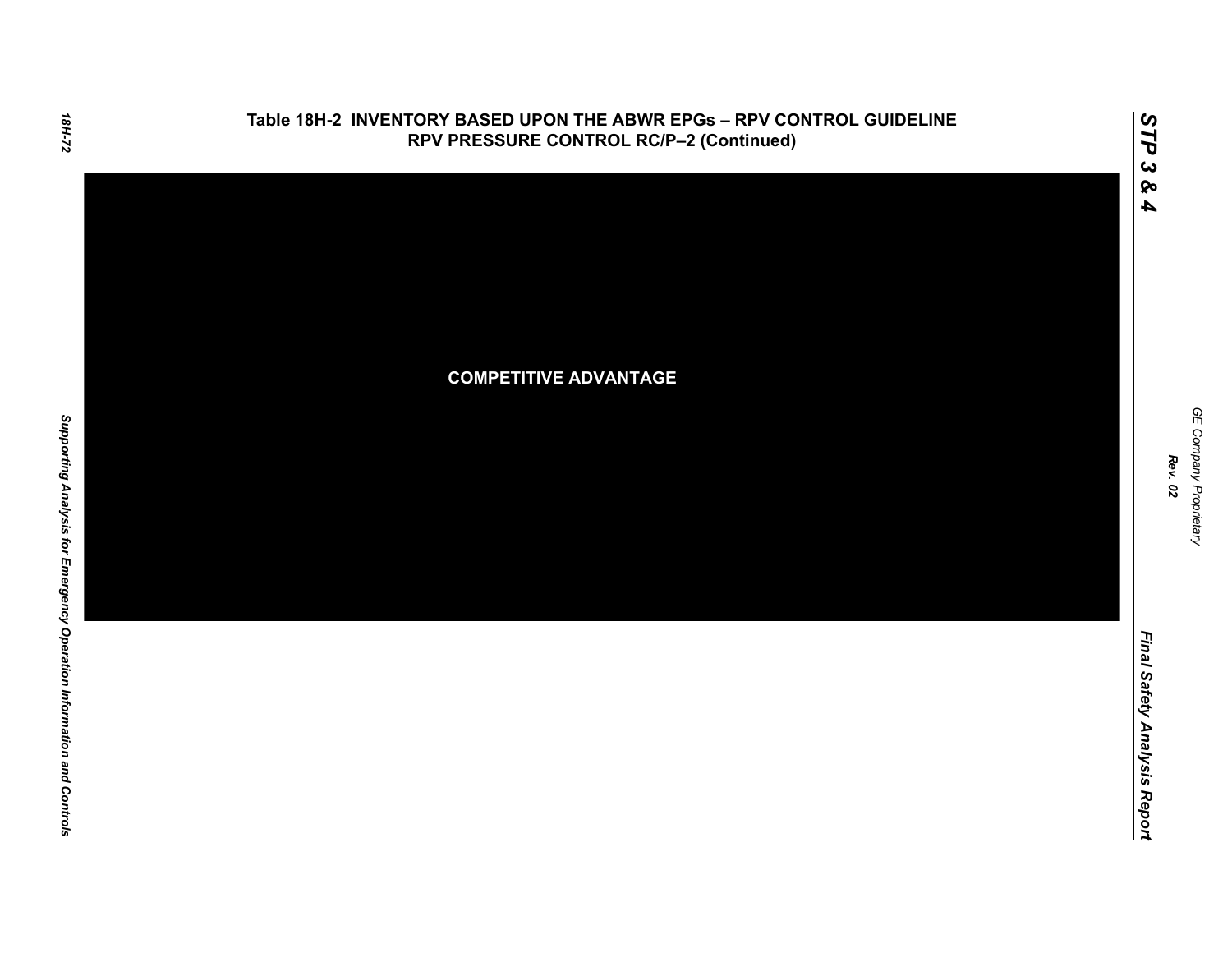

*GE Company Proprietary*

GE Company Proprietary

*Rev. 02*

*STP 3 & 4*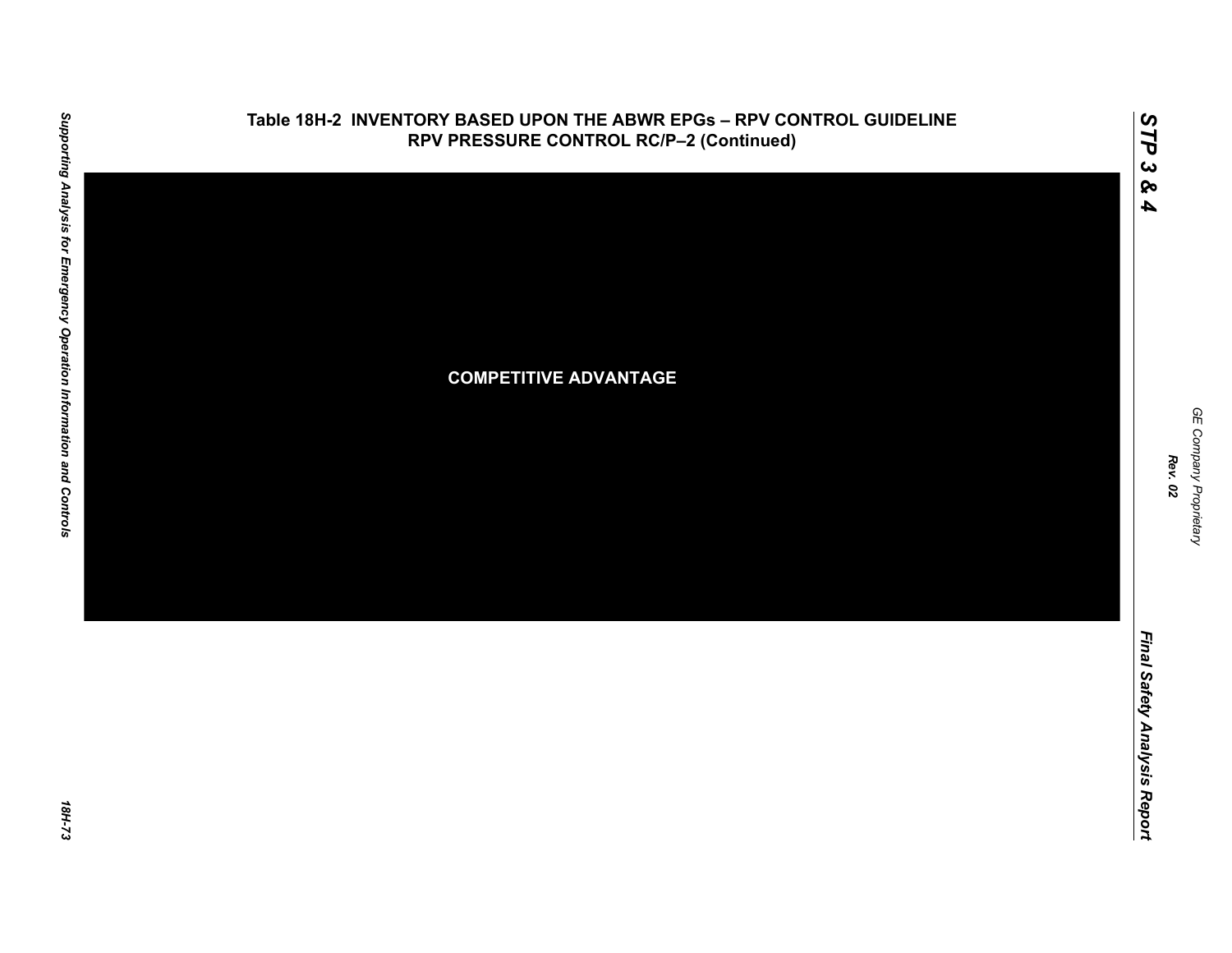

*STP 3 & 4*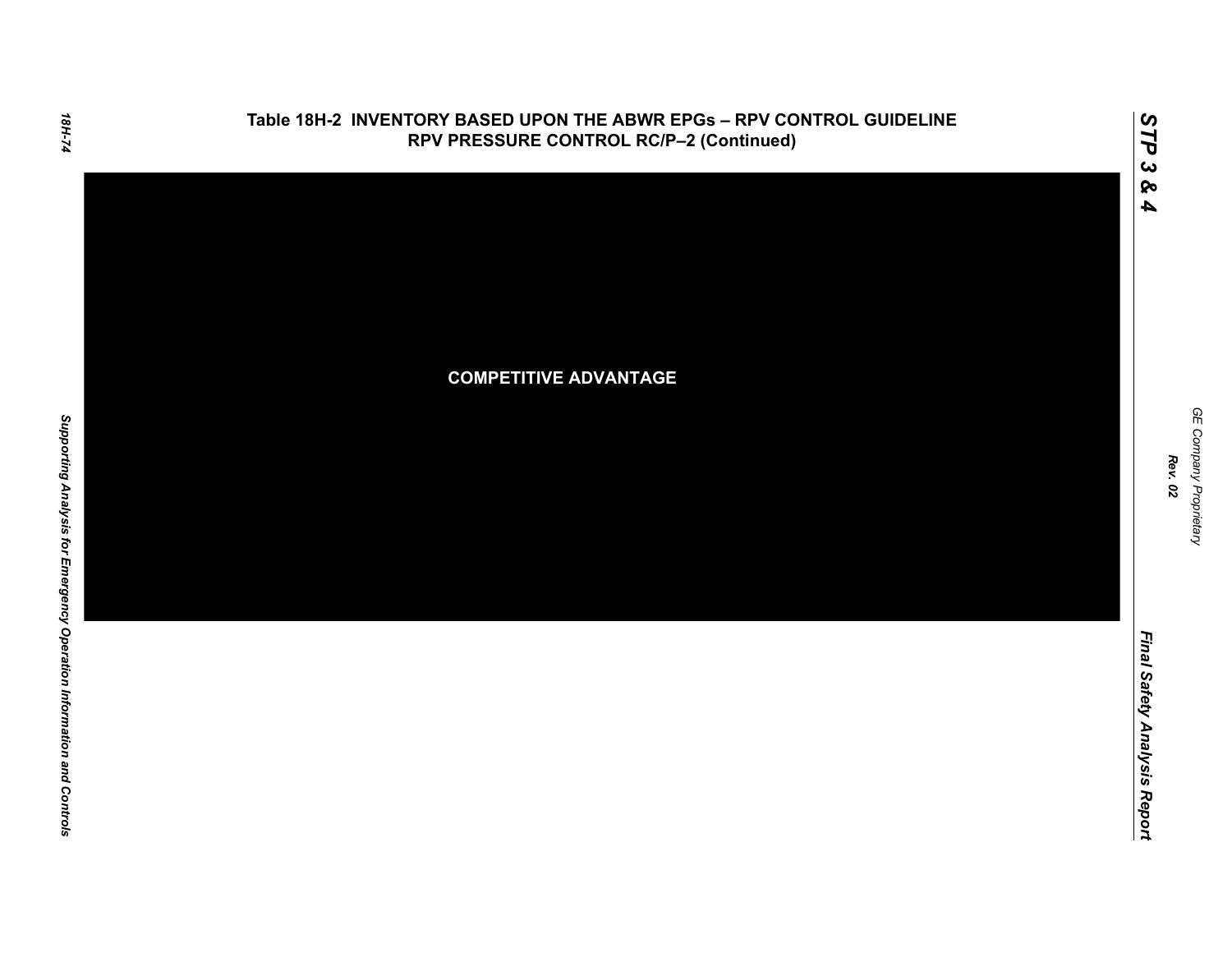

*GE Company Proprietary*

GE Company Proprietary

*Rev. 02*

*STP 3 & 4*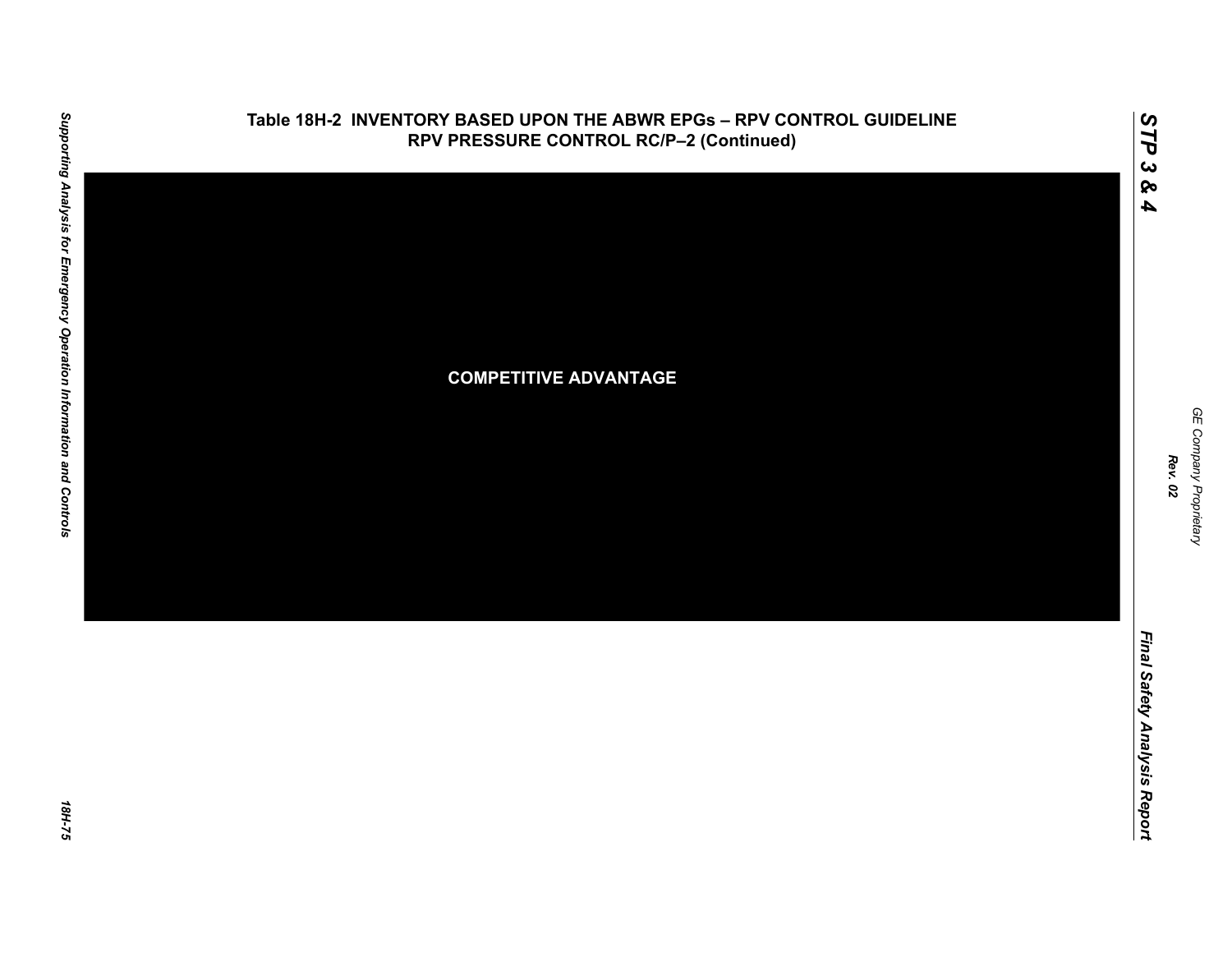

*STP 3 & 4*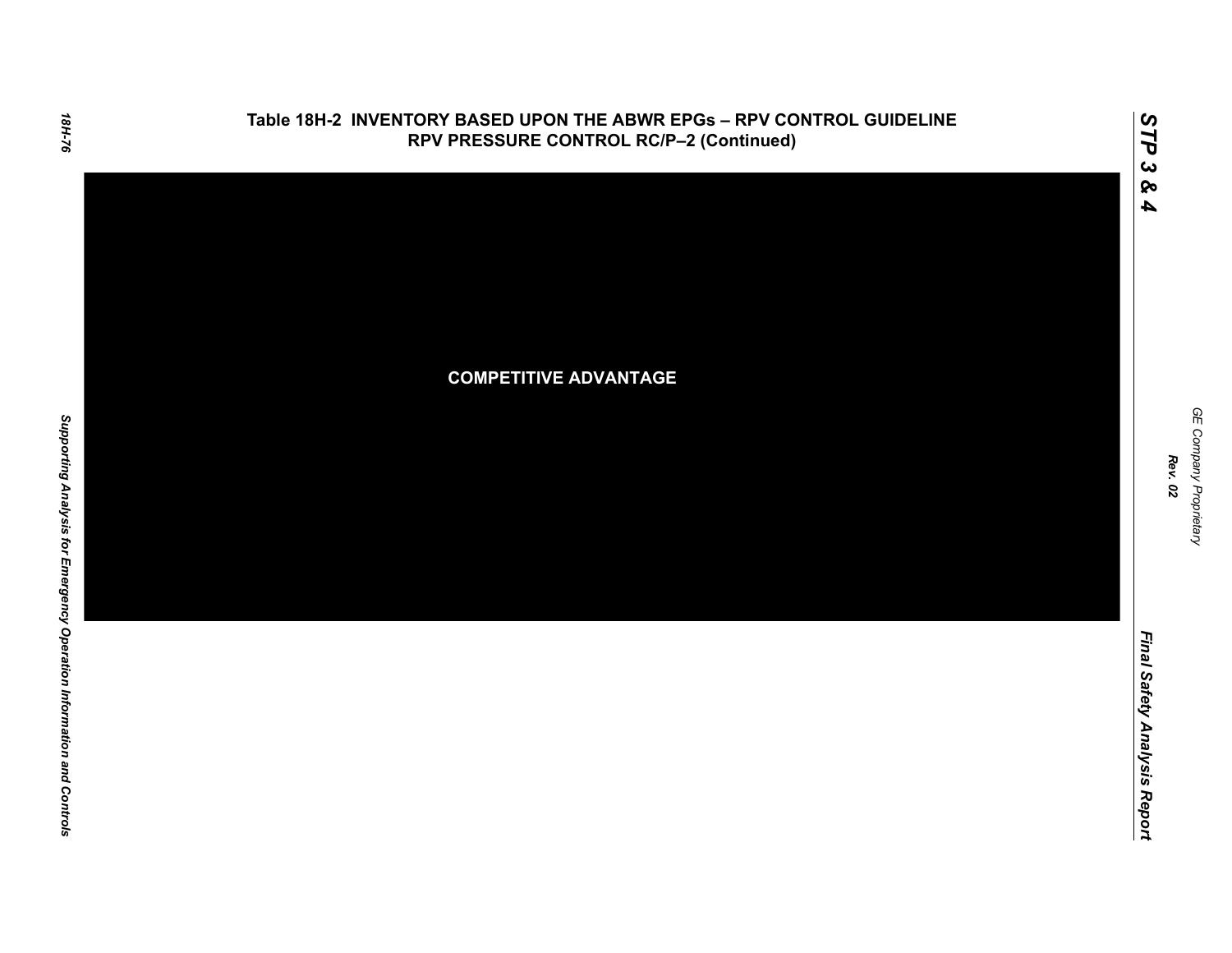

*GE Company Proprietary*

*Rev. 02*

*STP 3 & 4*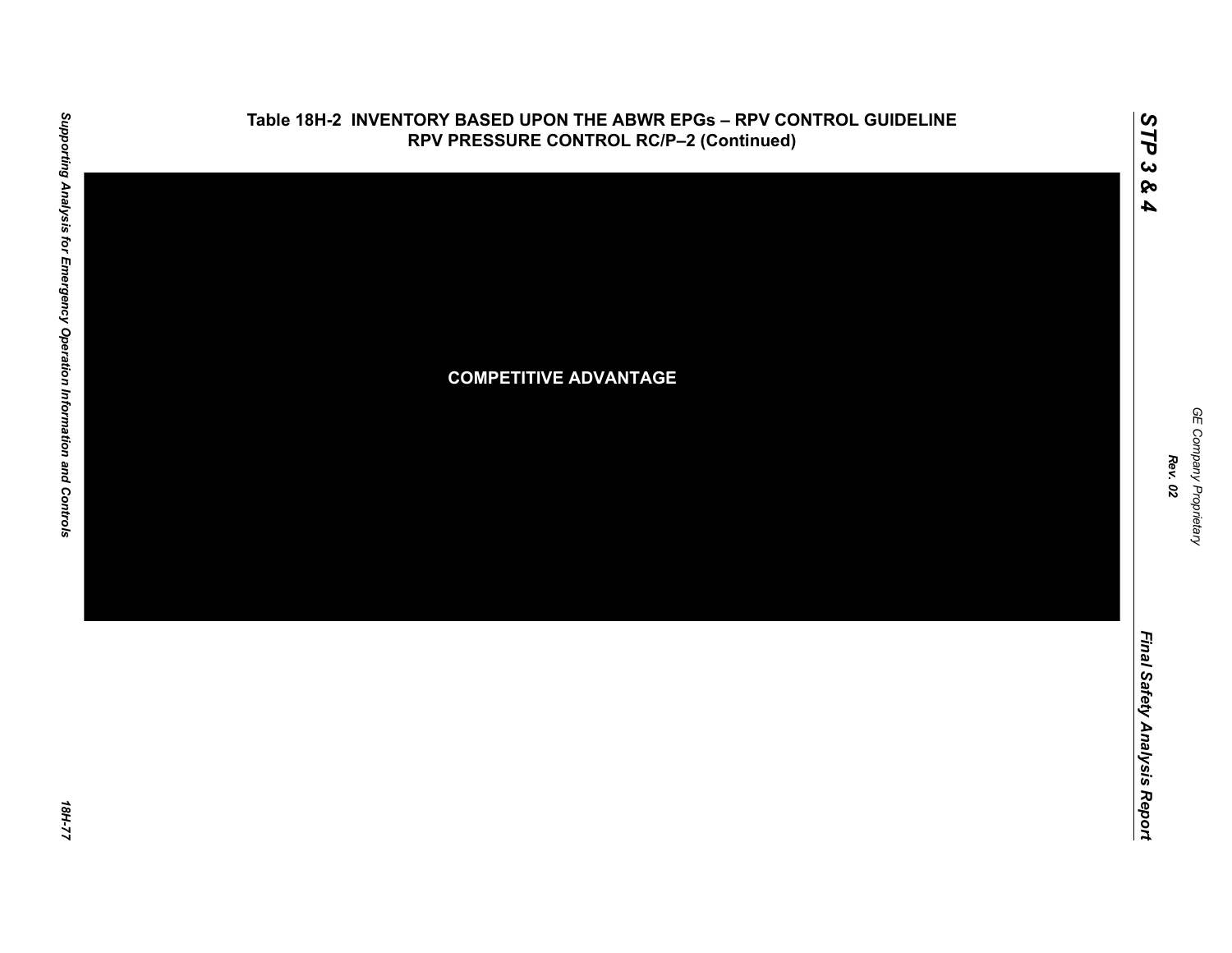

*STP 3 & 4*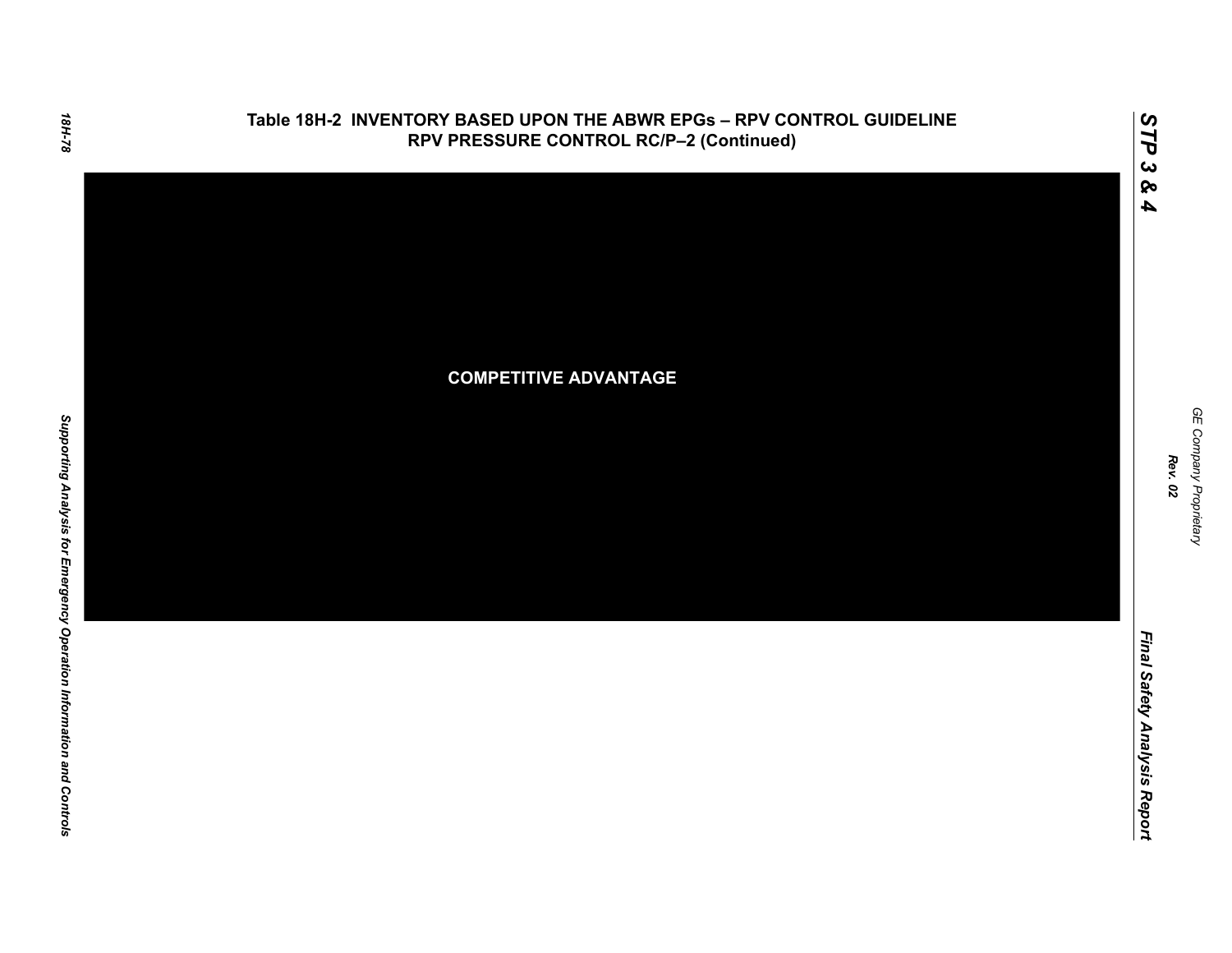

*GE Company Proprietary*

GE Company Proprietary

*Rev. 02*

*STP 3 & 4*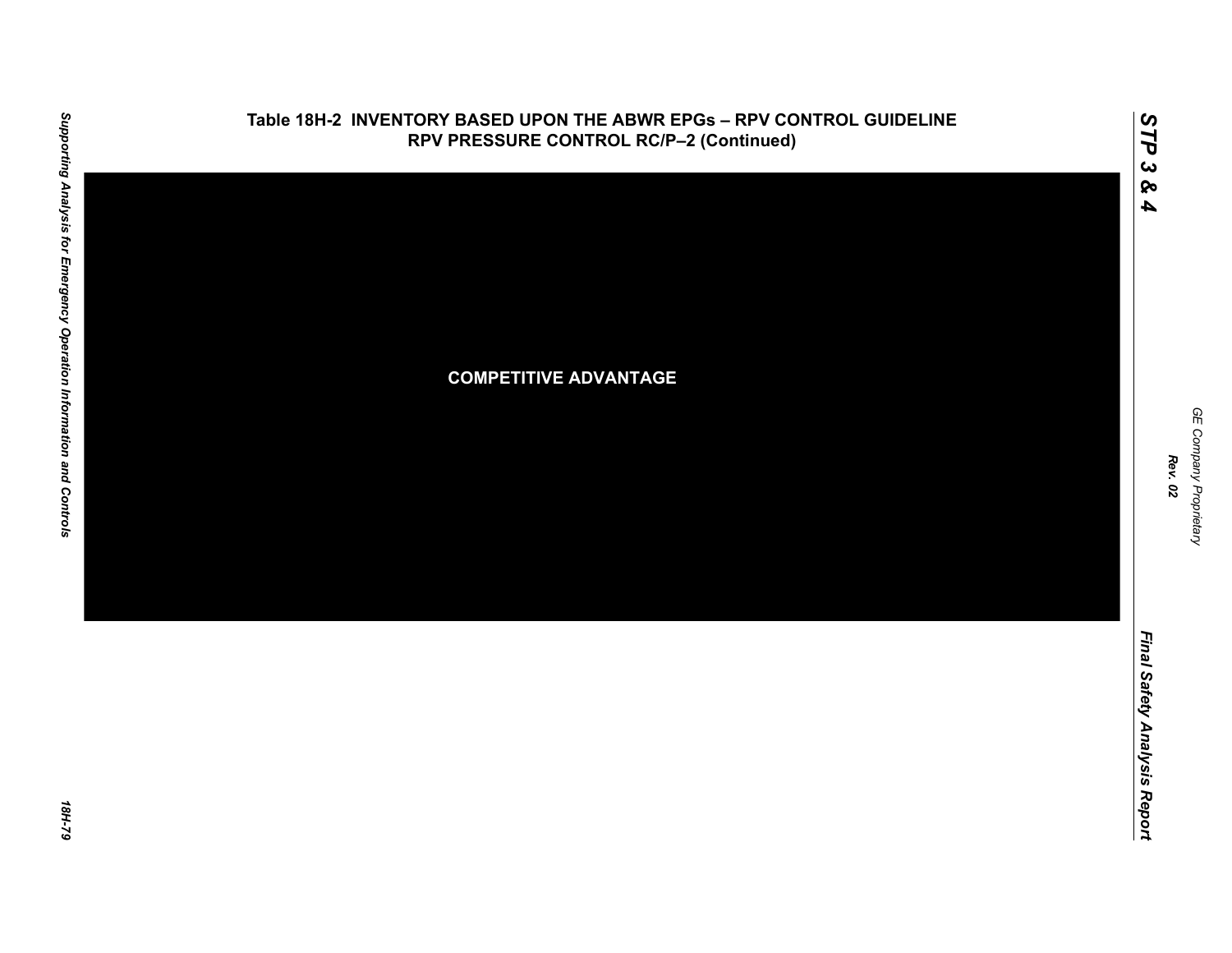

GE Company Proprietary *GE Company Proprietary Rev. 02*

*STP 3 & 4*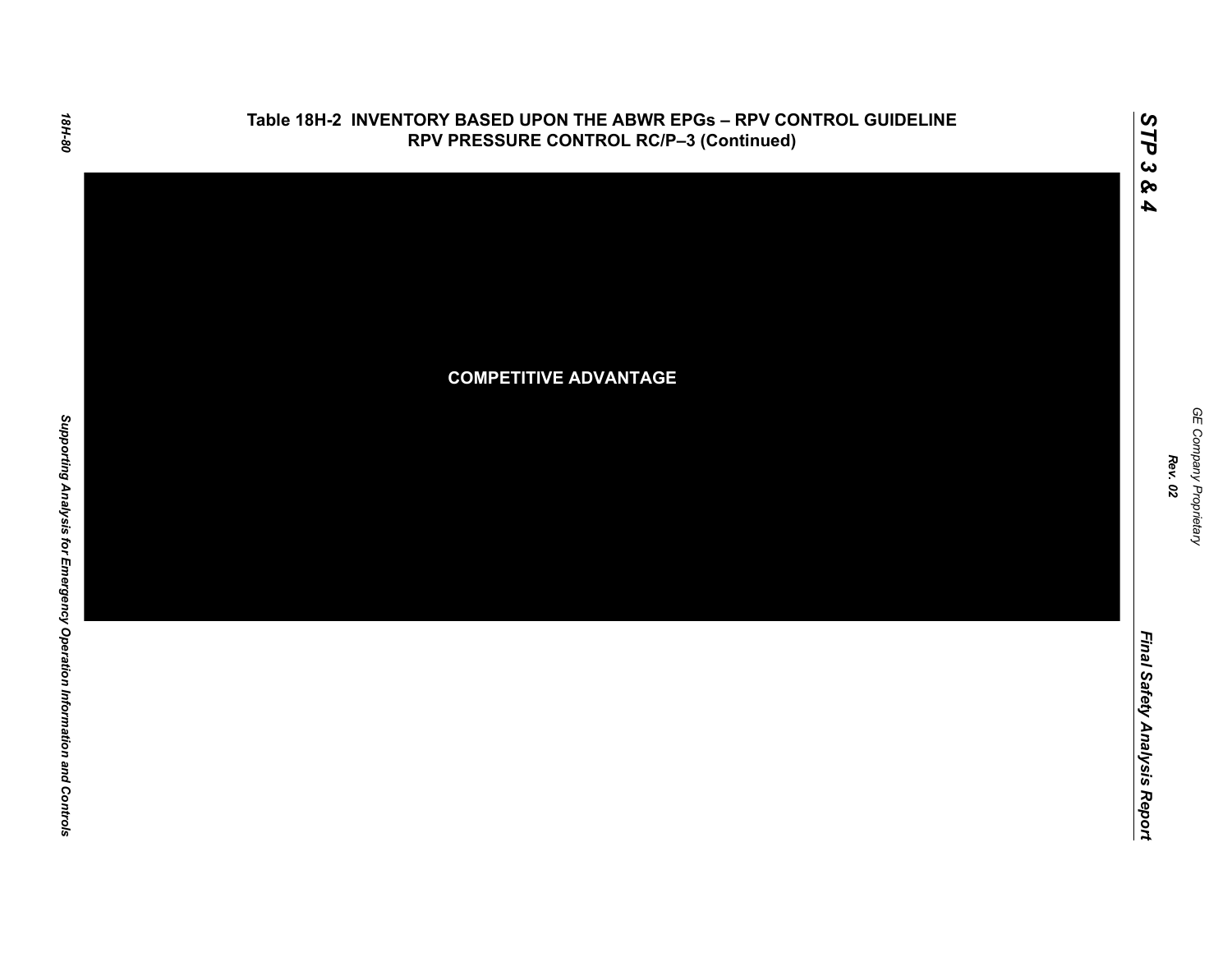

1811-81

GE Company Proprietary *GE Company Proprietary Rev. 02*

*STP 3 & 4*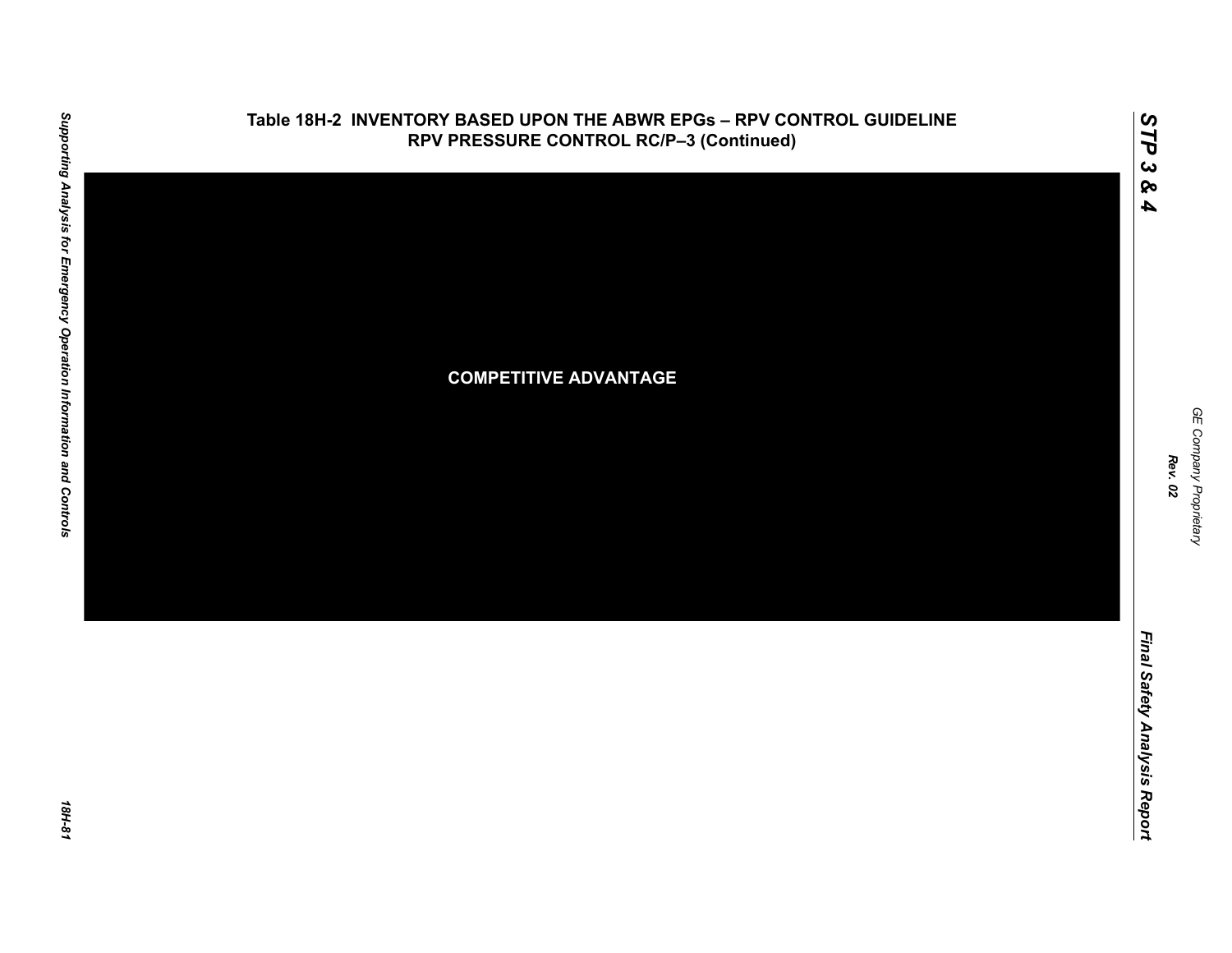

GE Company Proprietary *GE Company Proprietary Rev. 02*

*STP 3 & 4*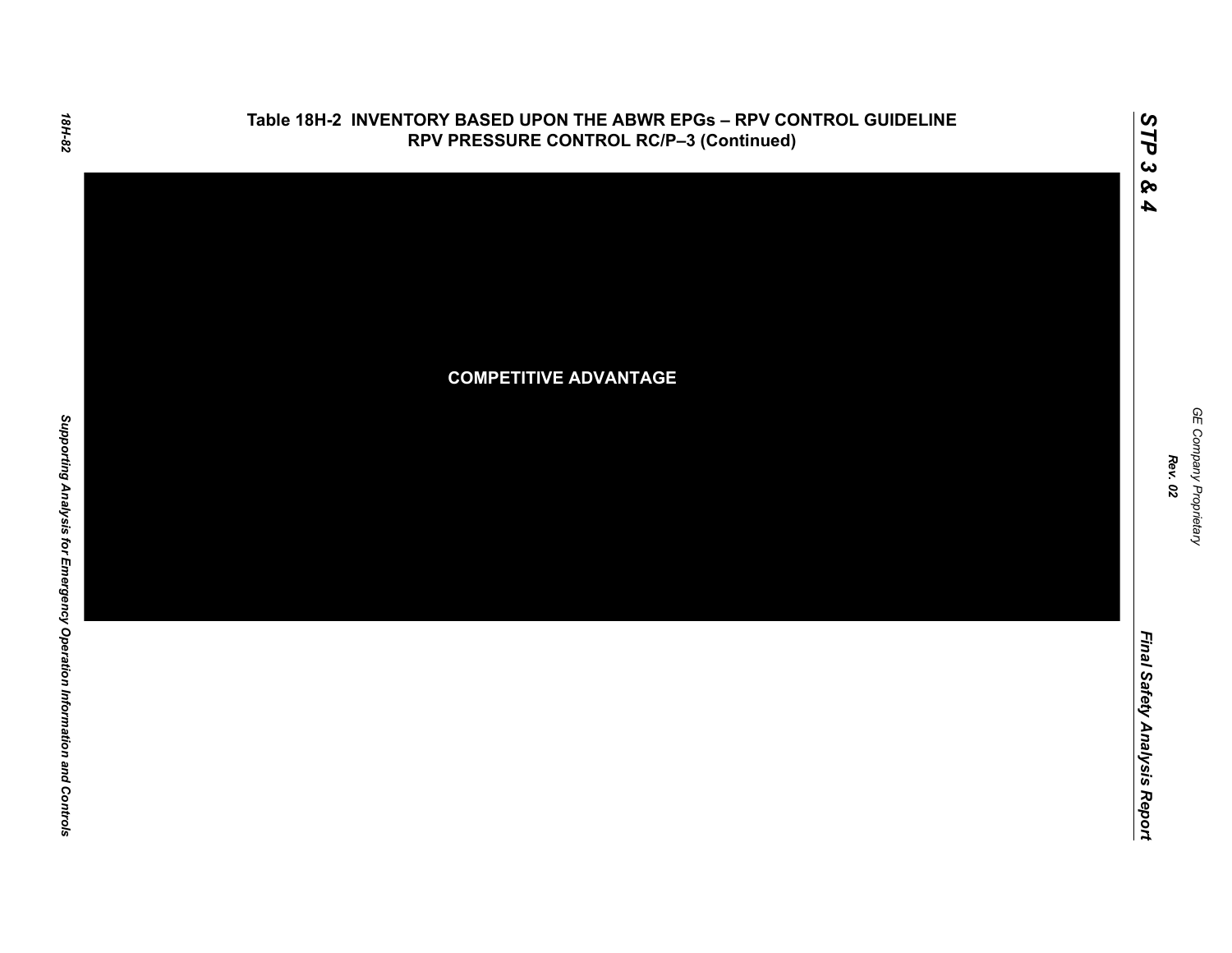

GE Company Proprietary *GE Company Proprietary Rev. 02*

*STP 3 & 4*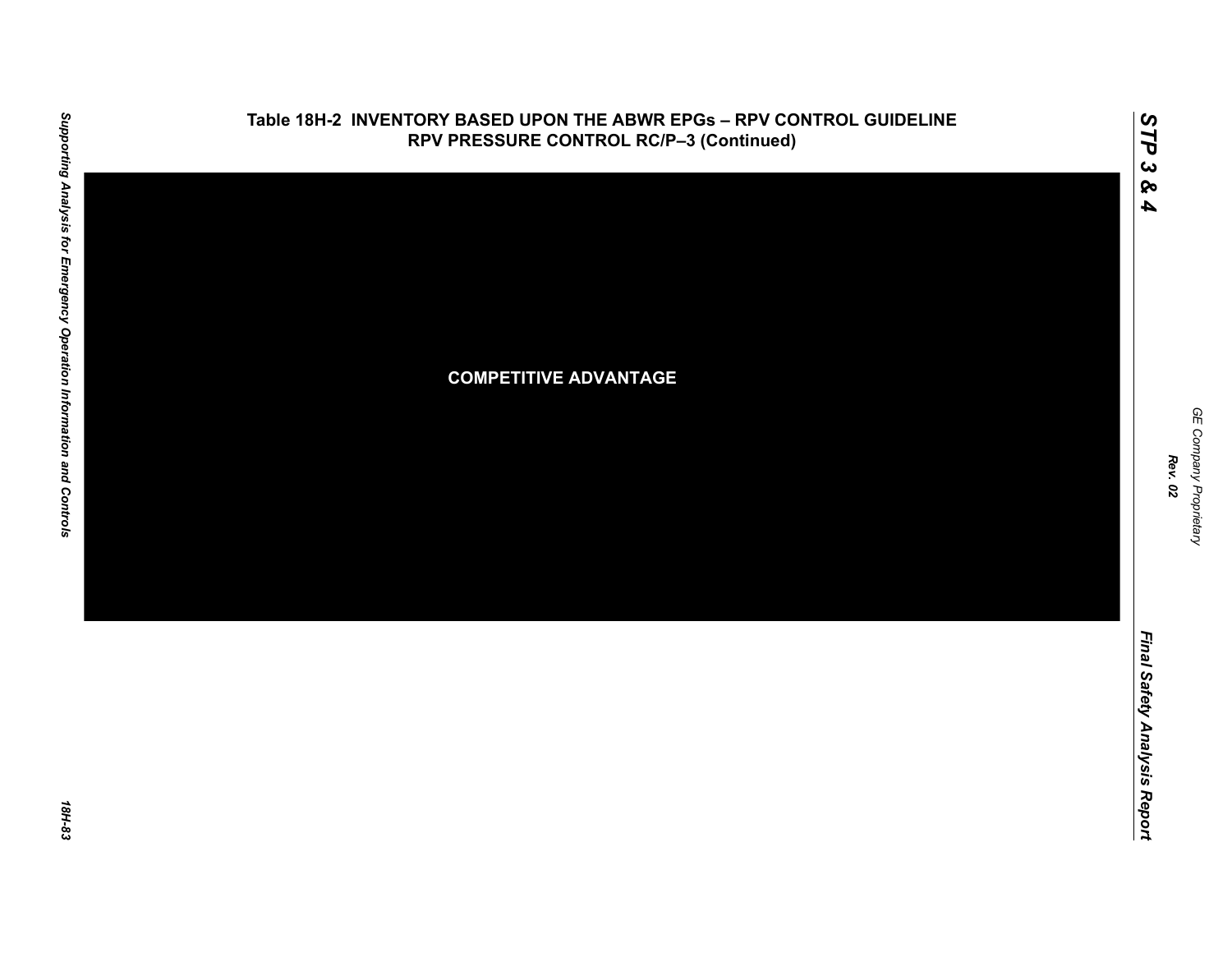

GE Company Proprietary *GE Company Proprietary Rev. 02*

*STP 3 & 4*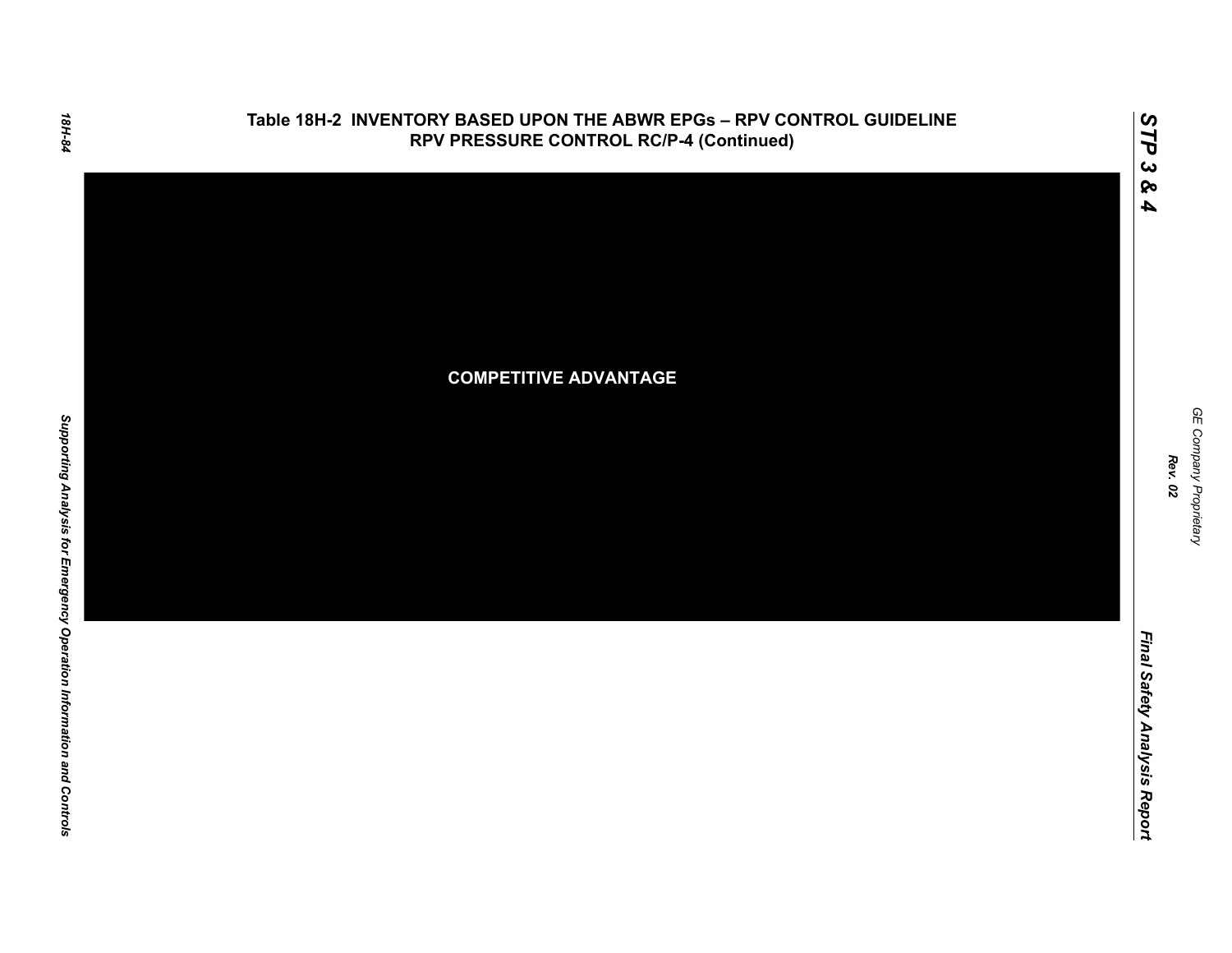

GE Company Proprietary *GE Company Proprietary*

*Rev. 02*

*STP 3 & 4*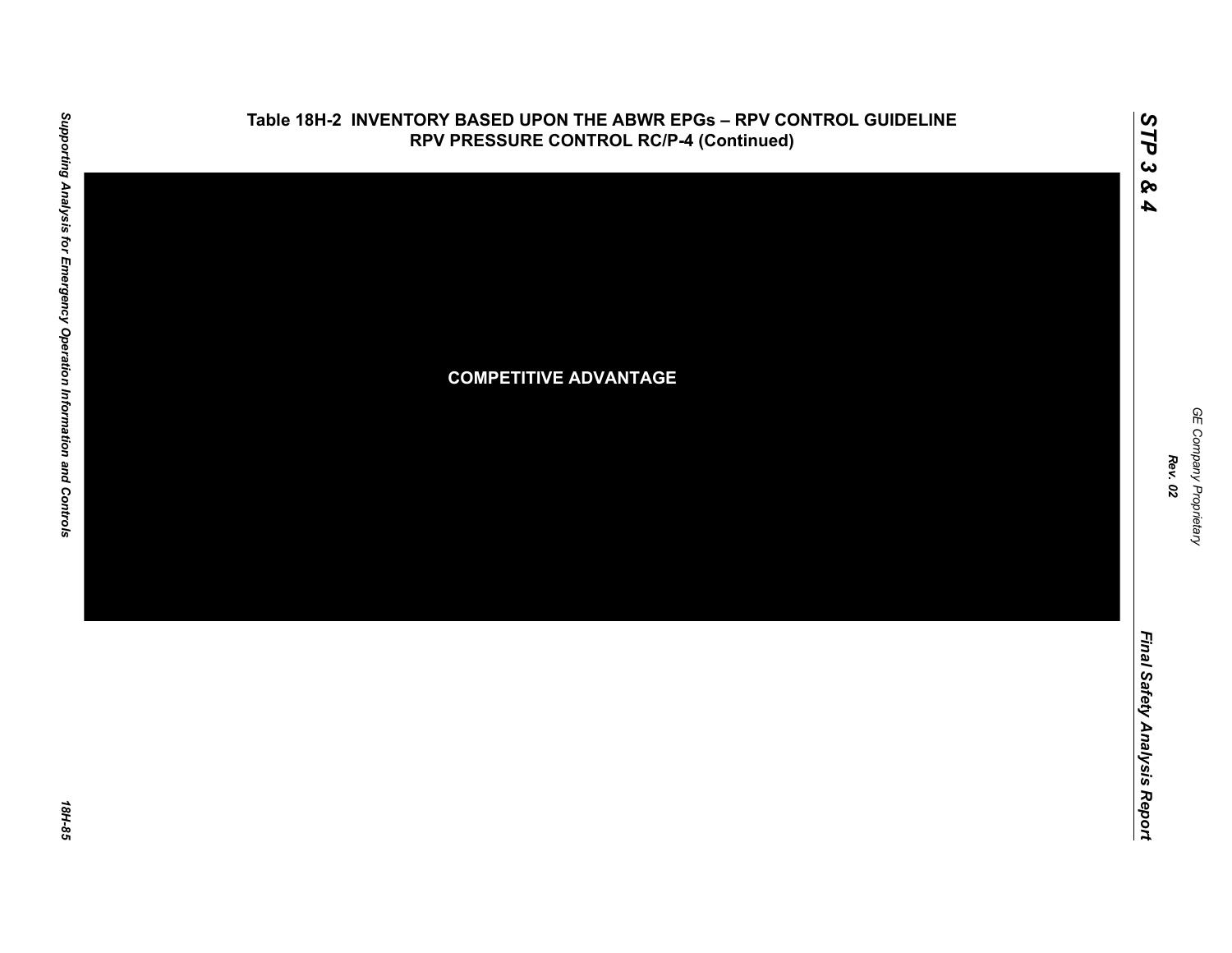

GE Company Proprietary *GE Company Proprietary Rev. 02*

*STP 3 & 4*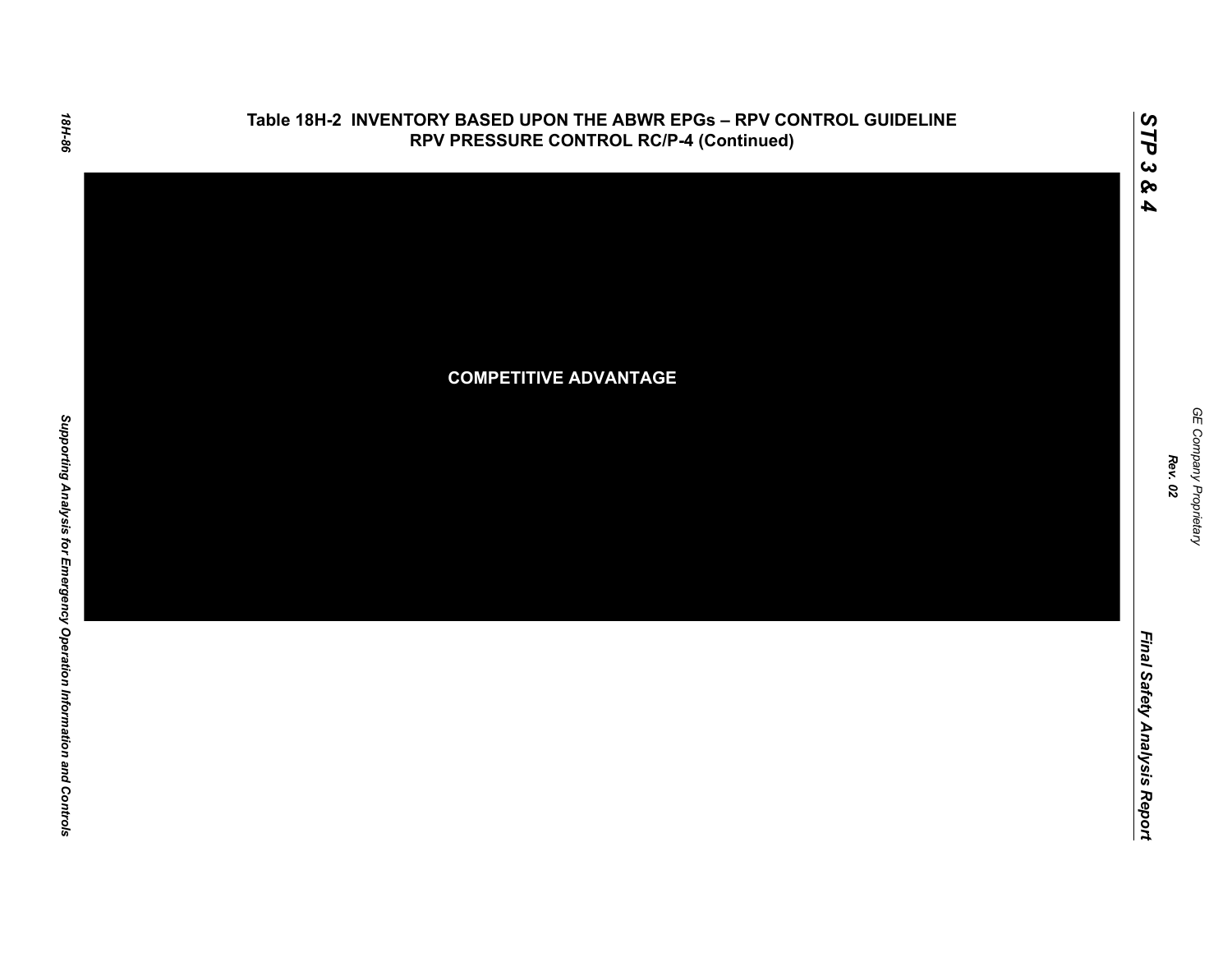

GE Company Proprietary *GE Company Proprietary Rev. 02*

*STP 3 & 4*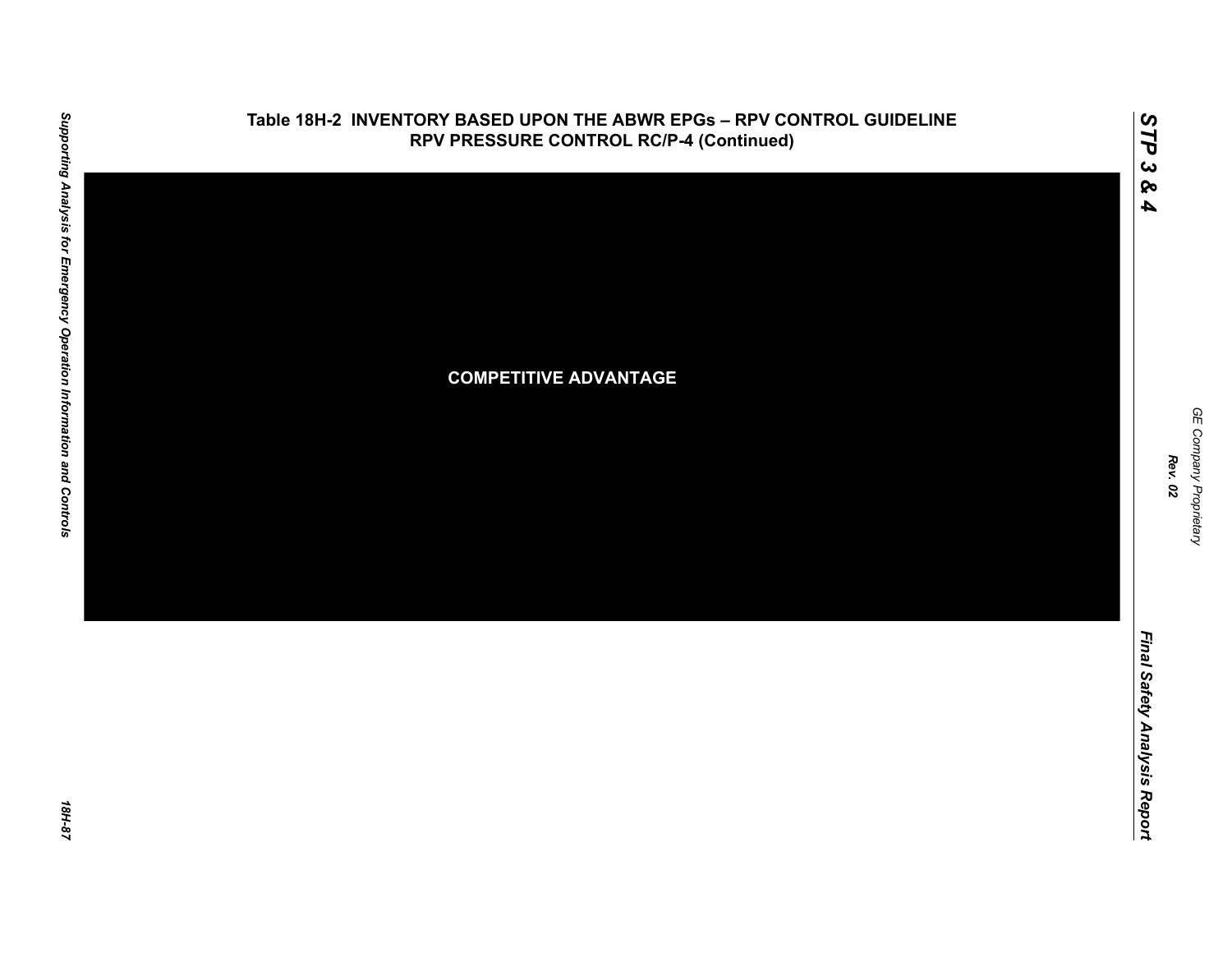

GE Company Proprietary *GE Company Proprietary Rev. 02*

*STP 3 & 4*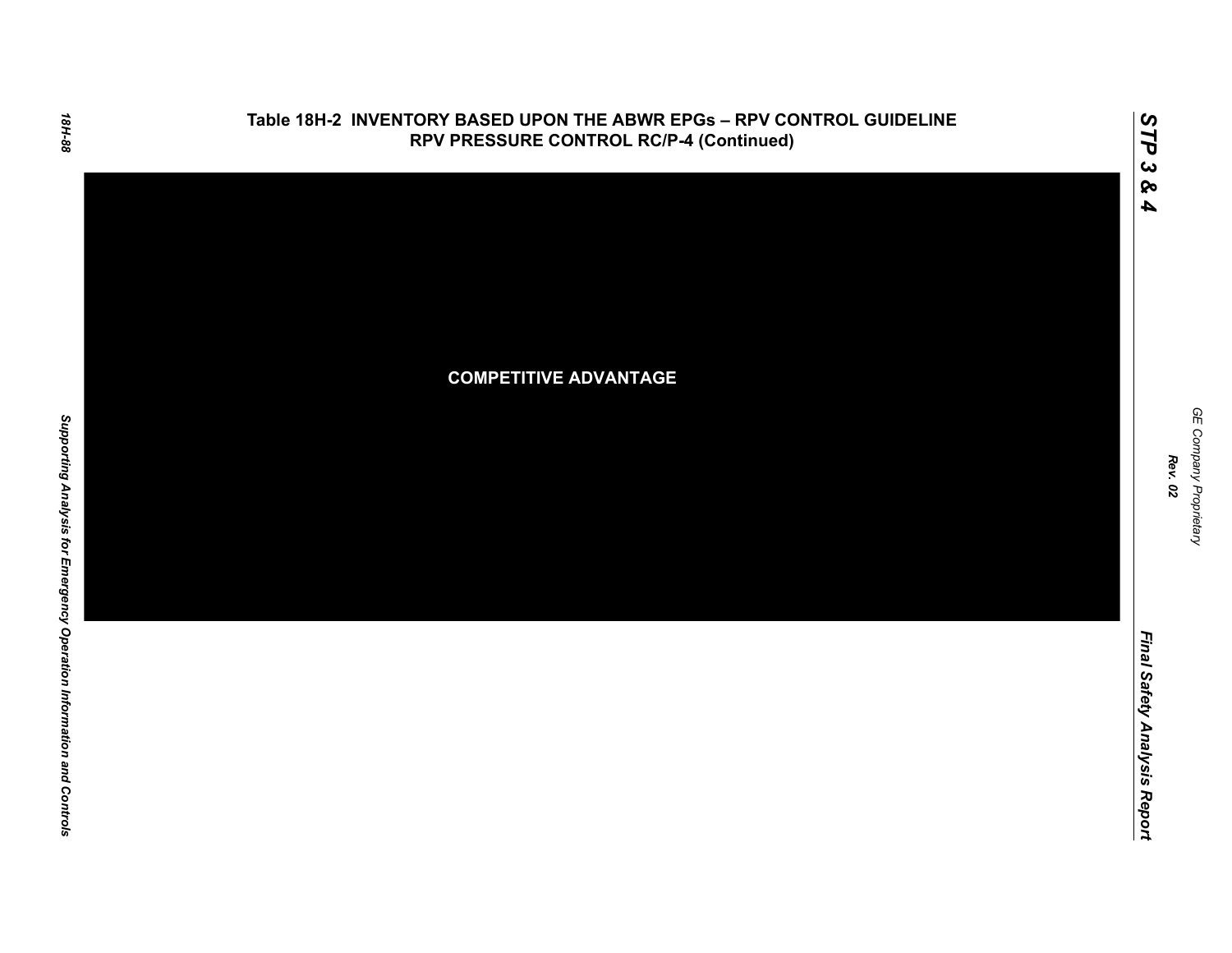

GE Company Proprietary *GE Company Proprietary*

*Rev. 02*

*STP 3 & 4*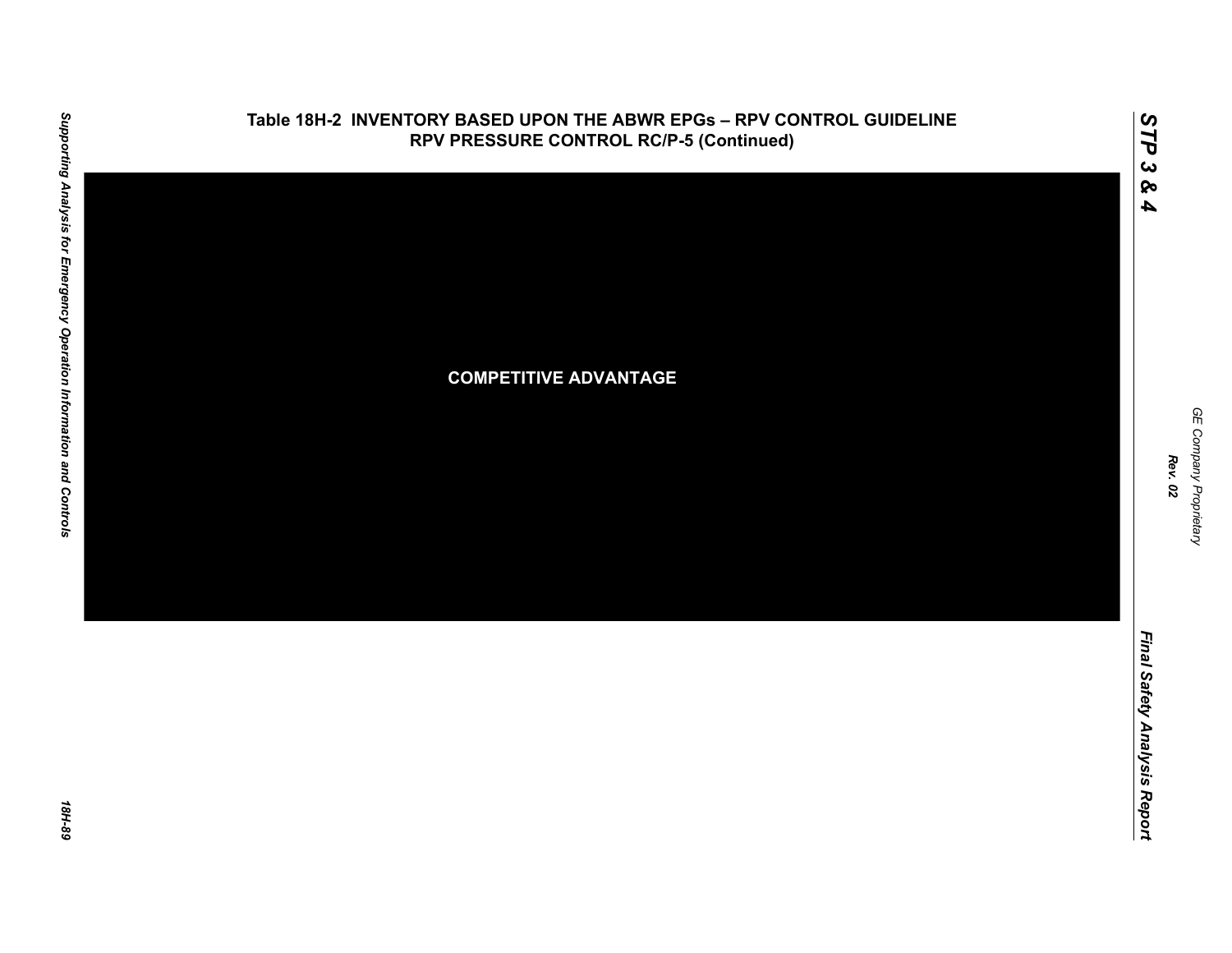

GE Company Proprietary *GE Company Proprietary Rev. 02*

*STP 3 & 4*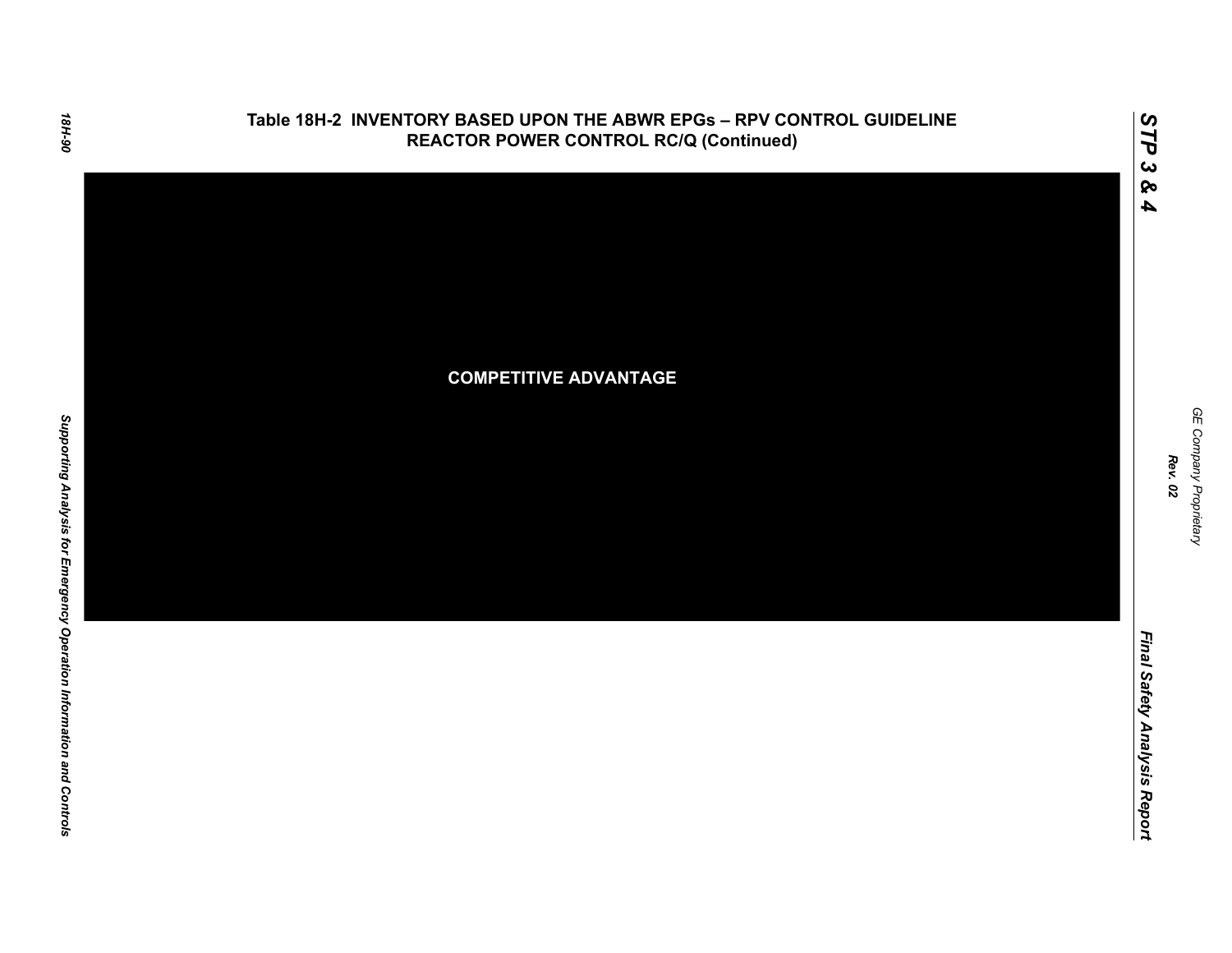

GE Company Proprietary *GE Company Proprietary Rev. 02*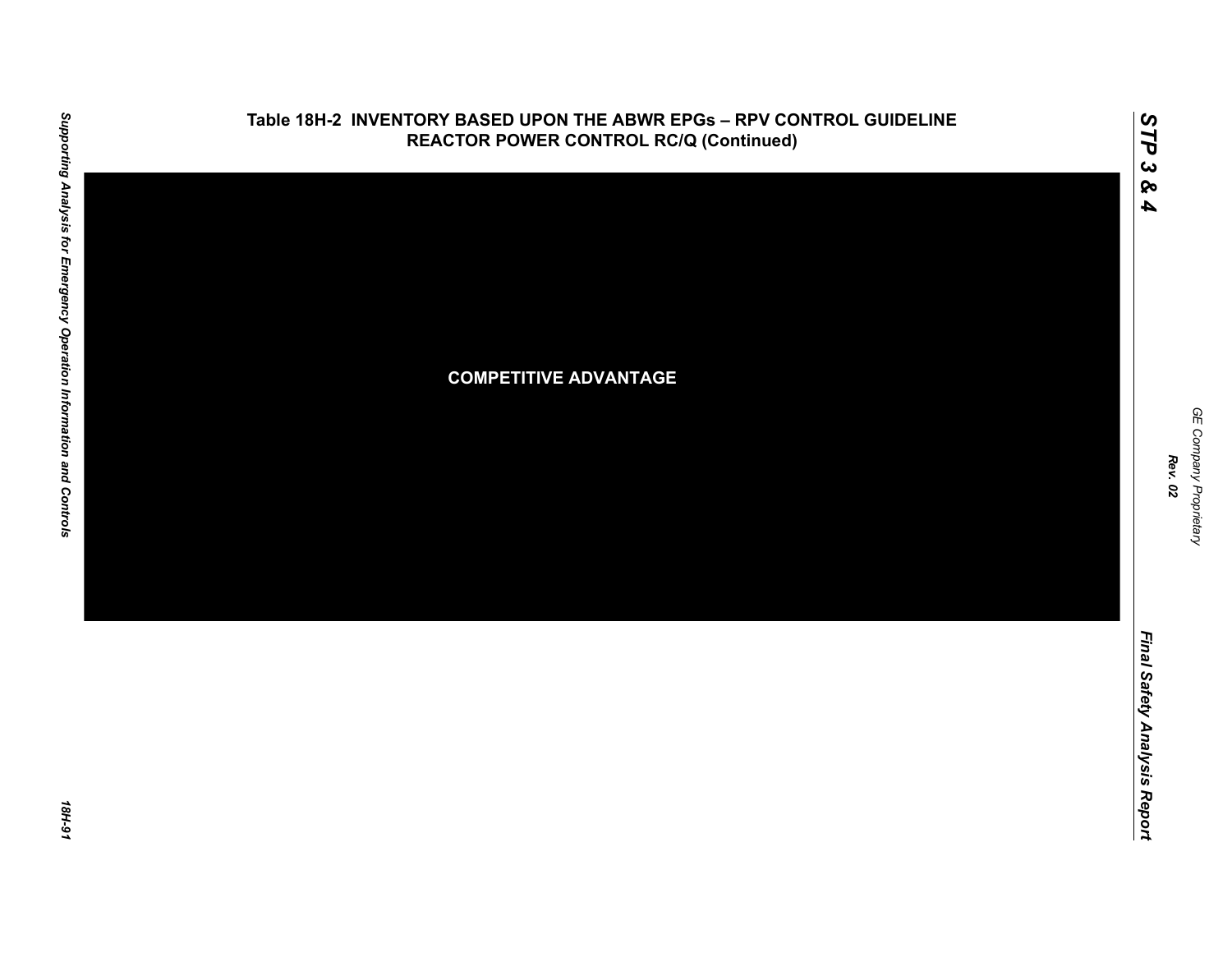

GE Company Proprietary *GE Company Proprietary Rev. 02*

*STP 3 & 4*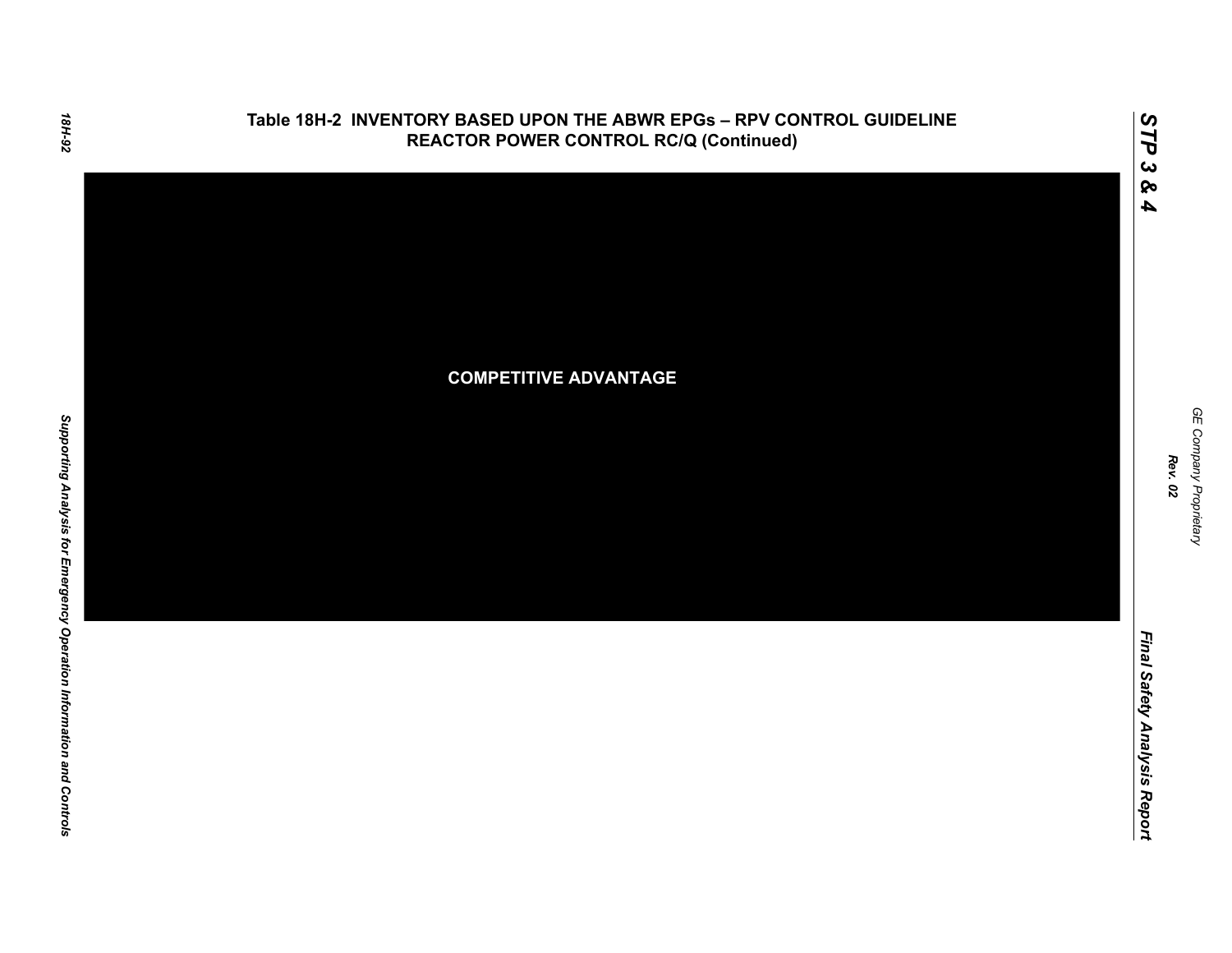

GE Company Proprietary *GE Company Proprietary Rev. 02*

*STP 3 & 4*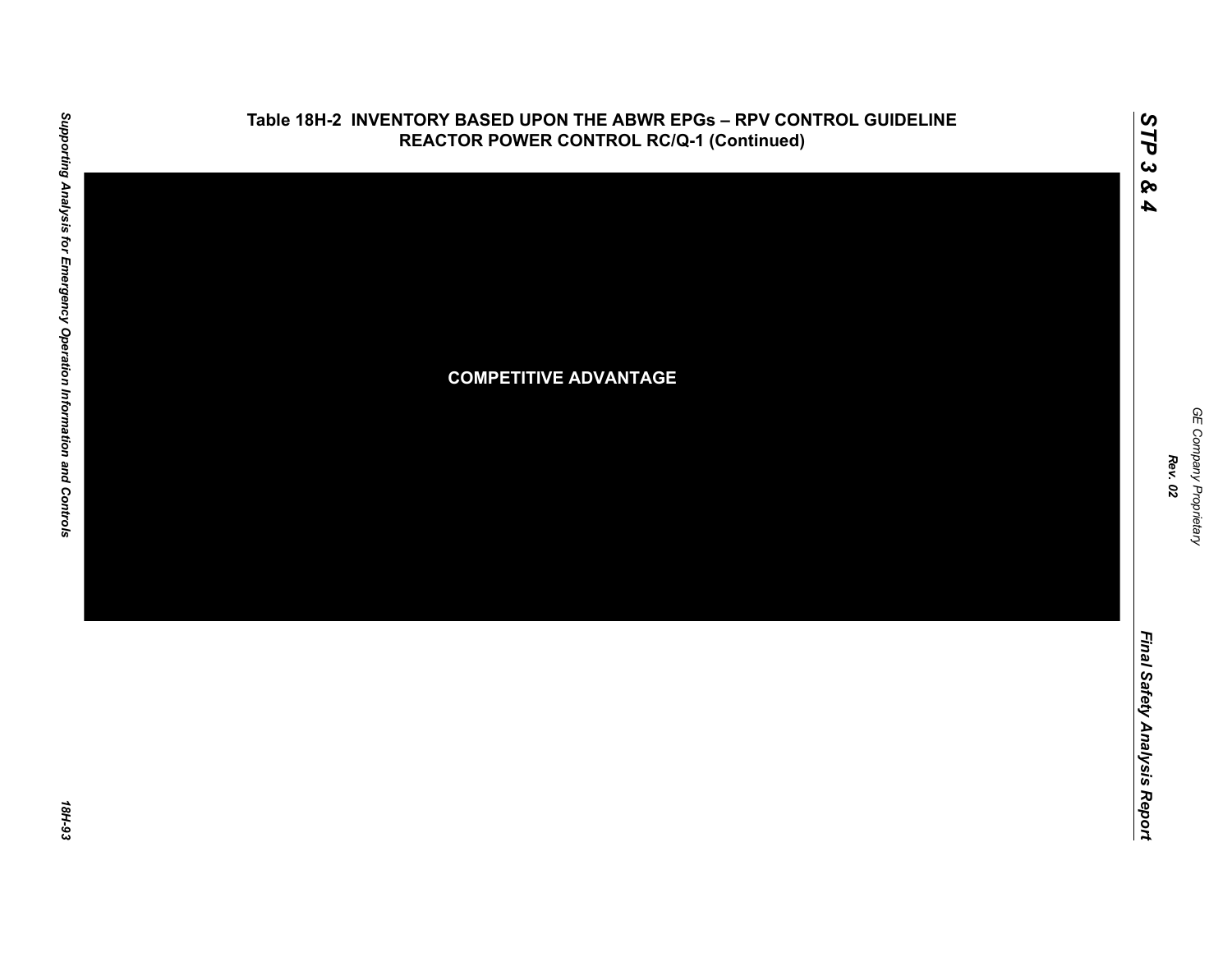

GE Company Proprietary *GE Company Proprietary Rev. 02*

*STP 3 & 4*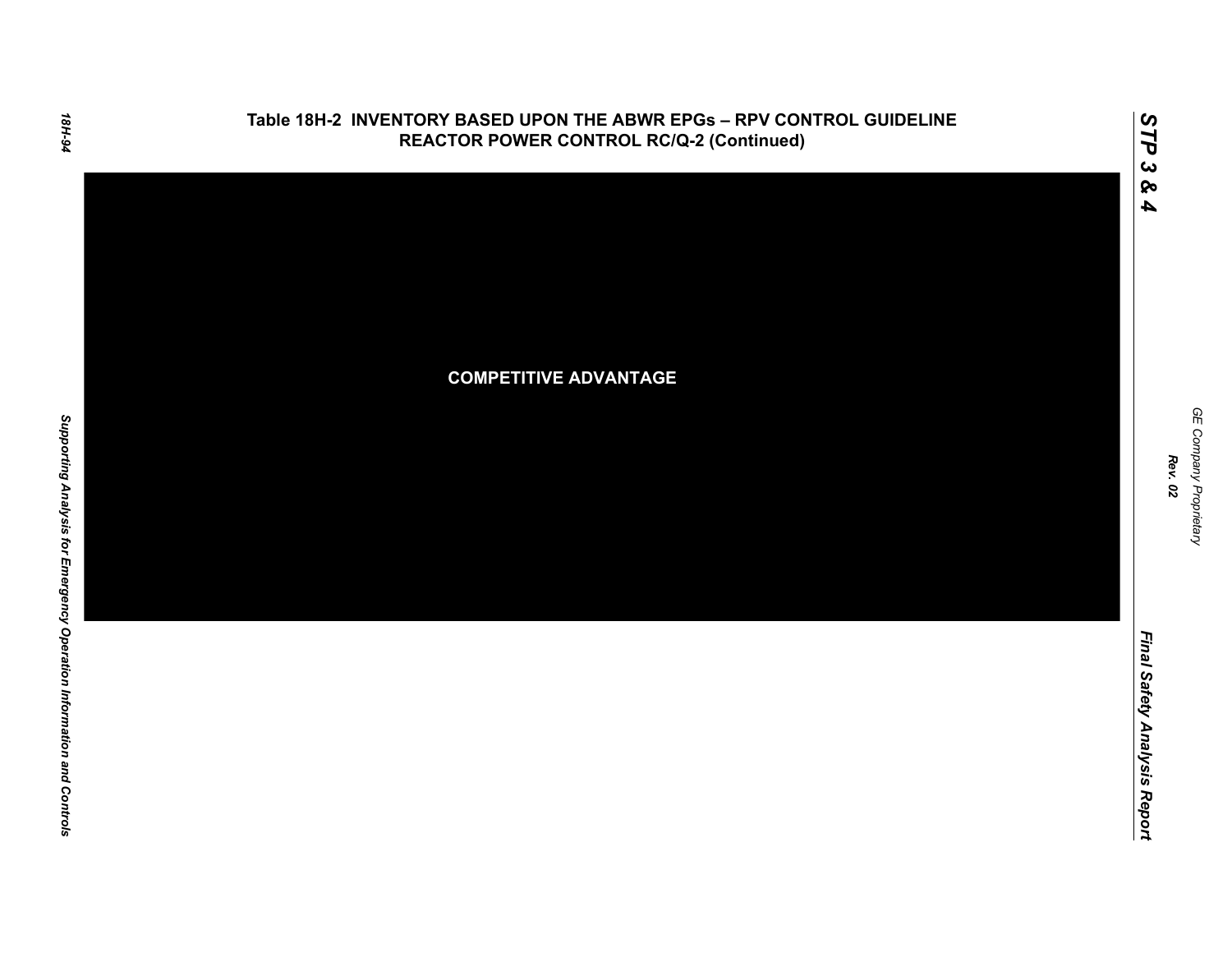

18H-95

GE Company Proprietary *GE Company Proprietary*

*Rev. 02*

*STP 3 & 4*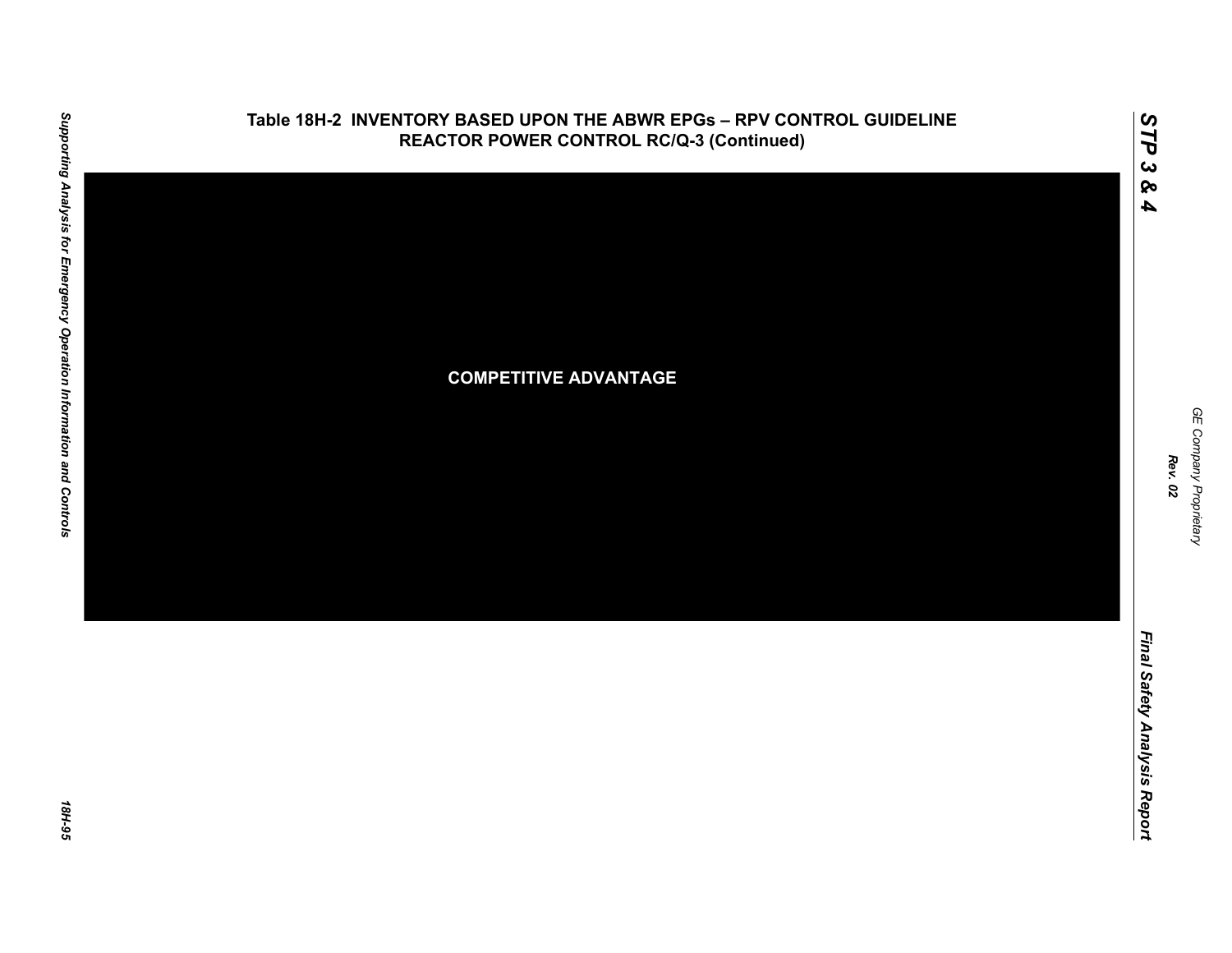

*STP 3 & 4*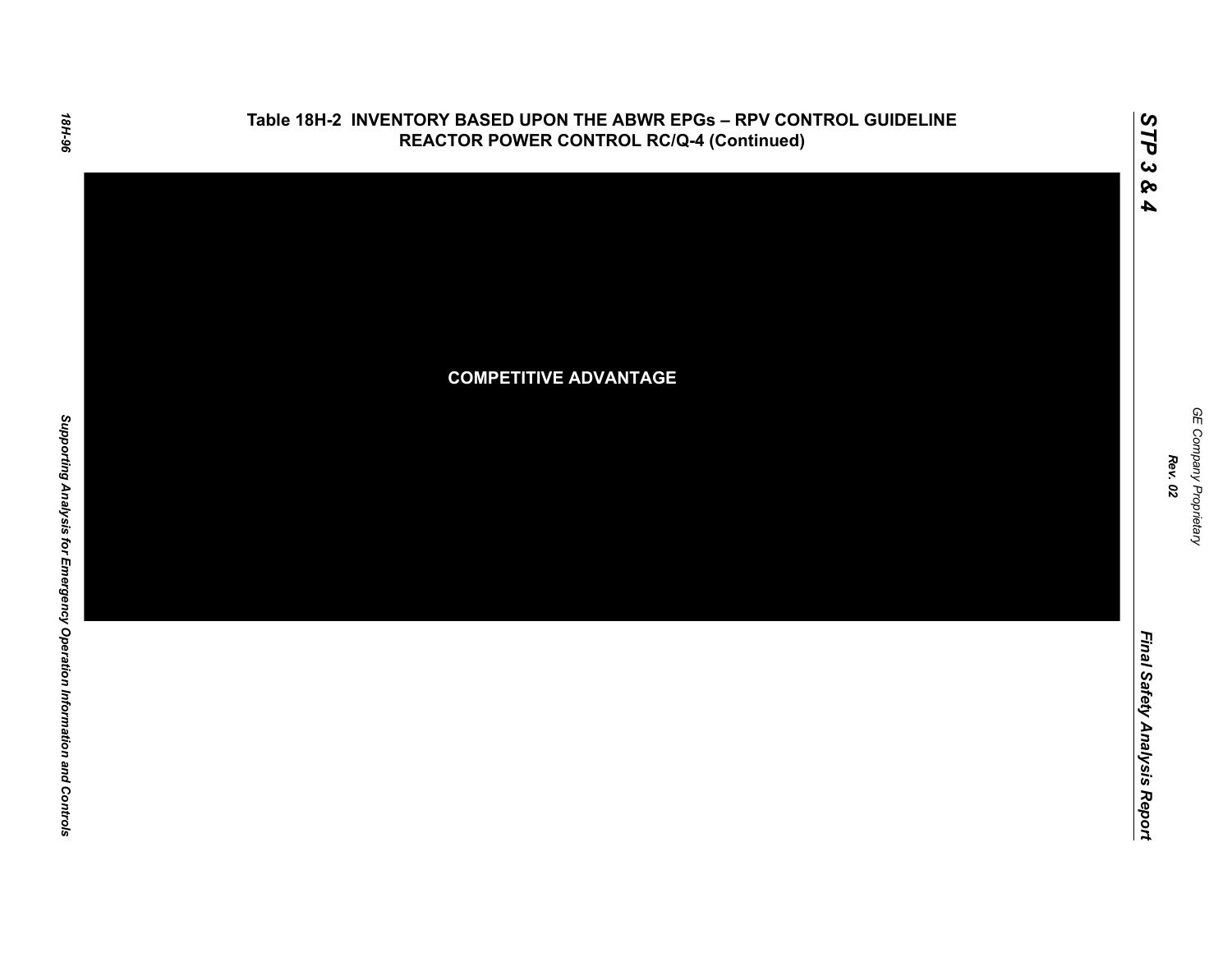

*GE Company Proprietary*

GE Company Proprietary

*Rev. 02*

*STP 3 & 4*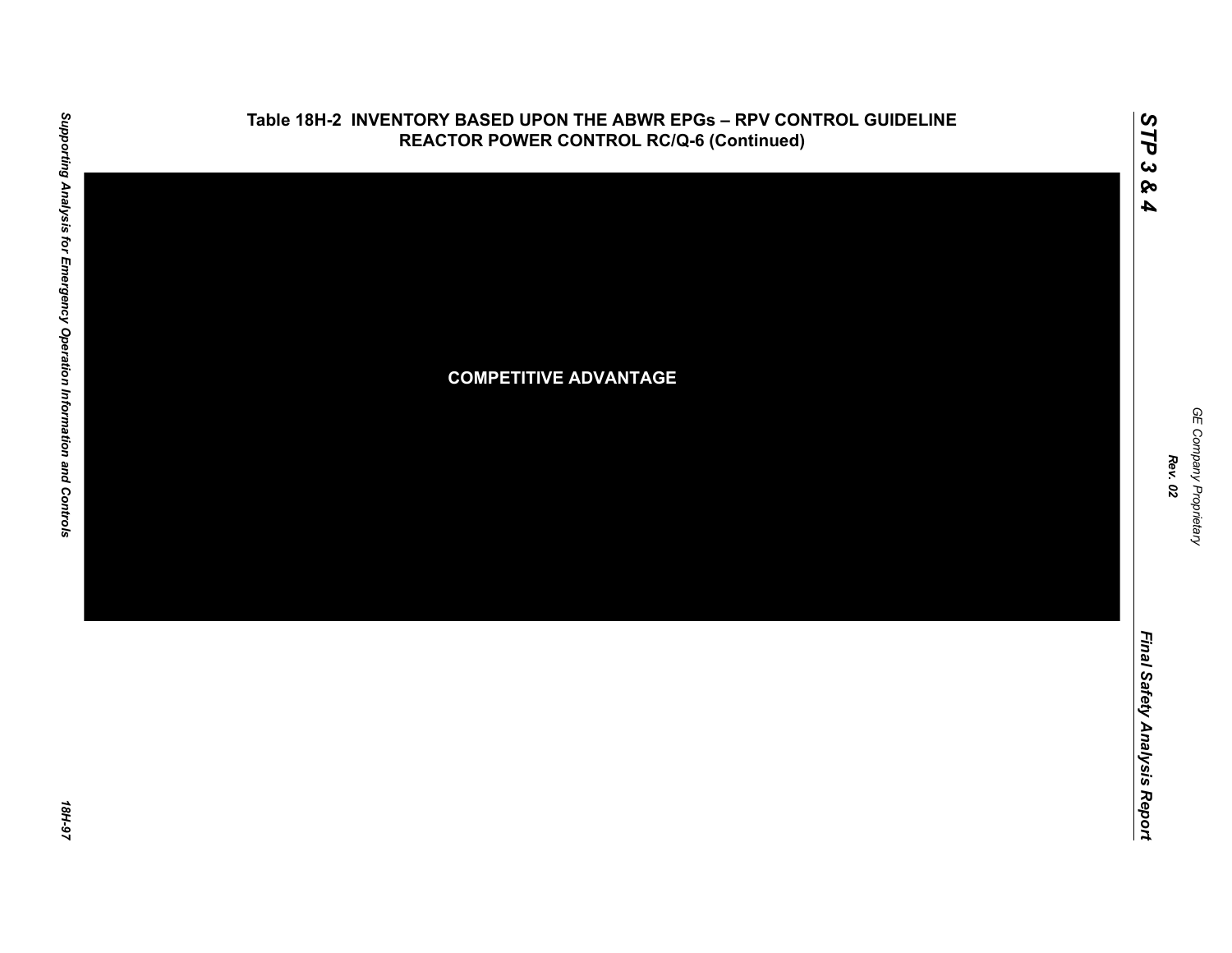

*STP 3 & 4*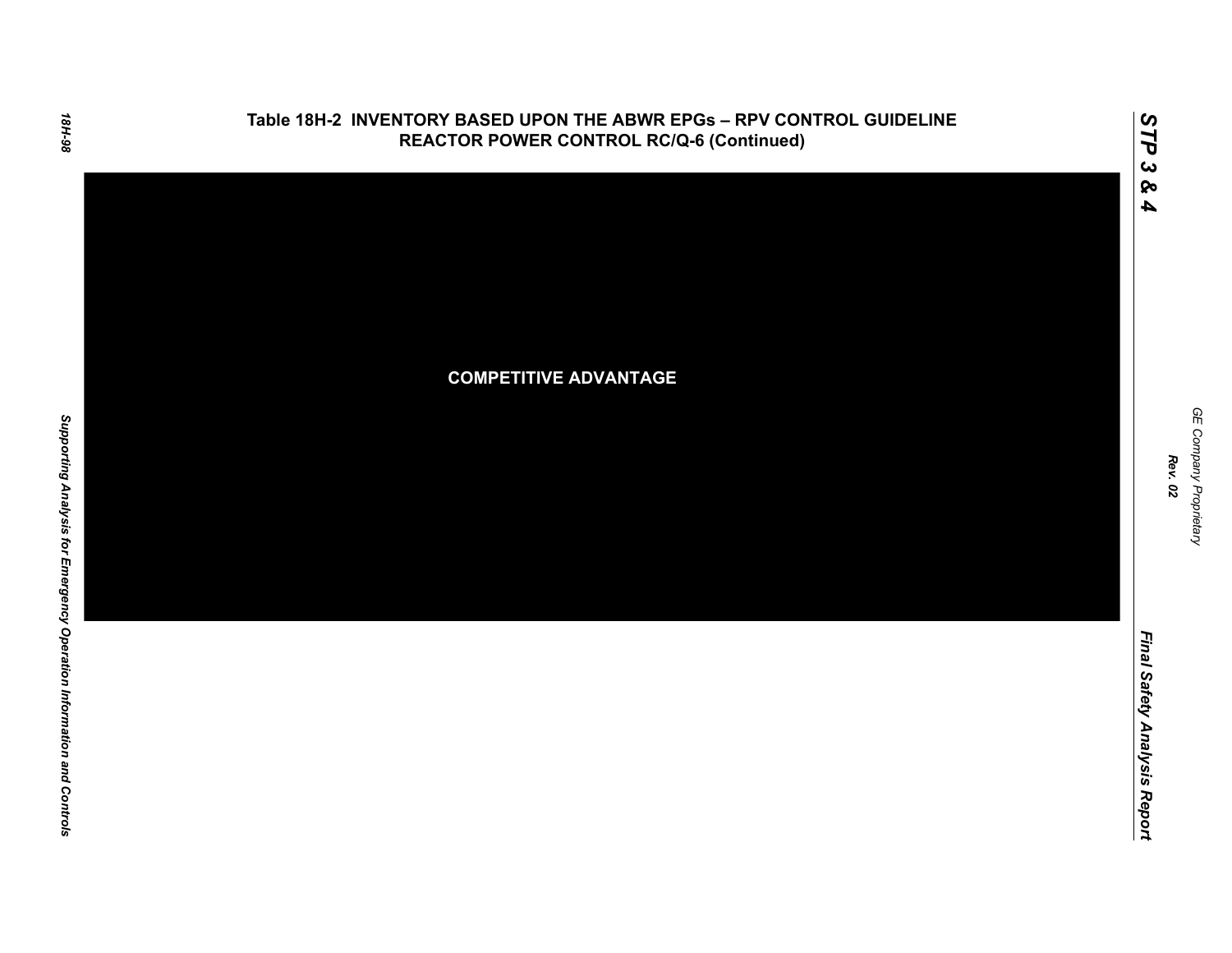

GE Company Proprietary

*GE Company Proprietary*

*Rev. 02*

*Final Safety Analysis Report*

Final Safety Analysis Report

*STP 3 & 4*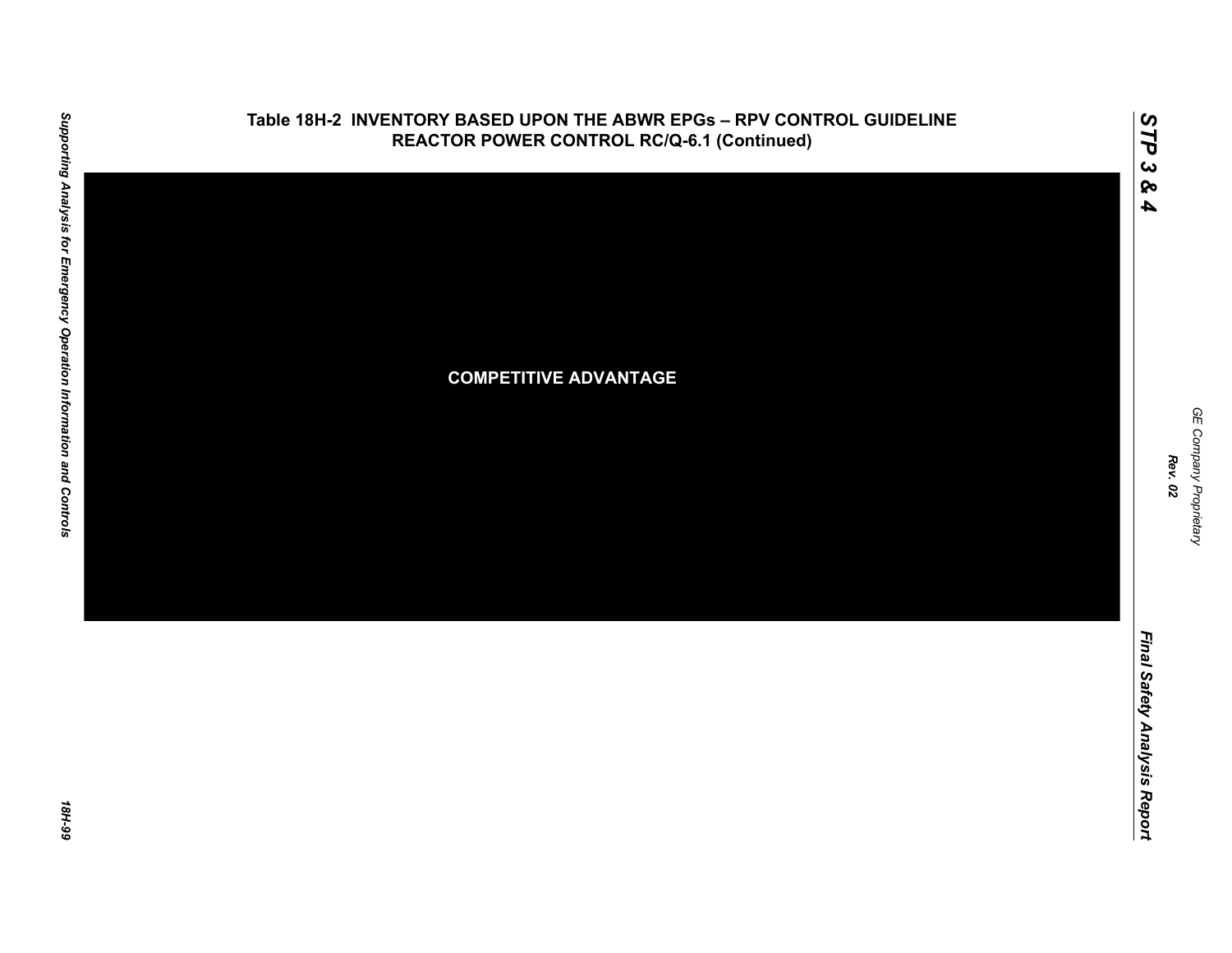

**Table 18H-2 INVENTORY BASED UPON THE ABWR EPGs – RPV CONTROL GUIDELINE**

18H-100

Final Safety Analysis Report *Final Safety Analysis Report*

GE Company Proprietary *GE Company Proprietary Rev. 02*

*STP 3 & 4*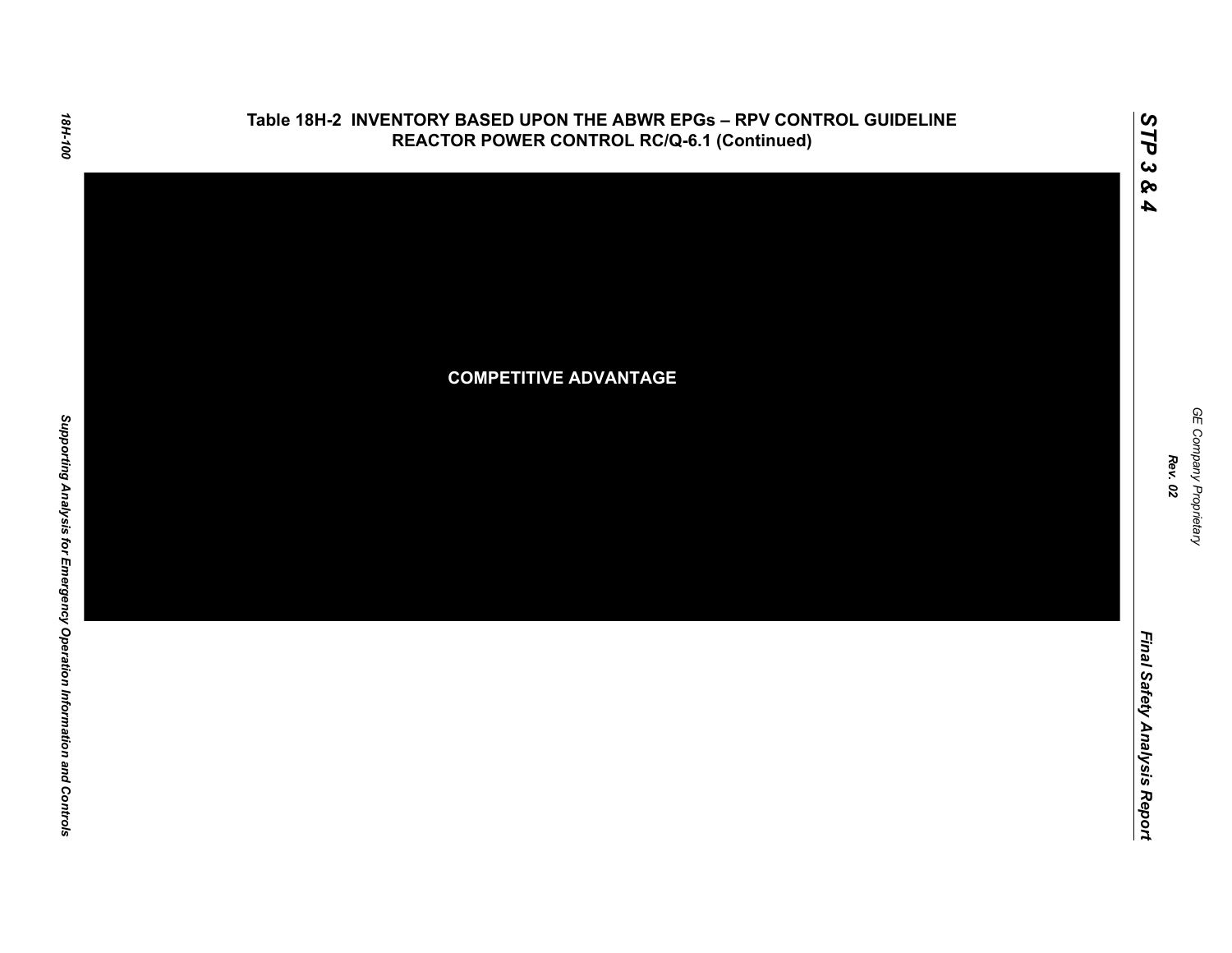

GE Company Proprietary *GE Company Proprietary Rev. 02*

*STP 3 & 4*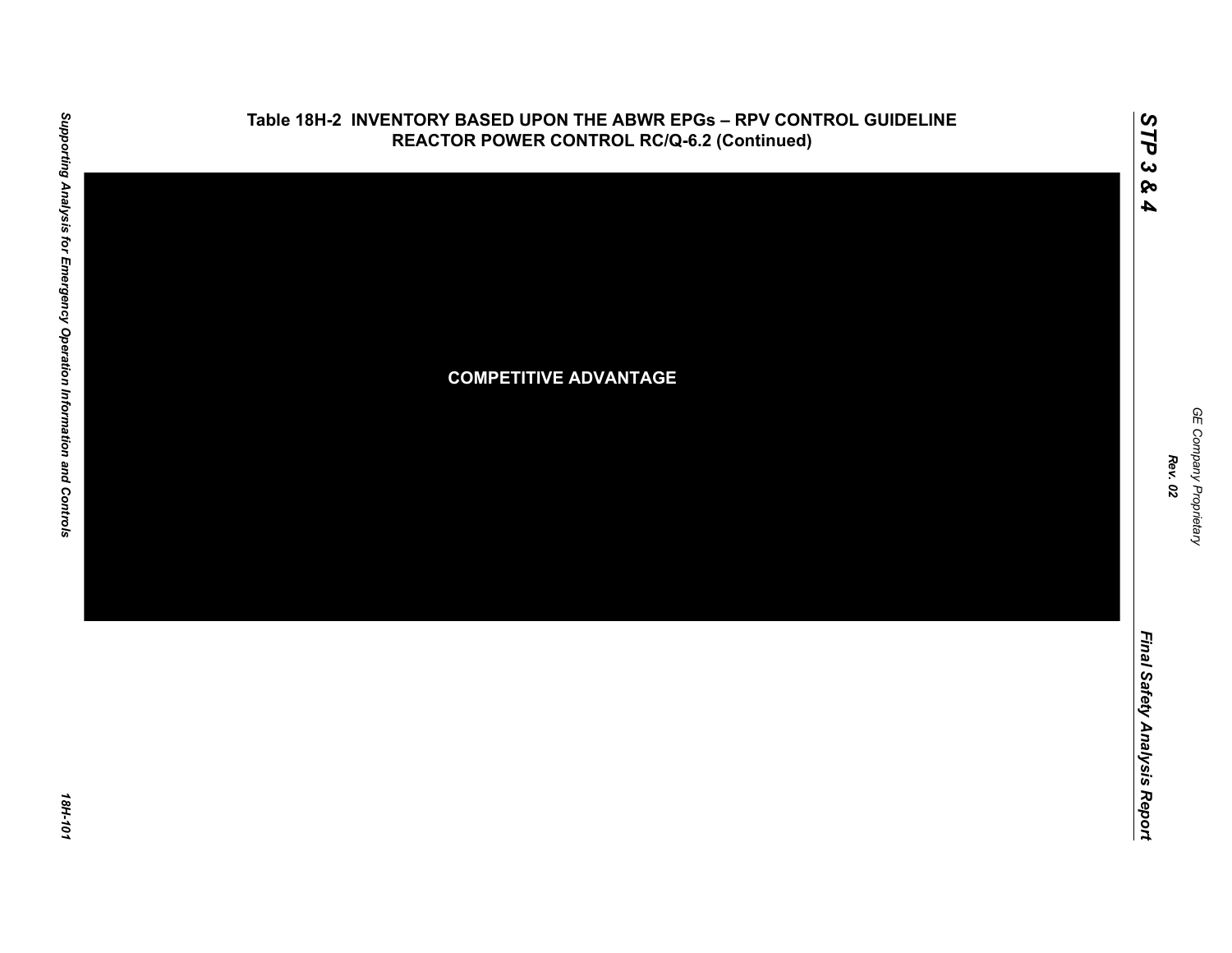

### 18H-102

Final Safety Analysis Report *Final Safety Analysis Report*

GE Company Proprietary *GE Company Proprietary Rev. 02*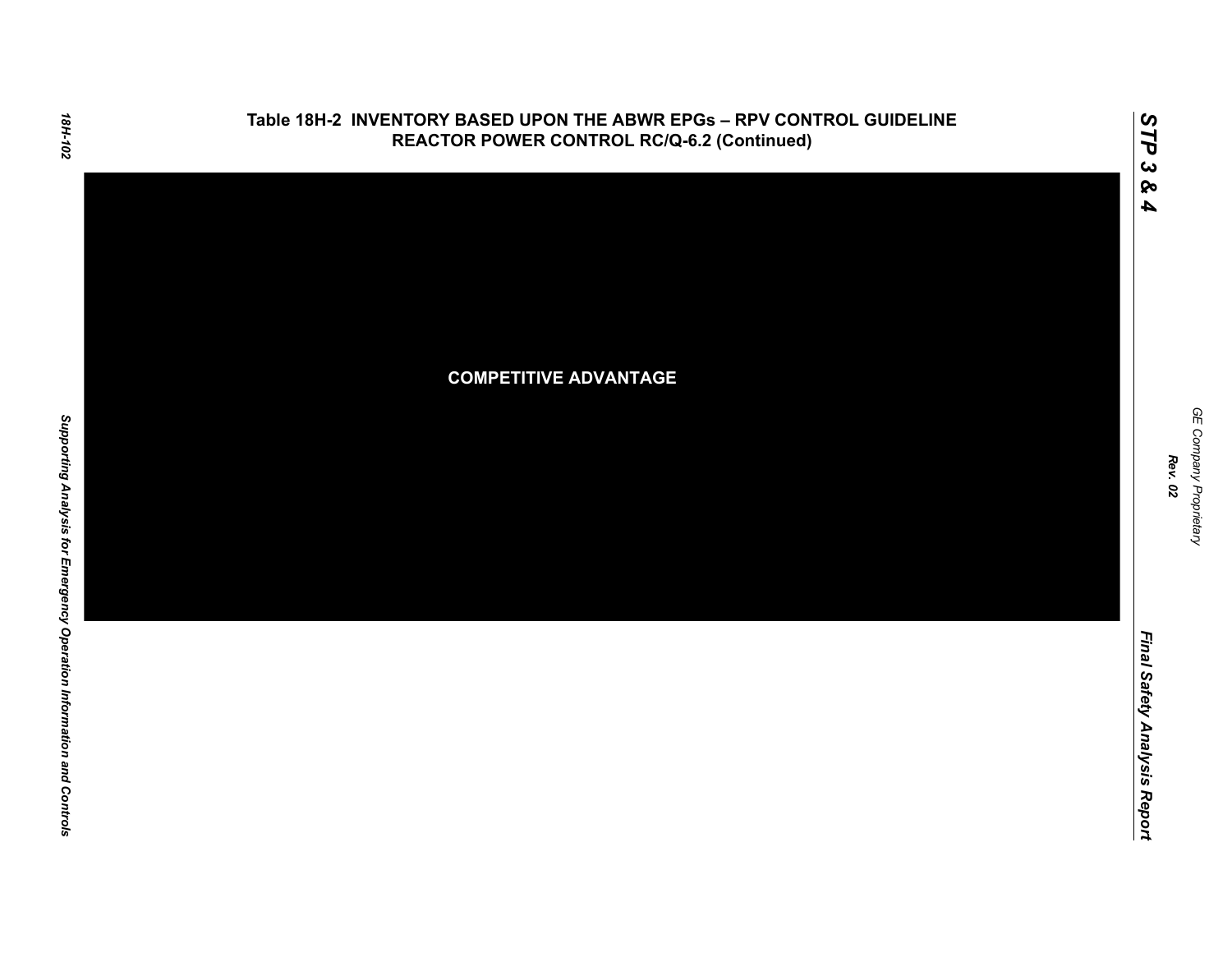

# Supporting Analysis for Emergency Operation Information and Controls *Supporting Analysis for Emergency Operation Information and Controls 18H-103*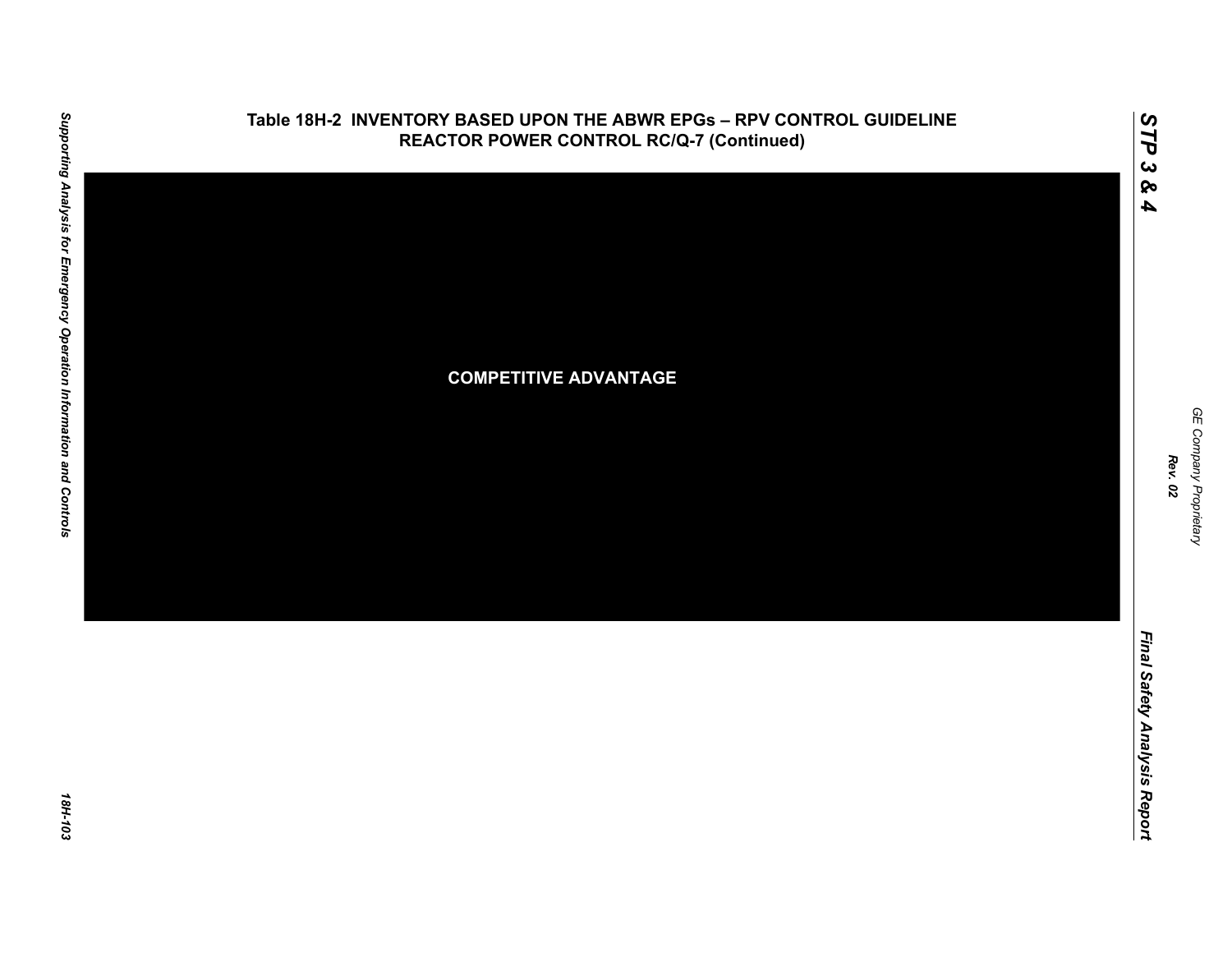

GE Company Proprietary *GE Company Proprietary Rev. 02*

*STP 3 & 4*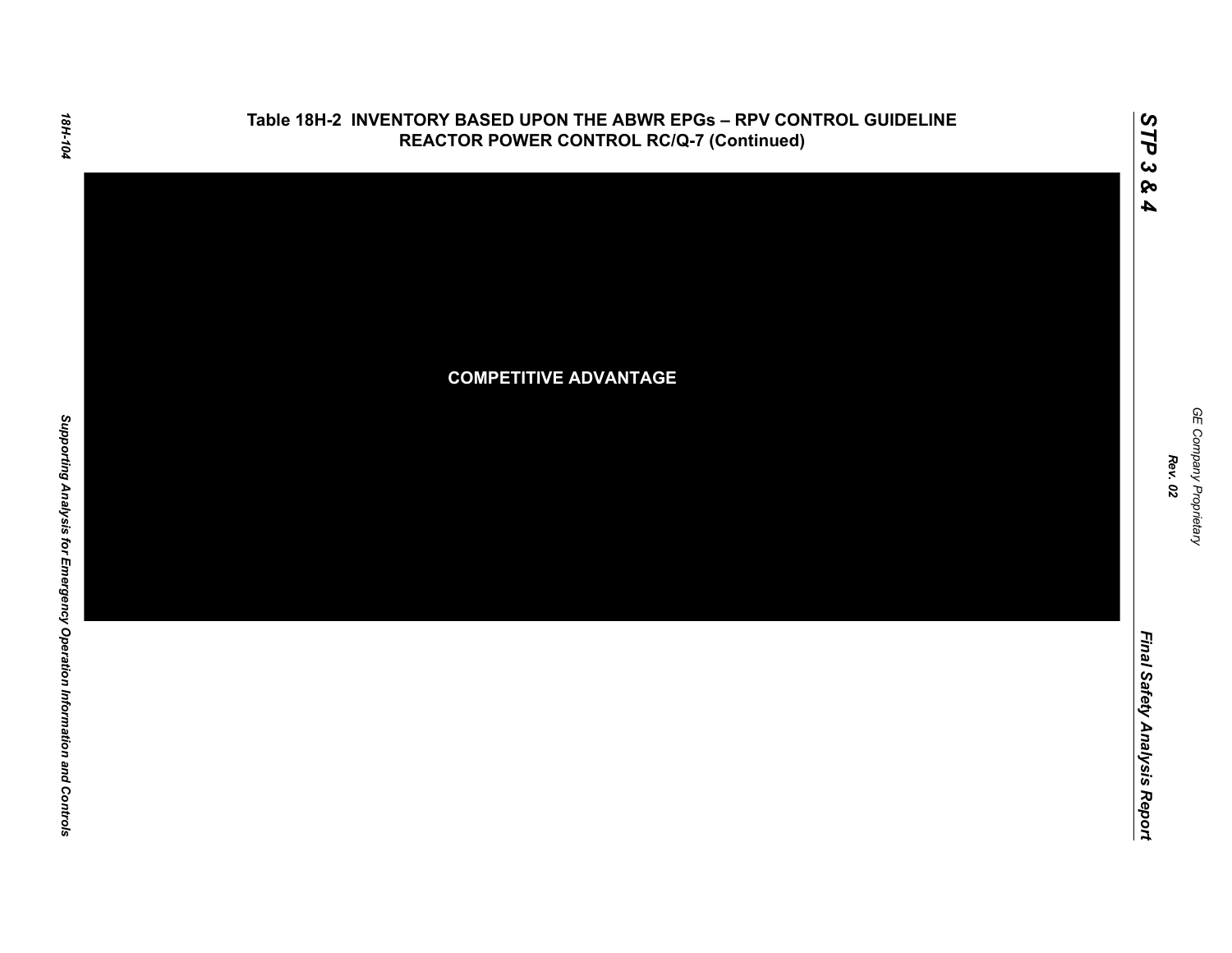

# Supporting Analysis for Emergency Operation Information and Controls *Supporting Analysis for Emergency Operation Information and Controls 18H-105*

*Rev. 02*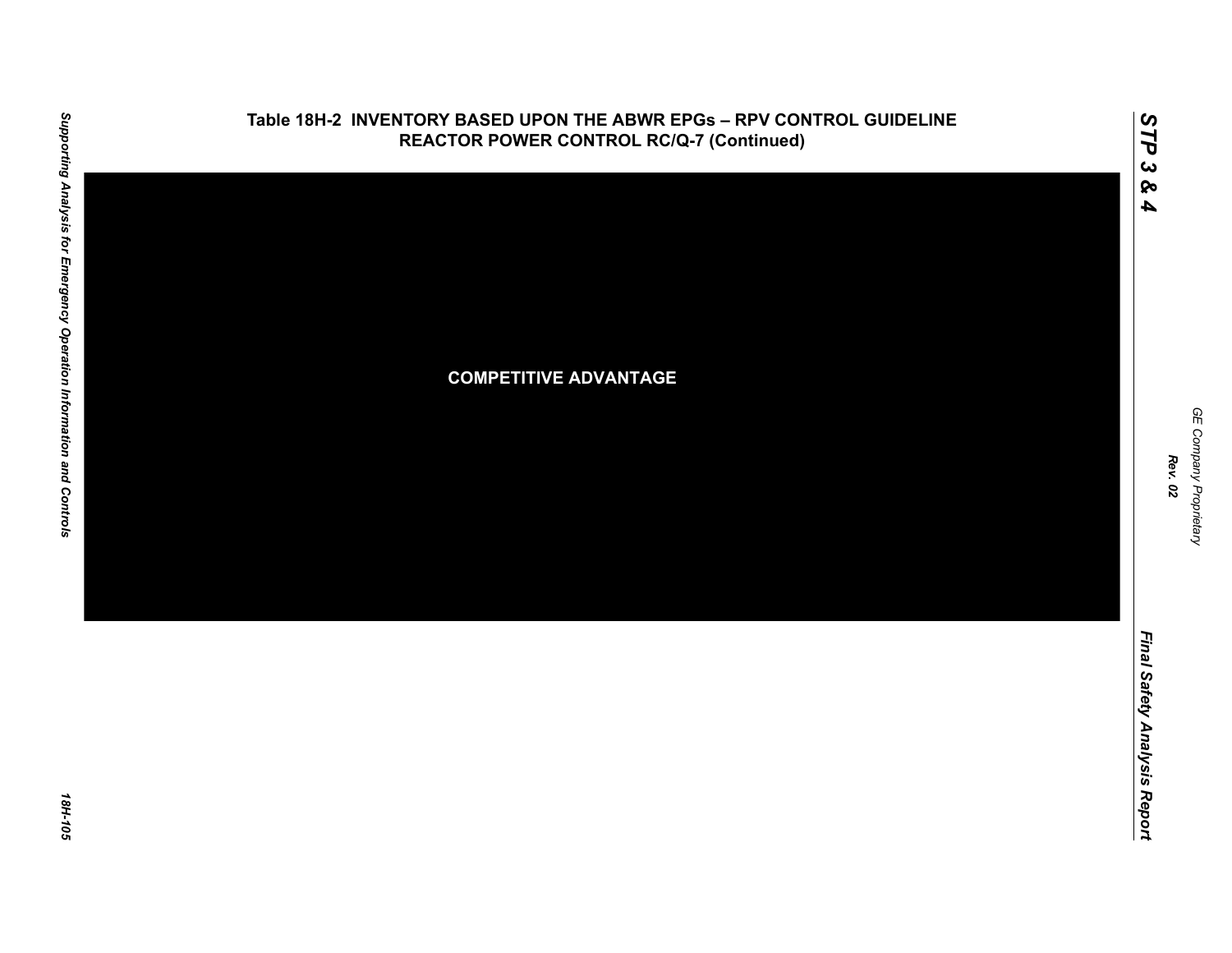

GE Company Proprietary *GE Company Proprietary Rev. 02*

*STP 3 & 4*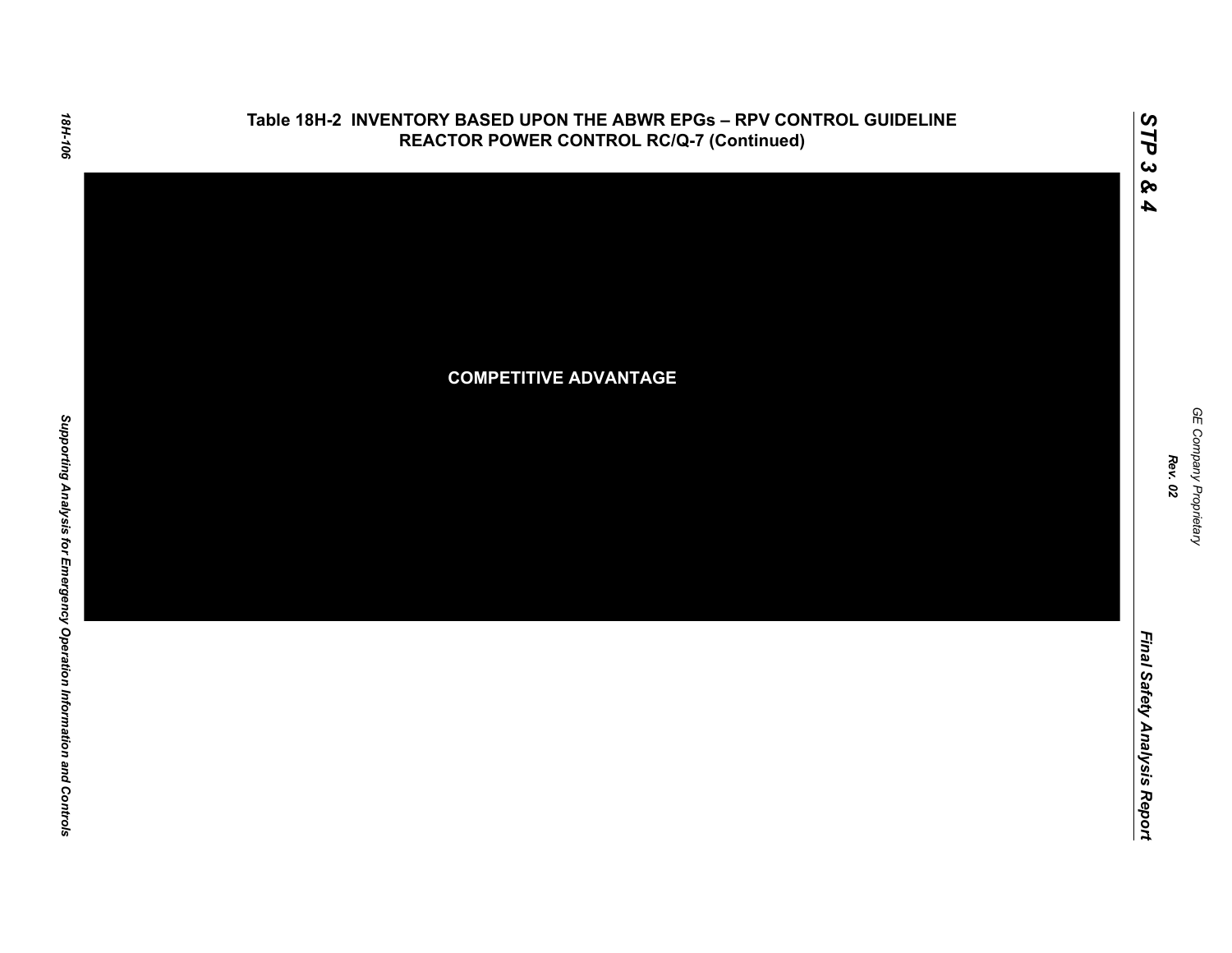

# Supporting Analysis for Emergency Operation Information and Controls *Supporting Analysis for Emergency Operation Information and Controls 18H-107*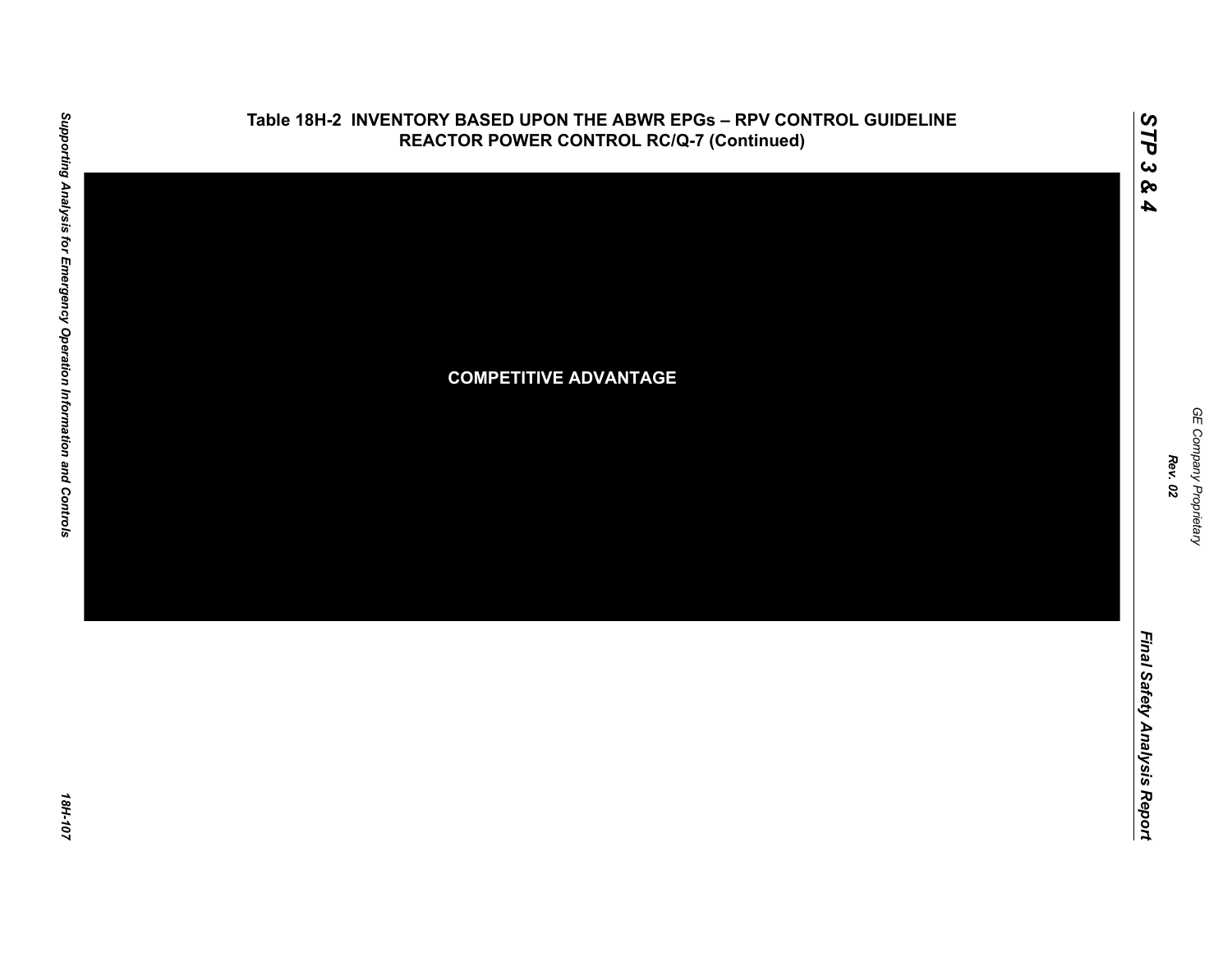

GE Company Proprietary *GE Company Proprietary Rev. 02*

*STP 3 & 4*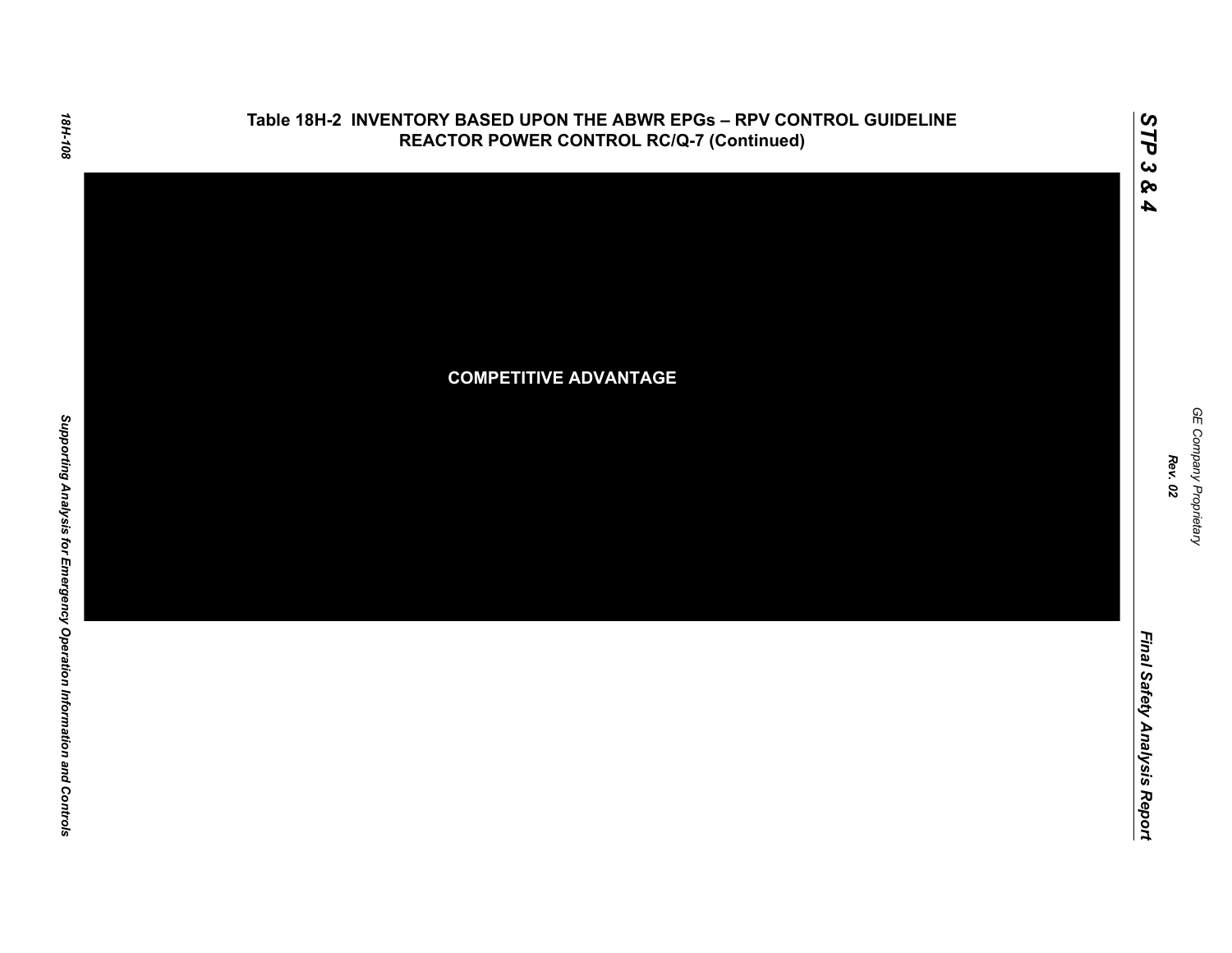

# Supporting Analysis for Emergency Operation Information and Controls *Supporting Analysis for Emergency Operation Information and Controls 18H-109*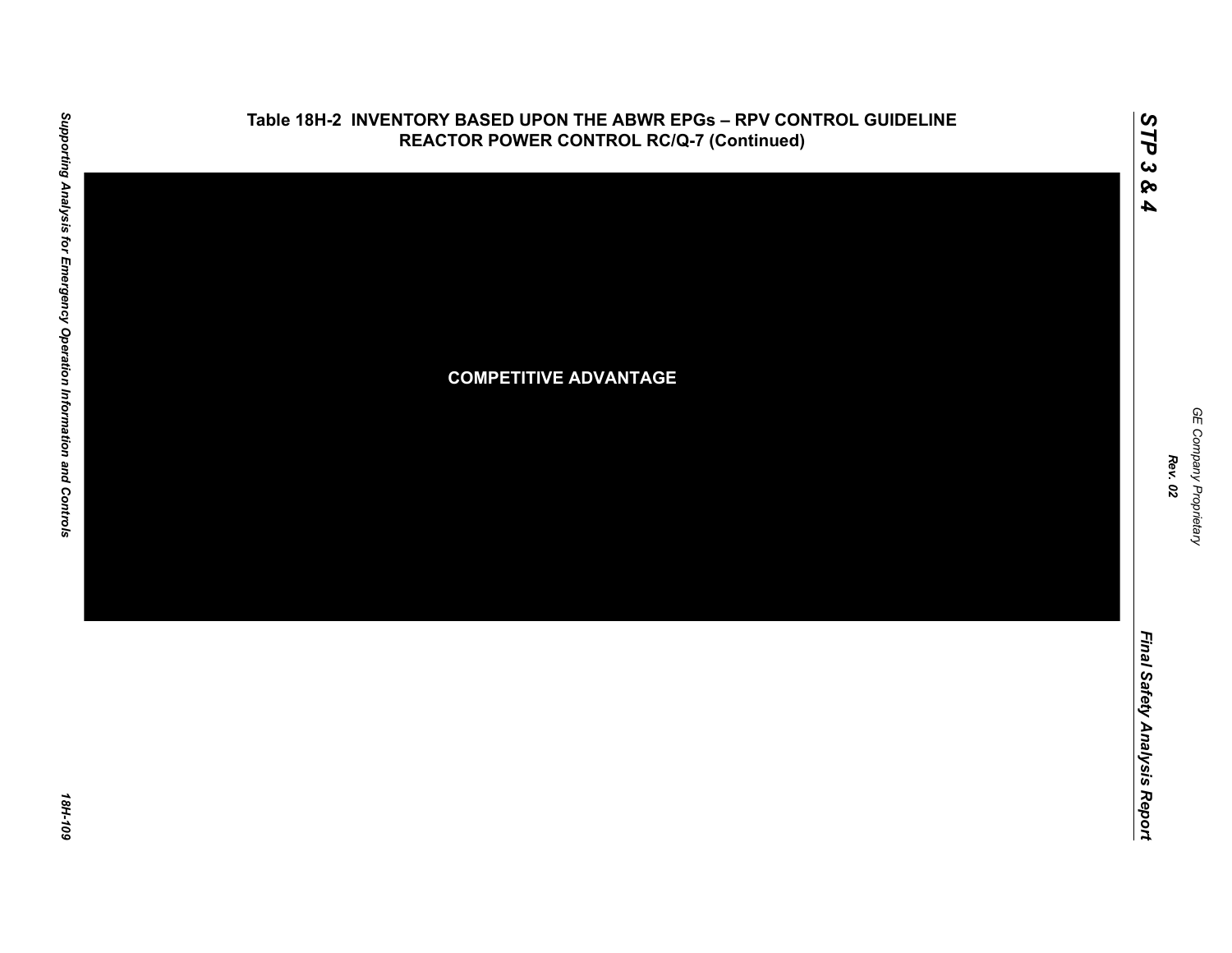

### **Table 18H-2 INVENTORY BASED UPON THE ABWR EPGs – RPV CONTROL GUIDELINE REACTOR POWER CONTROL RC/Q-7 (Continued)**

GE Company Proprietary *GE Company Proprietary Rev. 02*

*Final Safety Analysis Report*

Final Safety Analysis Report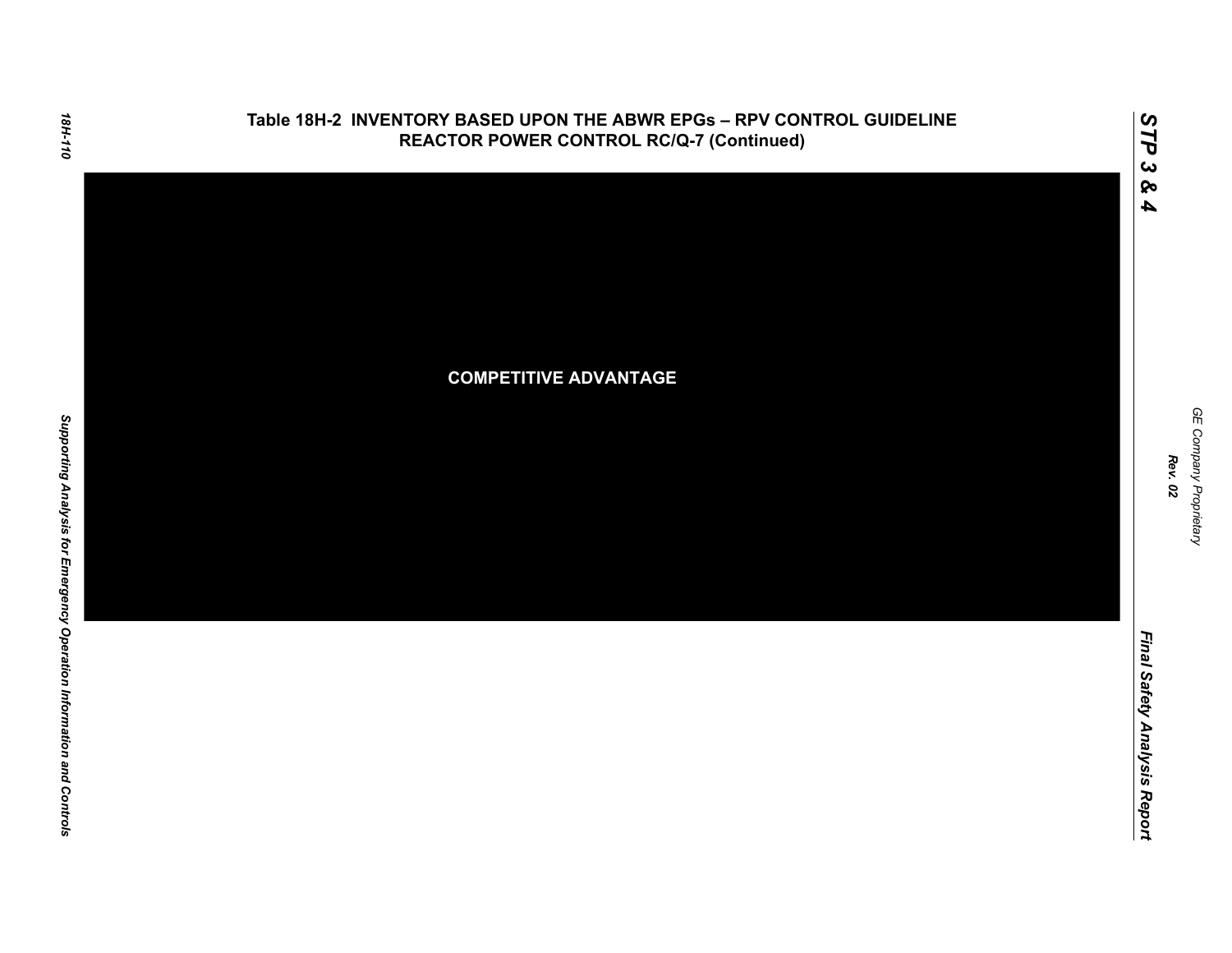

# Supporting Analysis for Emergency Operation Information and Controls *Supporting Analysis for Emergency Operation Information and Controls 18H-111*

GE Company Proprietary *GE Company Proprietary Rev. 02*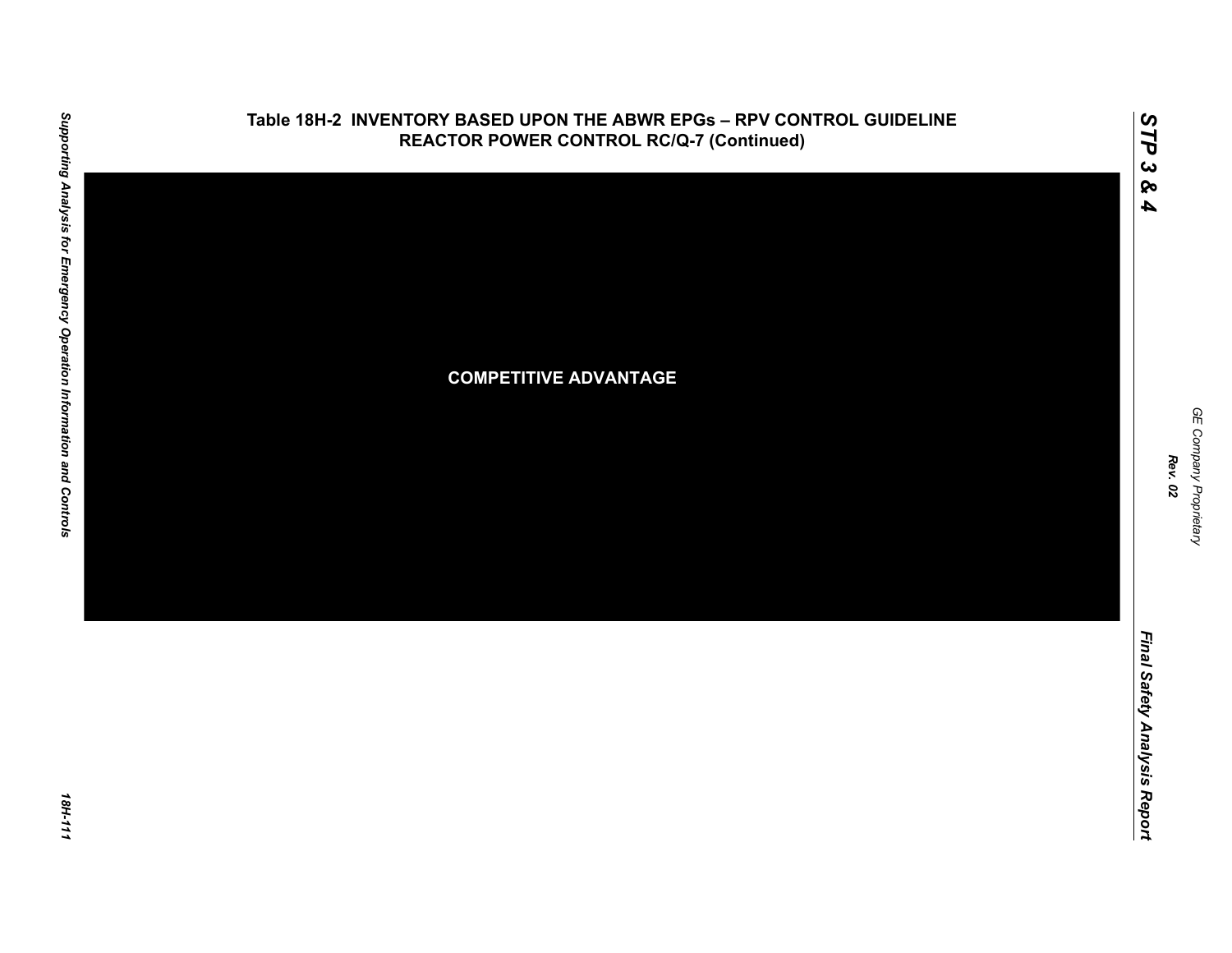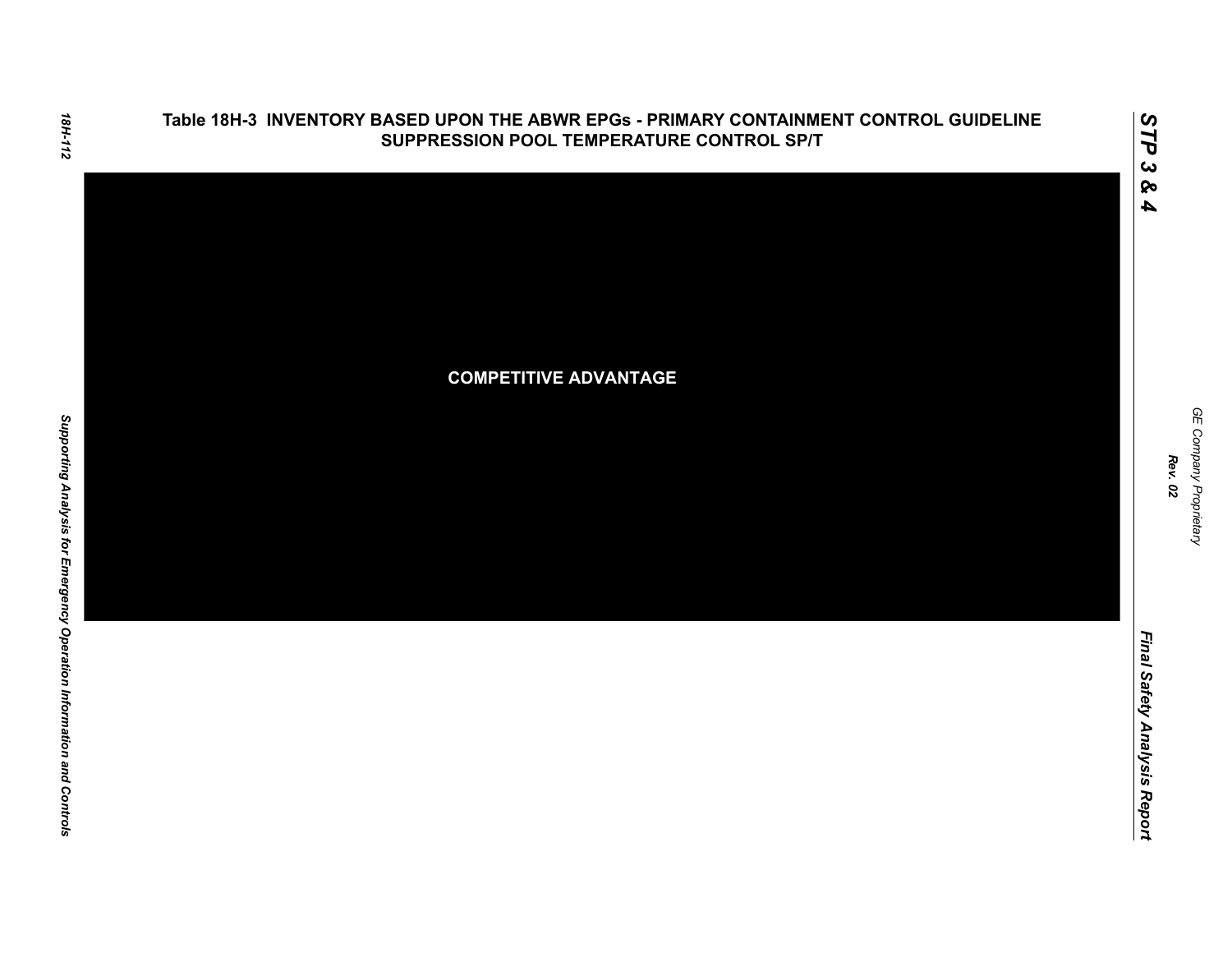

### **Table 18H-3 INVENTORY BASED UPON THE ABWR EPGs - PRIMARY CONTAINMENT CONTROL GUIDELINE SUPPRESSION POOL TEMPERATURE CONTROL SP/T (Continued)**

GE Company Proprietary *GE Company Proprietary Rev. 02*

*STP 3 & 4*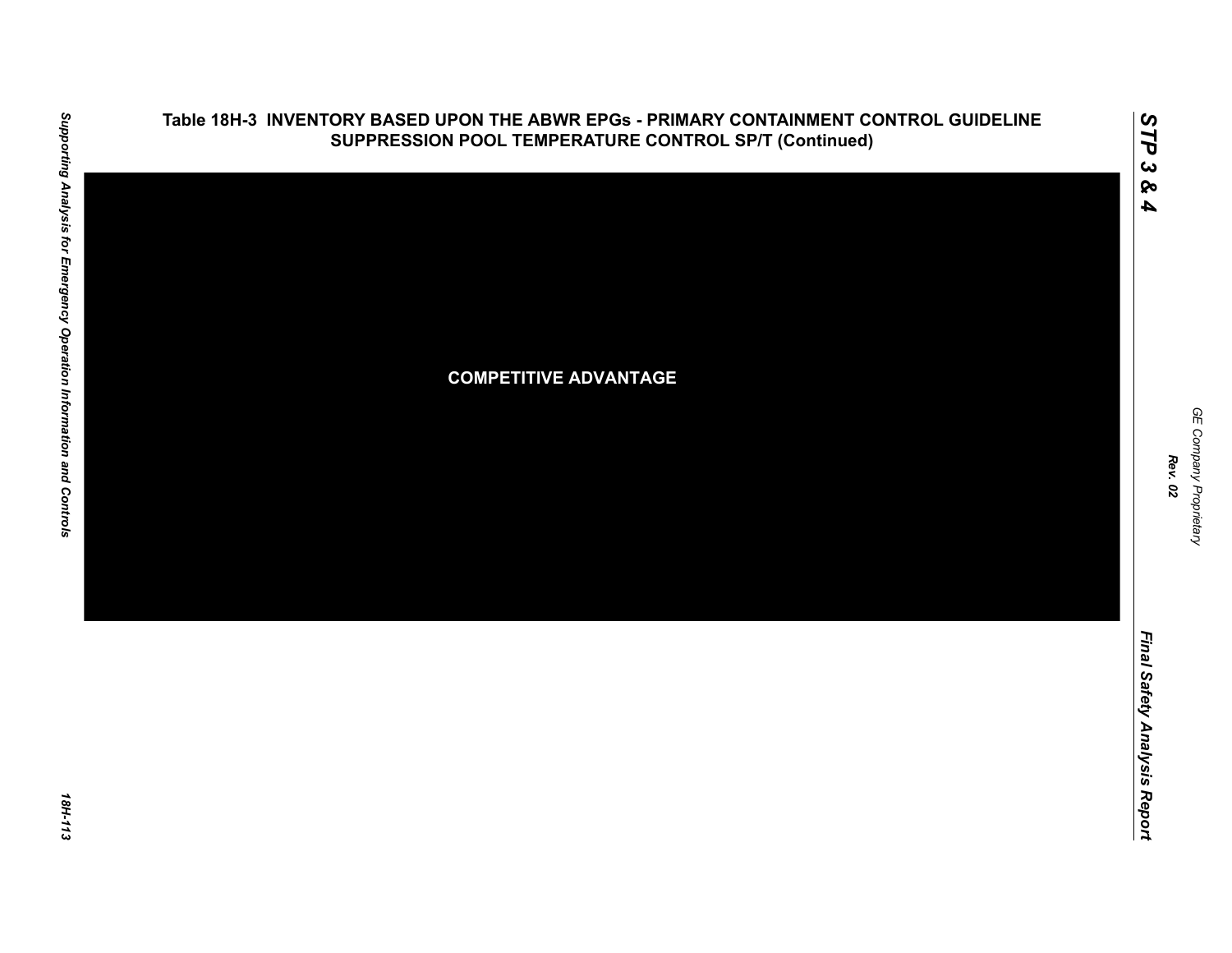

GE Company Proprietary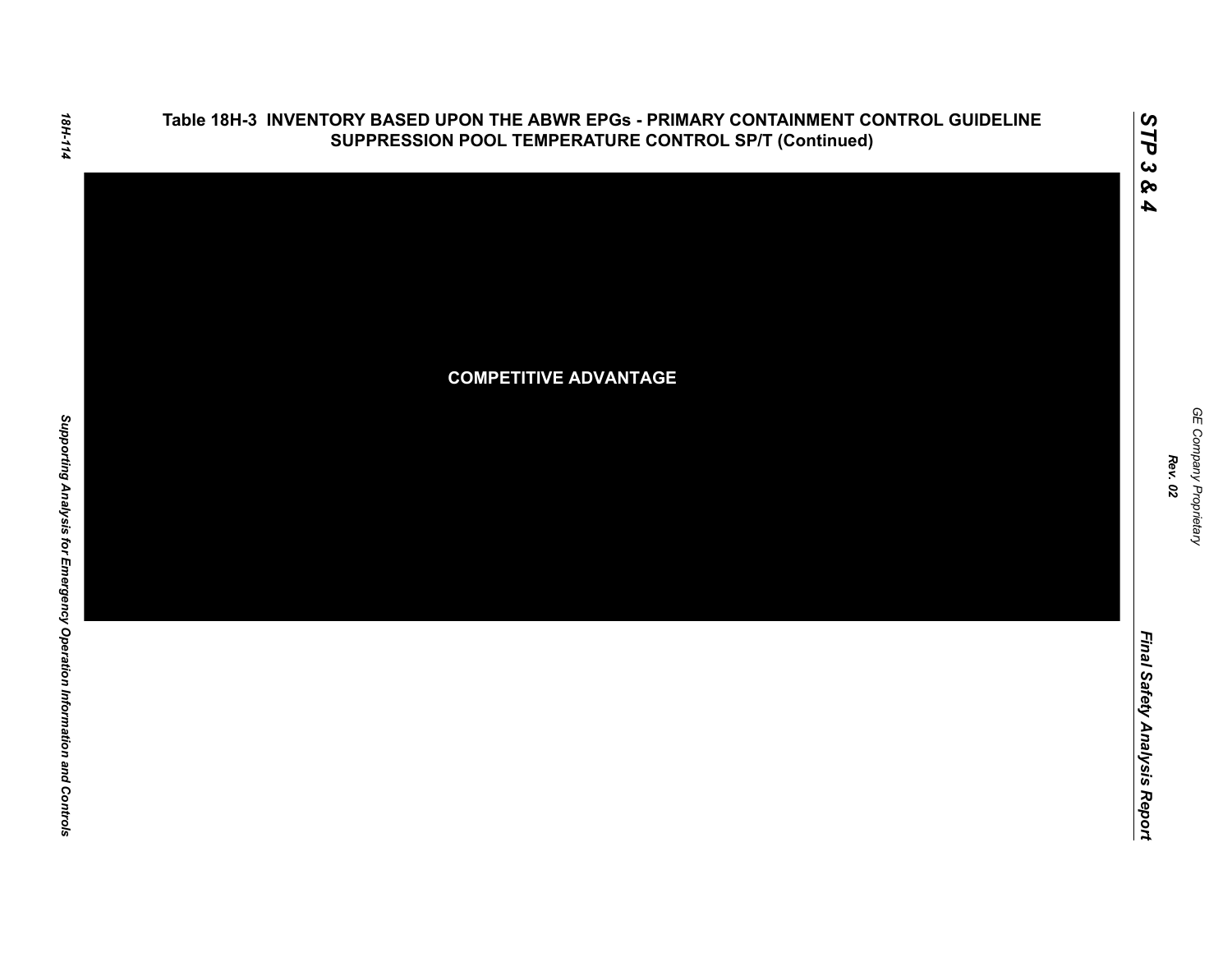

### **Table 18H-3 INVENTORY BASED UPON THE ABWR EPGs - PRIMARY CONTAINMENT CONTROL GUIDELINE SUPPRESSION POOL TEMPERATURE CONTROL SP/T-1 (Continued)**

GE Company Proprietary *GE Company Proprietary Rev. 02*

*STP 3 & 4*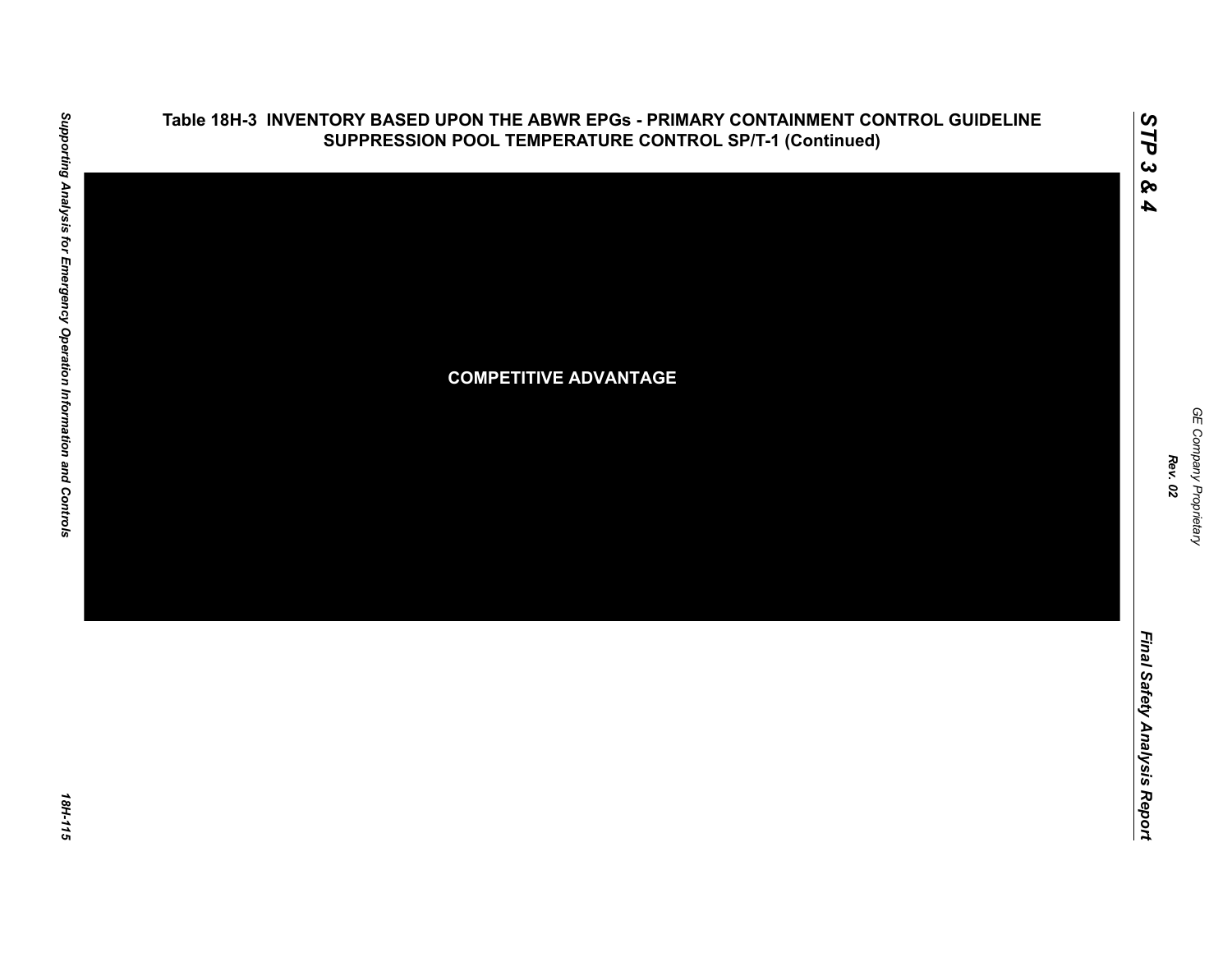

GE Company Proprietary

*Rev. 02*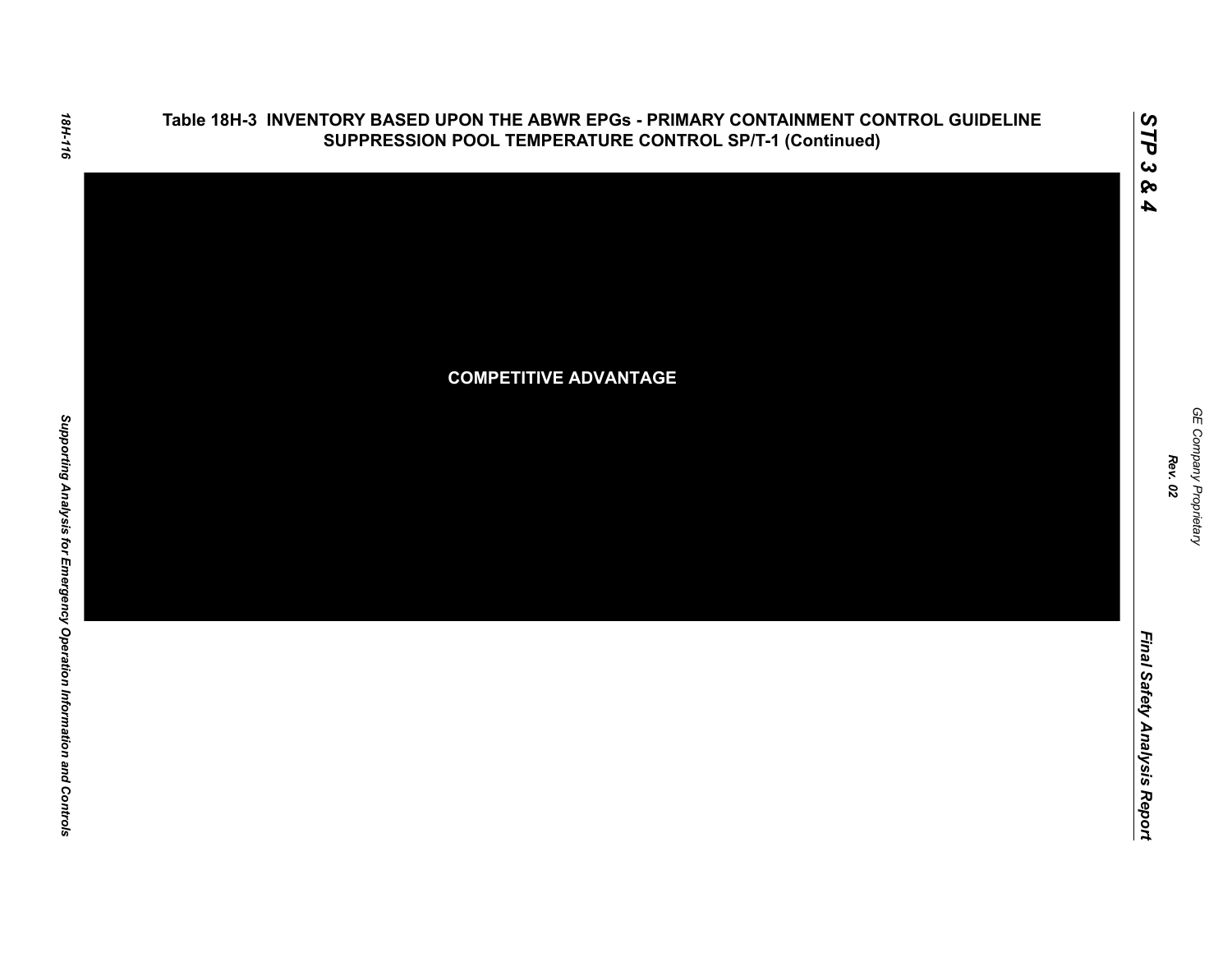

### **Table 18H-3 INVENTORY BASED UPON THE ABWR EPGs - PRIMARY CONTAINMENT CONTROL GUIDELINE SUPPRESSION POOL TEMPERATURE CONTROL SP/T-2 (Continued)**

Final Safety Analysis Report *Final Safety Analysis Report*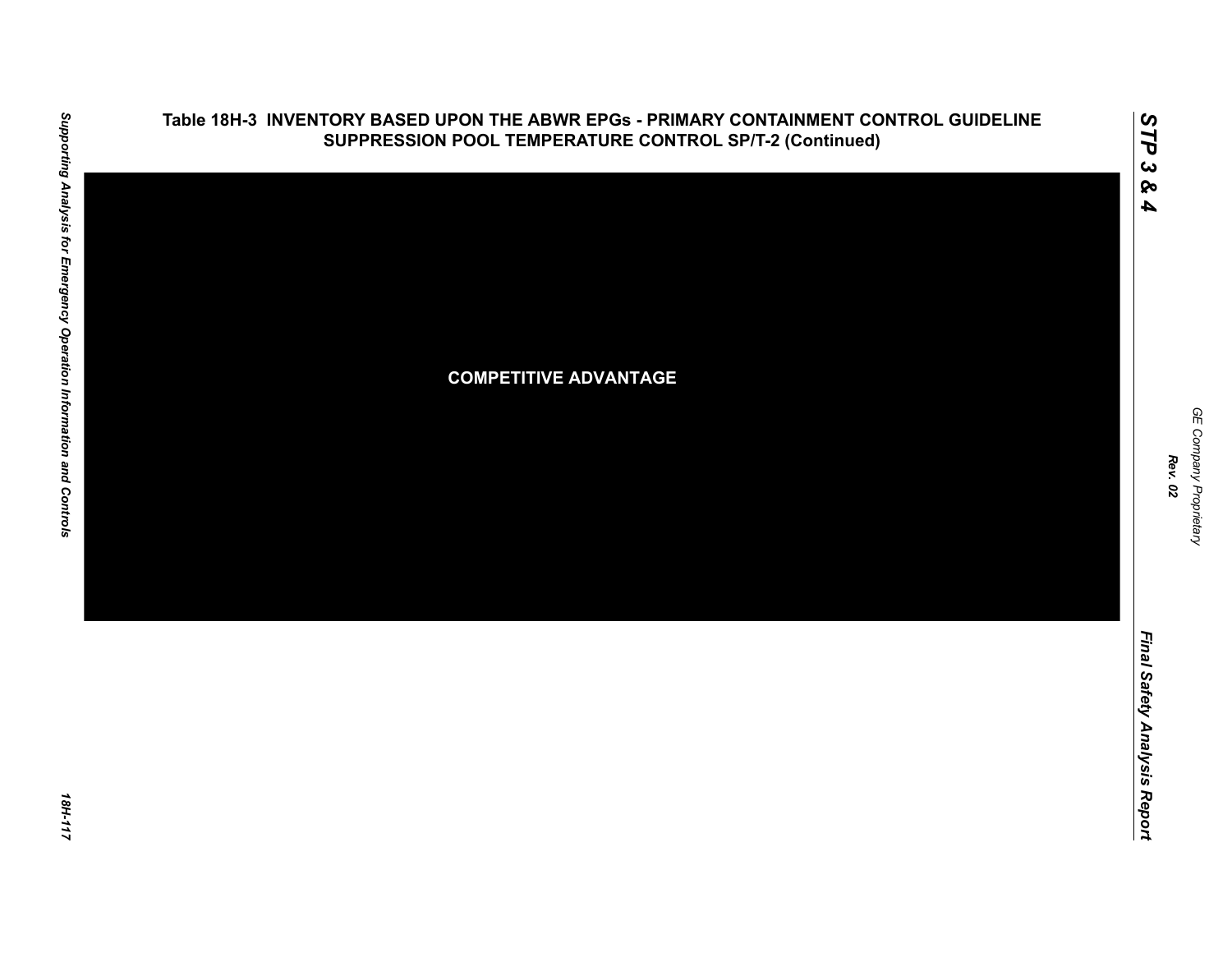

Final Safety Analysis Report *Final Safety Analysis Report*

*GE Company Proprietary*

GE Company Proprietary

*Rev. 02*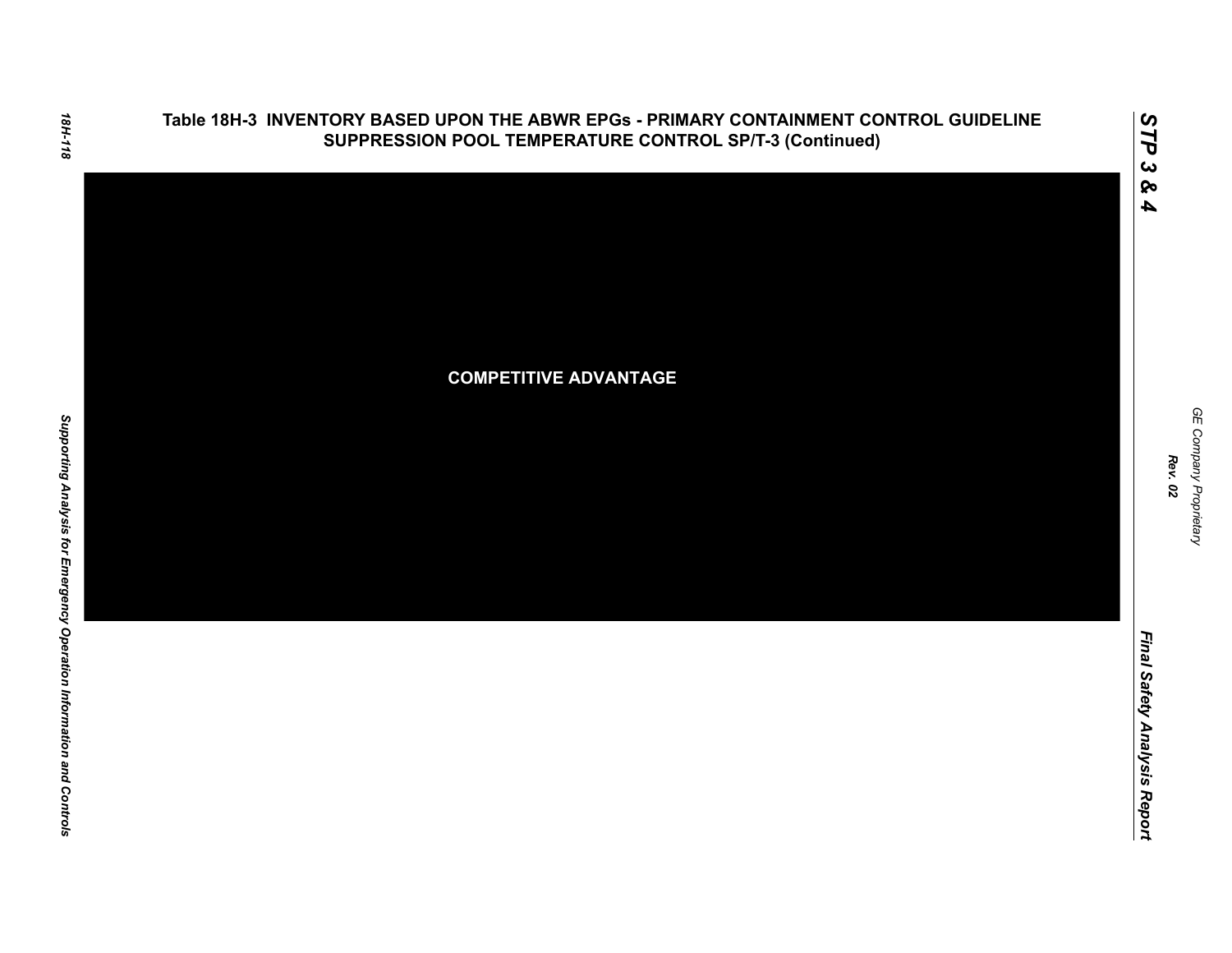

### **Table 18H-3 INVENTORY BASED UPON THE ABWR EPGs - PRIMARY CONTAINMENT CONTROL GUIDELINE DRYWELL TEMPERATURE CONTROL DW/T (Continued)**

*GE Company Proprietary*

GE Company Proprietary

*Rev. 02*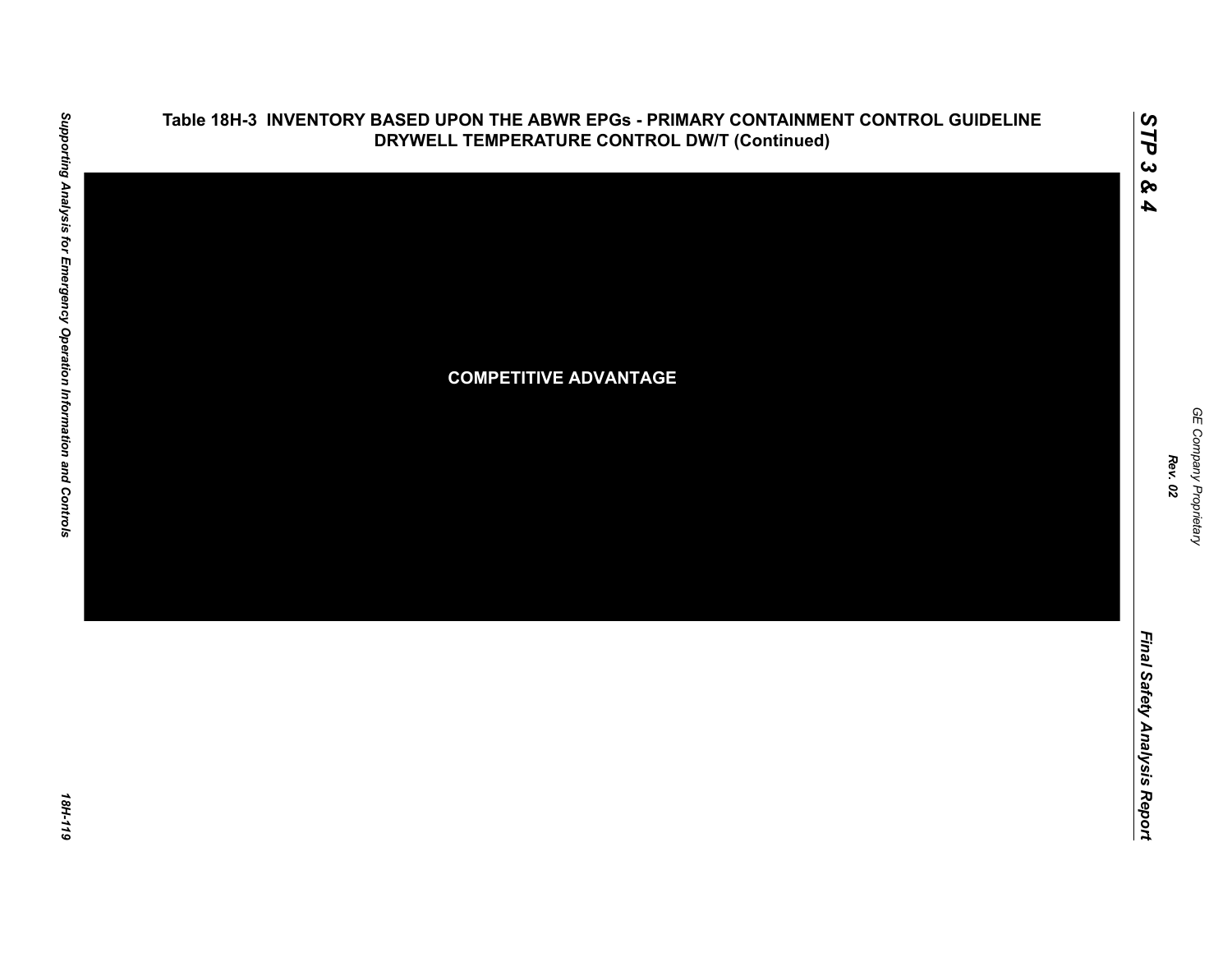### **Table 18H-3 INVENTORY BASED UPON THE ABWR EPGs - PRIMARY CONTAINMENT CONTROL GUIDELINE DRYWELL TEMPERATURE CONTROL DW/T (Continued)**



*GE Company Proprietary*

*Rev. 02*

*Final Safety Analysis Report*

Final Safety Analysis Report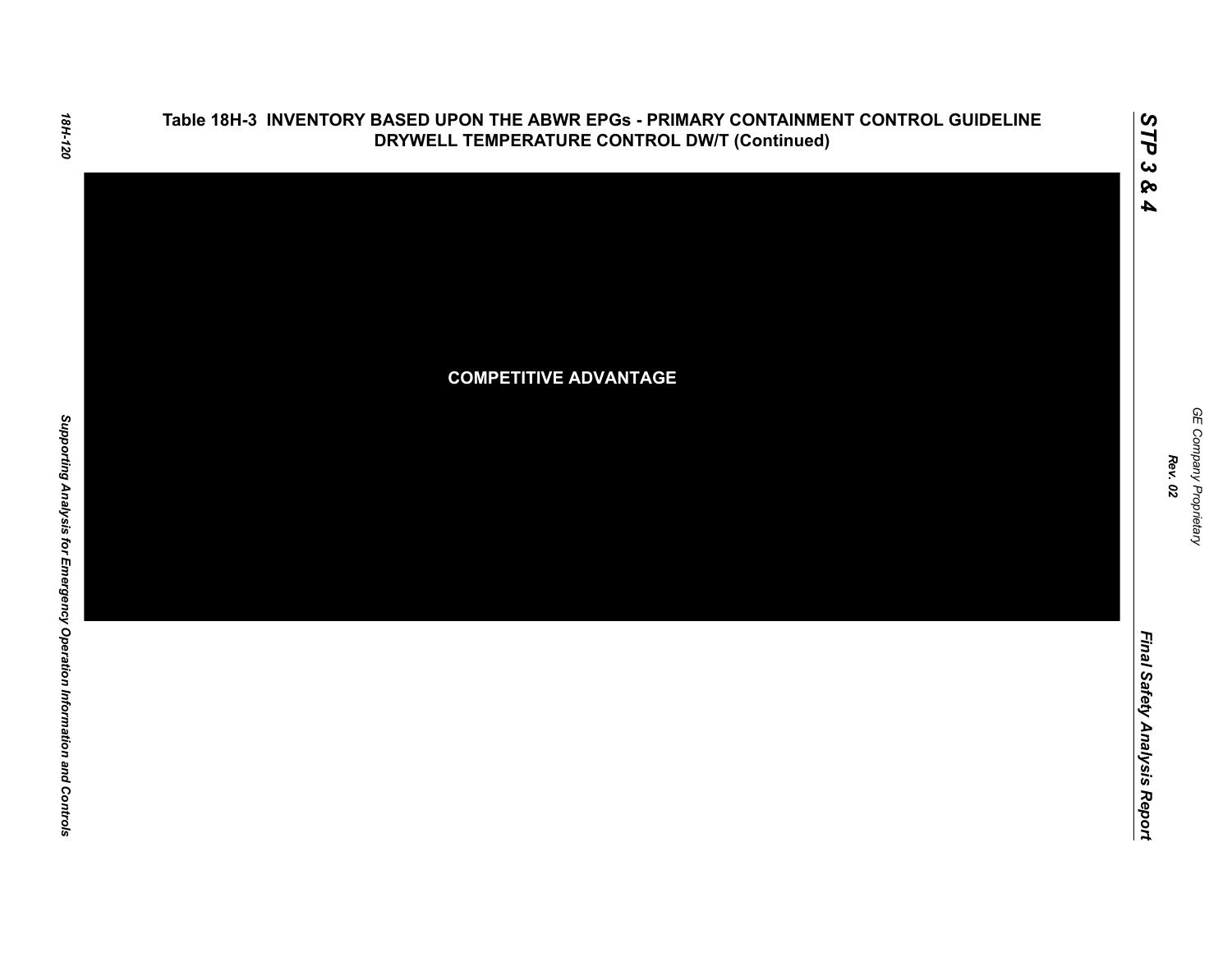

GE Company Proprietary *GE Company Proprietary Rev. 02*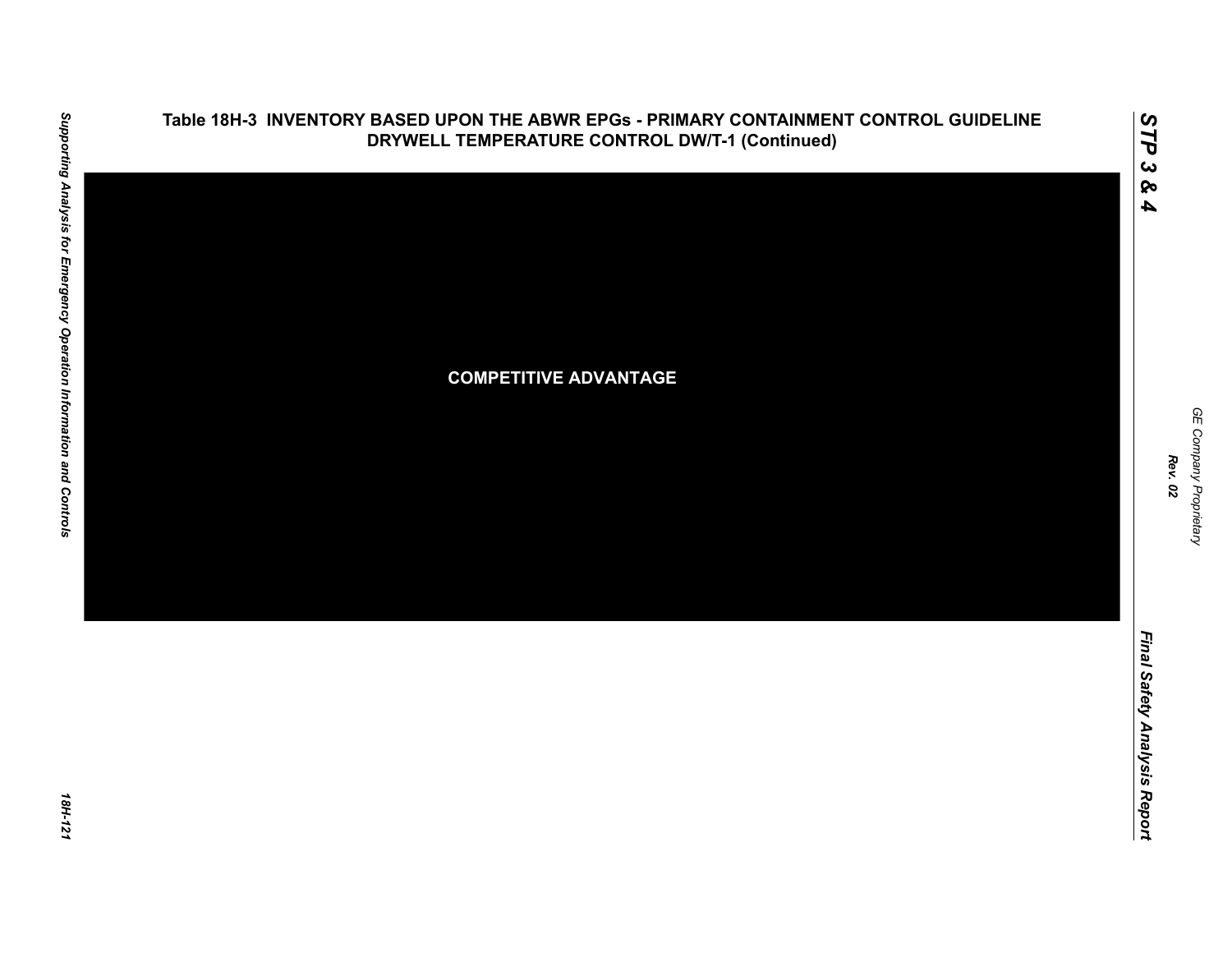

18H-122

*GE Company Proprietary*

GE Company Proprietary

*Final Safety Analysis Report*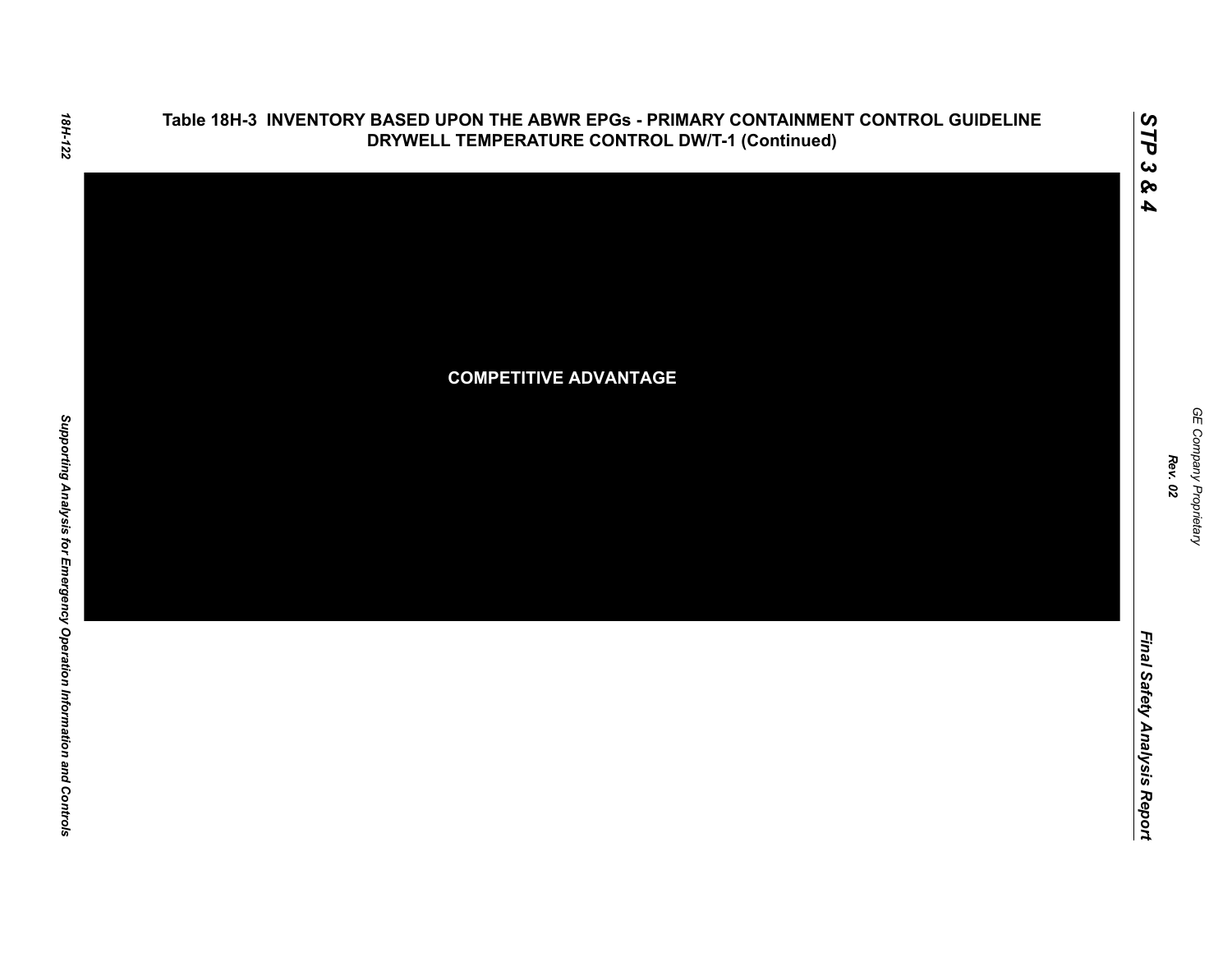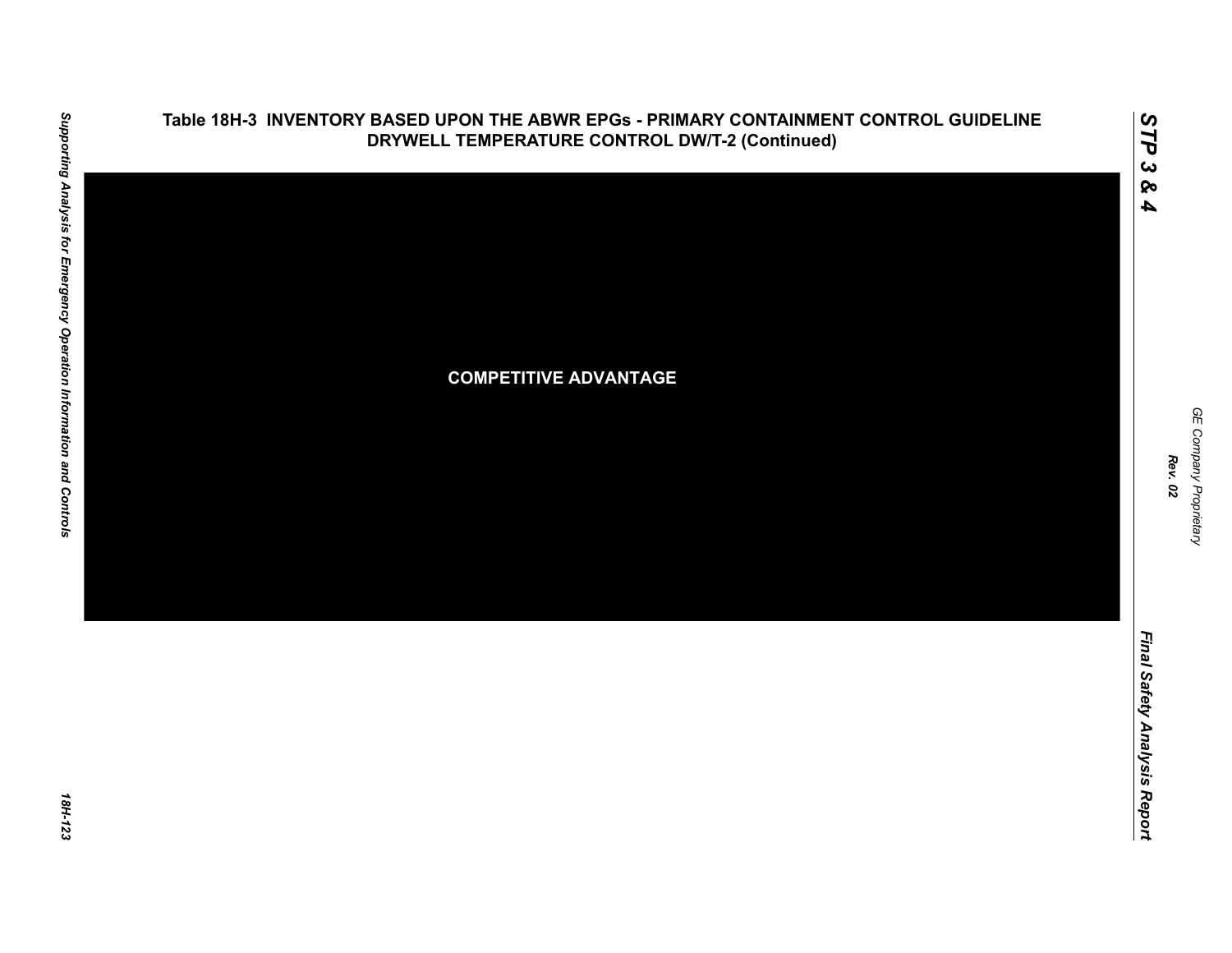

Final Safety Analysis Report *Final Safety Analysis Report*

*GE Company Proprietary*

GE Company Proprietary

18H-124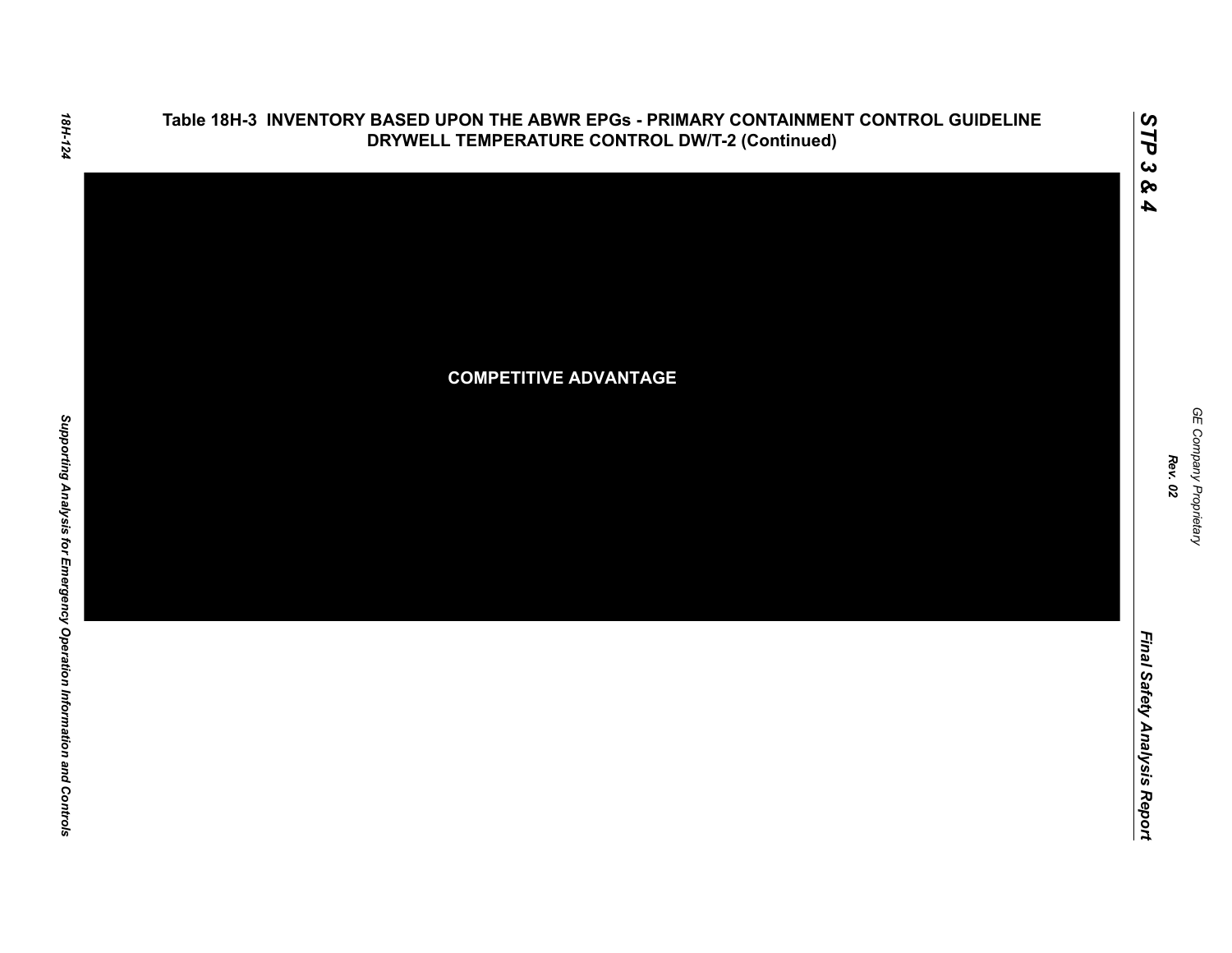

### **Table 18H-3 INVENTORY BASED UPON THE ABWR EPGs - PRIMARY CONTAINMENT CONTROL GUIDELINE DRYWELL TEMPERATURE CONTROL DW/T-2 (Continued)**

GE Company Proprietary *GE Company Proprietary Rev. 02*

*STP 3 & 4*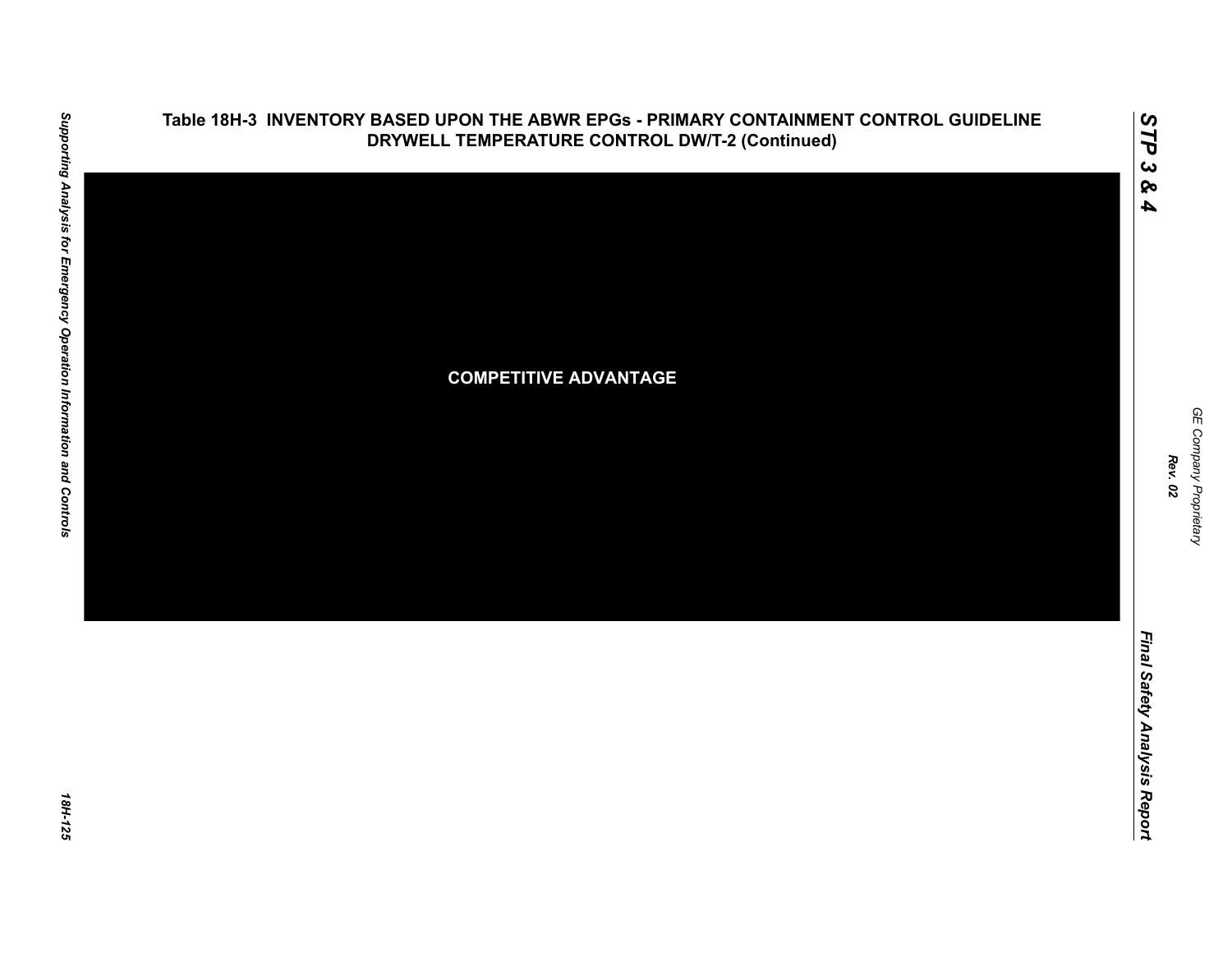

Final Safety Analysis Report *Final Safety Analysis Report*

*GE Company Proprietary*

GE Company Proprietary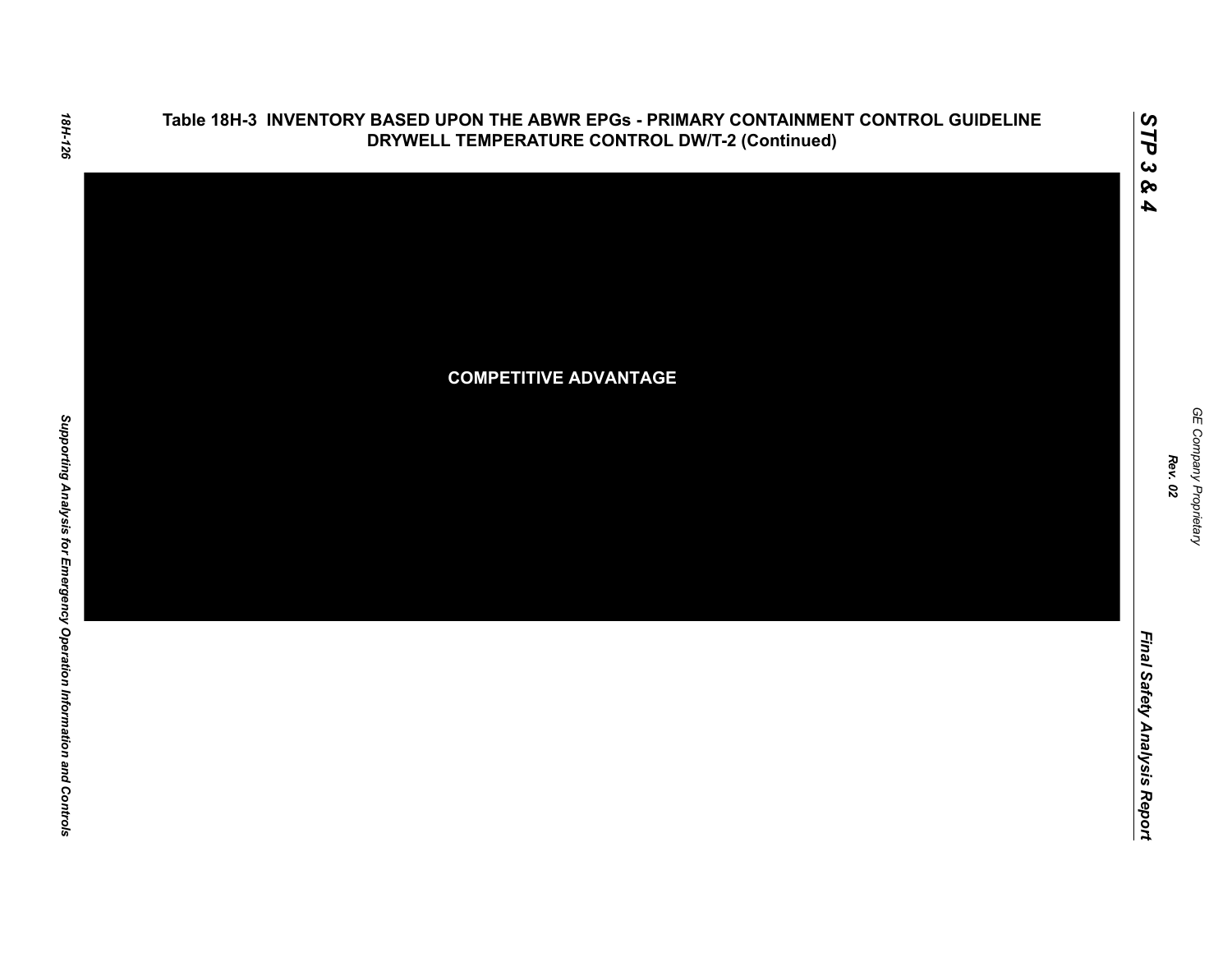

GE Company Proprietary *GE Company Proprietary Rev. 02*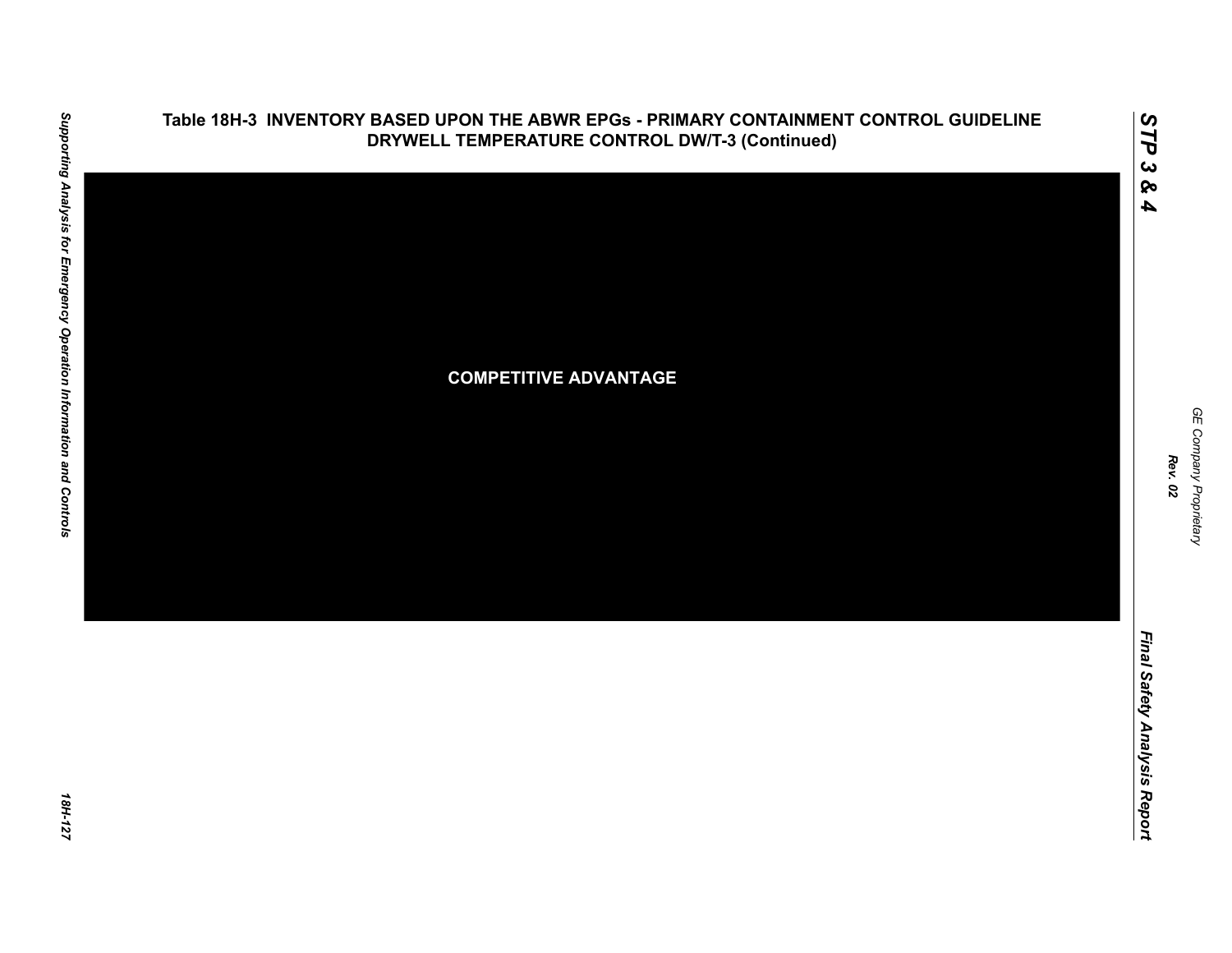

Final Safety Analysis Report *Final Safety Analysis Report*

GE Company Proprietary *GE Company Proprietary Rev. 02*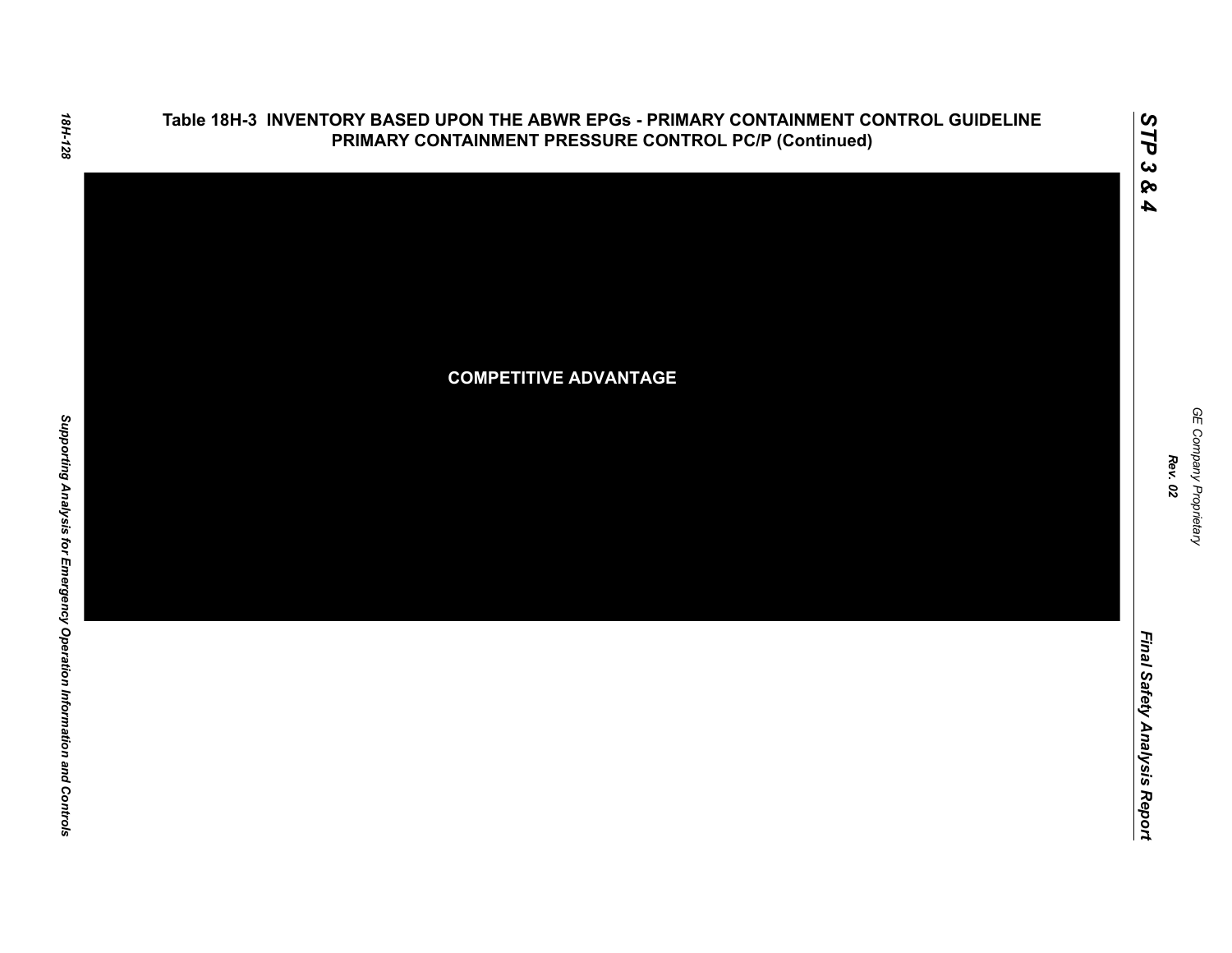

### **Table 18H-3 INVENTORY BASED UPON THE ABWR EPGs - PRIMARY CONTAINMENT CONTROL GUIDELINE PRIMARY CONTAINMENT PRESSURE CONTROL PC/P (Continued)**

Final Safety Analysis Report *Final Safety Analysis Report*

*GE Company Proprietary*

GE Company Proprietary

*Rev. 02*

*STP 3 & 4*

18H-129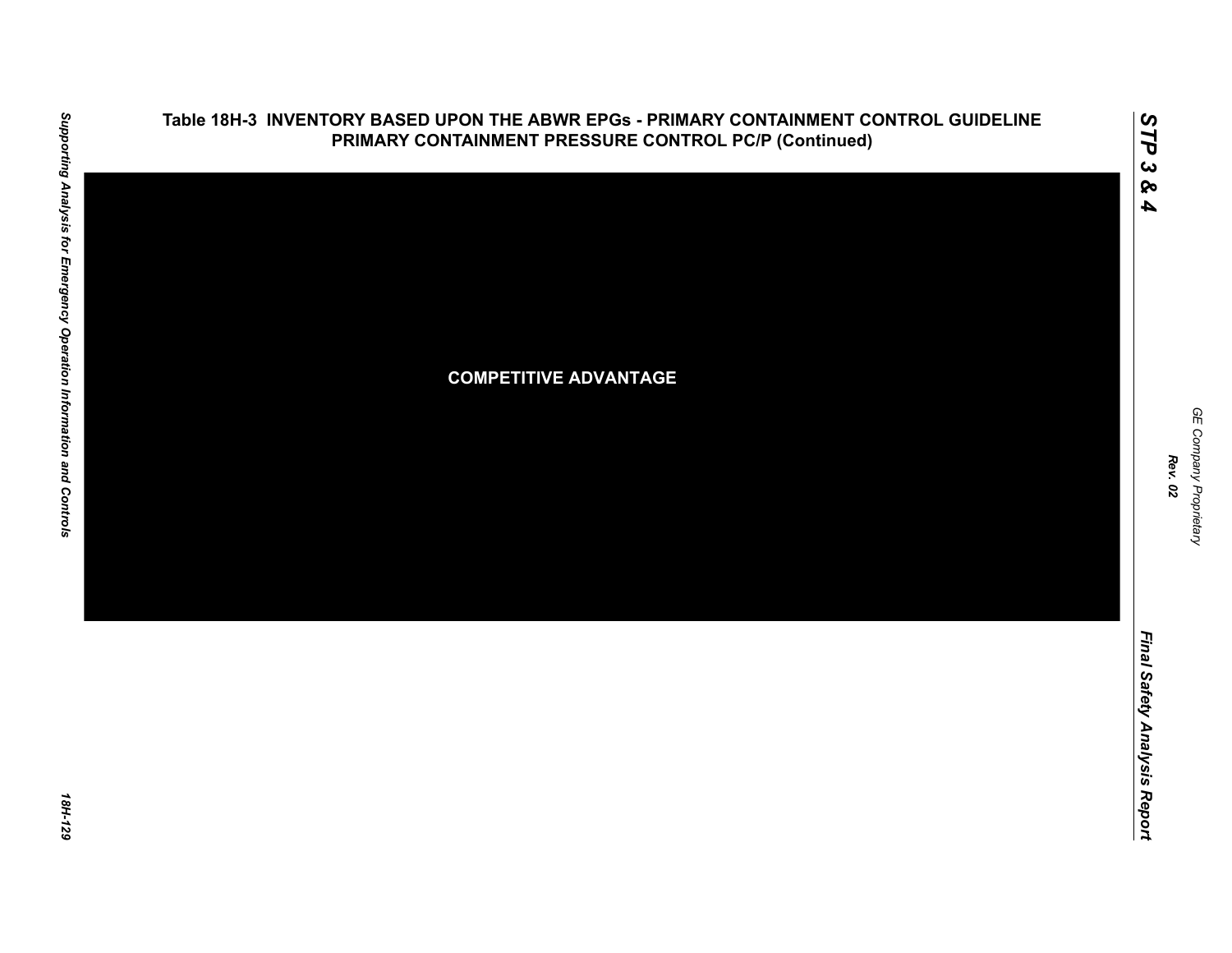

Final Safety Analysis Report *Final Safety Analysis Report*

GE Company Proprietary *GE Company Proprietary Rev. 02*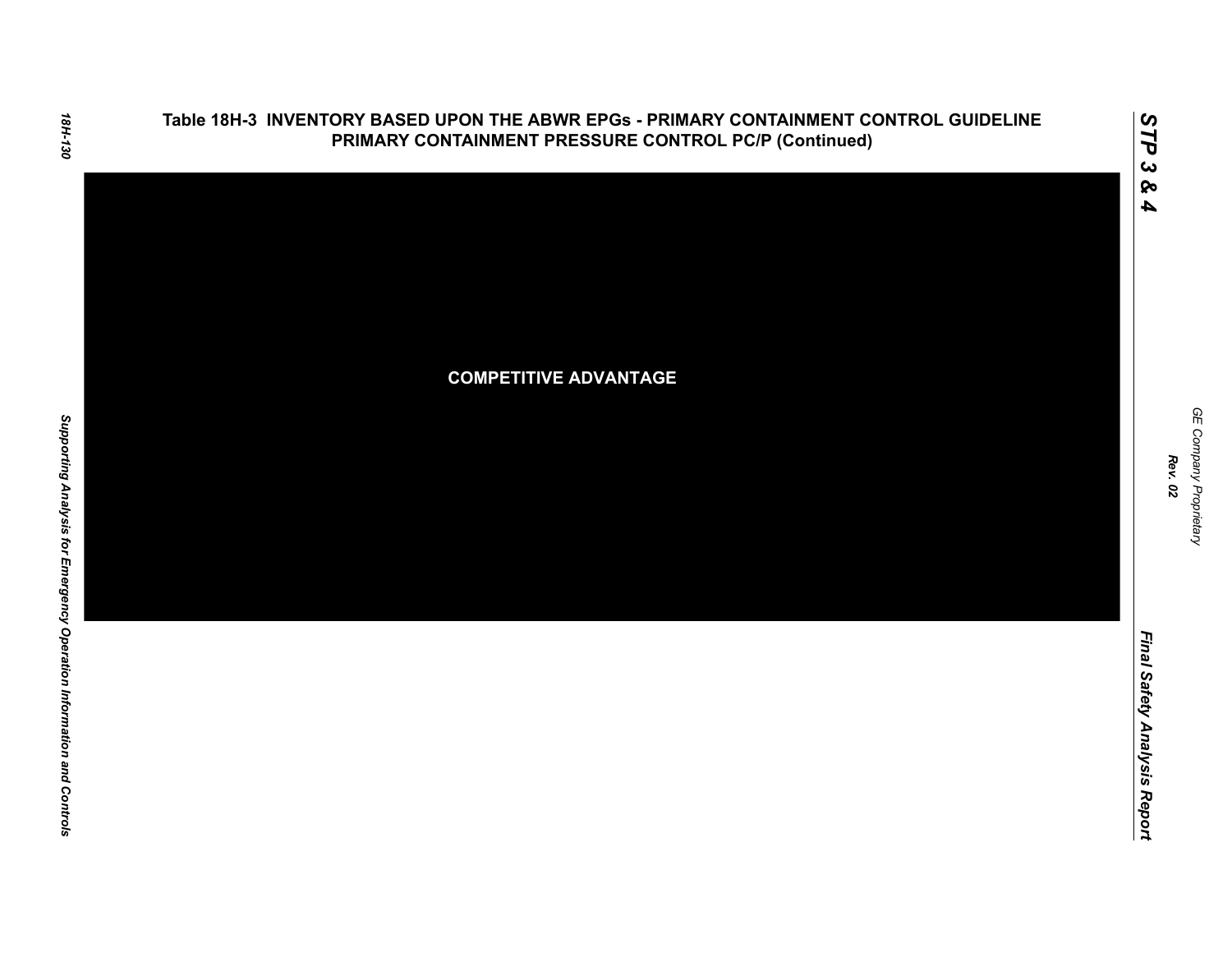

### **Table 18H-3 INVENTORY BASED UPON THE ABWR EPGs - PRIMARY CONTAINMENT CONTROL GUIDELINE PRIMARY CONTAINMENT PRESSURE CONTROL PC/P (Continued)**

GE Company Proprietary *GE Company Proprietary*

*Rev. 02*

*STP 3 & 4*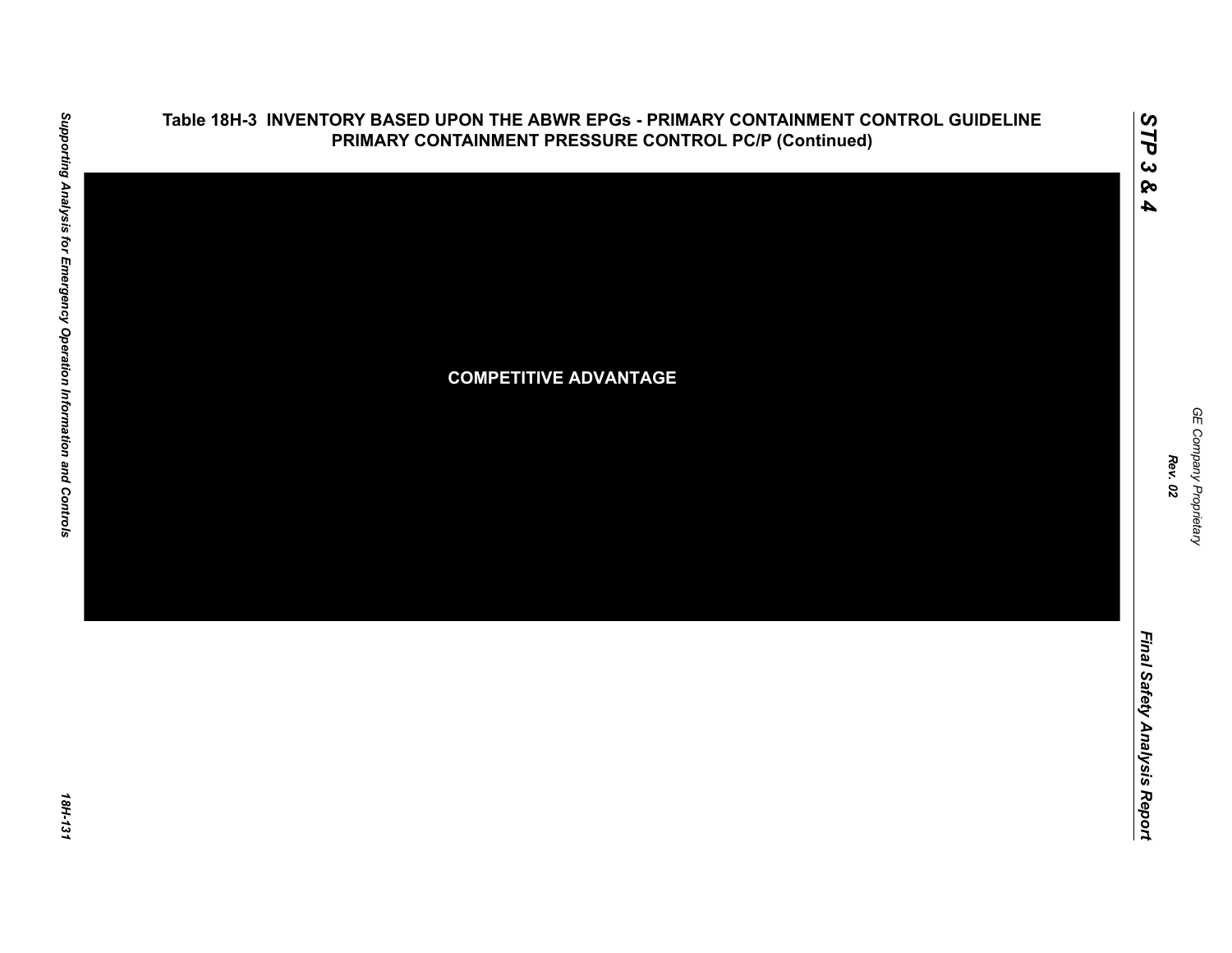

Final Safety Analysis Report *Final Safety Analysis Report*

GE Company Proprietary *GE Company Proprietary Rev. 02*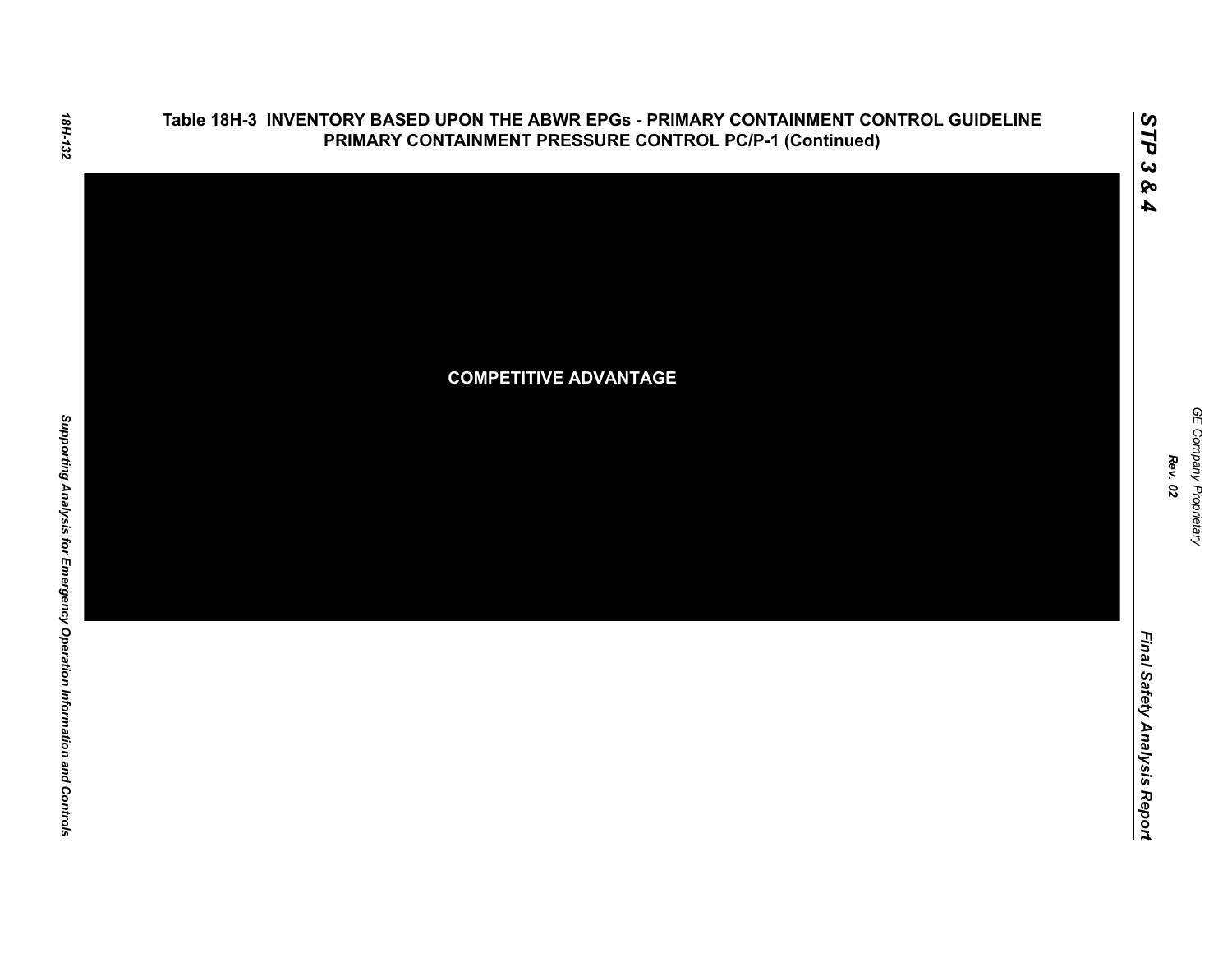

*Rev. 02*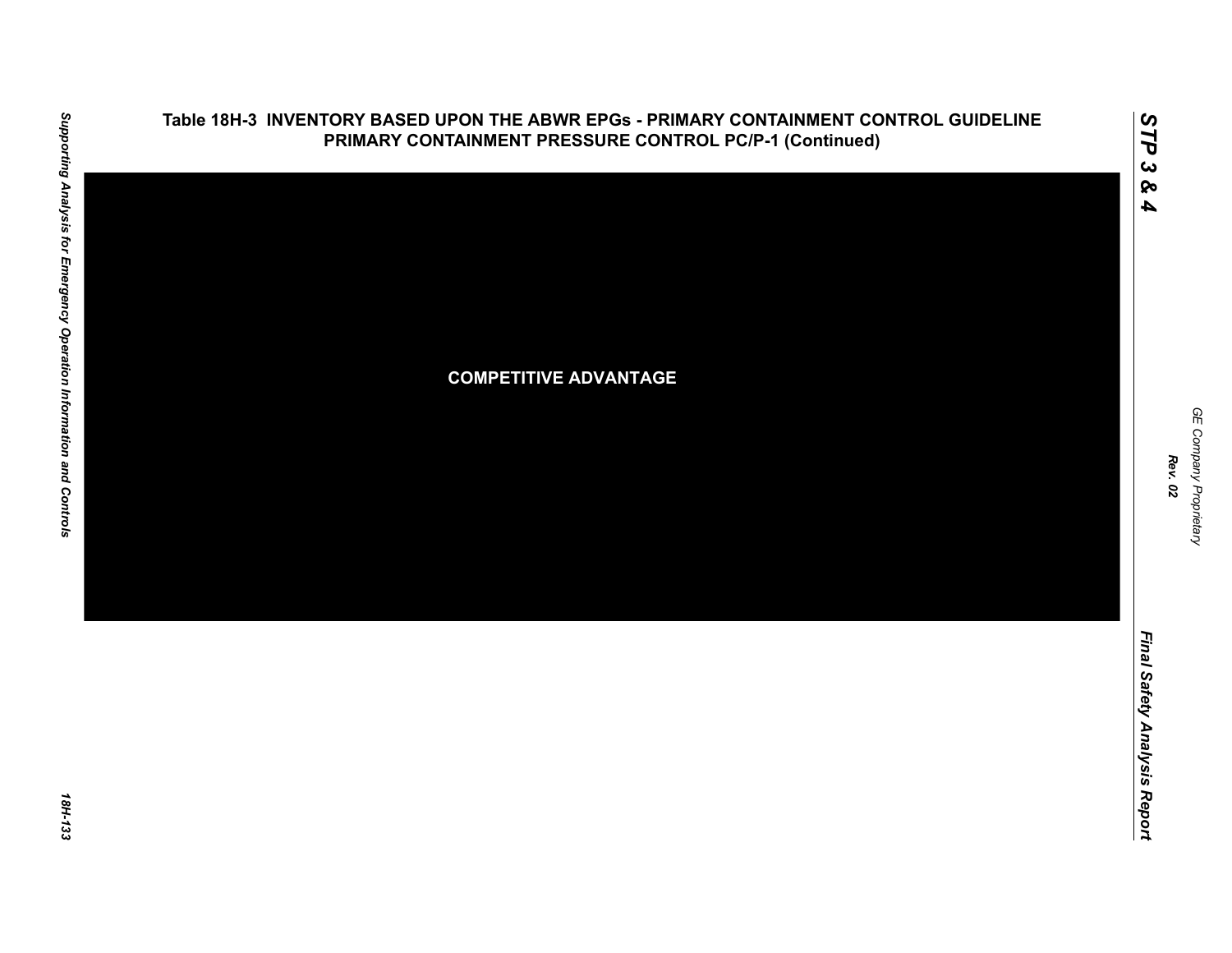

GE Company Proprietary *GE Company Proprietary Rev. 02*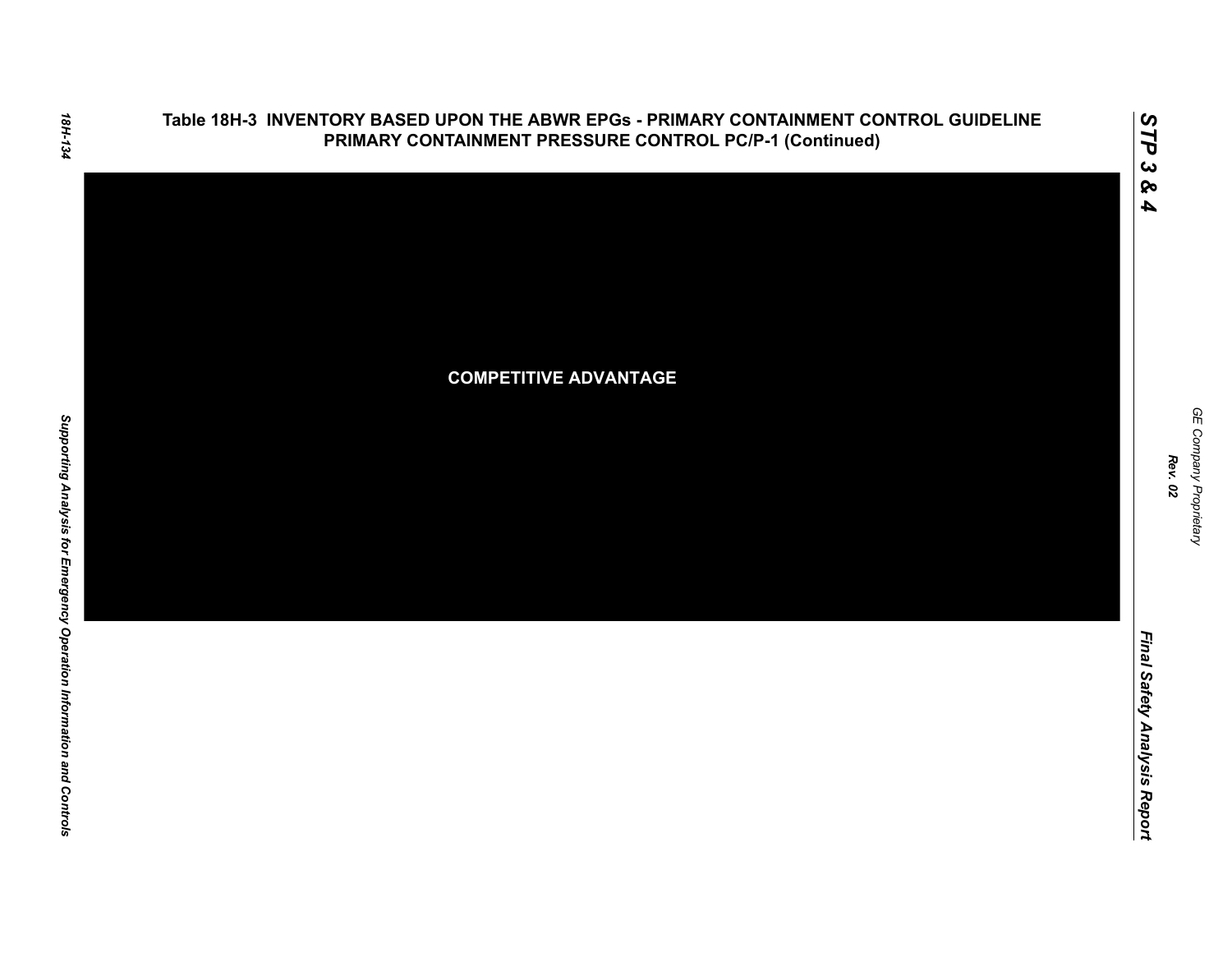

## **Table 18H-3 INVENTORY BASED UPON THE ABWR EPGs - PRIMARY CONTAINMENT CONTROL GUIDELINE PRIMARY CONTAINMENT PRESSURE CONTROL PC/P-2 (Continued)**

*STP 3 & 4*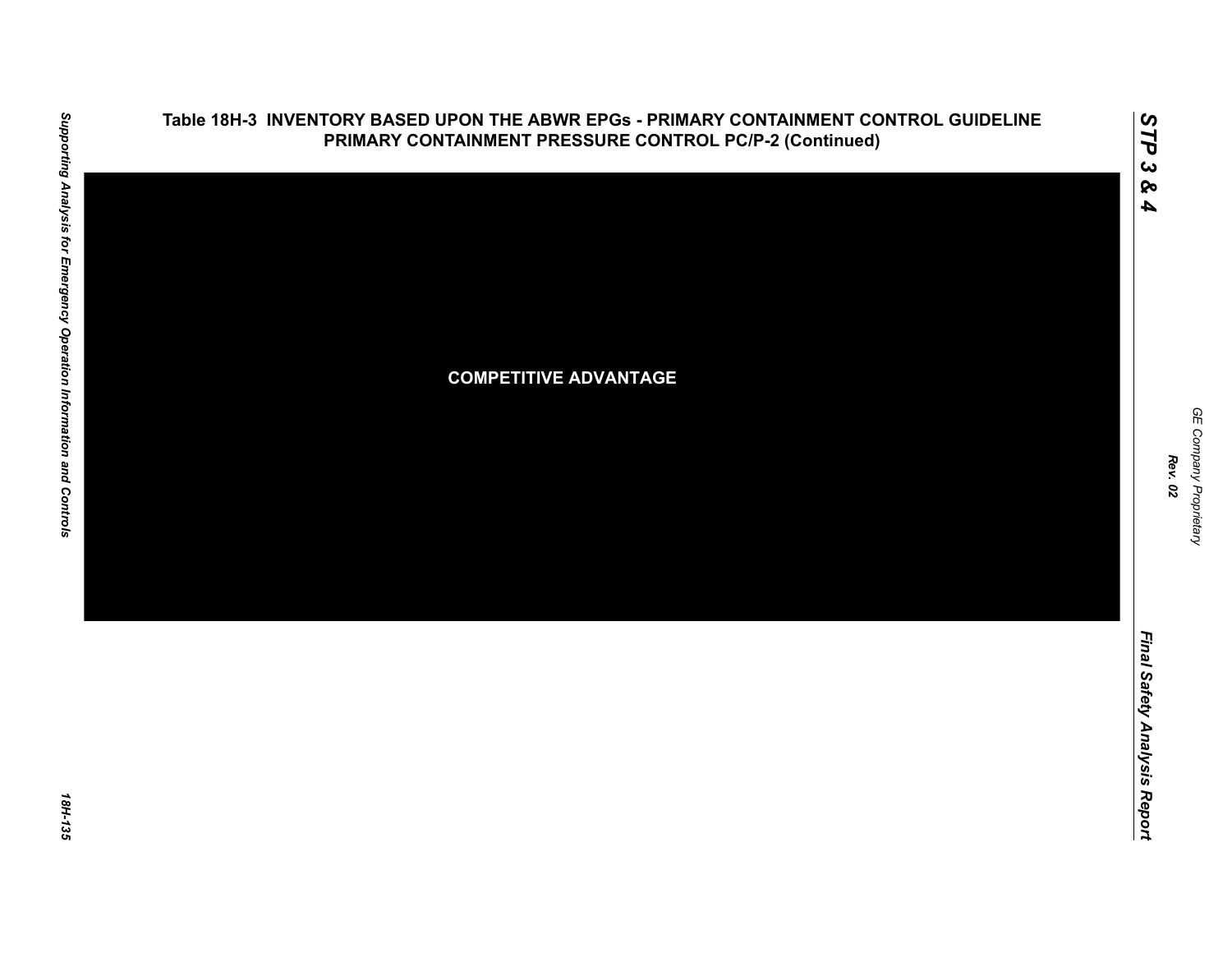

*GE Company Proprietary*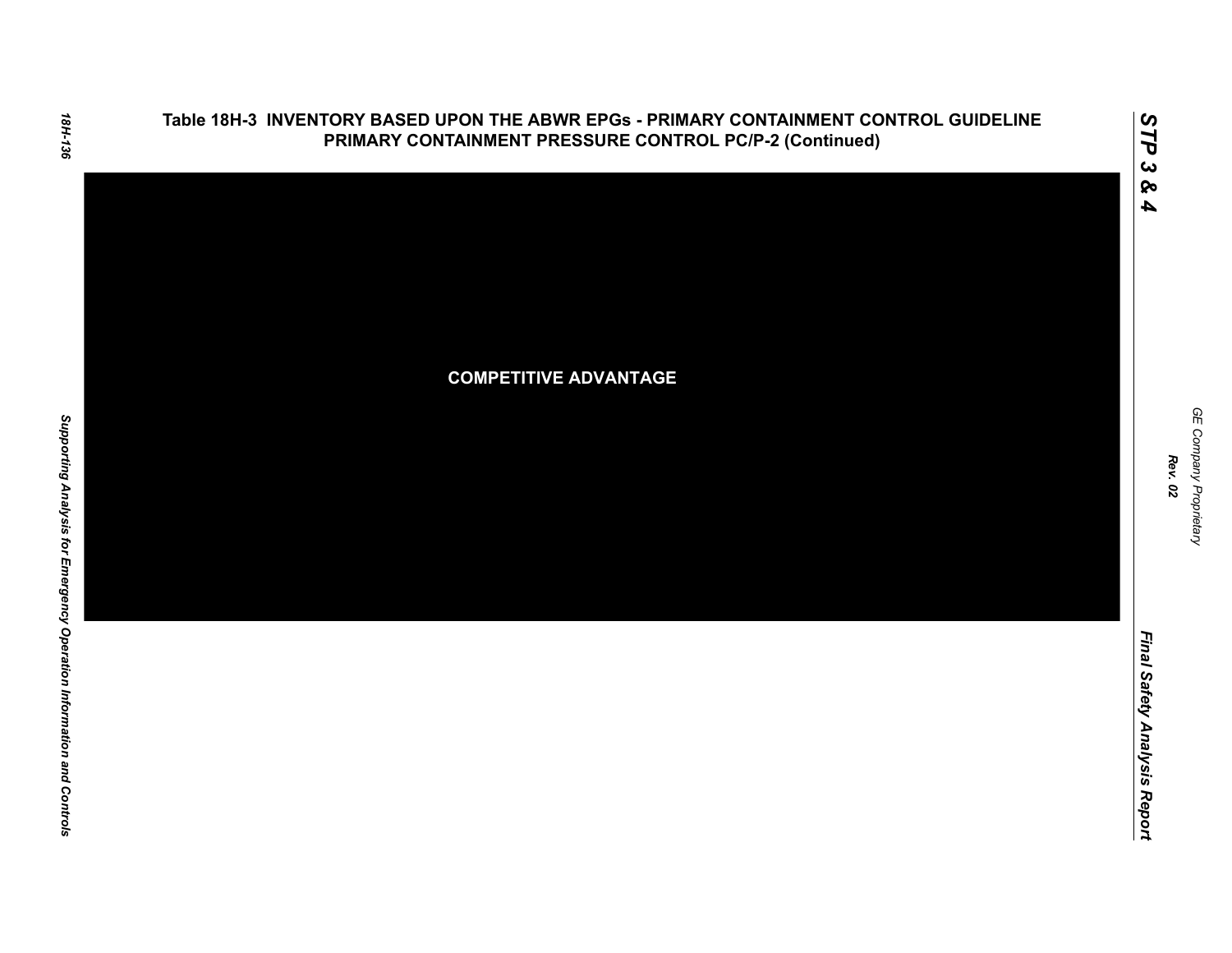

### **Table 18H-3 INVENTORY BASED UPON THE ABWR EPGs - PRIMARY CONTAINMENT CONTROL GUIDELINE PRIMARY CONTAINMENT PRESSURE CONTROL PC/P-2 (Continued)**

GE Company Proprietary *GE Company Proprietary Rev. 02*

*STP 3 & 4*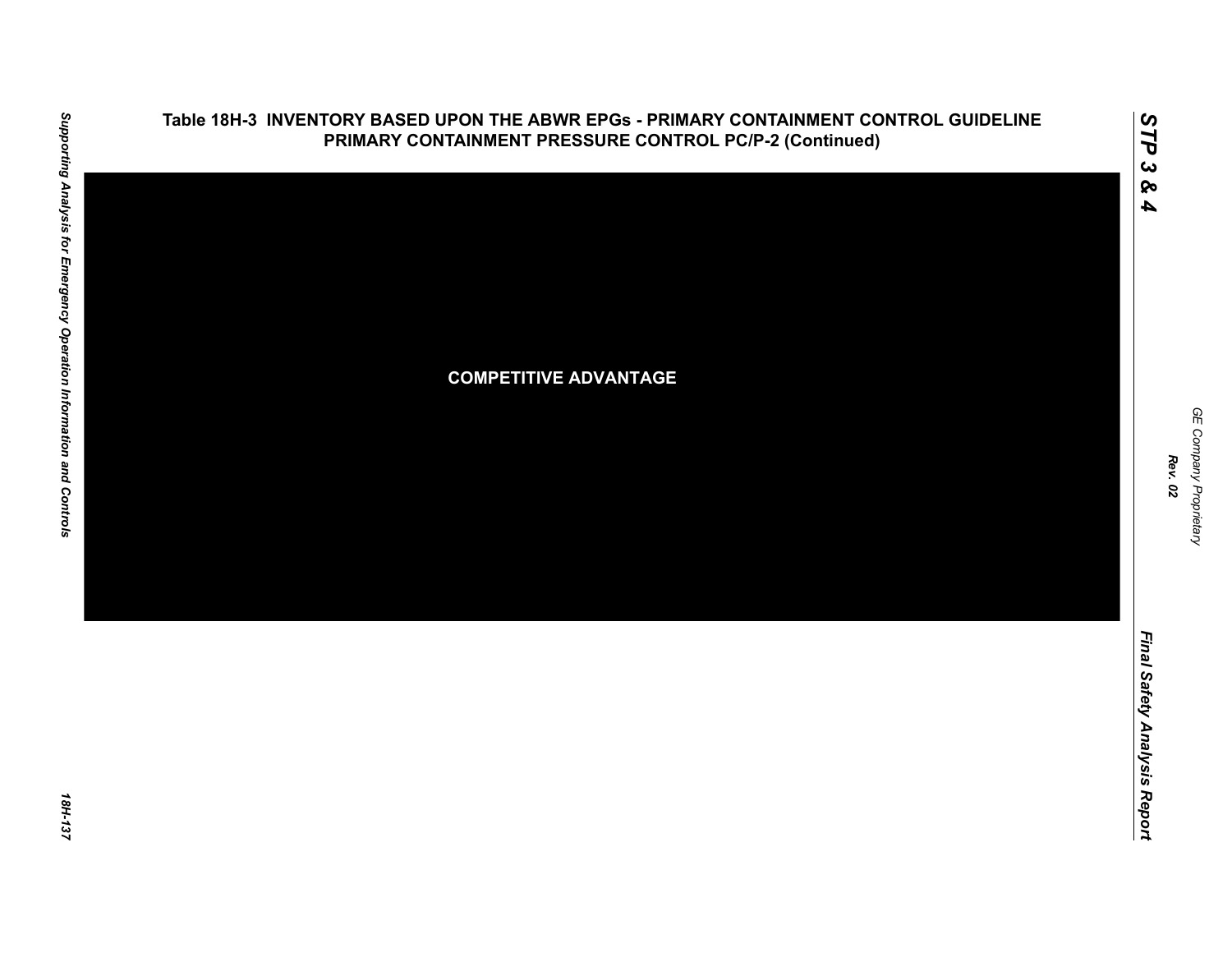

*Rev. 02*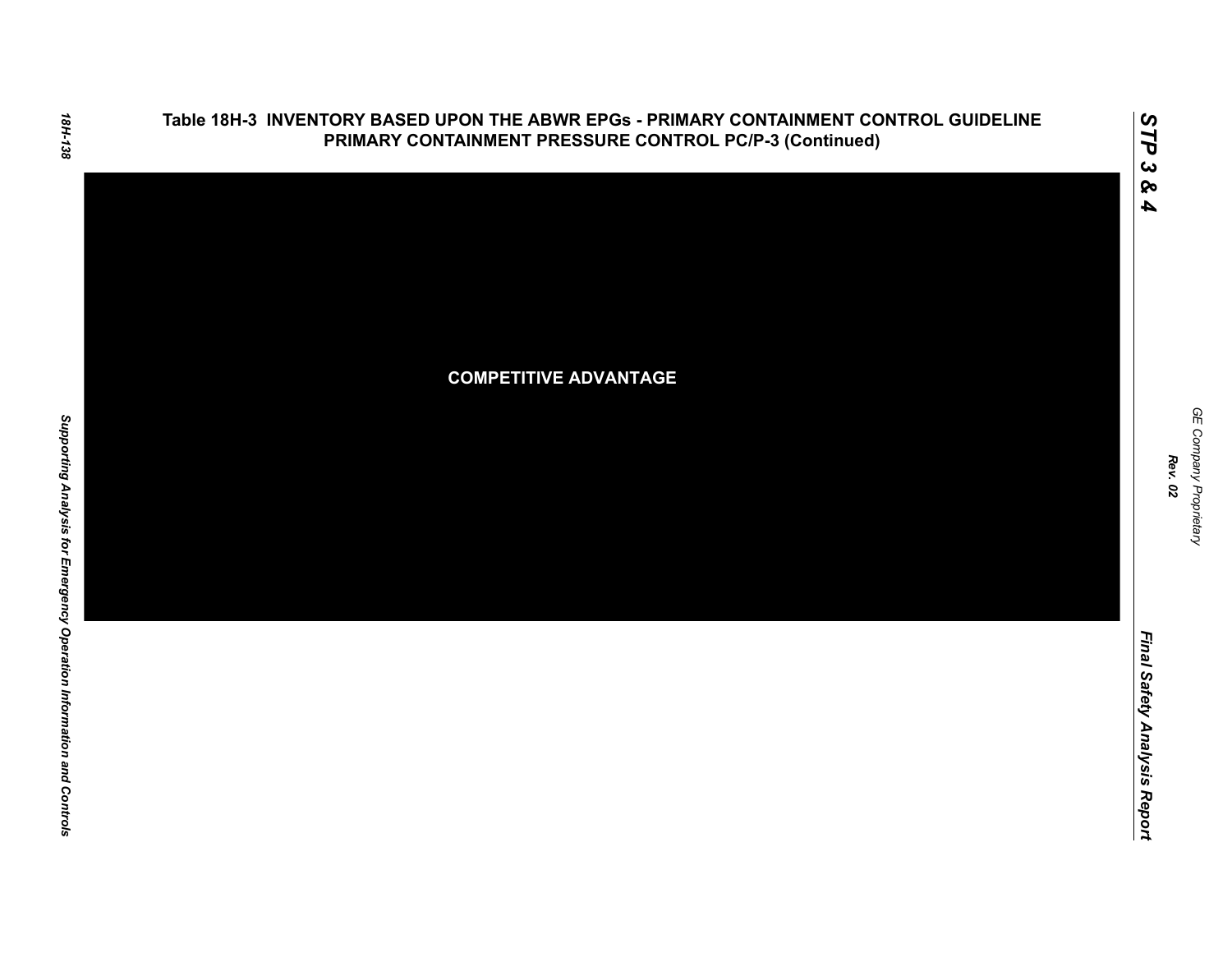

# **Table 18H-3 INVENTORY BASED UPON THE ABWR EPGs - PRIMARY CONTAINMENT CONTROL GUIDELINE PRIMARY CONTAINMENT PRESSURE CONTROL PC/P-5 (Continued)**

*STP 3 & 4*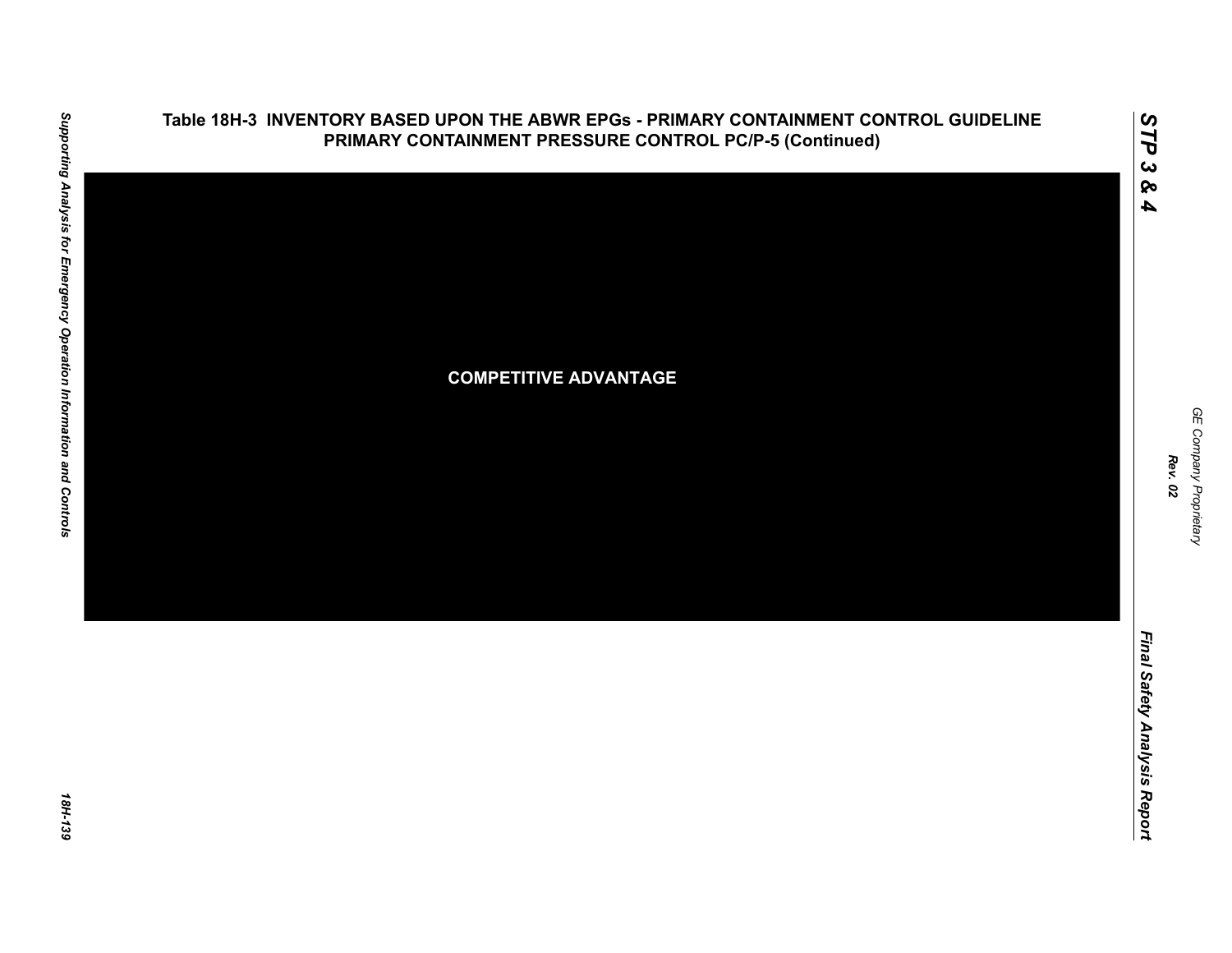

*GE Company Proprietary*

*Rev. 02*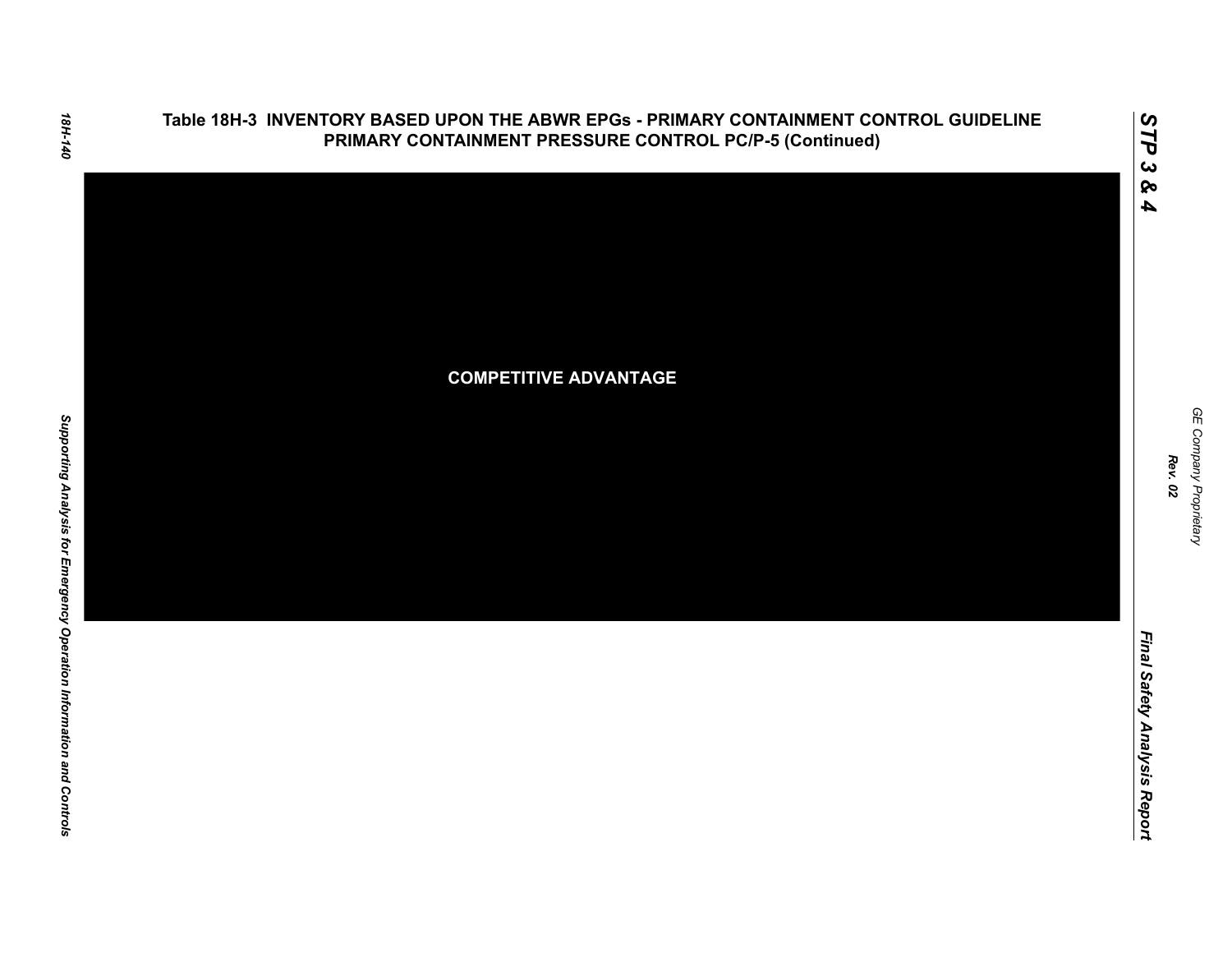

## **Table 18H-3 INVENTORY BASED UPON THE ABWR EPGs - PRIMARY CONTAINMENT CONTROL GUIDELINE PRIMARY CONTAINMENT PRESSURE CONTROL PC/P–6 (Continued)**

GE Company Proprietary *GE Company Proprietary Rev. 02*

*STP 3 & 4*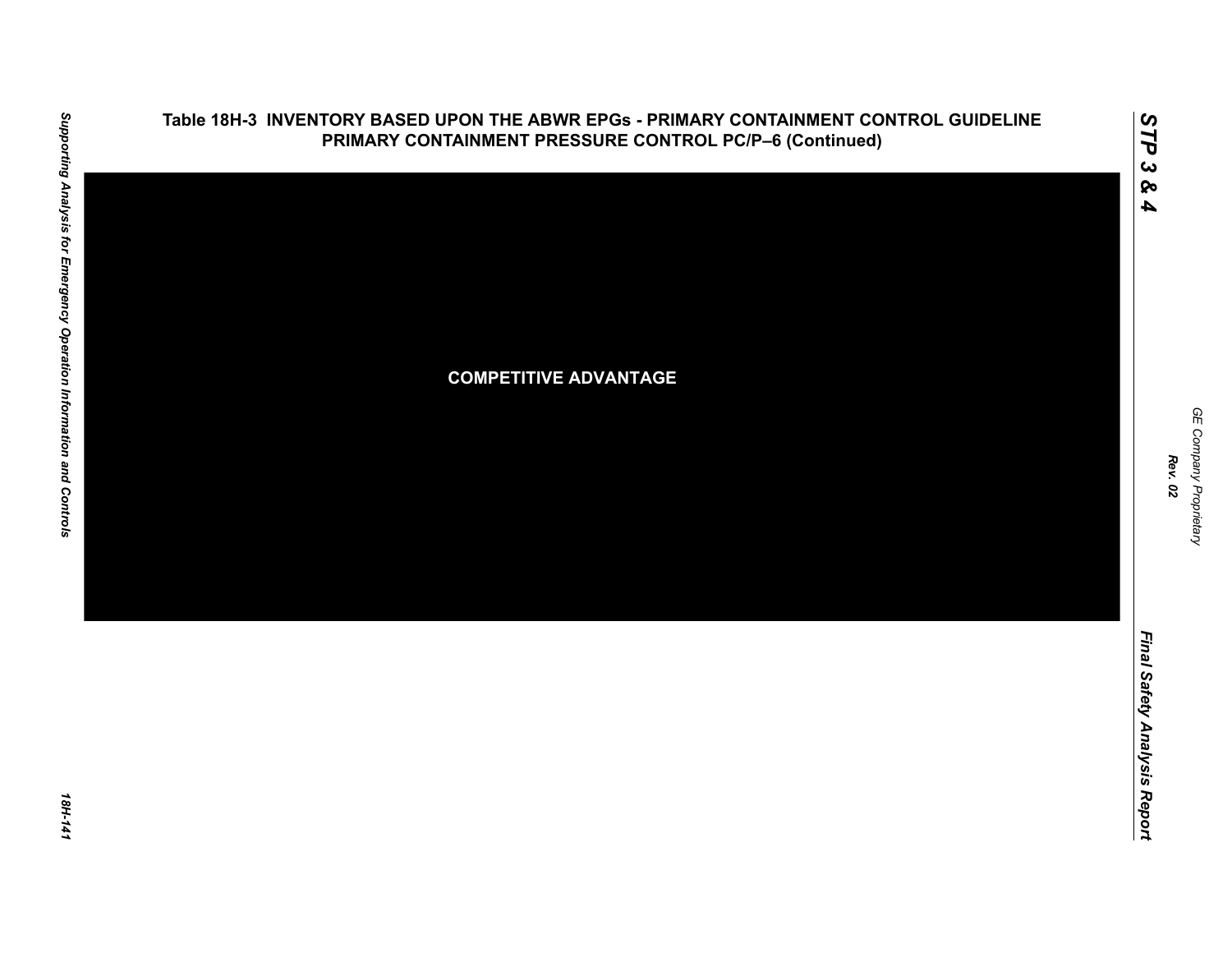

GE Company Proprietary

*Rev. 02*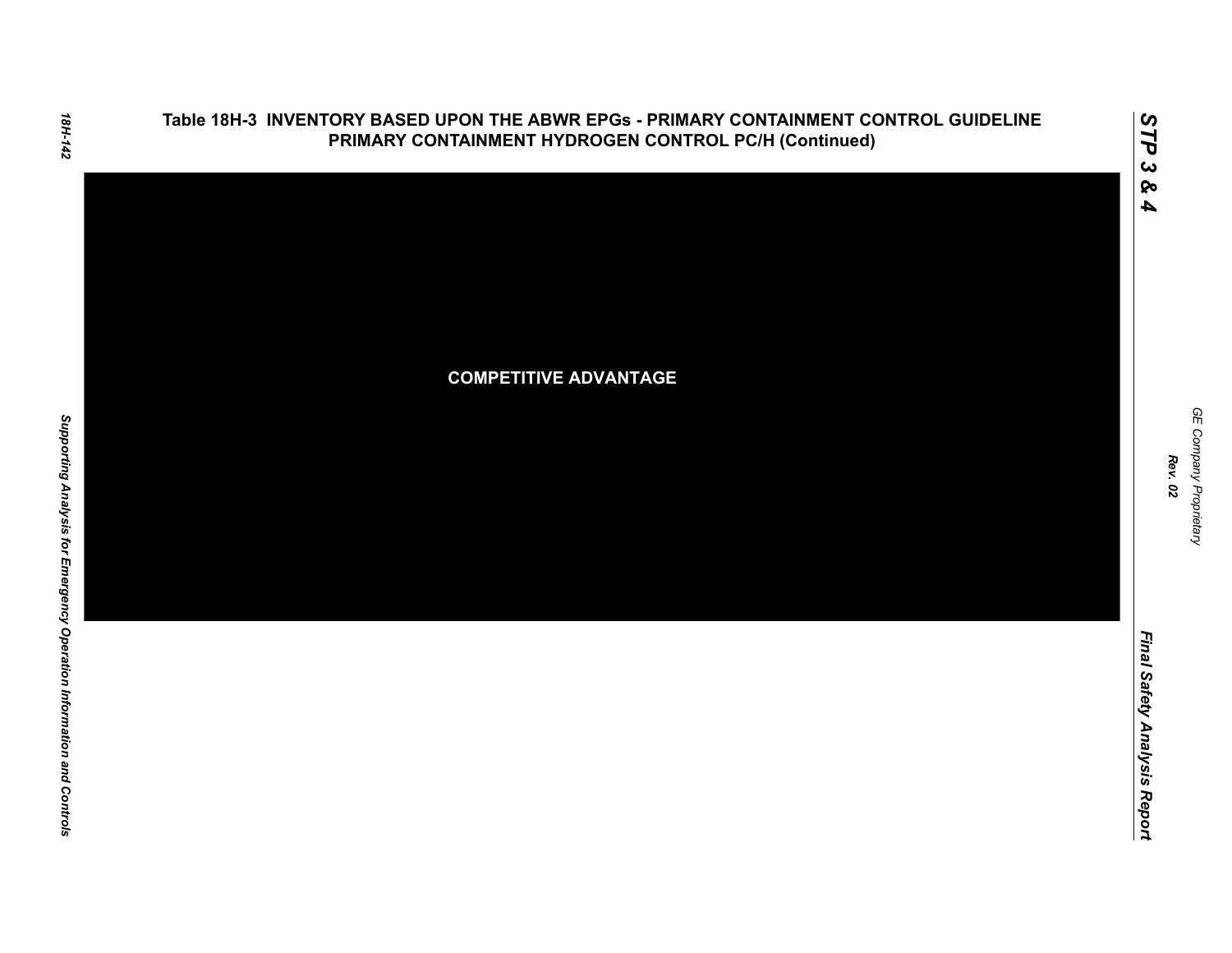

**Table 18H-3 INVENTORY BASED UPON THE ABWR EPGs - PRIMARY CONTAINMENT CONTROL GUIDELINE**

18H-143

*GE Company Proprietary*

*Rev. 02*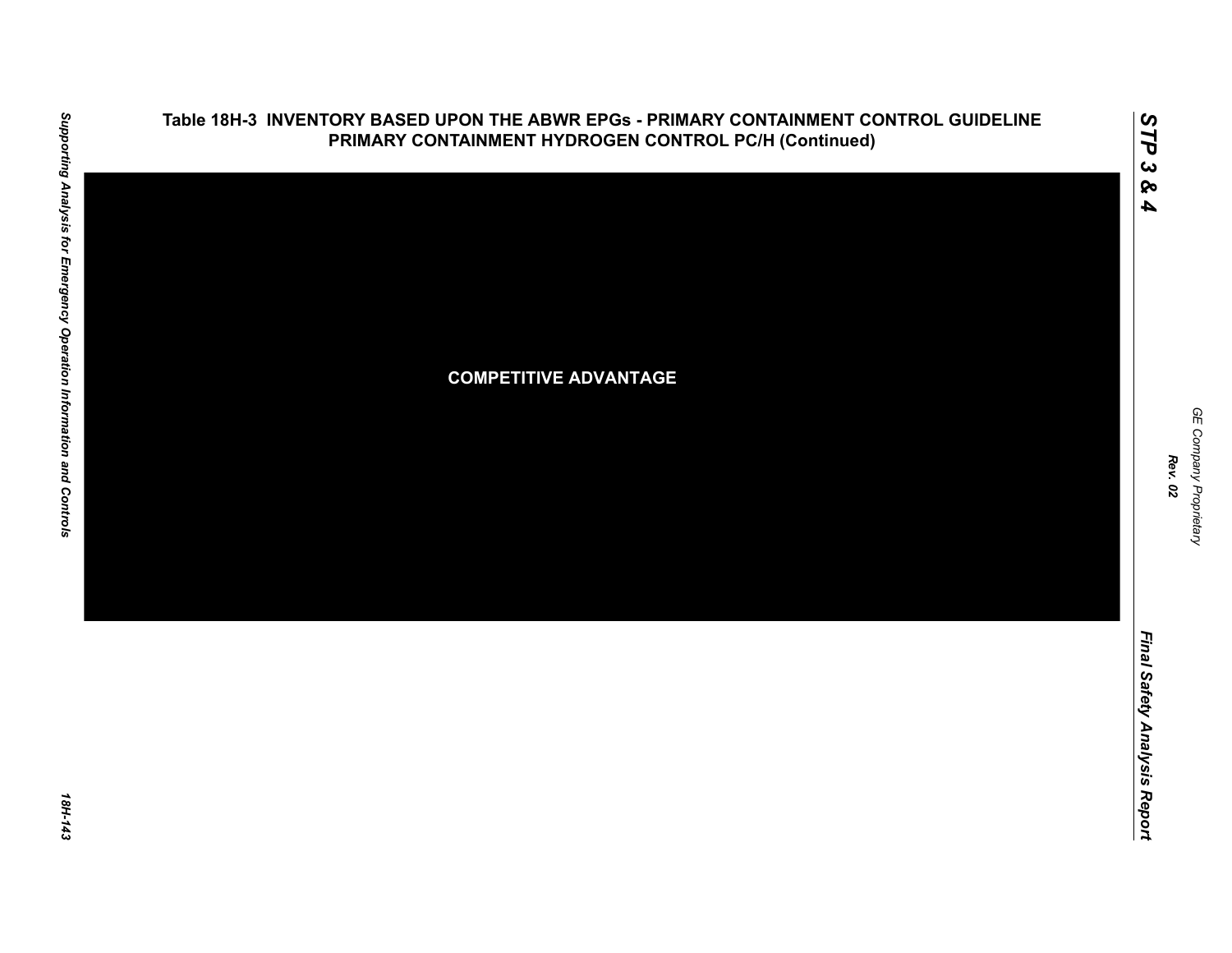

GE Company Proprietary

*Rev. 02*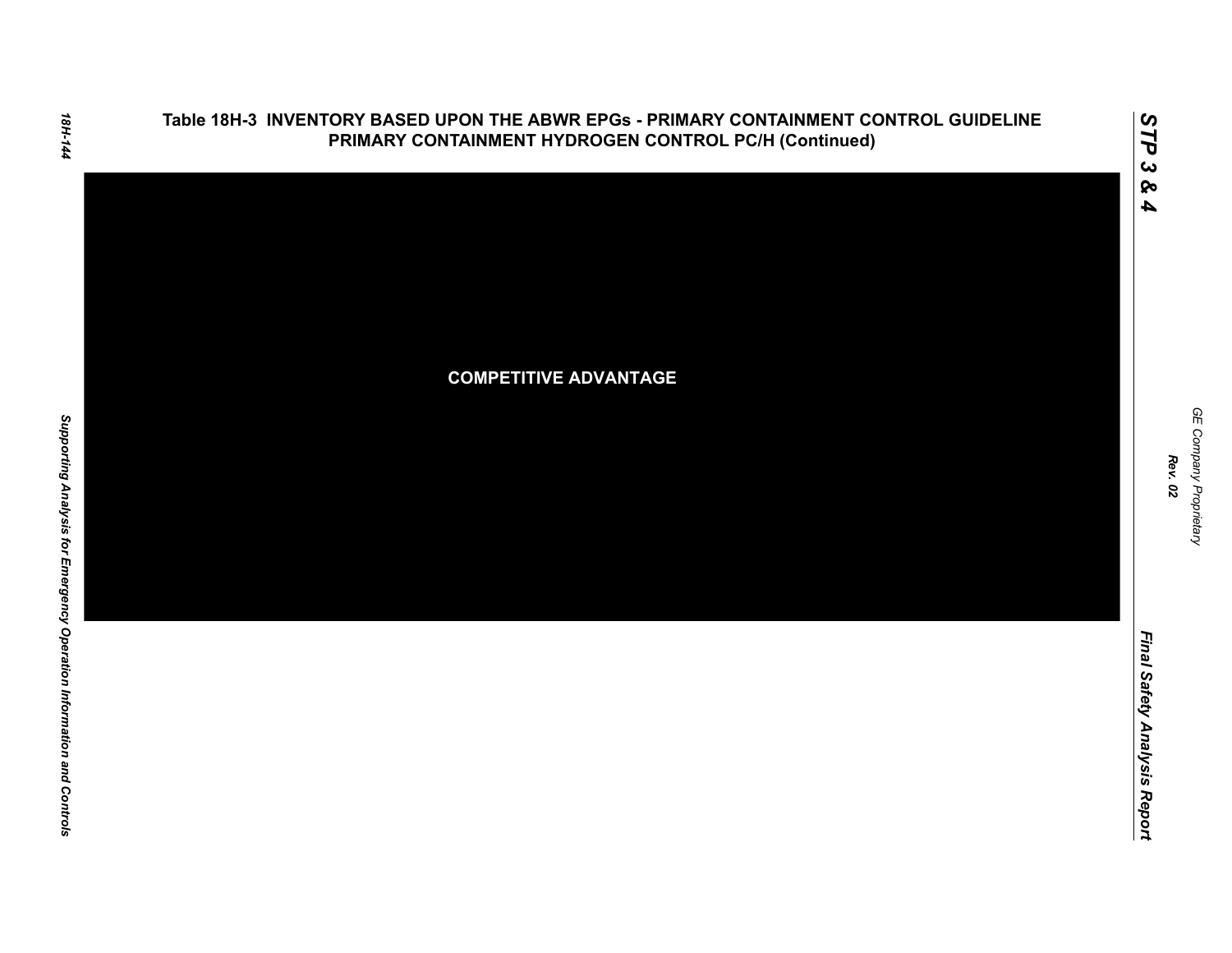

### **Table 18H-3 INVENTORY BASED UPON THE ABWR EPGs - PRIMARY CONTAINMENT CONTROL GUIDELINE PRIMARY CONTAINMENT HYDROGEN CONTROL PC/H-1 (Continued)**

GE Company Proprietary *GE Company Proprietary Rev. 02*

*STP 3 & 4*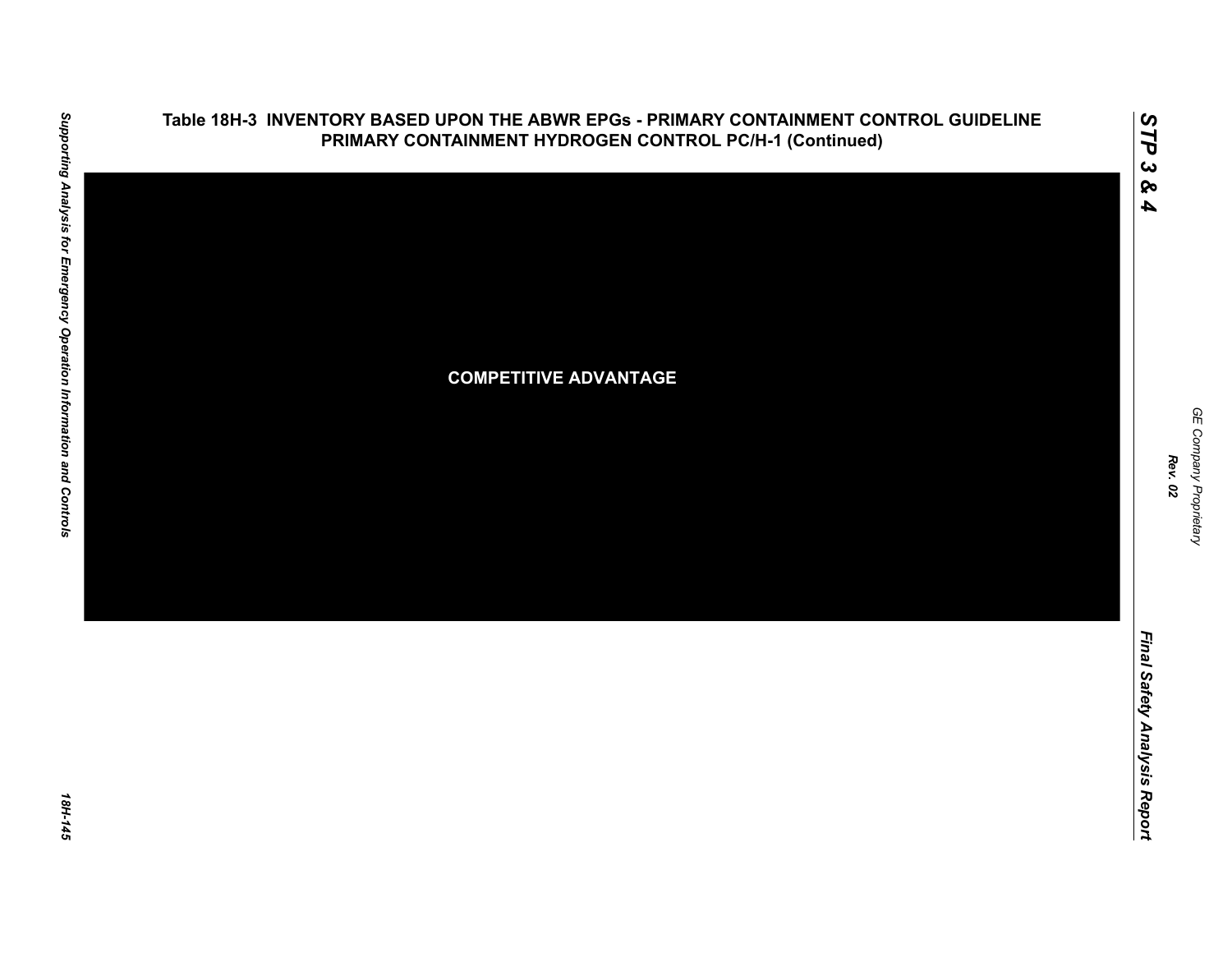

Final Safety Analysis Report

*GE Company Proprietary*

GE Company Proprietary

*Rev. 02*

*Final Safety Analysis Report*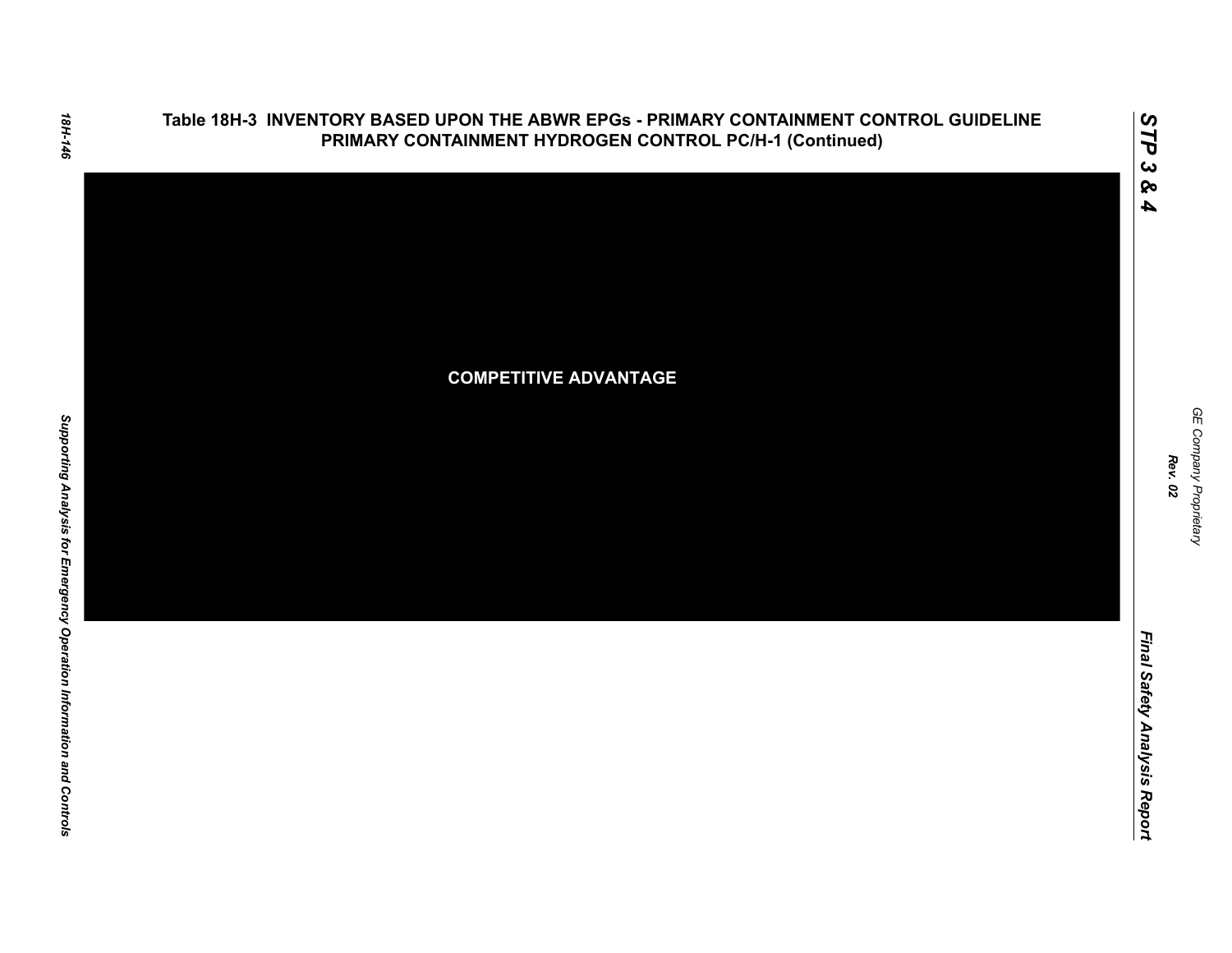

### **Table 18H-3 INVENTORY BASED UPON THE ABWR EPGs - PRIMARY CONTAINMENT CONTROL GUIDELINE PRIMARY CONTAINMENT HYDROGEN CONTROL PC/H-1 (Continued)**

GE Company Proprietary *GE Company Proprietary Rev. 02*

*STP 3 & 4*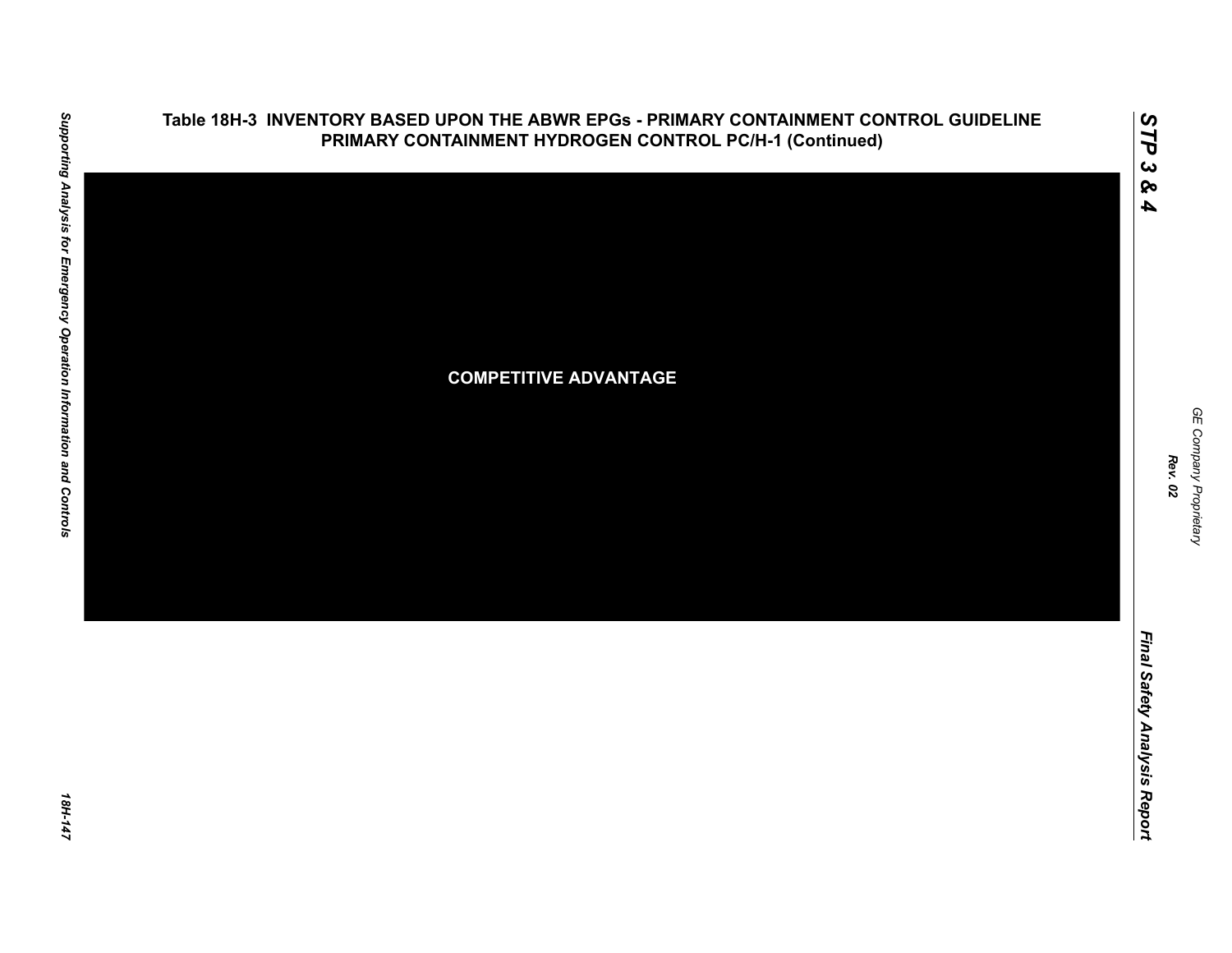

# 18H-148

*GE Company Proprietary*

GE Company Proprietary

*Rev. 02*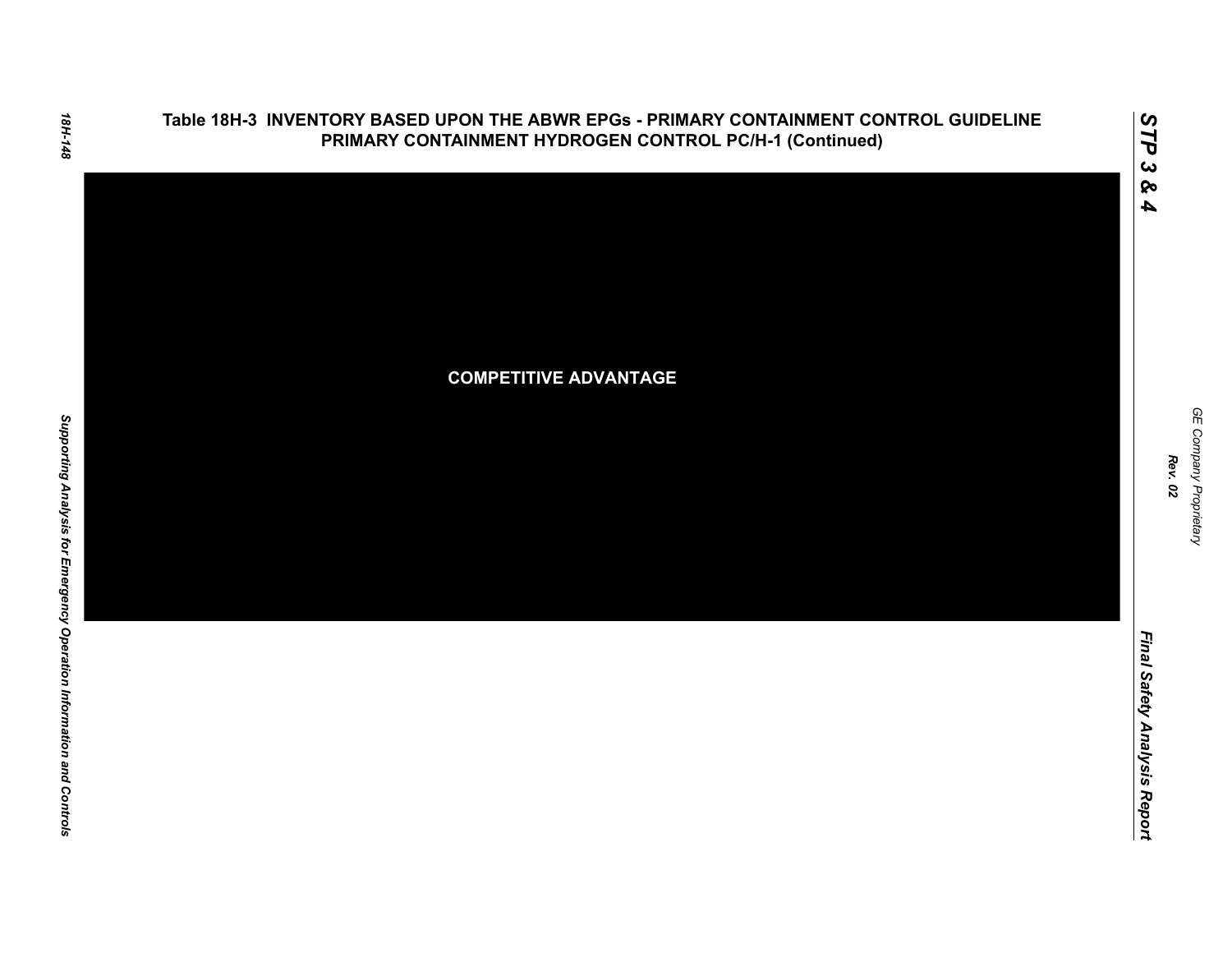

*GE Company Proprietary*

GE Company Proprietary

18H-149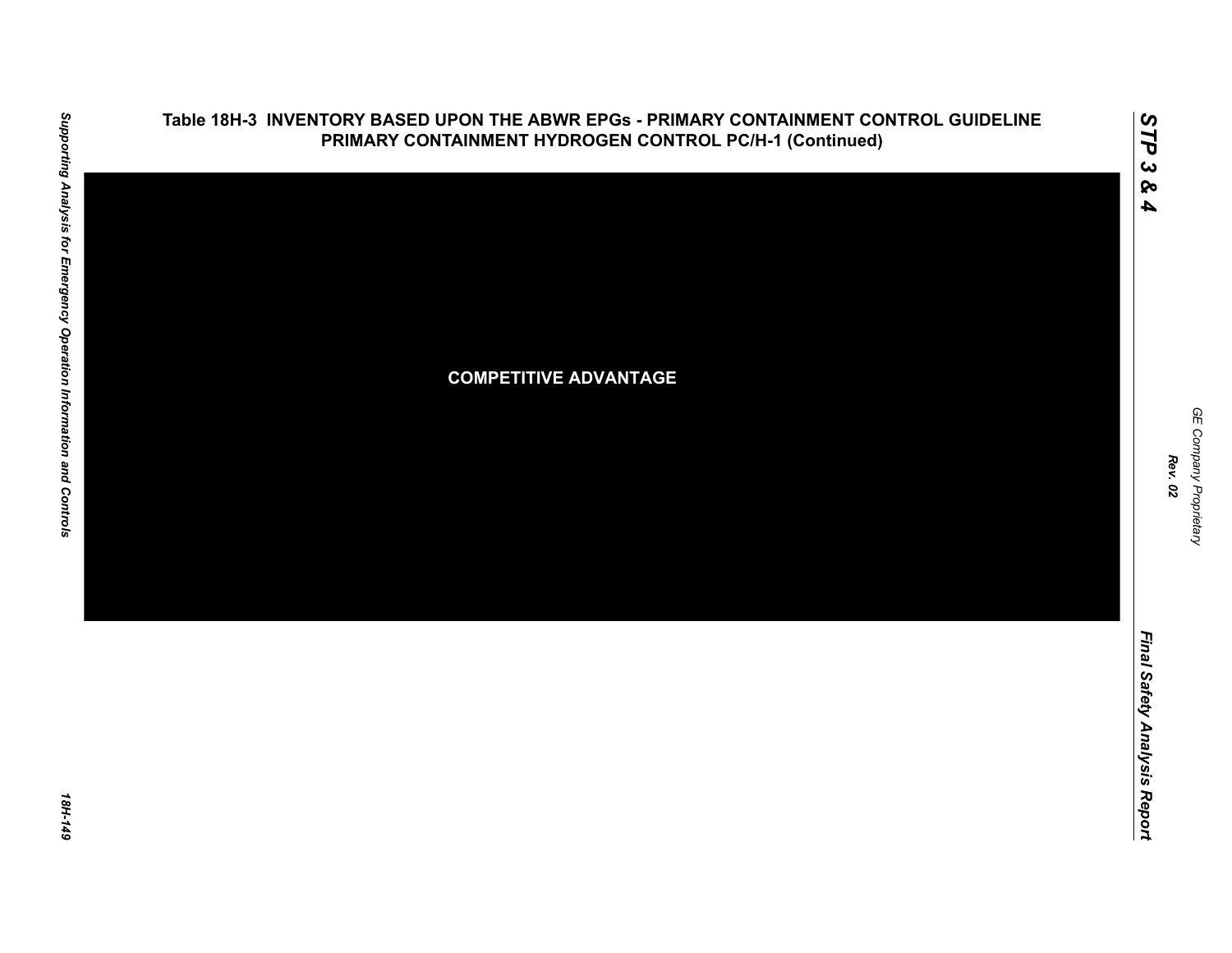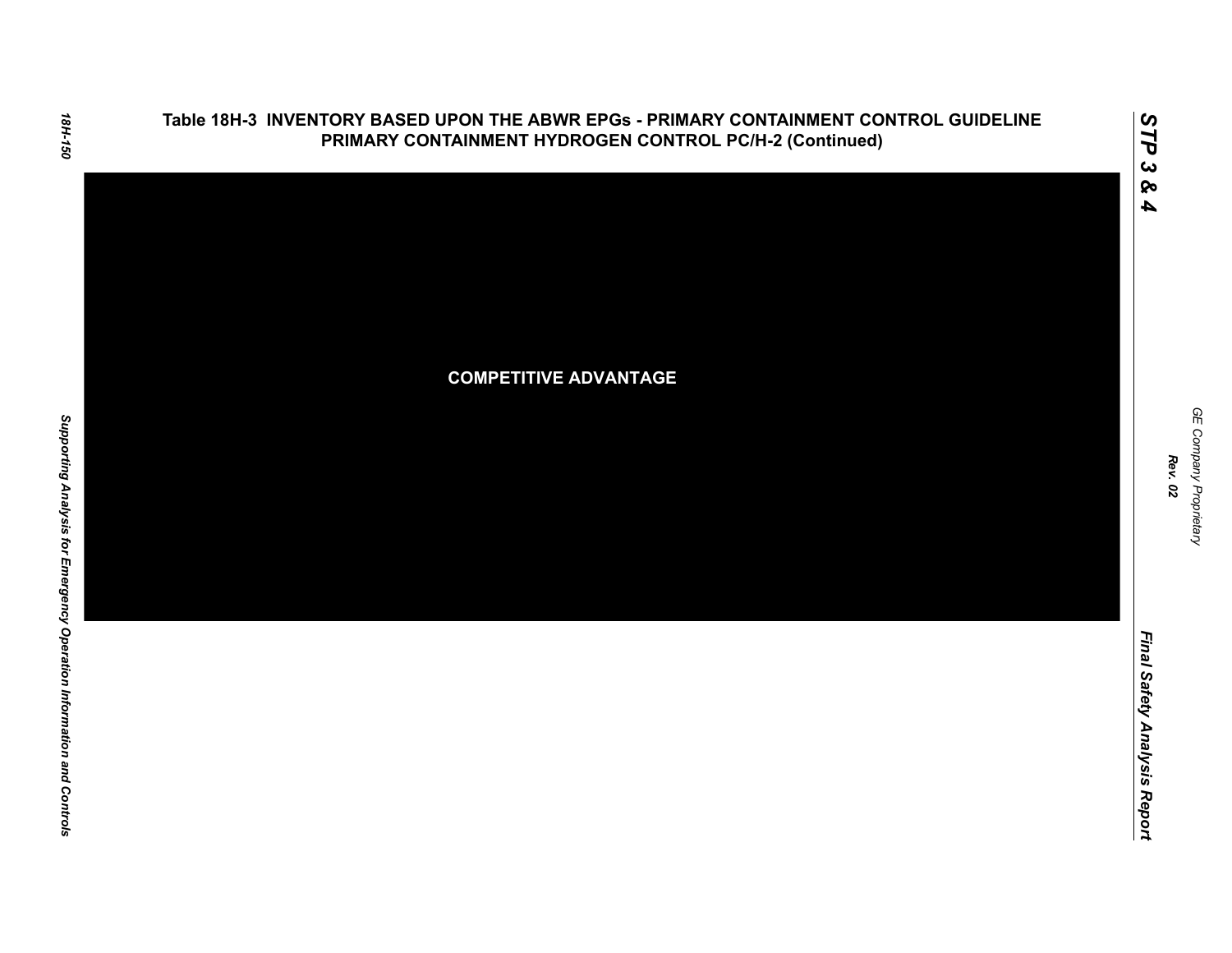

### **Table 18H-3 INVENTORY BASED UPON THE ABWR EPGs - PRIMARY CONTAINMENT CONTROL GUIDELINE PRIMARY CONTAINMENT HYDROGEN CONTROL PC/H-2 (Continued)**

*GE Company Proprietary*

GE Company Proprietary

*Rev. 02*

*STP 3 & 4*

18H-151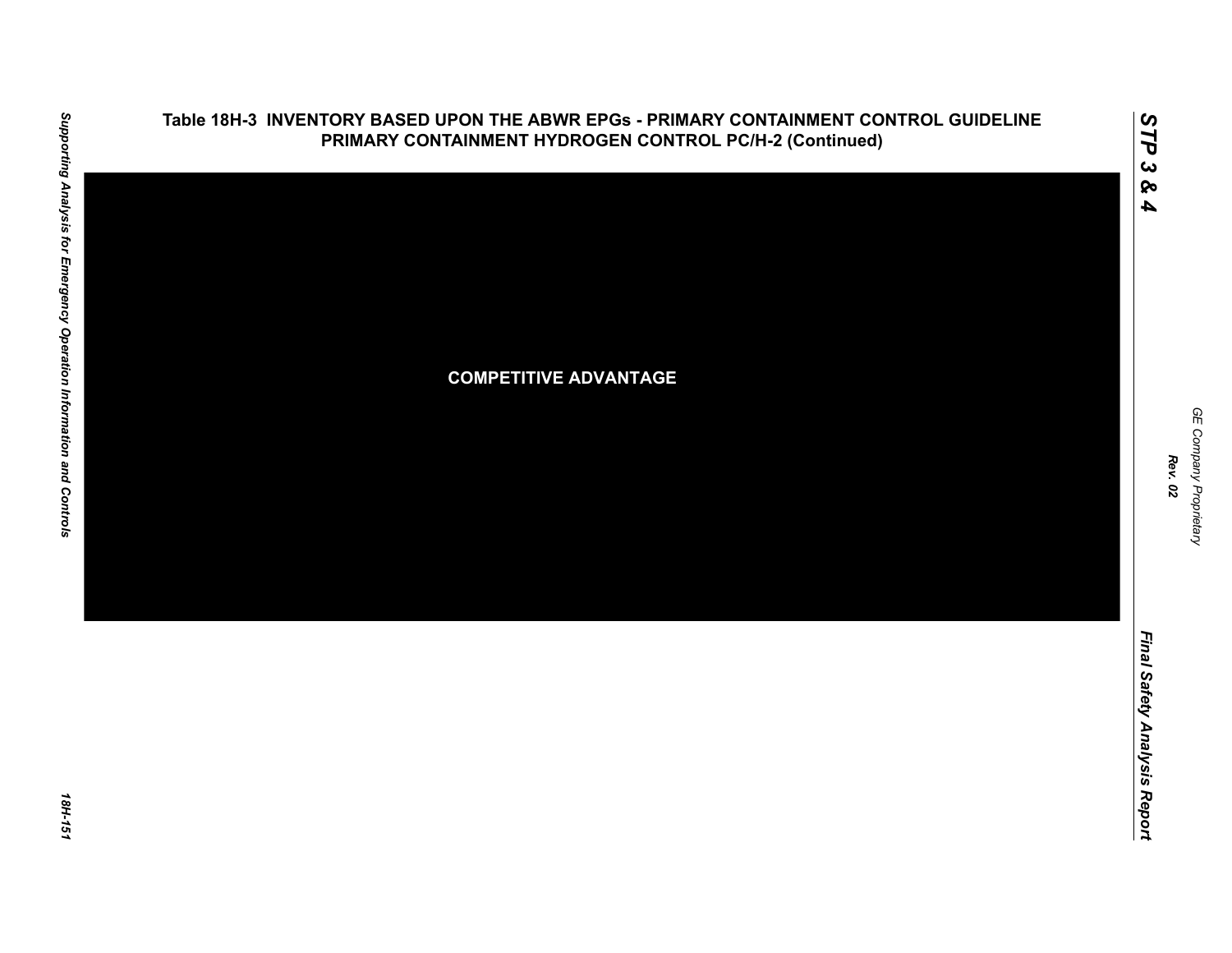

*GE Company Proprietary*

GE Company Proprietary

*Rev. 02*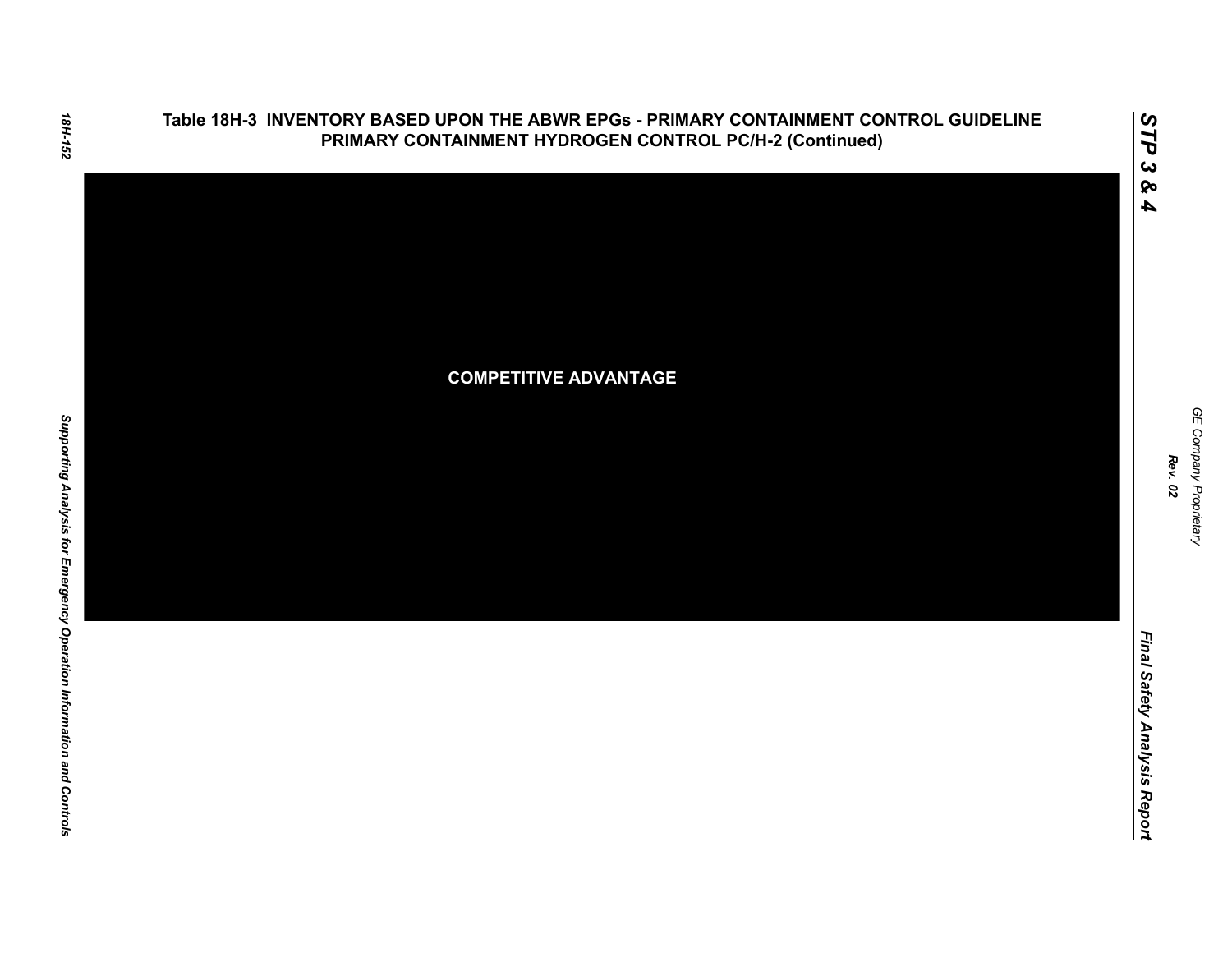

# **Table 18H-3 INVENTORY BASED UPON THE ABWR EPGs - PRIMARY CONTAINMENT CONTROL GUIDELINE PRIMARY CONTAINMENT HYDROGEN CONTROL PC/H-3 (Continued)**

GE Company Proprietary *GE Company Proprietary Rev. 02*

*STP 3 & 4*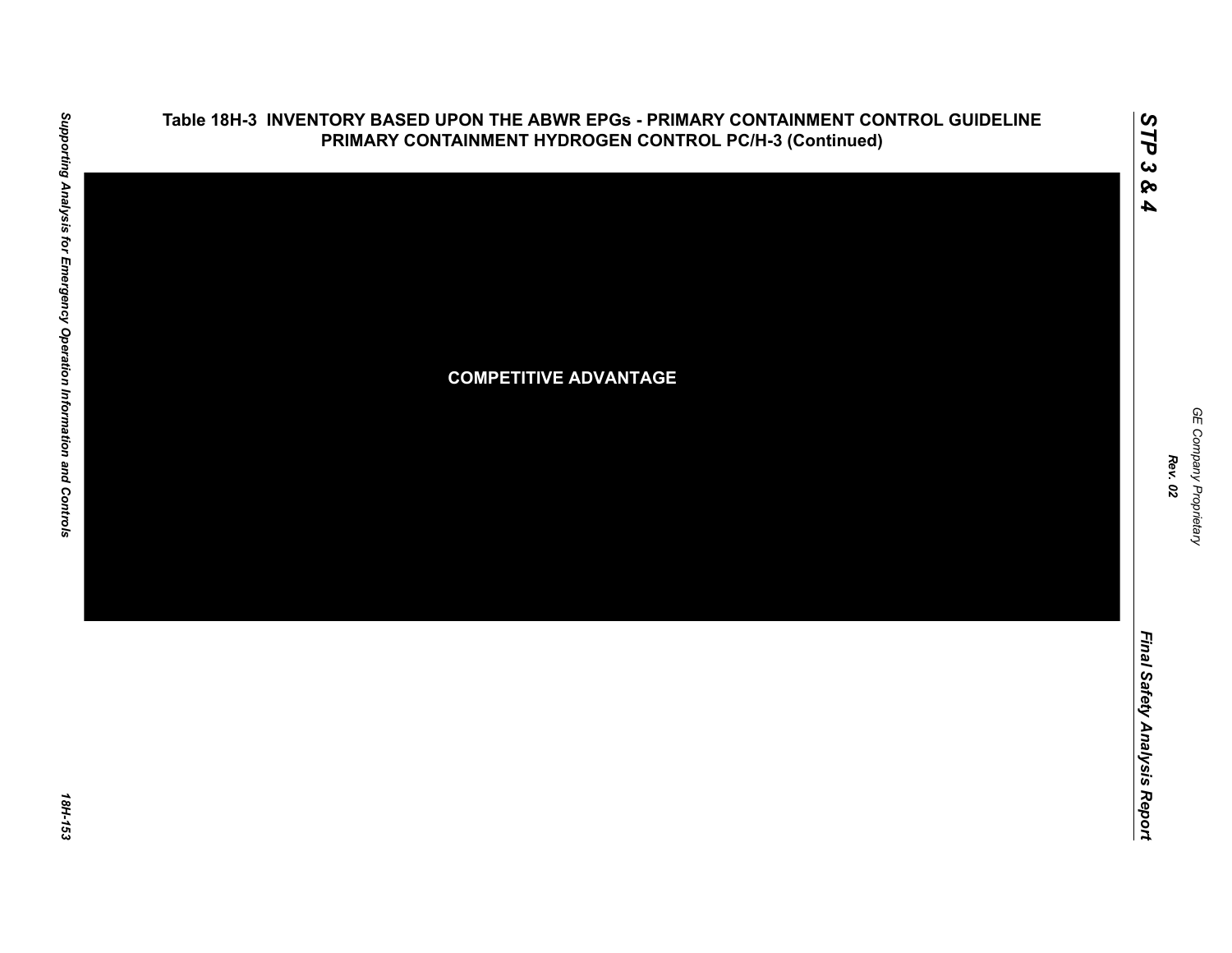

*GE Company Proprietary*

GE Company Proprietary

*Rev. 02*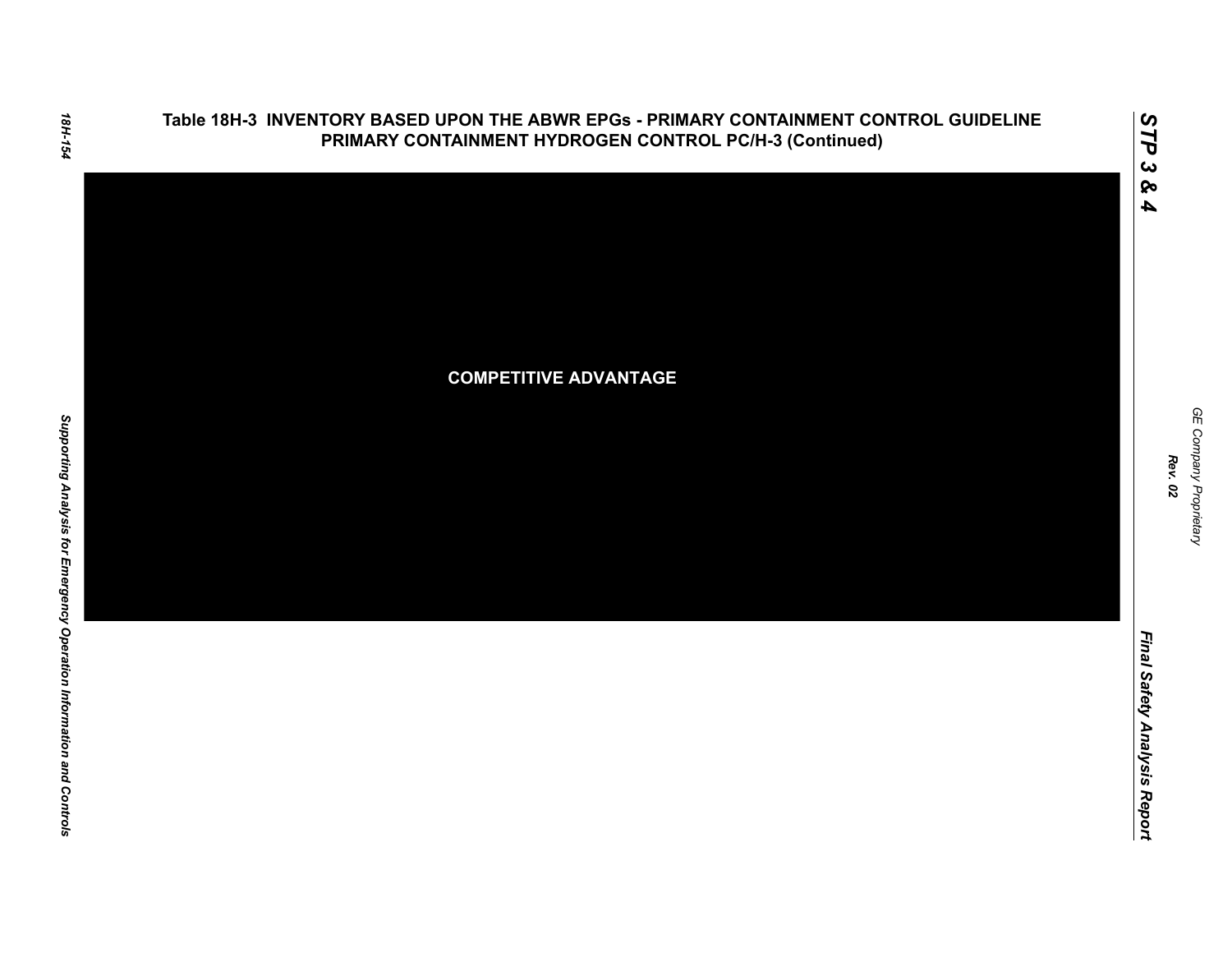

# **Table 18H-3 INVENTORY BASED UPON THE ABWR EPGs - PRIMARY CONTAINMENT CONTROL GUIDELINE PRIMARY CONTAINMENT HYDROGEN CONTROL PC/H-4 (Continued)**

GE Company Proprietary *GE Company Proprietary Rev. 02*

*STP 3 & 4*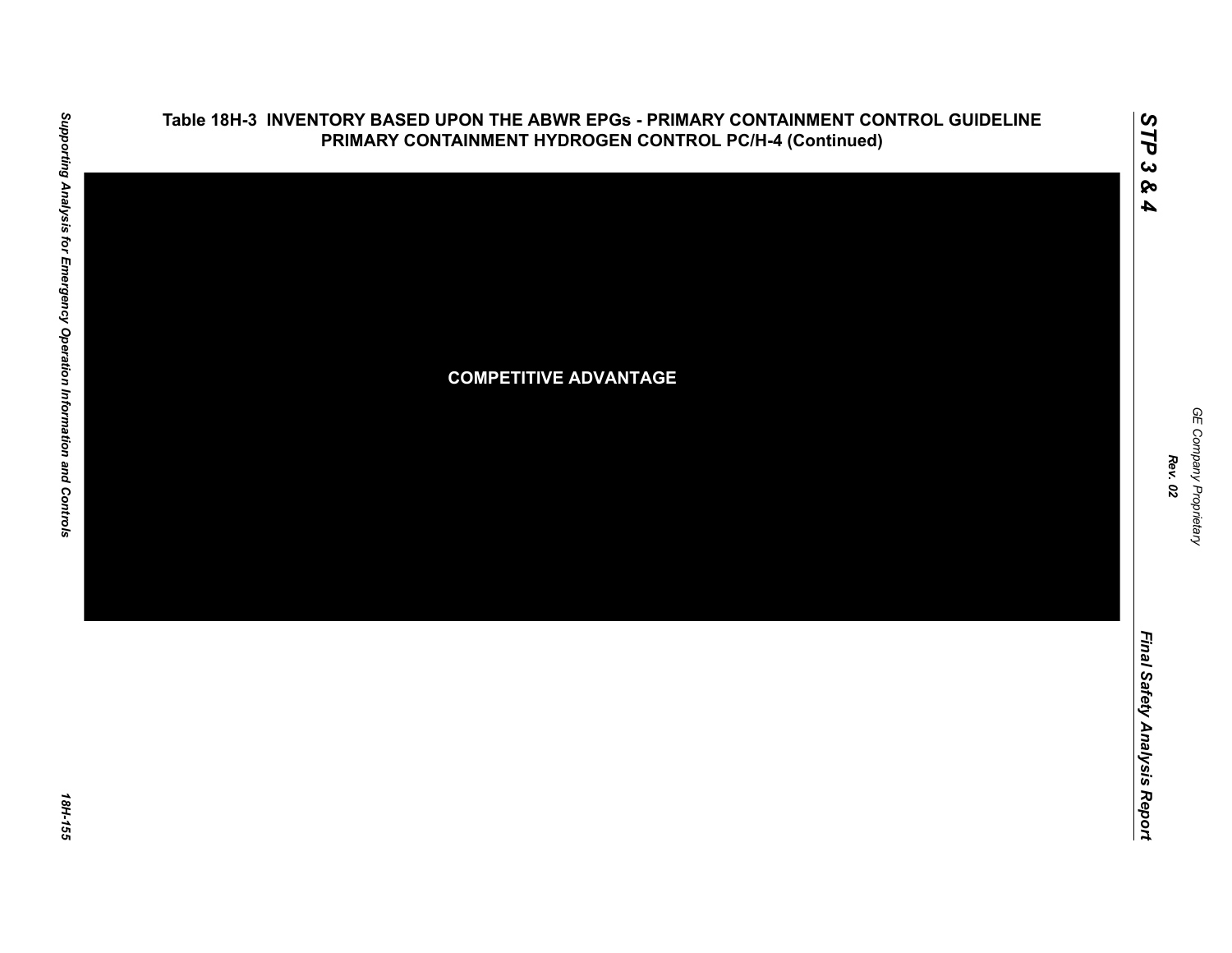

# 18H-156

*Rev. 02*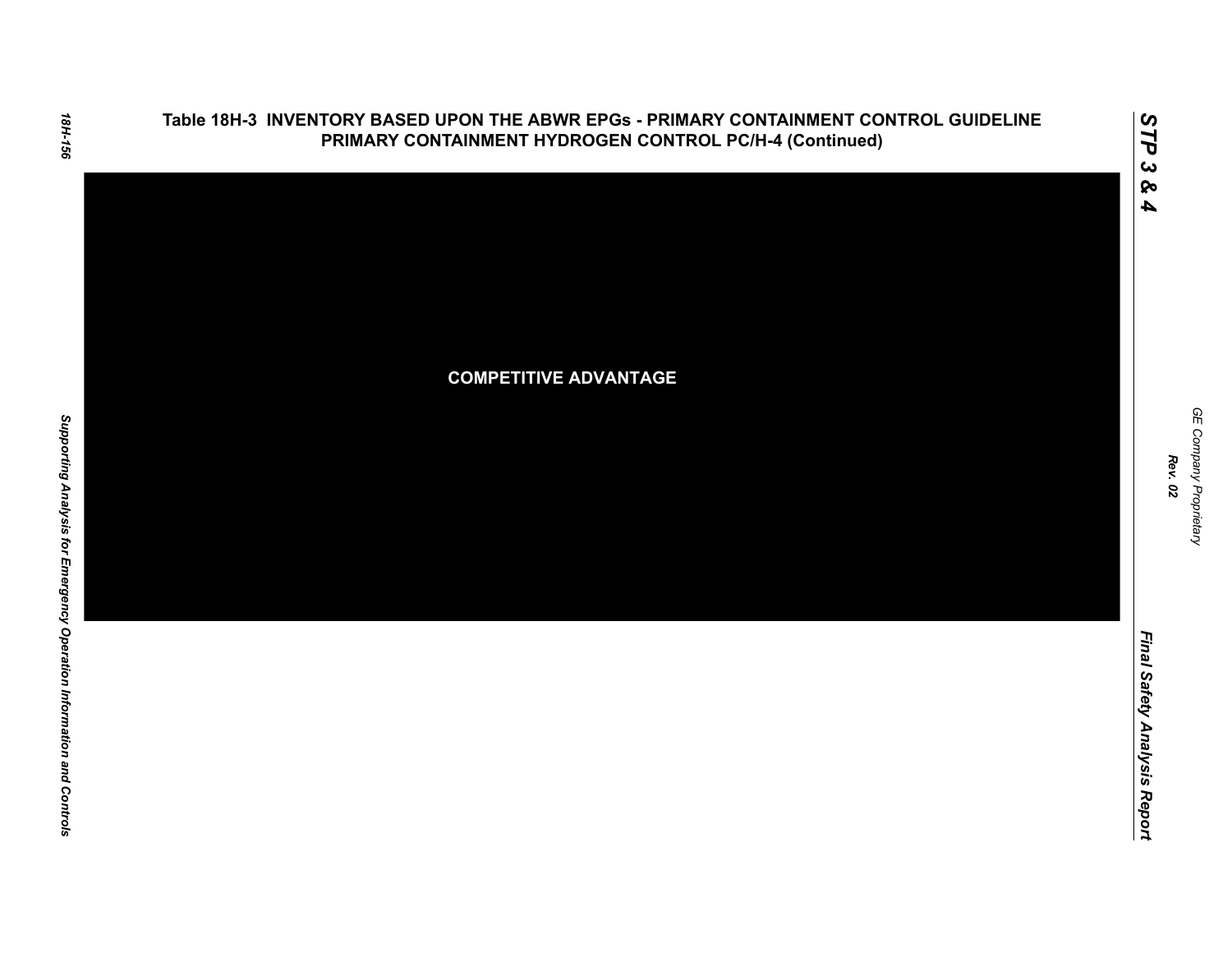

### **Table 18H-3 INVENTORY BASED UPON THE ABWR EPGs - PRIMARY CONTAINMENT CONTROL GUIDELINE PRIMARY CONTAINMENT HYDROGEN CONTROL PC/H-4.1 (Continued)**

*STP 3 & 4*

*GE Company Proprietary*

GE Company Proprietary

*Rev. 02*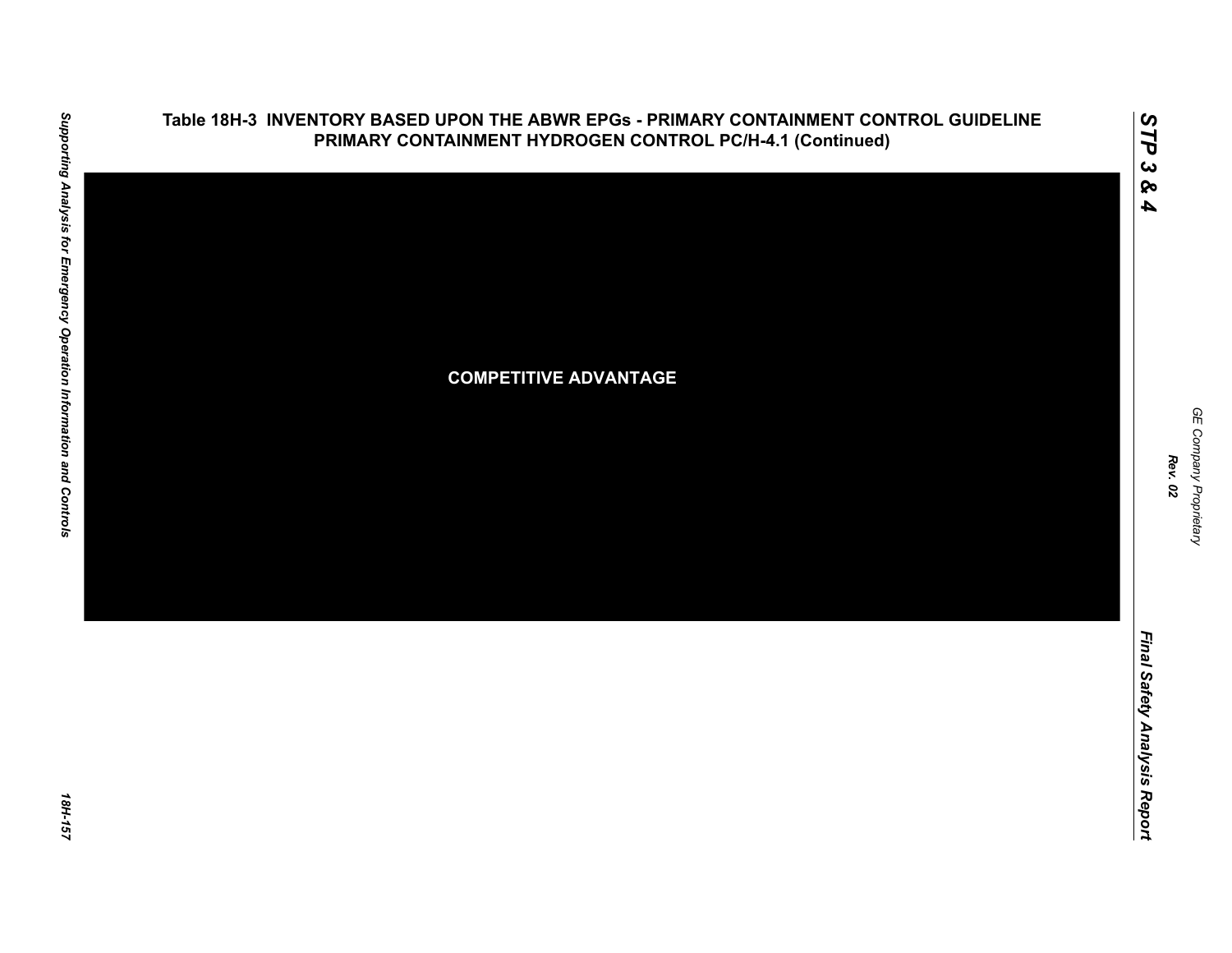

GE Company Proprietary *GE Company Proprietary Rev. 02*

*STP 3 & 4*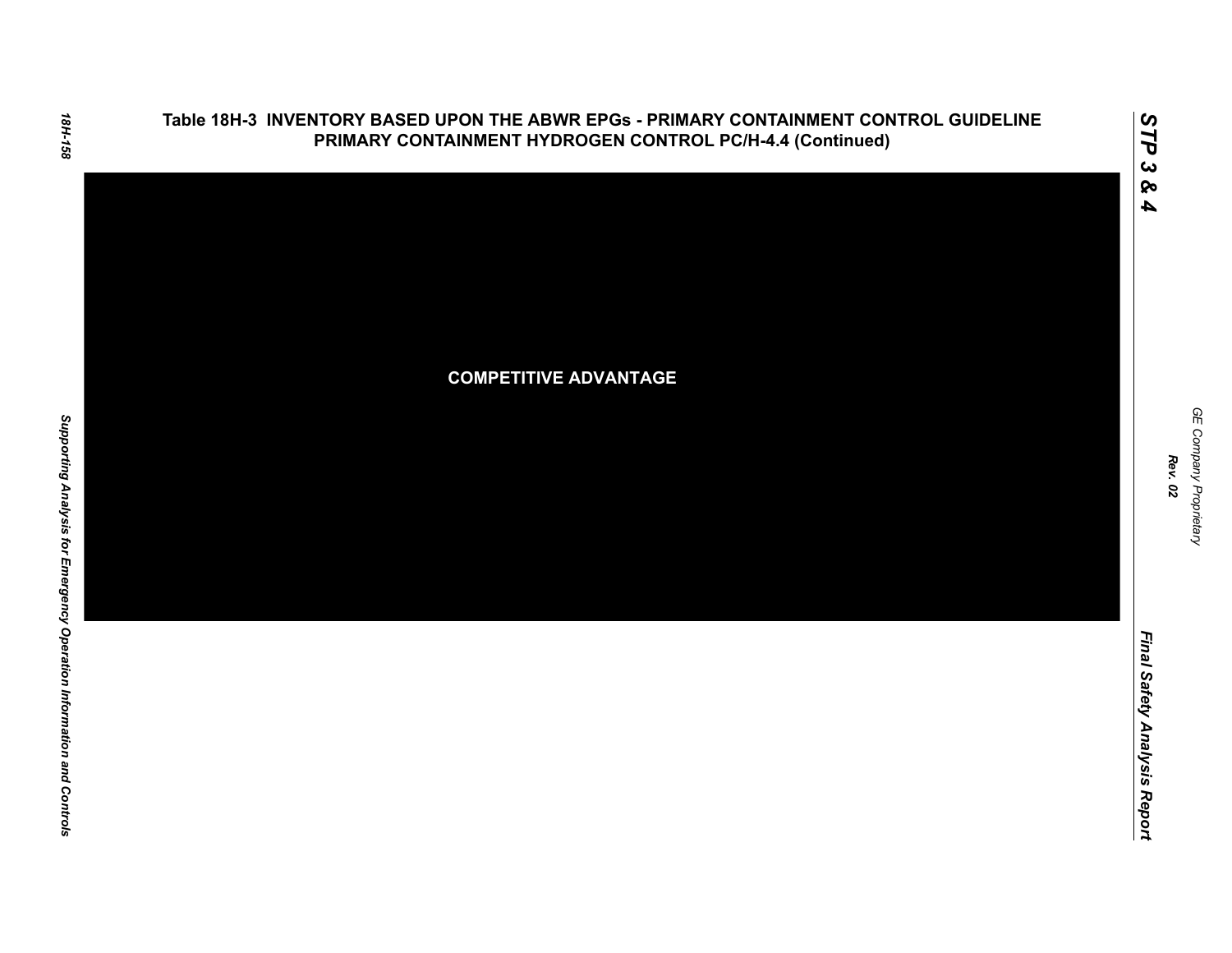

### **Table 18H-3 INVENTORY BASED UPON THE ABWR EPGs - PRIMARY CONTAINMENT CONTROL GUIDELINE PRIMARY CONTAINMENT HYDROGEN CONTROL PC/H-5 (Continued)**

18H-159

*GE Company Proprietary*

GE Company Proprietary

*Rev. 02*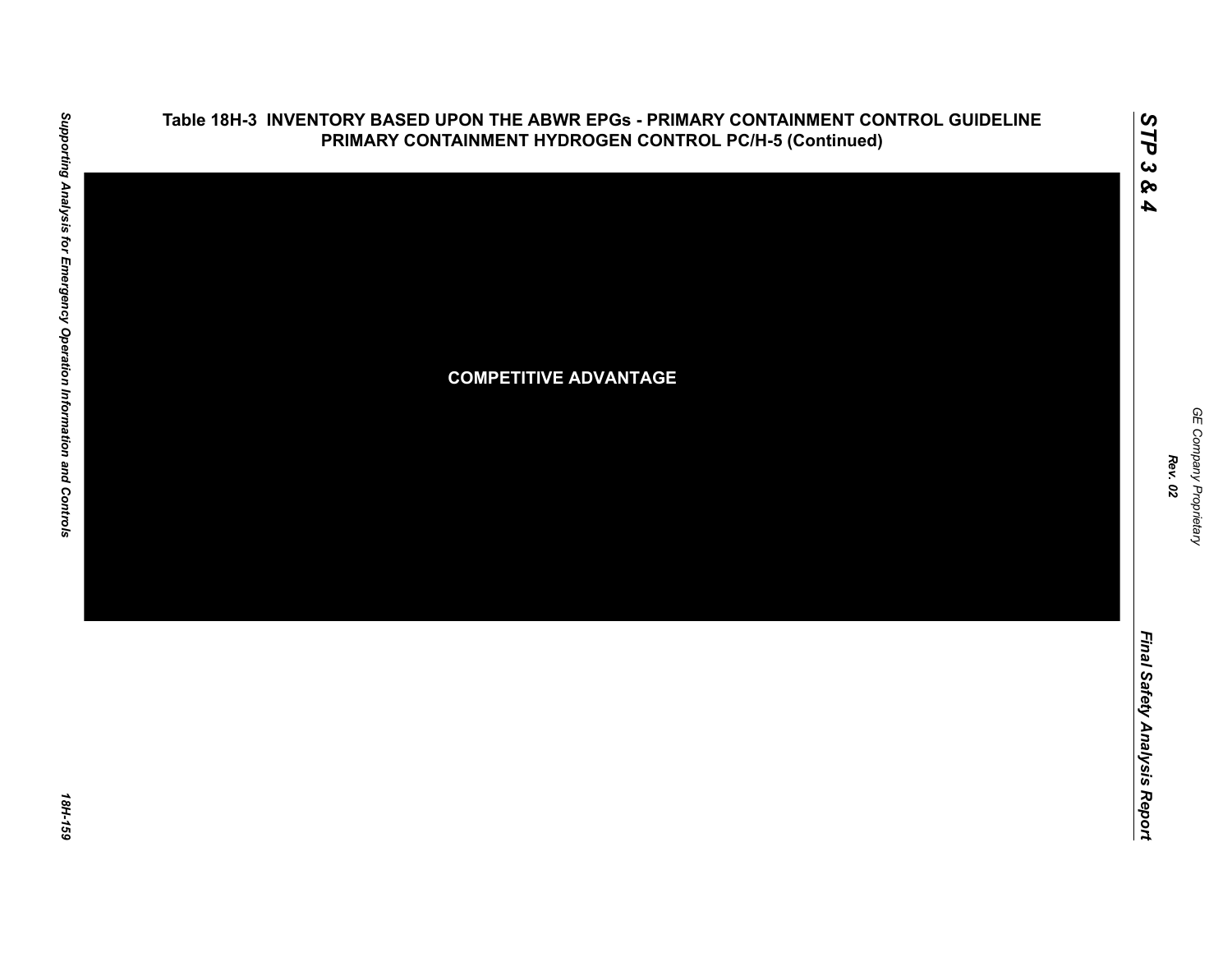

*GE Company Proprietary*

GE Company Proprietary

*Rev. 02*

*Final Safety Analysis Report*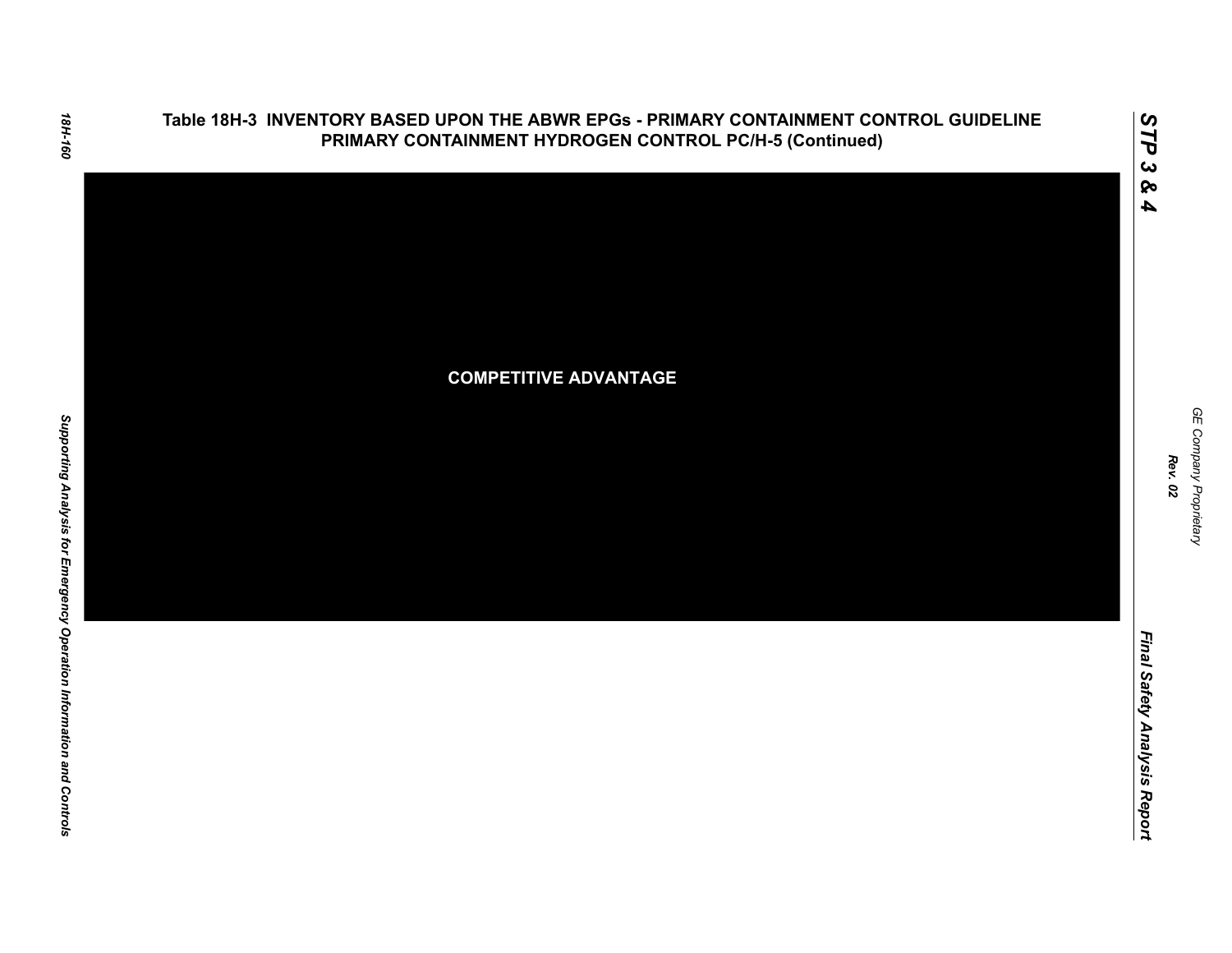### **Table 18H-4 INVENTORY BASED UPON THE ABWR EPGs - SECONDARY CONTAINMENT CONTROL GUIDELINE - ENTRY CONDITIONS MONITORING - SECONDARY CONTAINMENT DIFFERENTIAL PRESSURE**



Final Safety Analysis Report *Final Safety Analysis Report*

*GE Company Proprietary*

GE Company Proprietary

*Rev. 02*

18H-161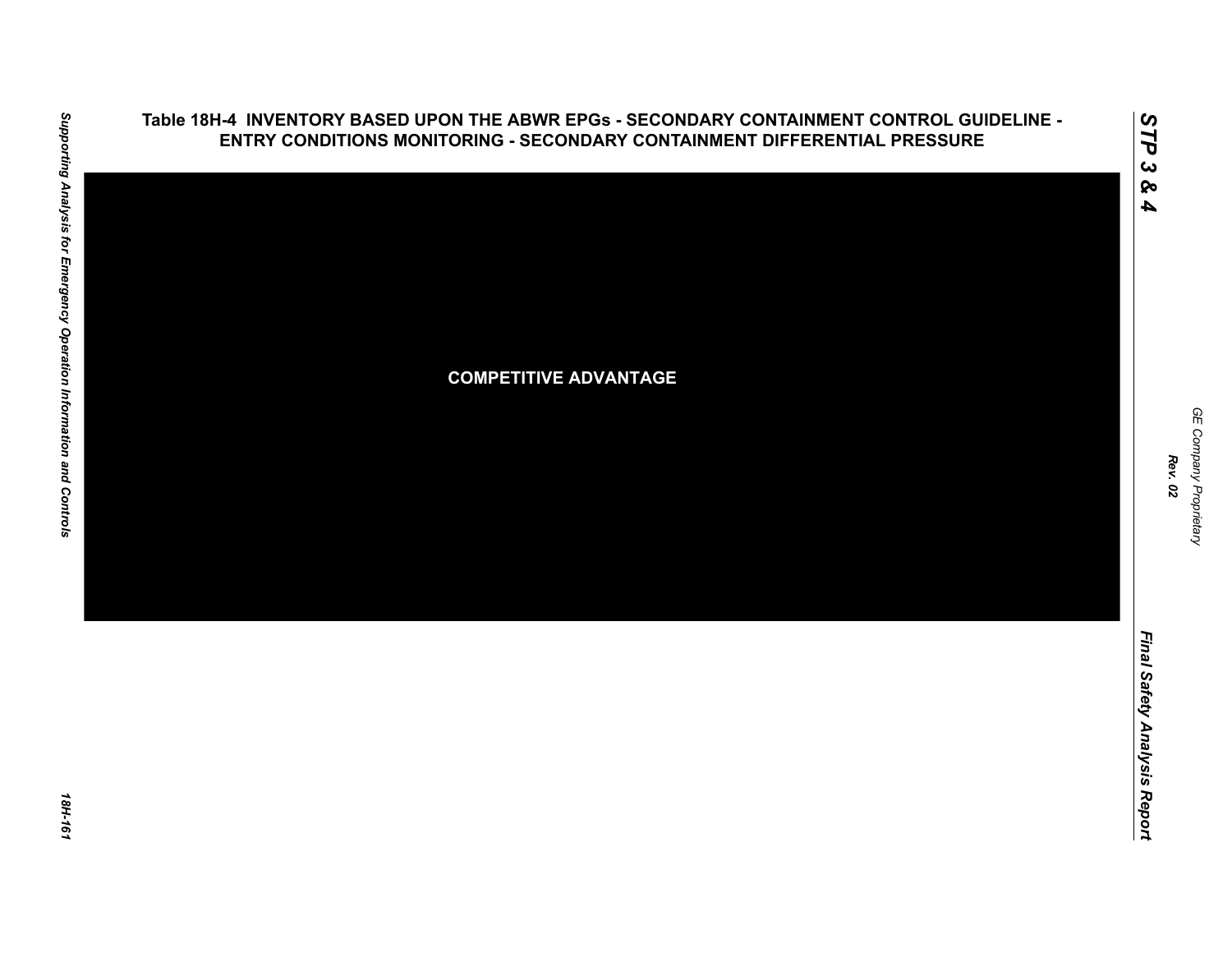

GE Company Proprietary *GE Company Proprietary Rev. 02*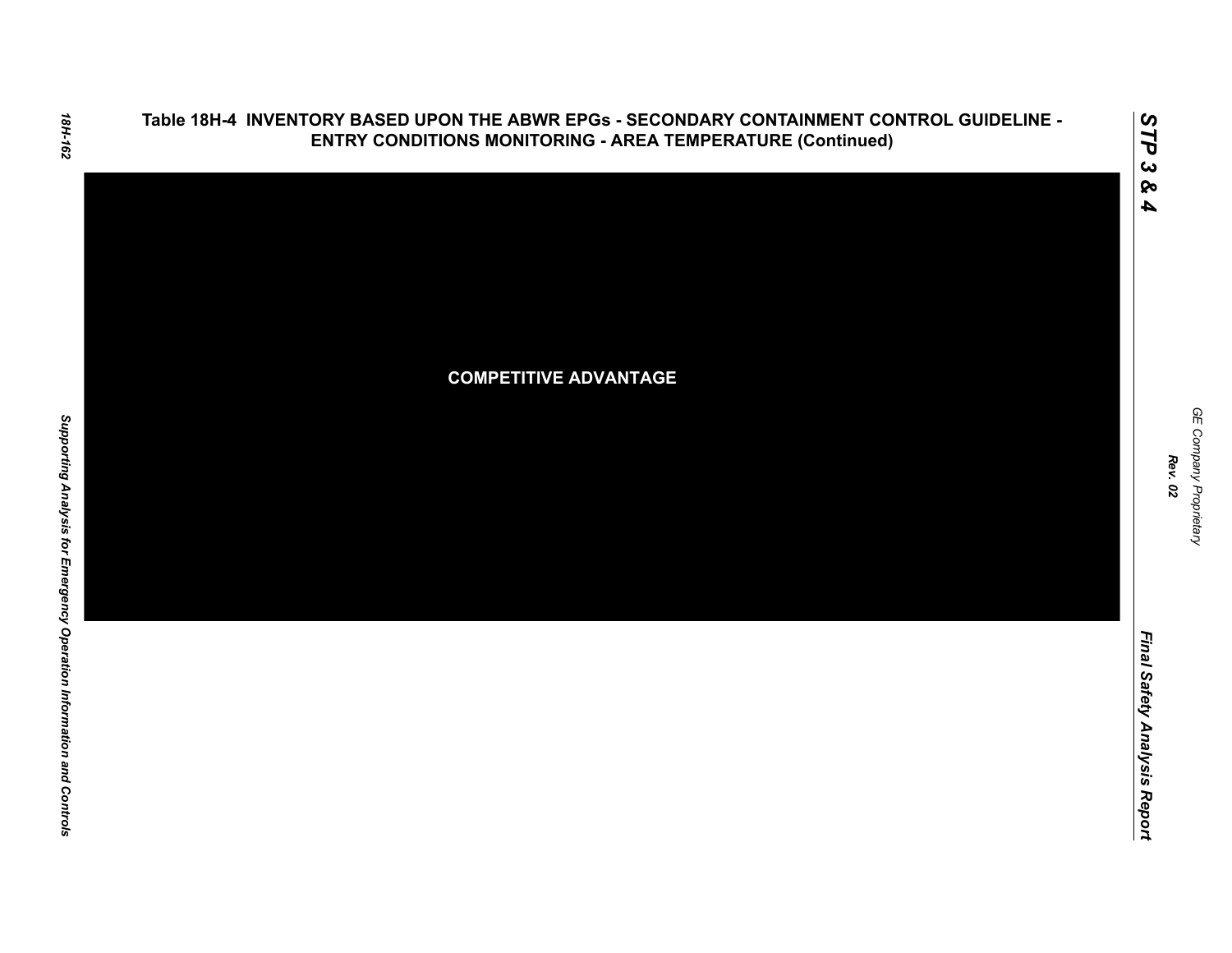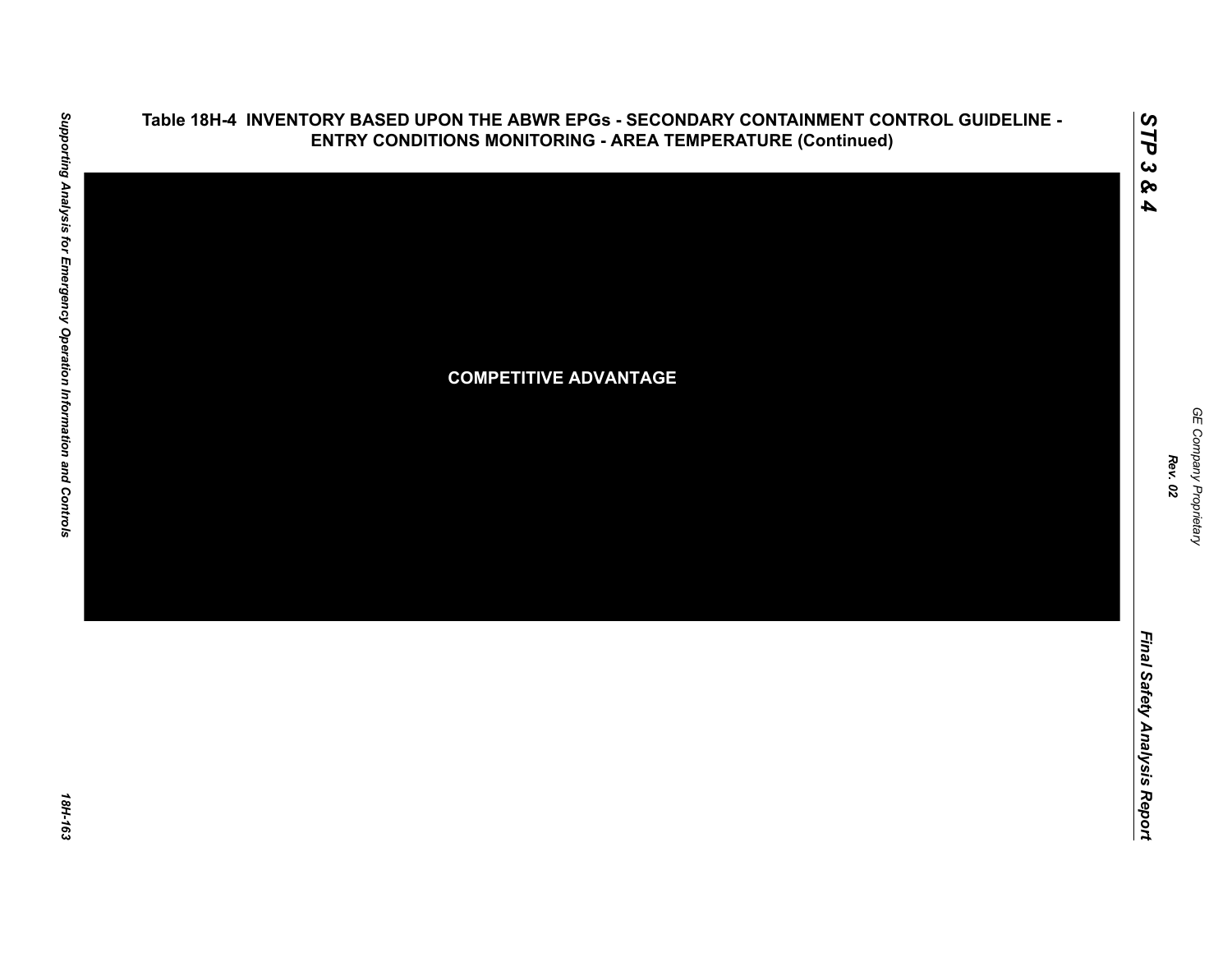**Table 18H-4 INVENTORY BASED UPON THE ABWR EPGs - SECONDARY CONTAINMENT CONTROL GUIDELINE - ENTRY CONDITIONS MONITORING - HVAC COOLER DIFFERENTIAL TEMPERATURE (Continued)**

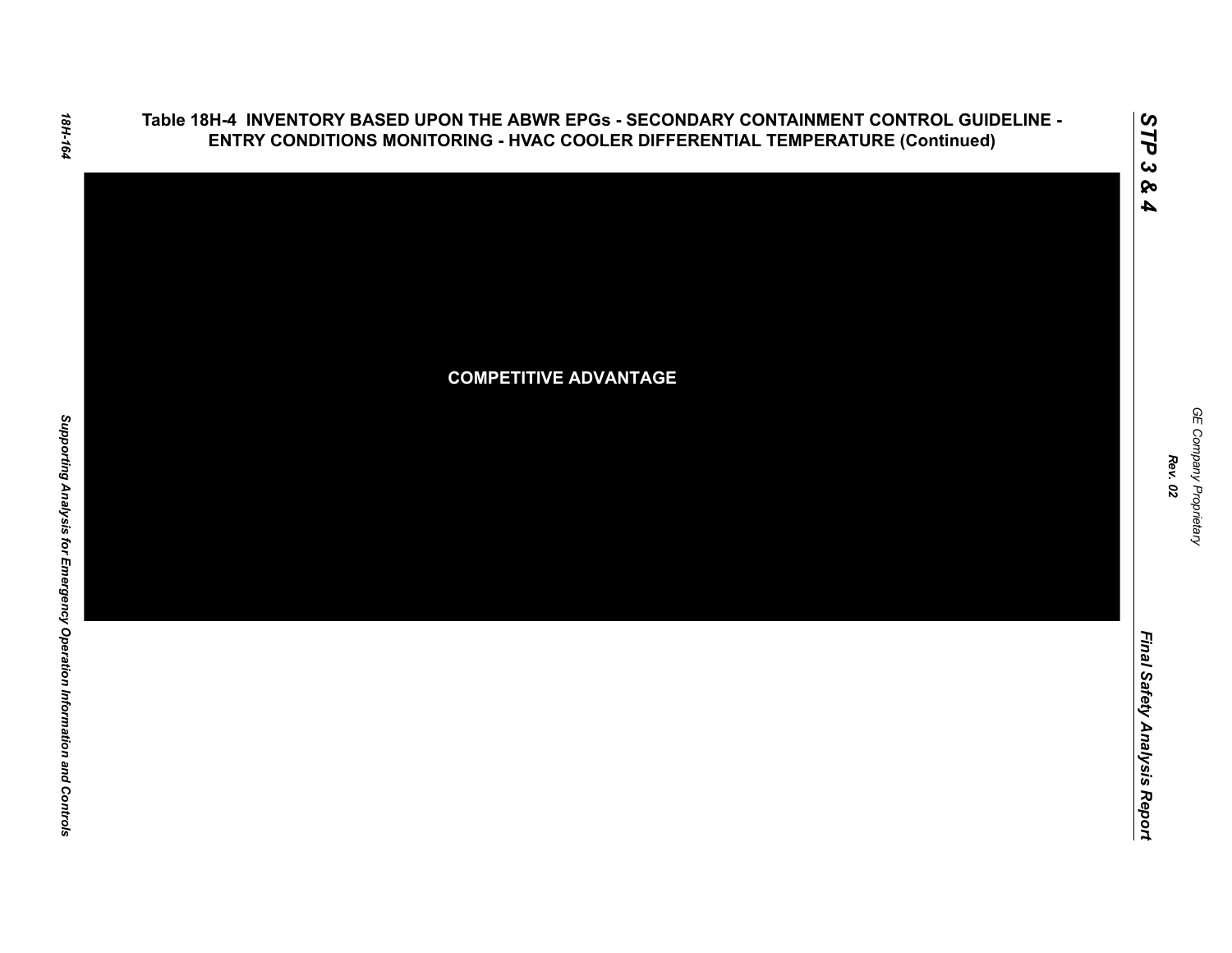

Supporting Analysis for Emergency Operation Information and Controls *Supporting Analysis for Emergency Operation Information and Controls 18H-165*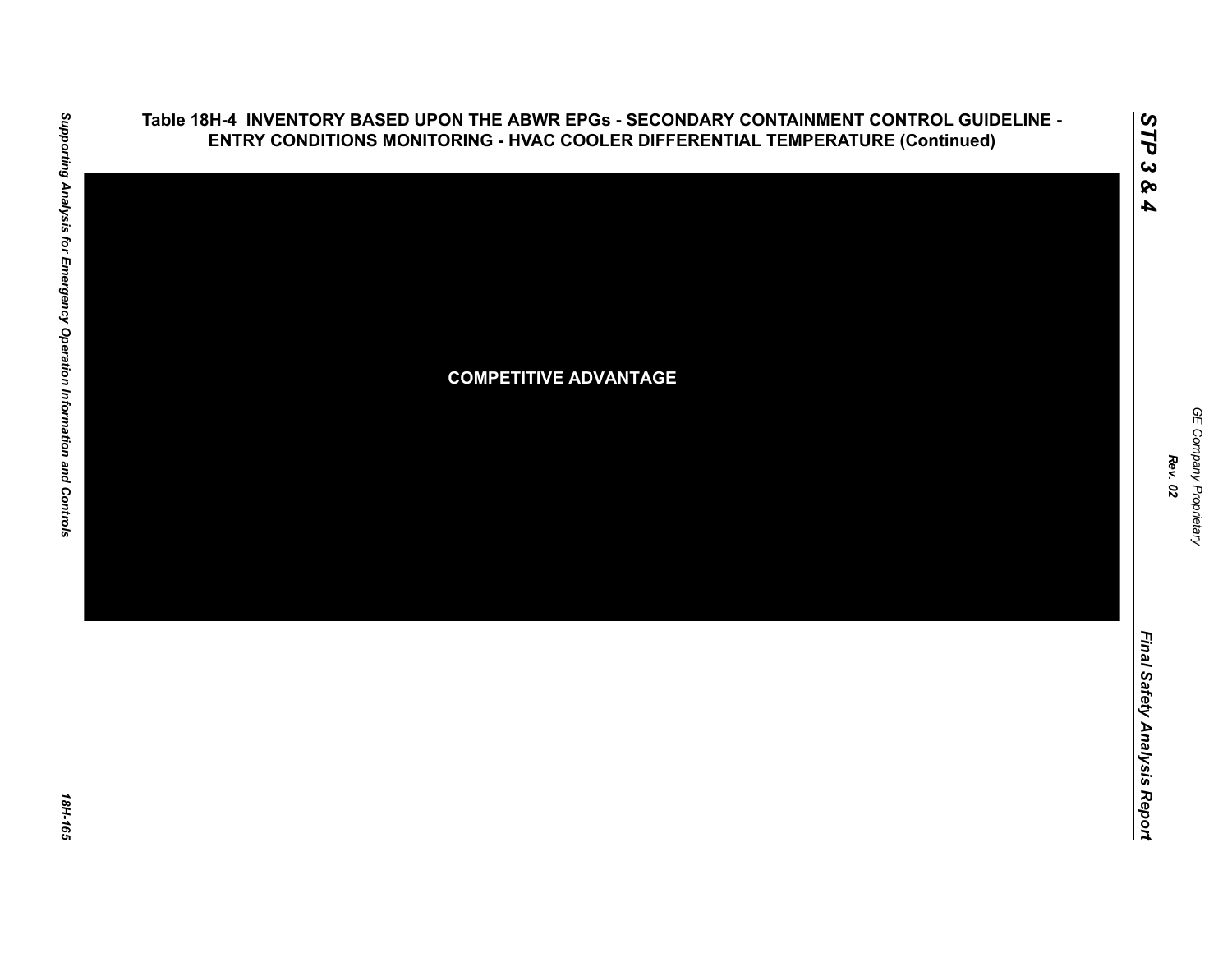### **Table 18H-4 INVENTORY BASED UPON THE ABWR EPGs - SECONDARY CONTAINMENT CONTROL GUIDELINE - ENTRY CONDITIONS MONITORING - HVAC EXHAUST RADIATION LEVEL (Continued)**



GE Company Proprietary *GE Company Proprietary Rev. 02*

*STP 3 & 4*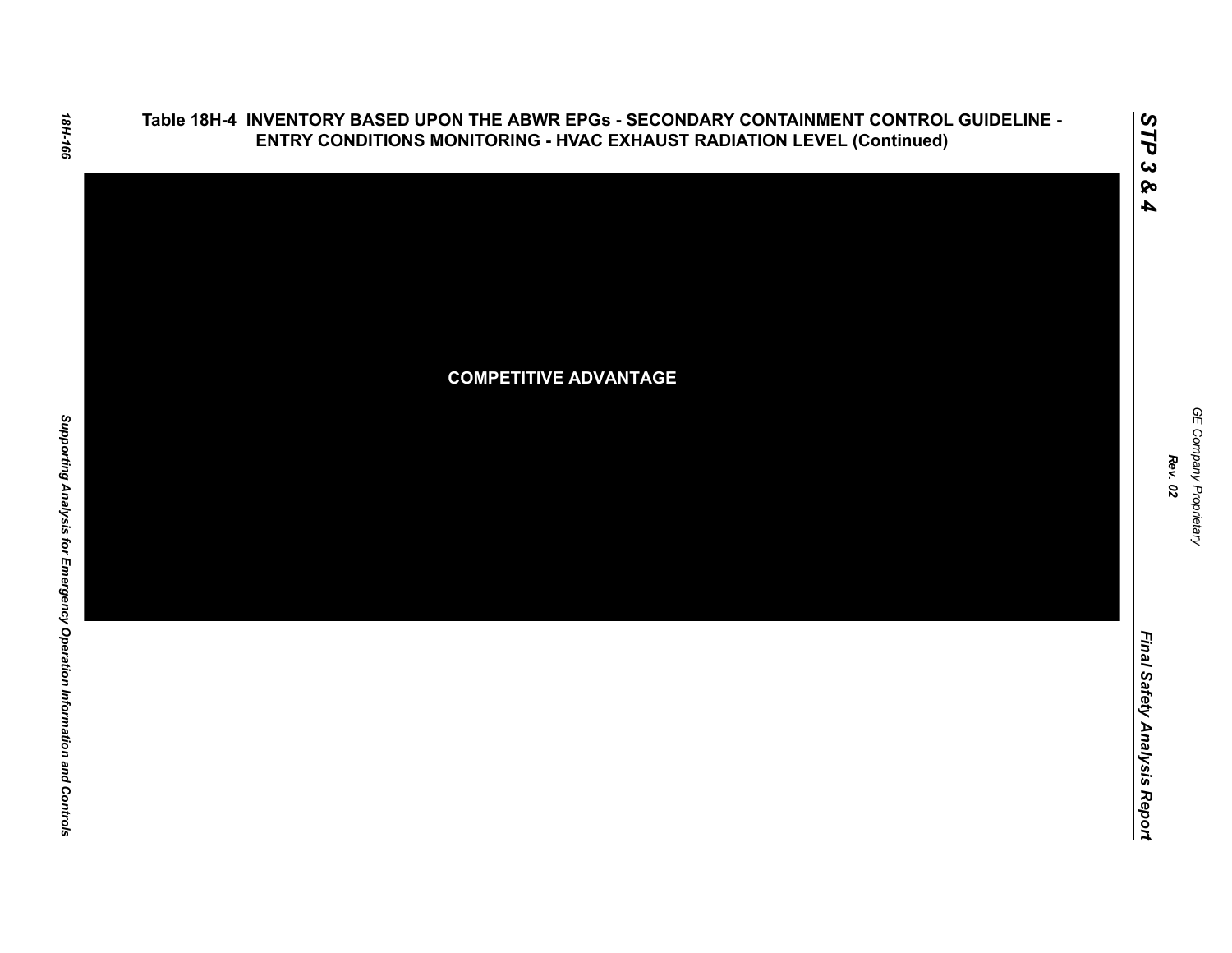**ENTRY CONDITIONS MONITORING - SECONDARY CONTAINMENT DIFFERENTIAL PRESSURE (Continued) COMPETITIVE ADVANTAGE**

**Table 18H-4 INVENTORY BASED UPON THE ABWR EPGs - SECONDARY CONTAINMENT CONTROL GUIDELINE -** 

Supporting Analysis for Emergency Operation Information and Controls *Supporting Analysis for Emergency Operation Information and Controls 18H-167*

*GE Company Proprietary*

GE Company Proprietary

*Rev. 02*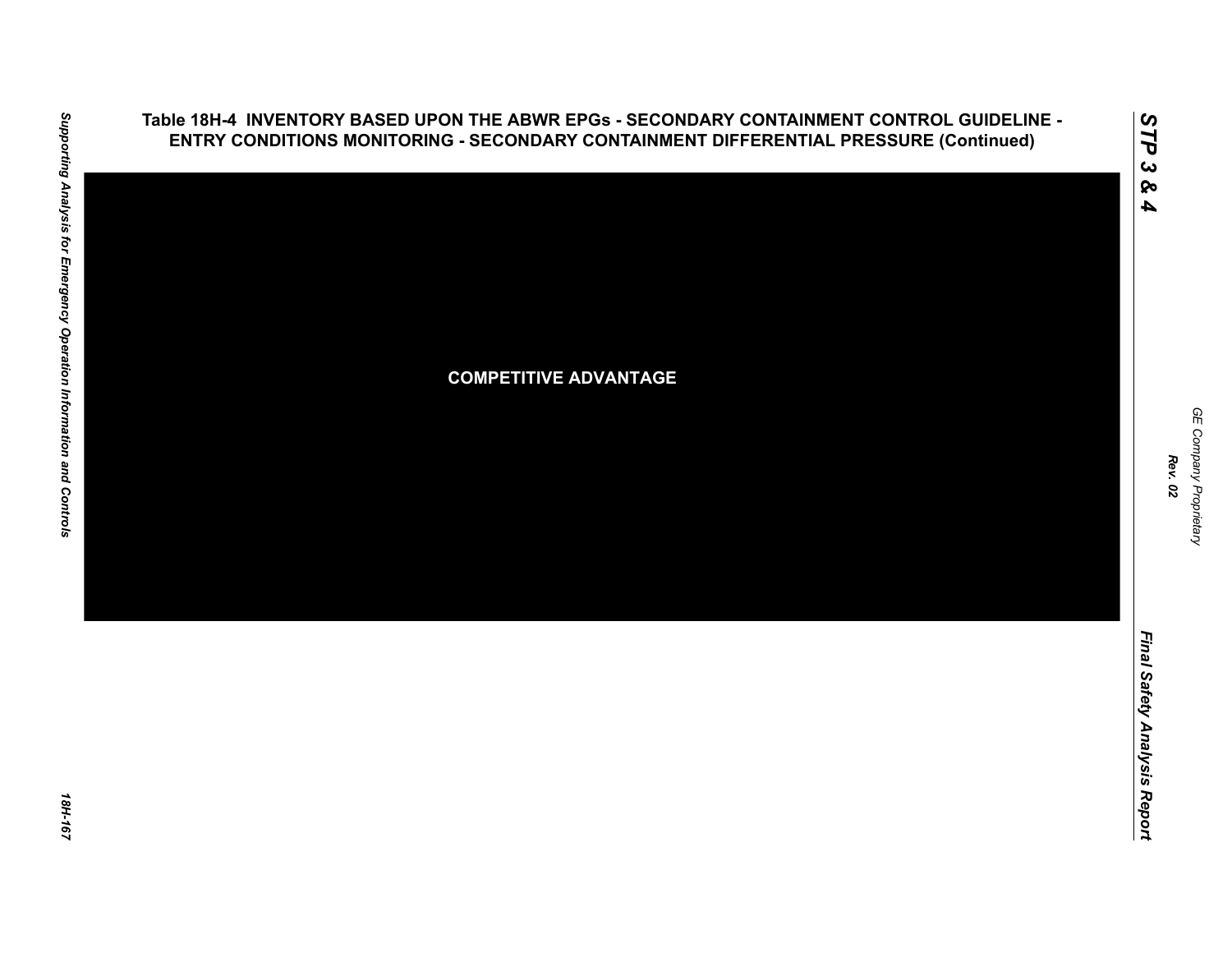

GE Company Proprietary *GE Company Proprietary Rev. 02*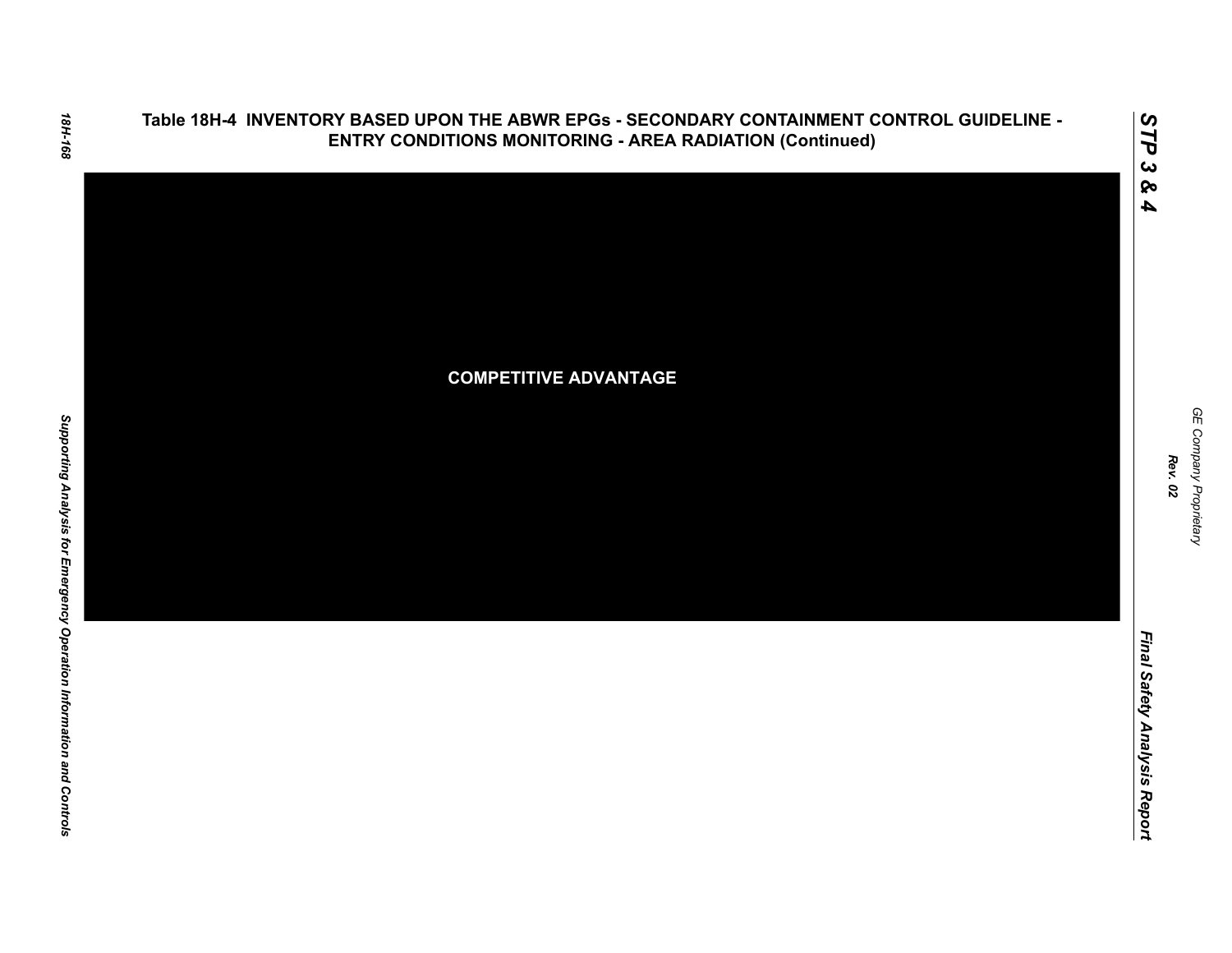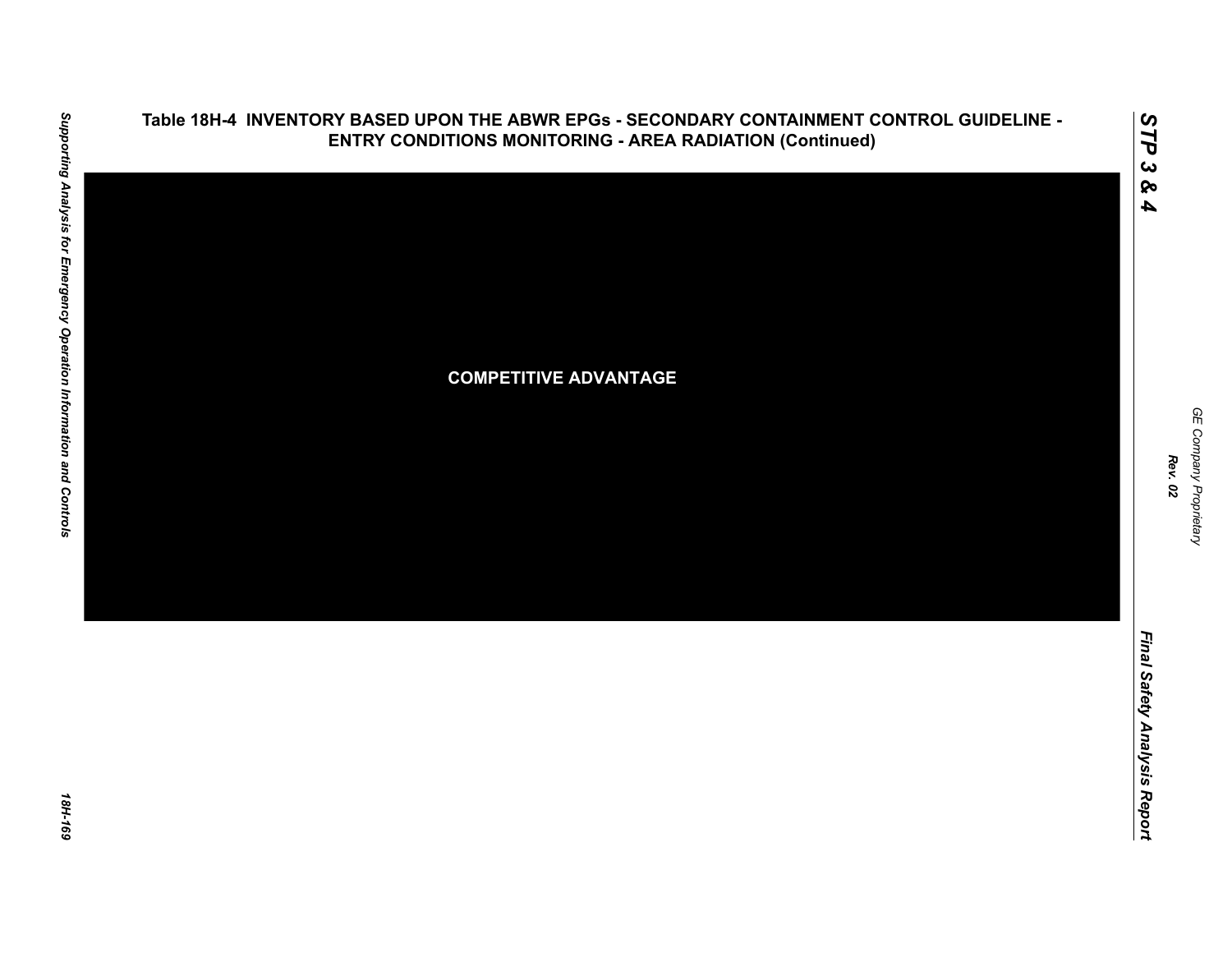**Table 18H-4 INVENTORY BASED UPON THE ABWR EPGs - SECONDARY CONTAINMENT CONTROL GUIDELINE - ENTRY CONDITIONS MONITORING - FLOOR DRAIN SUMP WATER LEVEL (Continued)**



GE Company Proprietary *GE Company Proprietary Rev. 02*

*STP 3 & 4*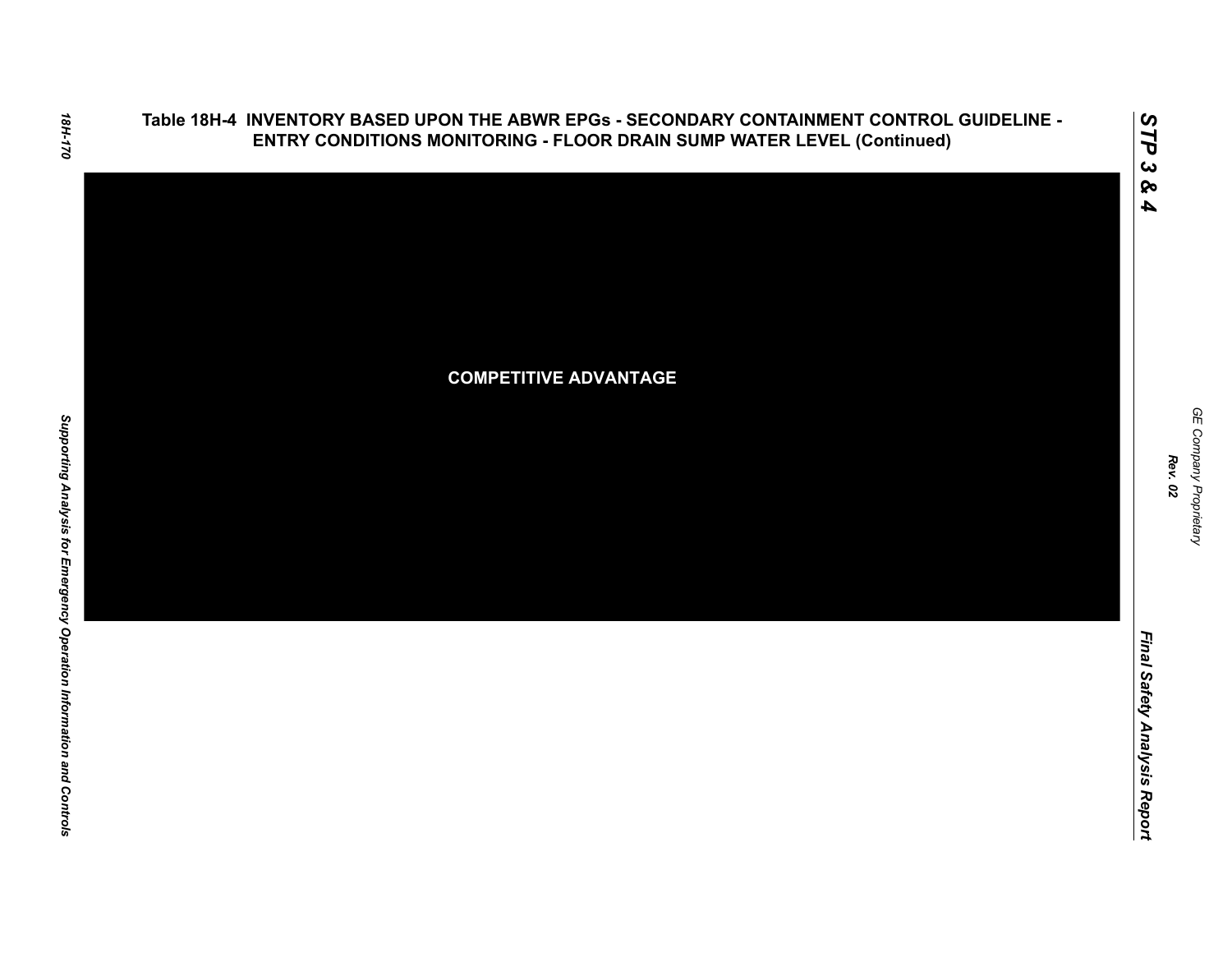

# Supporting Analysis for Emergency Operation Information and Controls *Supporting Analysis for Emergency Operation Information and Controls 18H-171*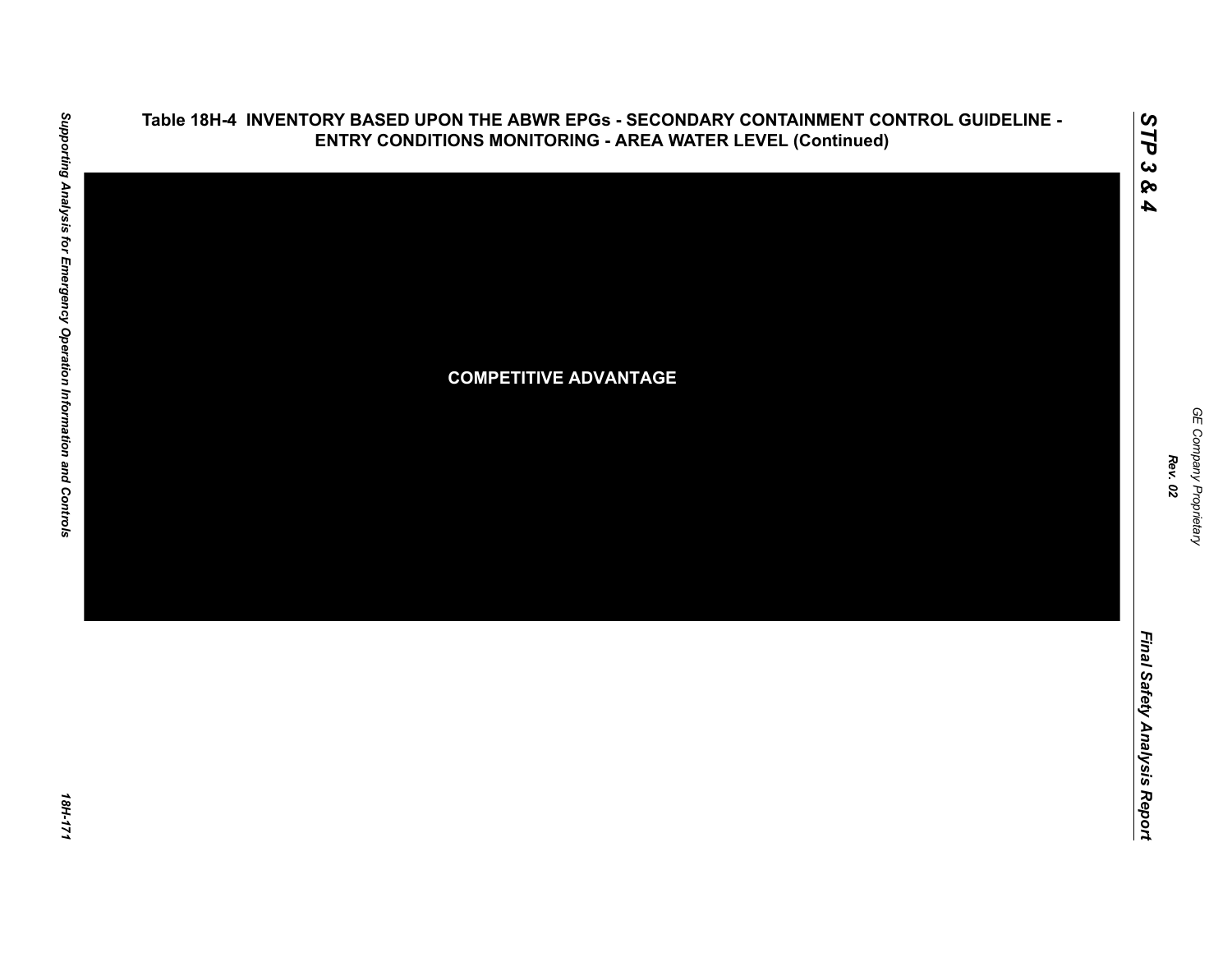

GE Company Proprietary *GE Company Proprietary*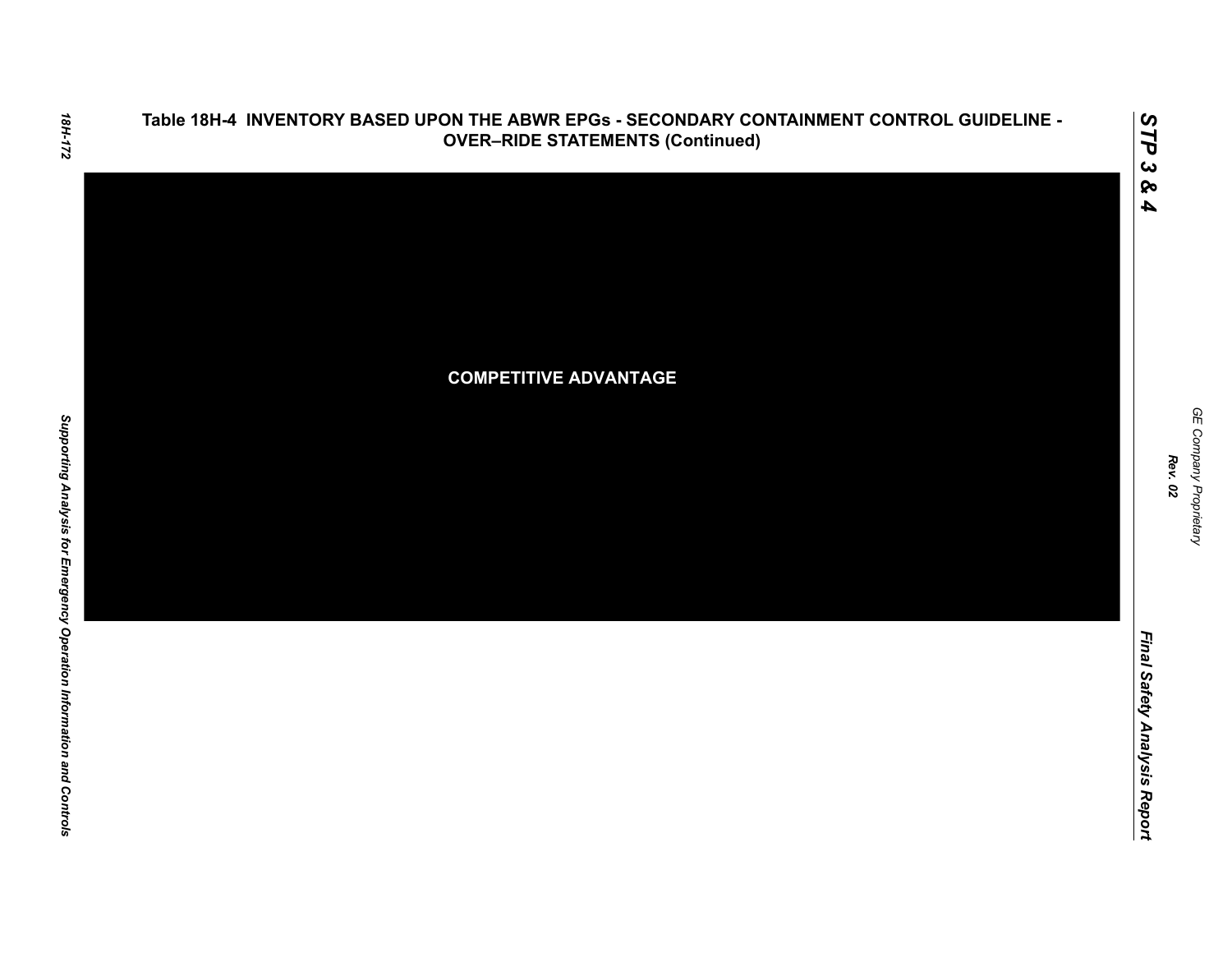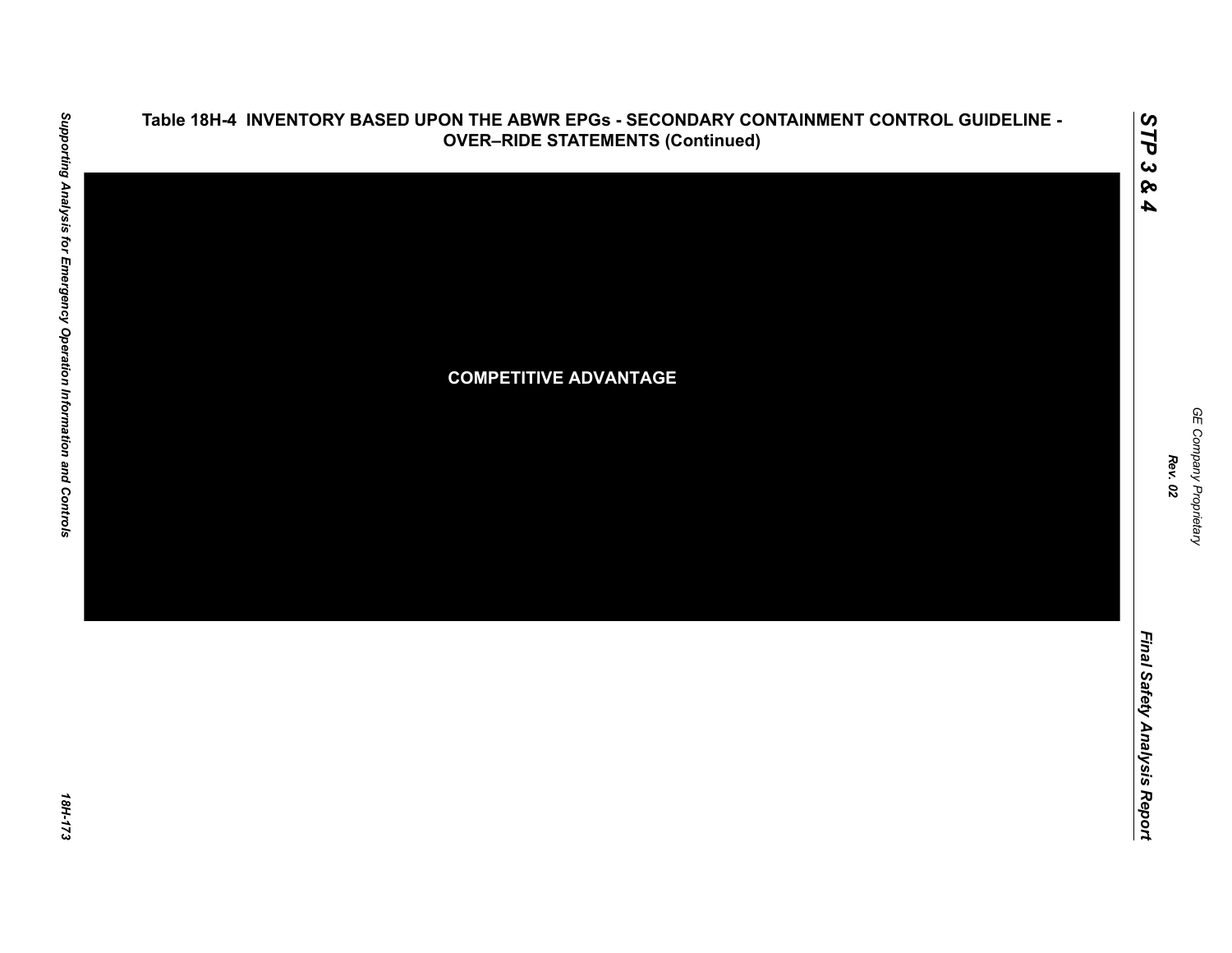

*GE Company Proprietary*

GE Company Proprietary

*Rev. 02*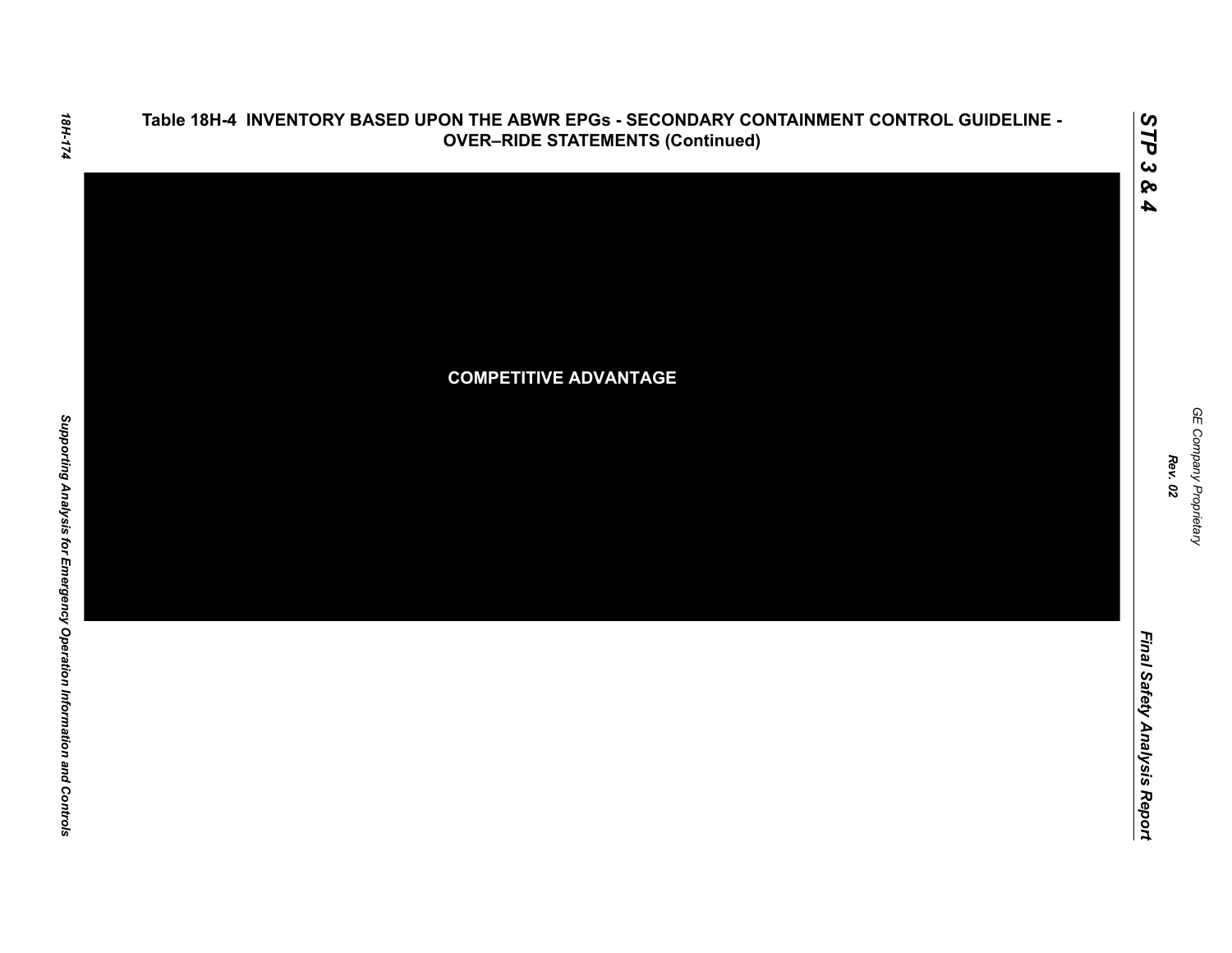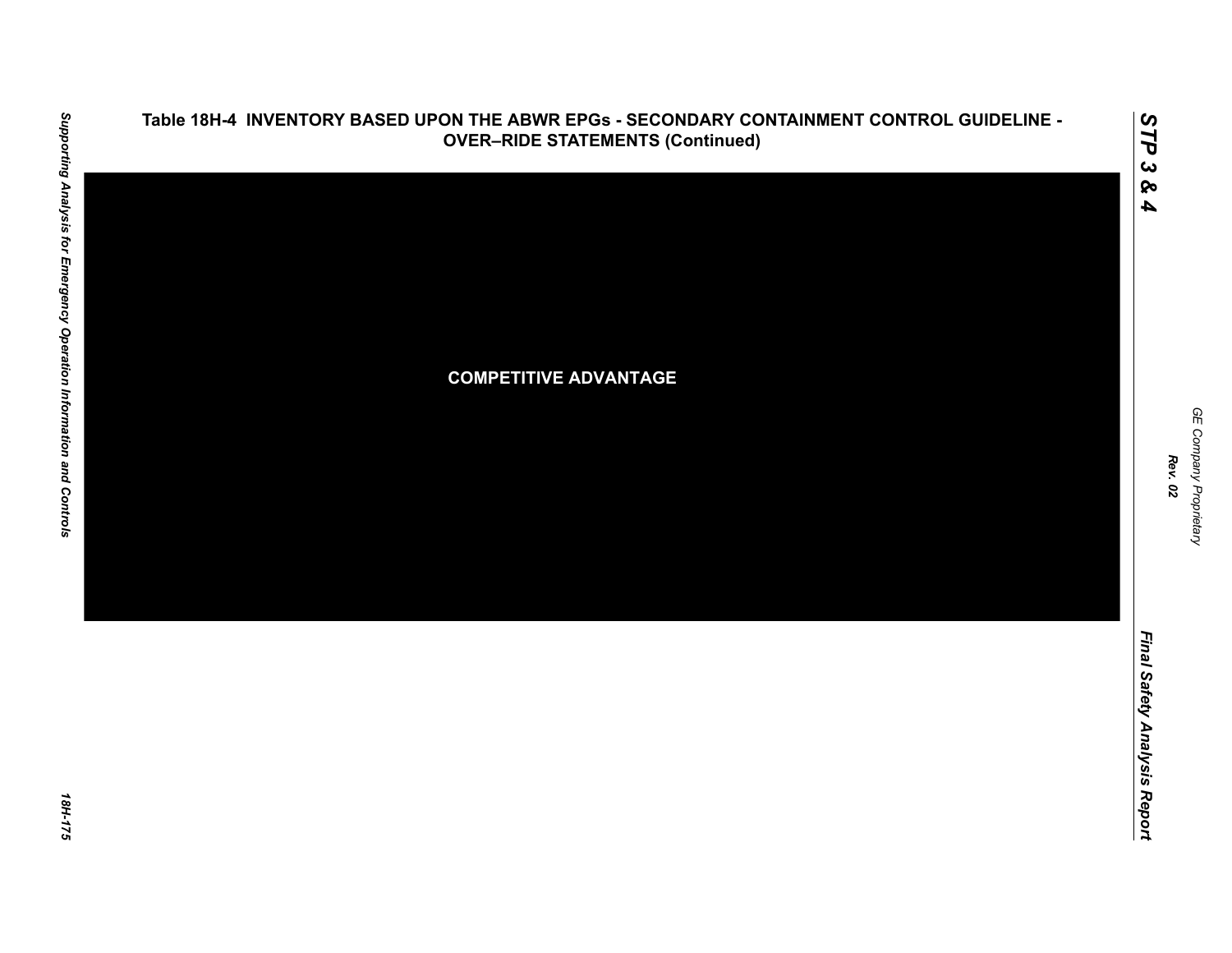

GE Company Proprietary *GE Company Proprietary Rev. 02*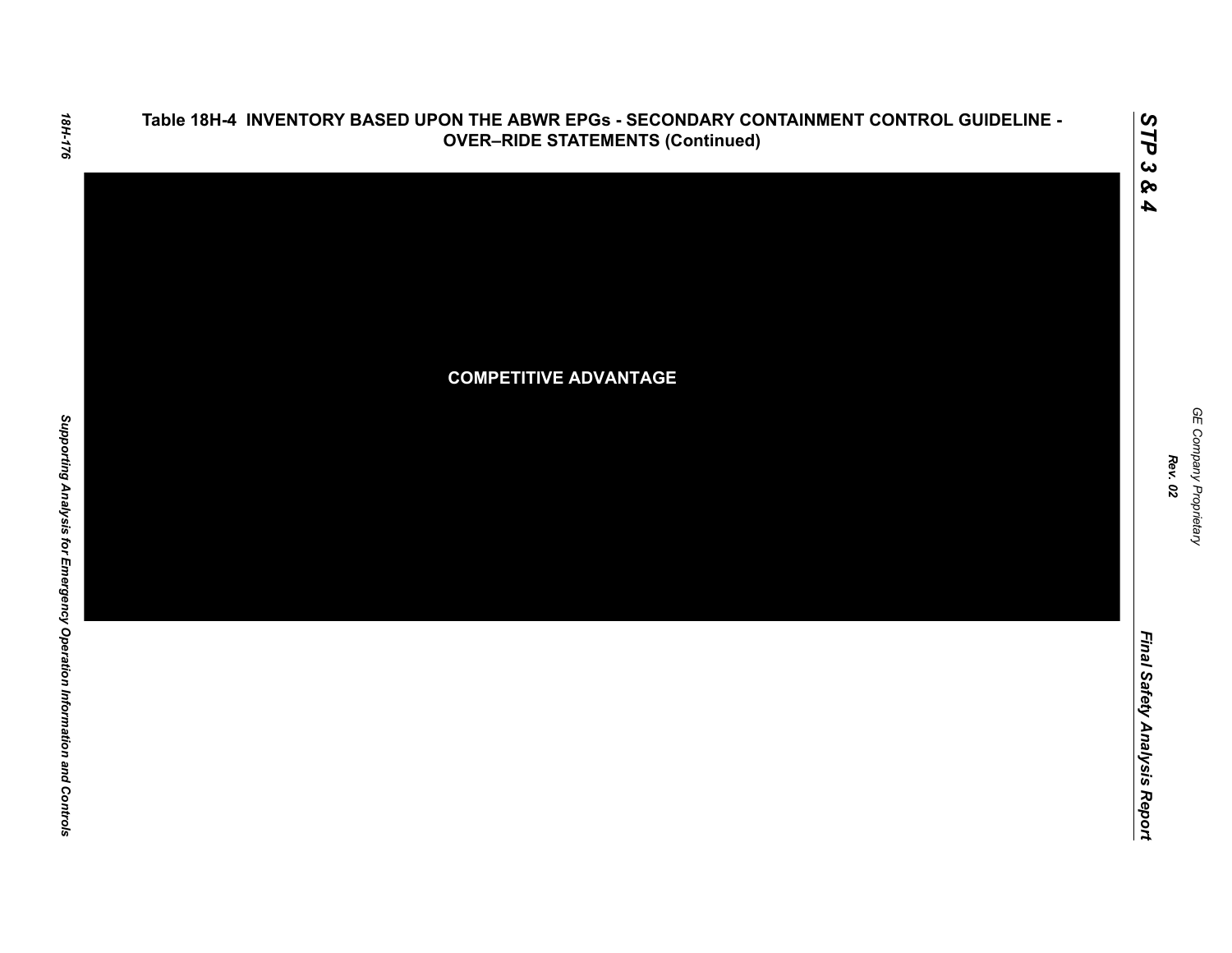

### **Table 18H-4 INVENTORY BASED UPON THE ABWR EPGs - SECONDARY CONTAINMENT CONTROL GUIDELINE - SECONDARY CONTAINMENT TEMPERATURE CONTROL SC/T (Continued)**

*GE Company Proprietary*

GE Company Proprietary

*Rev. 02*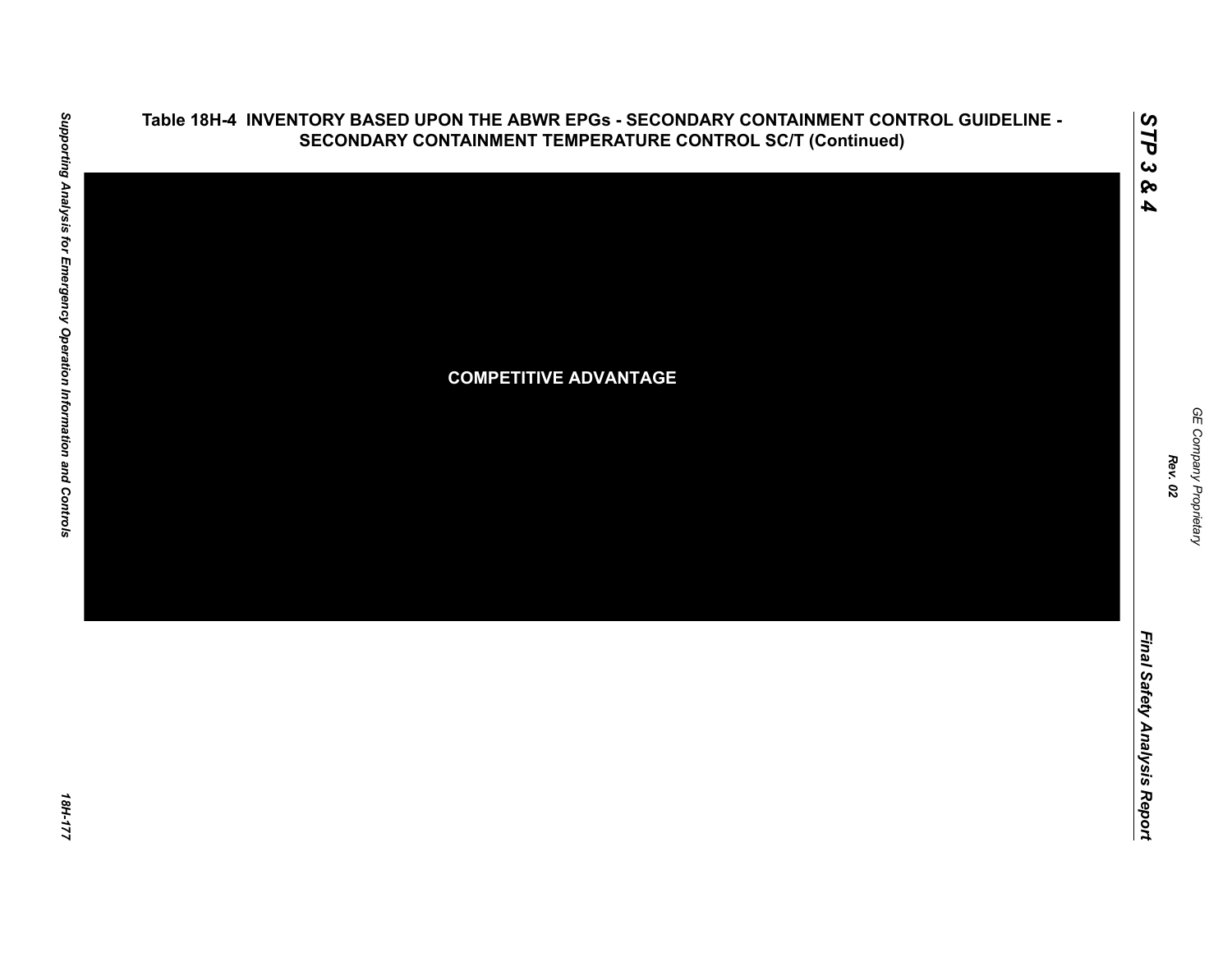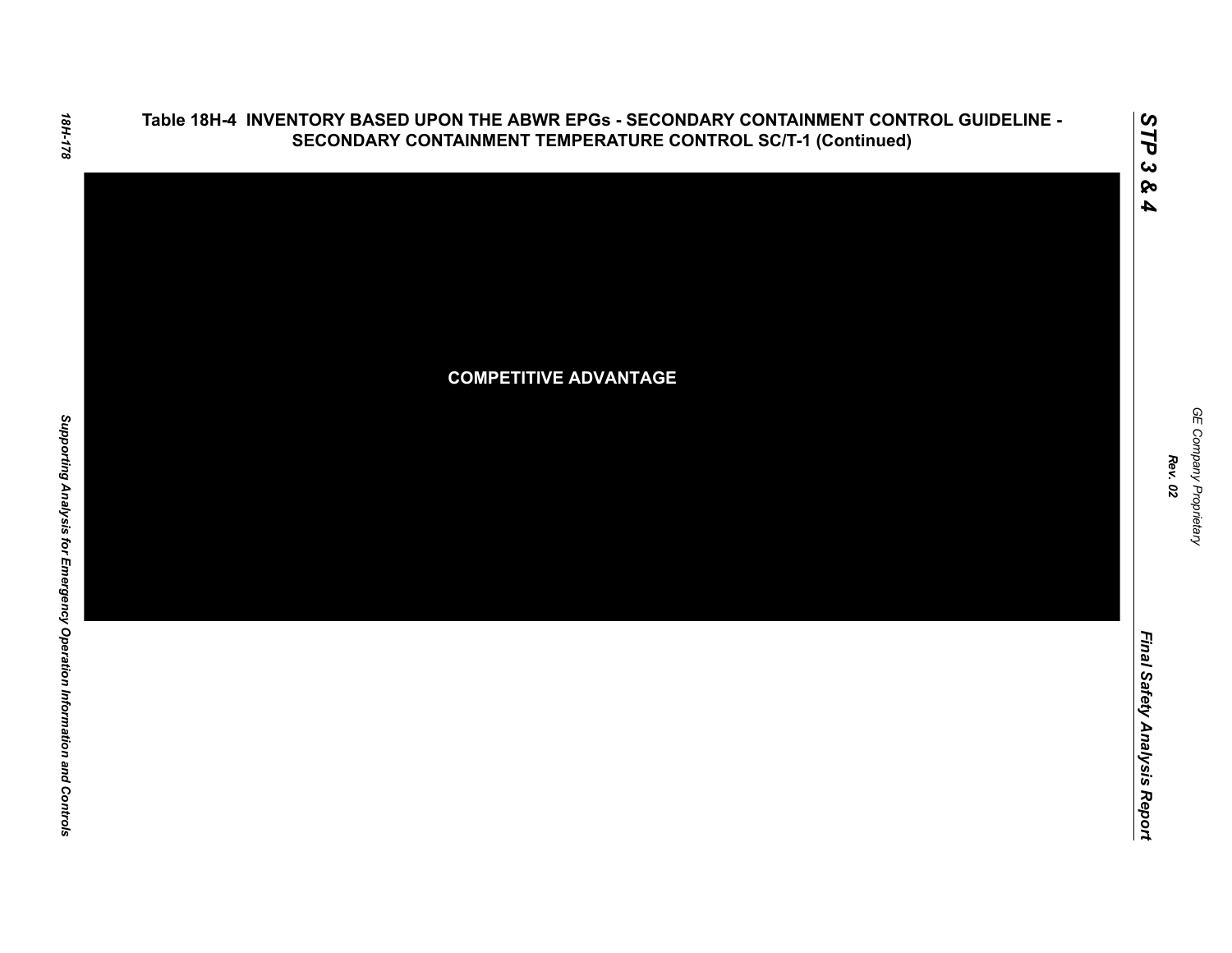

*GE Company Proprietary*

GE Company Proprietary

*Rev. 02*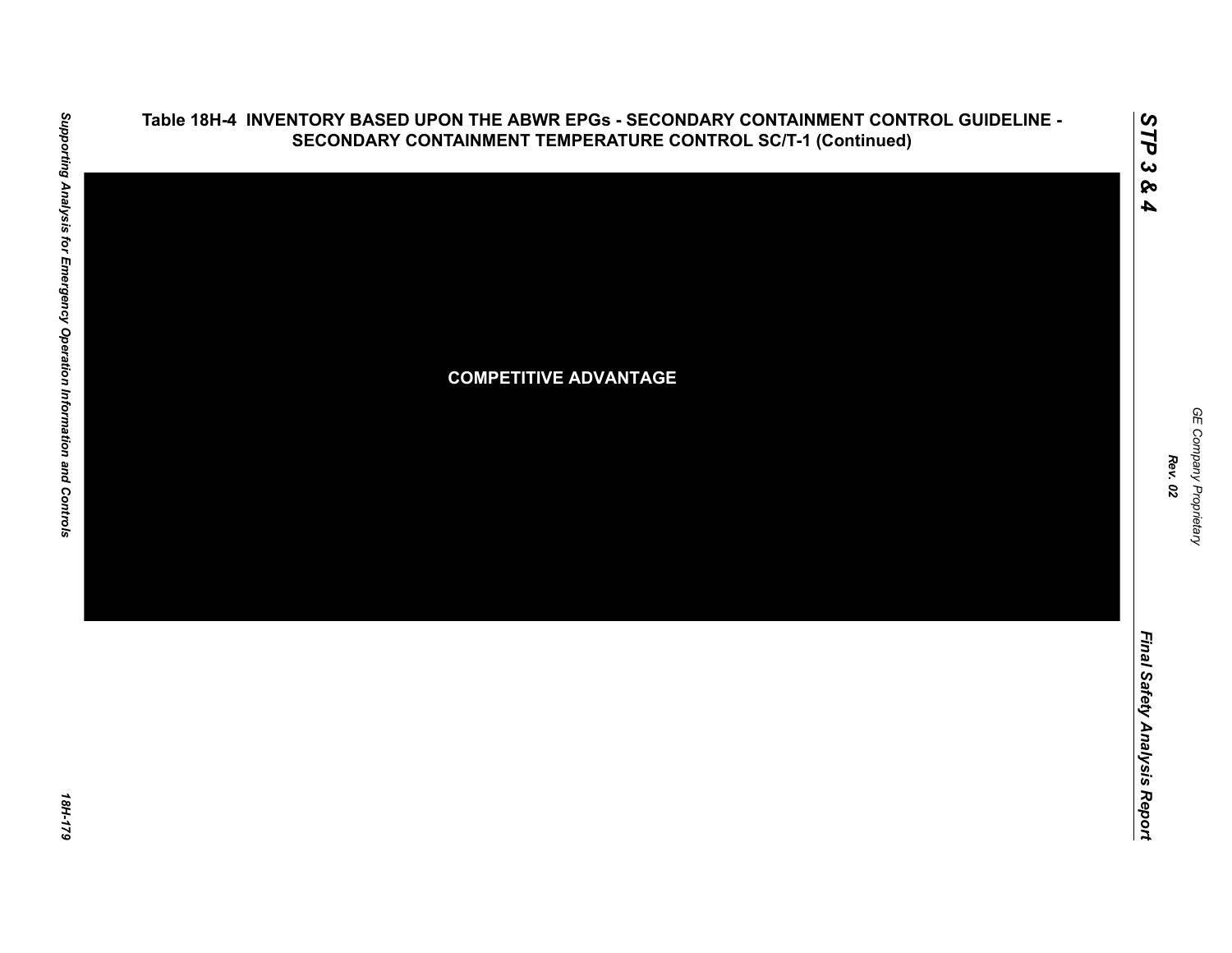

*Final Safety Analysis Report*

Final Safety Analysis Report

*GE Company Proprietary*

GE Company Proprietary

*Rev. 02*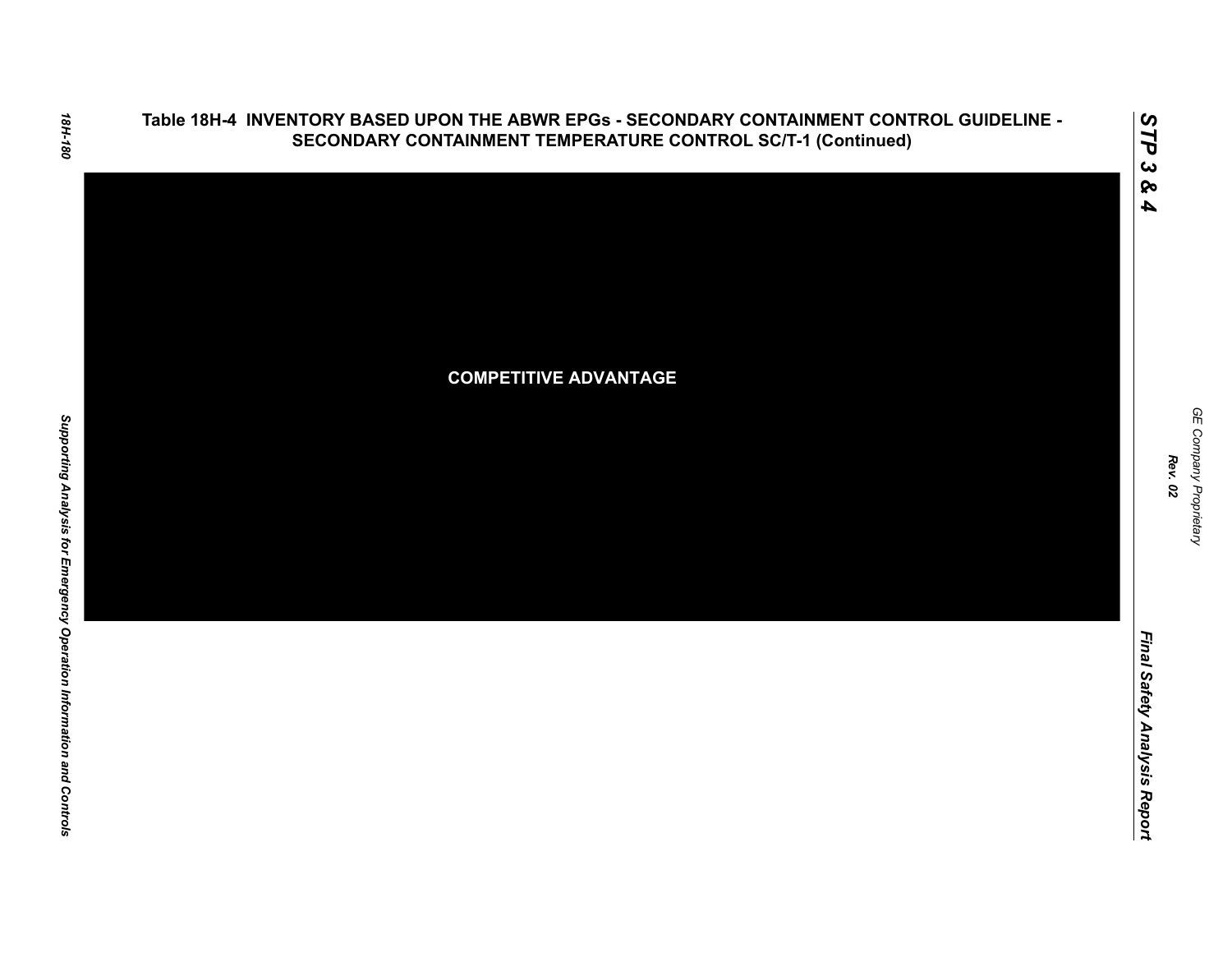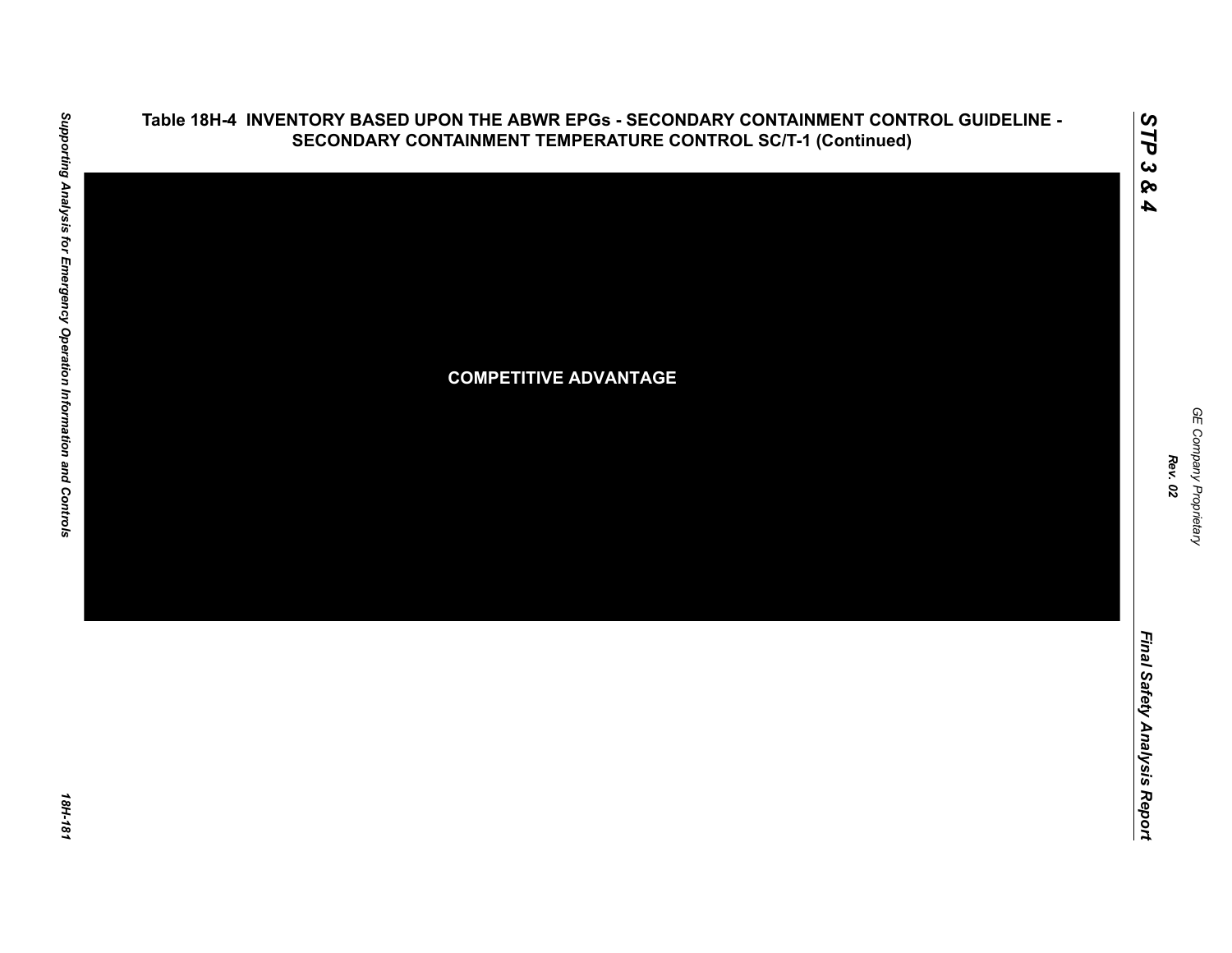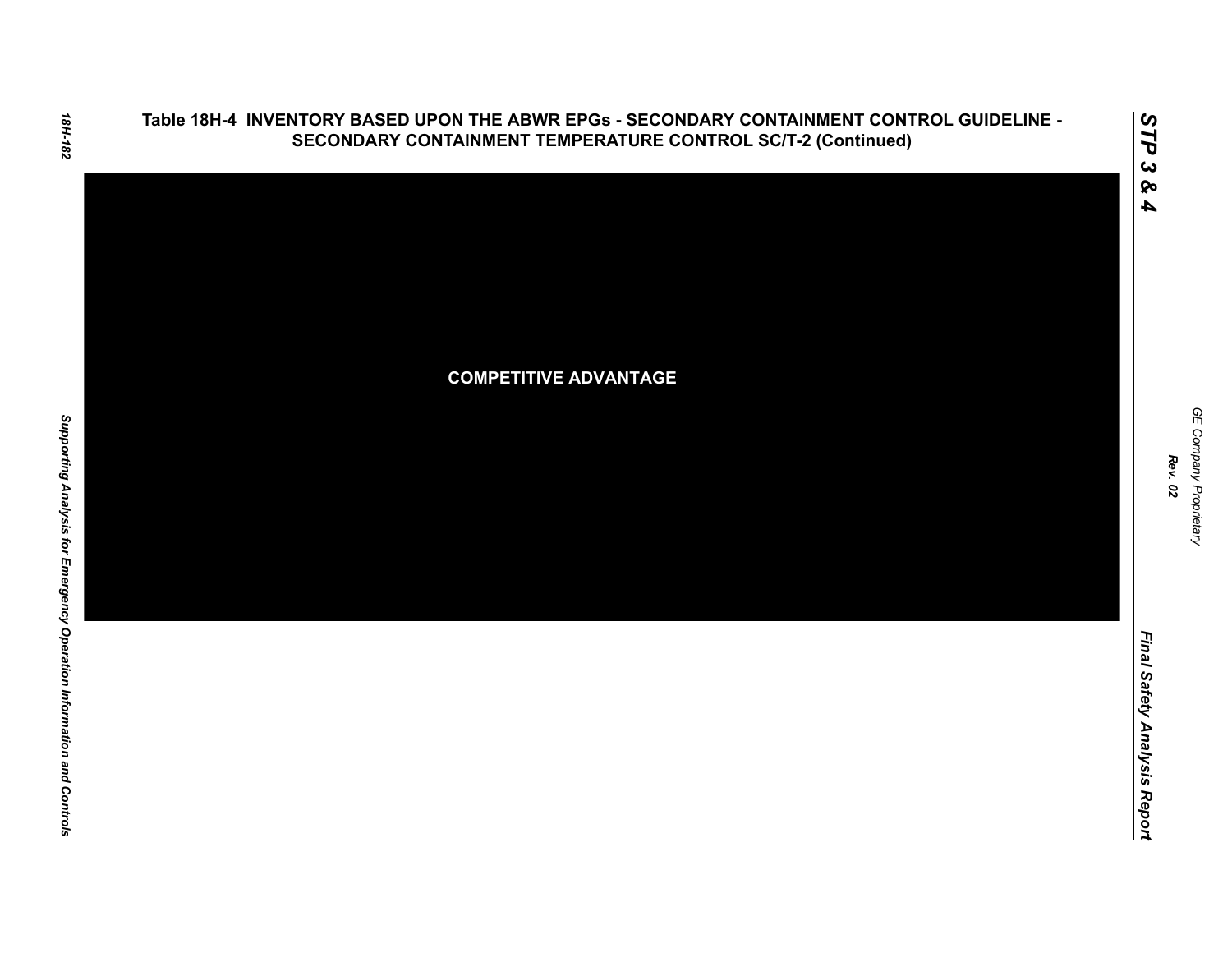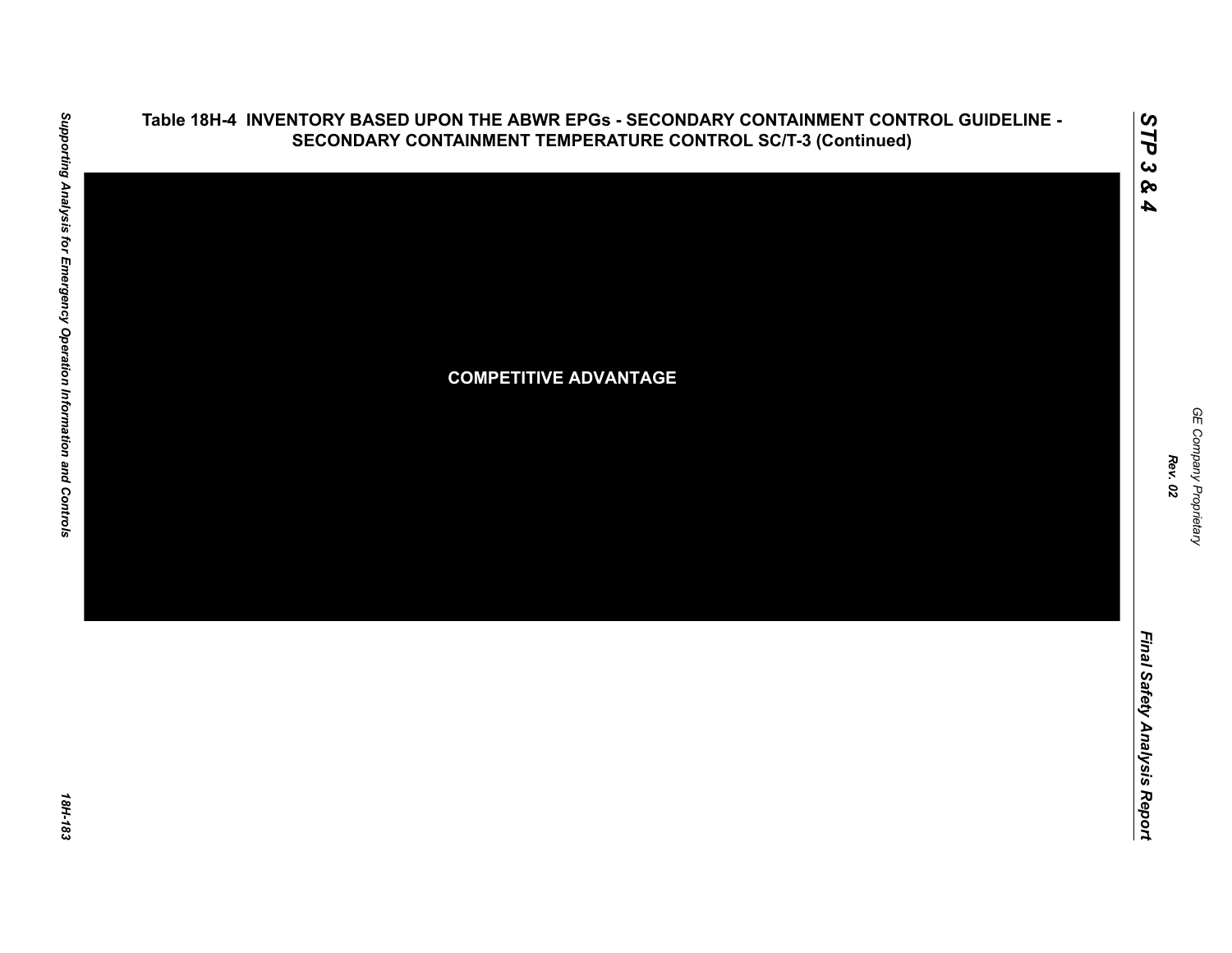

*STP 3 & 4*

*GE Company Proprietary*

GE Company Proprietary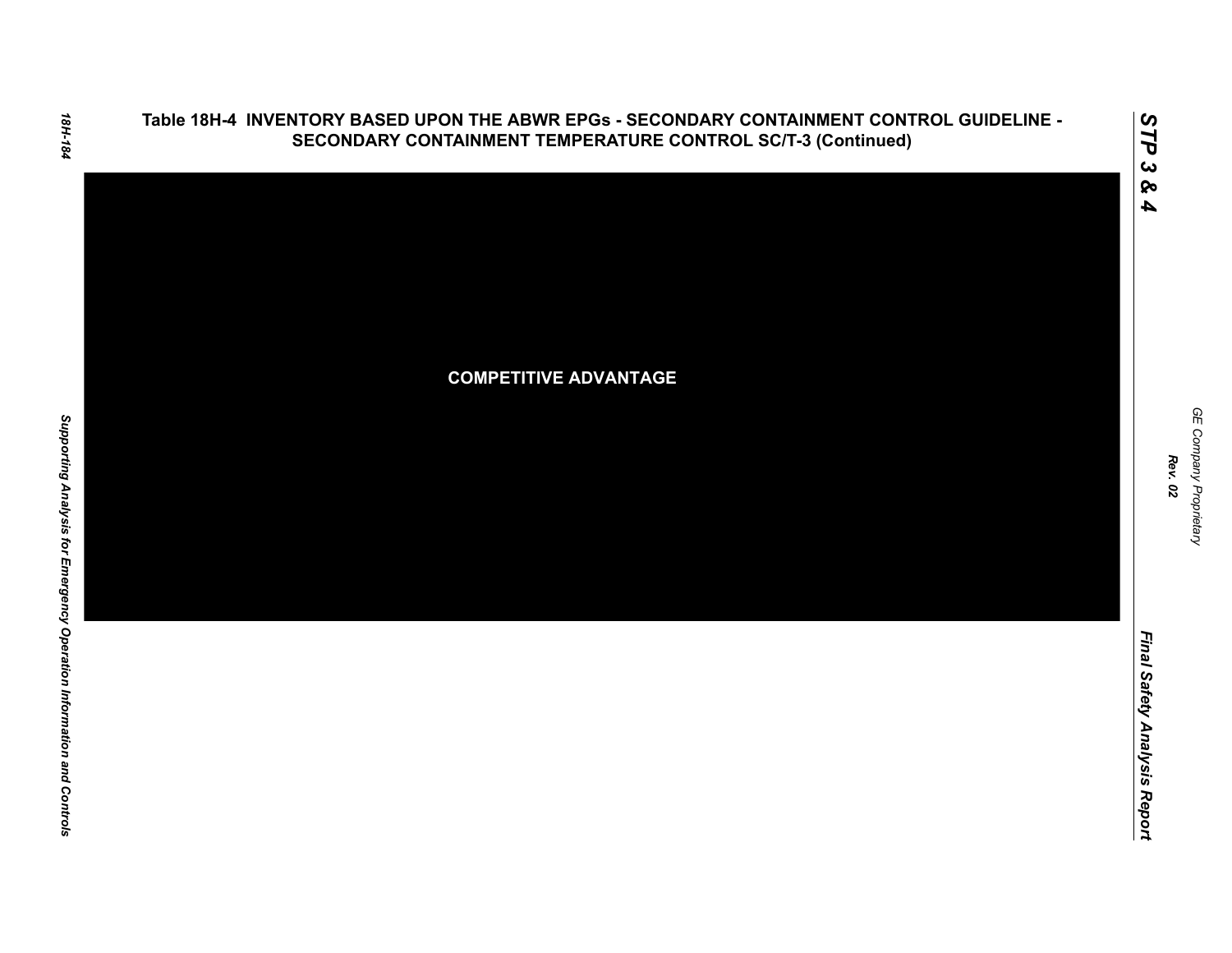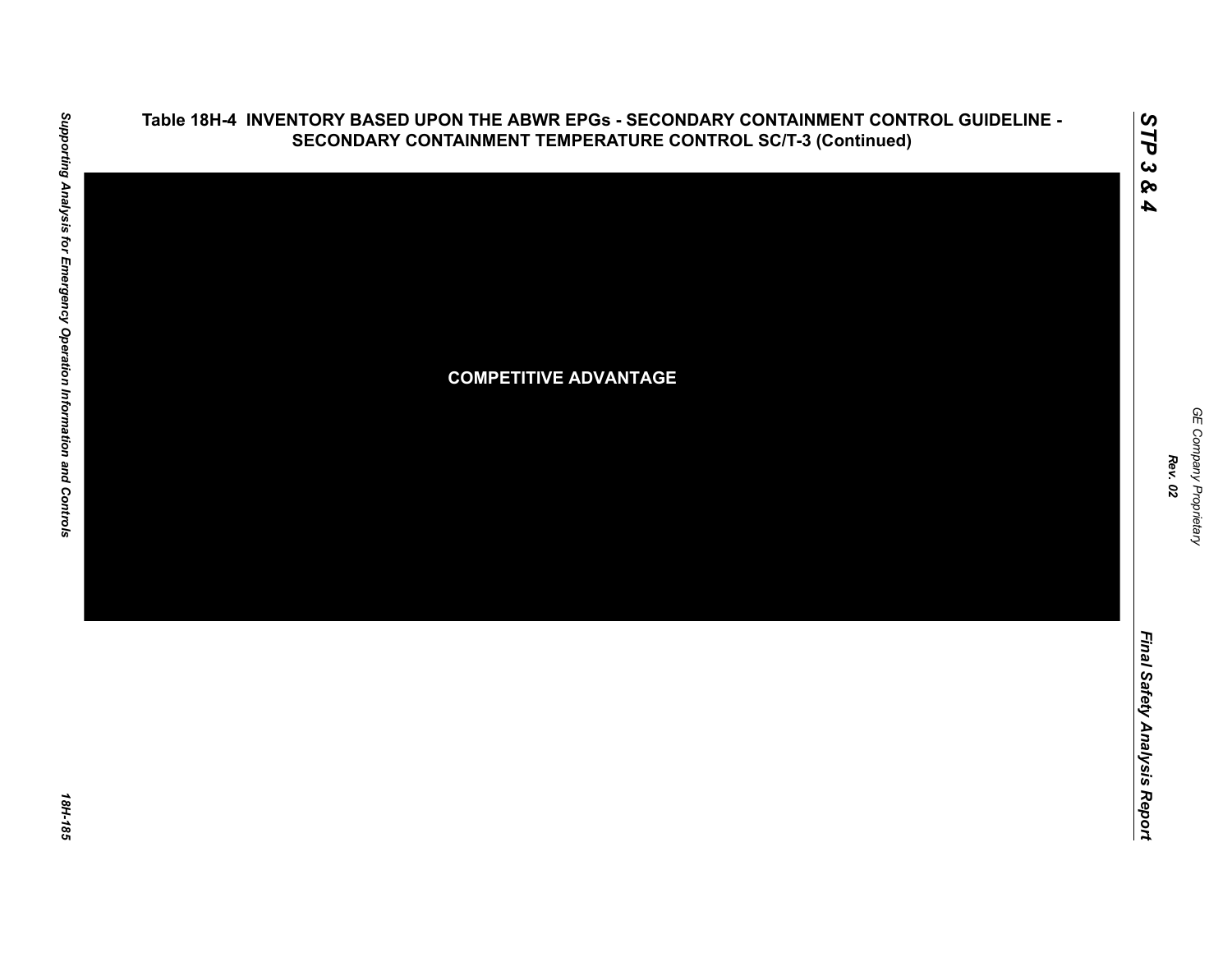

*GE Company Proprietary*

GE Company Proprietary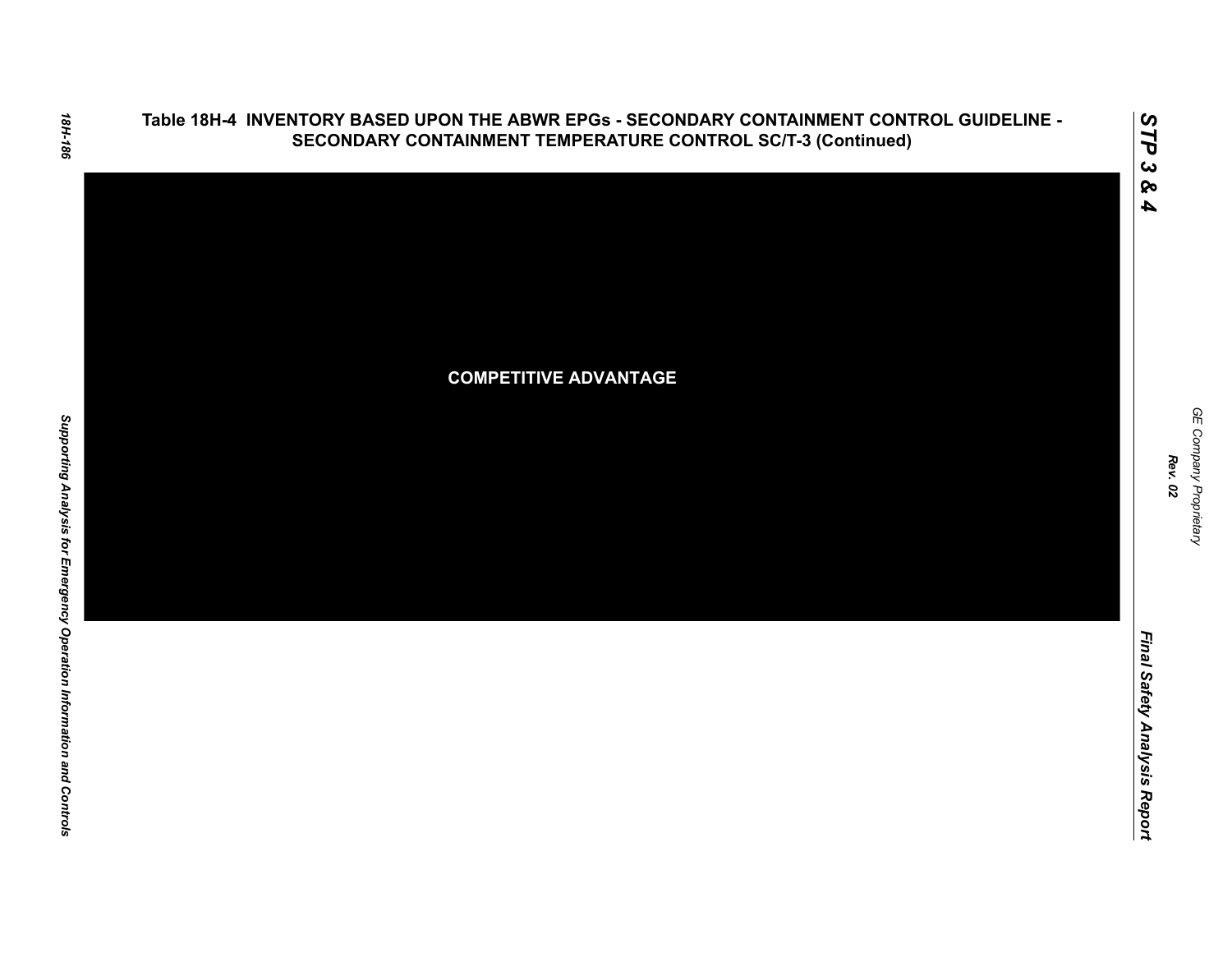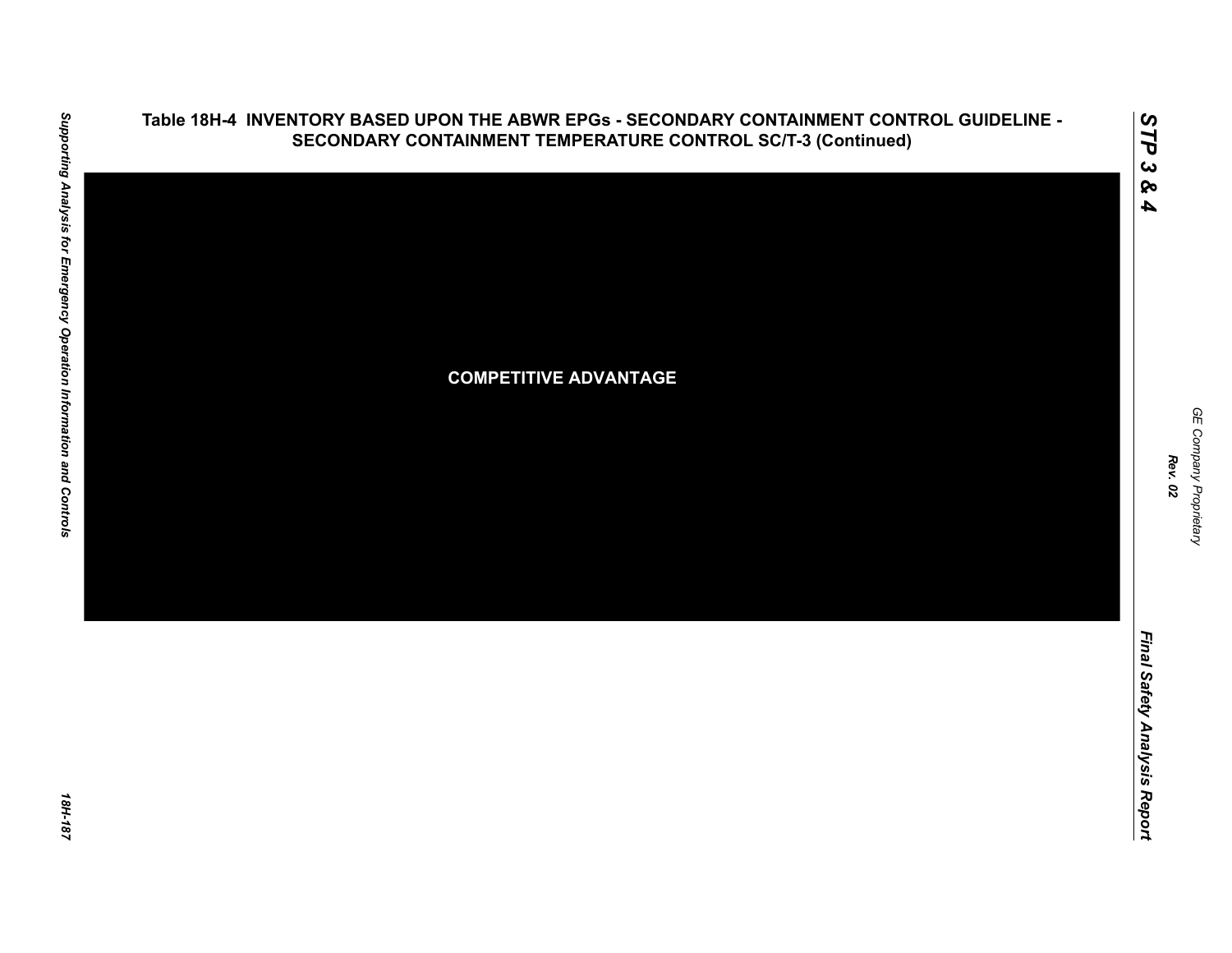

*GE Company Proprietary*

GE Company Proprietary

*Rev. 02*

*Final Safety Analysis Report*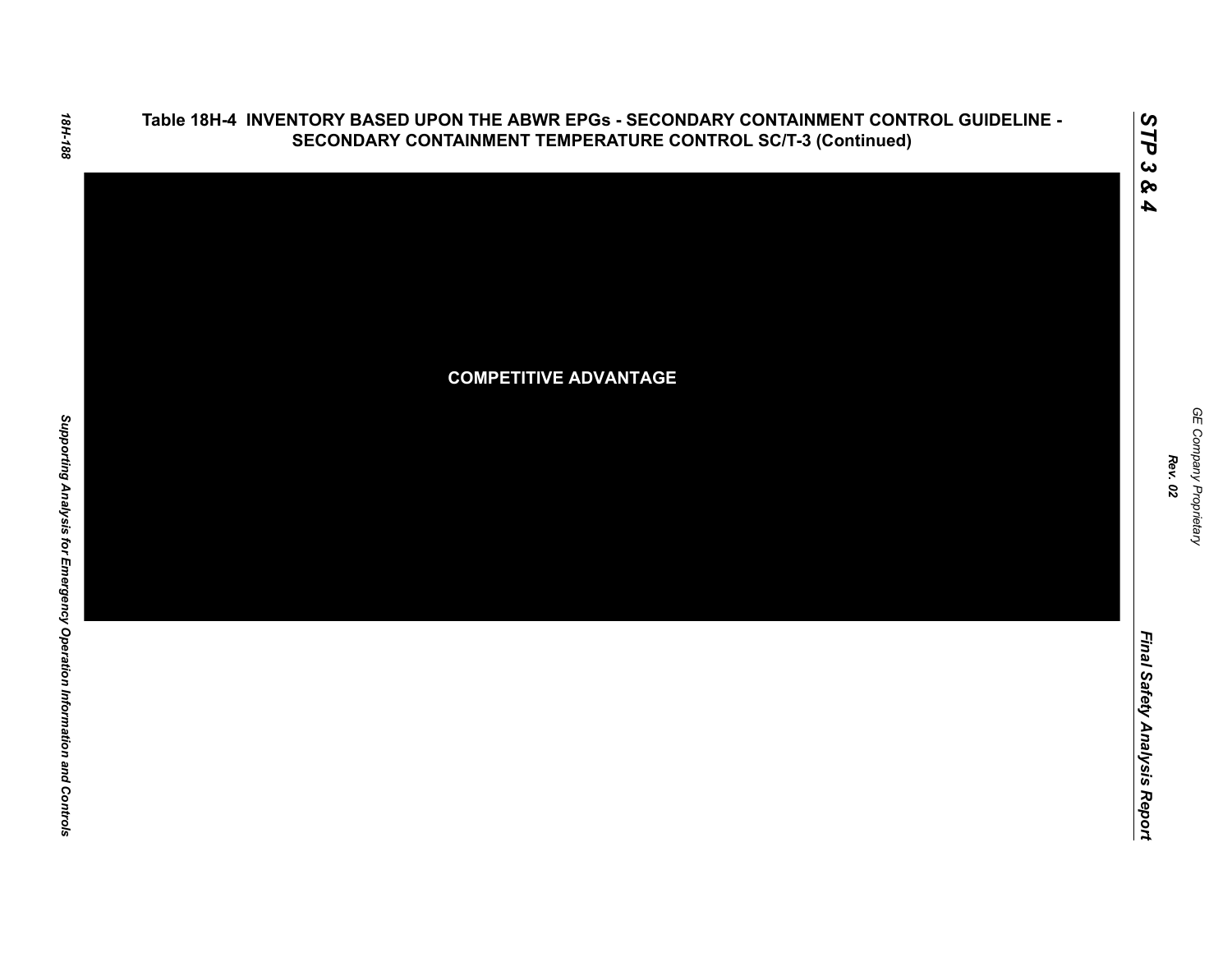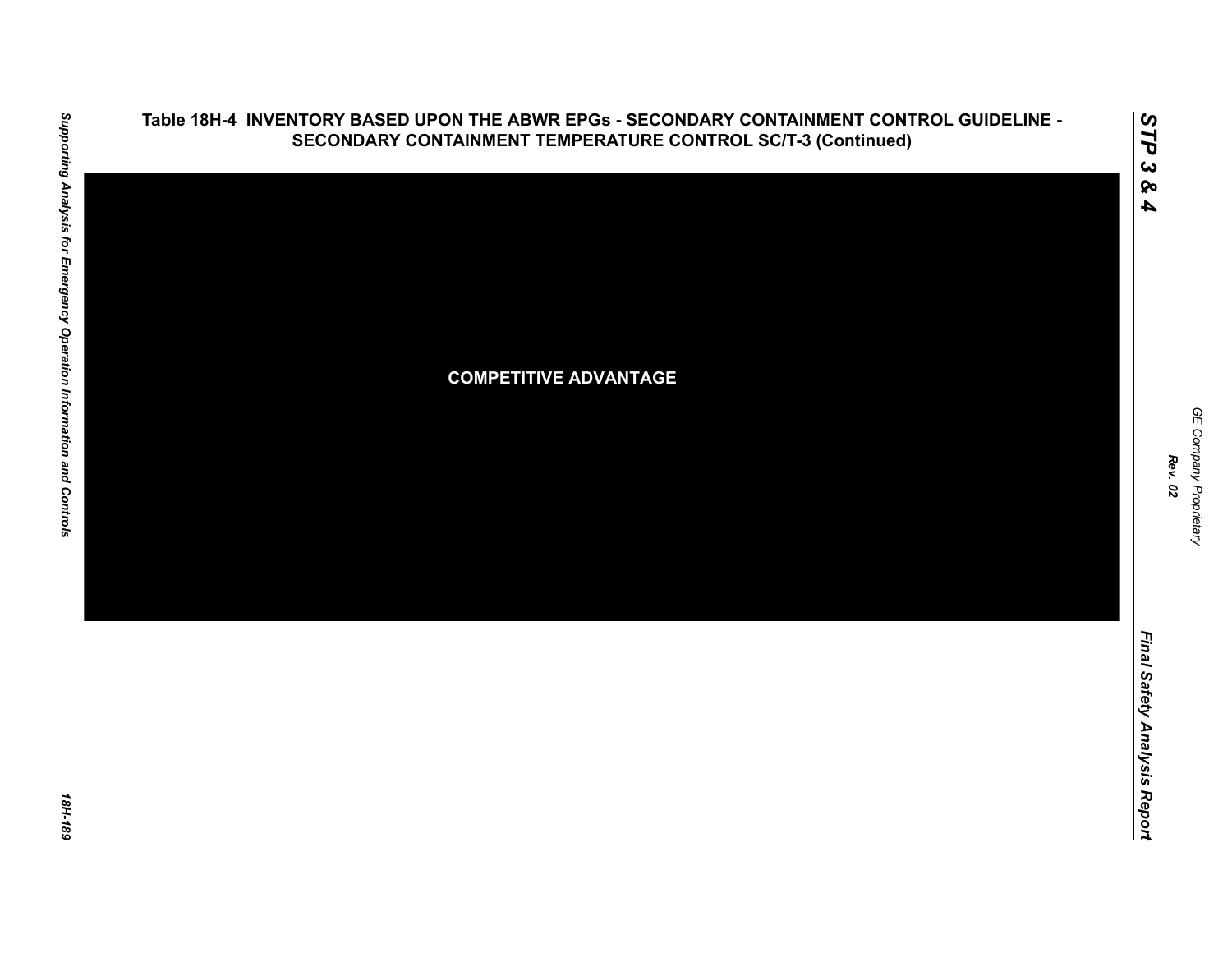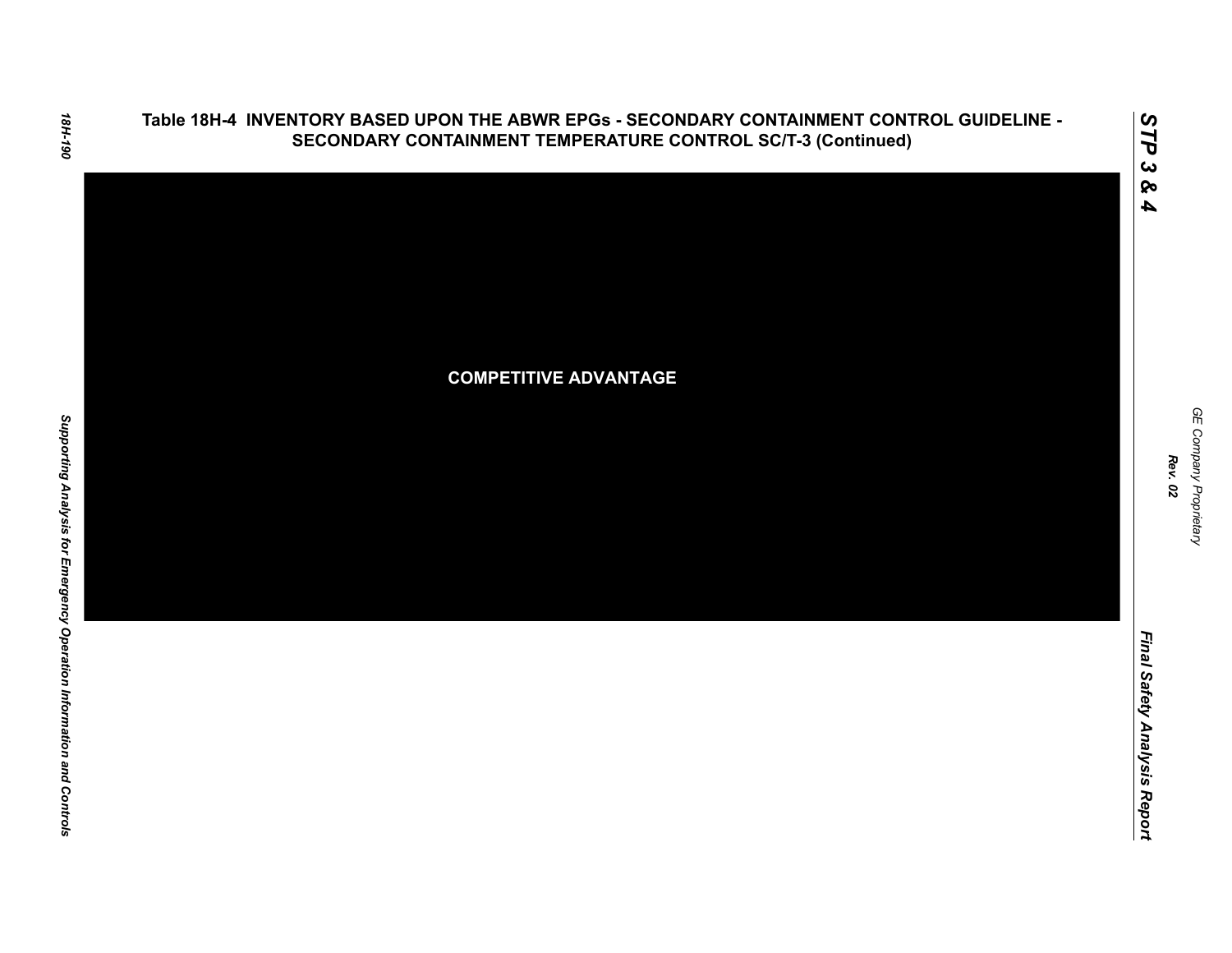

Final Safety Analysis Report *Final Safety Analysis Report*

*GE Company Proprietary*

GE Company Proprietary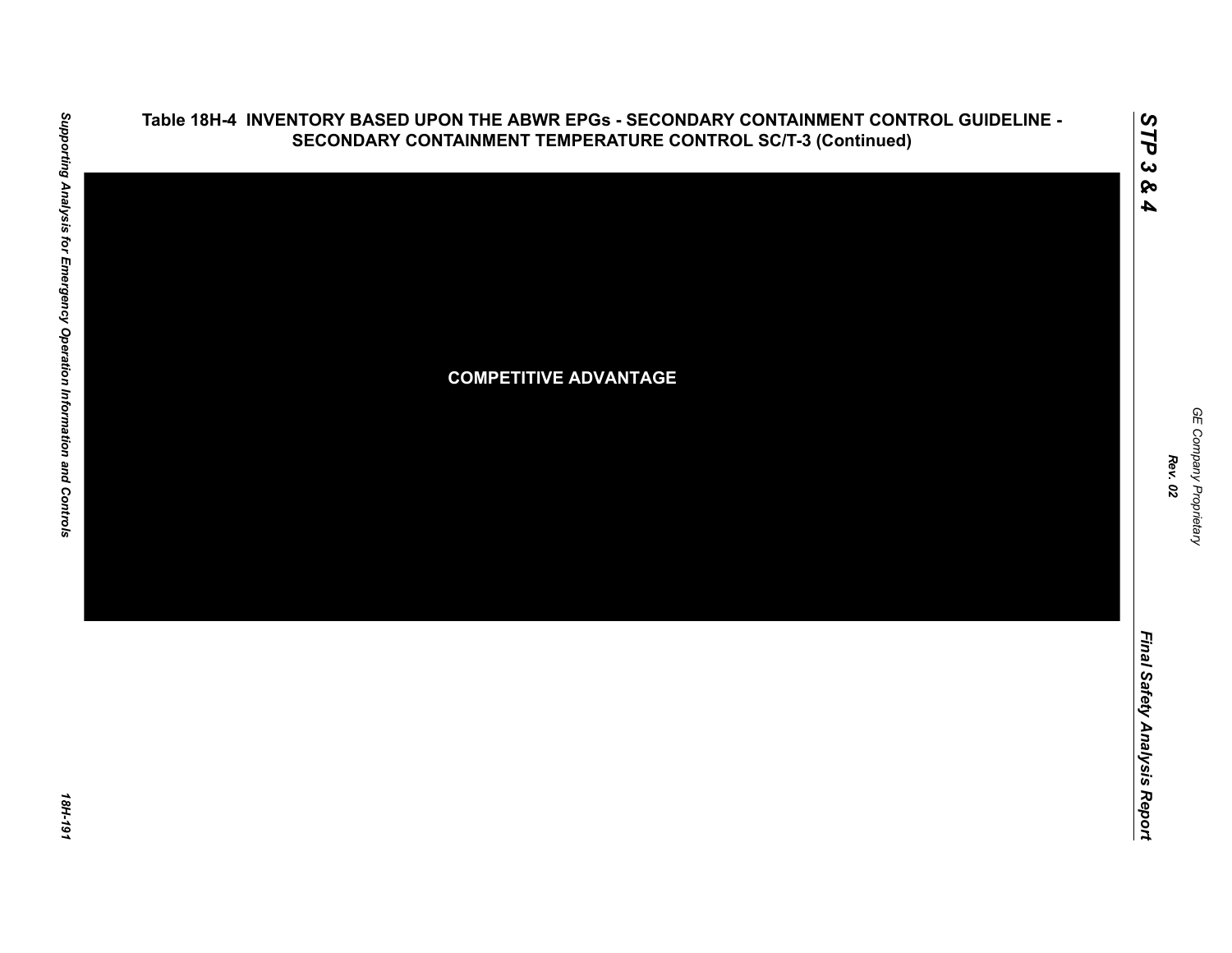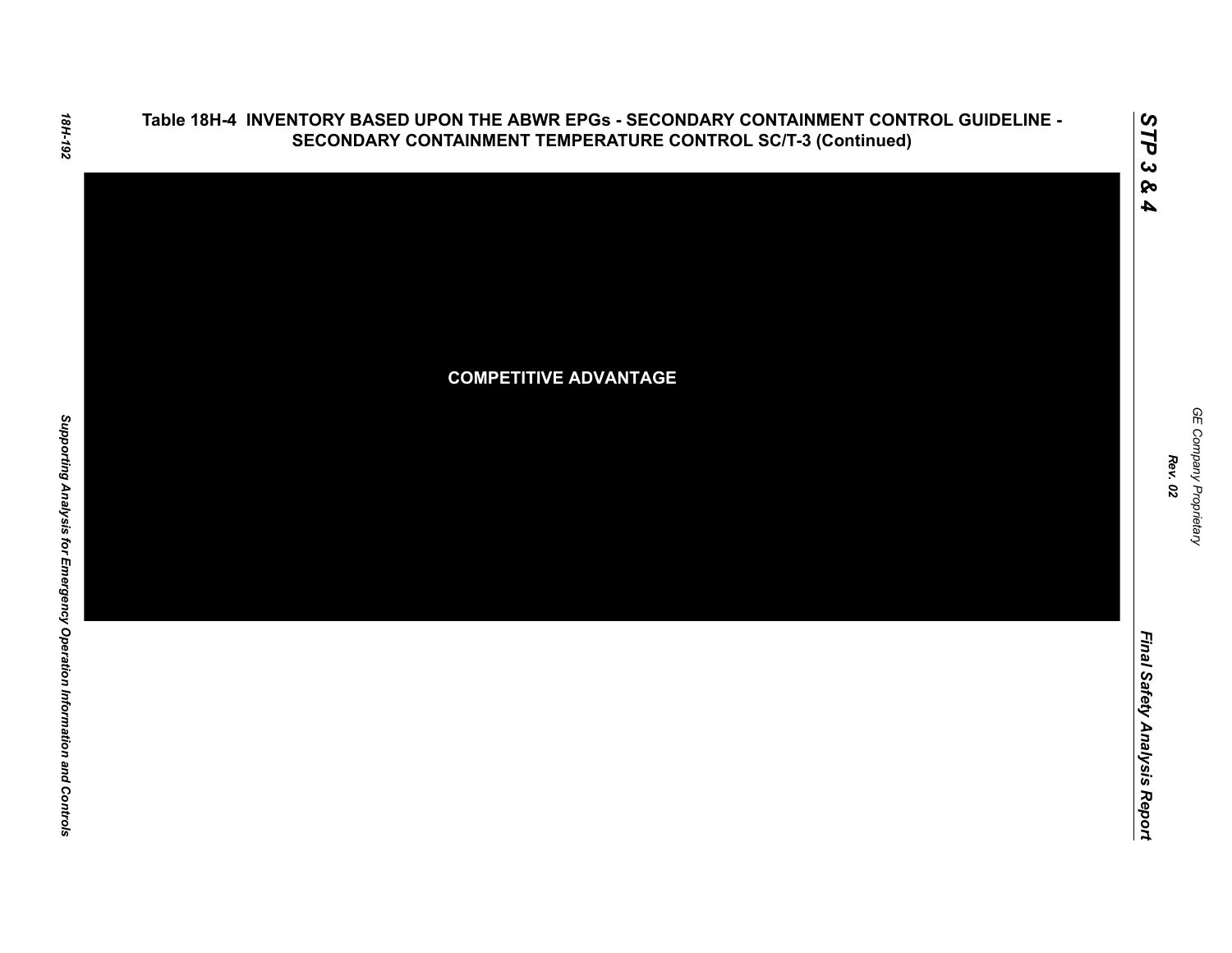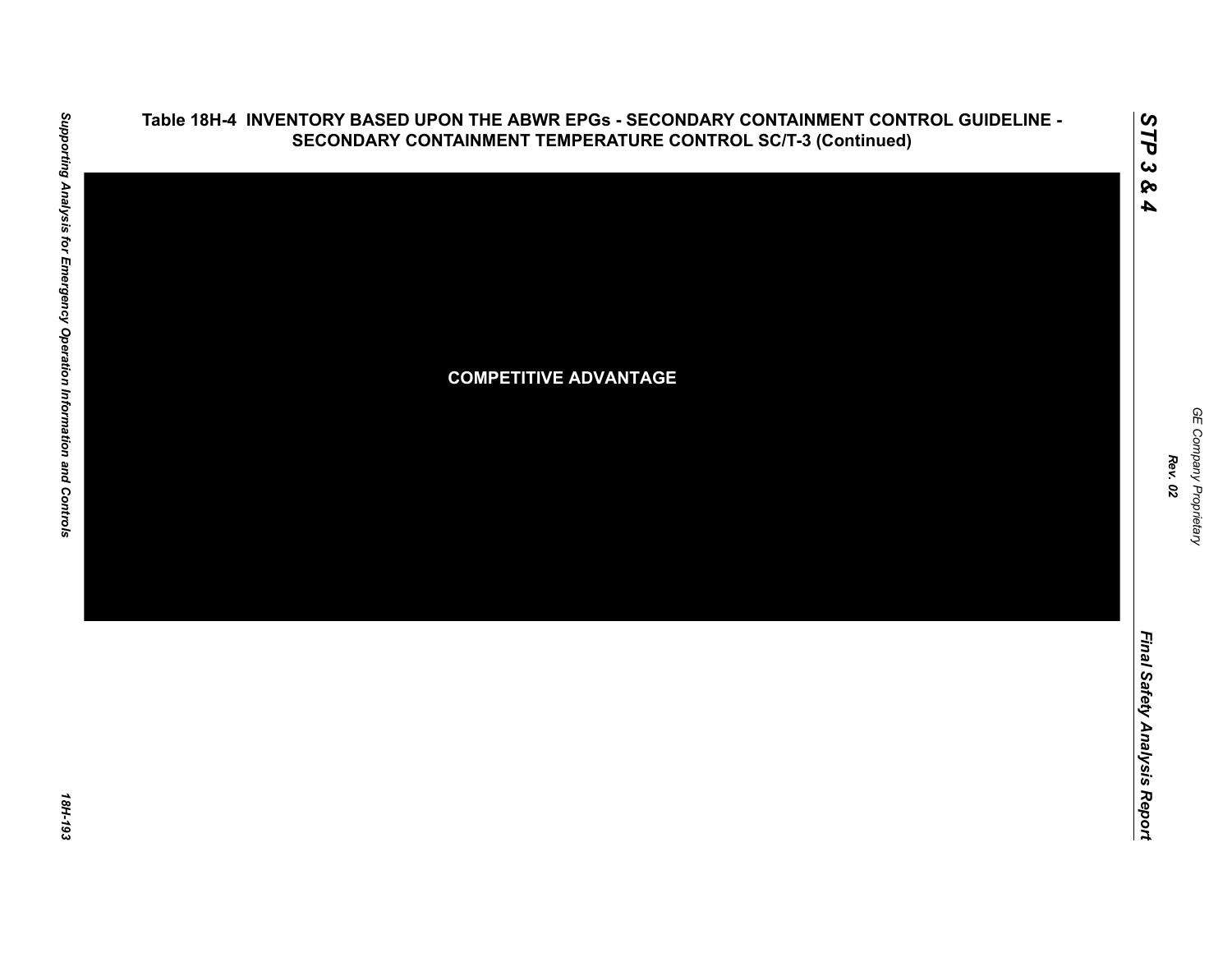### **Table 18H-4 INVENTORY BASED UPON THE ABWR EPGs - SECONDARY CONTAINMENT CONTROL GUIDELINE - SECONDARY CONTAINMENT TEMPERATURE CONTROL SC/T–4 (Continued)**



*Rev. 02*

*STP 3 & 4*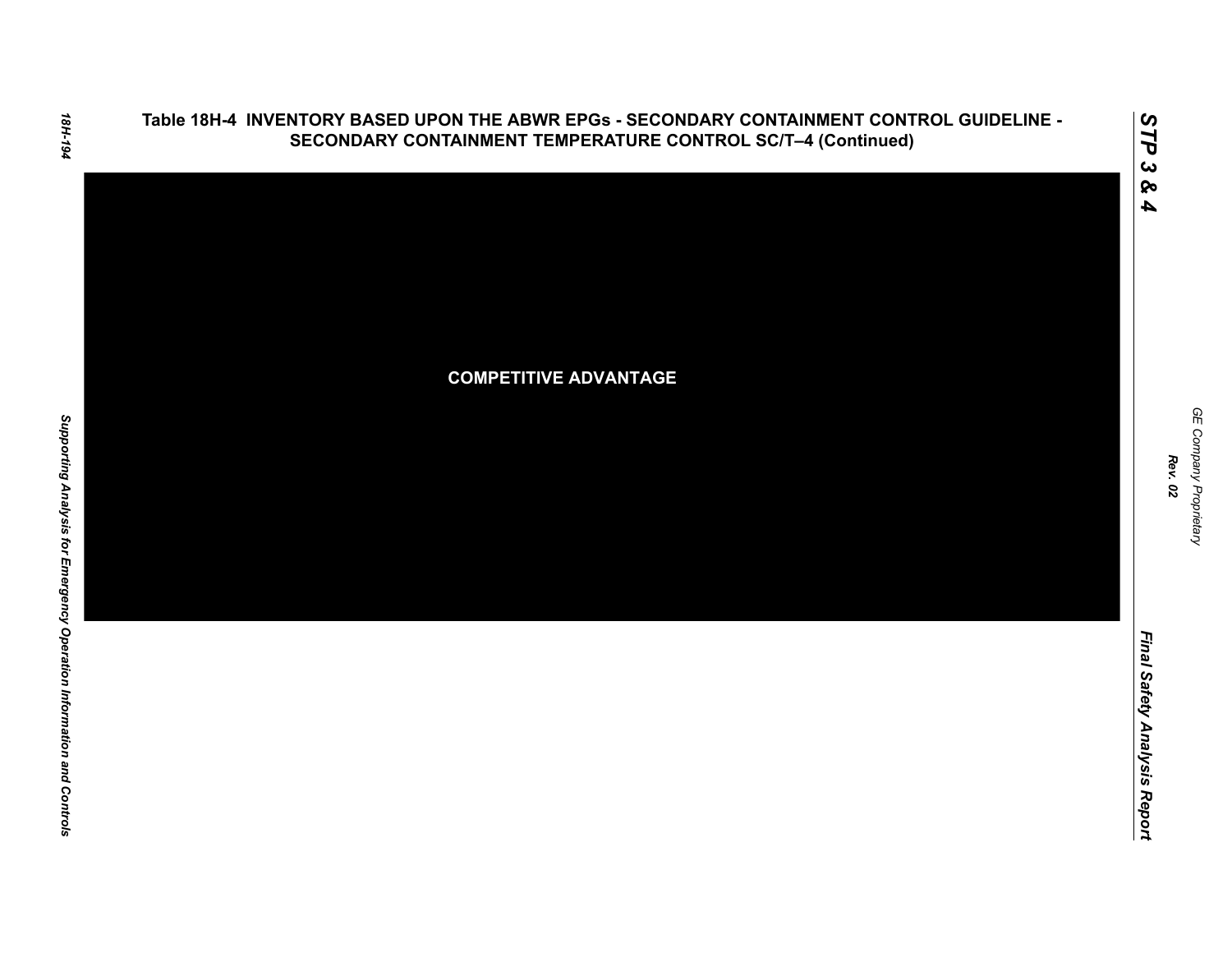

Final Safety Analysis Report *Final Safety Analysis Report*

*GE Company Proprietary*

GE Company Proprietary

*Rev. 02*

*STP 3 & 4*

**Table 18H-4 INVENTORY BASED UPON THE ABWR EPGs - SECONDARY CONTAINMENT CONTROL GUIDELINE - SECONDARY CONTAINMENT TEMPERATURE CONTROL SC/T–4 (Continued)**

18H-195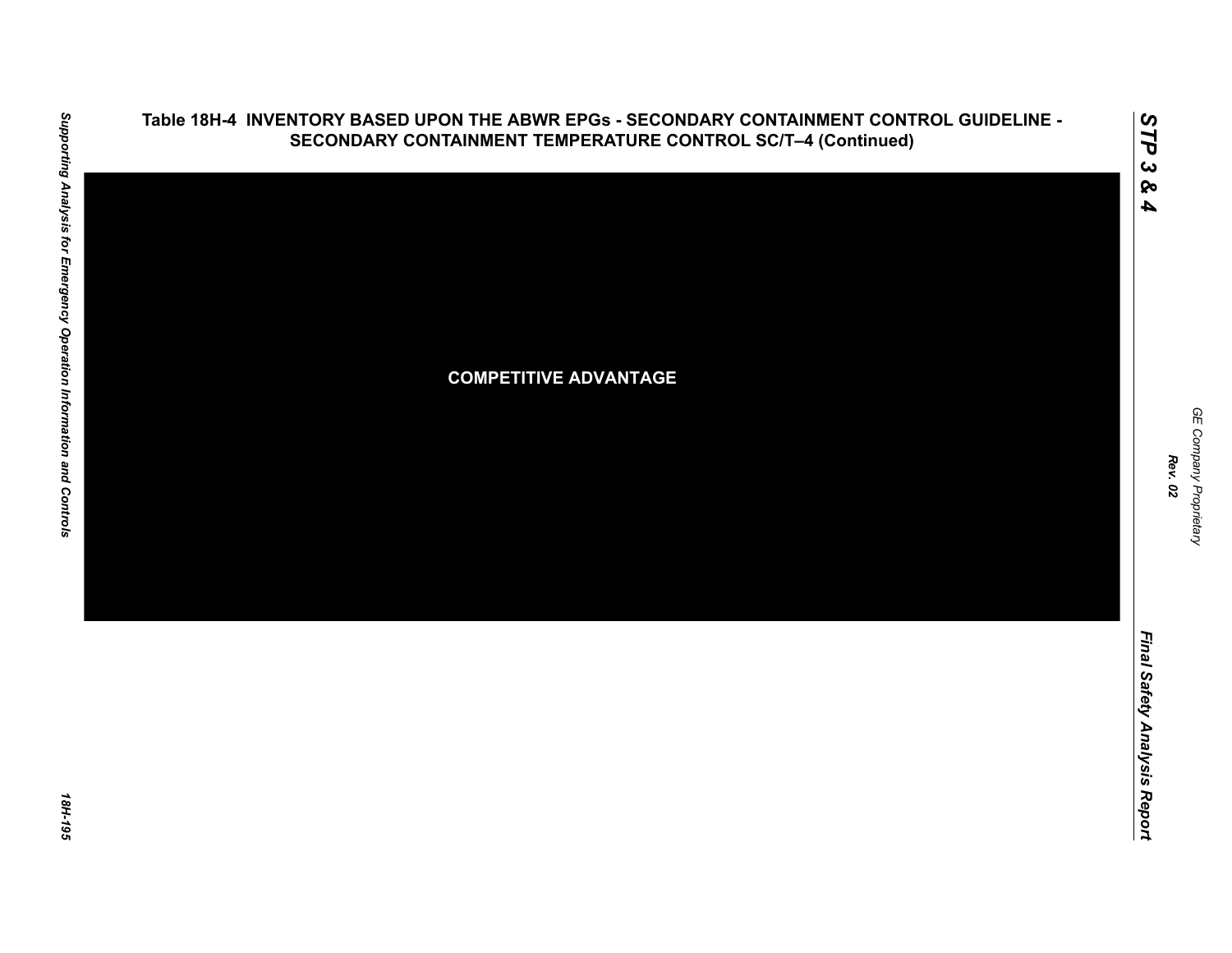### **Table 18H-4 INVENTORY BASED UPON THE ABWR EPGs - SECONDARY CONTAINMENT CONTROL GUIDELINE - SECONDARY CONTAINMENT TEMPERATURE CONTROL SC/T–5 (Continued)**



GE Company Proprietary *GE Company Proprietary Rev. 02*

*STP 3 & 4*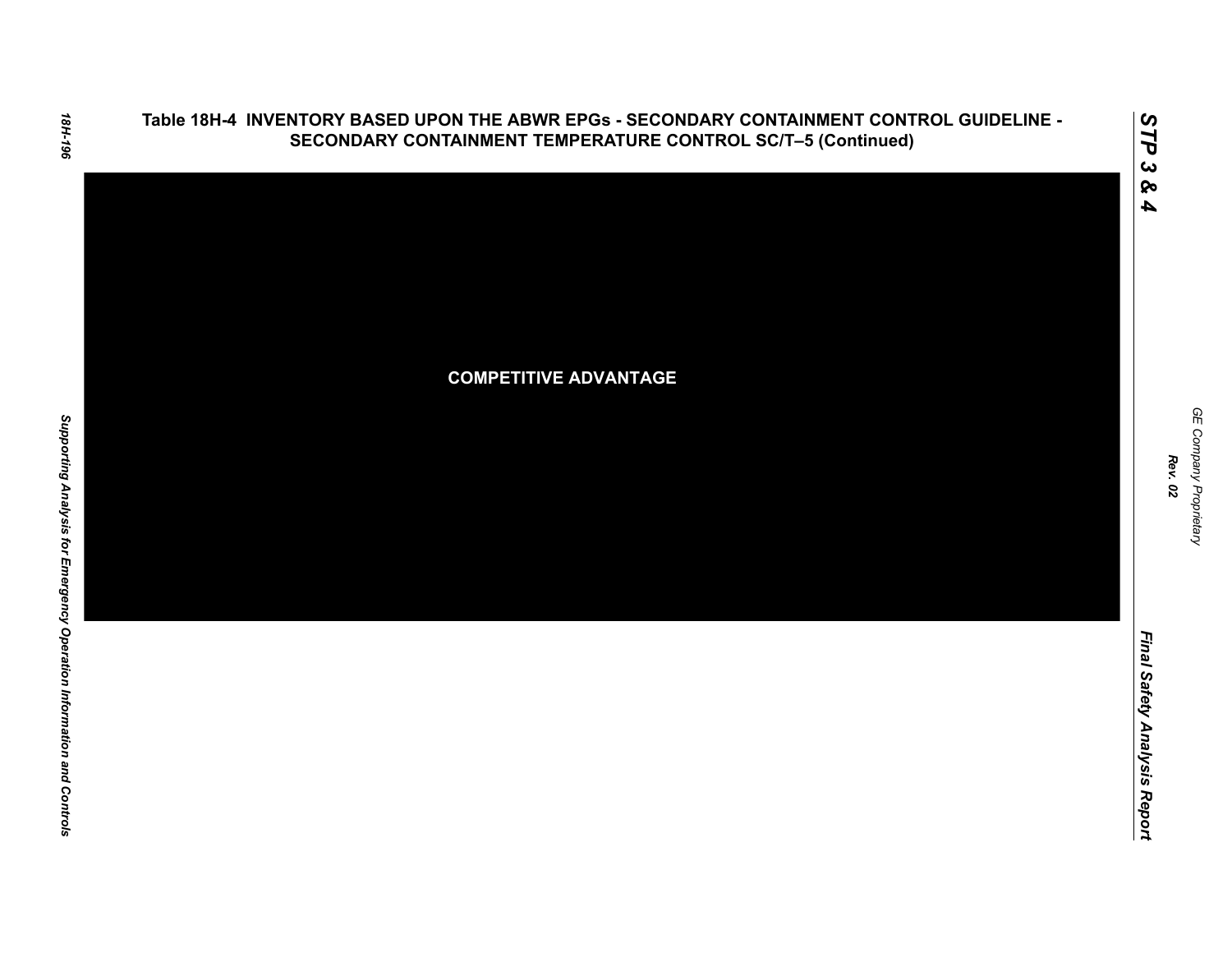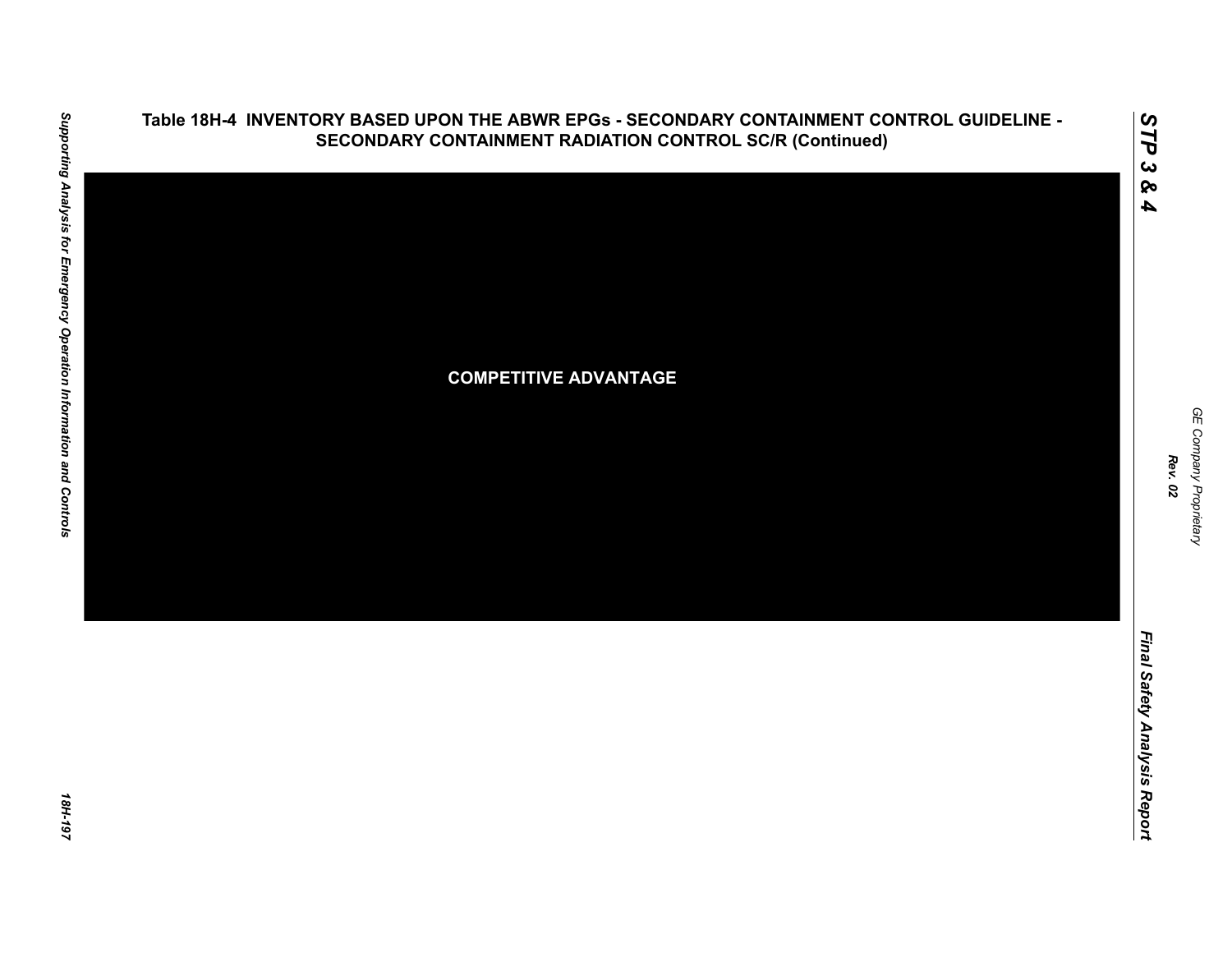

*GE Company Proprietary*

GE Company Proprietary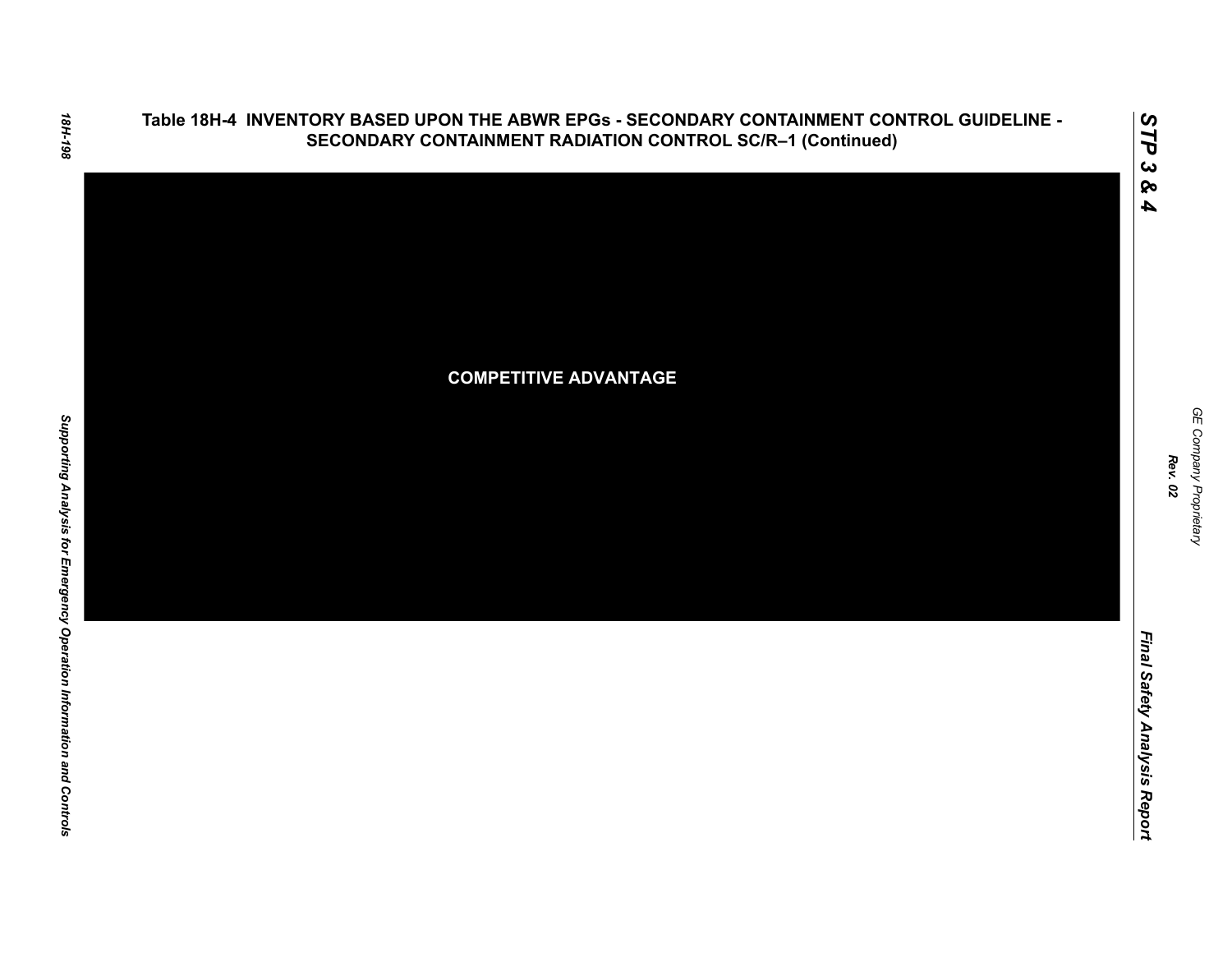

### **Table 18H-4 INVENTORY BASED UPON THE ABWR EPGs - SECONDARY CONTAINMENT CONTROL GUIDELINE - SECONDARY CONTAINMENT RADIATION CONTROL SC/R–1 (Continued)**

GE Company Proprietary *GE Company Proprietary Rev. 02*

*STP 3 & 4*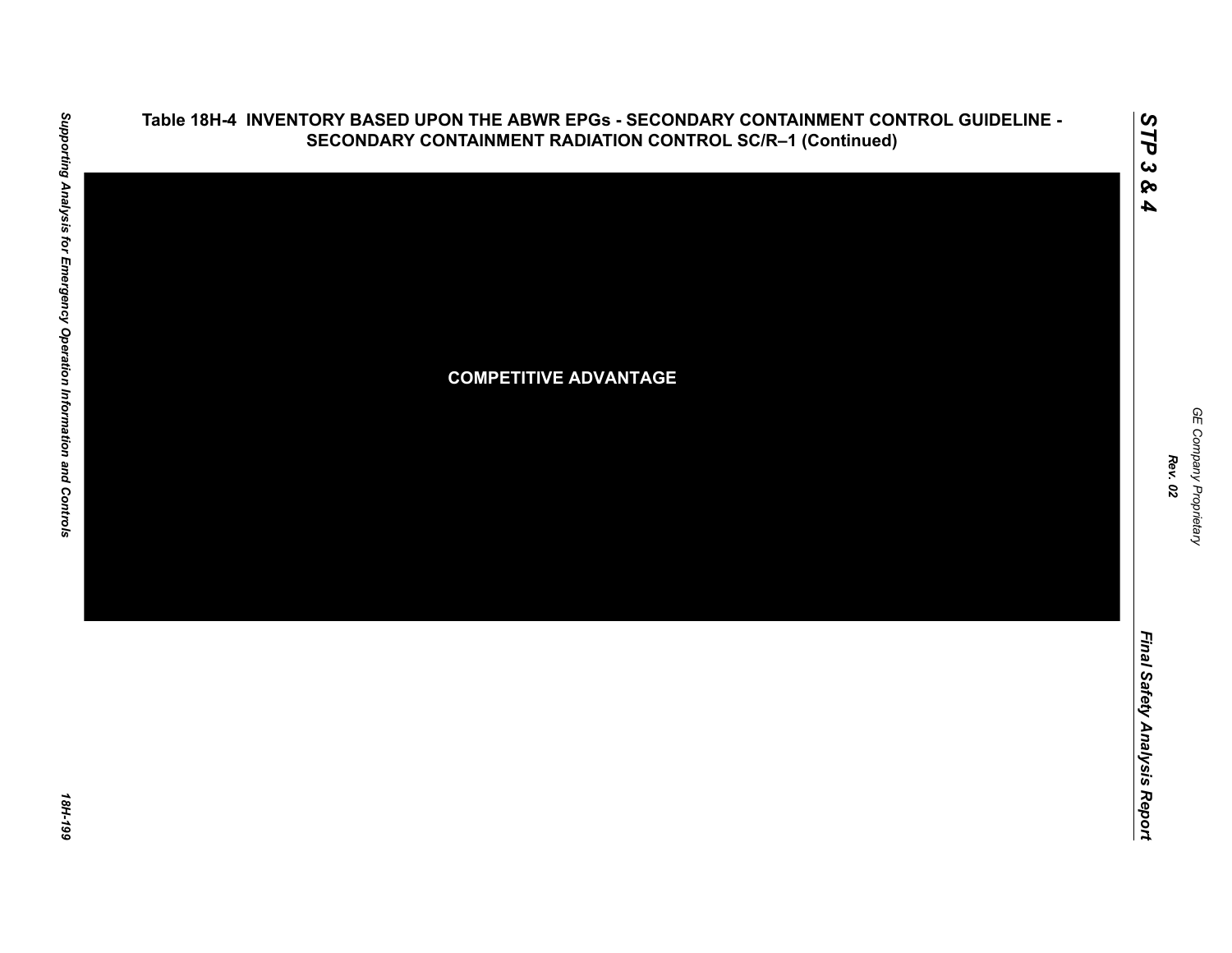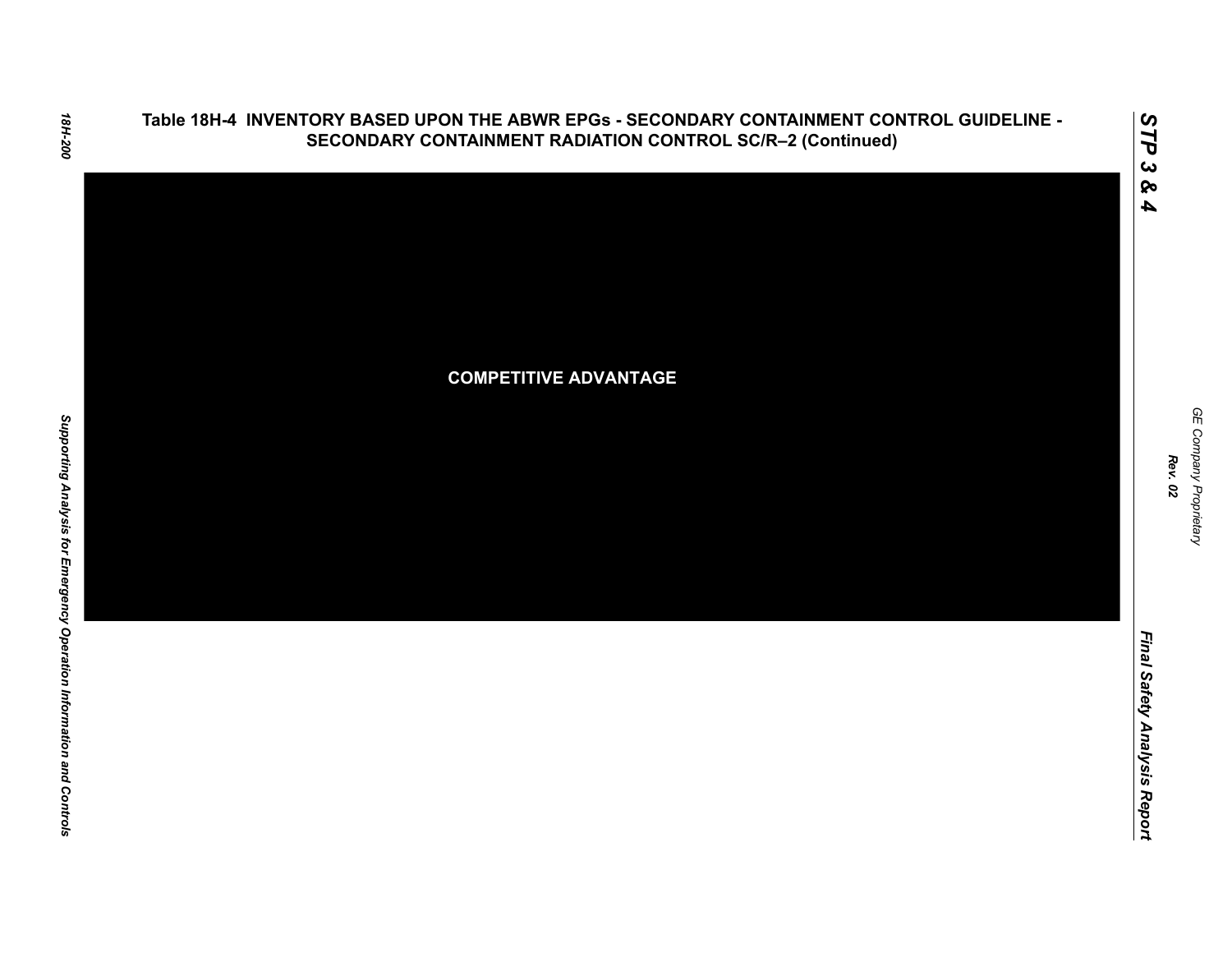

# Supporting Analysis for Emergency Operation Information and Controls *Supporting Analysis for Emergency Operation Information and Controls 18H-201*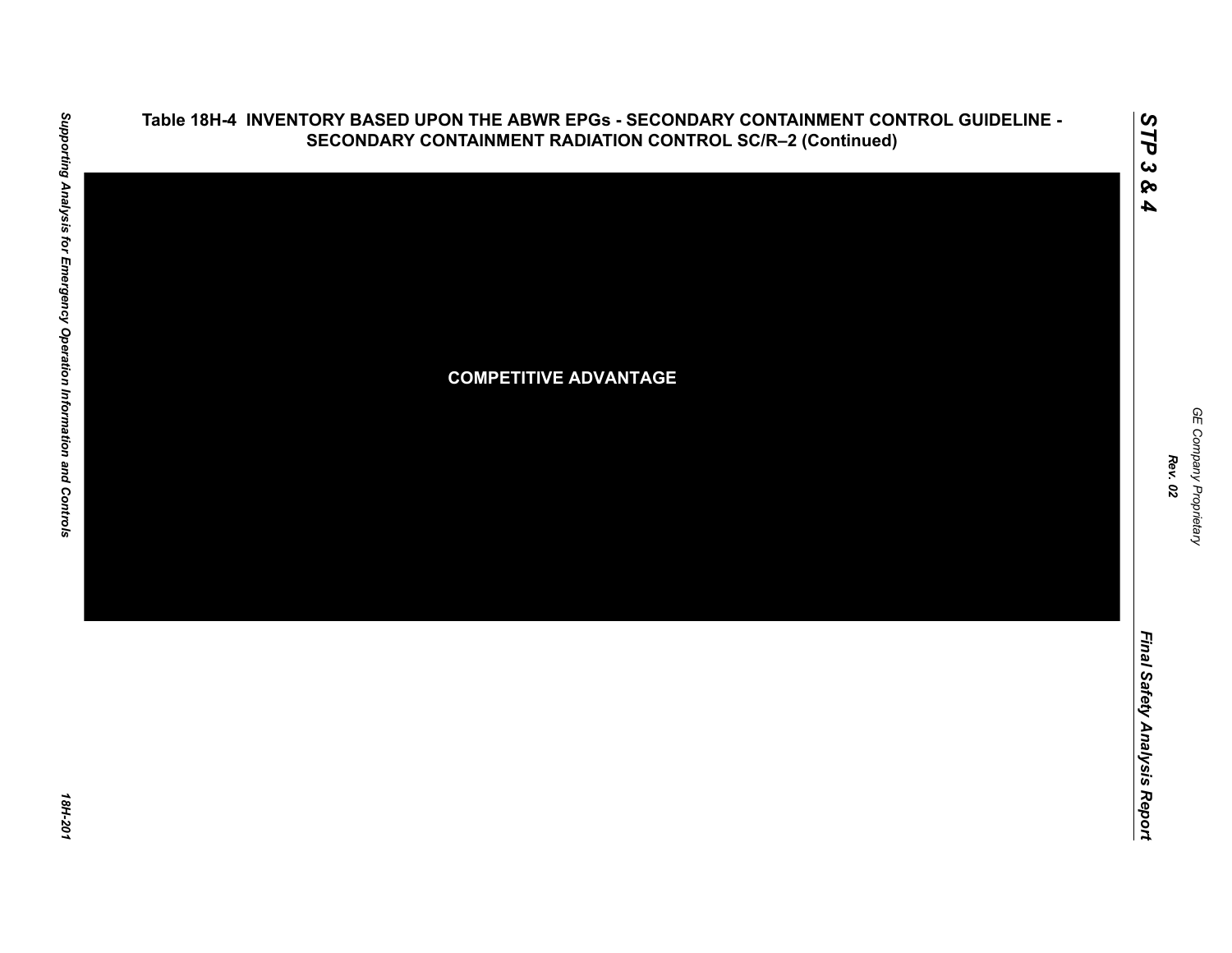

18H-202

Final Safety Analysis Report *Final Safety Analysis Report*

GE Company Proprietary *GE Company Proprietary Rev. 02*

*STP 3 & 4*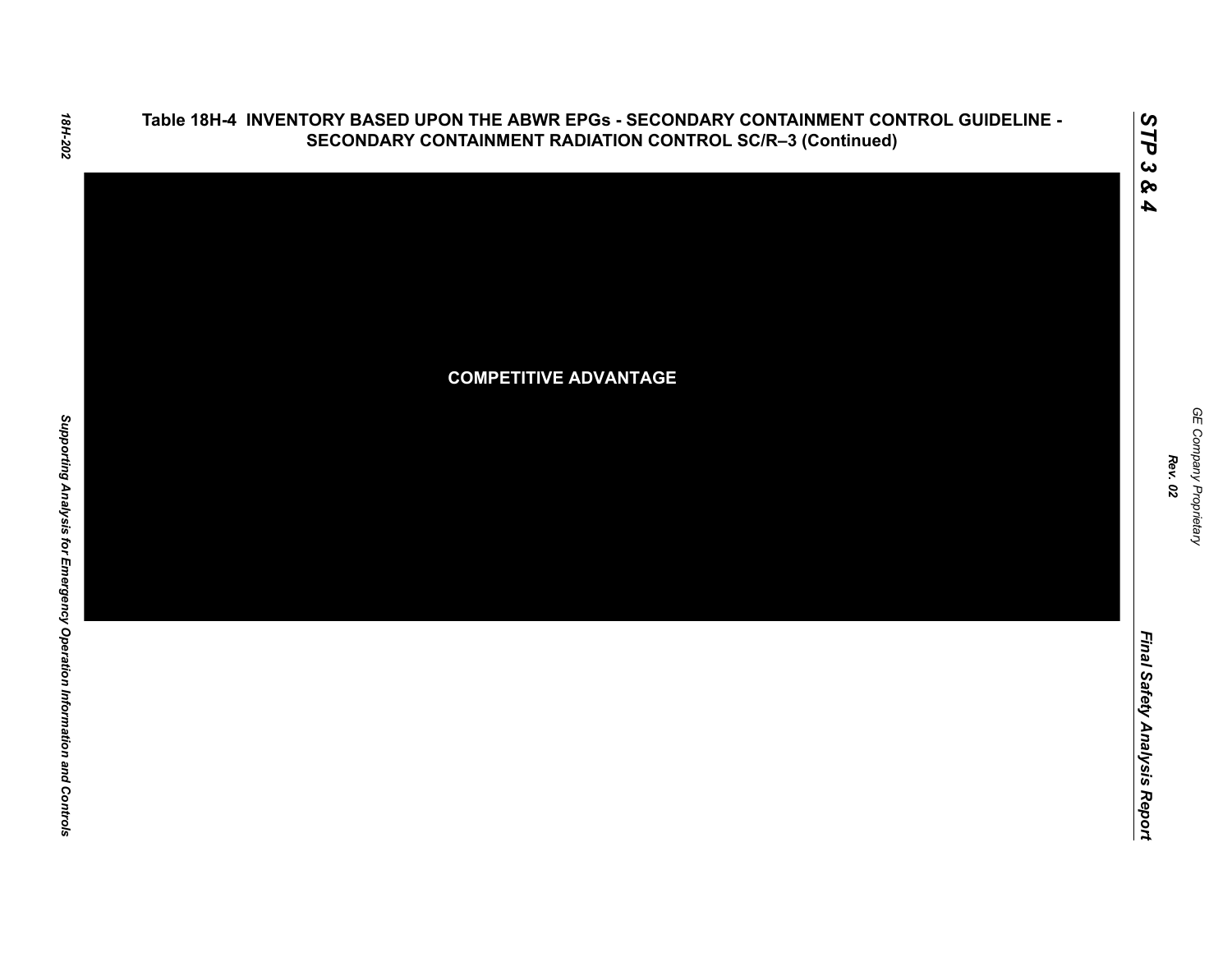

# Supporting Analysis for Emergency Operation Information and Controls *Supporting Analysis for Emergency Operation Information and Controls 18H-203*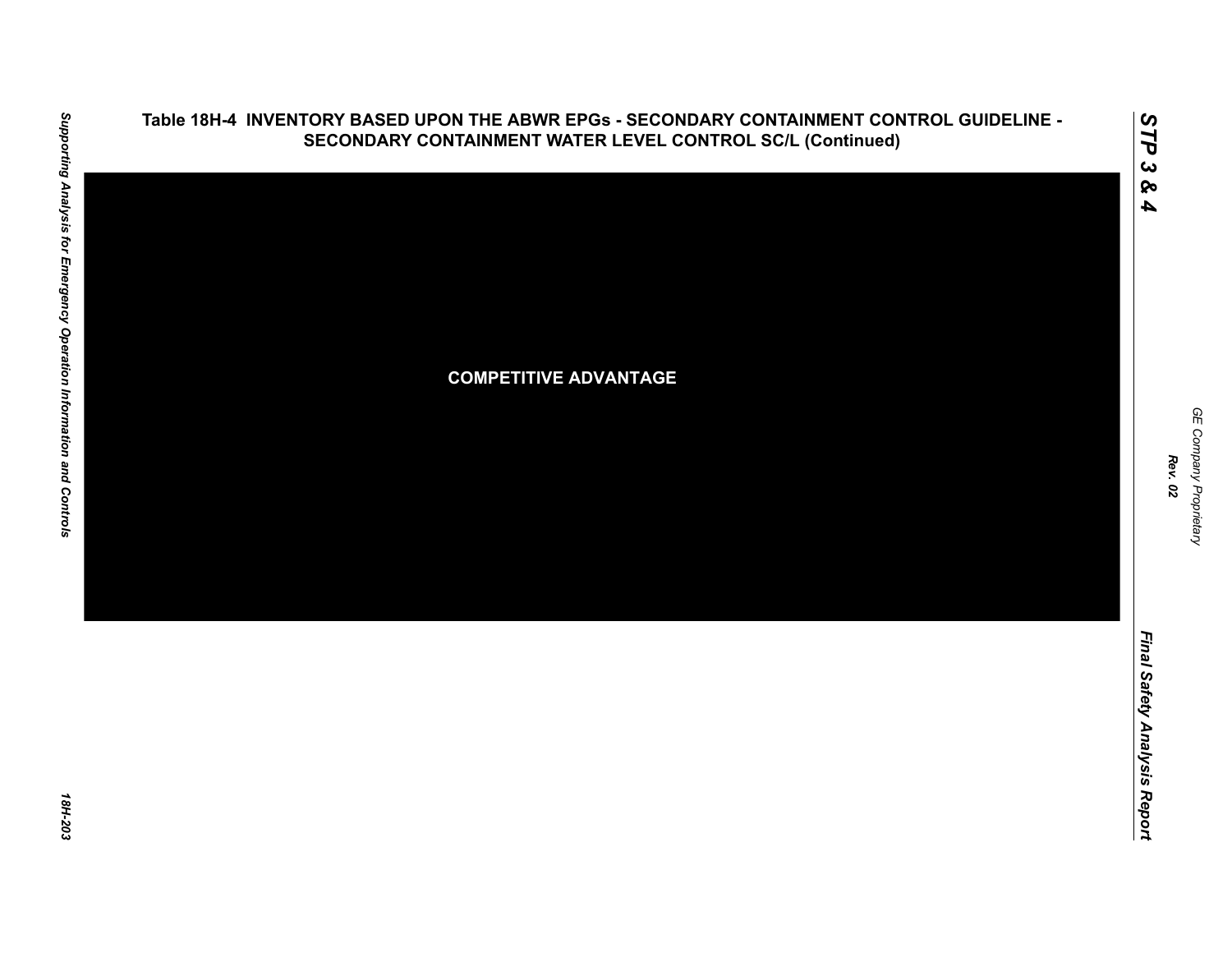

*Final Safety Analysis Report*

Final Safety Analysis Report

GE Company Proprietary *GE Company Proprietary Rev. 02*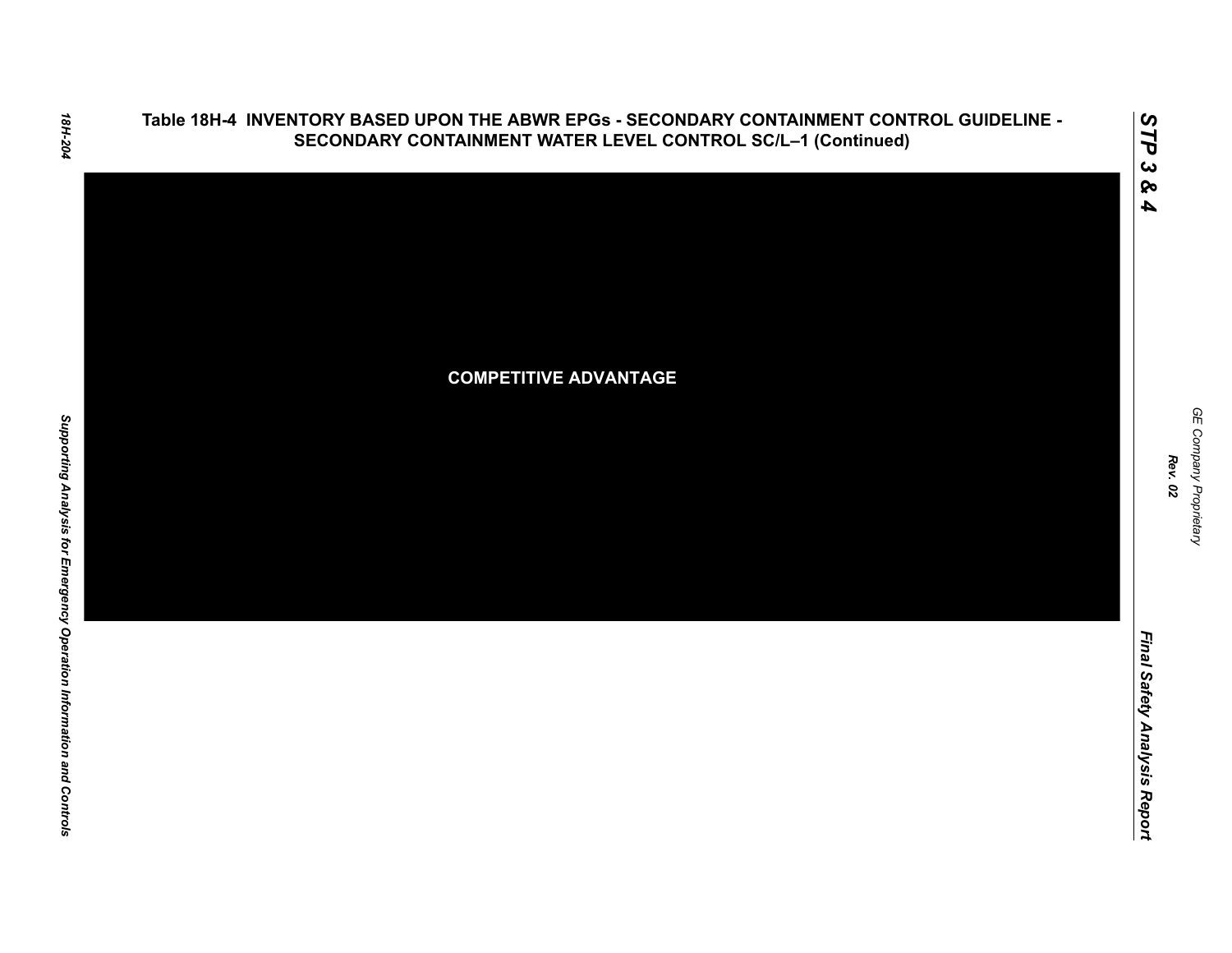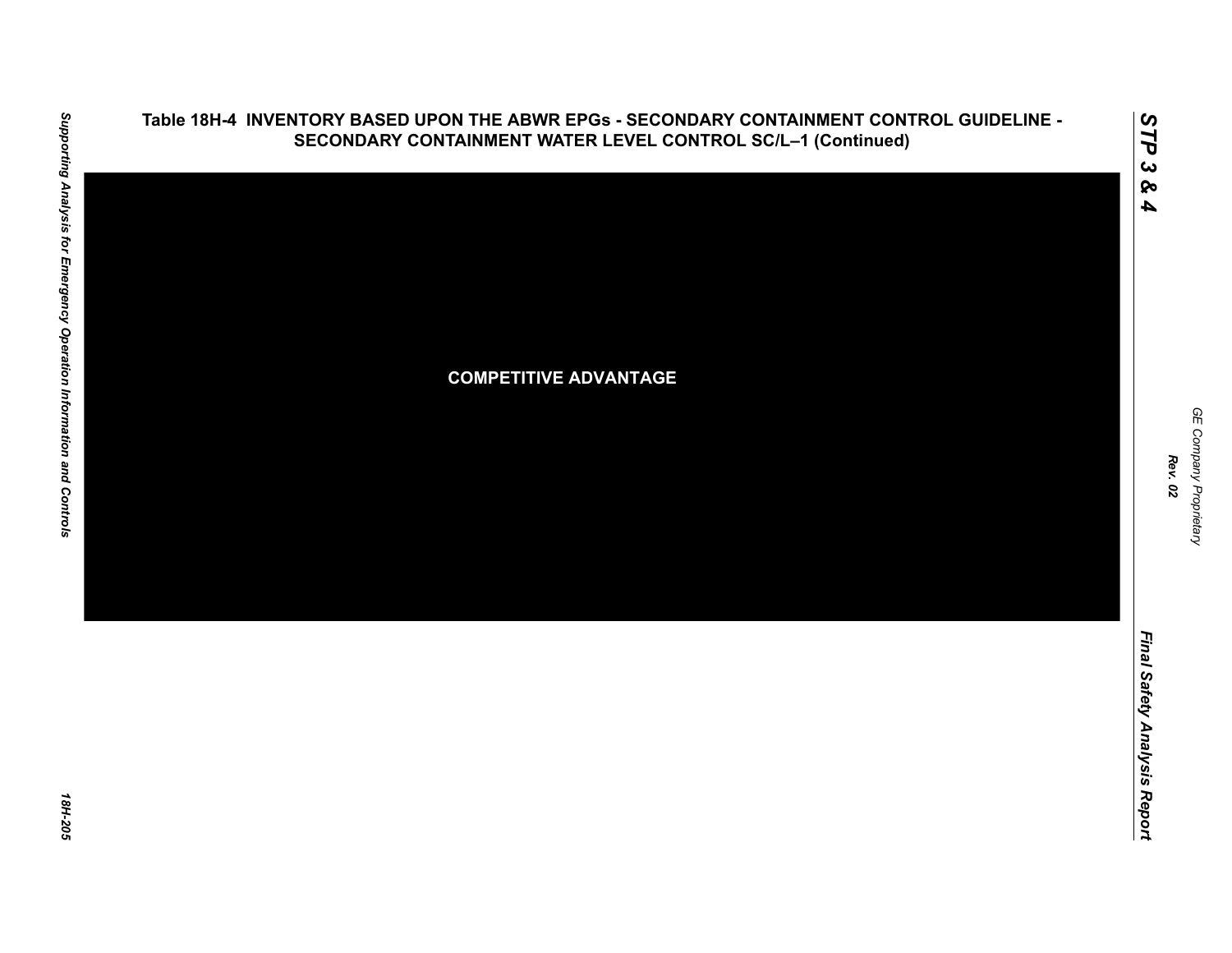



**COMPETITIVE ADVANTAGE**

*STP 3 & 4*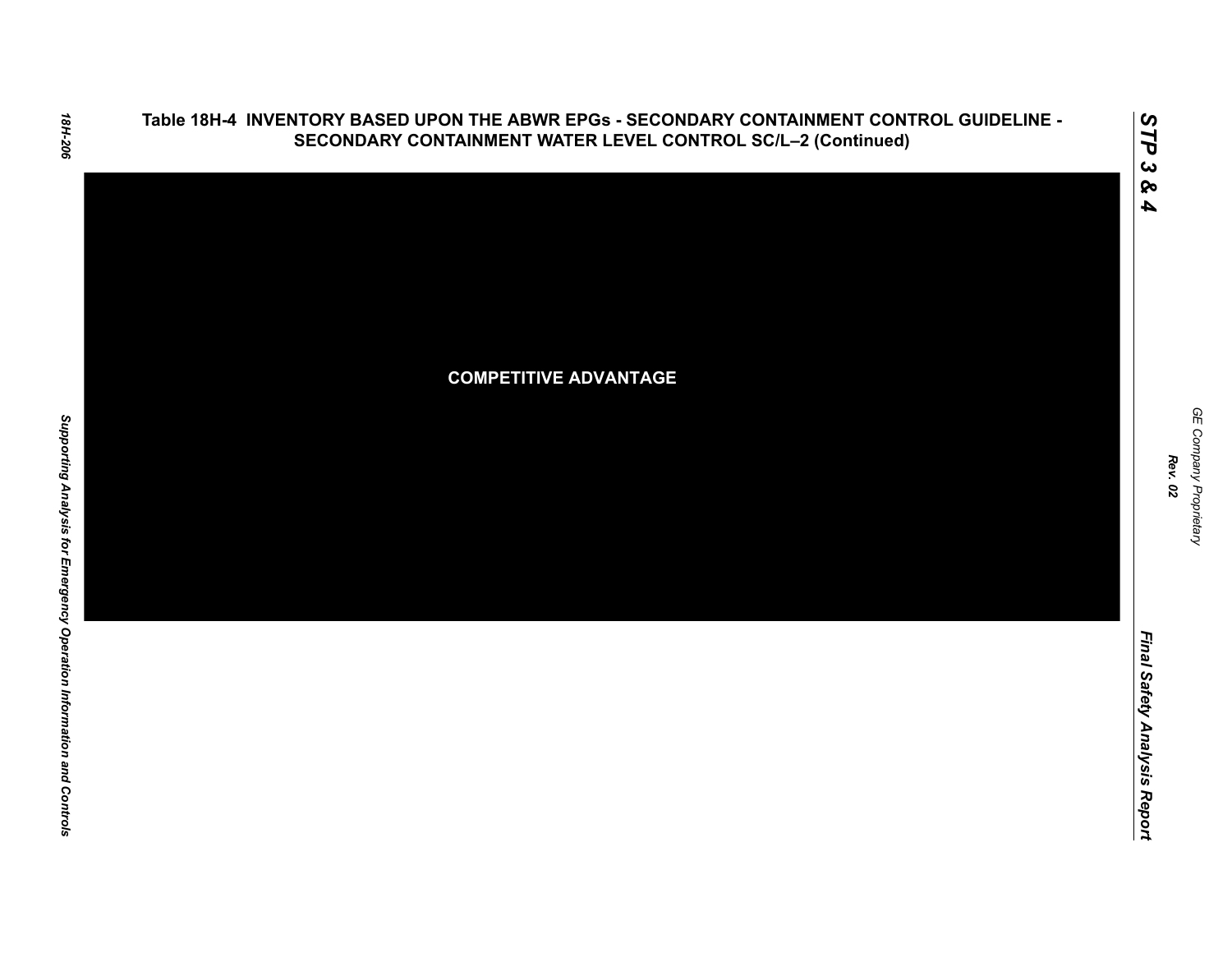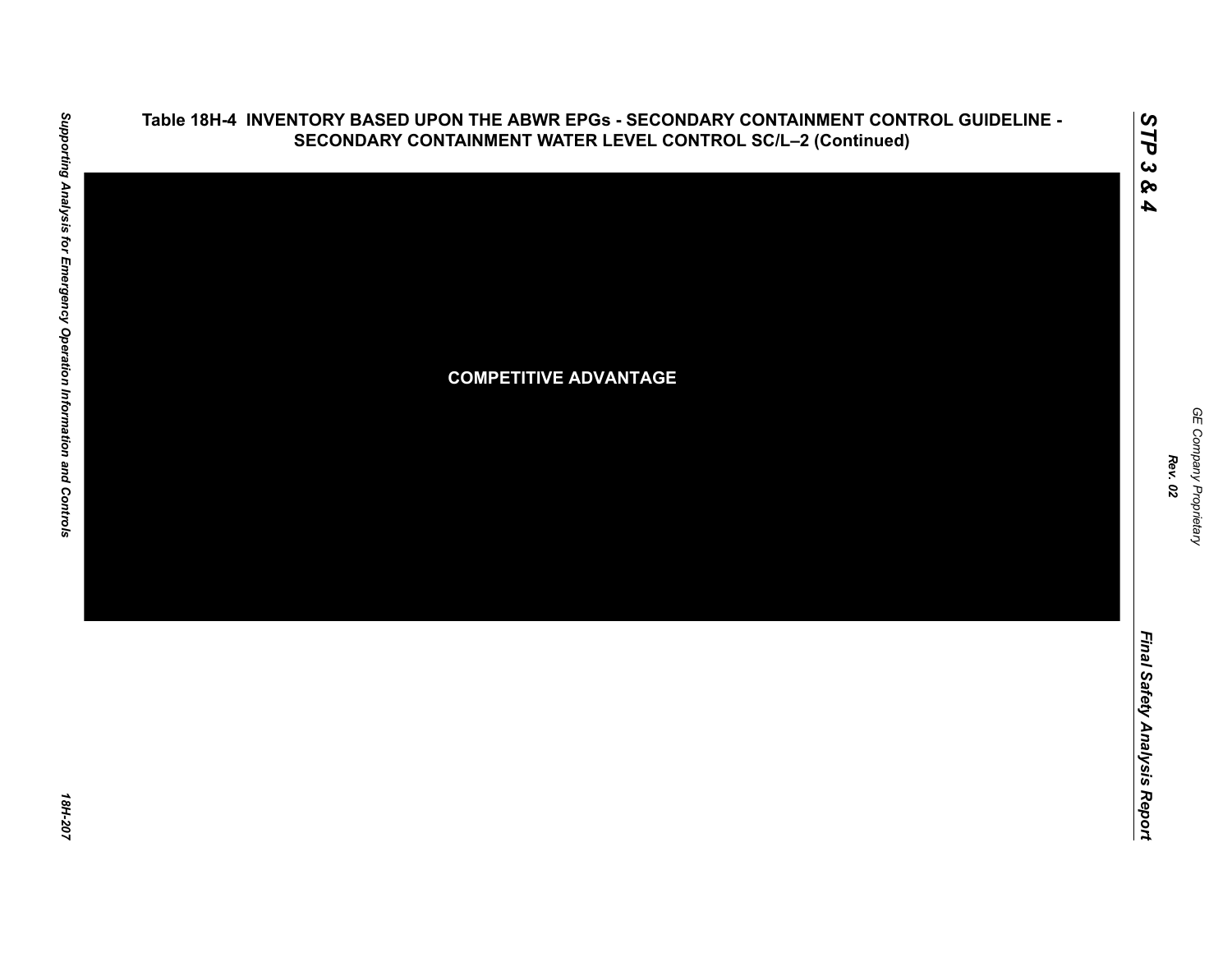





*GE Company Proprietary*

GE Company Proprietary

*Rev. 02*

*STP 3 & 4*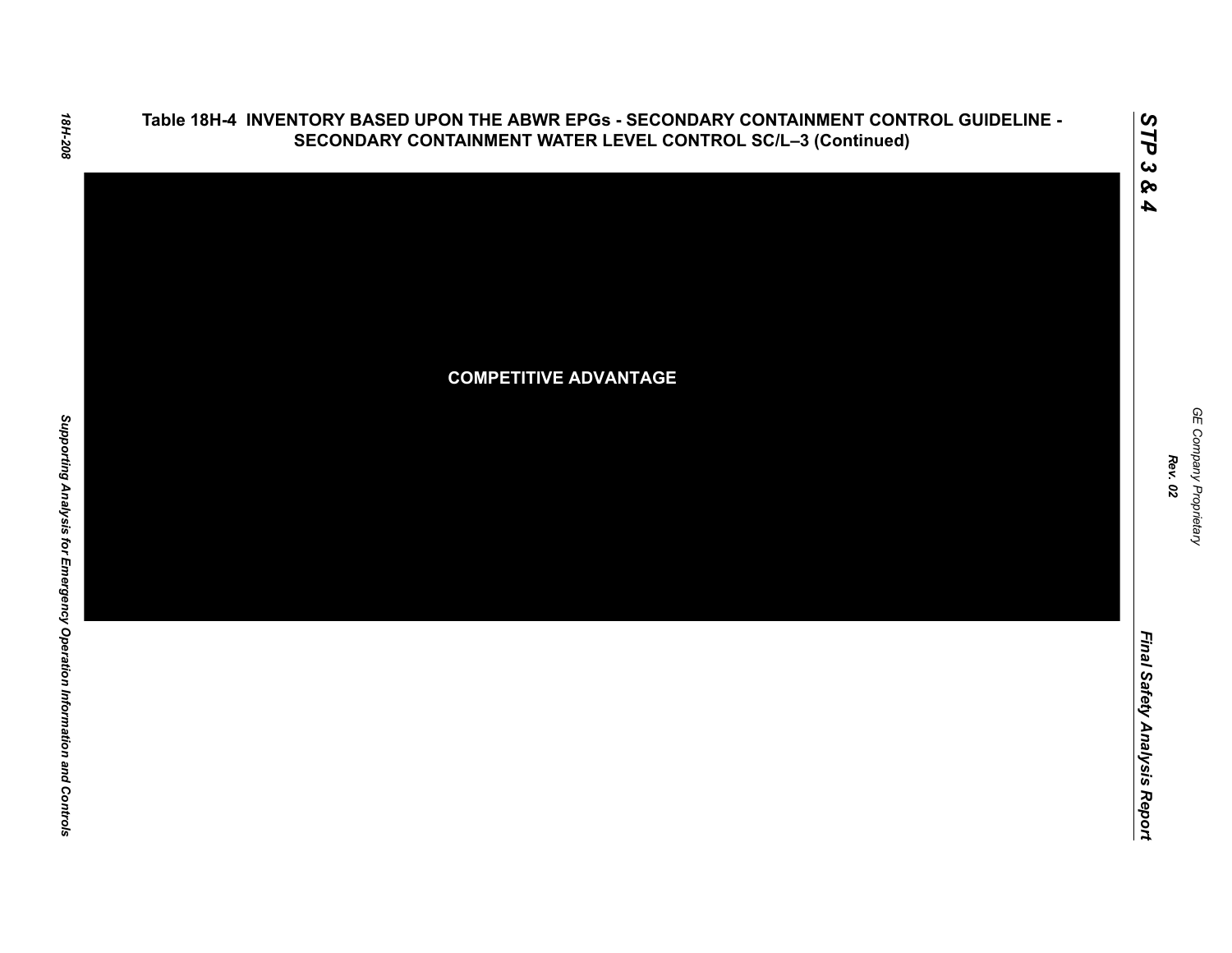

### **Table 18H-5 INVENTORY BASED UPON THE ABWR EPGs - RADIOACTIVITY RELEASE CONTROL - ENTRY CONDITIONS MONITORING**

GE Company Proprietary *GE Company Proprietary Rev. 02*

*STP 3 & 4*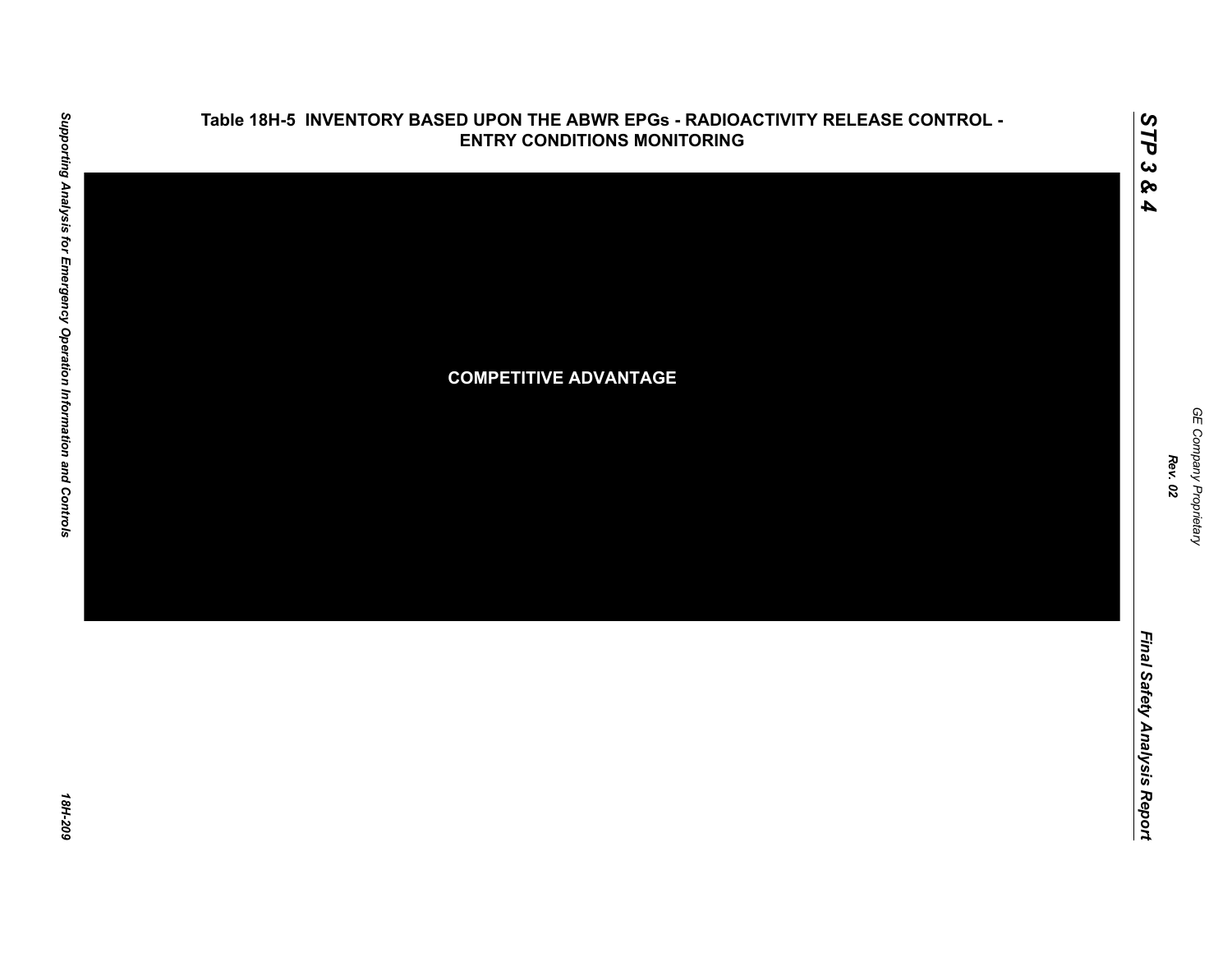

*STP 3 & 4*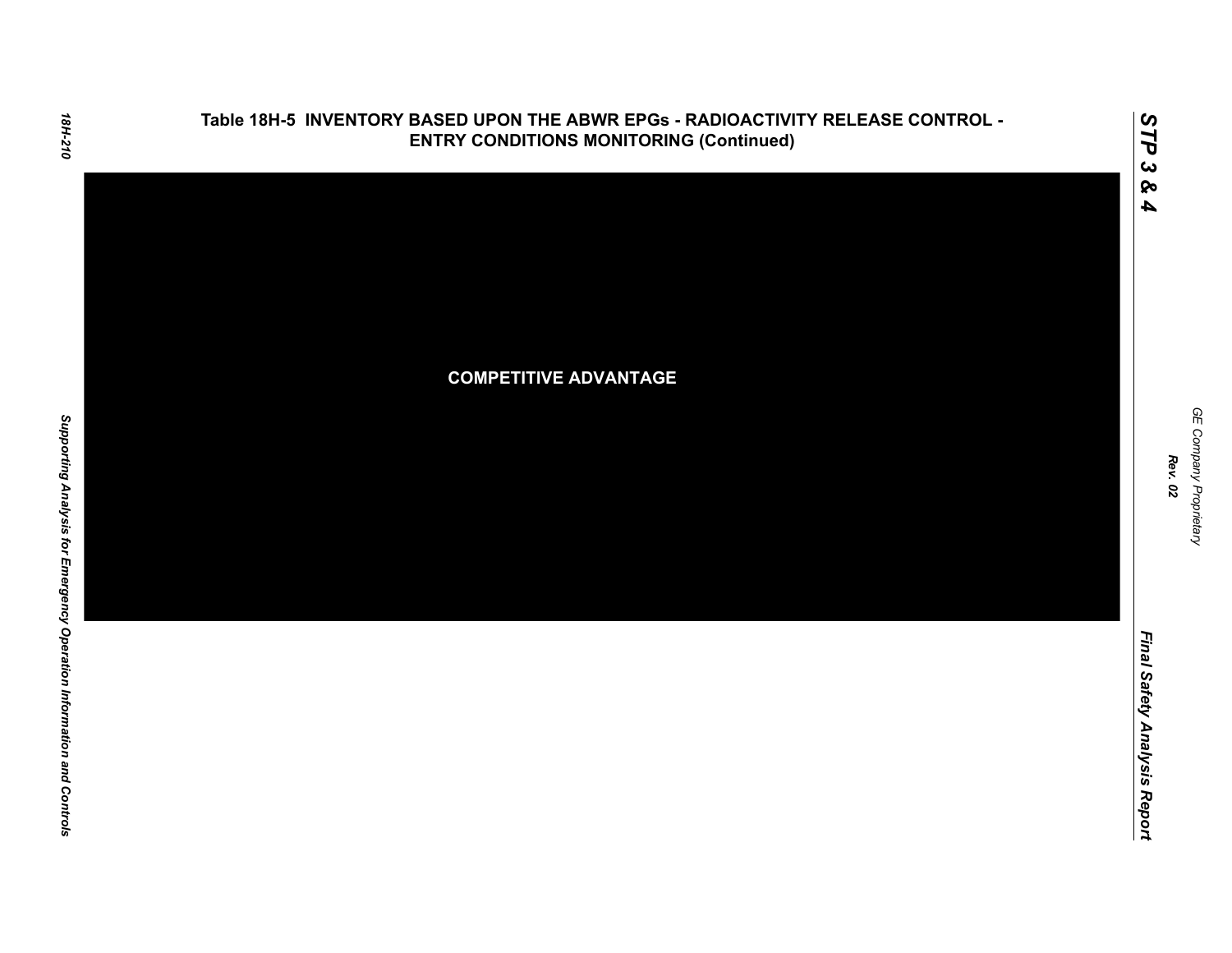

### **Table 18H-5 INVENTORY BASED UPON THE ABWR EPGs - RADIOACTIVITY RELEASE CONTROL - RADIOACTIVITY RELEASE CONTROL (Continued)**

GE Company Proprietary *GE Company Proprietary Rev. 02*

*STP 3 & 4*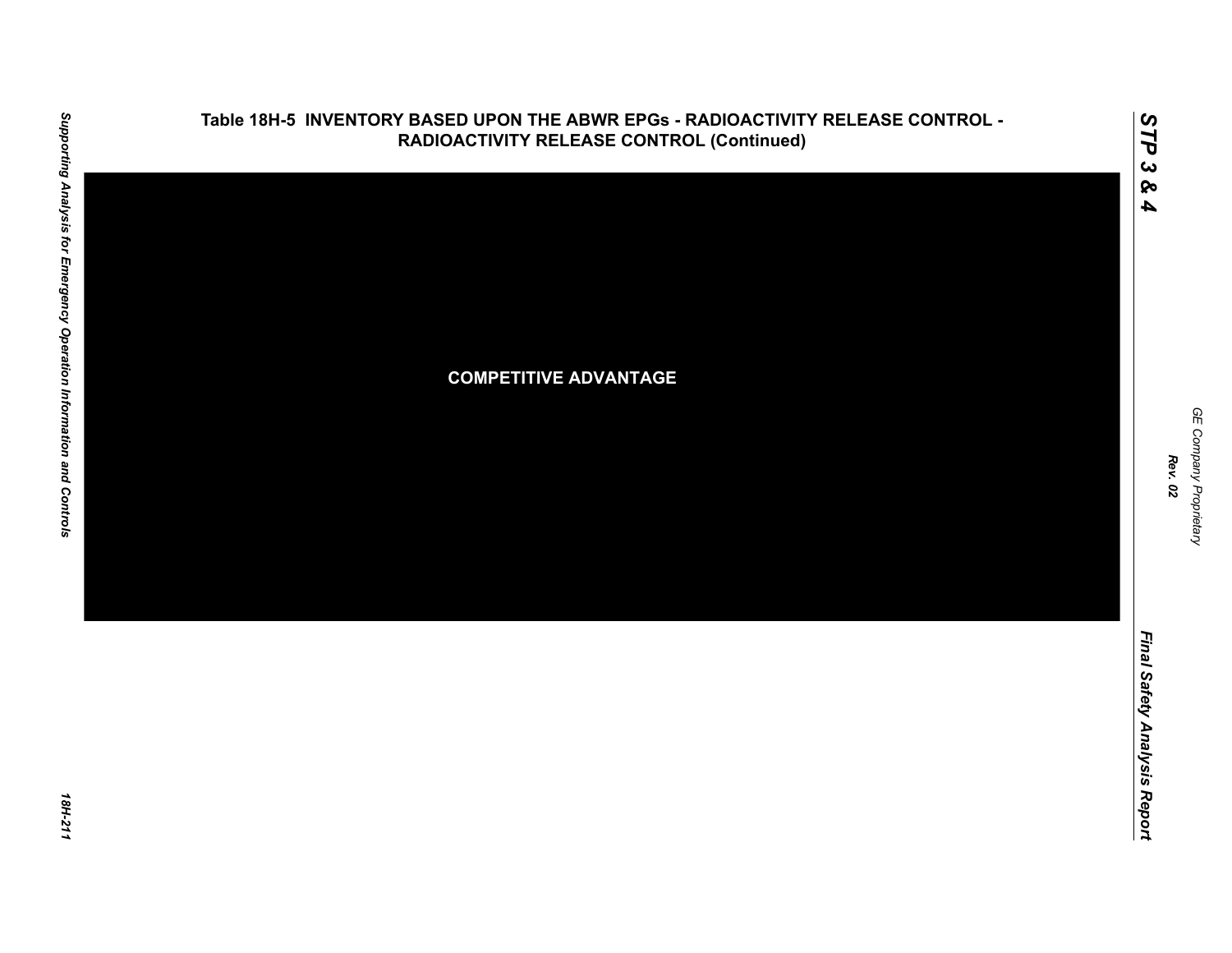

**Table 18H-5 INVENTORY BASED UPON THE ABWR EPGs - RADIOACTIVITY RELEASE CONTROL -** 

GE Company Proprietary *GE Company Proprietary Rev. 02*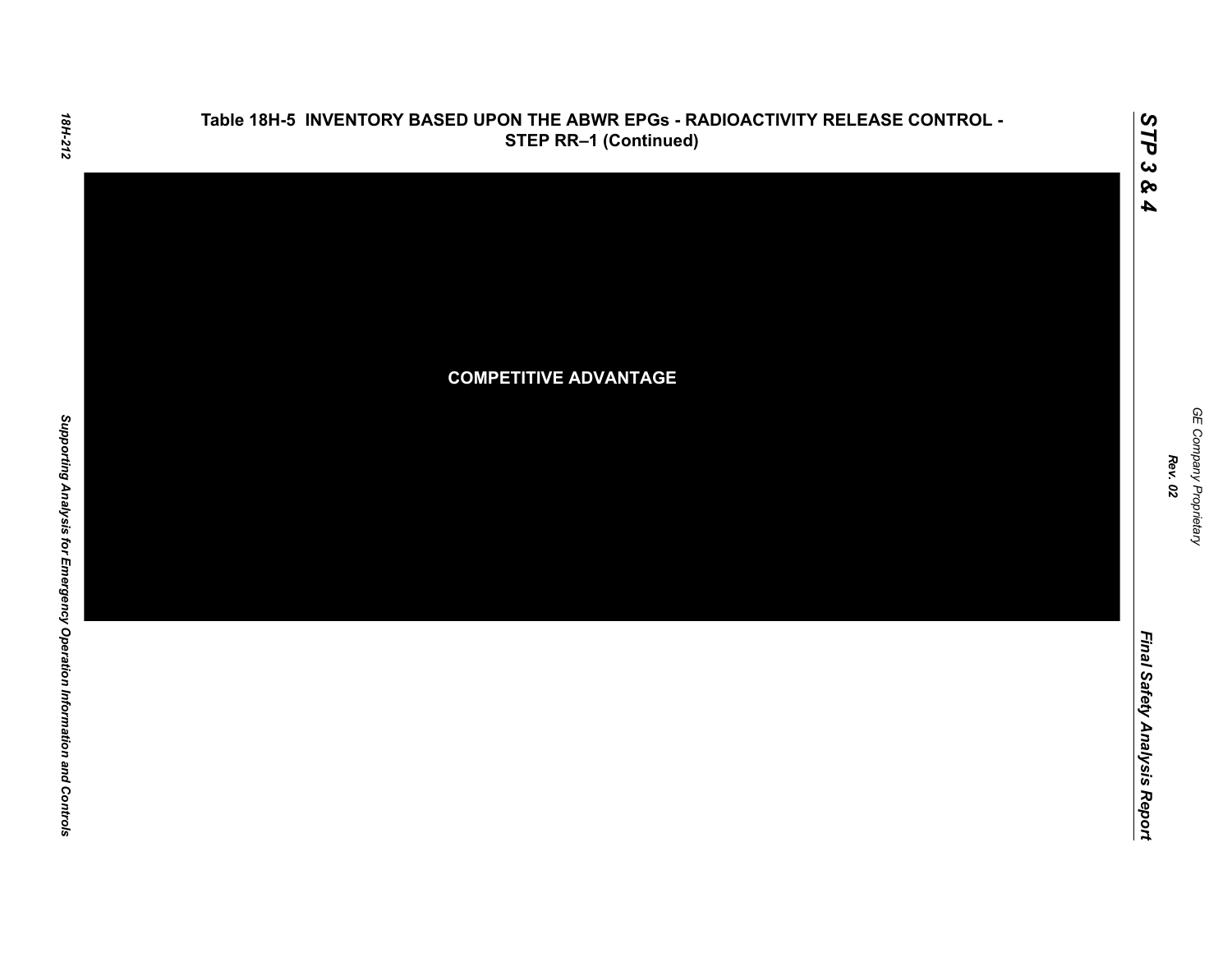

*GE Company Proprietary*

GE Company Proprietary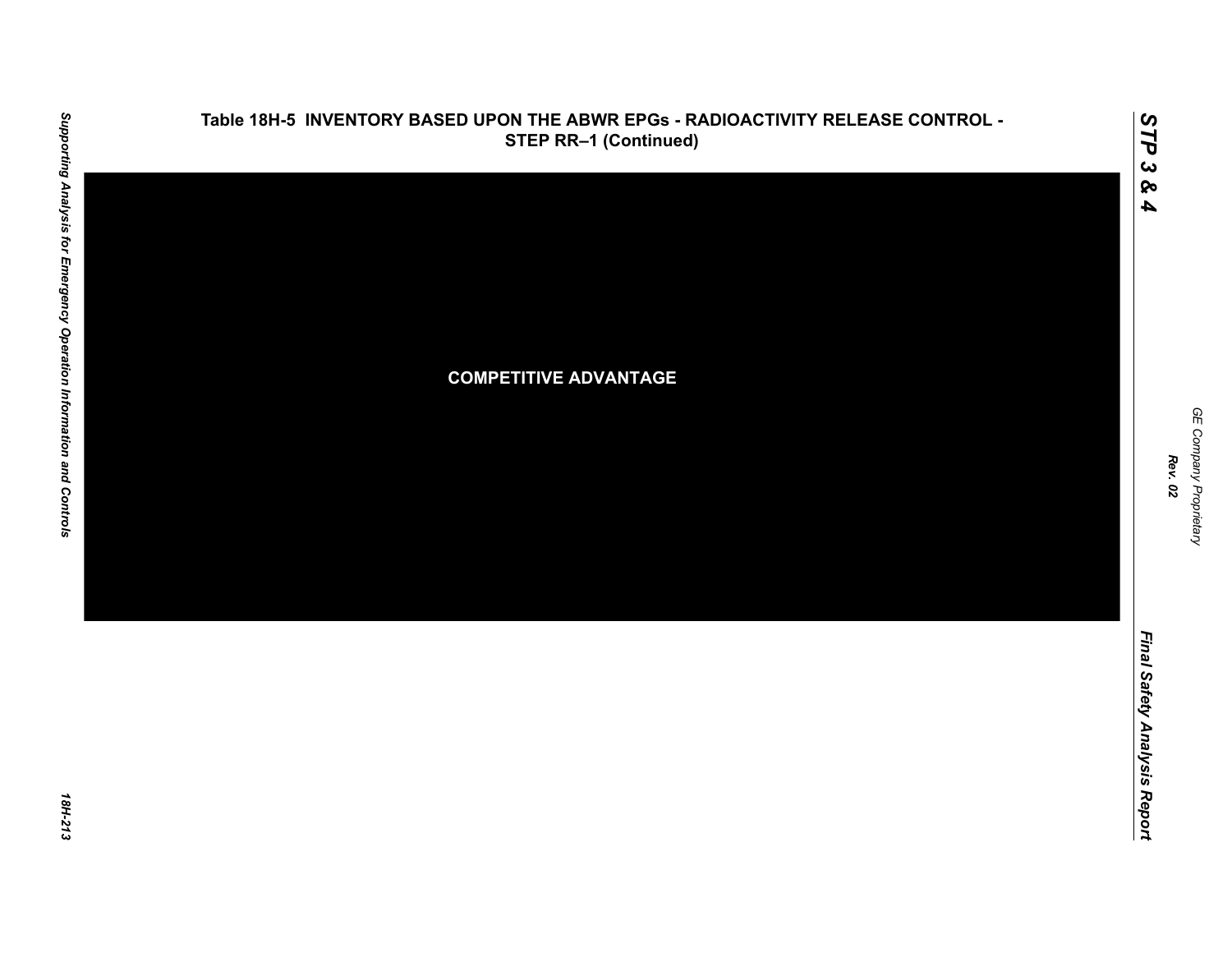

Final Safety Analysis Report *Final Safety Analysis Report*

*GE Company Proprietary*

GE Company Proprietary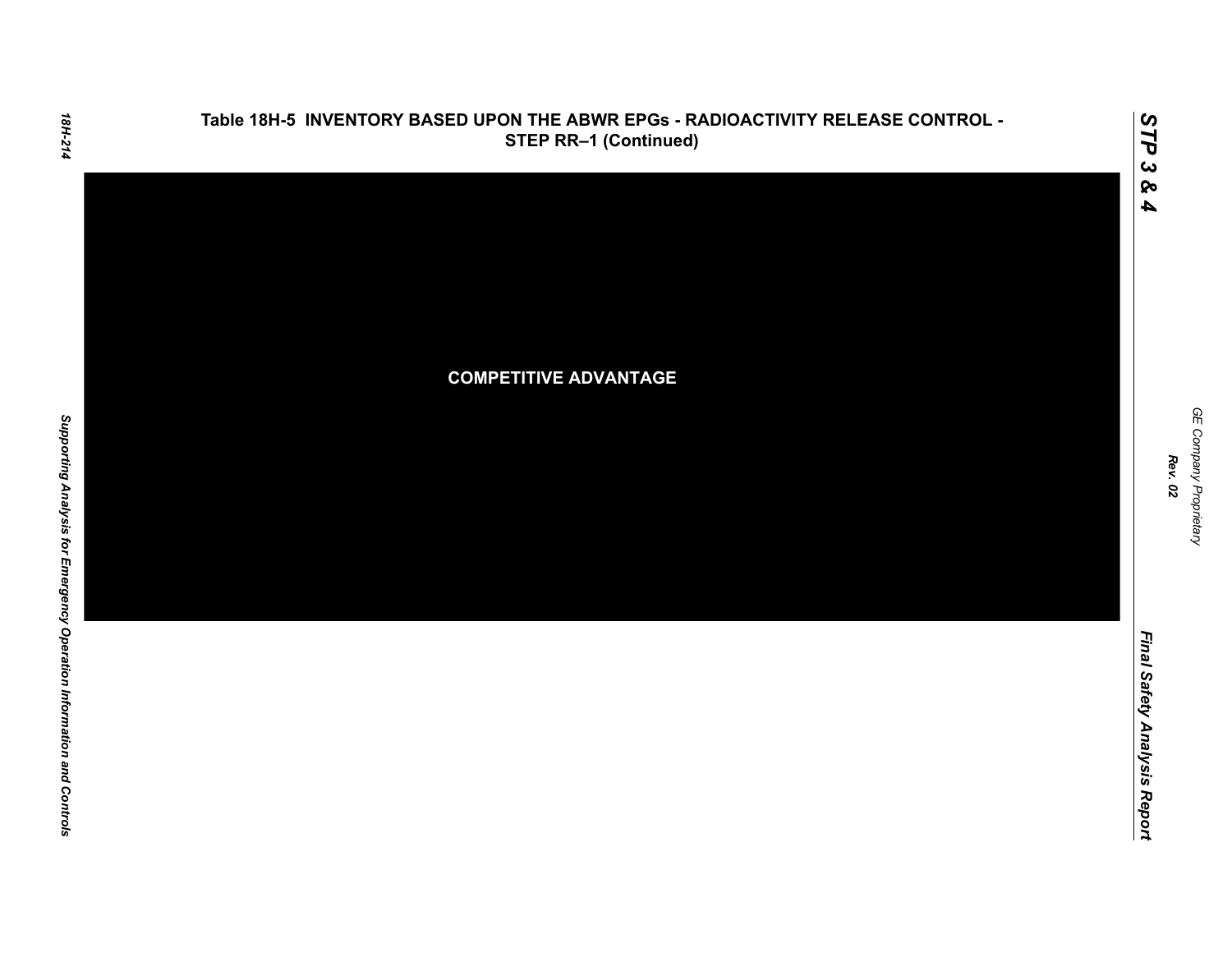

# Supporting Analysis for Emergency Operation Information and Controls *Supporting Analysis for Emergency Operation Information and Controls 18H-215*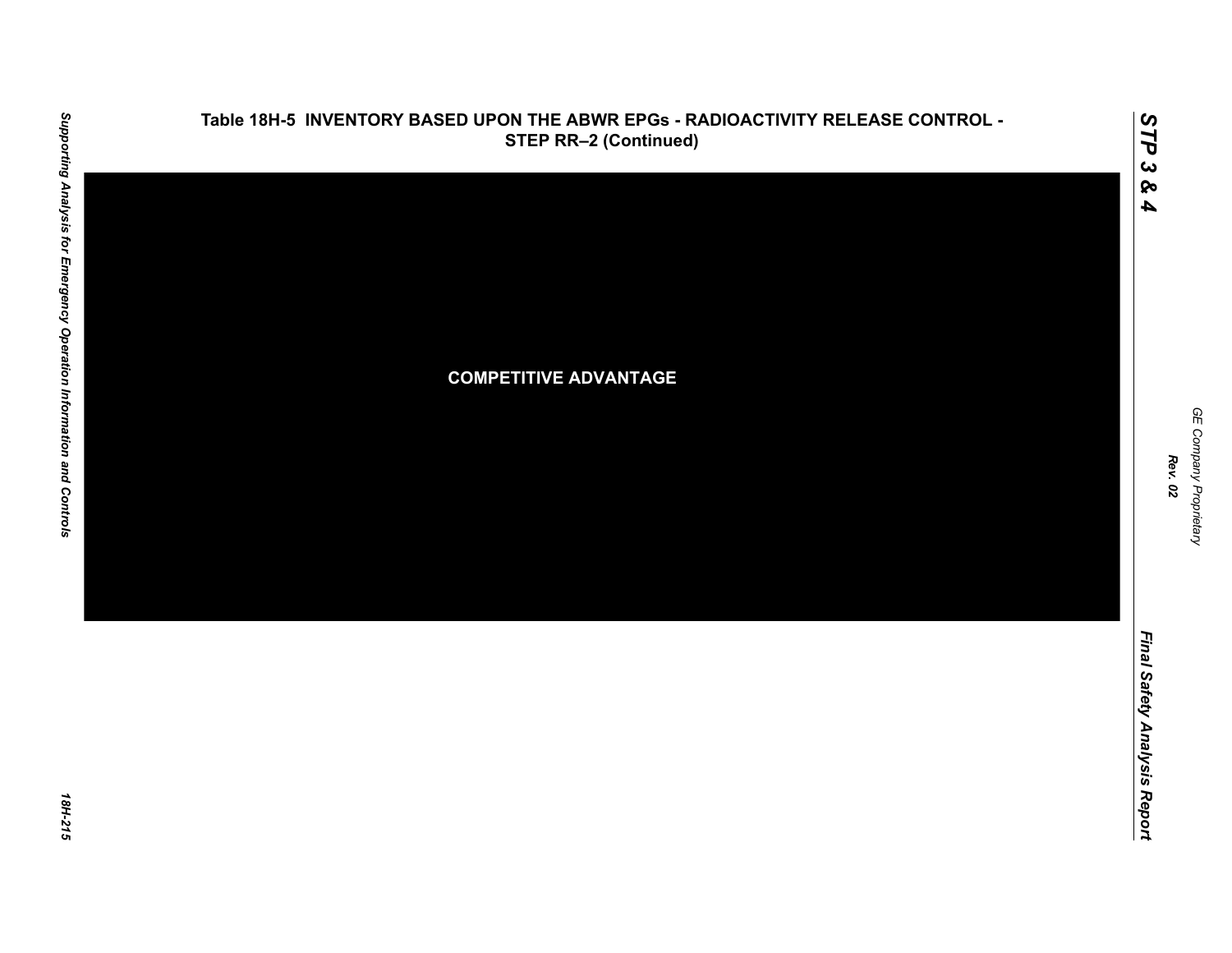### **Table 18H-6 INVENTORY BASED UPON THE ABWR EPGs - CONTINGENCY #1, ALTERNATE LEVEL CONTROL - STEP C1**



GE Company Proprietary *GE Company Proprietary Rev. 02*

*Final Safety Analysis Report*

Final Safety Analysis Report

*STP 3 & 4*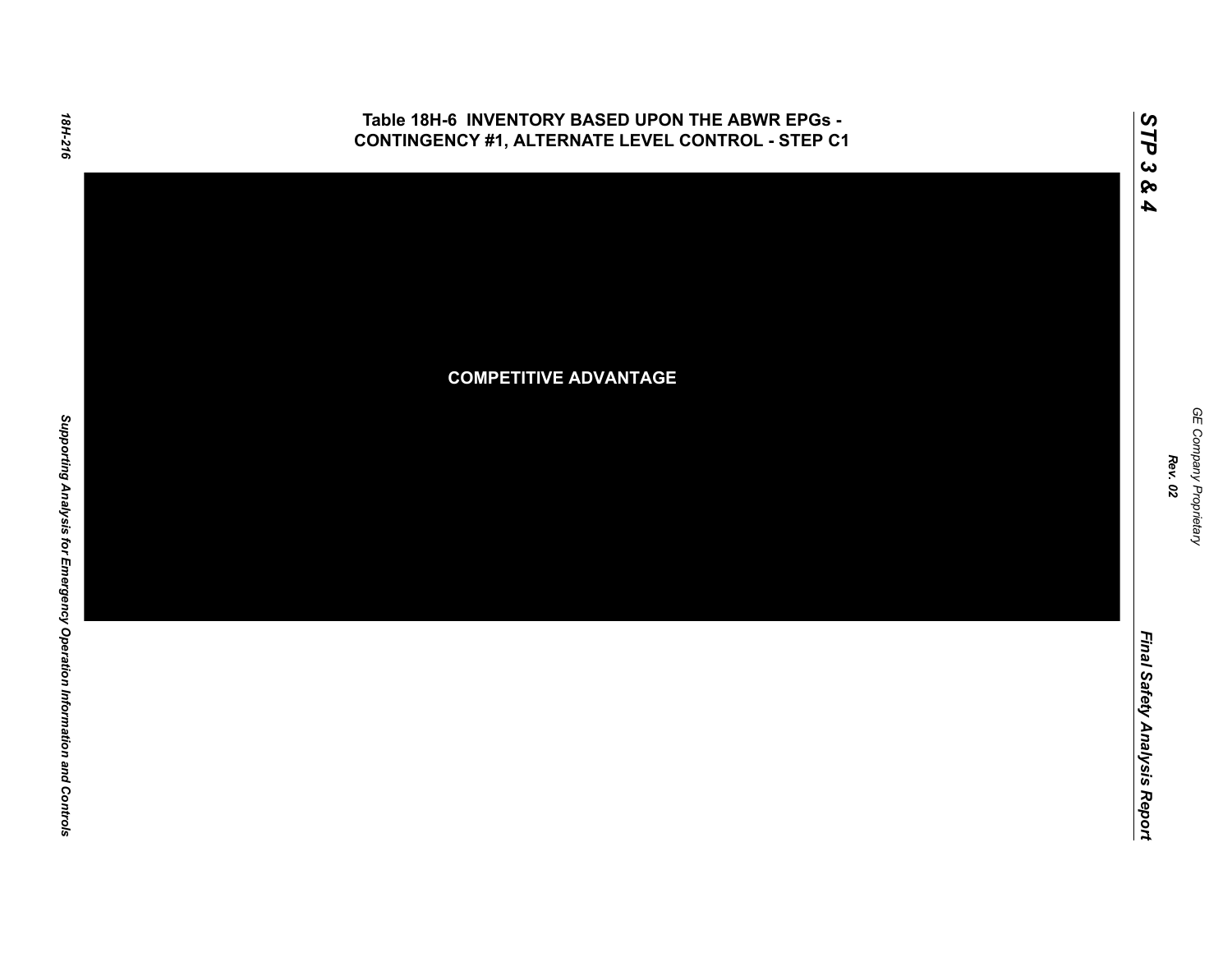

GE Company Proprietary *GE Company Proprietary Rev. 02*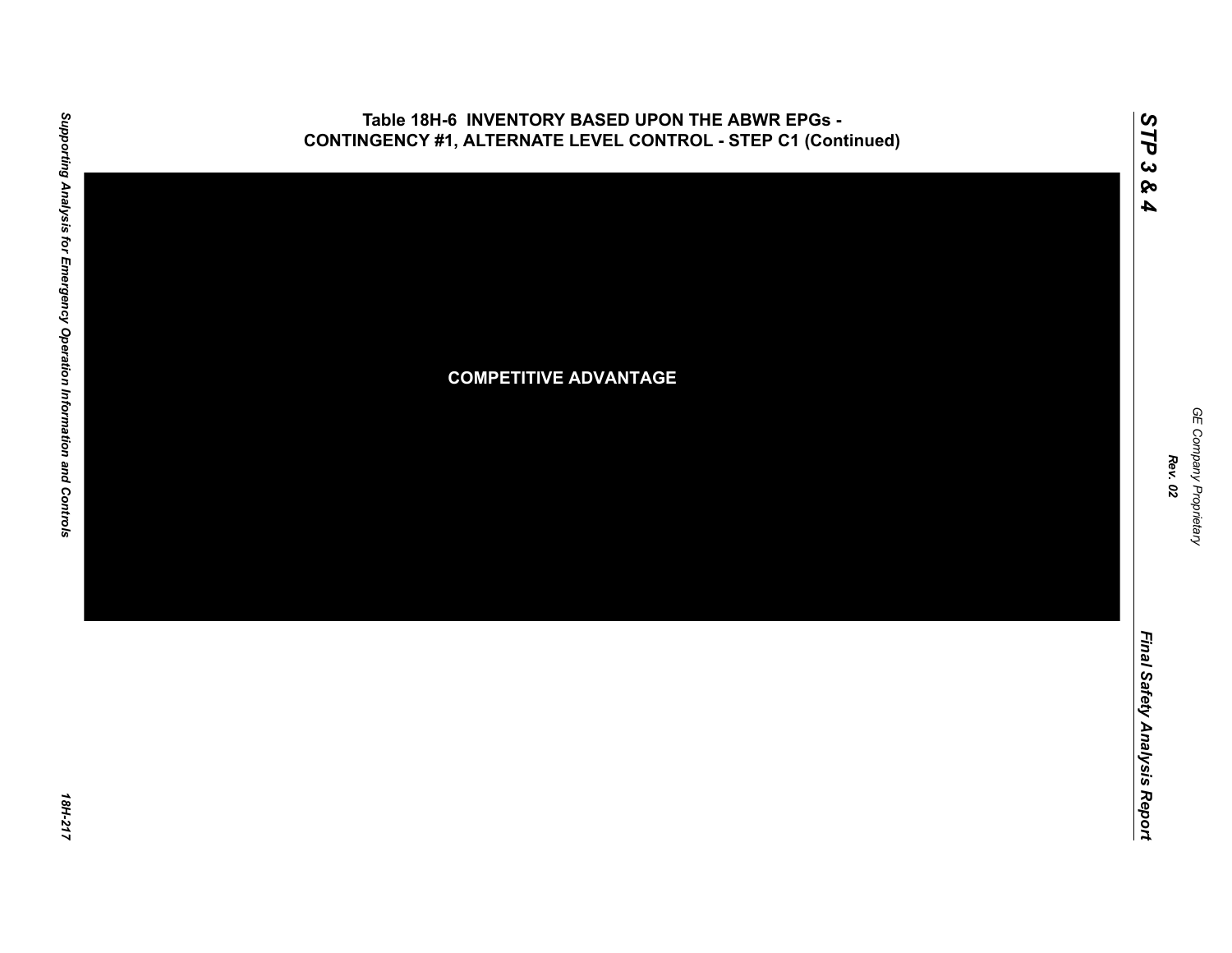### **Table 18H-6 INVENTORY BASED UPON THE ABWR EPGs - CONTINGENCY #1, ALTERNATE LEVEL CONTROL - STEP C1 (Continued)**



GE Company Proprietary *GE Company Proprietary Rev. 02*

*STP 3 & 4*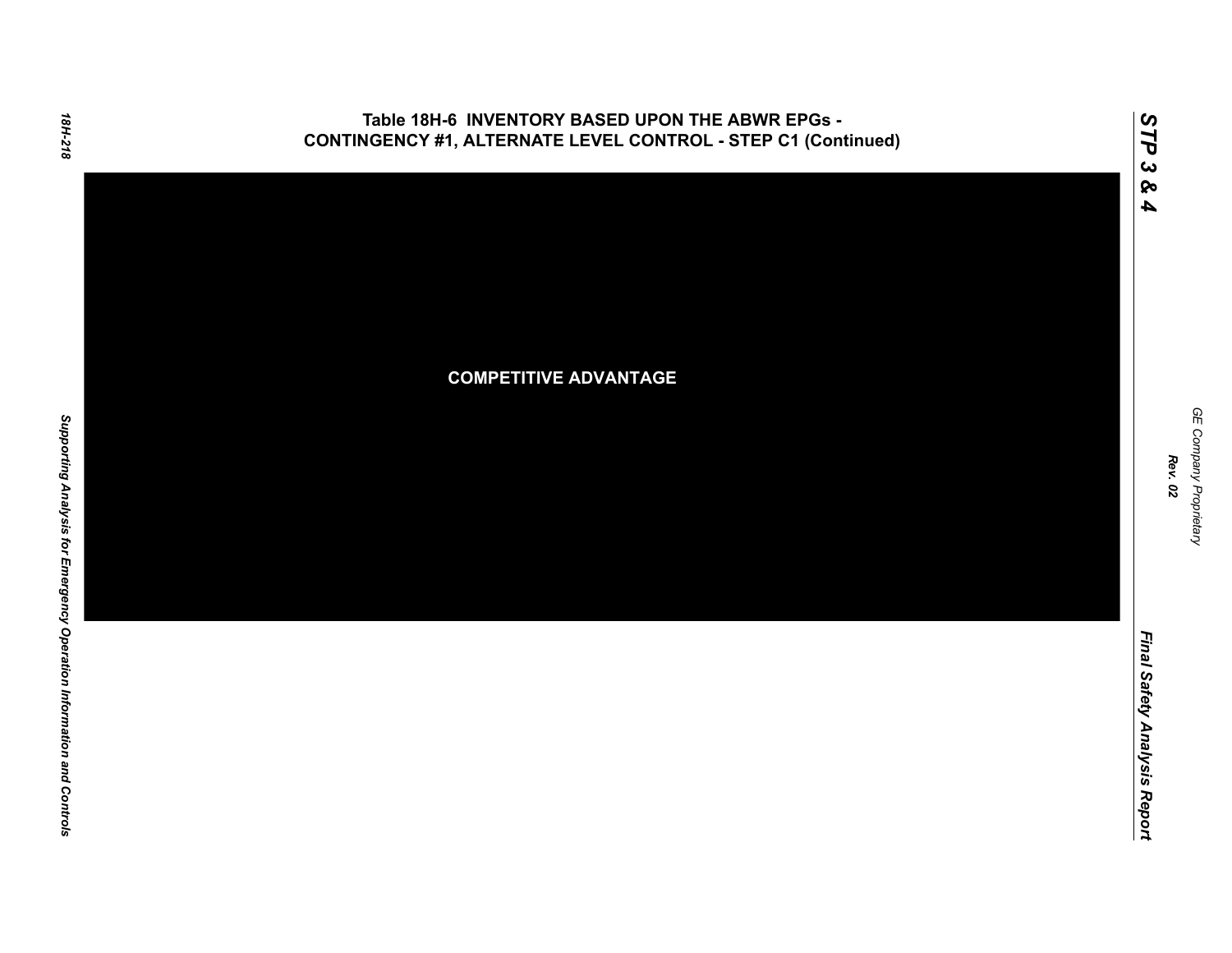

18H-219

GE Company Proprietary *GE Company Proprietary Rev. 02*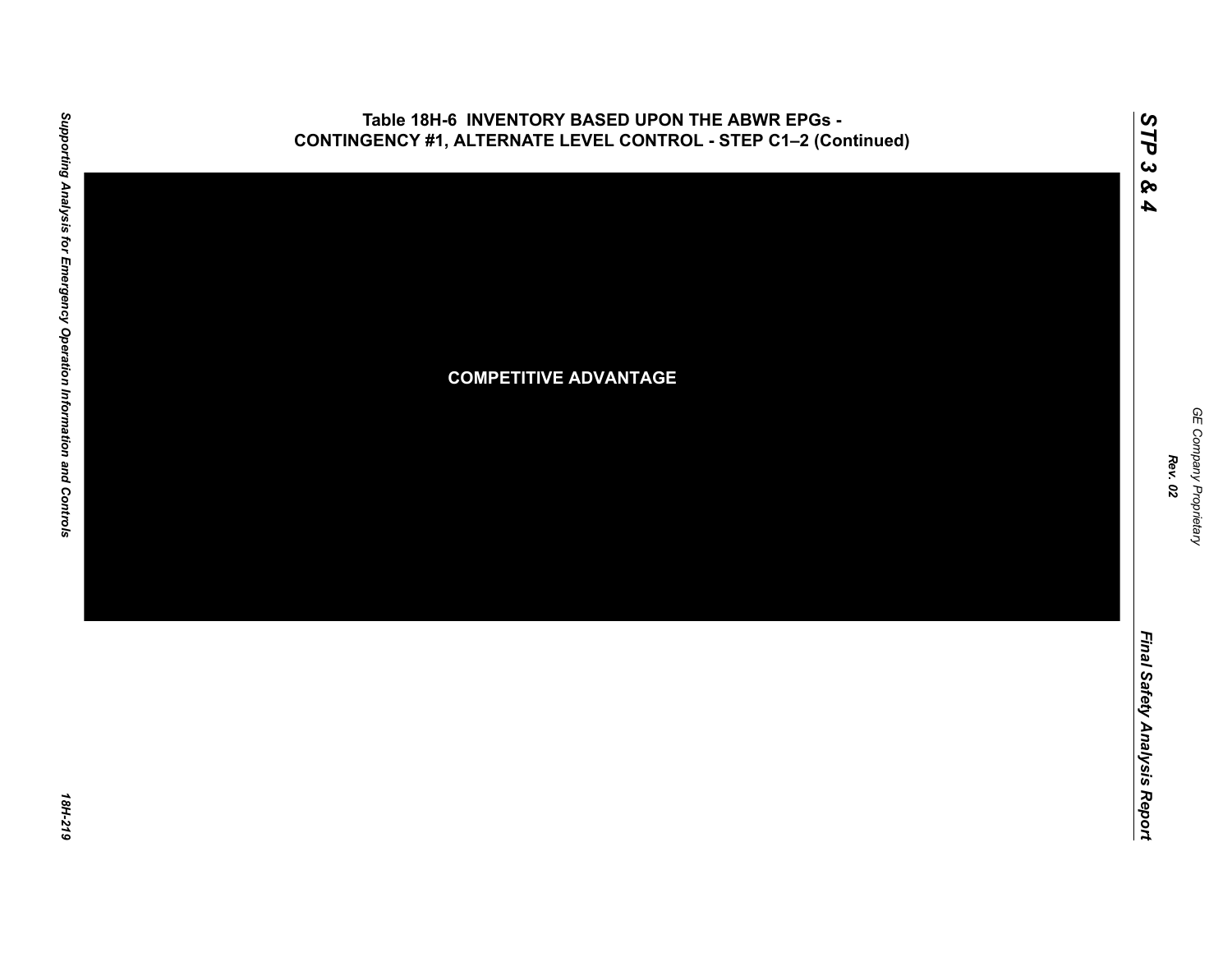### **Table 18H-6 INVENTORY BASED UPON THE ABWR EPGs - CONTINGENCY #1, ALTERNATE LEVEL CONTROL - STEP C1–2 (Continued)**



*GE Company Proprietary*

GE Company Proprietary

*Rev. 02*

*Final Safety Analysis Report*

Final Safety Analysis Report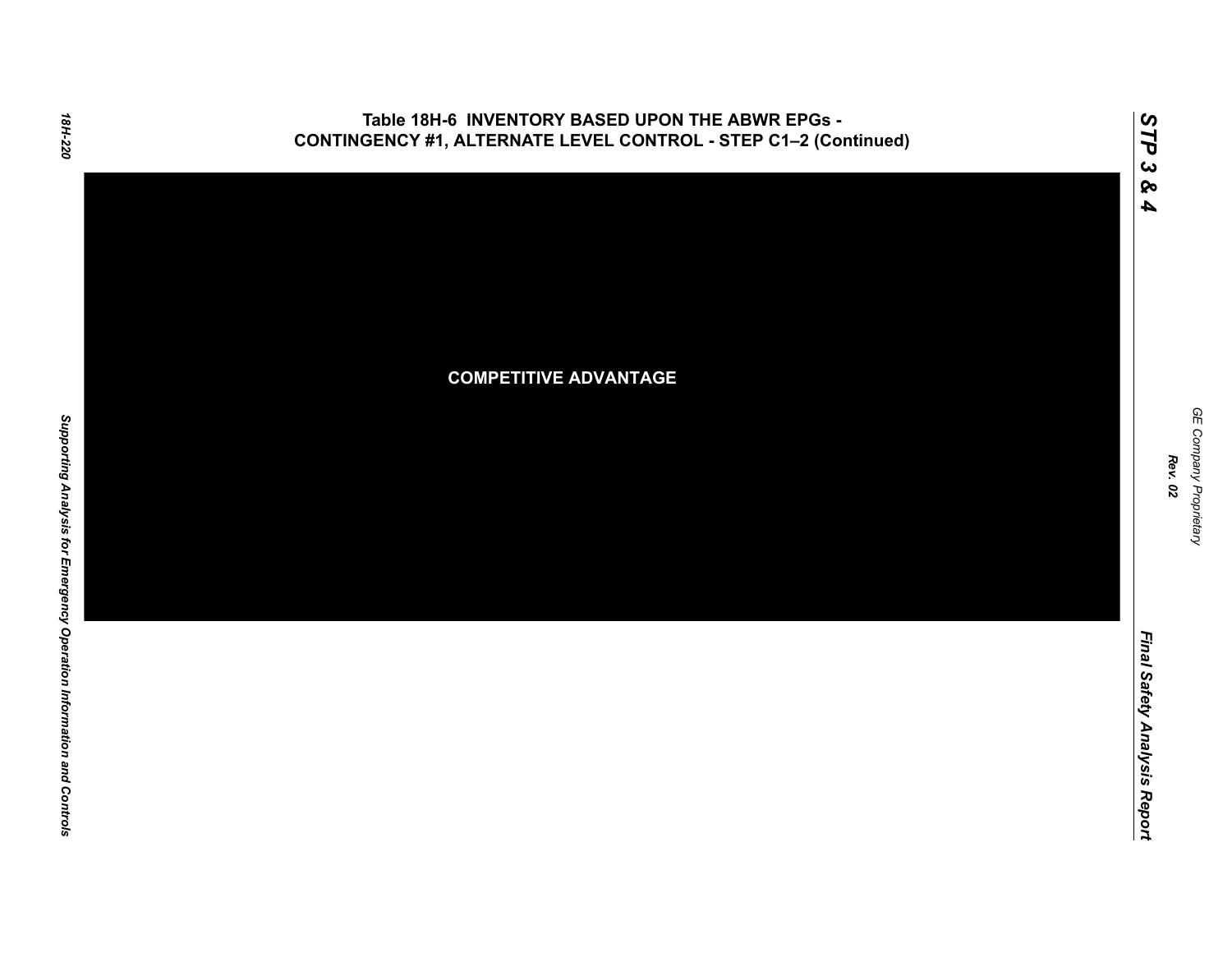

18H-221

GE Company Proprietary *GE Company Proprietary Rev. 02*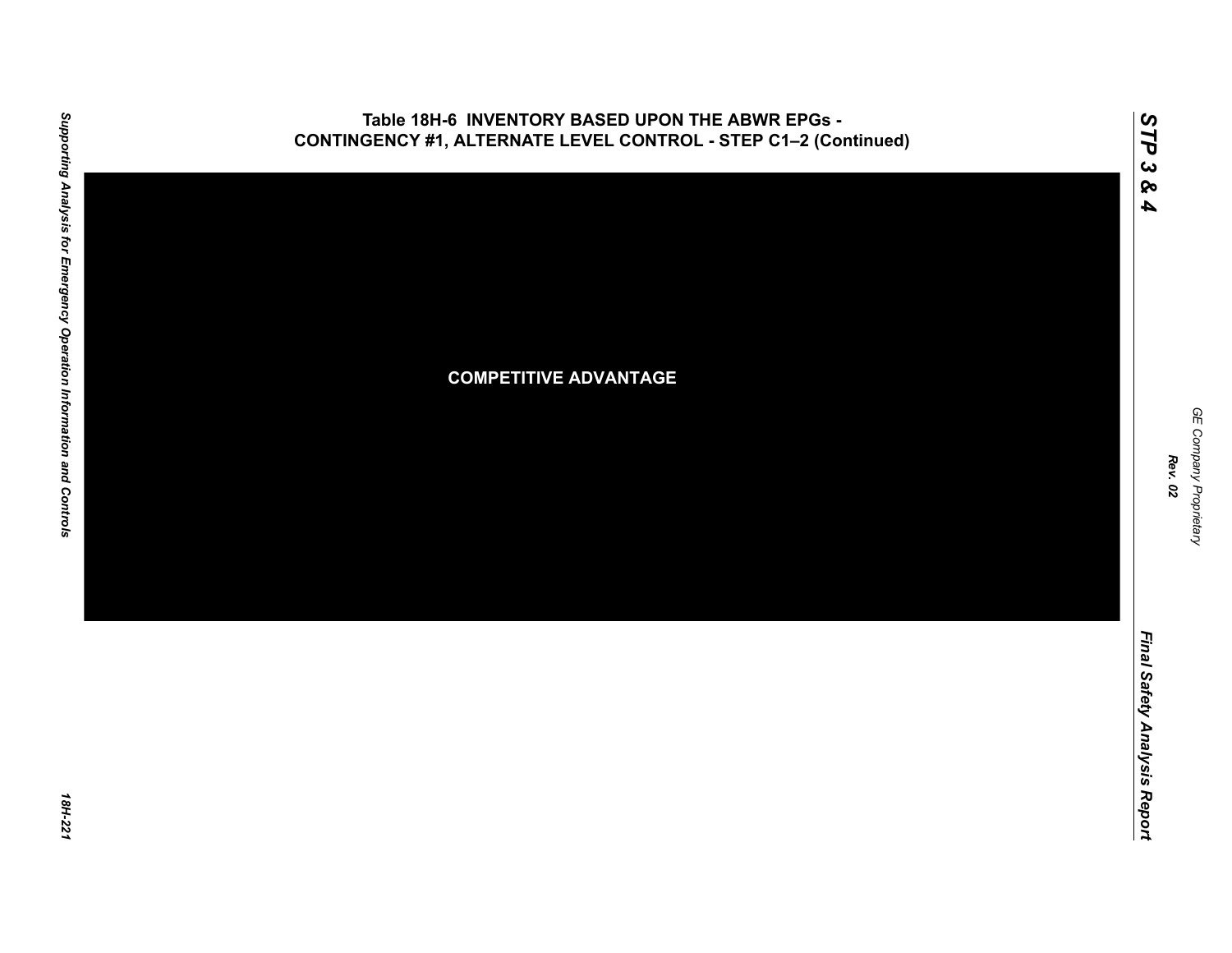### **Table 18H-6 INVENTORY BASED UPON THE ABWR EPGs - CONTINGENCY #1, ALTERNATE LEVEL CONTROL - STEP C1–3 (Continued)**



*GE Company Proprietary*

*Rev. 02*

*Final Safety Analysis Report*

Final Safety Analysis Report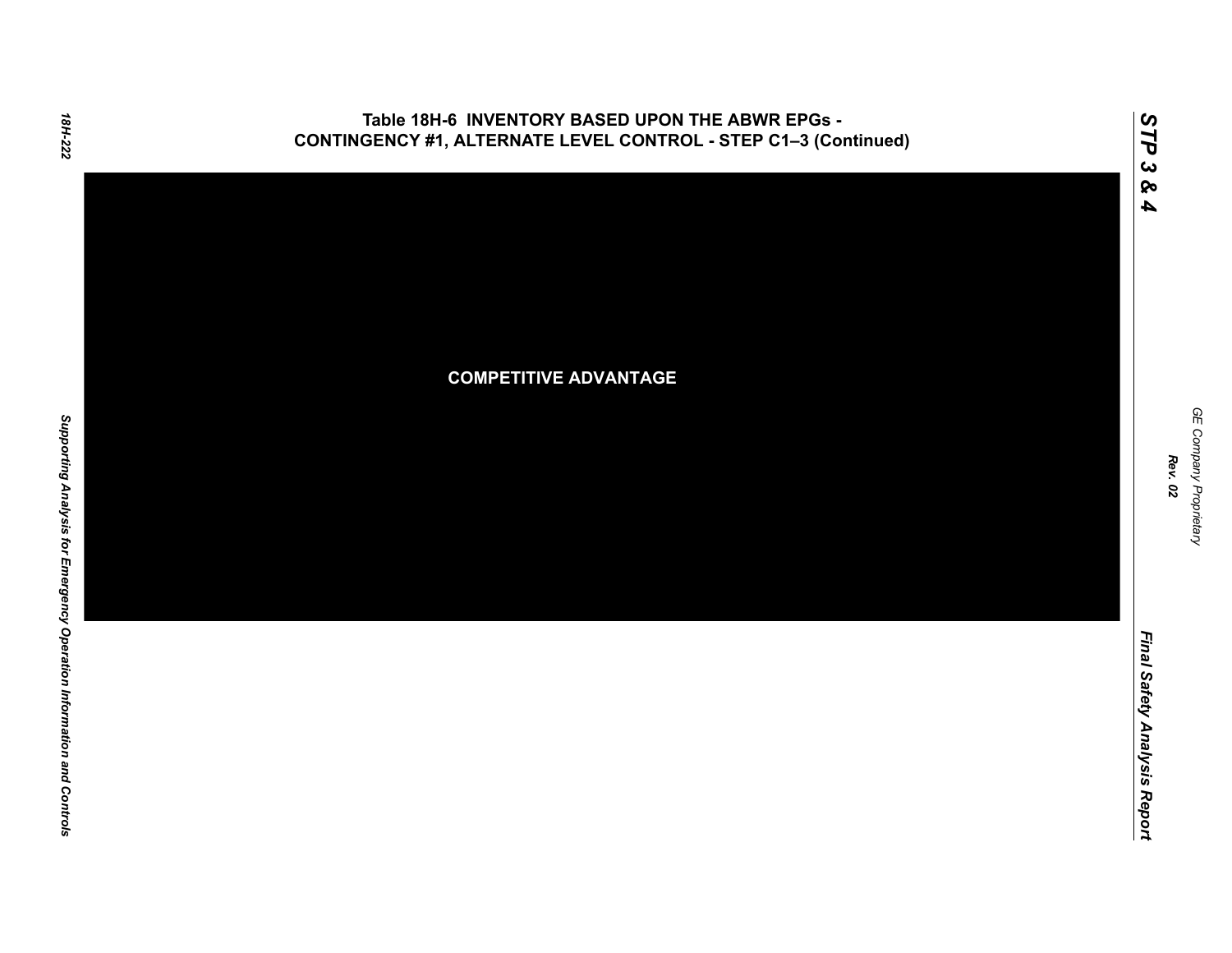

18H-223

GE Company Proprietary *GE Company Proprietary Rev. 02*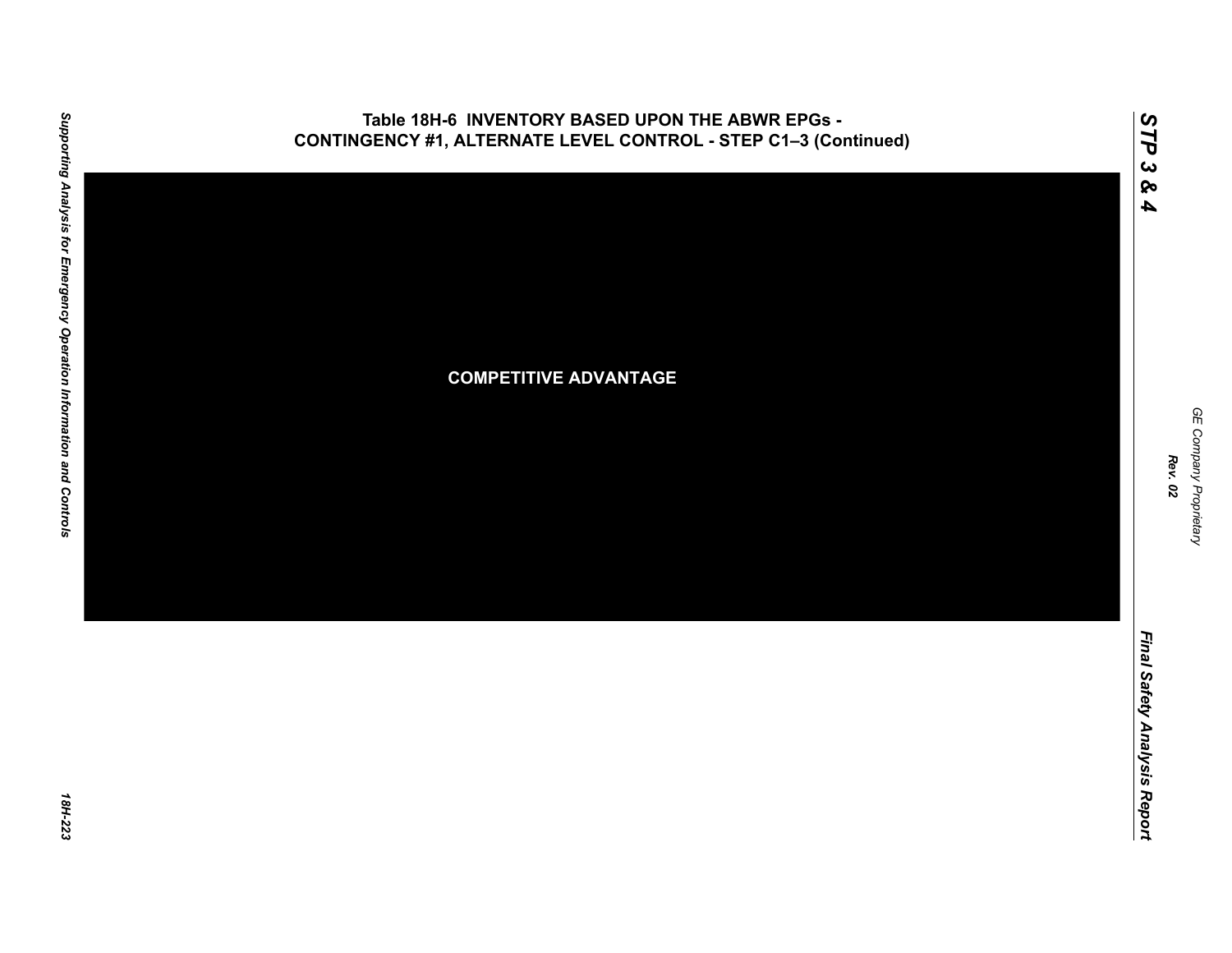### **Table 18H-6 INVENTORY BASED UPON THE ABWR EPGs - CONTINGENCY #1, ALTERNATE LEVEL CONTROL - STEP C1–3 (Continued)**



Final Safety Analysis Report *Final Safety Analysis Report*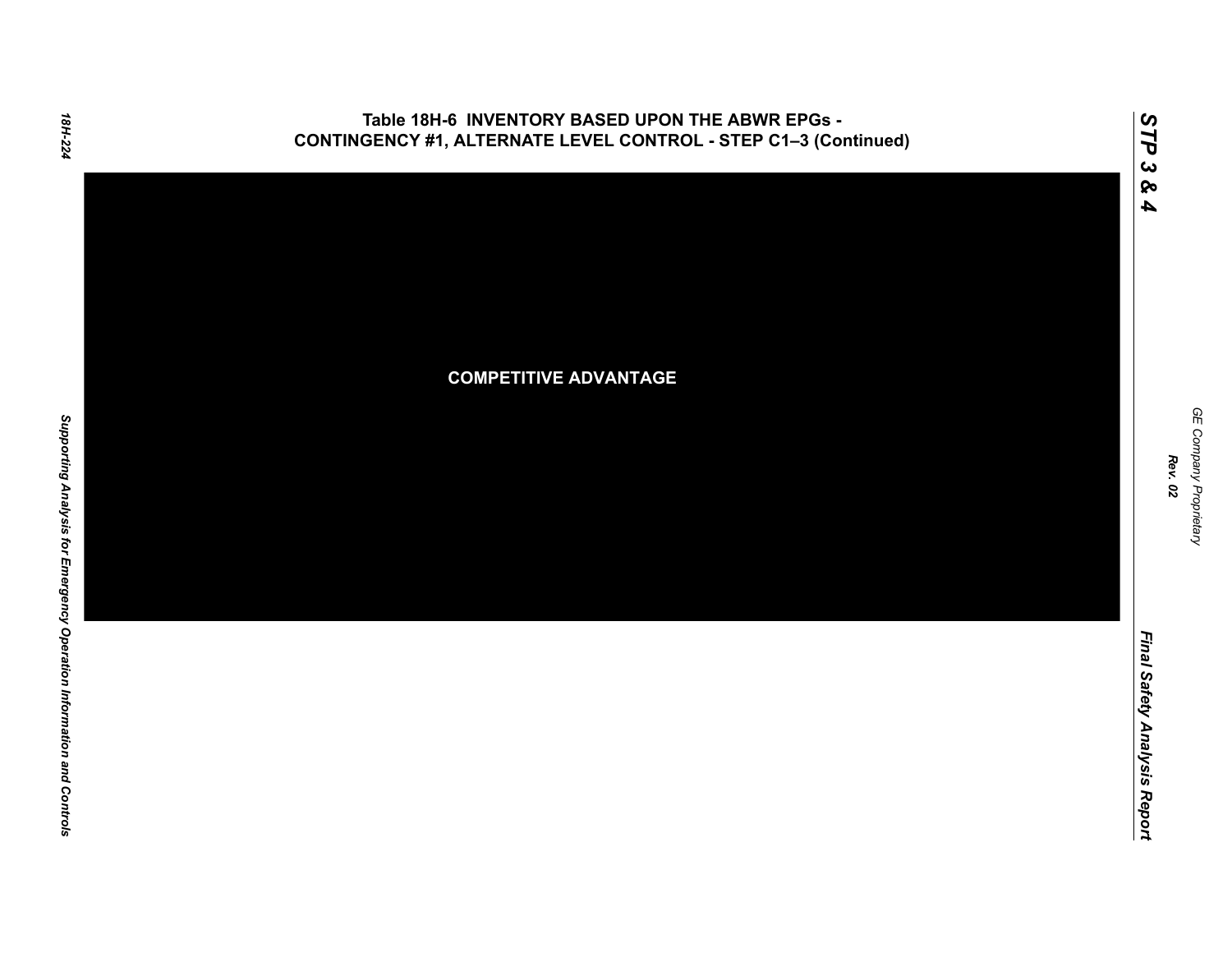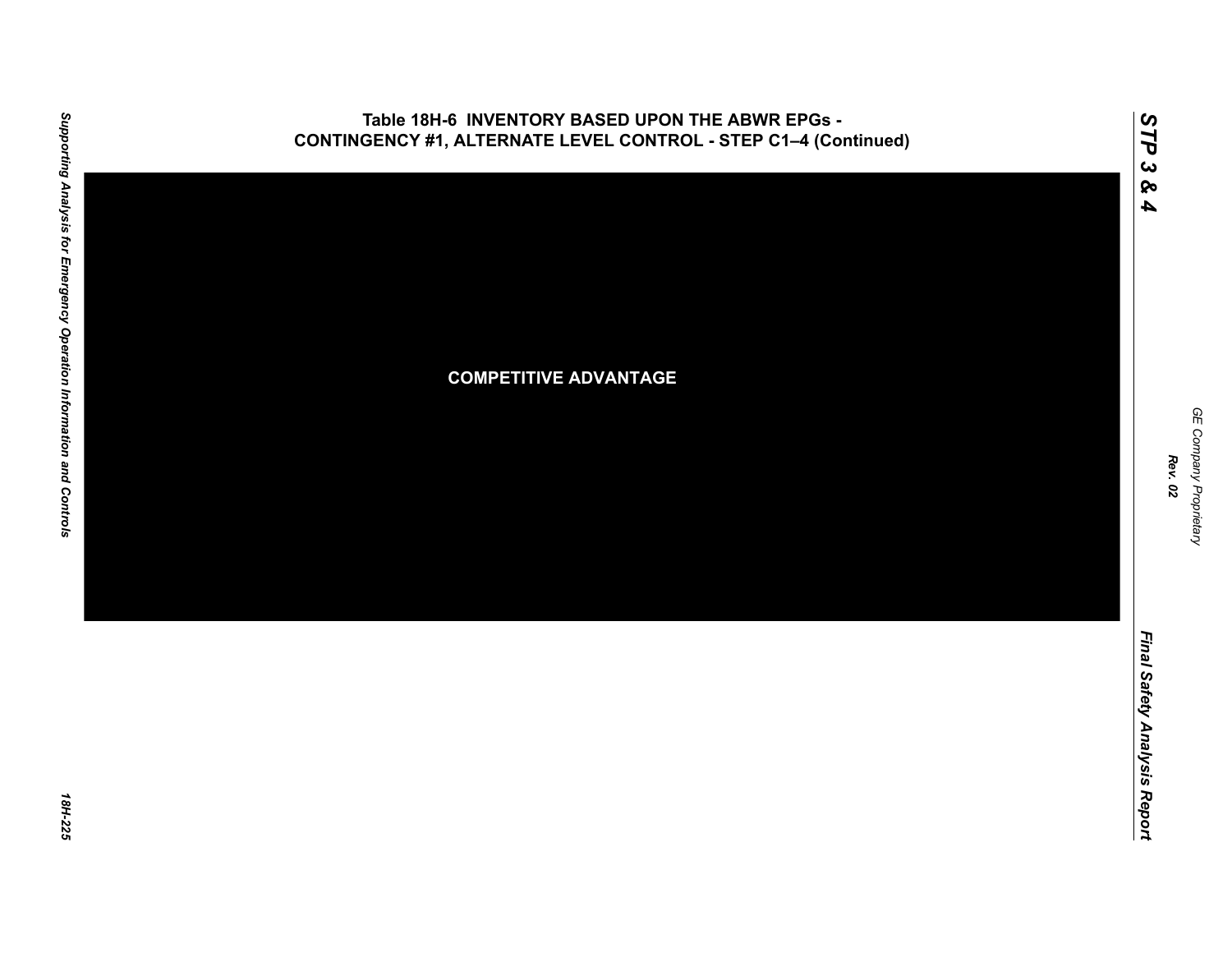### **Table 18H-6 INVENTORY BASED UPON THE ABWR EPGs - CONTINGENCY #1, ALTERNATE LEVEL CONTROL - STEP C1–4 (Continued)**



Supporting Analysis for Emergency Operation Information and Controls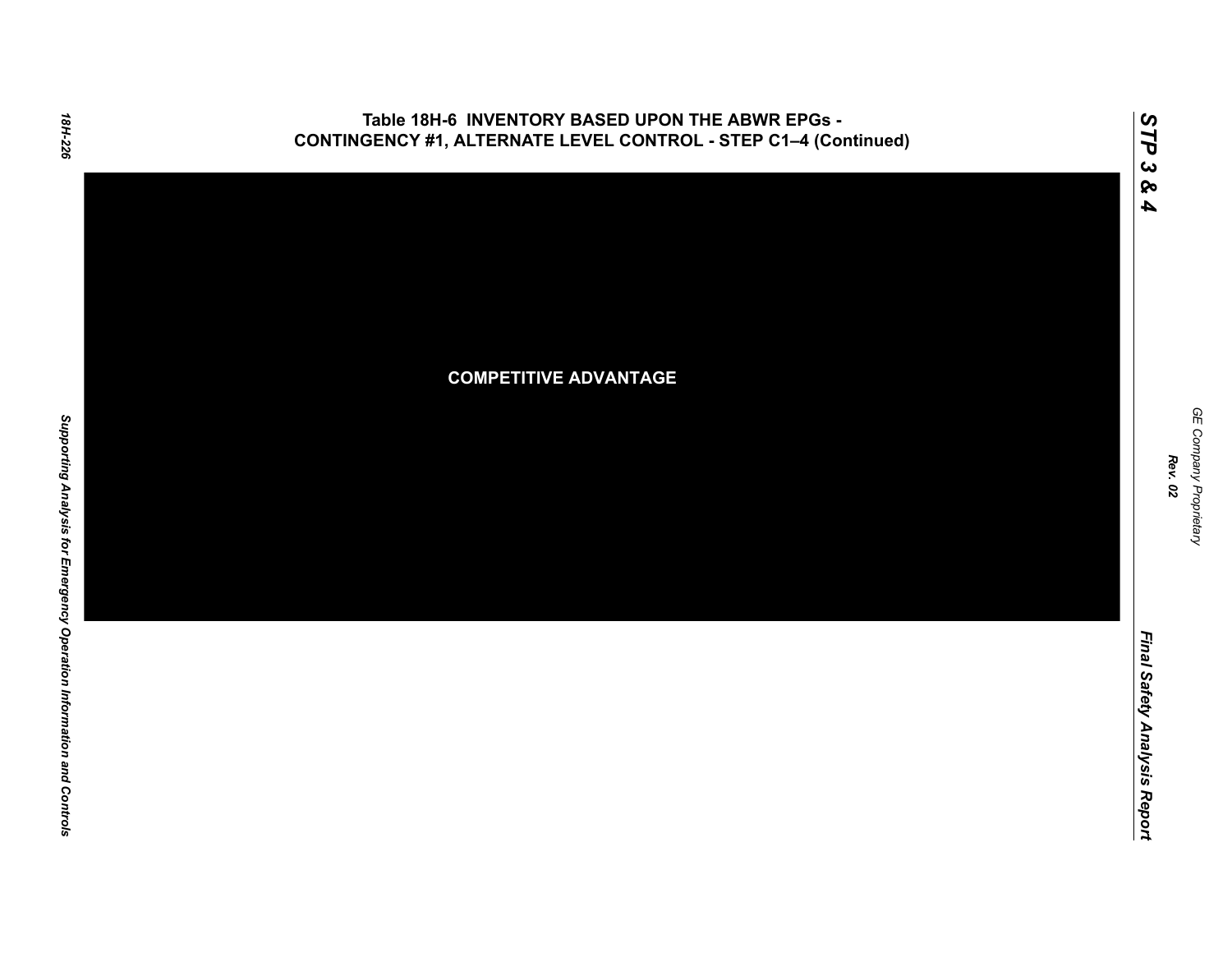

## **Table 18H-6 INVENTORY BASED UPON THE ABWR EPGs -**

GE Company Proprietary *GE Company Proprietary Rev. 02*

*STP 3 & 4*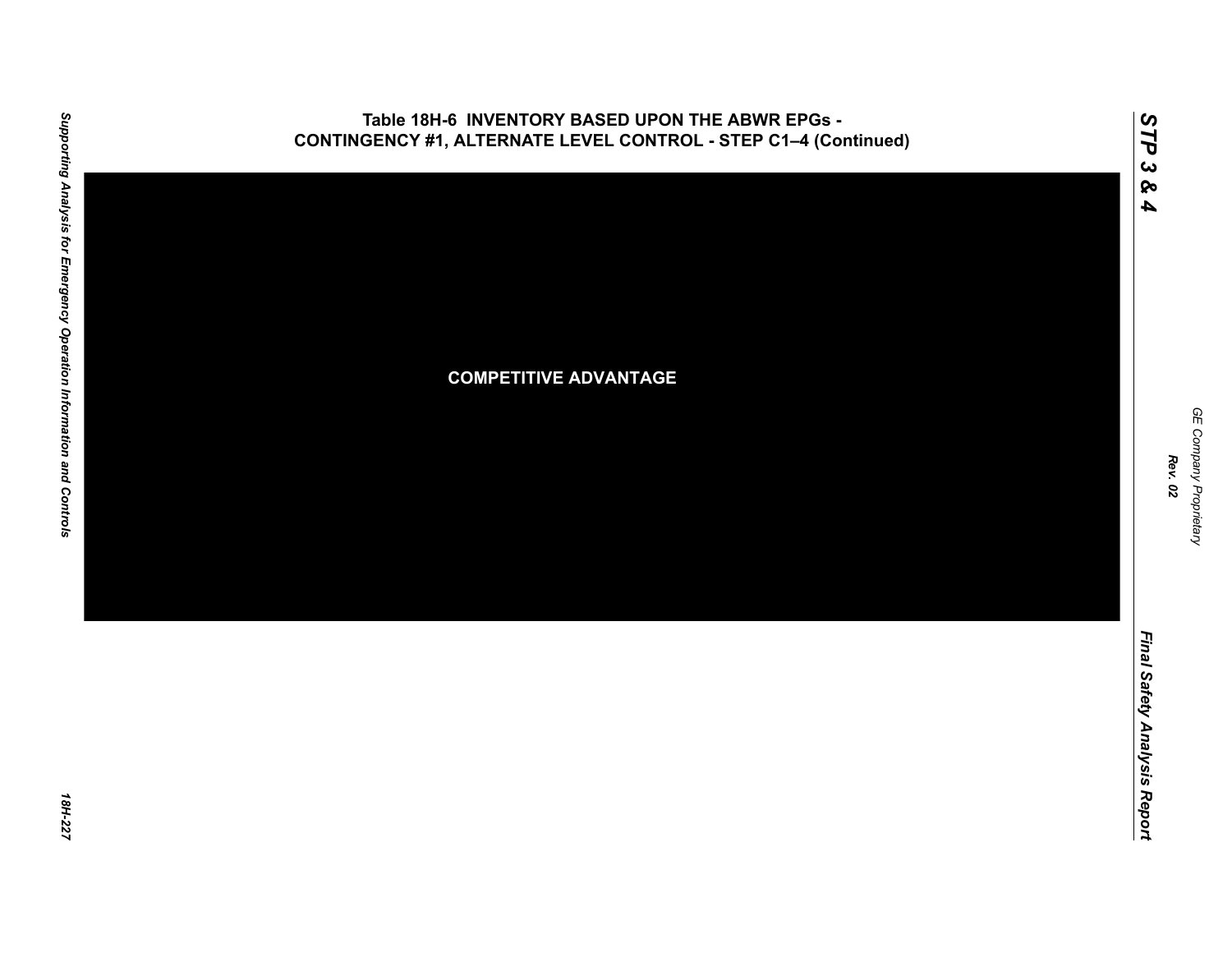### **Table 18H-7 INVENTORY BASED UPON THE ABWR EPGs - CONTINGENCY #2, EMERGENCY RPV DEPRESSURIZATION - STEP C2–1**



GE Company Proprietary *GE Company Proprietary Rev. 02*

*Final Safety Analysis Report*

Final Safety Analysis Report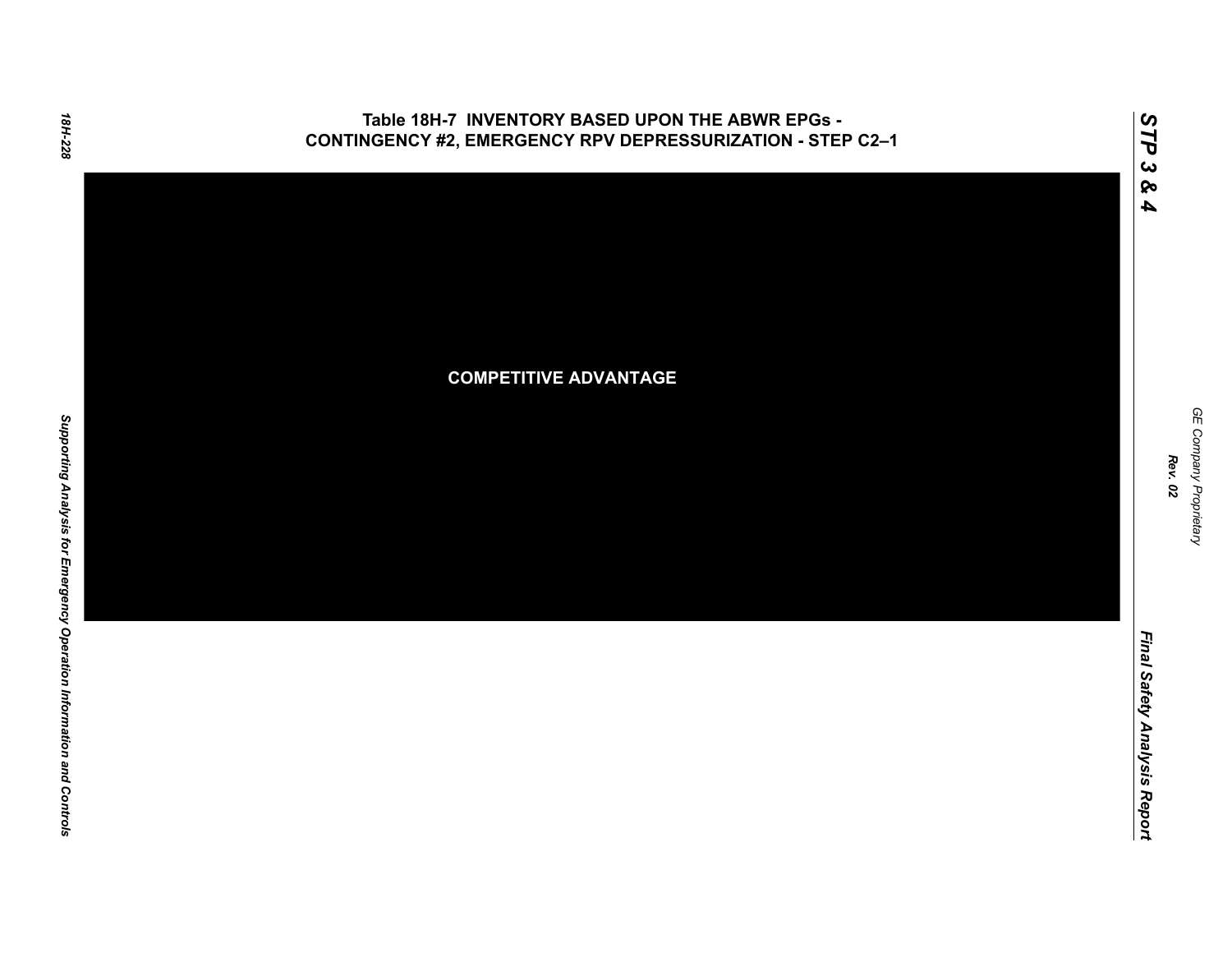

# Supporting Analysis for Emergency Operation Information and Controls *Supporting Analysis for Emergency Operation Information and Controls 18H-229*

18H-229

GE Company Proprietary *GE Company Proprietary Rev. 02*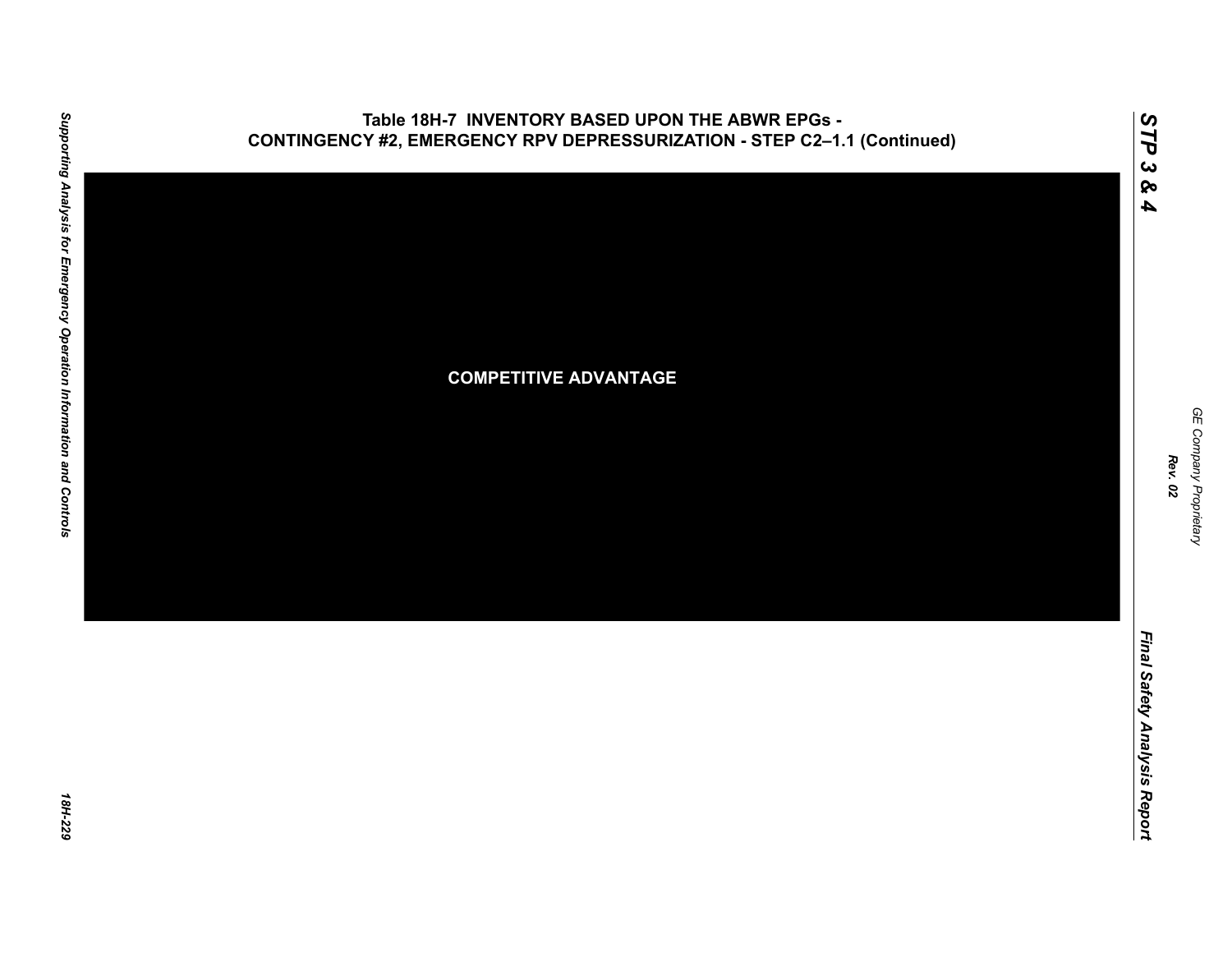

*GE Company Proprietary*

GE Company Proprietary

*Rev. 02*

*Final Safety Analysis Report*

Final Safety Analysis Report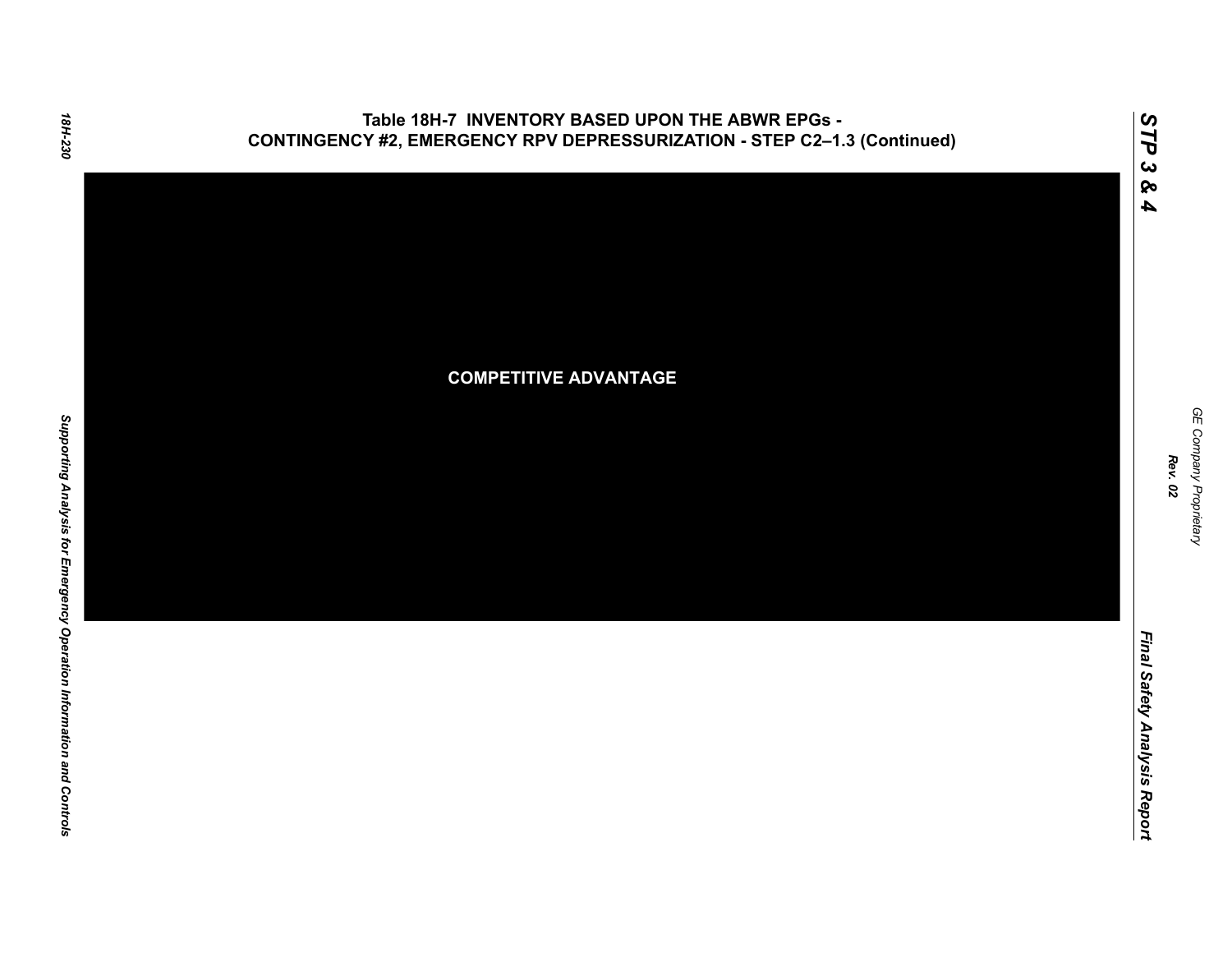

# Supporting Analysis for Emergency Operation Information and Controls *Supporting Analysis for Emergency Operation Information and Controls 18H-231*

18H-231

GE Company Proprietary *GE Company Proprietary Rev. 02*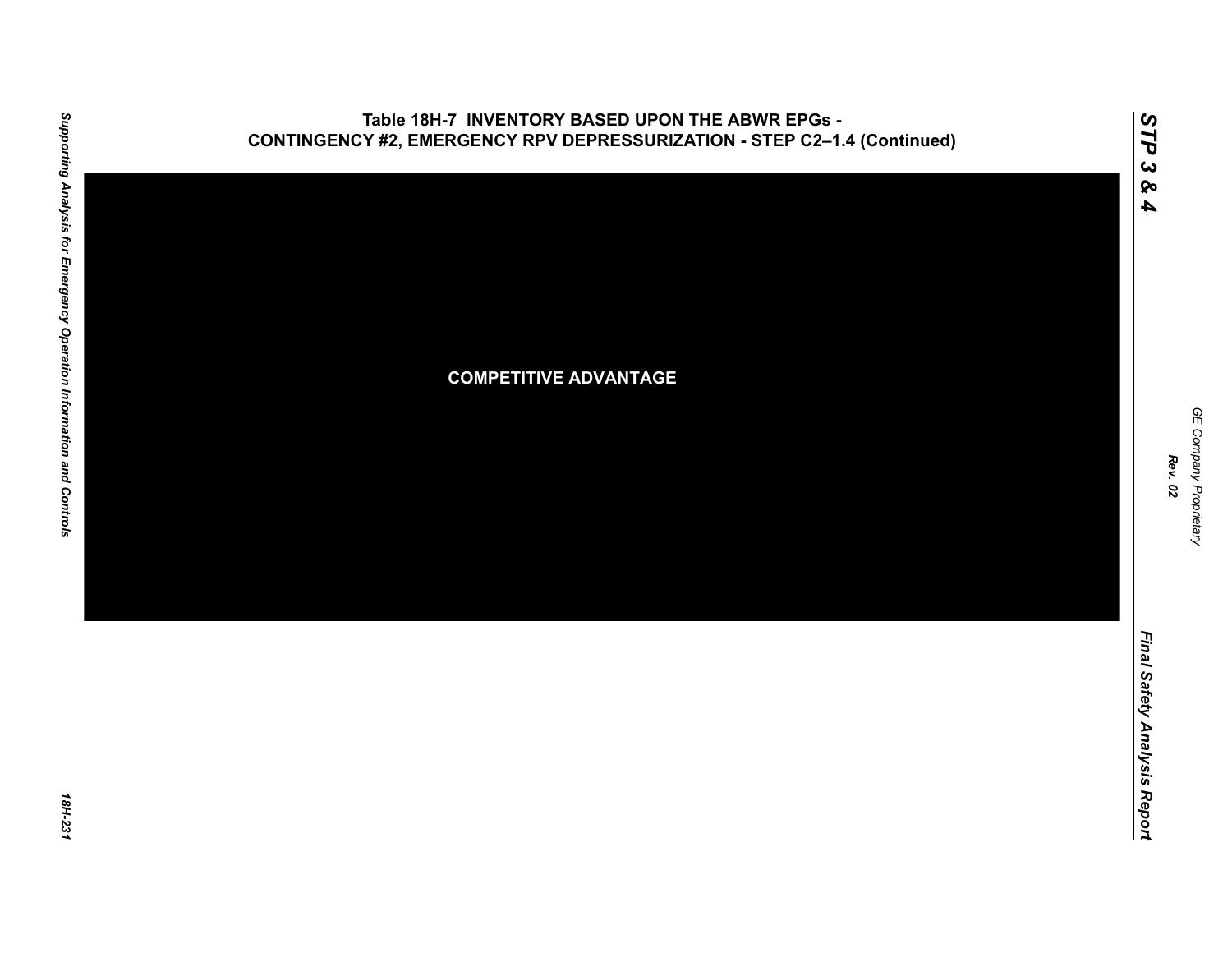

GE Company Proprietary *GE Company Proprietary Rev. 02*

*Final Safety Analysis Report*

Final Safety Analysis Report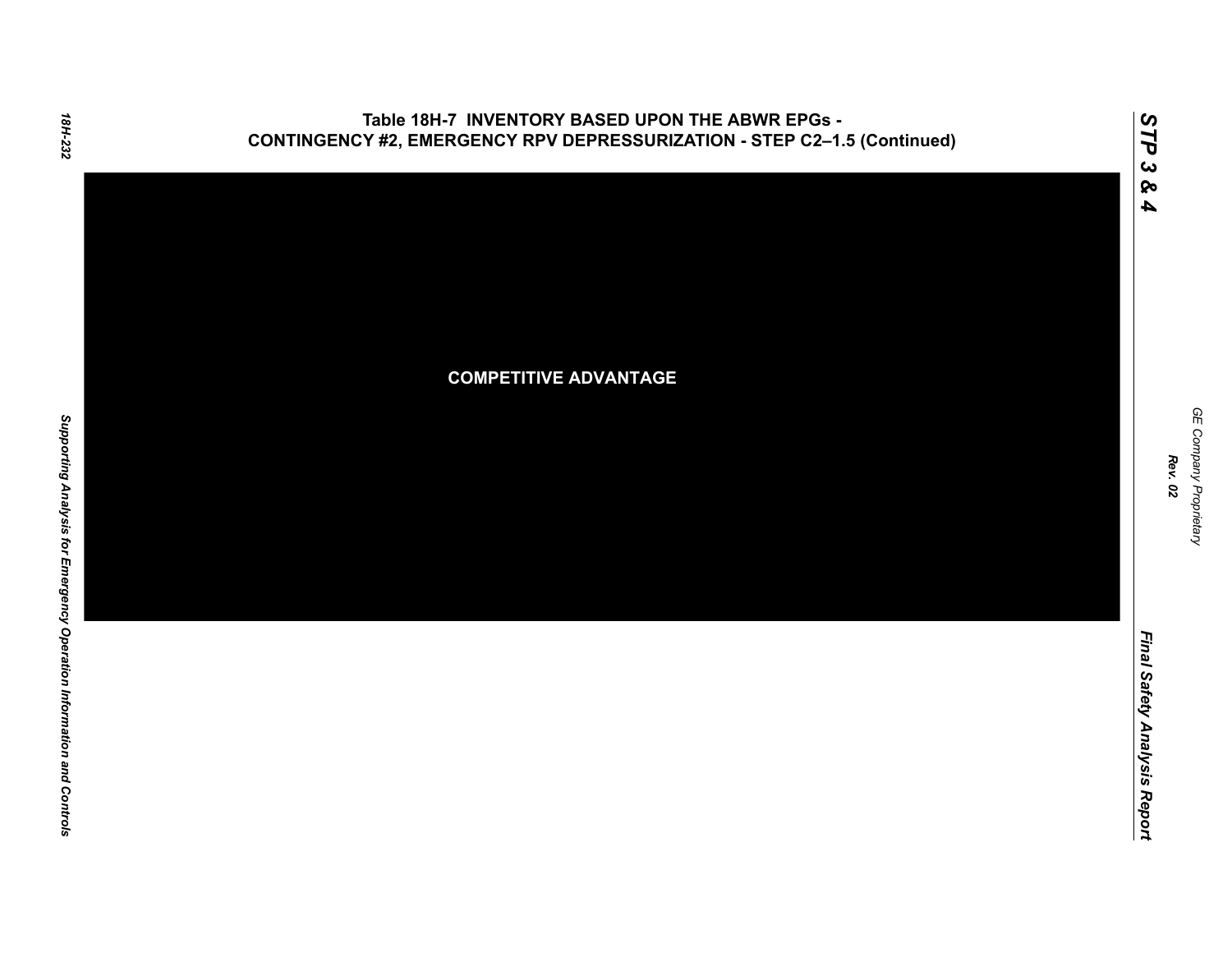

# Supporting Analysis for Emergency Operation Information and Controls *Supporting Analysis for Emergency Operation Information and Controls 18H-233*

18H-233

GE Company Proprietary *GE Company Proprietary Rev. 02*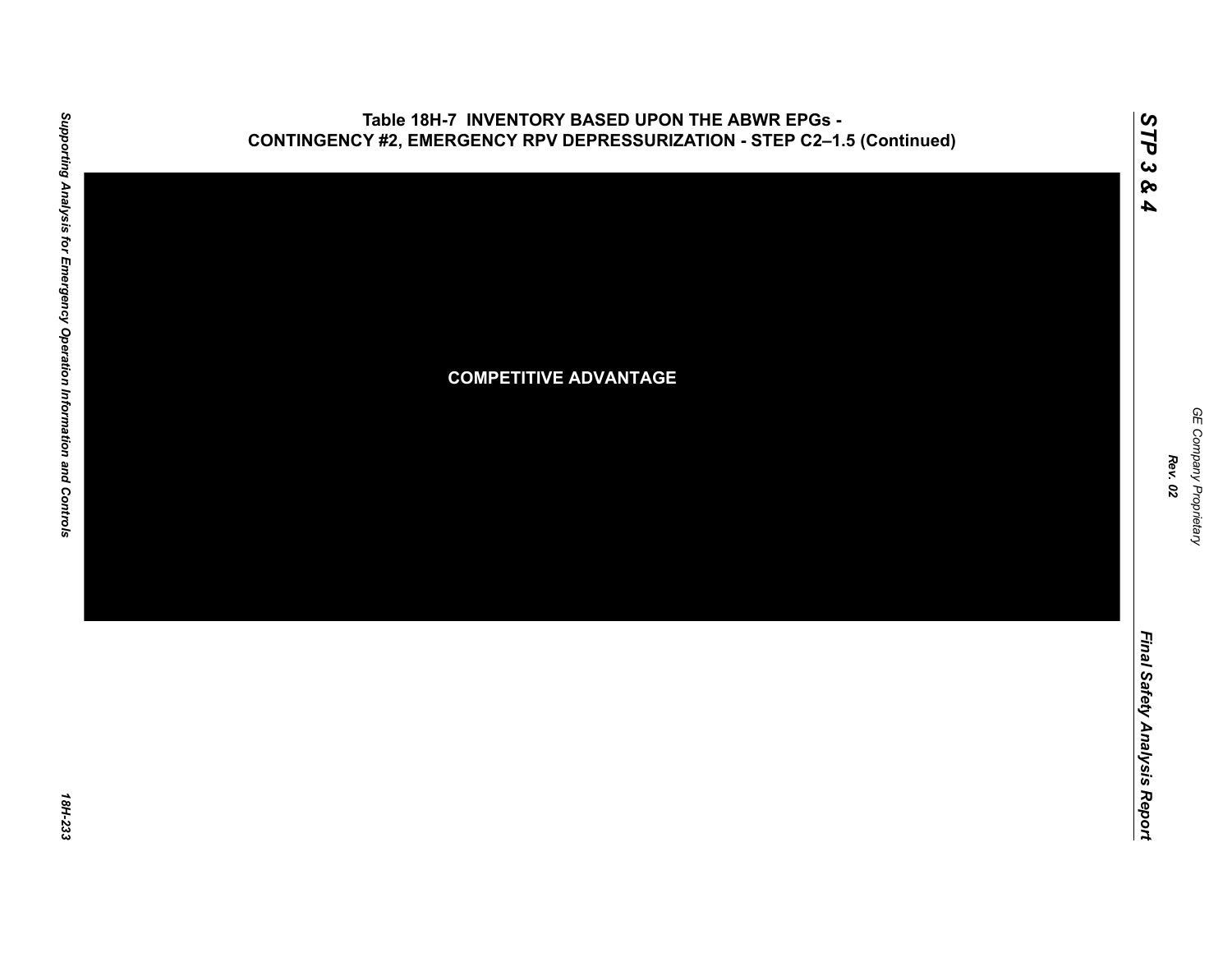

Final Safety Analysis Report *Final Safety Analysis Report*

*GE Company Proprietary*

GE Company Proprietary

*Rev. 02*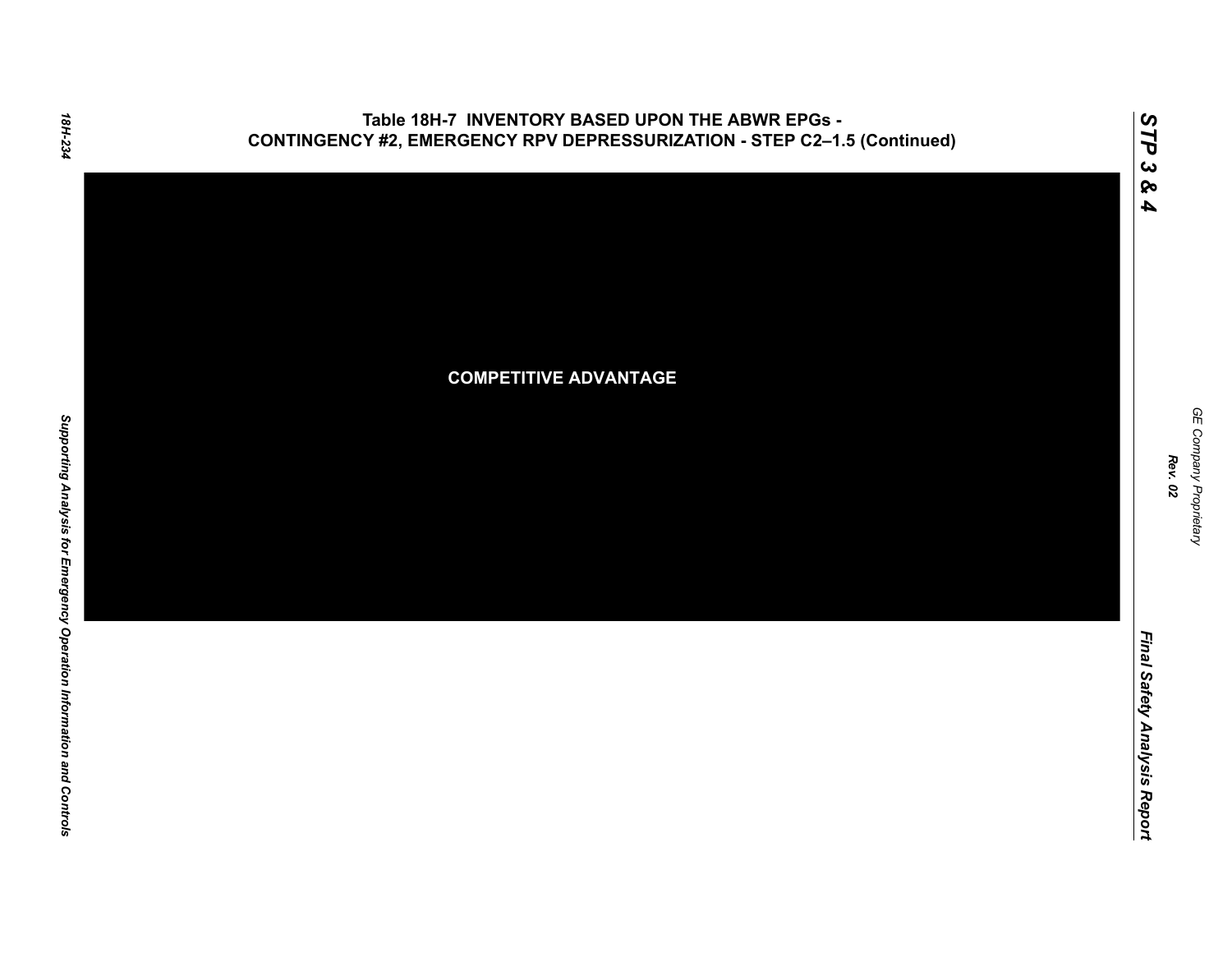

### **Table 18H-7 INVENTORY BASED UPON THE ABWR EPGs - CONTINGENCY #2, EMERGENCY RPV DEPRESSURIZATION - STEP C2–1.5 (Continued)**

GE Company Proprietary *GE Company Proprietary Rev. 02*

*STP 3 & 4*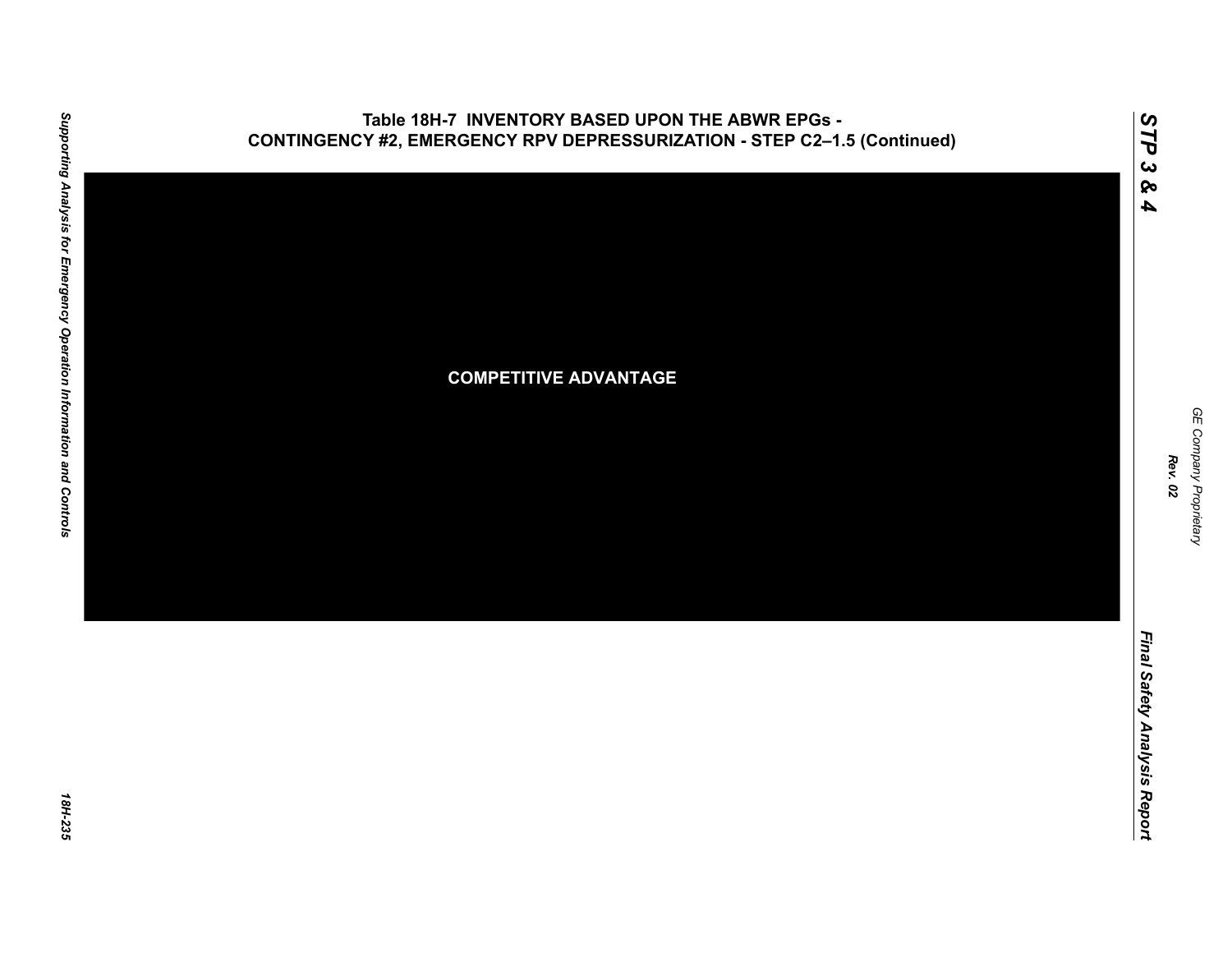



**COMPETITIVE ADVANTAGE**

*GE Company Proprietary*

GE Company Proprietary

*Rev. 02*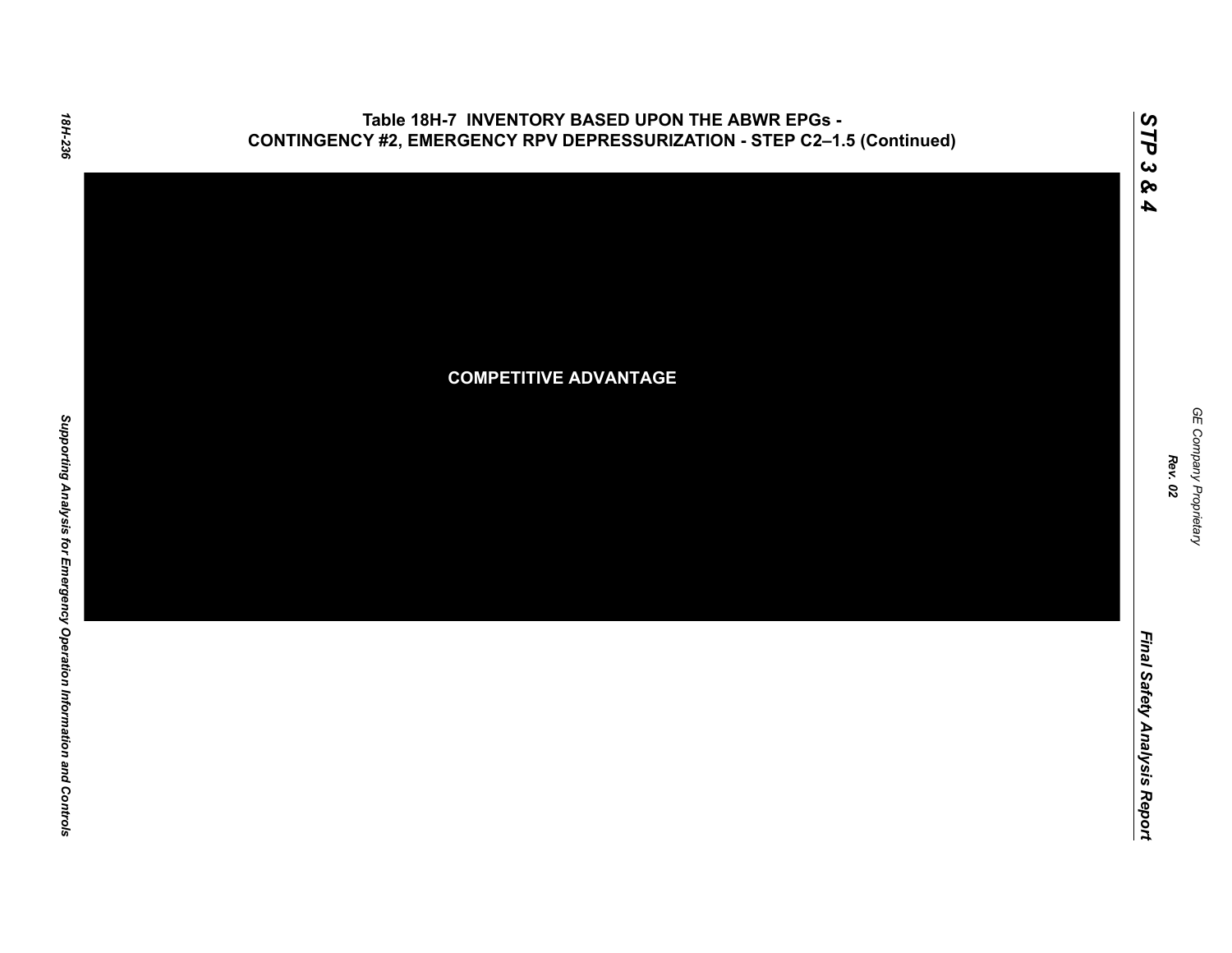

### **Table 18H-7 INVENTORY BASED UPON THE ABWR EPGs - CONTINGENCY #2, EMERGENCY RPV DEPRESSURIZATION - STEP C2–1.5 (Continued)**

GE Company Proprietary *GE Company Proprietary Rev. 02*

*STP 3 & 4*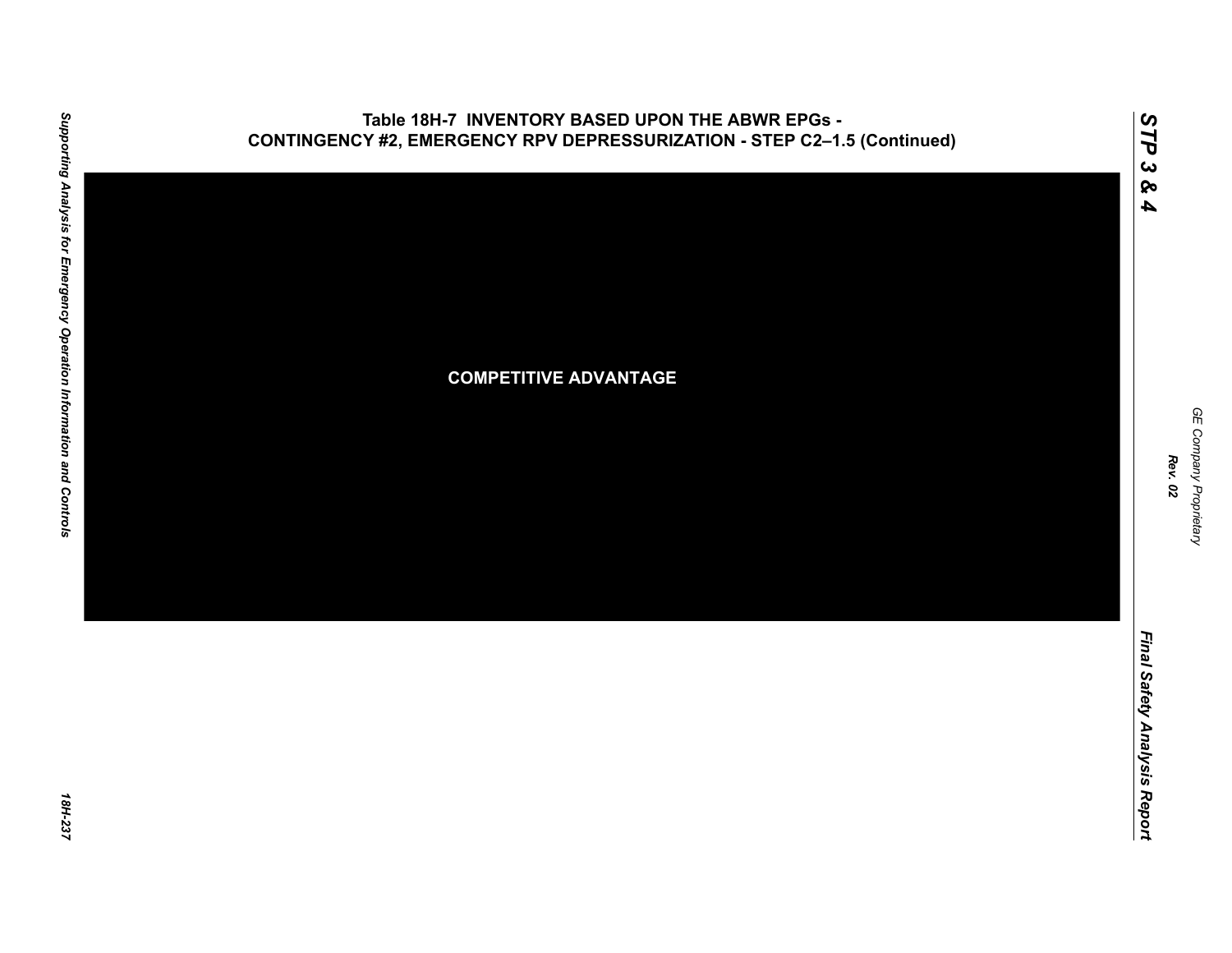

### **COMPETITIVE ADVANTAGE**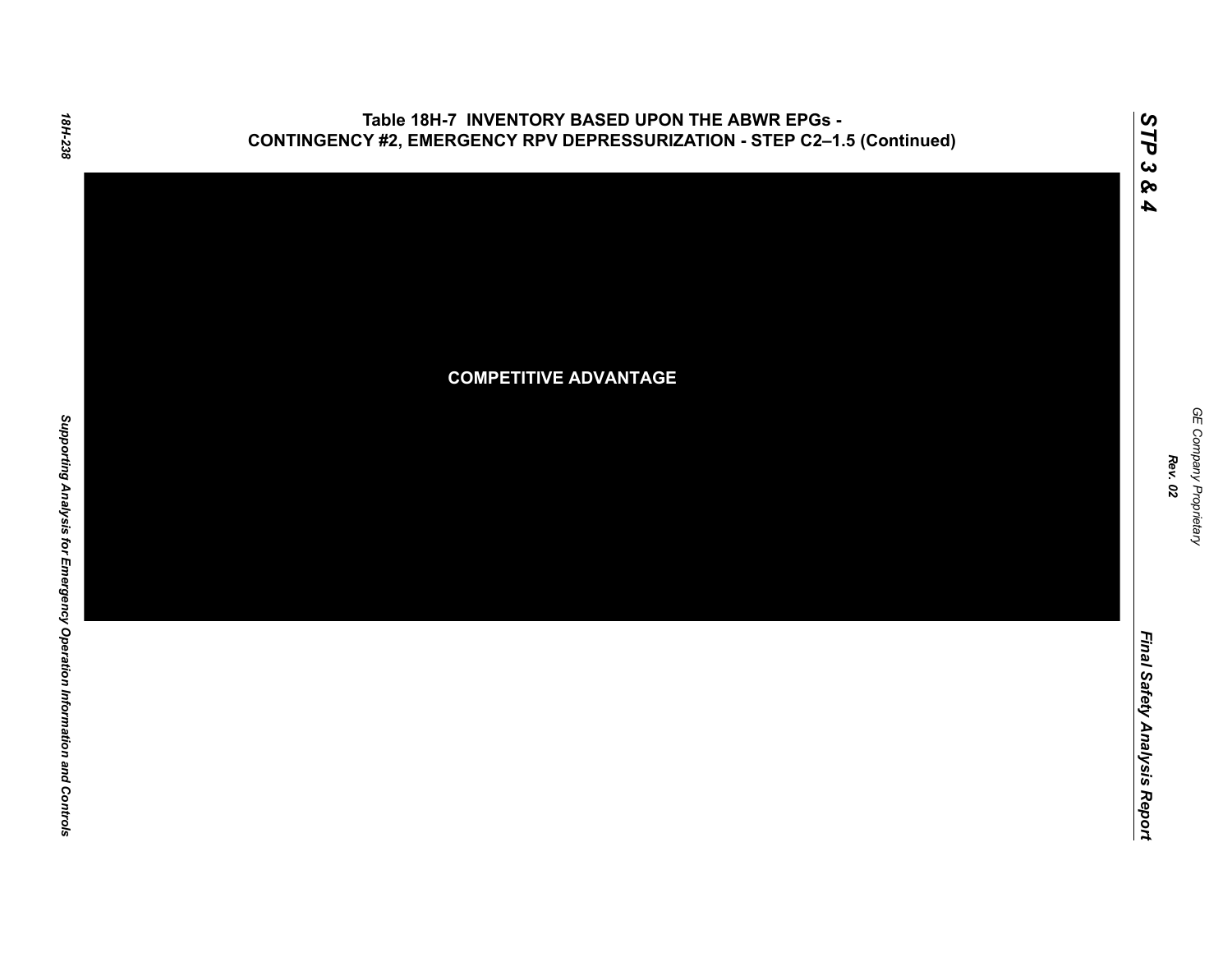

### **Table 18H-7 INVENTORY BASED UPON THE ABWR EPGs - CONTINGENCY #2, EMERGENCY RPV DEPRESSURIZATION - STEP C2–2 (Continued)**

GE Company Proprietary *GE Company Proprietary Rev. 02*

*STP 3 & 4*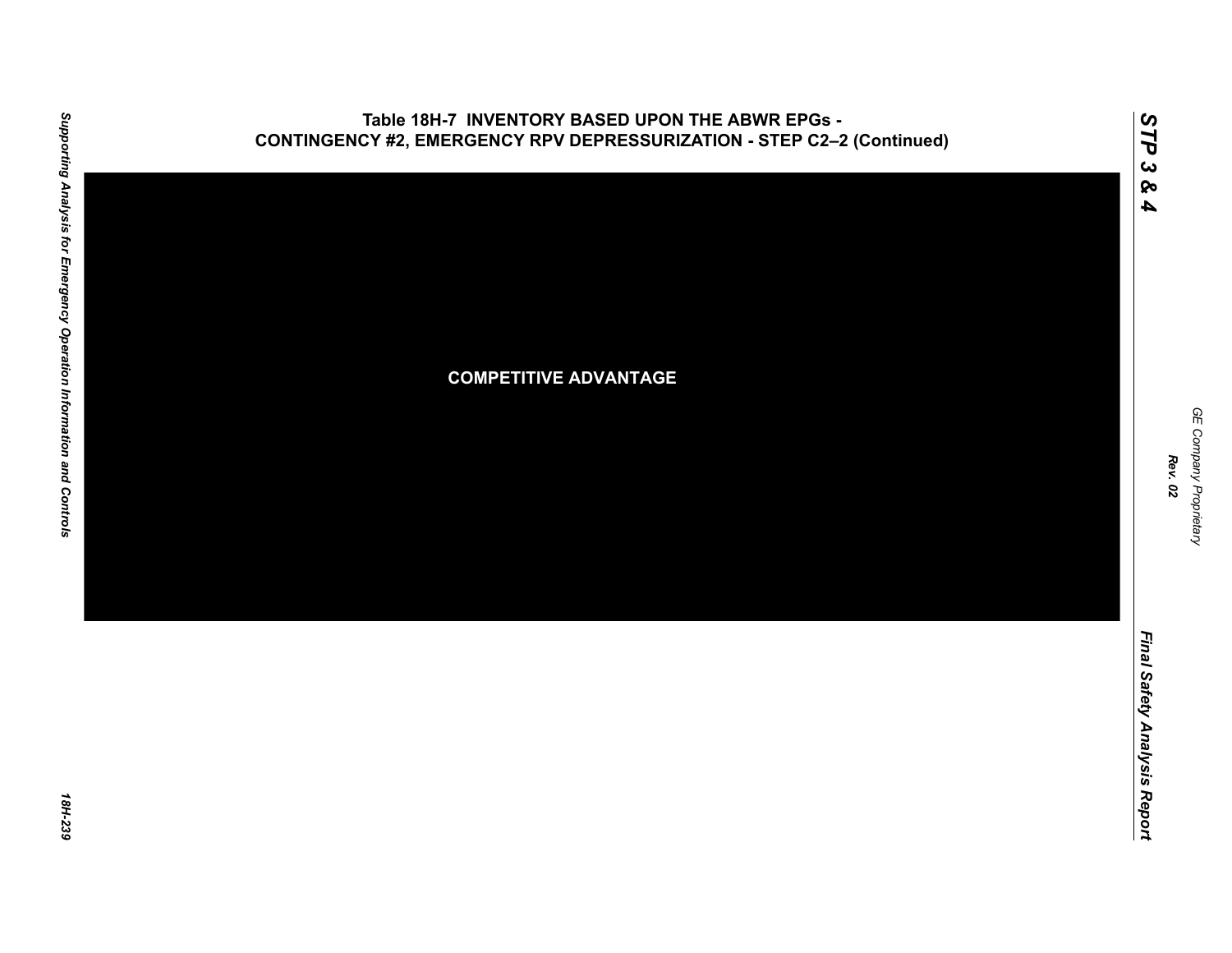

GE Company Proprietary *GE Company Proprietary Rev. 02*

*STP 3 & 4*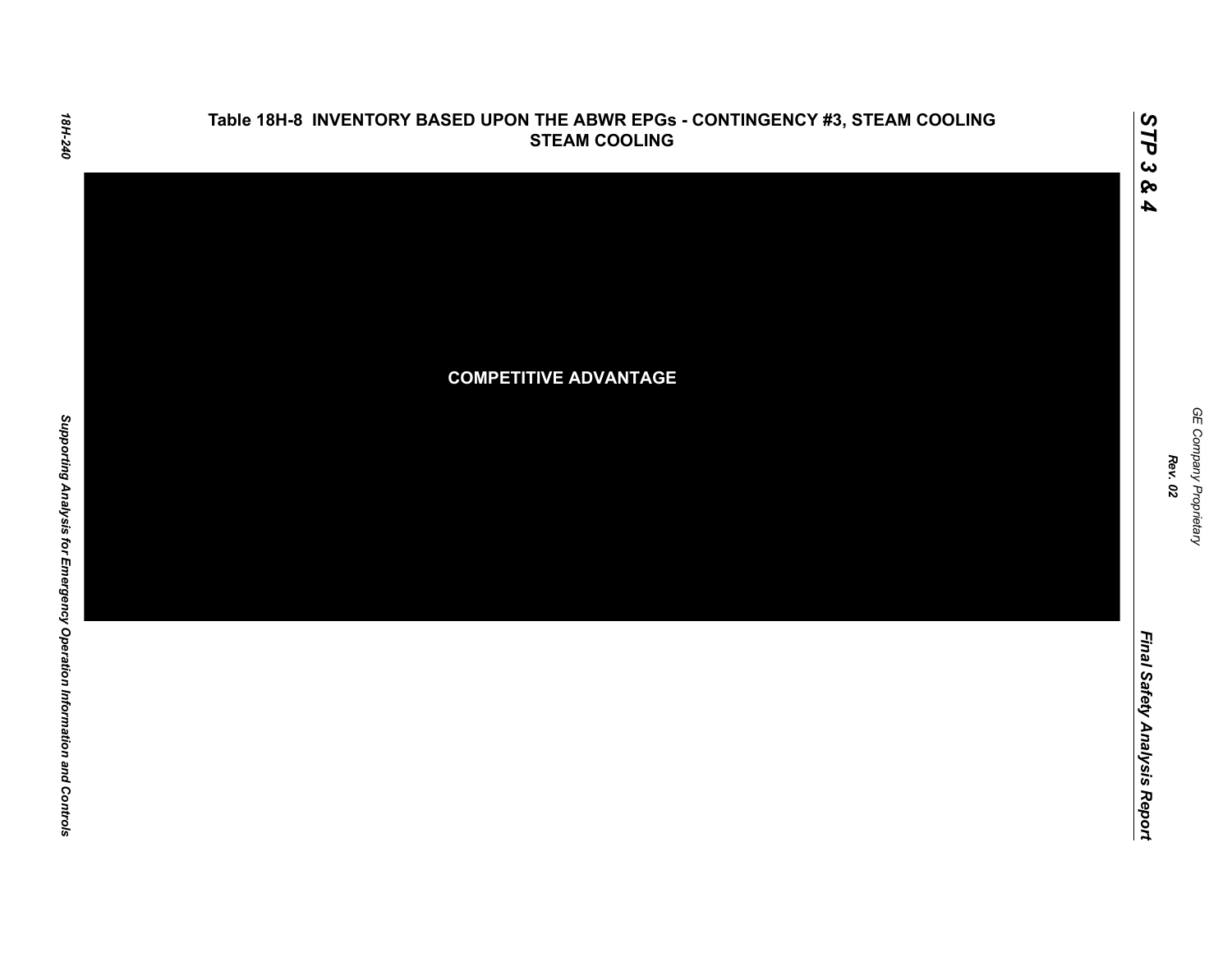

*GE Company Proprietary*

GE Company Proprietary

*Rev. 02*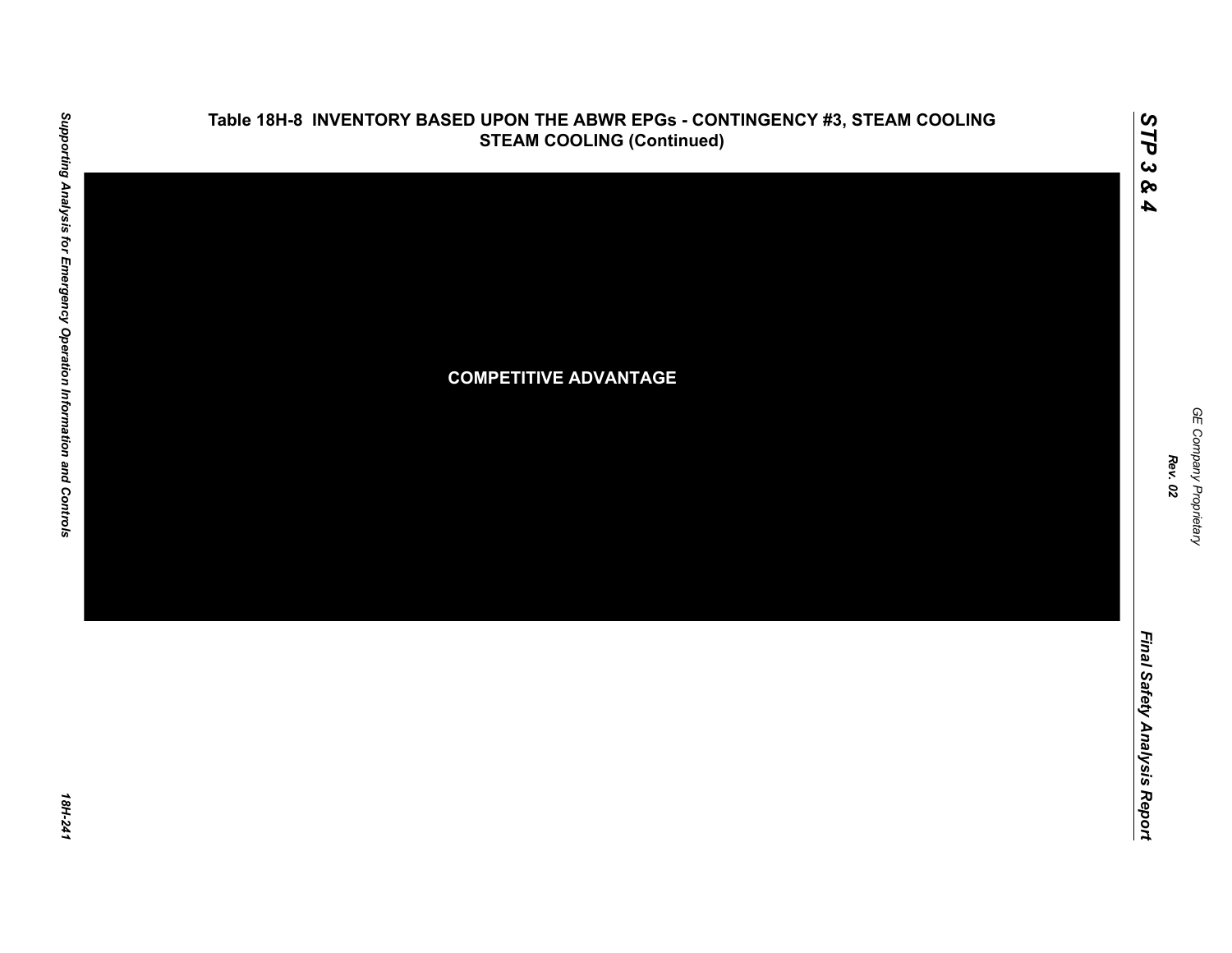

## **Table 18H-9 INVENTORY BASED UPON THE ABWR EPGs - CONTINGENCY #4, RPV FLOODING**

GE Company Proprietary *GE Company Proprietary Rev. 02*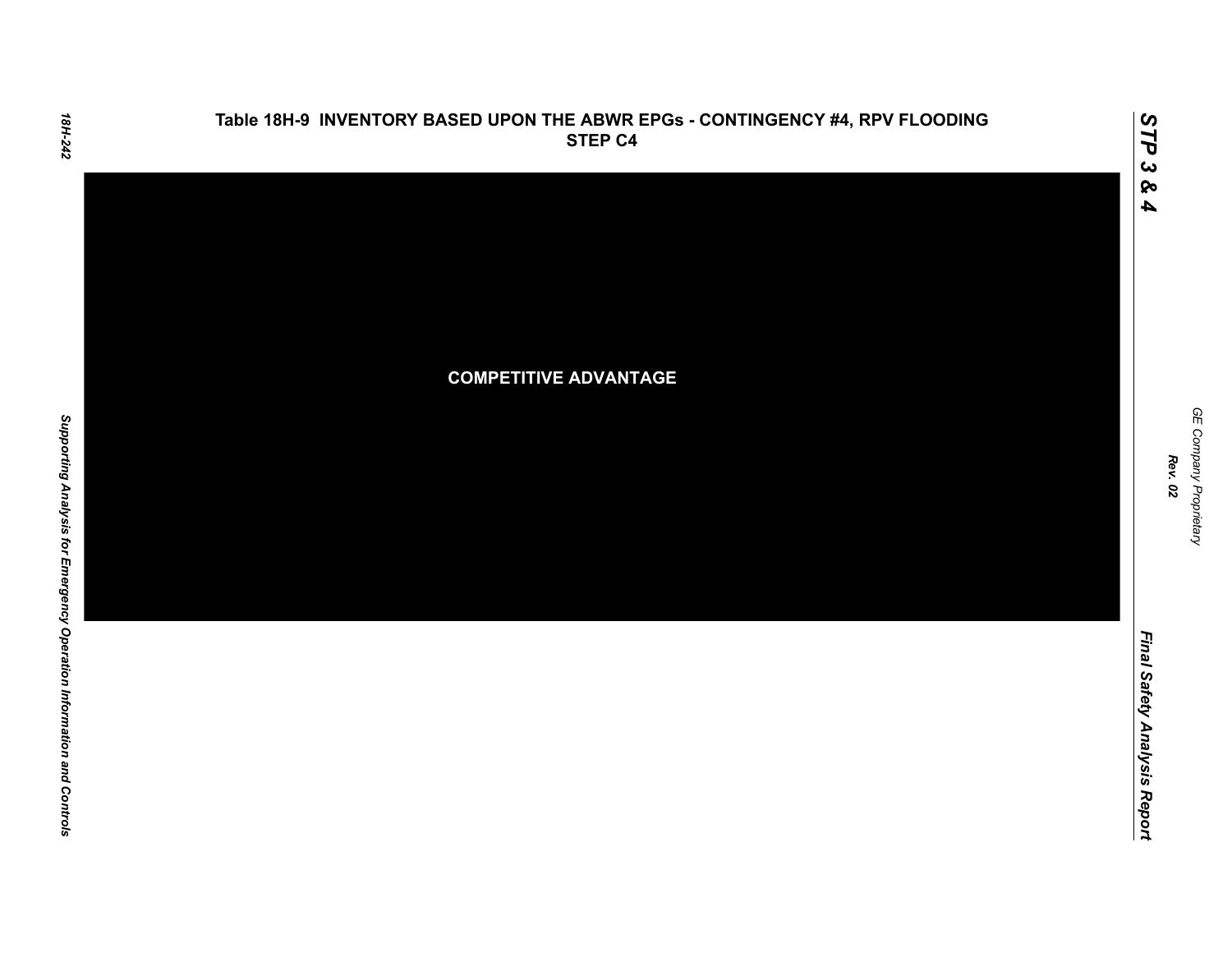

## **Table 18H-9 INVENTORY BASED UPON THE ABWR EPGs - CONTINGENCY #4, RPV FLOODING**

GE Company Proprietary *GE Company Proprietary Rev. 02*

*STP 3 & 4*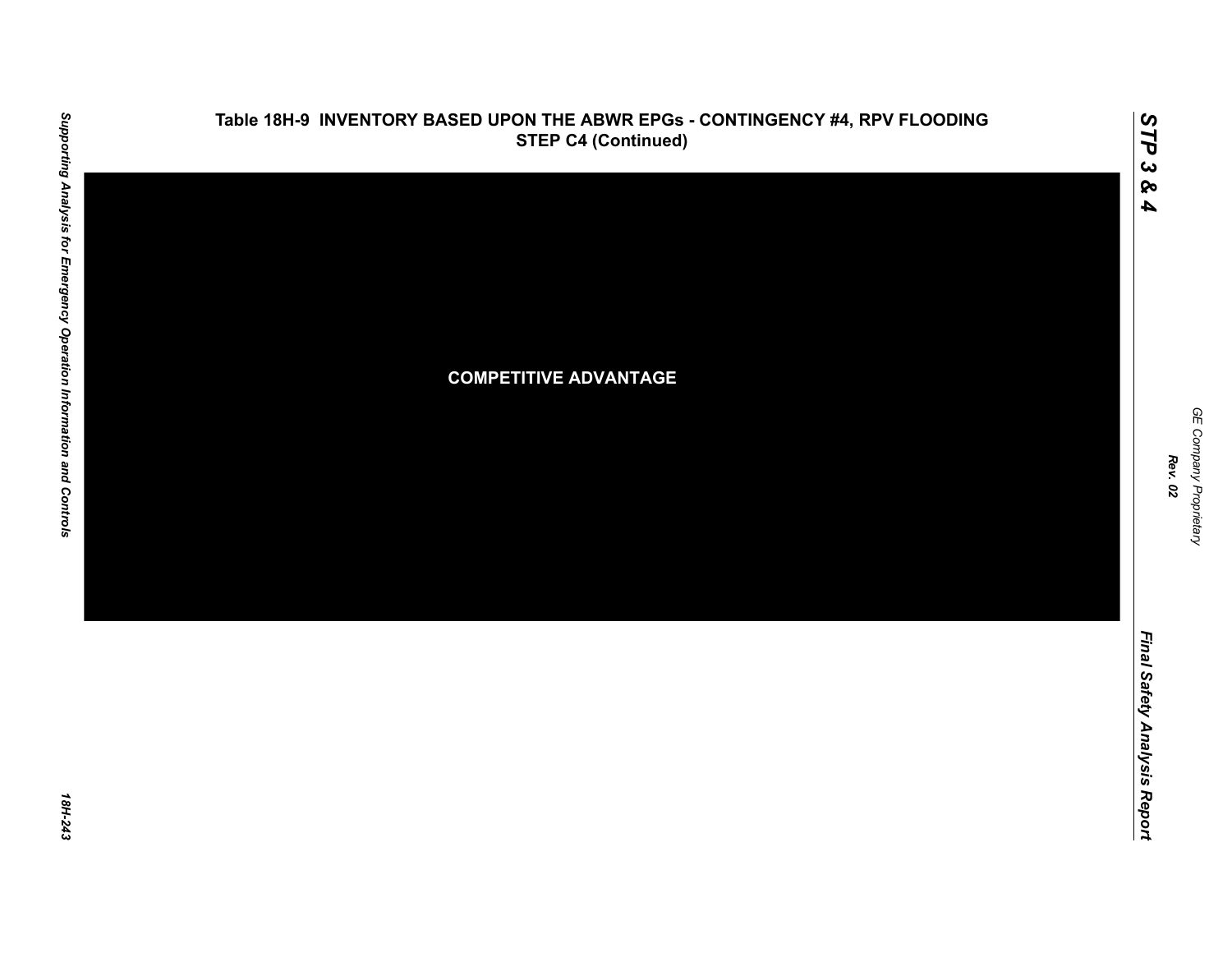

18H-244

Final Safety Analysis Report *Final Safety Analysis Report*

GE Company Proprietary *GE Company Proprietary Rev. 02*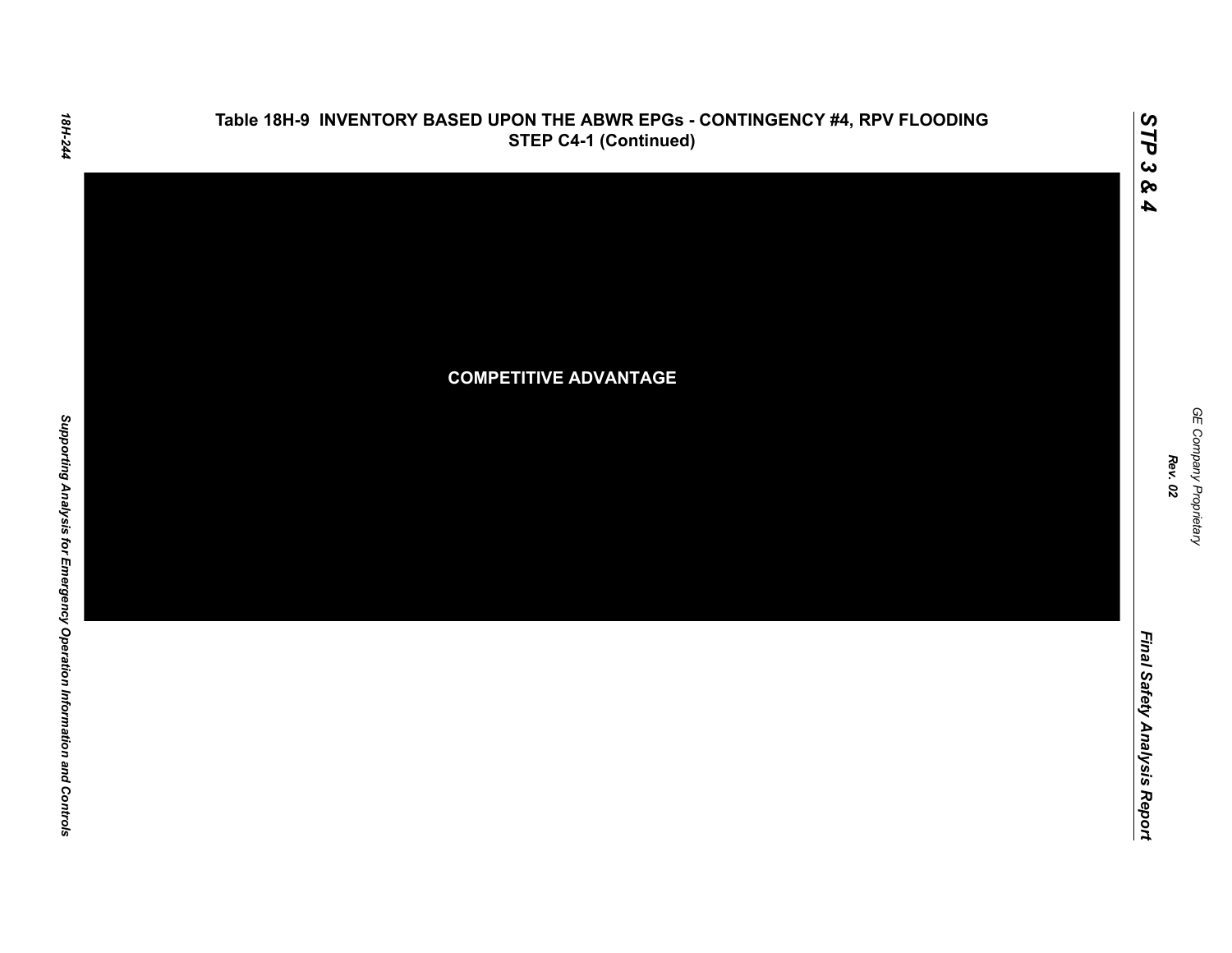

**Table 18H-9 INVENTORY BASED UPON THE ABWR EPGs - CONTINGENCY #4, RPV FLOODING**

*Final Safety Analysis Report*

Final Safety Analysis Report

*GE Company Proprietary*

GE Company Proprietary

*Rev. 02*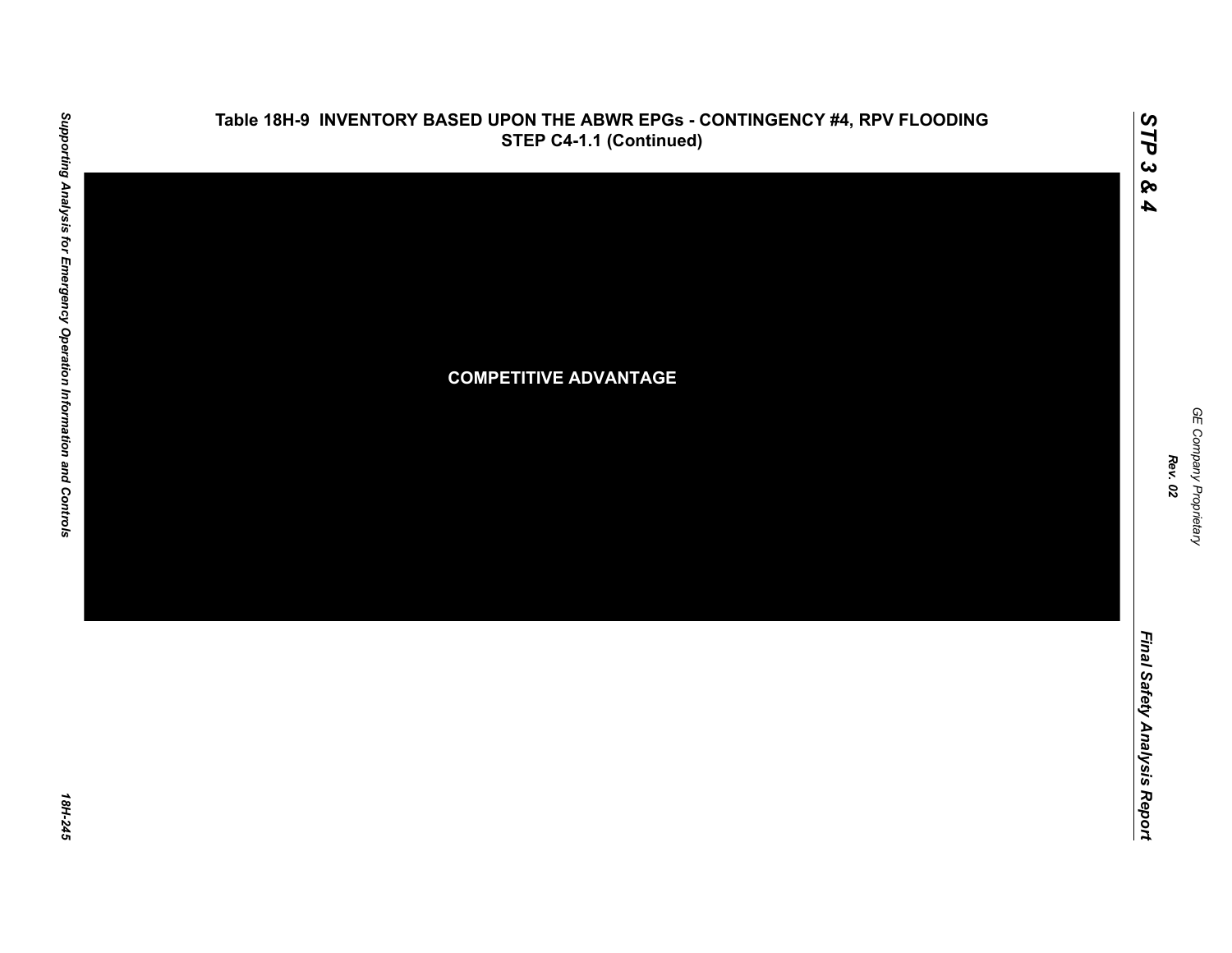

### **Table 18H-9 INVENTORY BASED UPON THE ABWR EPGs - CONTINGENCY #4, RPV FLOODING STEP C4-1.2 (Continued)**

GE Company Proprietary *GE Company Proprietary Rev. 02*

*STP 3 & 4*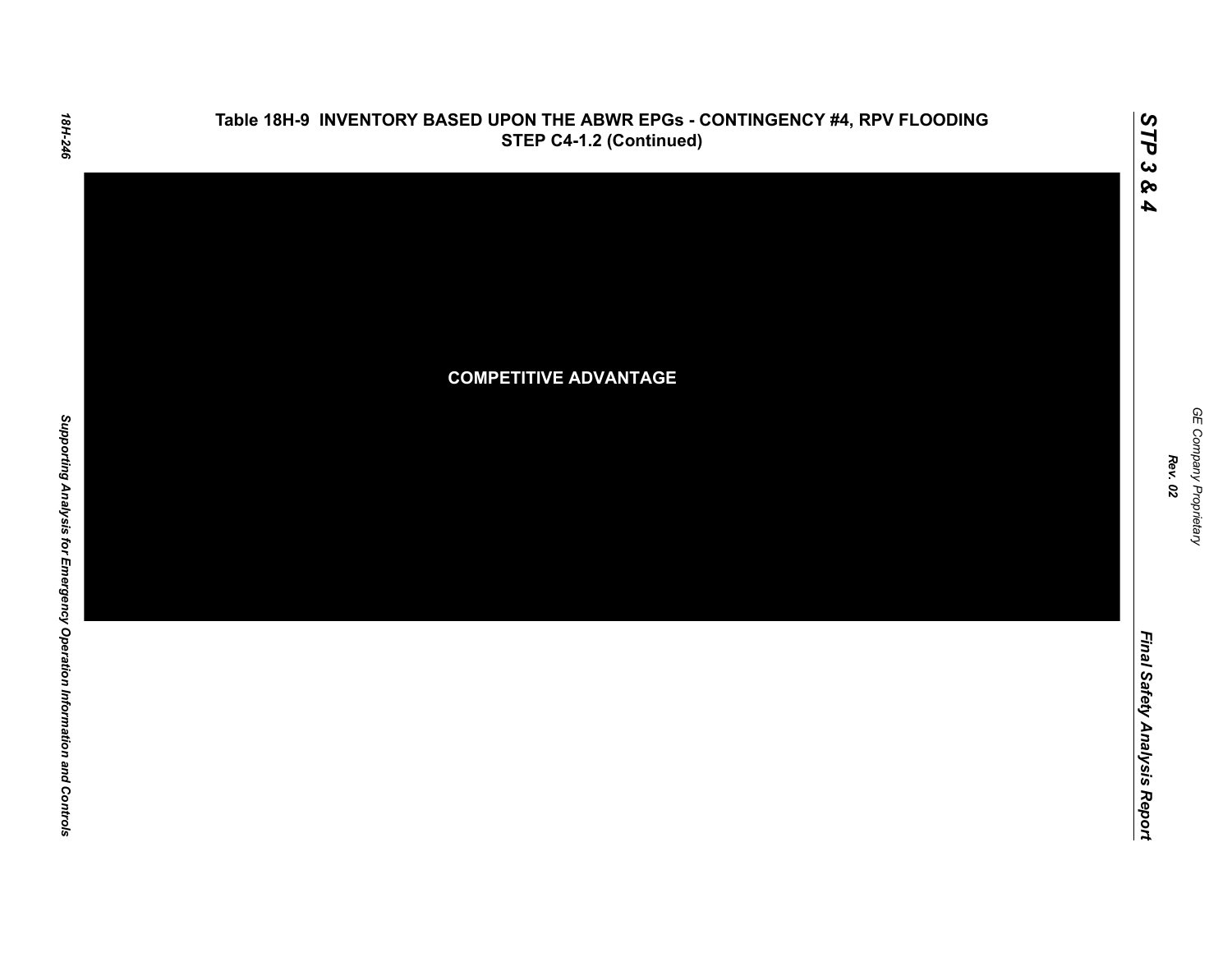

### **Table 18H-9 INVENTORY BASED UPON THE ABWR EPGs - CONTINGENCY #4, RPV FLOODING STEP C4-1.3 (Continued)**

*GE Company Proprietary*

GE Company Proprietary

*Rev. 02*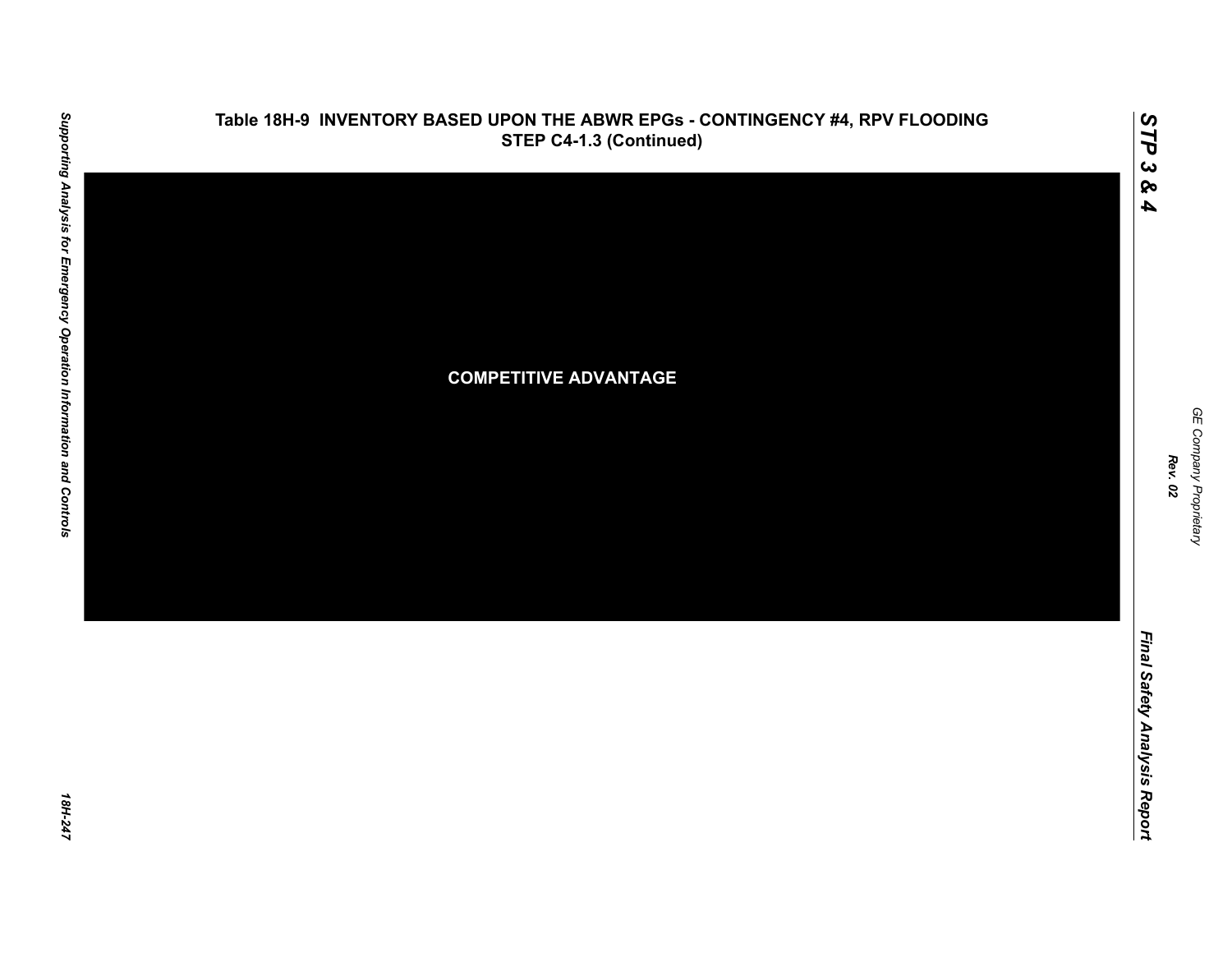

### **Table 18H-9 INVENTORY BASED UPON THE ABWR EPGs - CONTINGENCY #4, RPV FLOODING STEP C4-1.3 (Continued)**

GE Company Proprietary *GE Company Proprietary Rev. 02*

*STP 3 & 4*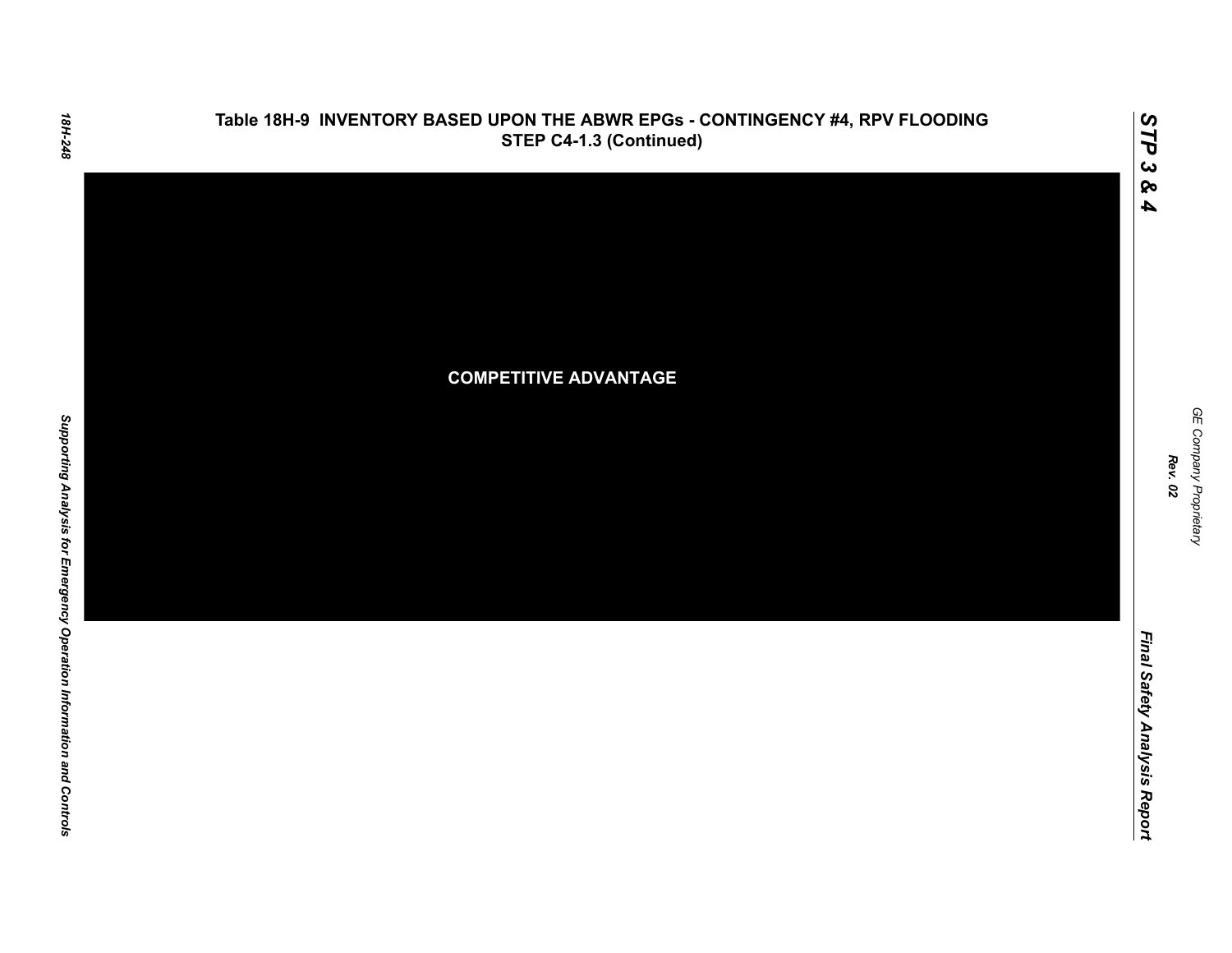

# Supporting Analysis for Emergency Operation Information and Controls *Supporting Analysis for Emergency Operation Information and Controls 18H-249*

*Rev. 02*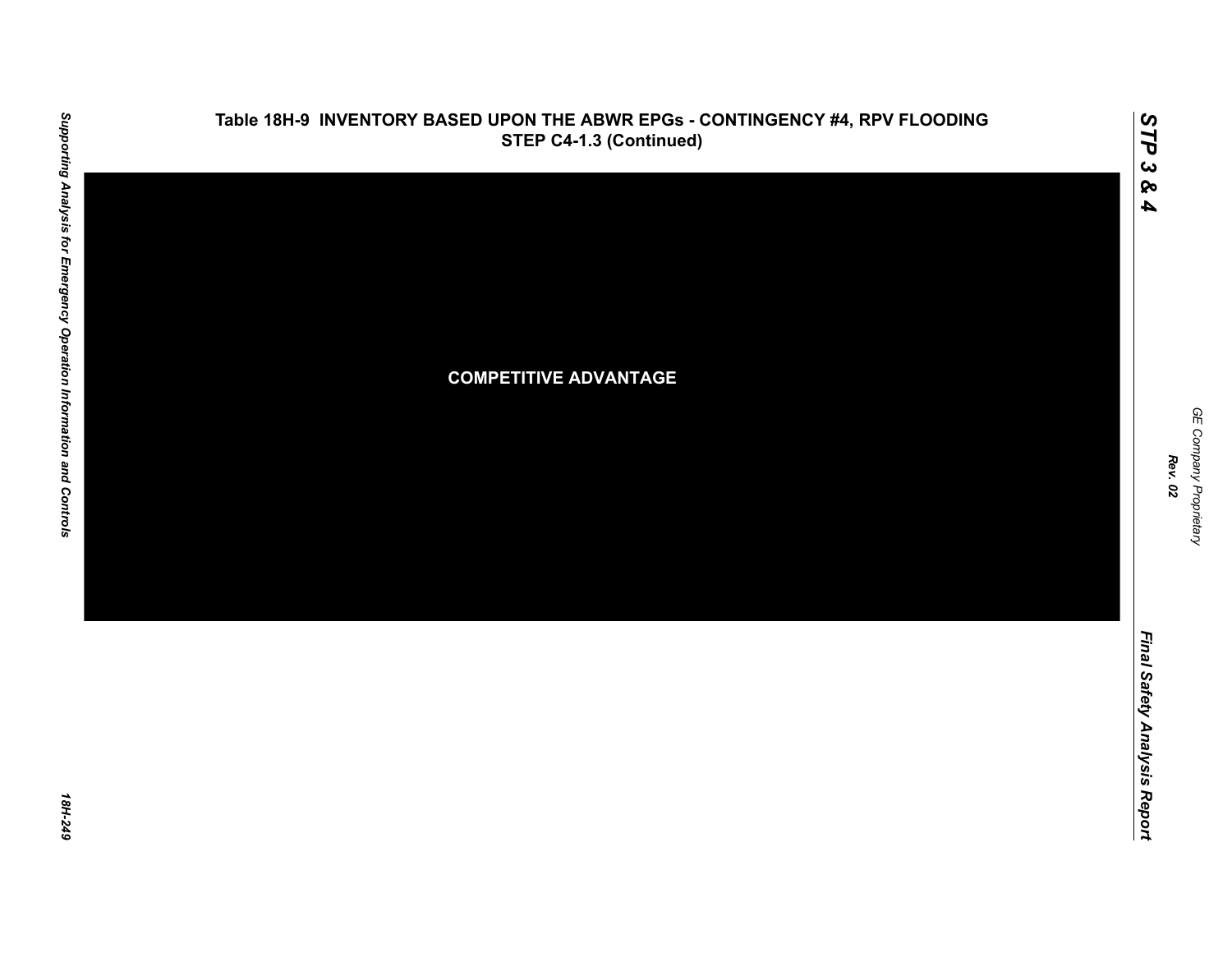

Final Safety Analysis Report *Final Safety Analysis Report*

*GE Company Proprietary*

GE Company Proprietary

*Rev. 02*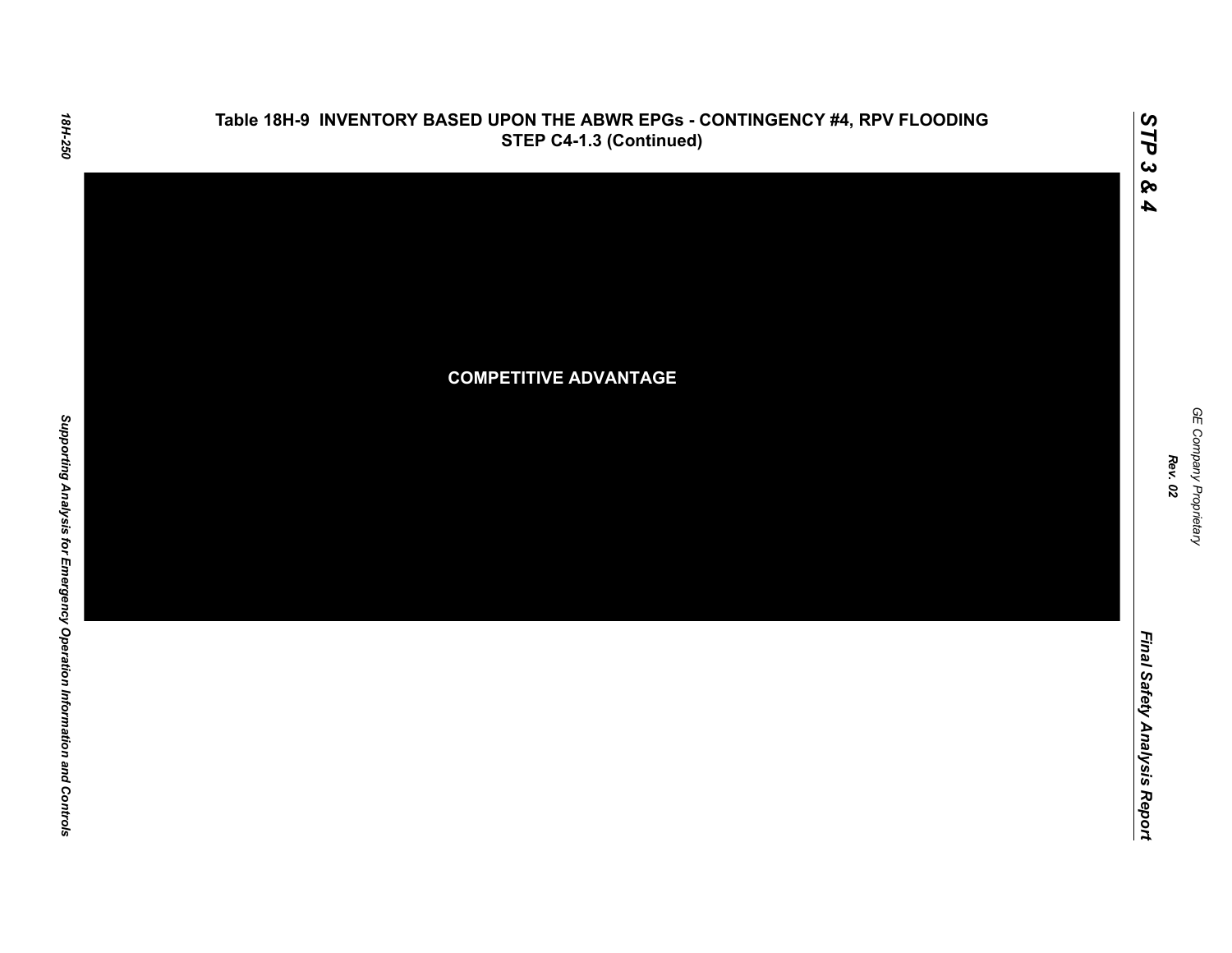

### **Table 18H-9 INVENTORY BASED UPON THE ABWR EPGs - CONTINGENCY #4, RPV FLOODING STEP C4-1.3 (Continued)**

*GE Company Proprietary*

GE Company Proprietary

*Rev. 02*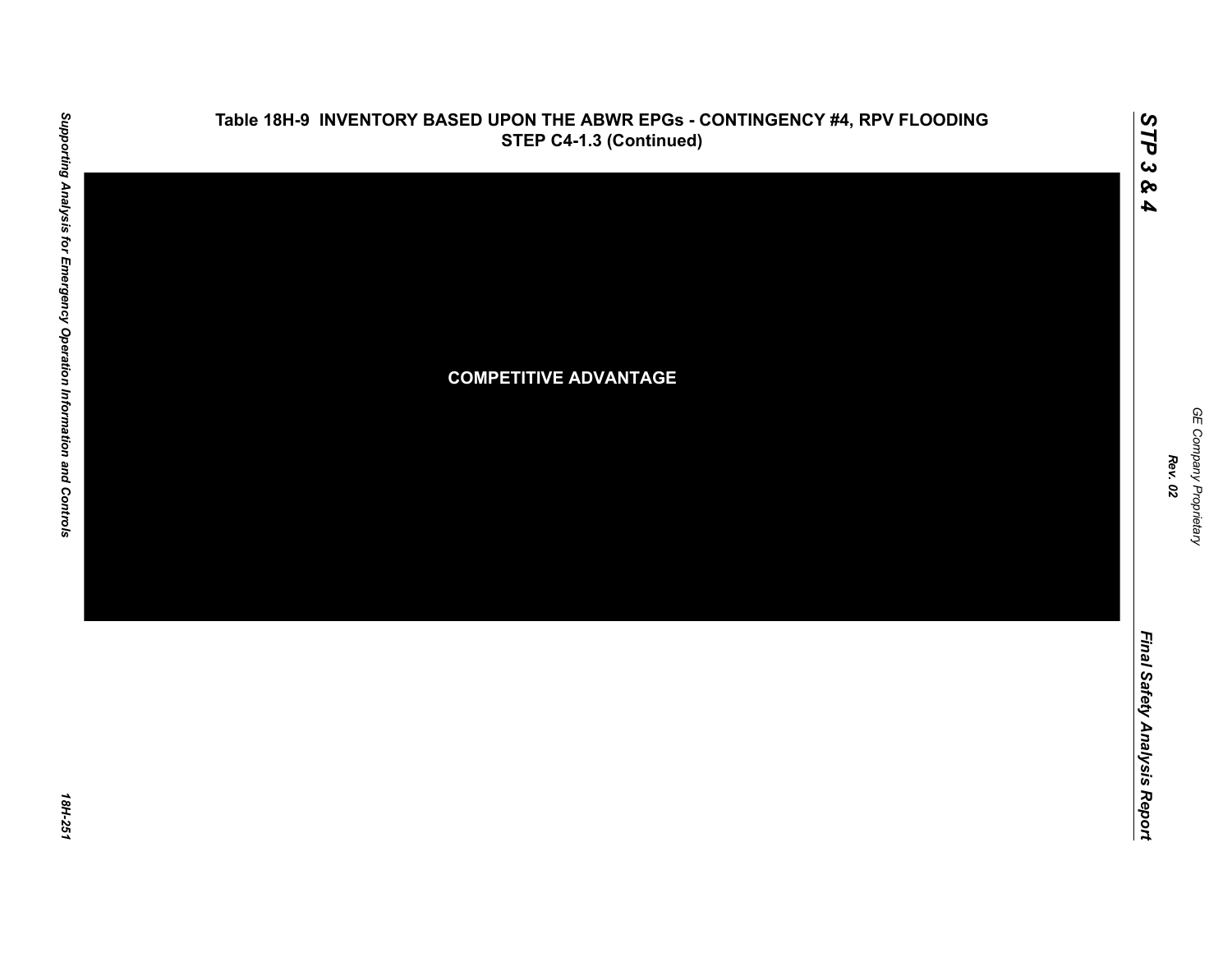

### **Table 18H-9 INVENTORY BASED UPON THE ABWR EPGs - CONTINGENCY #4, RPV FLOODING STEP C4-1.4 (Continued)**

GE Company Proprietary *GE Company Proprietary Rev. 02*

*STP 3 & 4*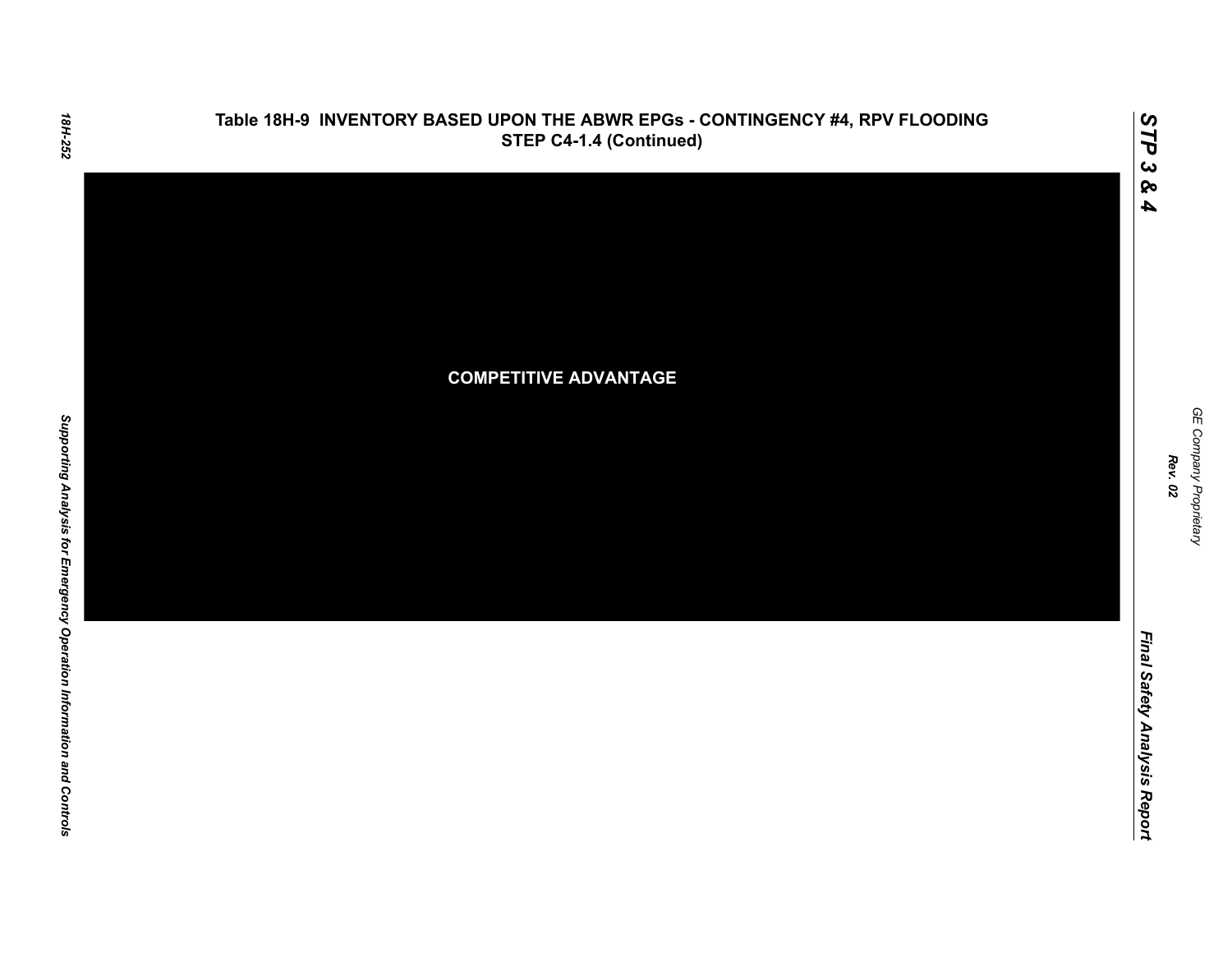

### **Table 18H-9 INVENTORY BASED UPON THE ABWR EPGs - CONTINGENCY #4, RPV FLOODING STEP C4-1.5 (Continued)**

GE Company Proprietary *GE Company Proprietary Rev. 02*

*STP 3 & 4*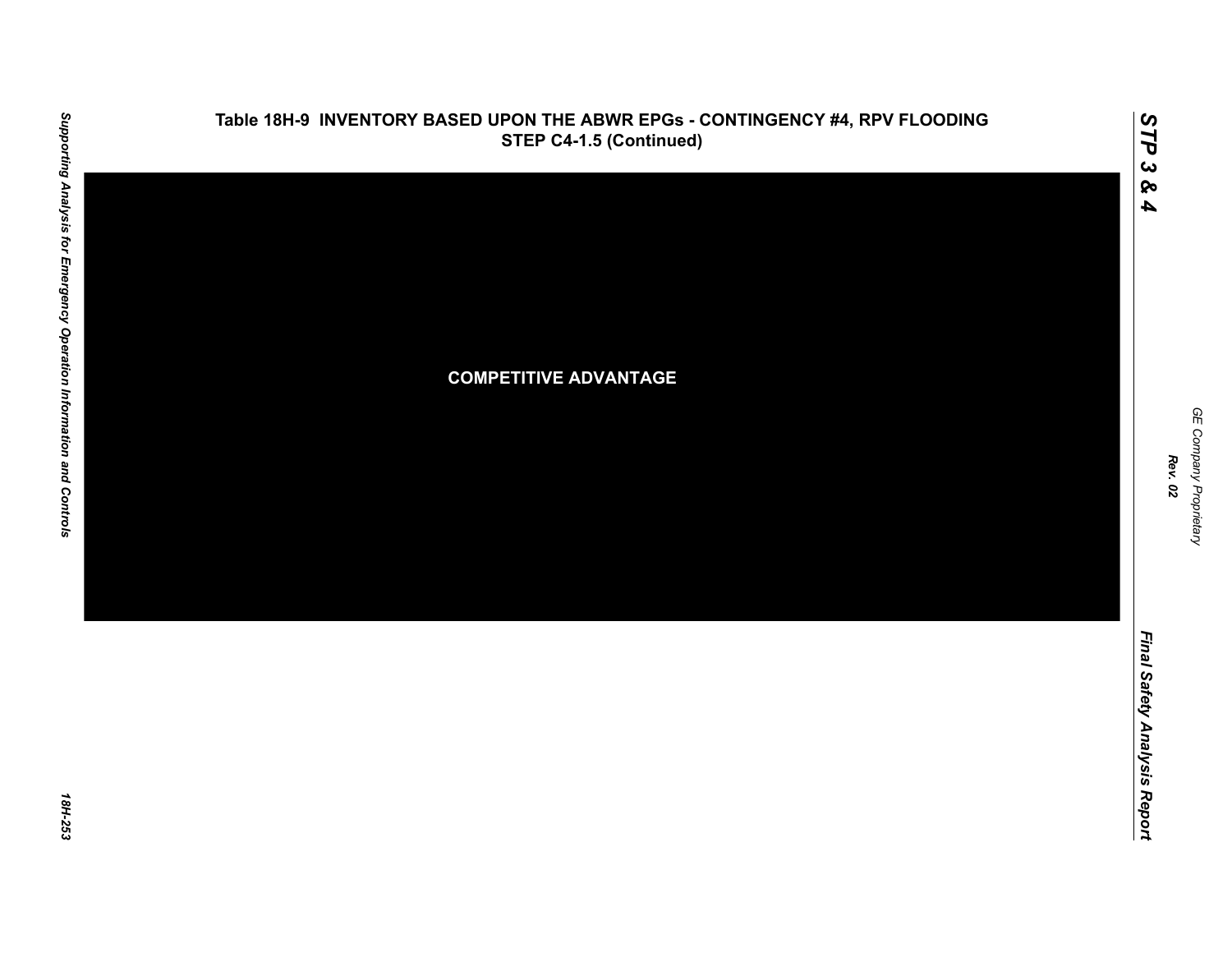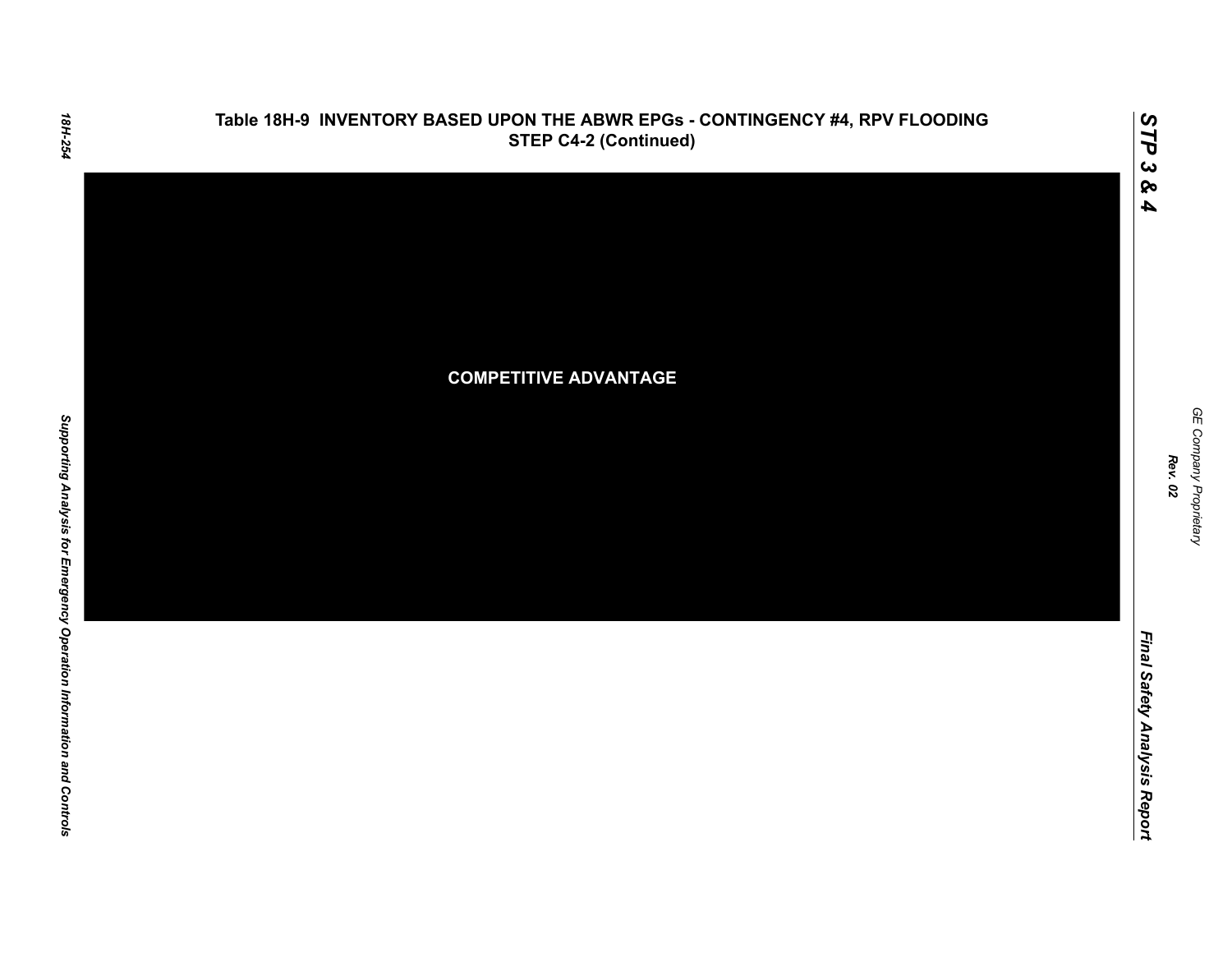

18H-255

GE Company Proprietary

*GE Company Proprietary*

*Rev. 02*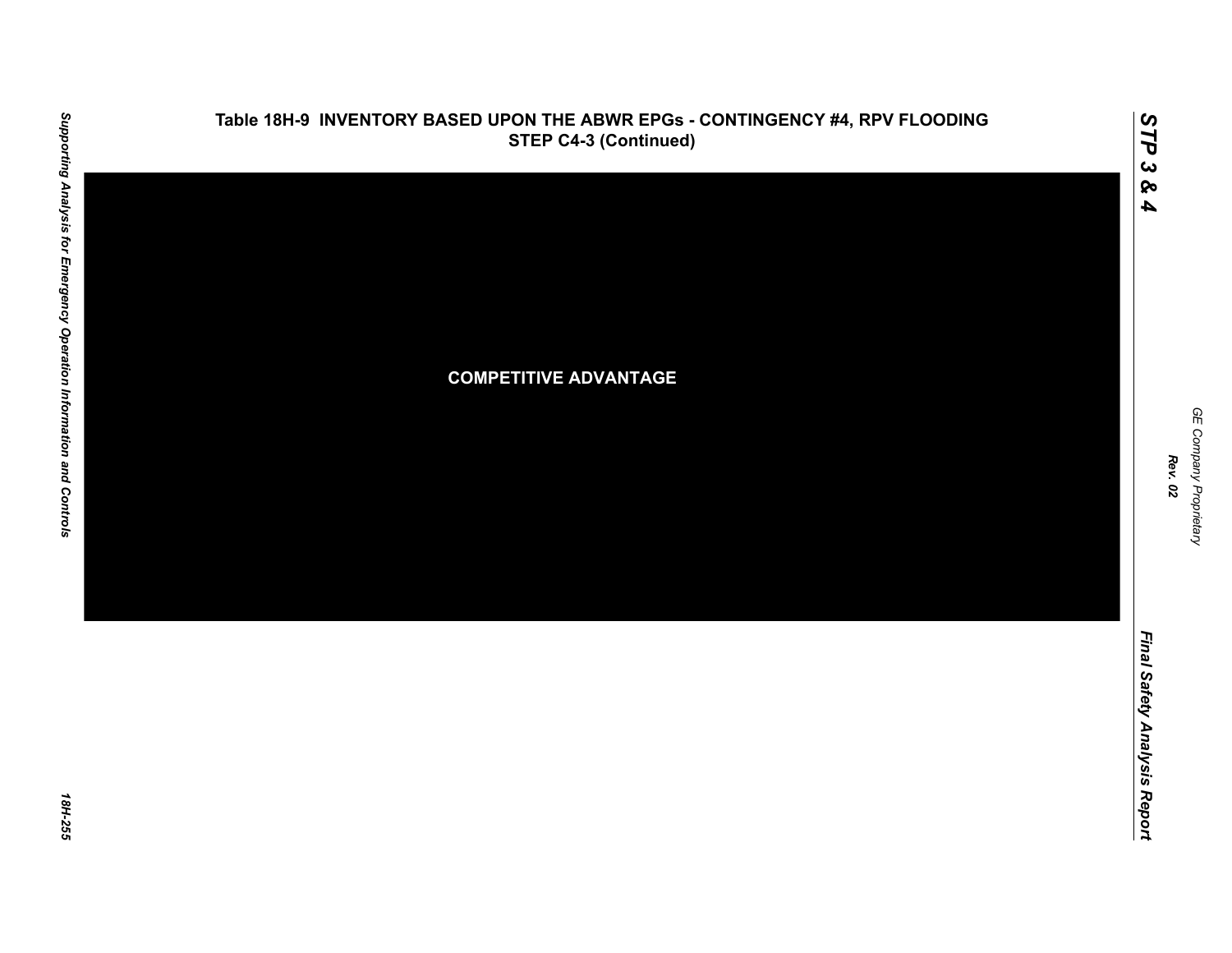

Final Safety Analysis Report *Final Safety Analysis Report*

GE Company Proprietary *GE Company Proprietary Rev. 02*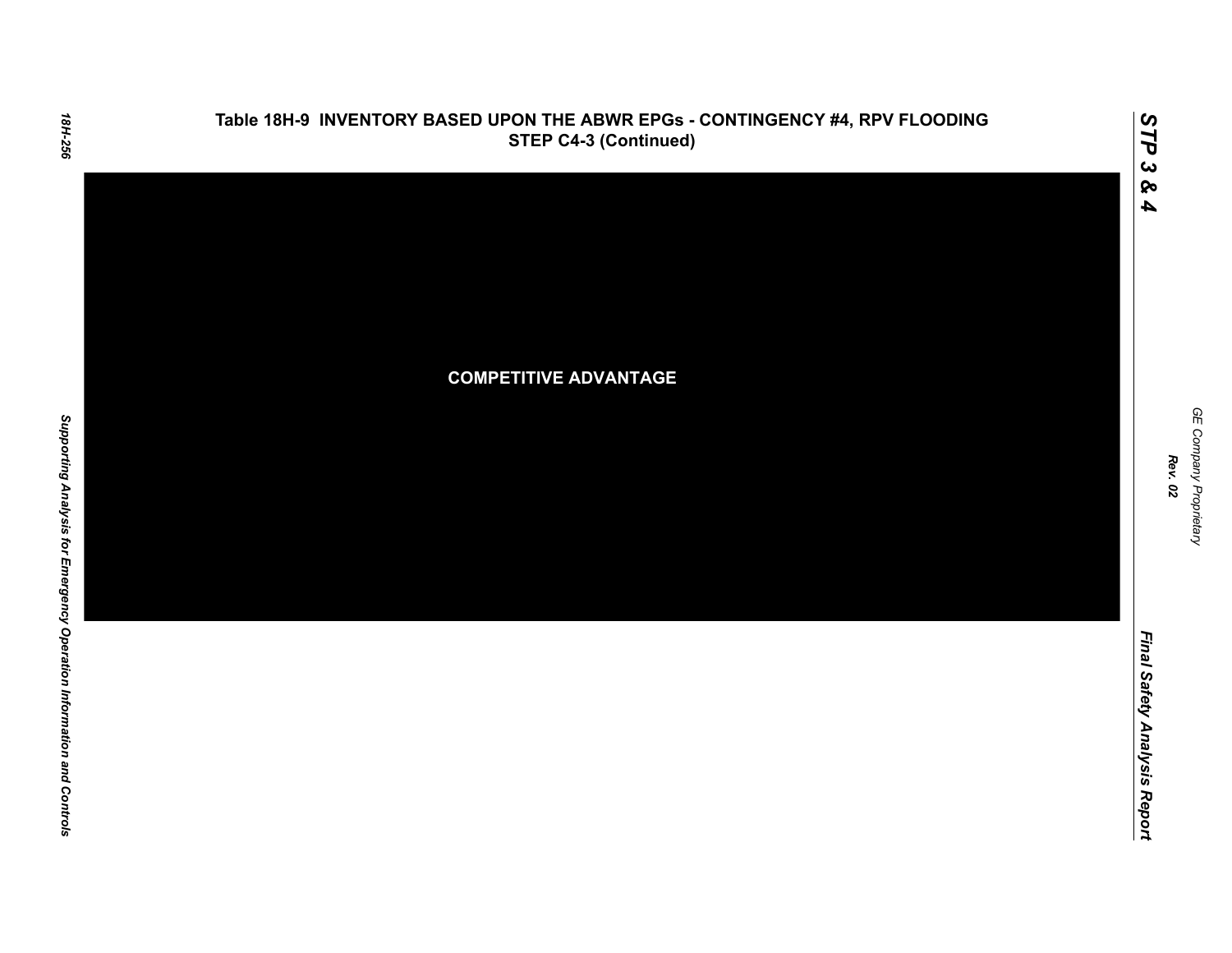

GE Company Proprietary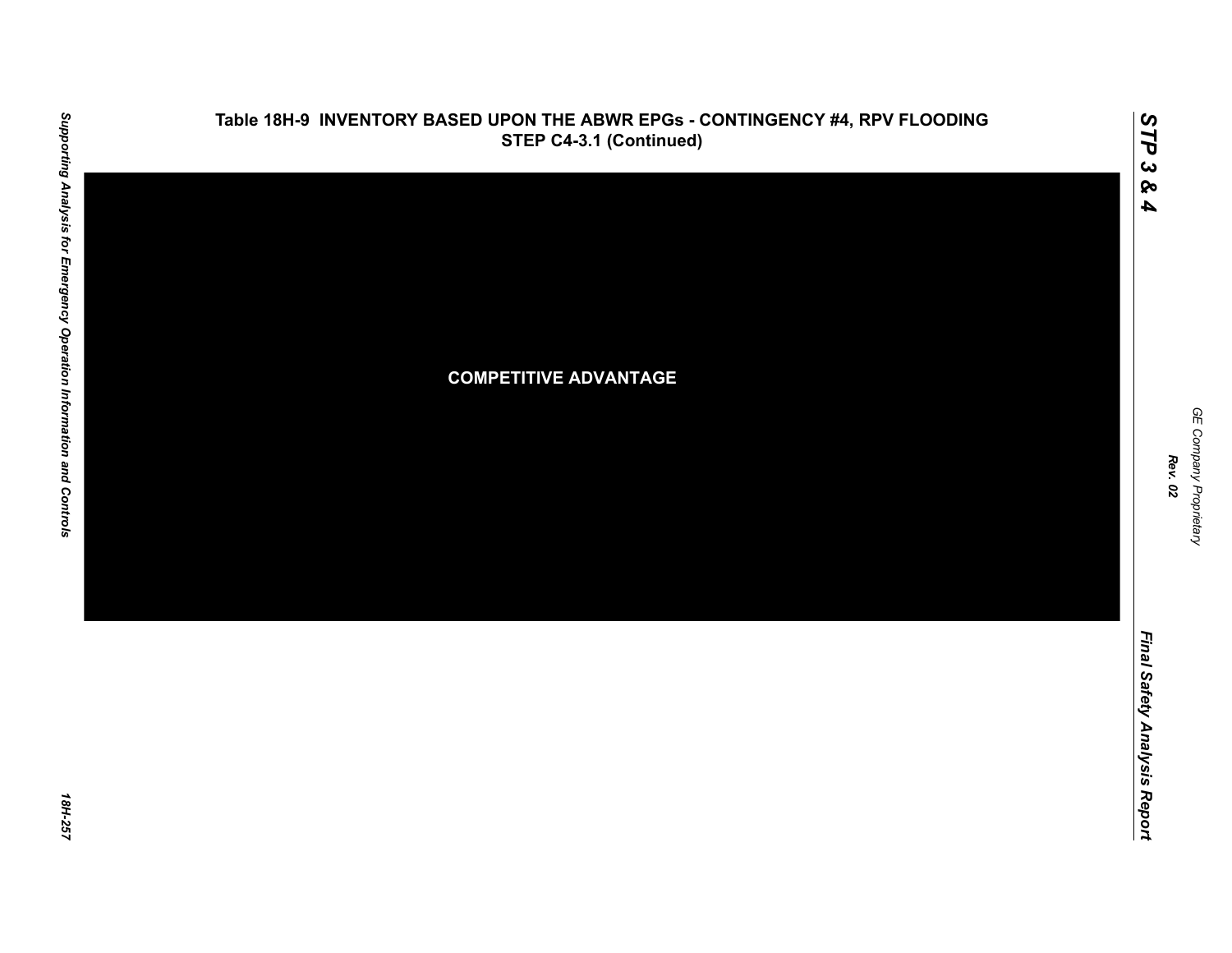

### **Table 18H-9 INVENTORY BASED UPON THE ABWR EPGs - CONTINGENCY #4, RPV FLOODING STEP C4-3.2 (Continued)**

GE Company Proprietary *GE Company Proprietary Rev. 02*

*STP 3 & 4*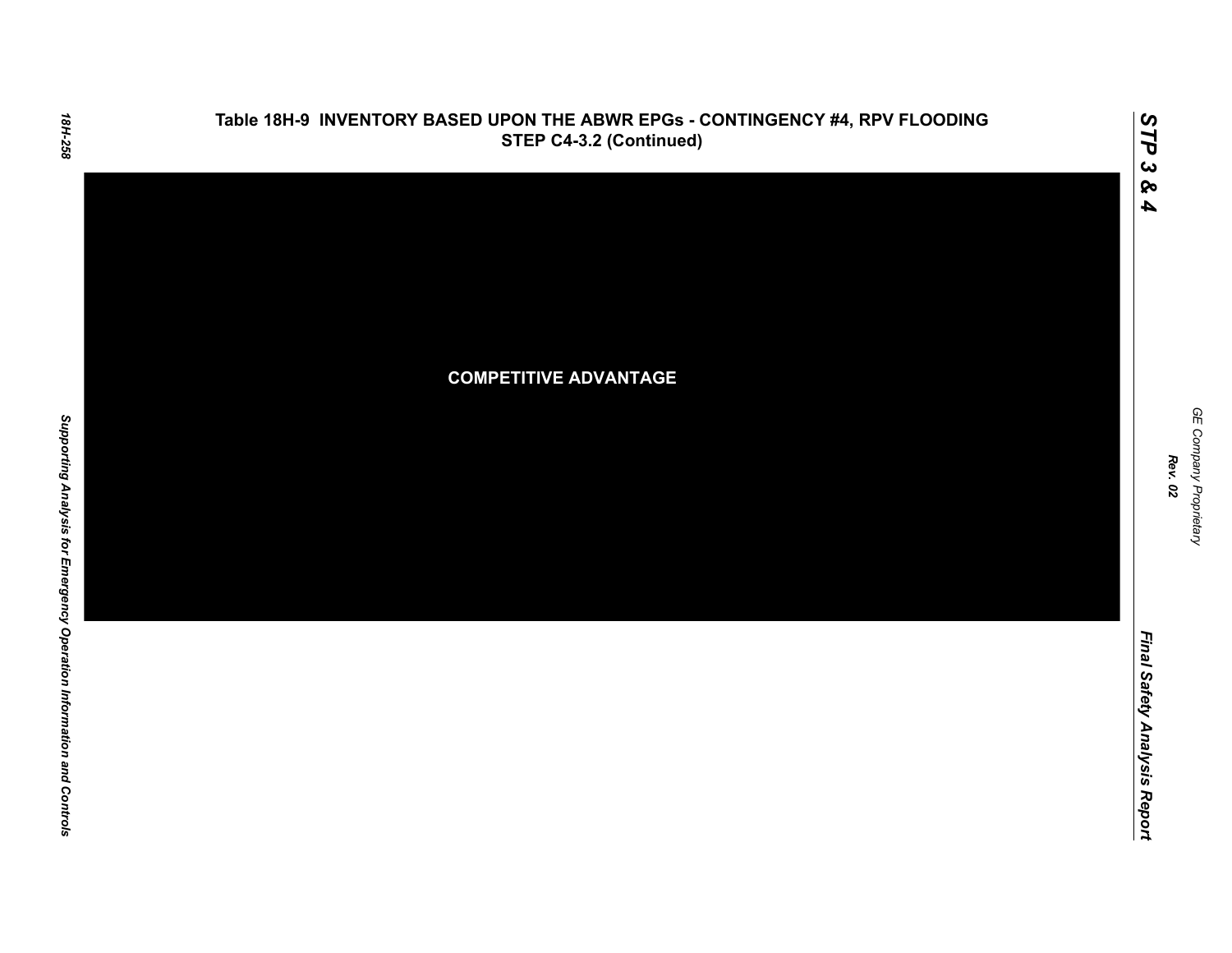

### **Table 18H-9 INVENTORY BASED UPON THE ABWR EPGs - CONTINGENCY #4, RPV FLOODING STEP C4-4 (Continued)**

*STP 3 & 4*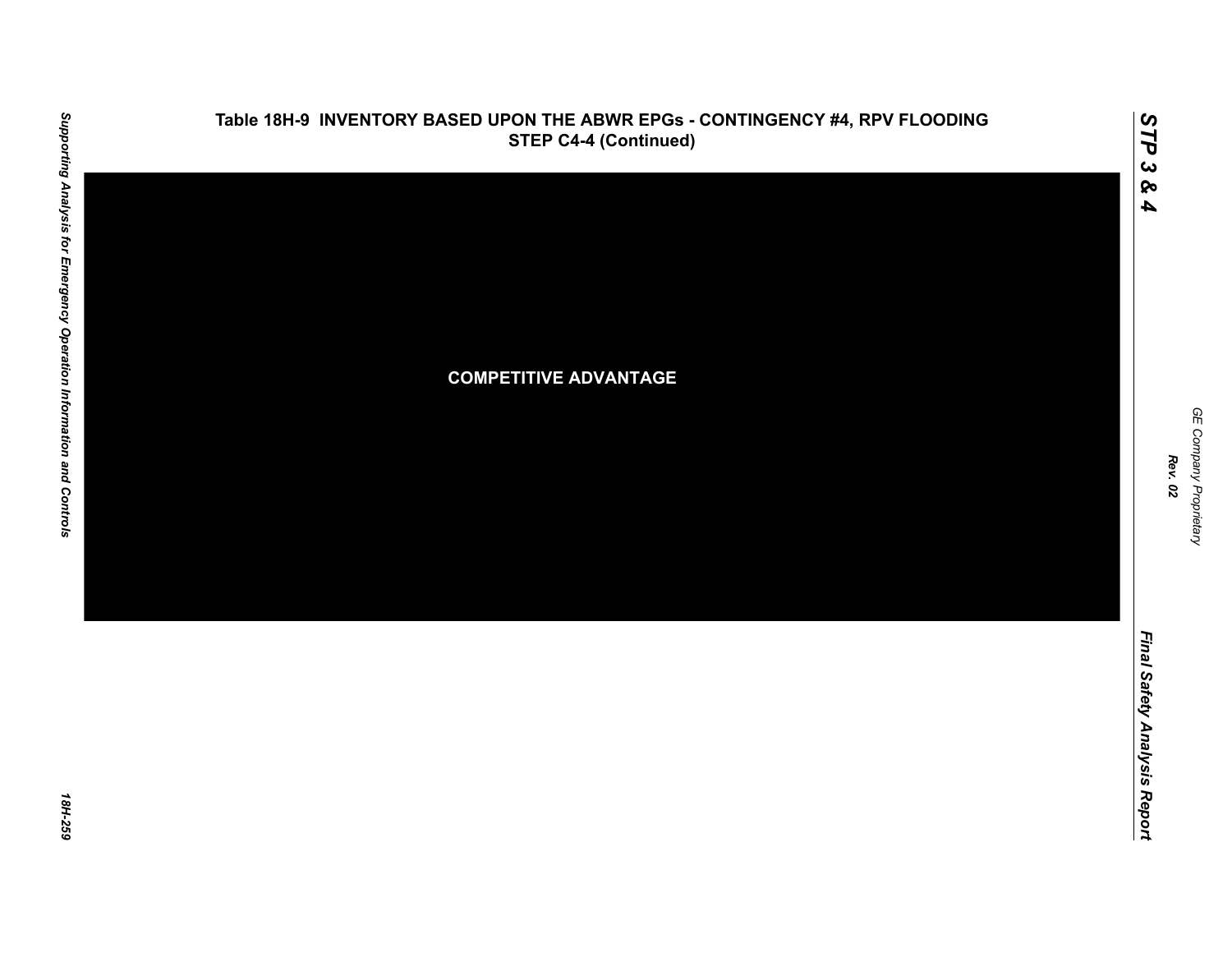

*GE Company Proprietary*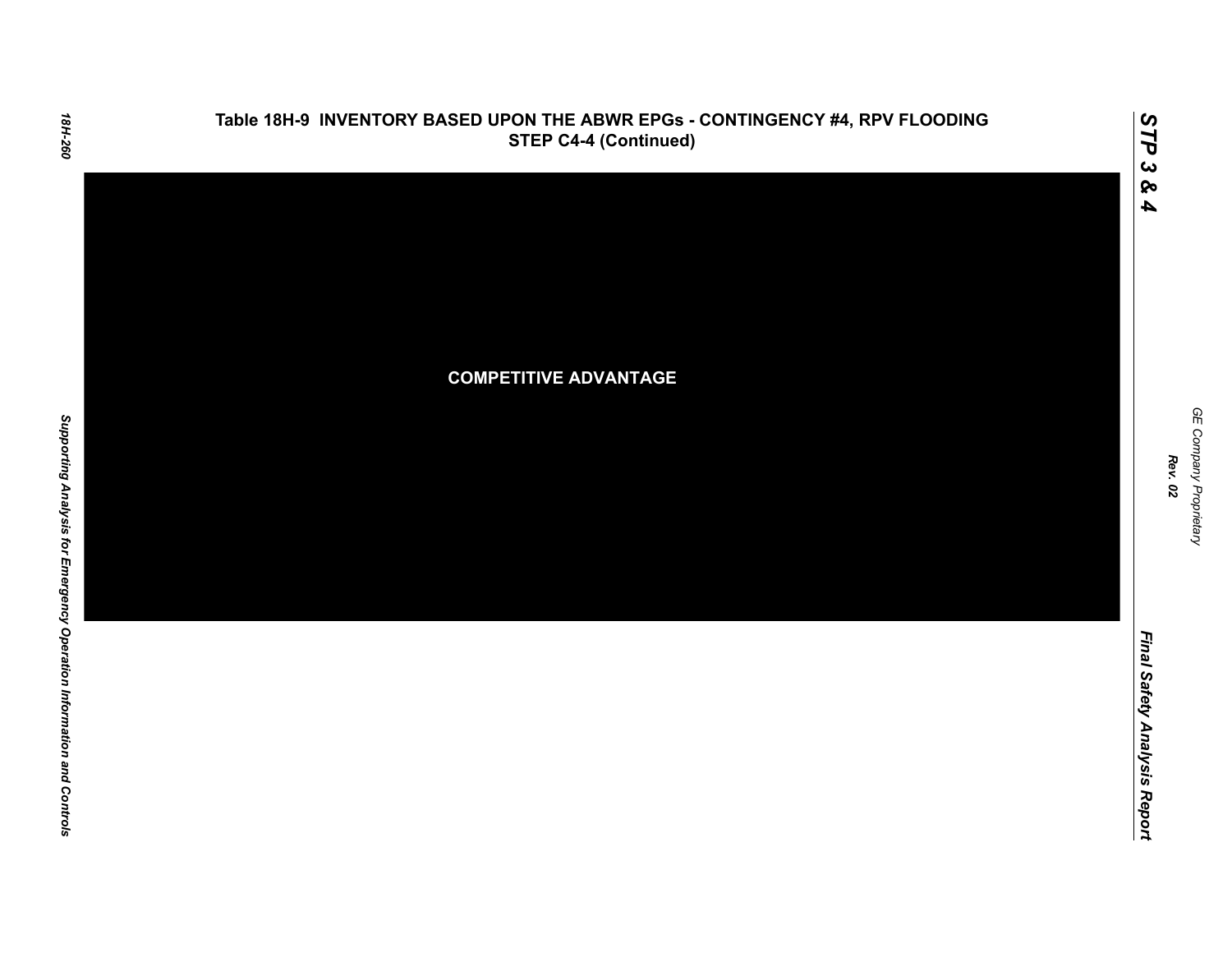

18H-261

GE Company Proprietary *GE Company Proprietary Rev. 02*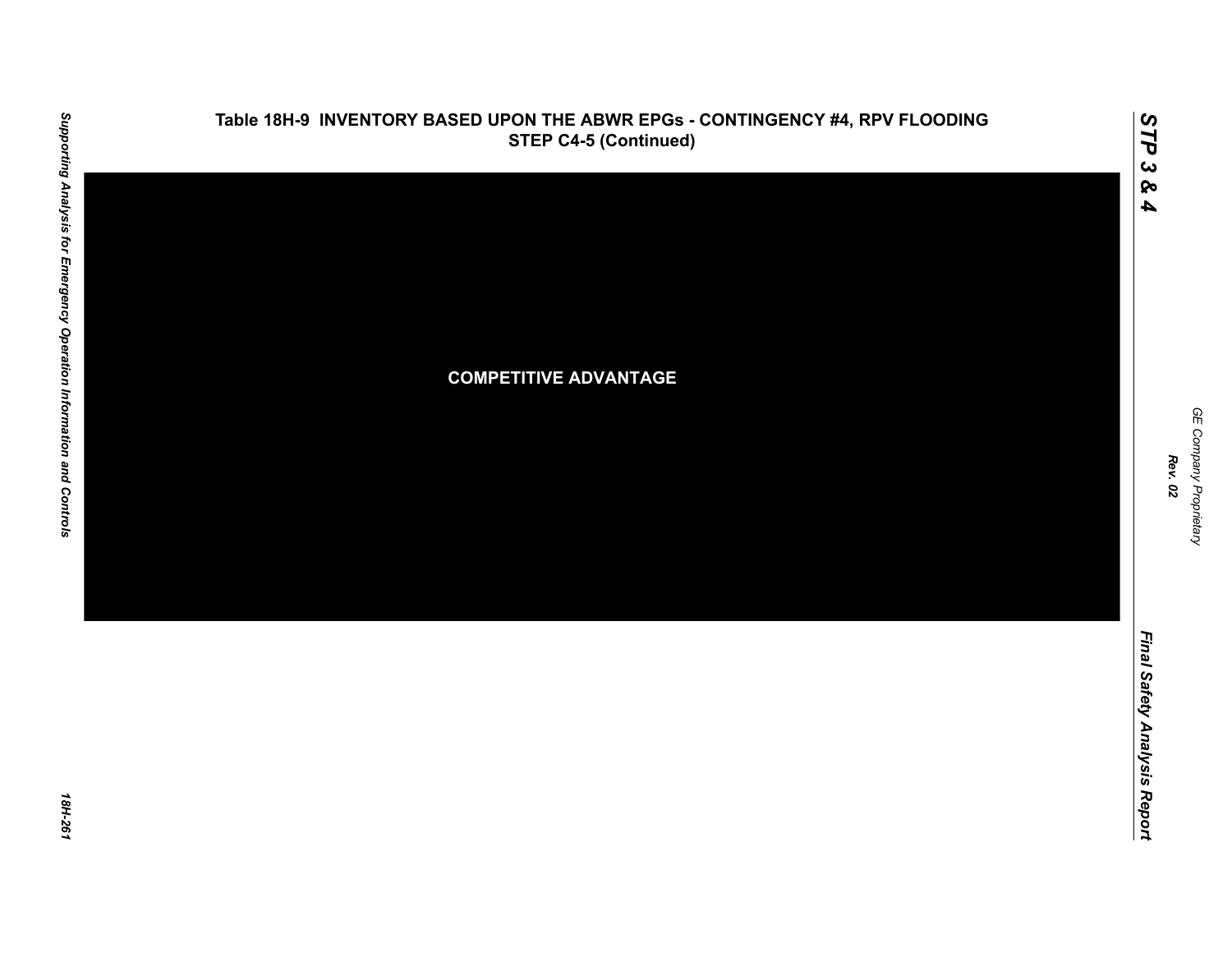

Final Safety Analysis Report *Final Safety Analysis Report*

GE Company Proprietary *GE Company Proprietary Rev. 02*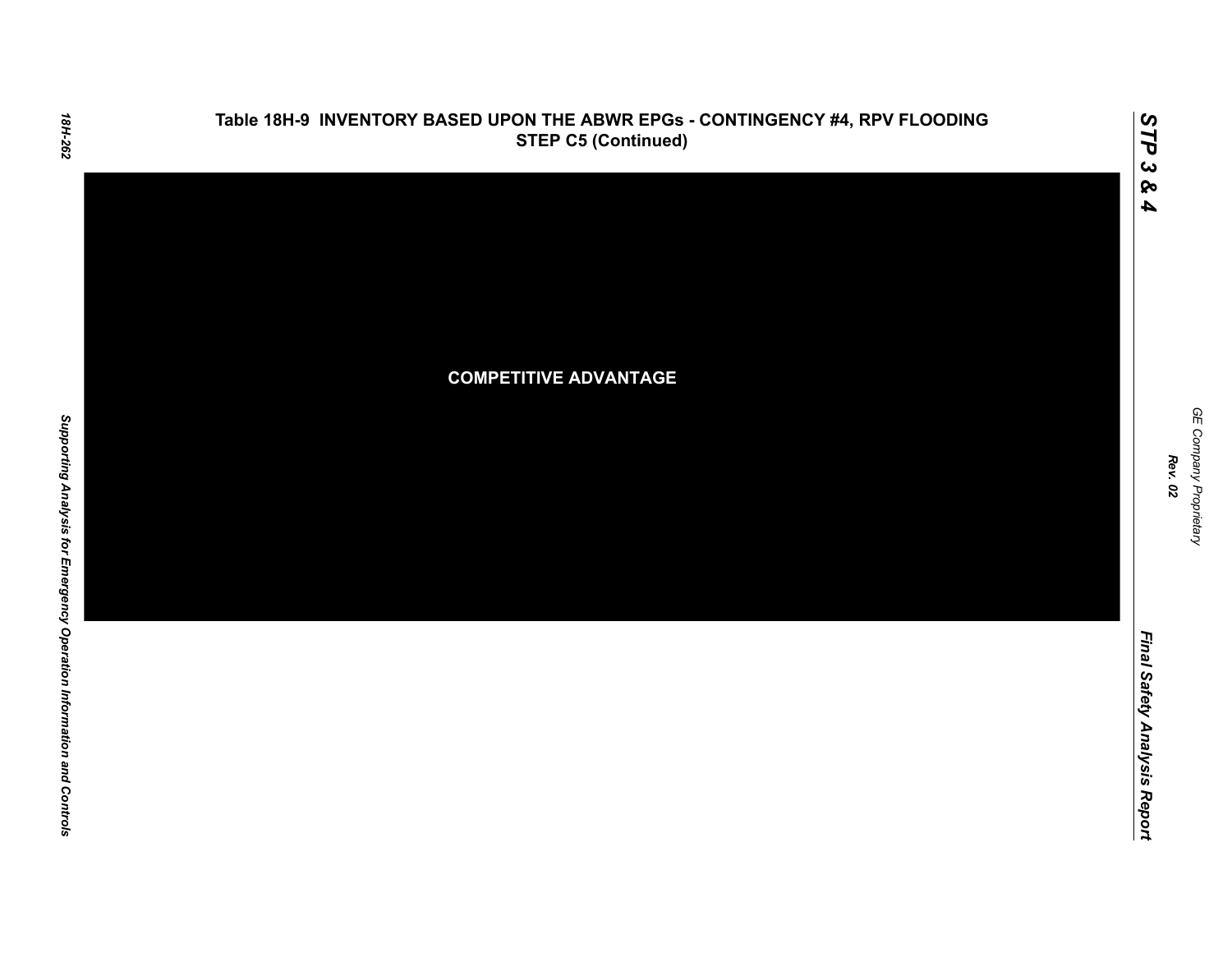

# **Table 18H-9 INVENTORY BASED UPON THE ABWR EPGs - CONTINGENCY #4, RPV FLOODING**

GE Company Proprietary *GE Company Proprietary Rev. 02*

*STP 3 & 4*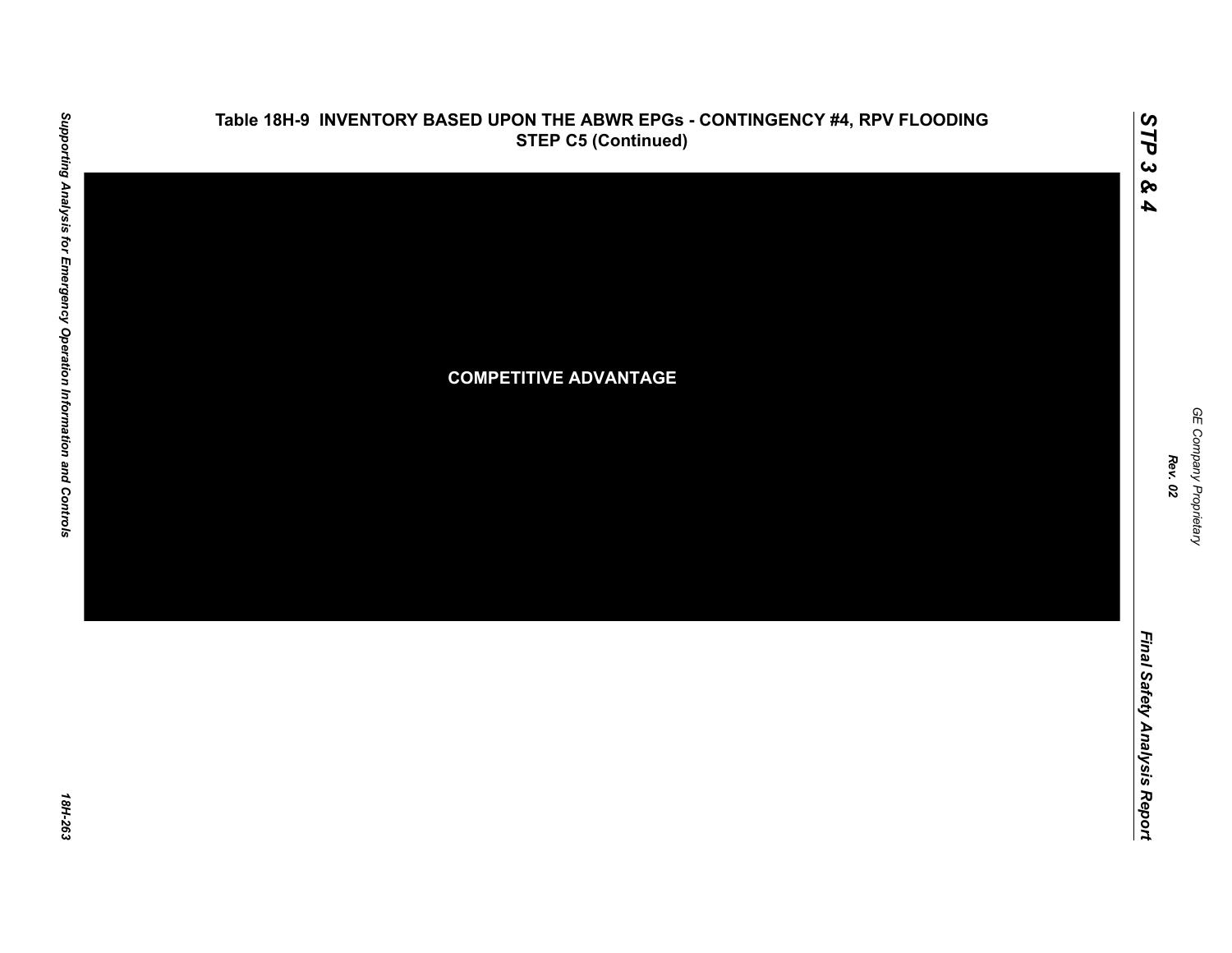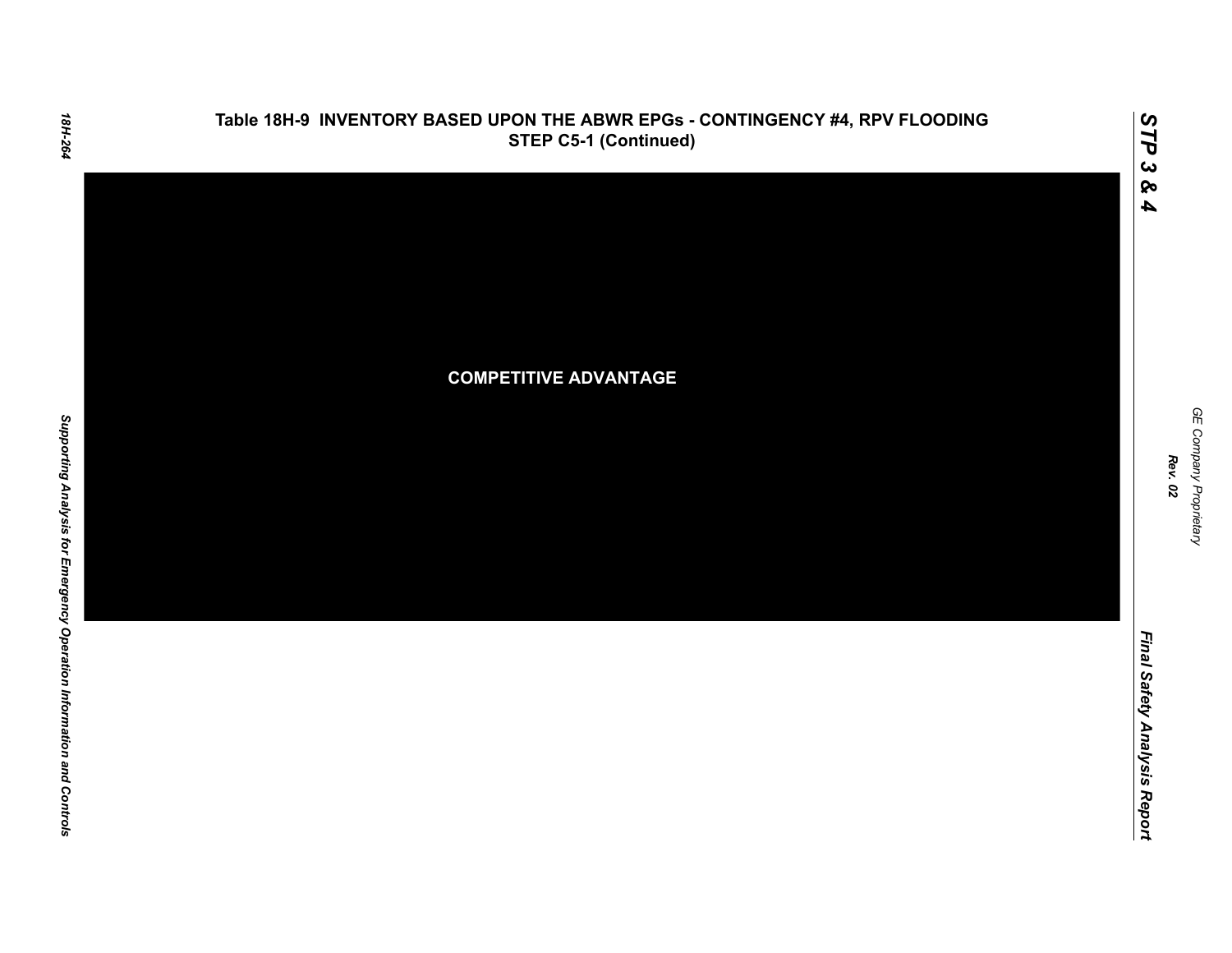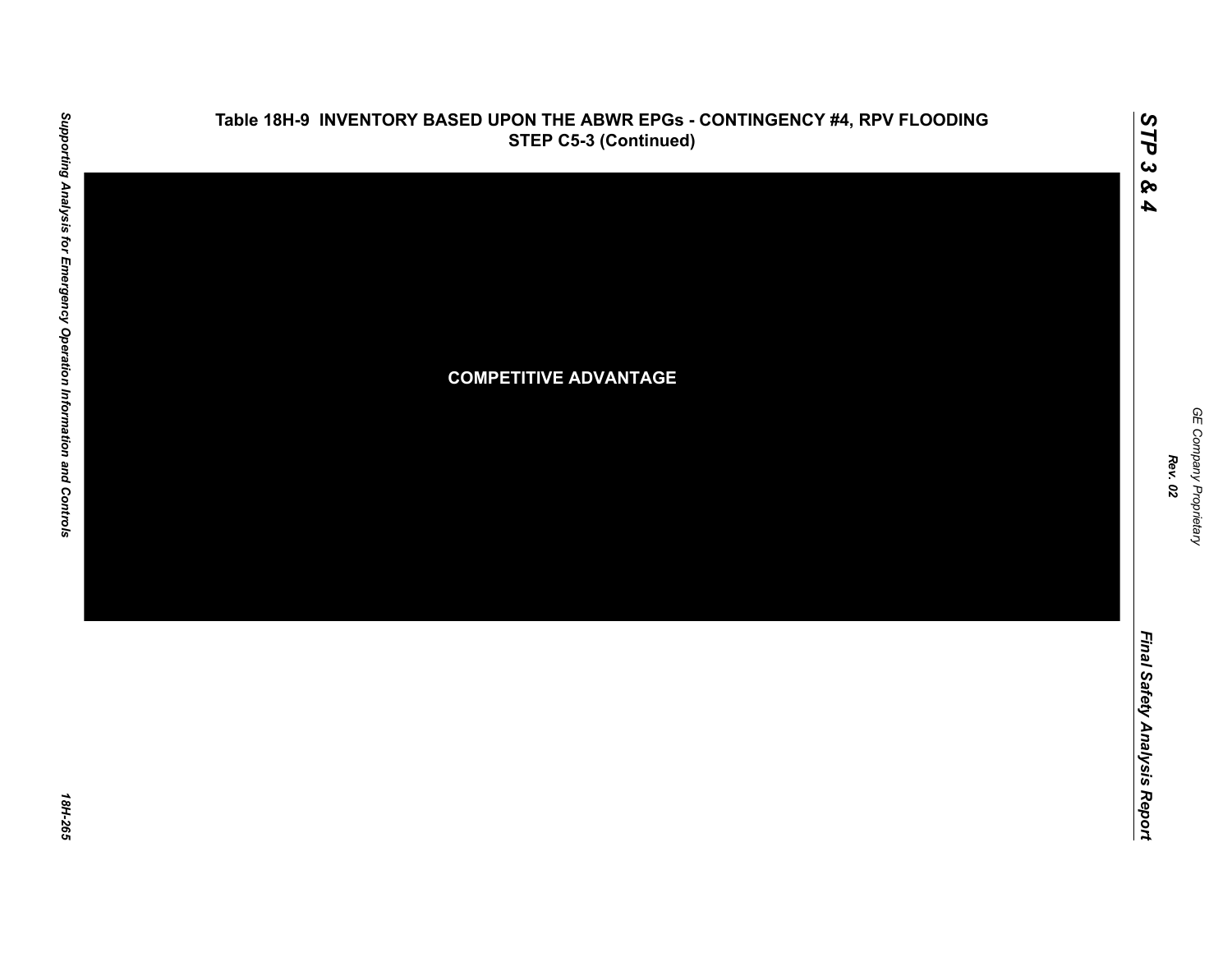

Final Safety Analysis Report *Final Safety Analysis Report*

GE Company Proprietary *GE Company Proprietary Rev. 02*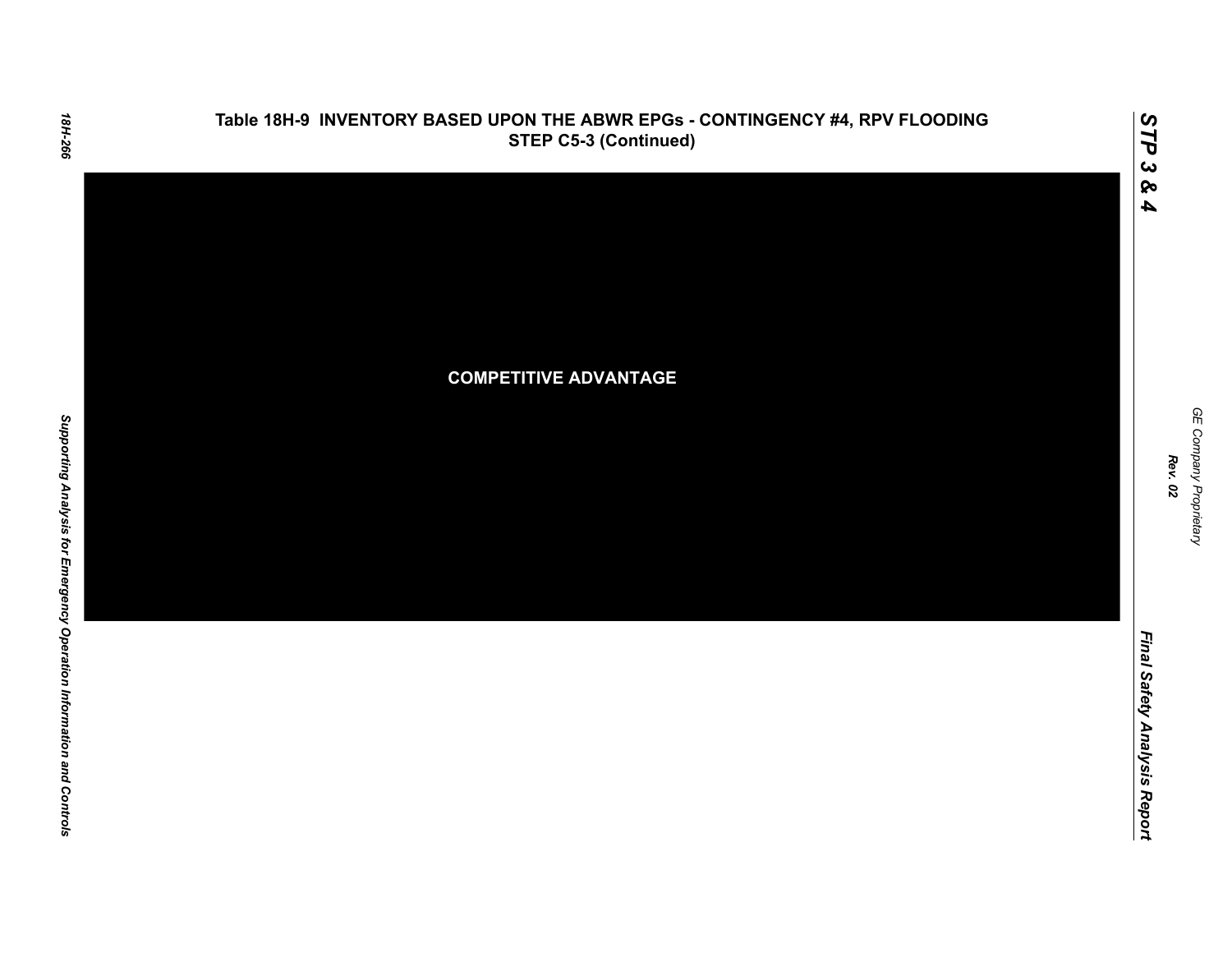

GE Company Proprietary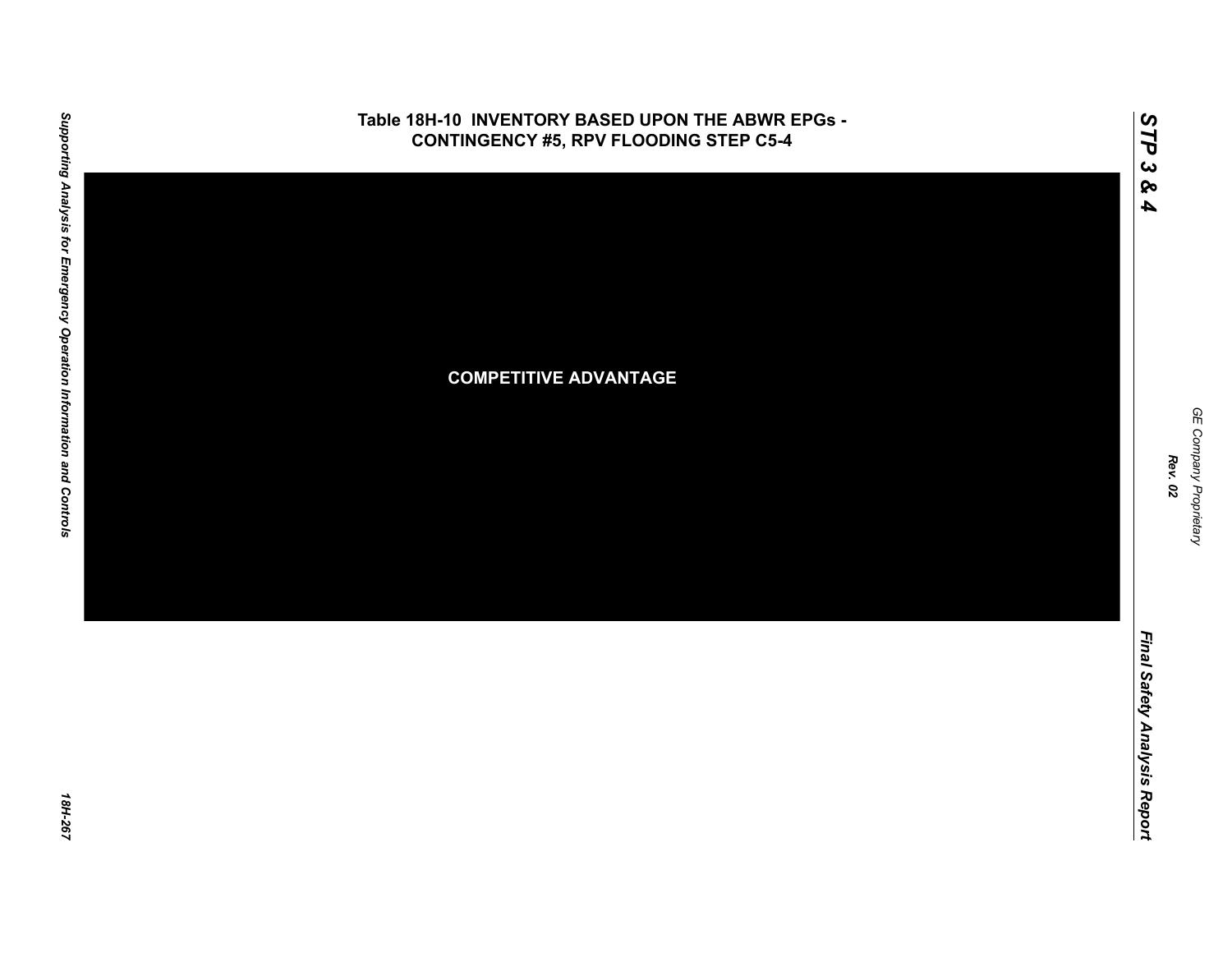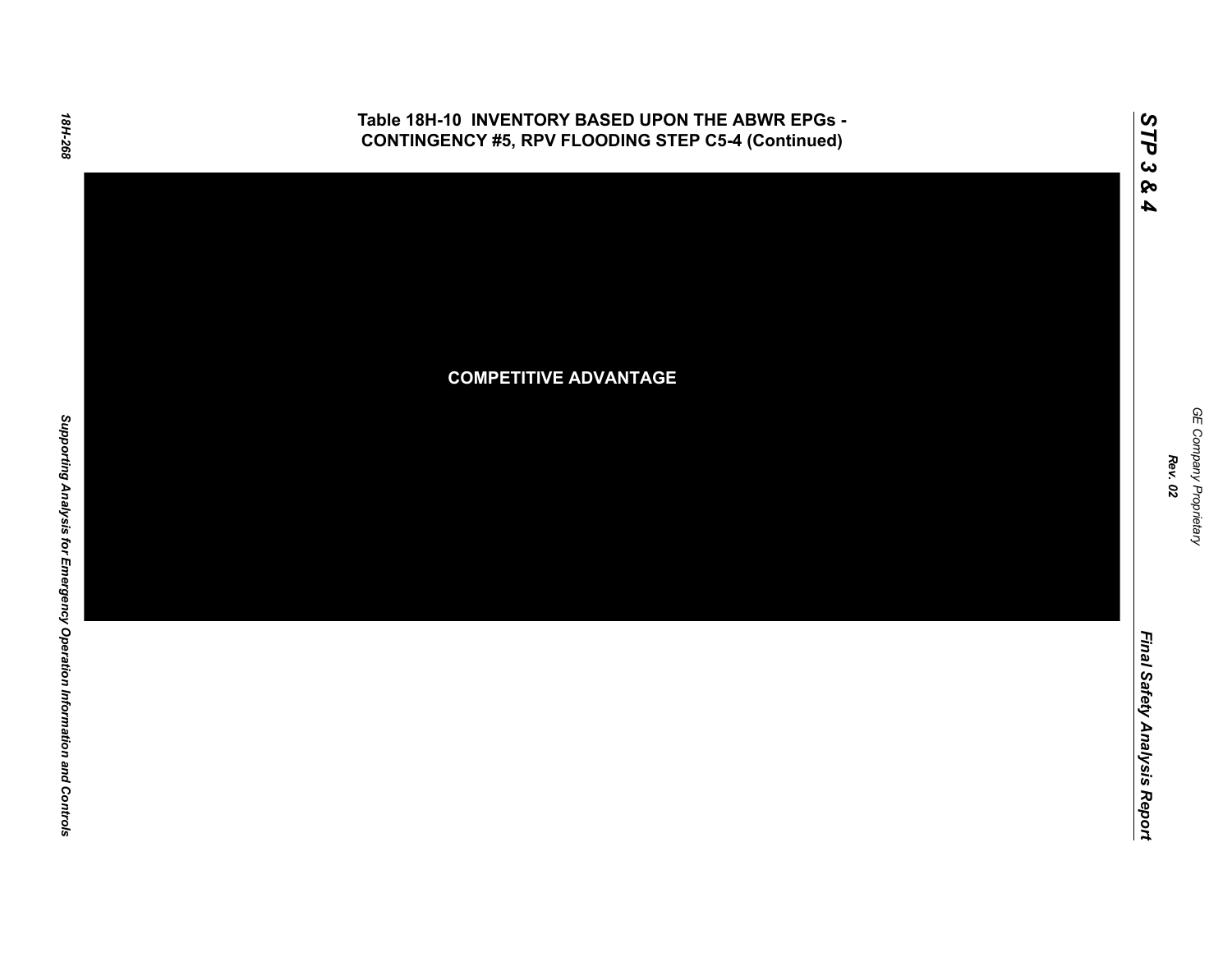

GE Company Proprietary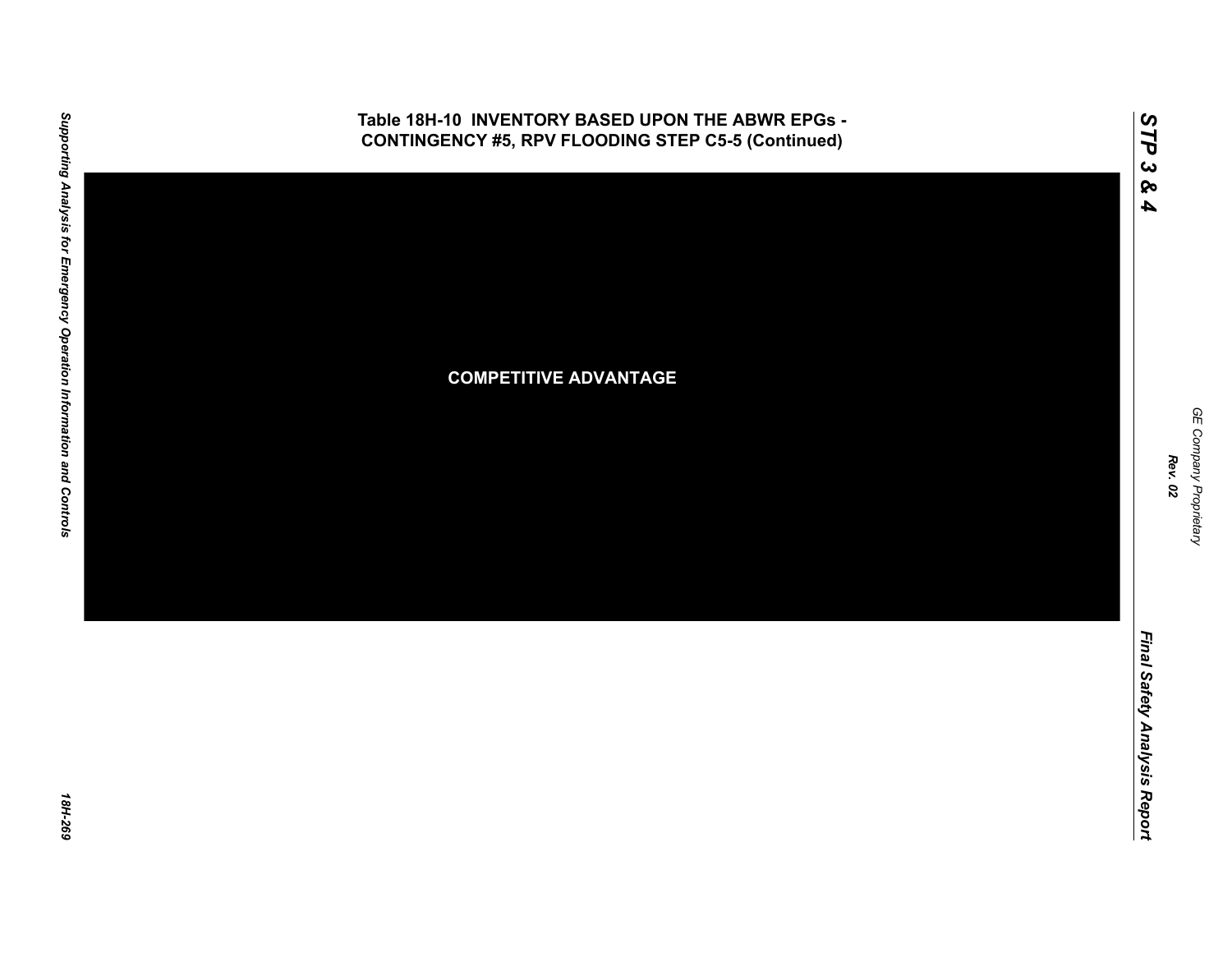

GE Company Proprietary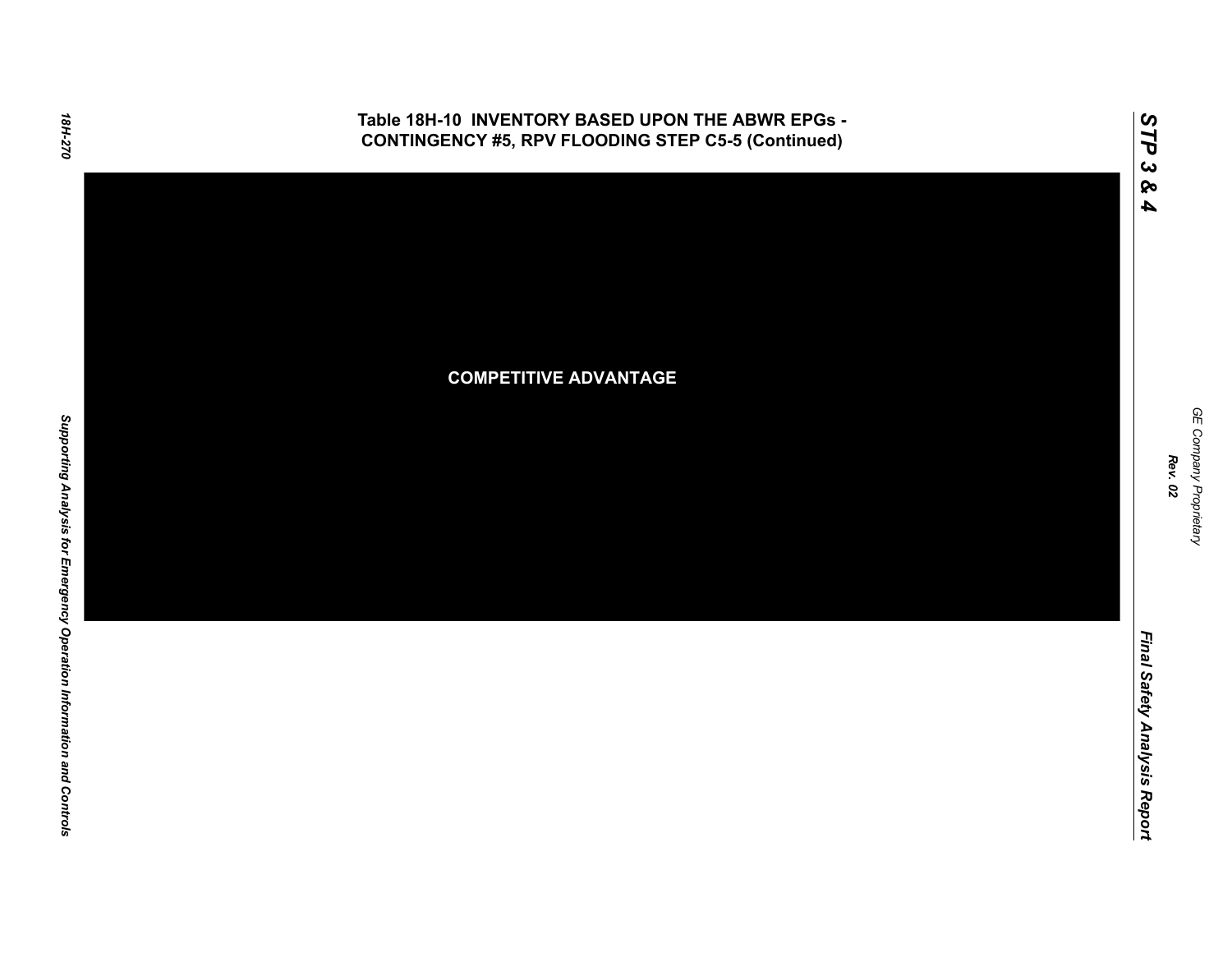

GE Company Proprietary *GE Company Proprietary Rev. 02*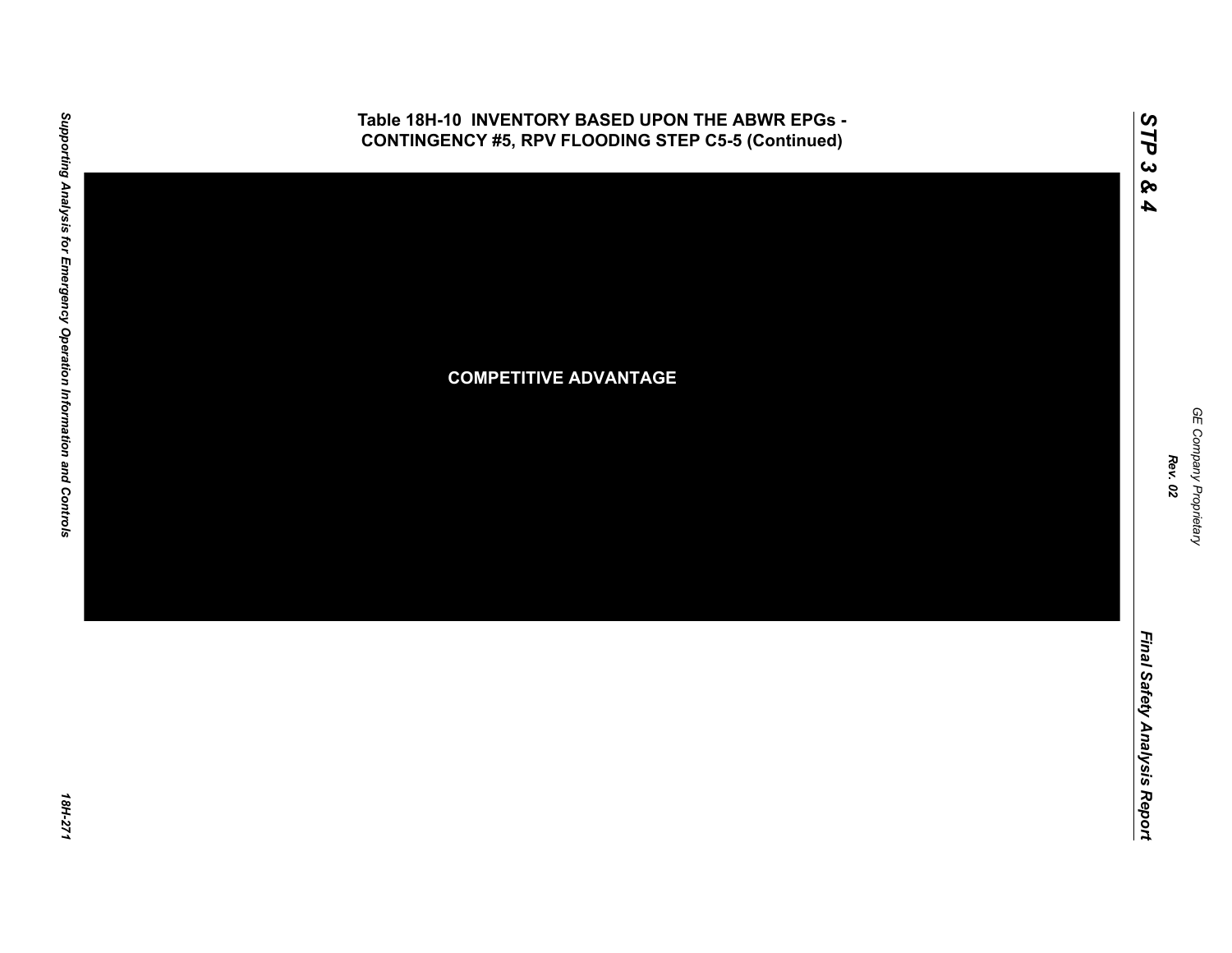### **Table 18H-10 INVENTORY BASED UPON THE ABWR EPGs - CONTINGENCY #5, LEVEL/POWER CONTROL - STEP C5–5.1 (Continued)**



*STP 3 & 4*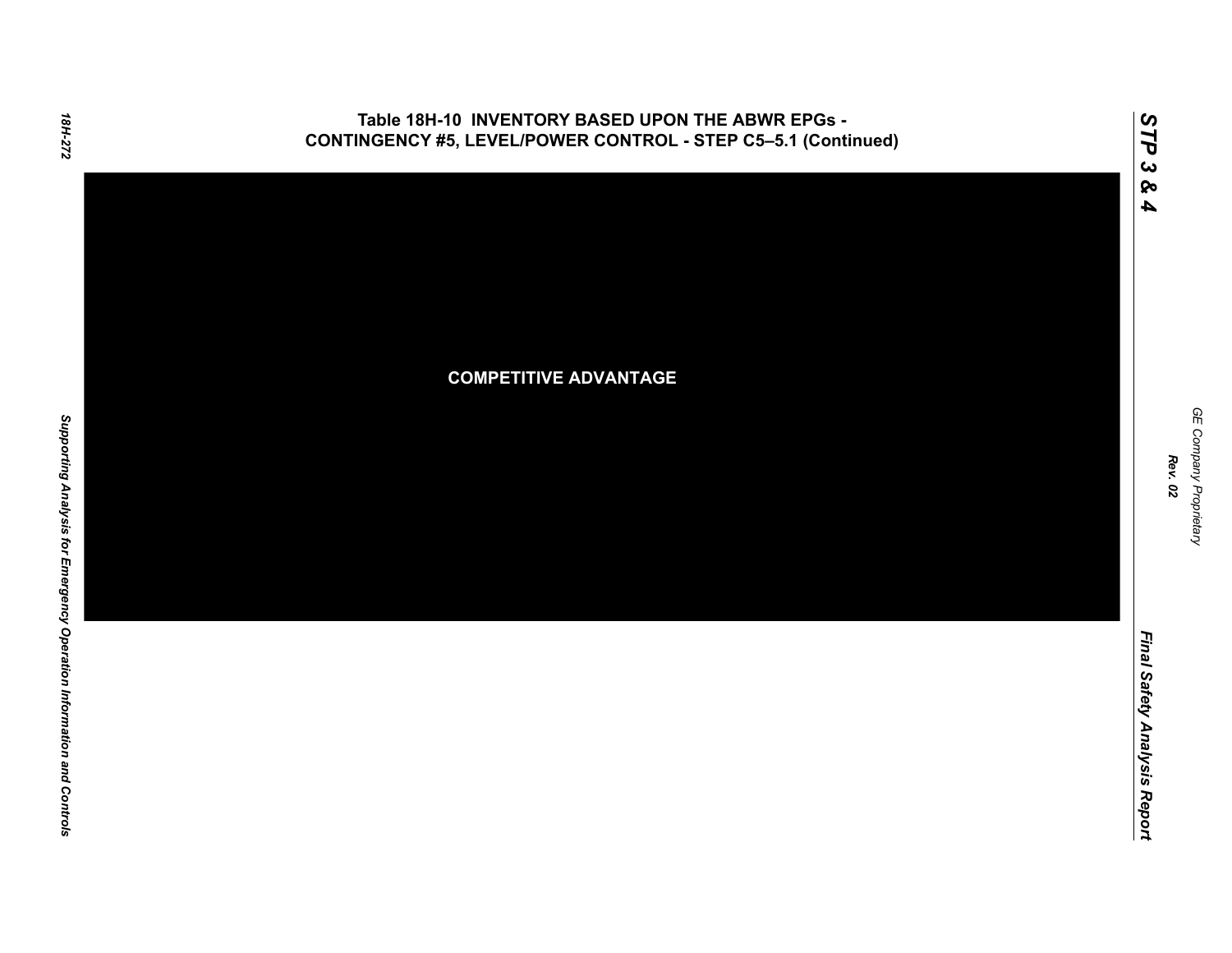

## **Table 18H-10 INVENTORY BASED UPON THE ABWR EPGs -**

GE Company Proprietary *GE Company Proprietary Rev. 02*

*STP 3 & 4*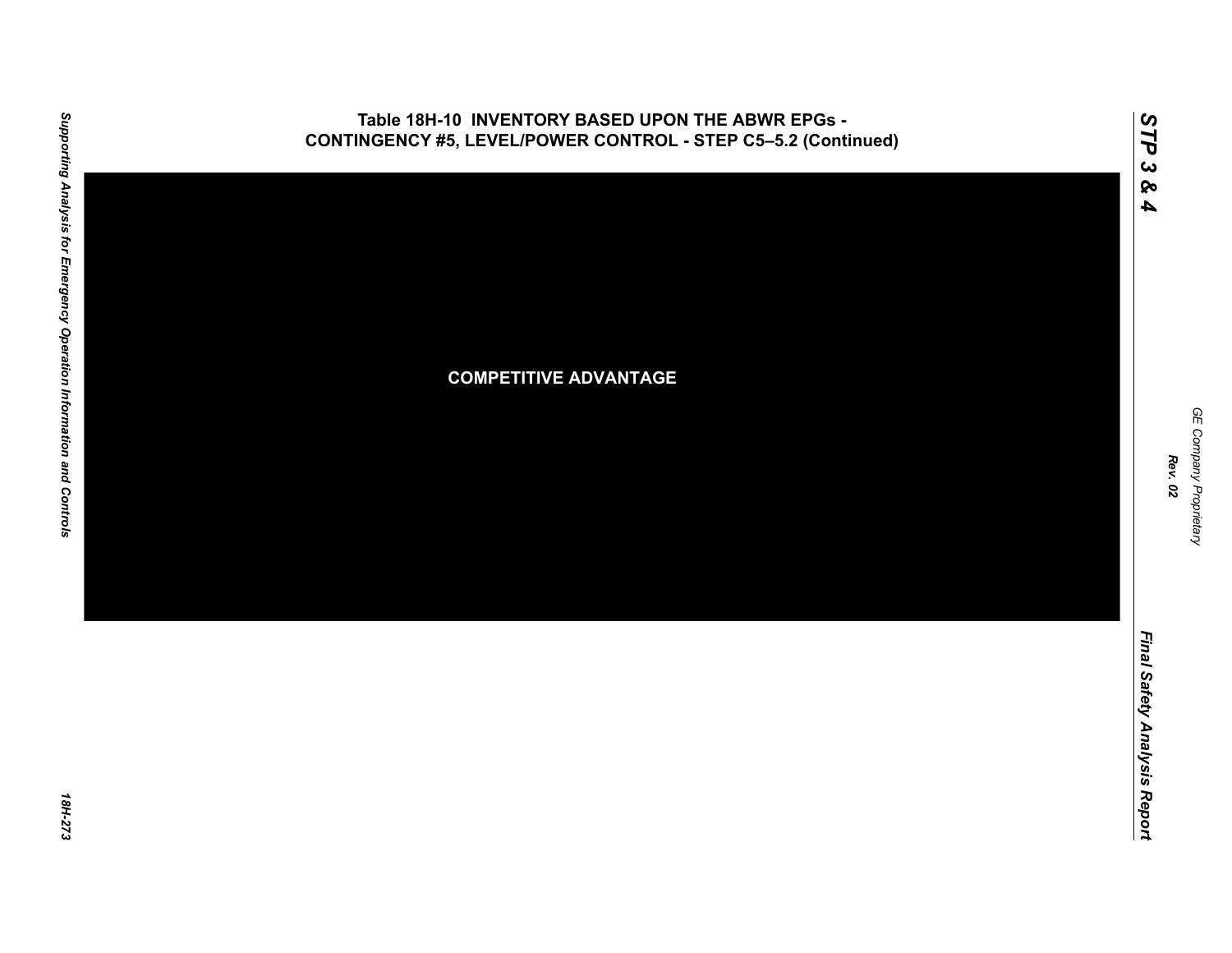### **Table 18H-10 INVENTORY BASED UPON THE ABWR EPGs - CONTINGENCY #5, LEVEL/POWER CONTROL - STEP C5–5.2 (Continued)**



*STP 3 & 4*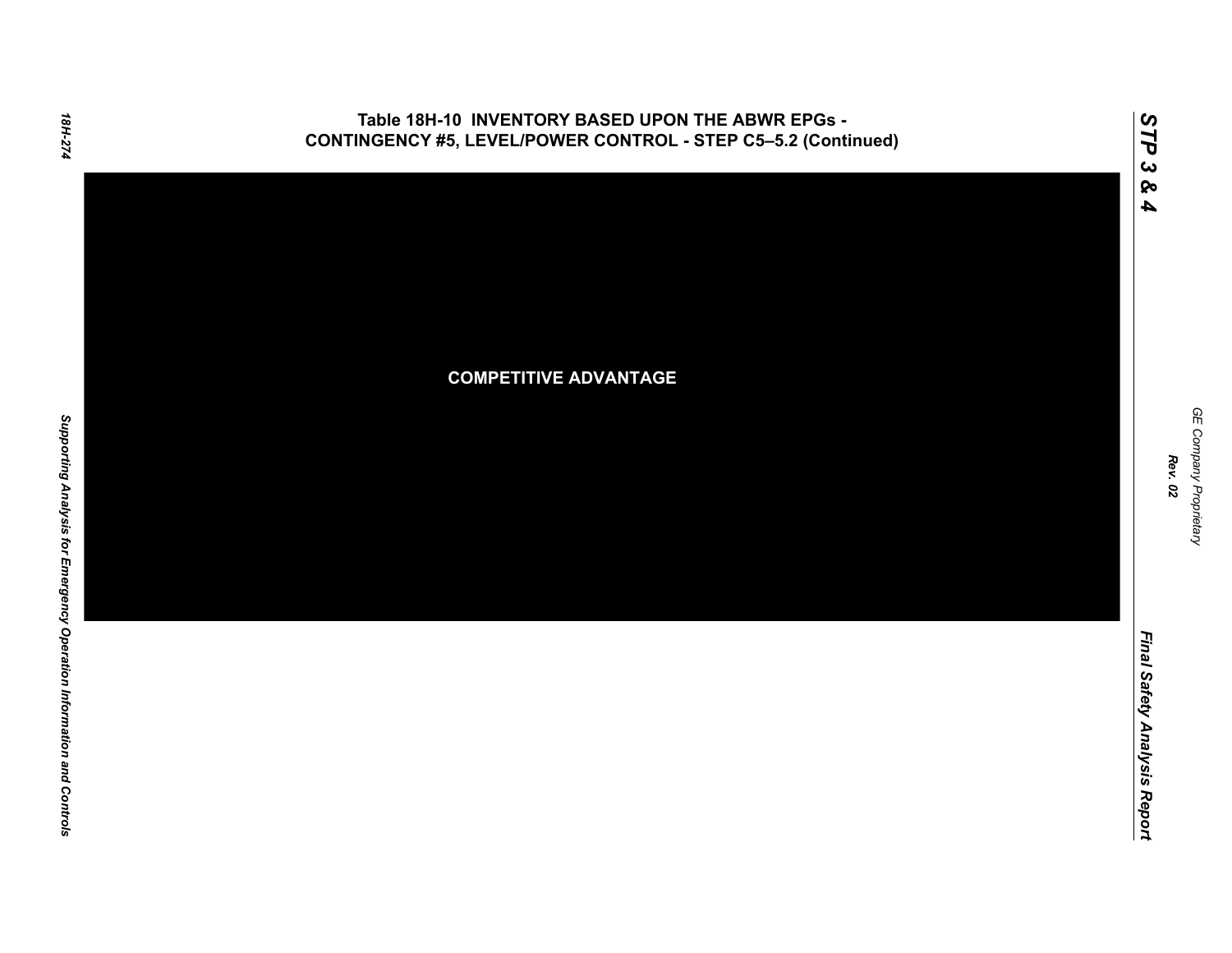

## **Table 18H-10 INVENTORY BASED UPON THE ABWR EPGs -**

GE Company Proprietary *GE Company Proprietary Rev. 02*

*STP 3 & 4*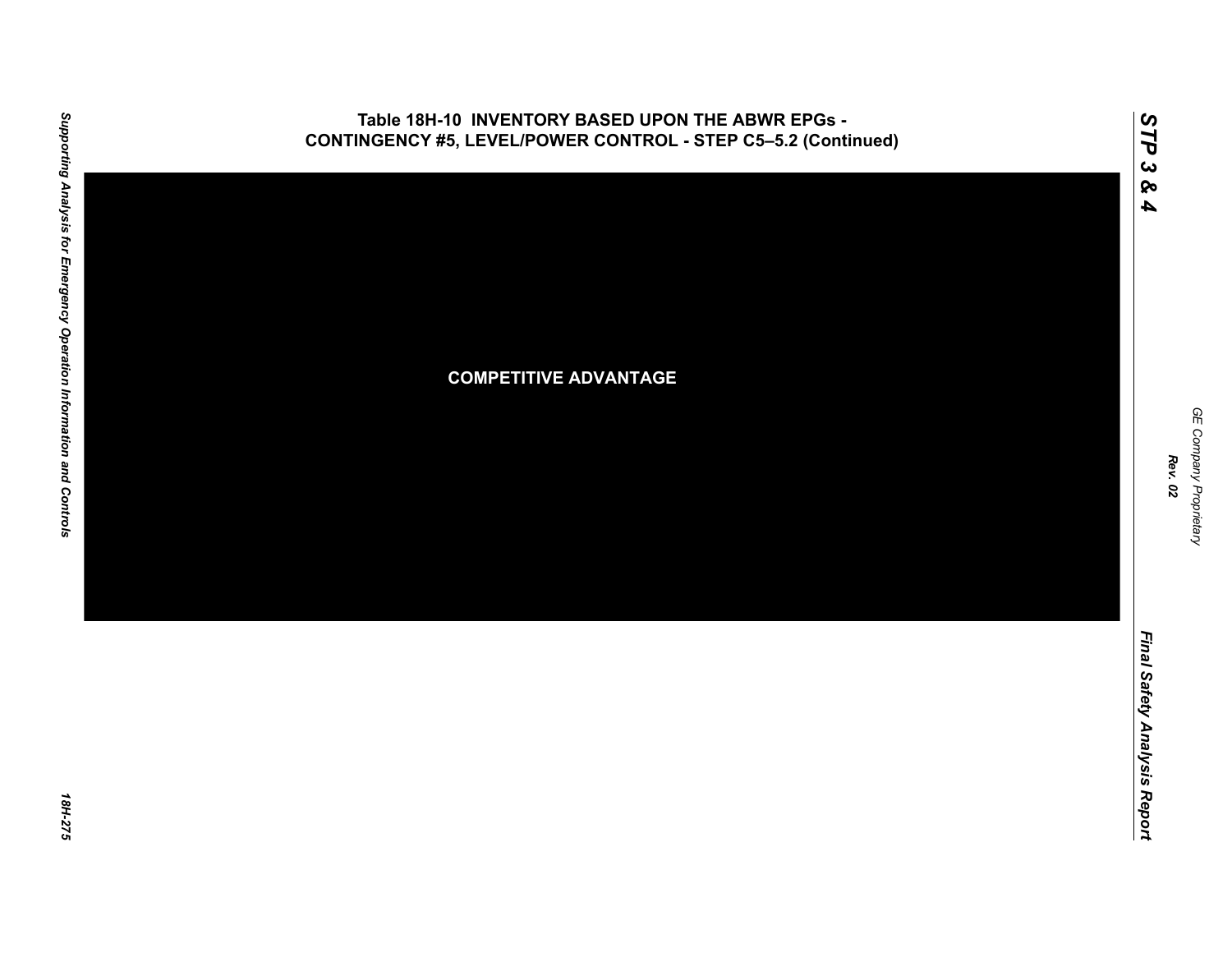### **Table 18H-10 INVENTORY BASED UPON THE ABWR EPGs - CONTINGENCY #5, LEVEL/POWER CONTROL - STEP C5–5.3 (Continued)**



*STP 3 & 4*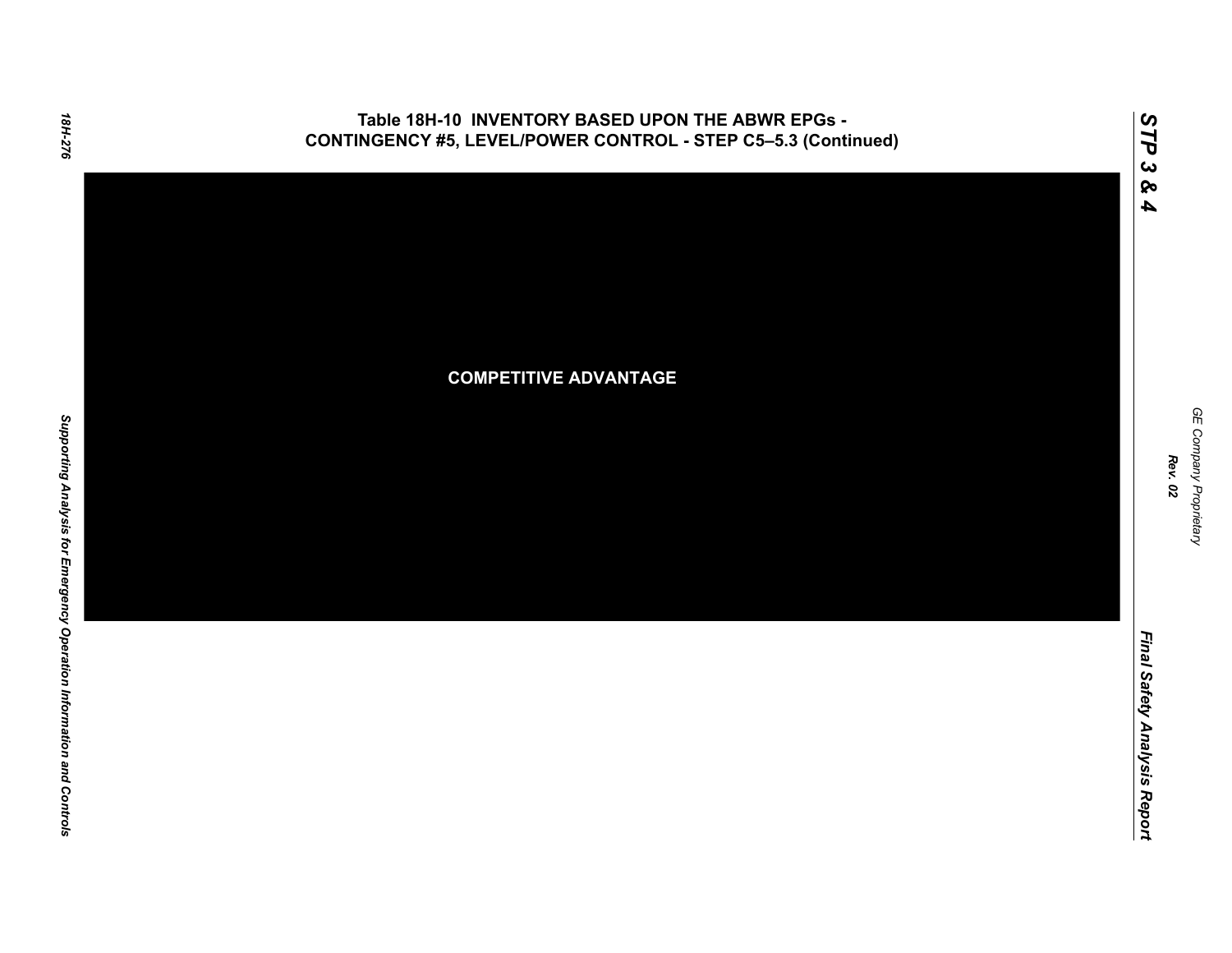

GE Company Proprietary *GE Company Proprietary Rev. 02*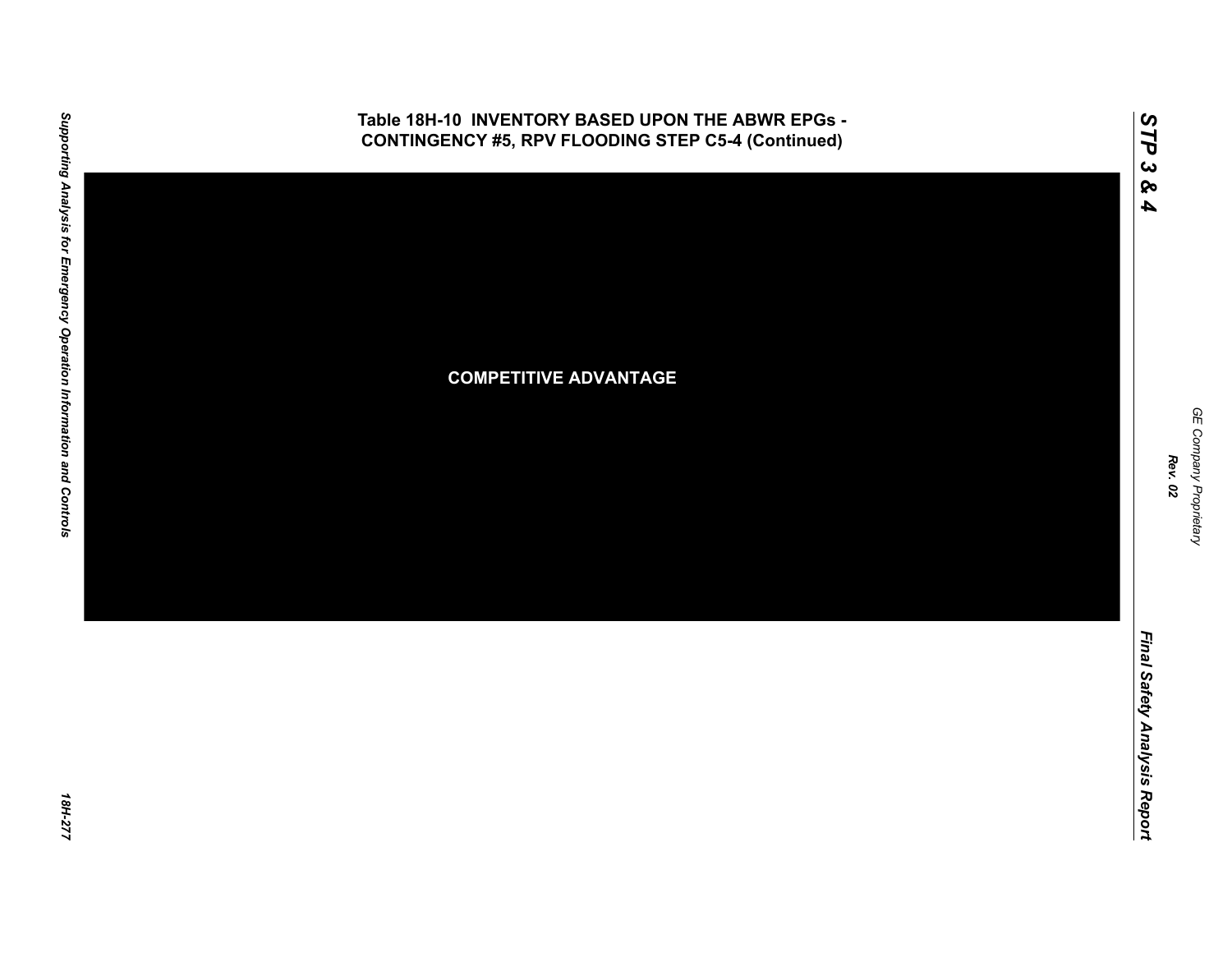#### **Table 18H-11 INVENTORY BASED UPON THE ABWR EPGs - CONTINGENCY #6, PRIMARY CONTAINMENT FLOODING - STEP C6**



GE Company Proprietary *GE Company Proprietary Rev. 02*

*STP 3 & 4*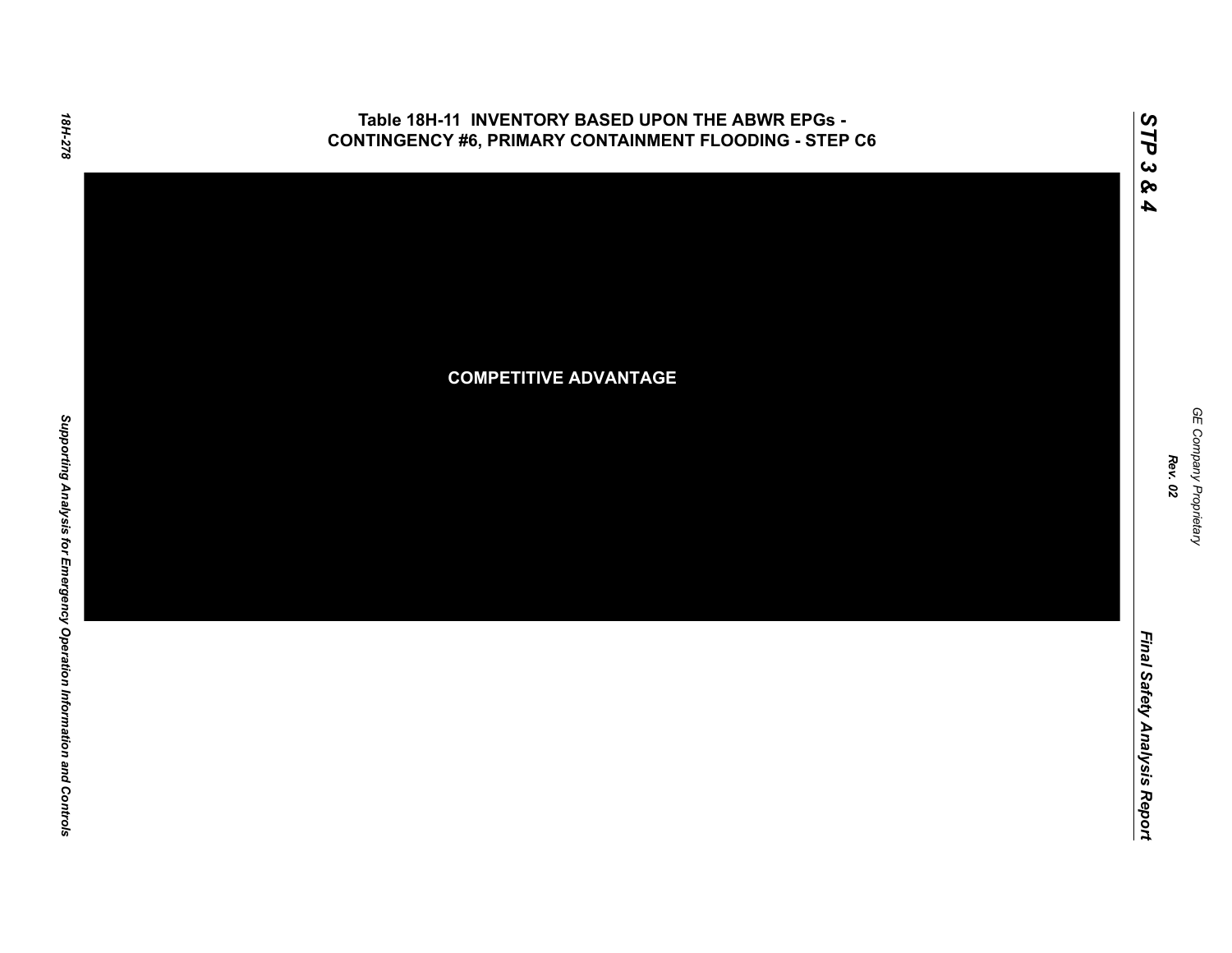

## **Table 18H-11 INVENTORY BASED UPON THE ABWR EPGs -**

GE Company Proprietary *GE Company Proprietary Rev. 02*

*STP 3 & 4*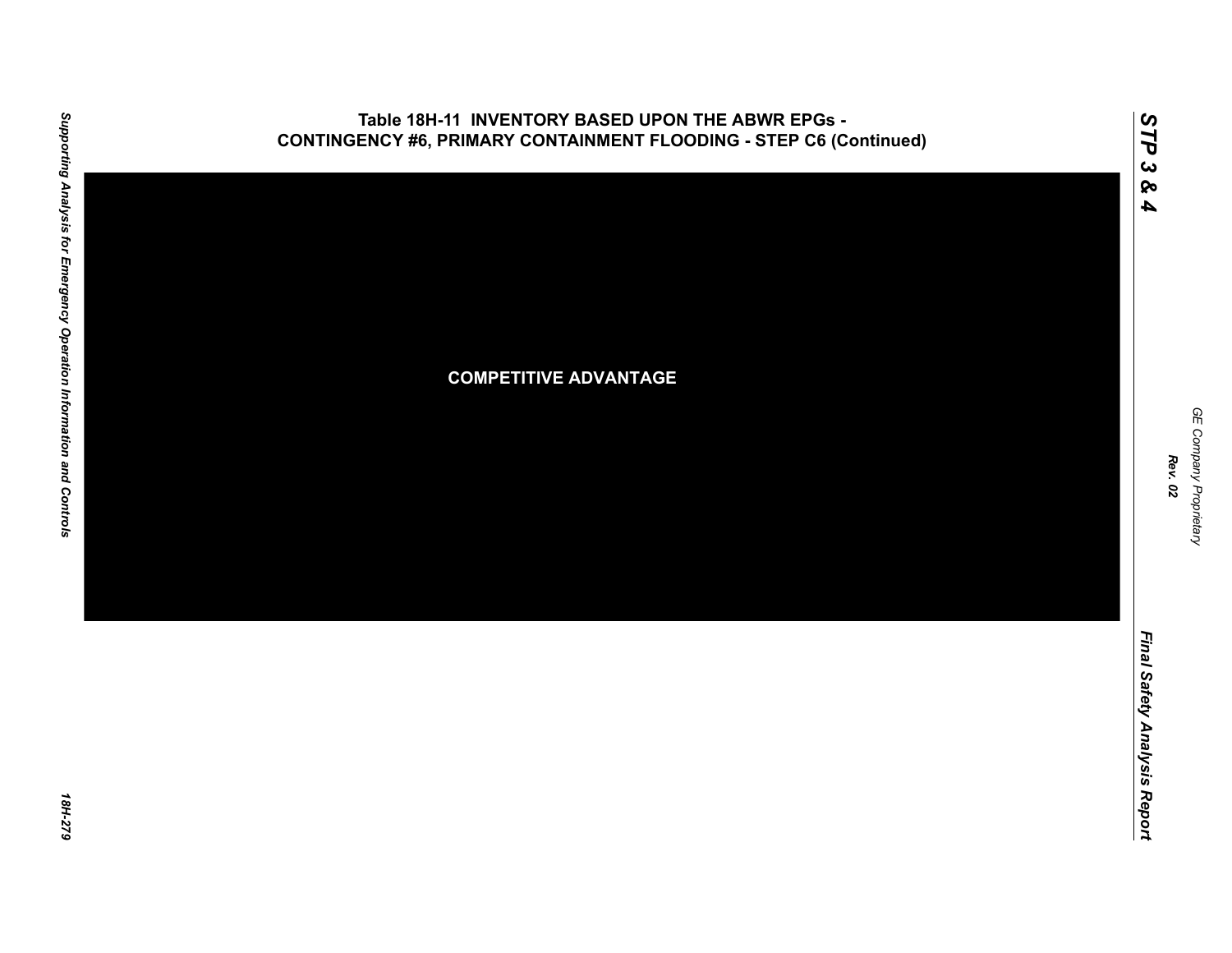



*STP 3 & 4*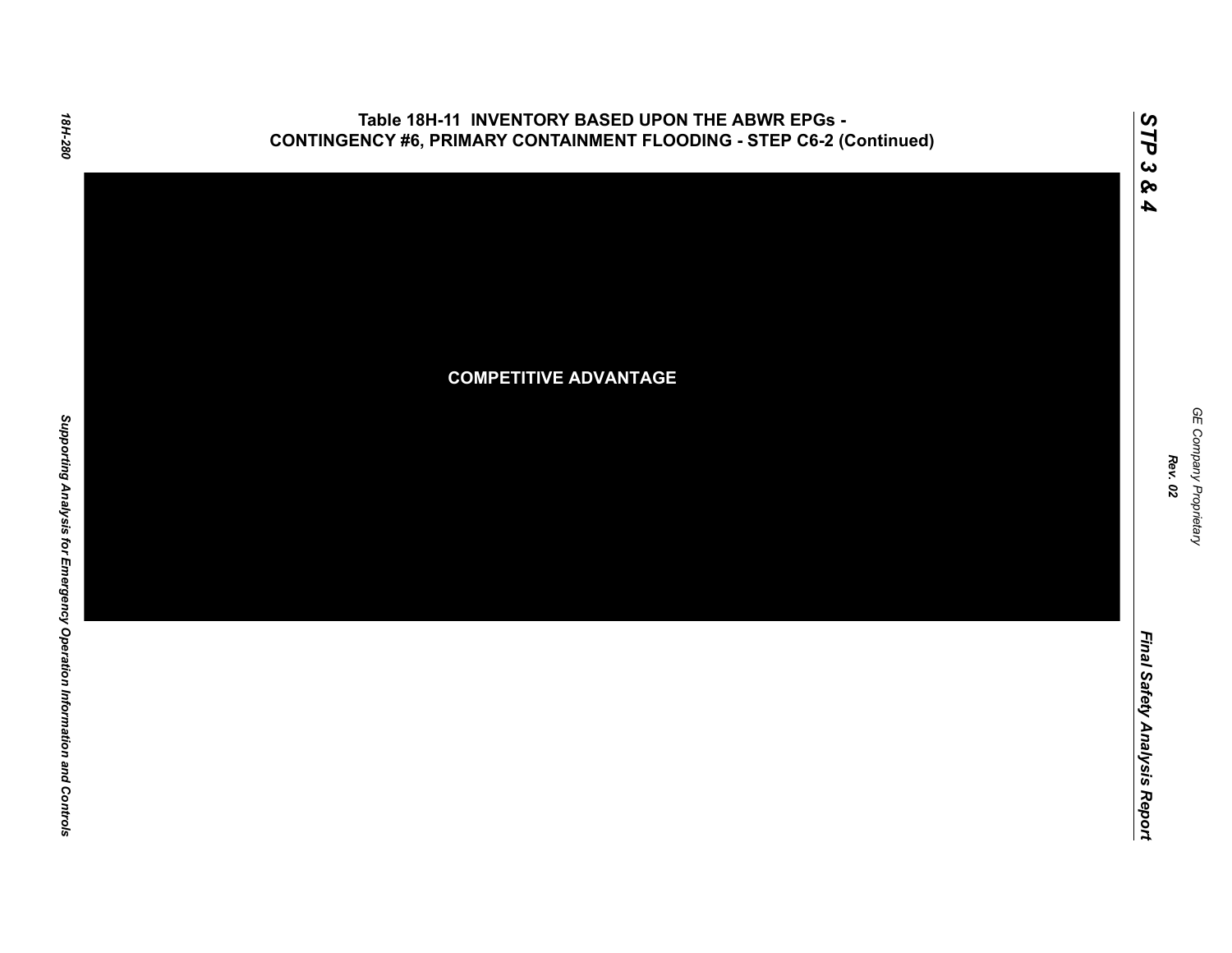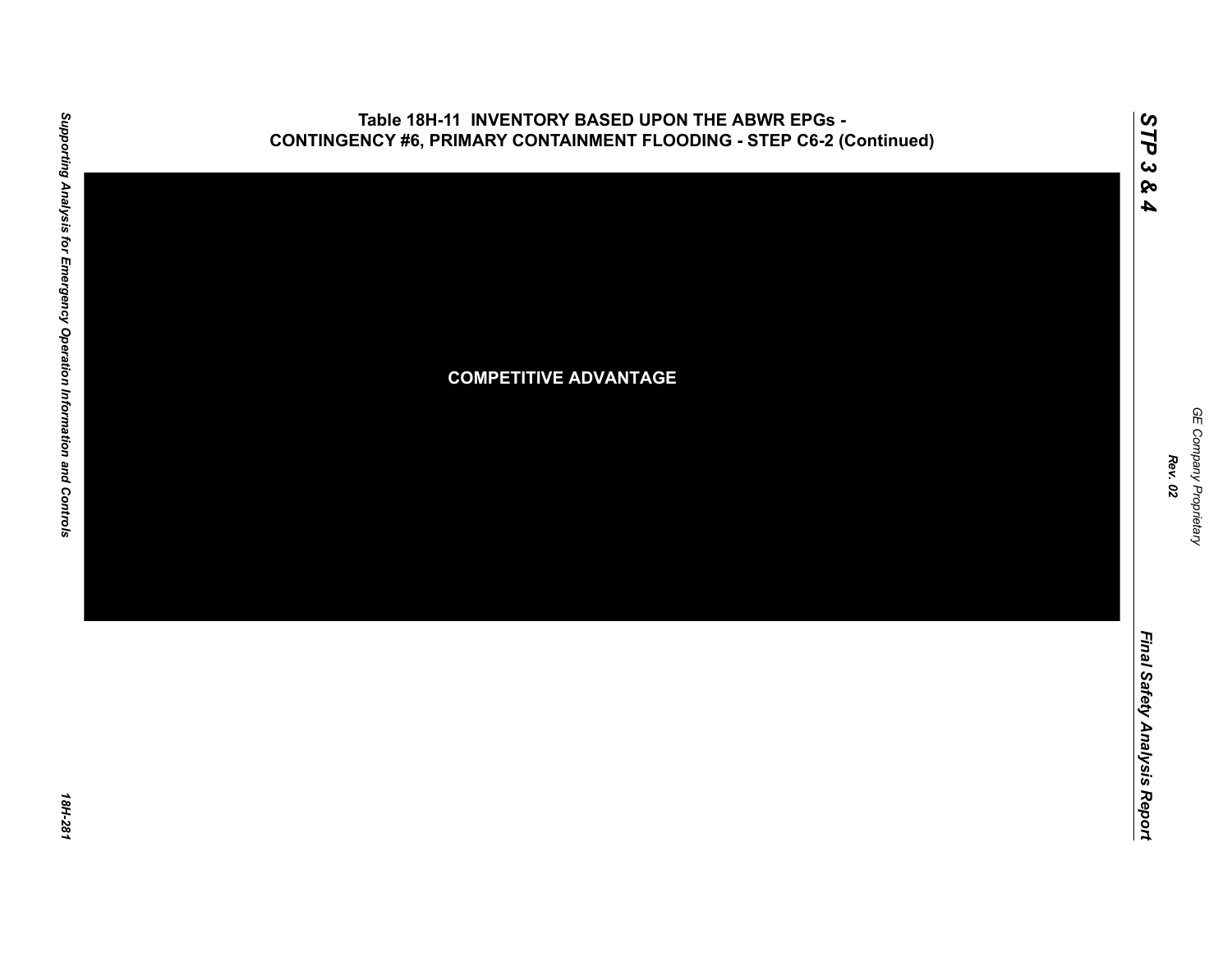



*Rev. 02*

*STP 3 & 4*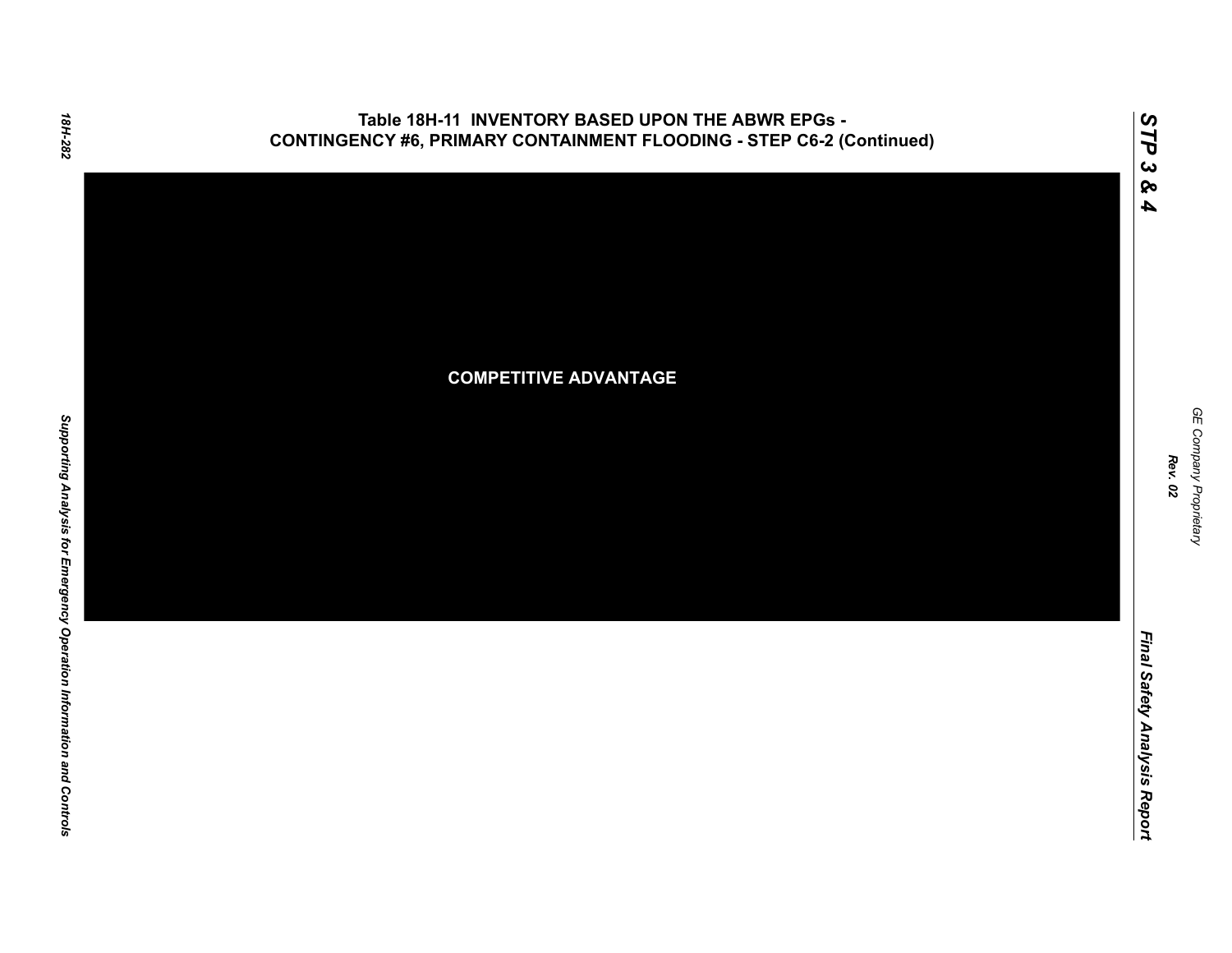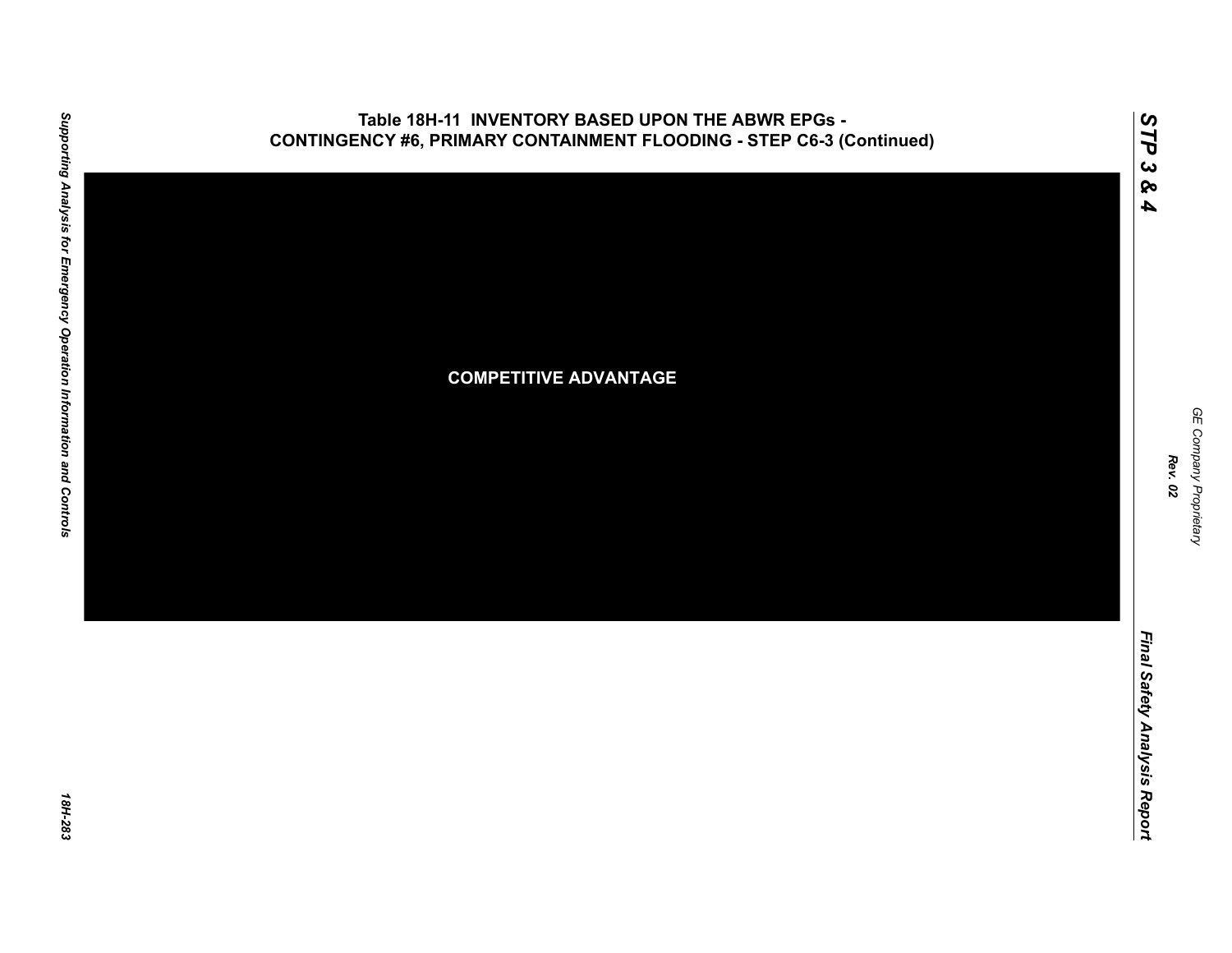



*Rev. 02*

*STP 3 & 4*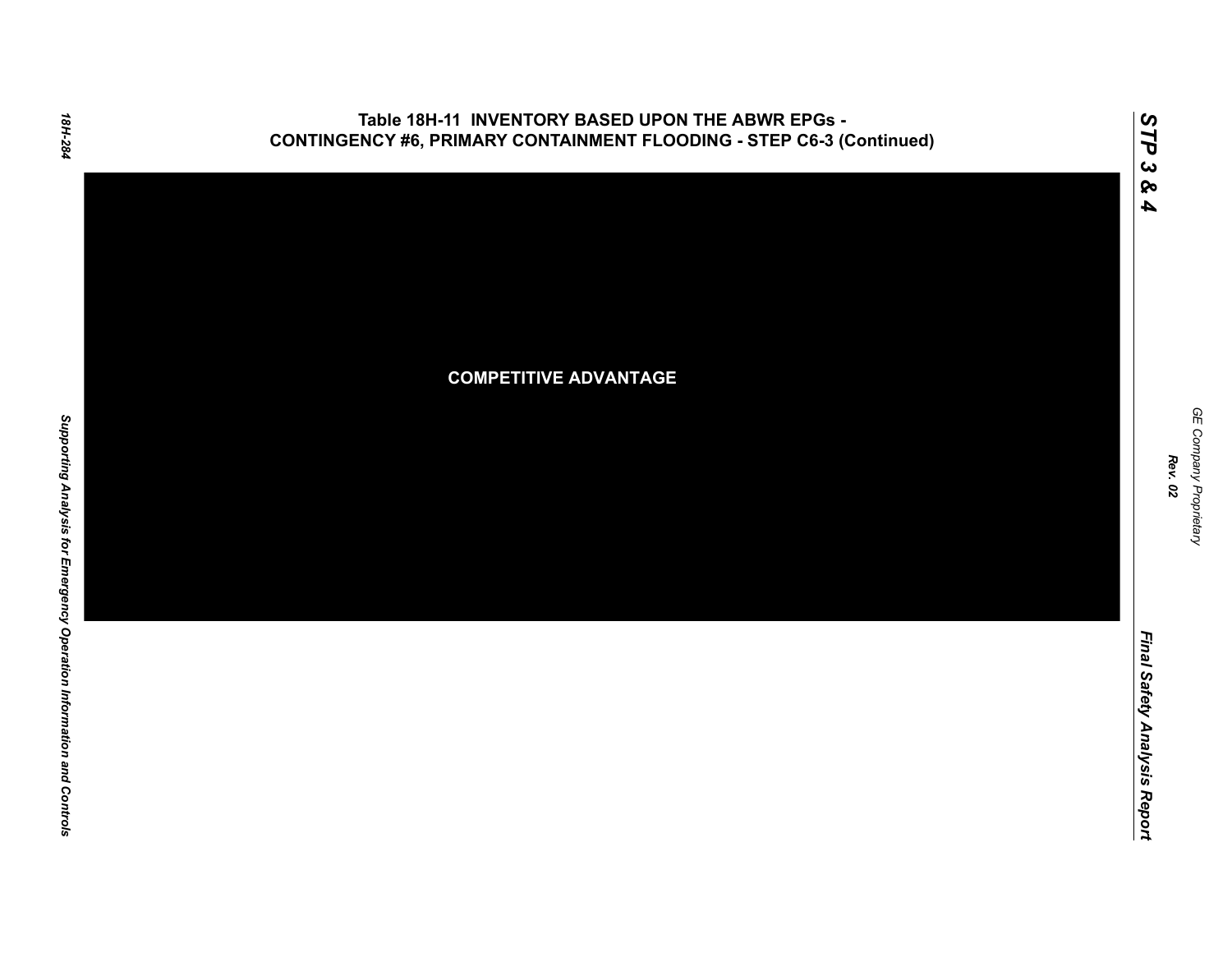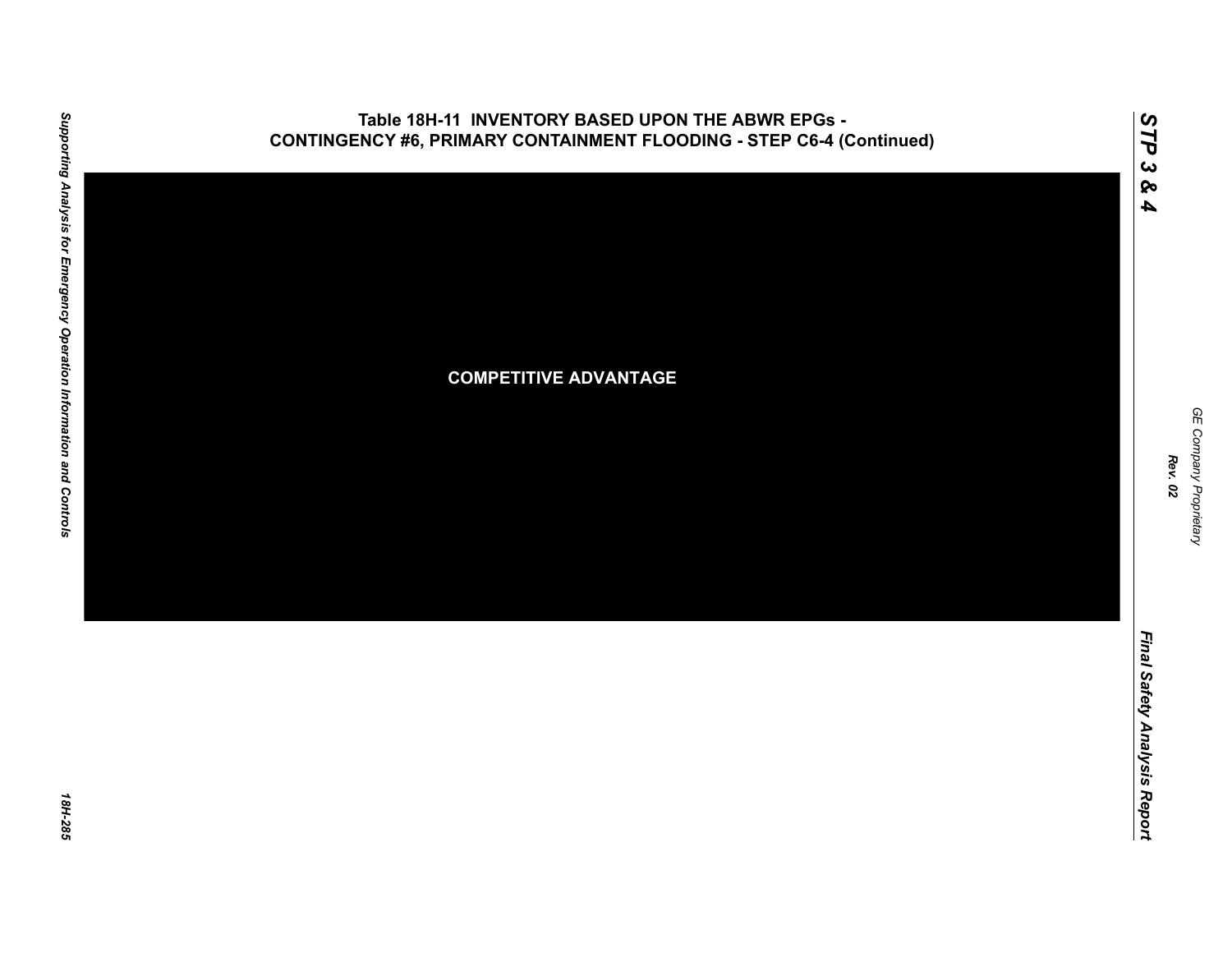



*Rev. 02*

*Final Safety Analysis Report*

Final Safety Analysis Report

*STP 3 & 4*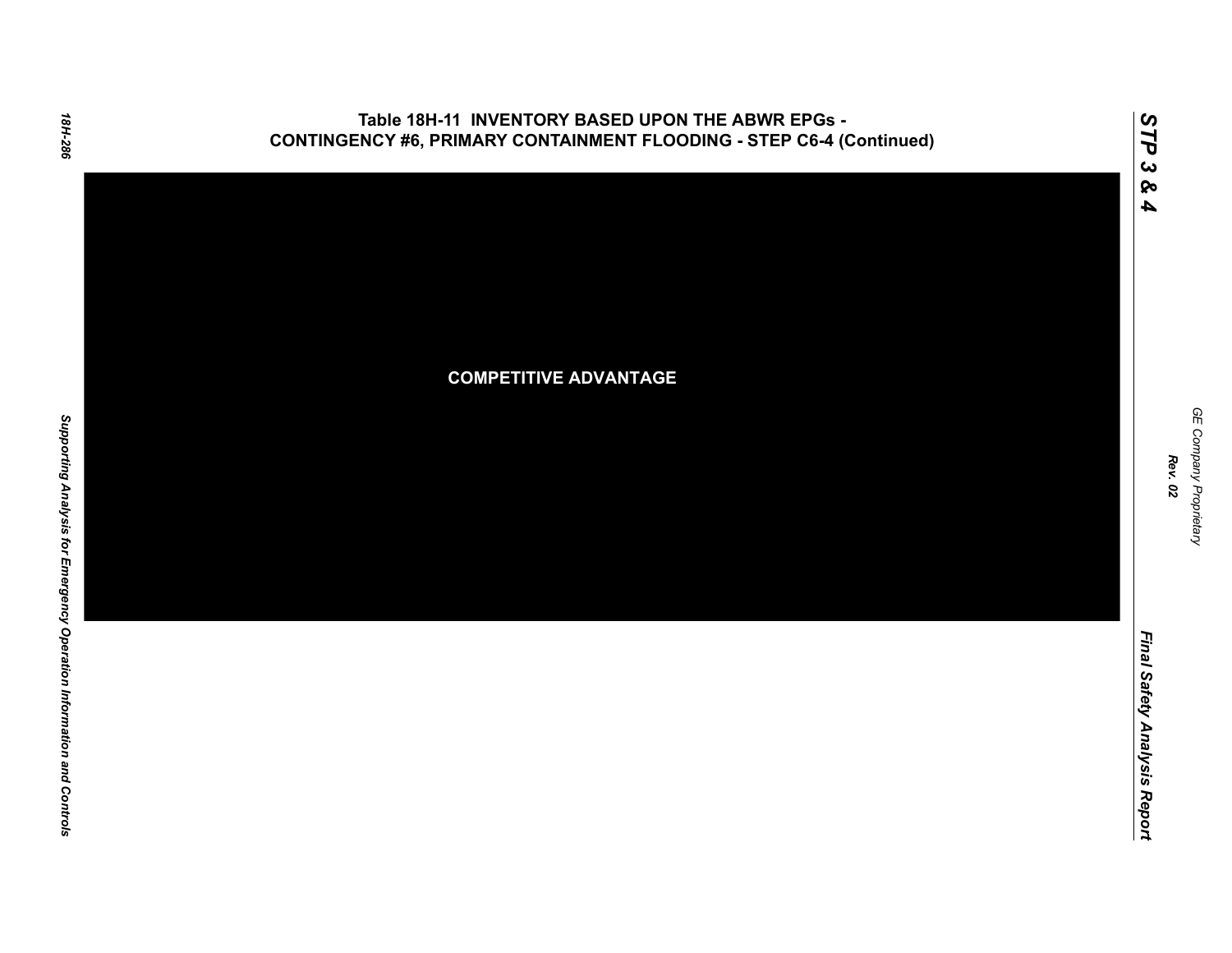*Rev. 02*

### **Table 18H-12 INVENTORY OF CONTROLS BASED UPON THE ABWR EPGs AND PRA (Continued)**

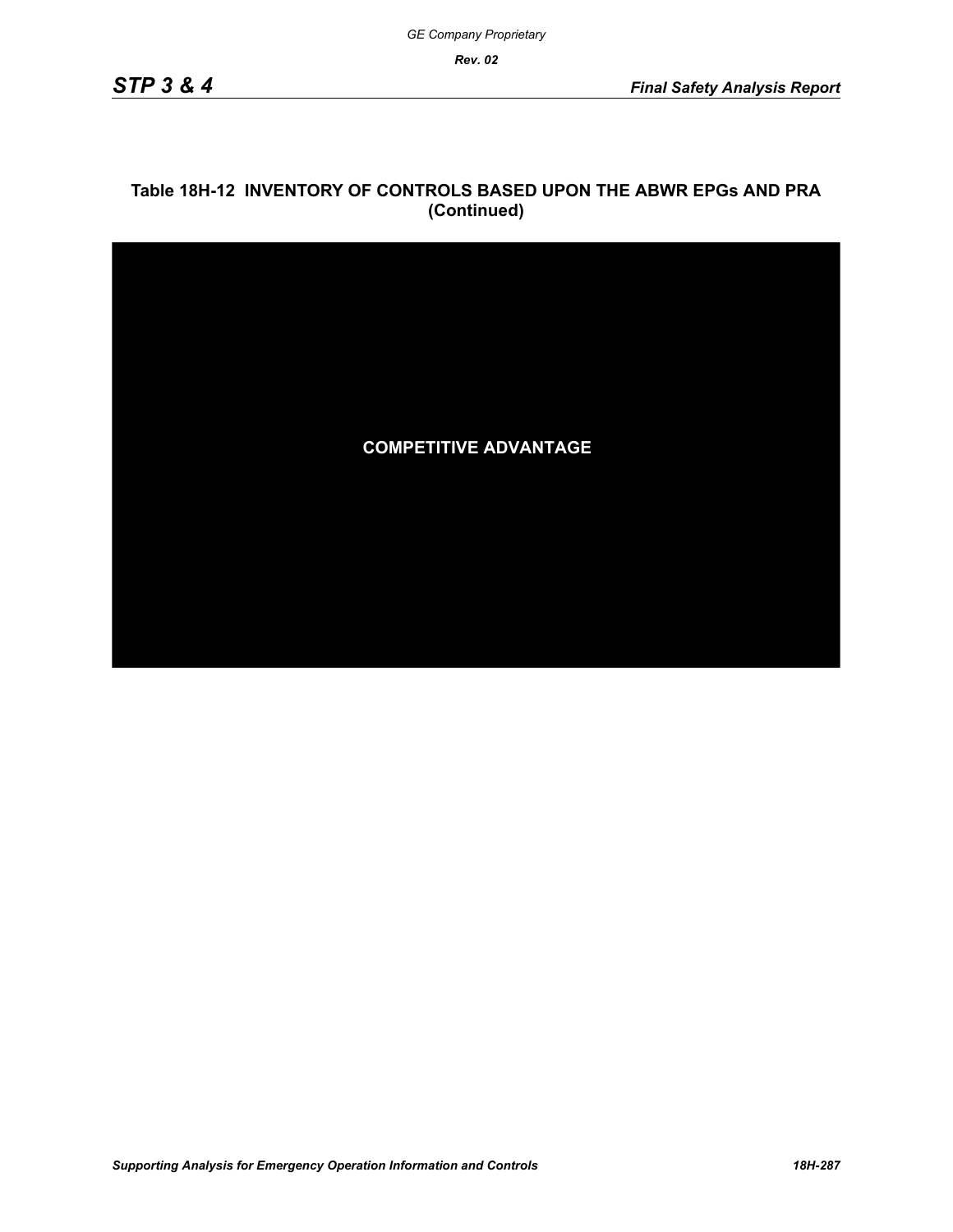*Rev. 02*

### **Table 18H-12 INVENTORY OF CONTROLS BASED UPON THE ABWR EPGs AND PRA (Continued)**

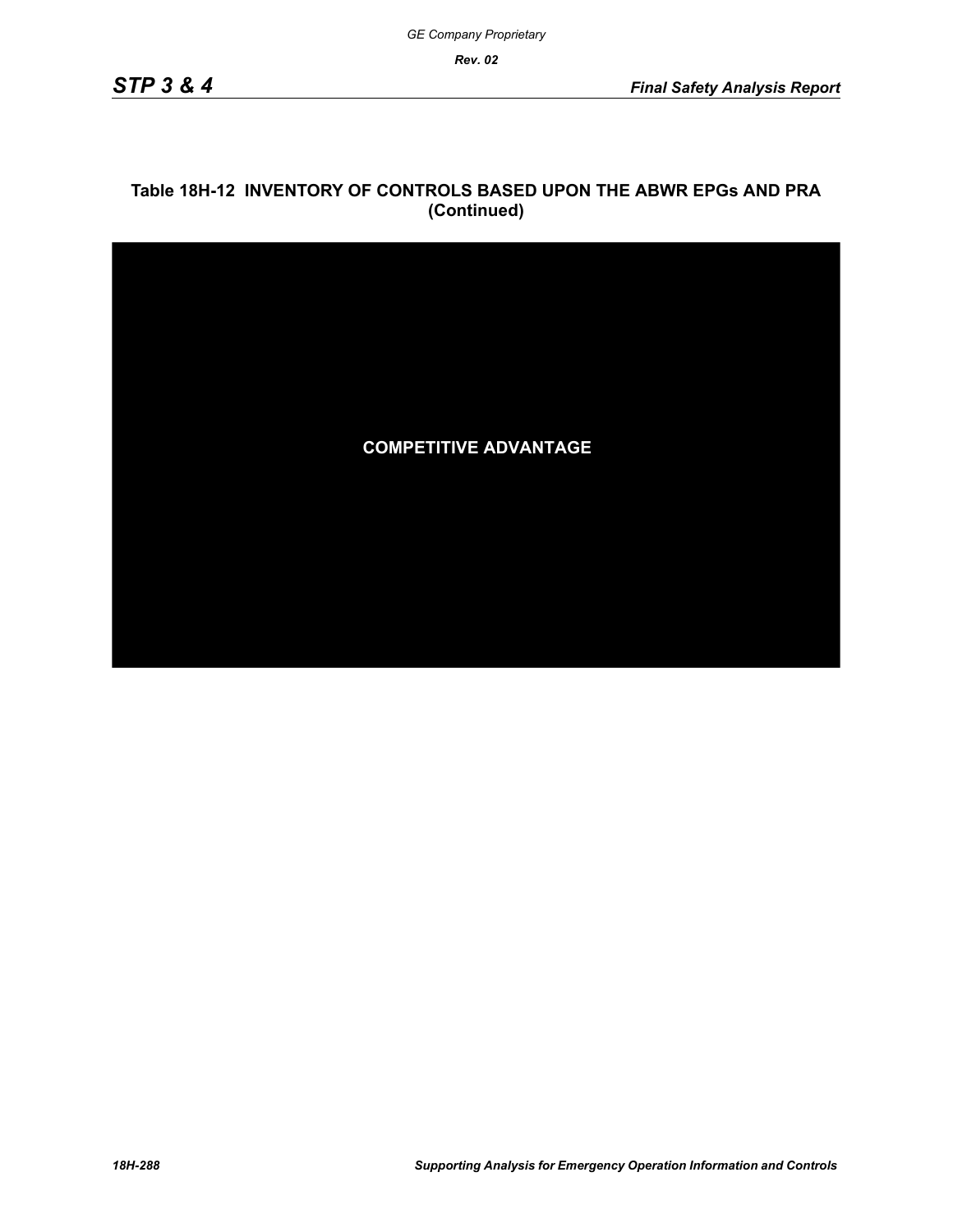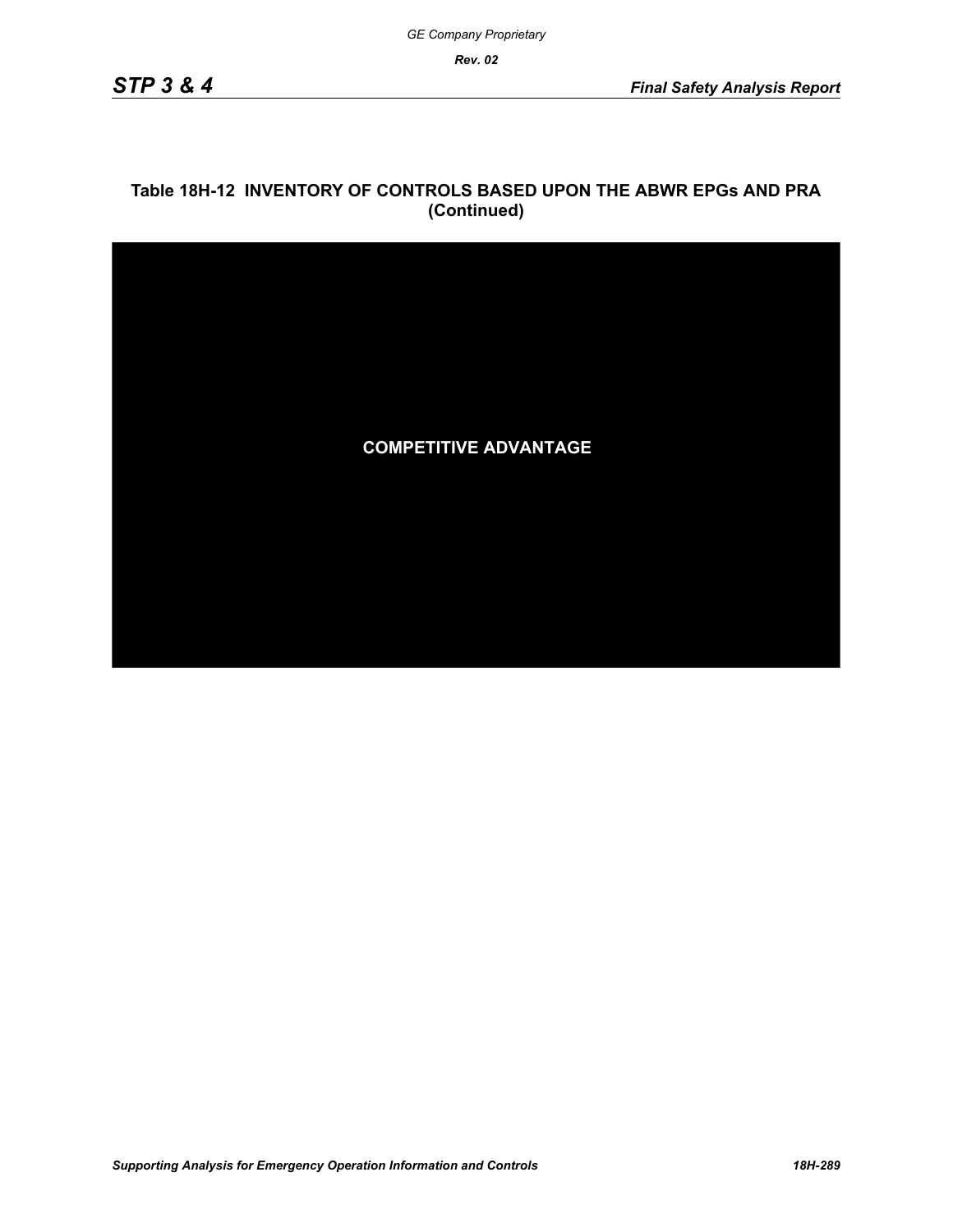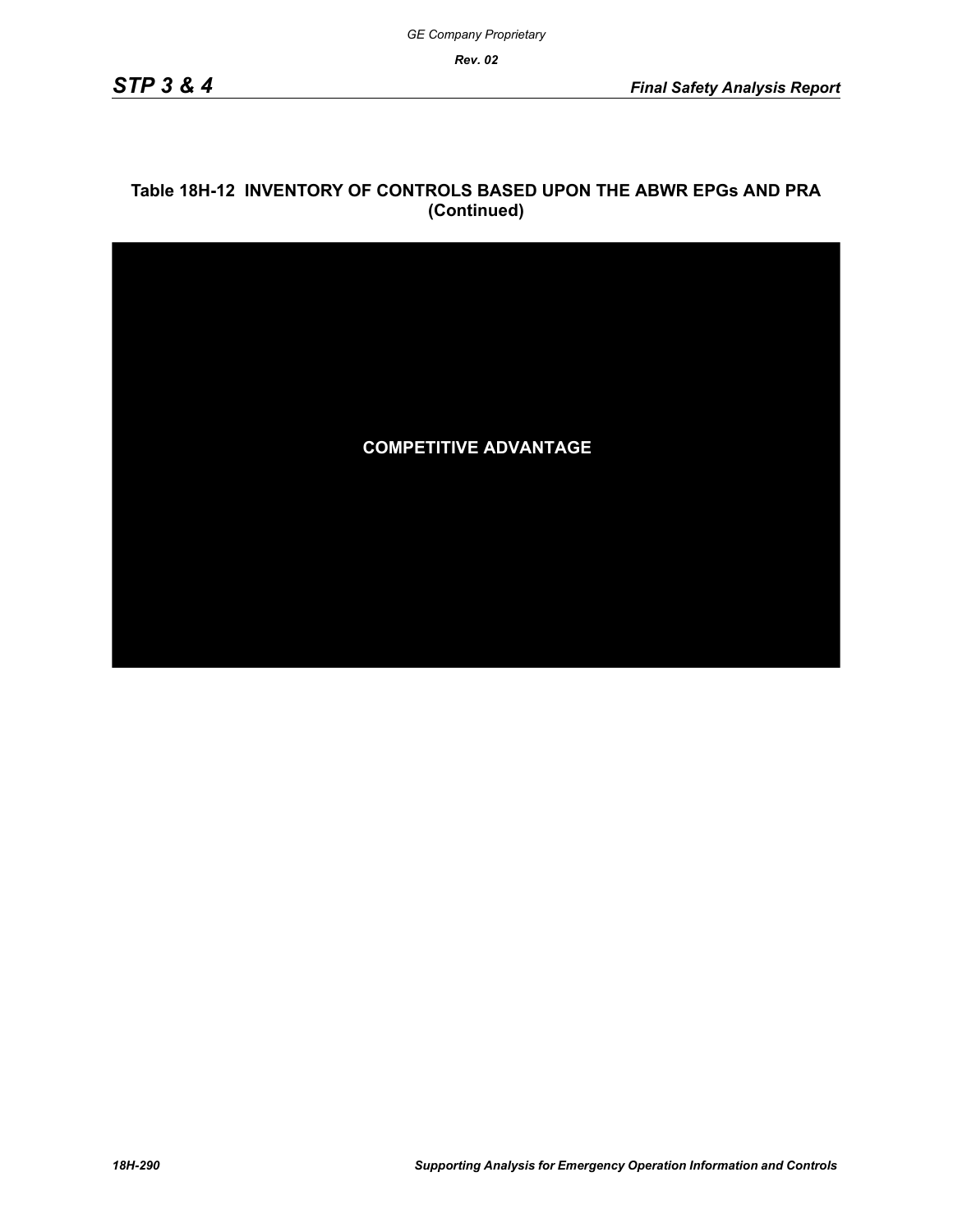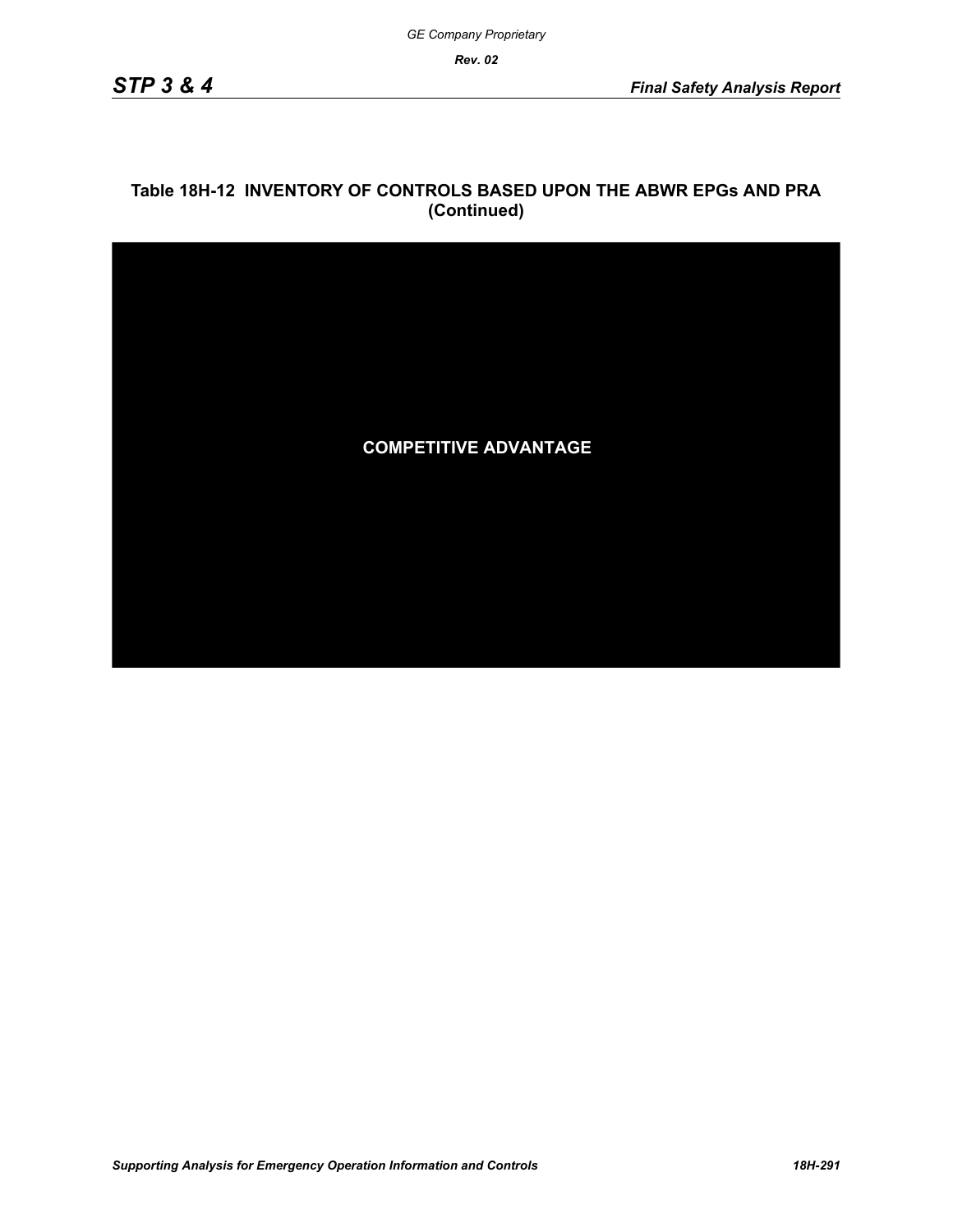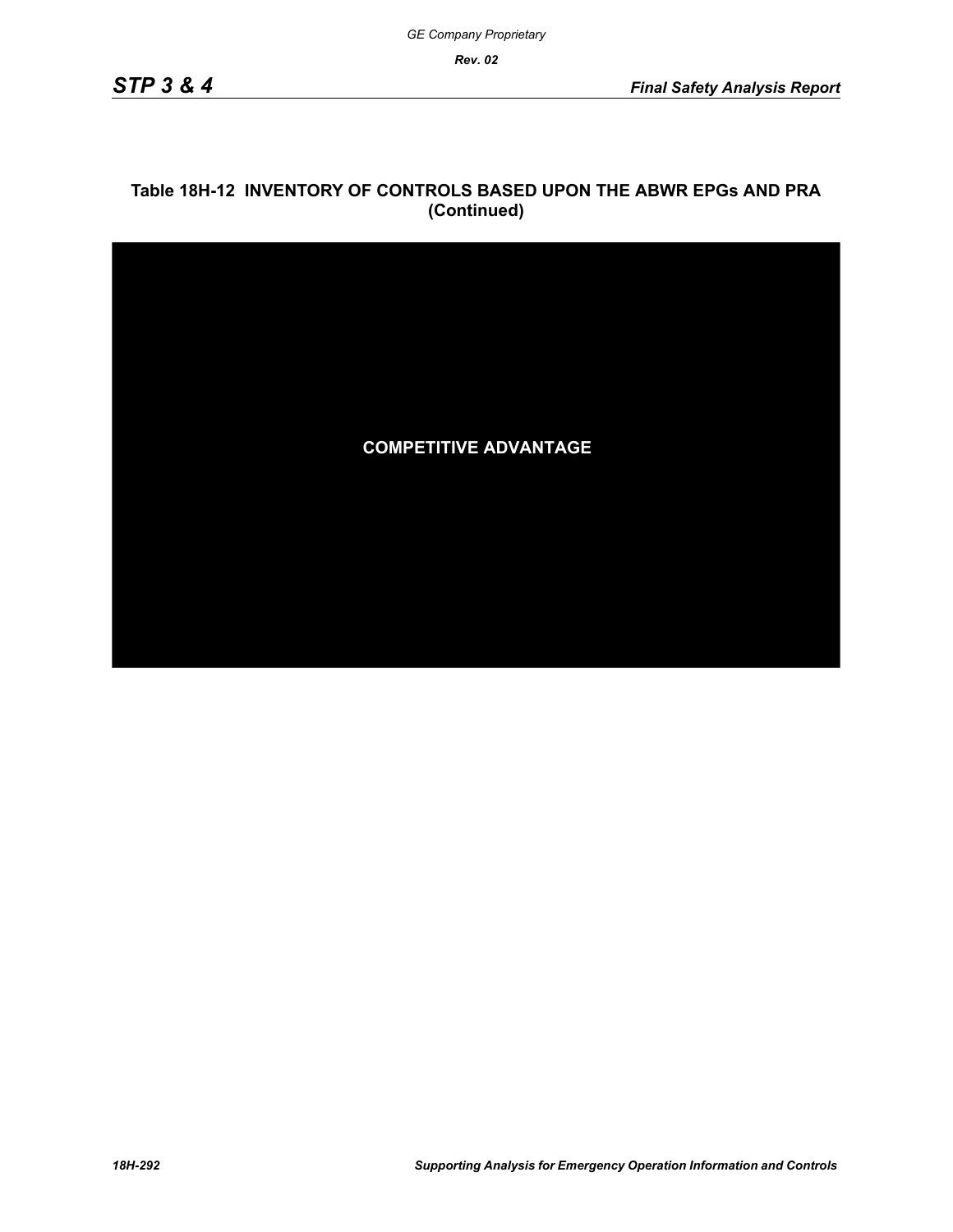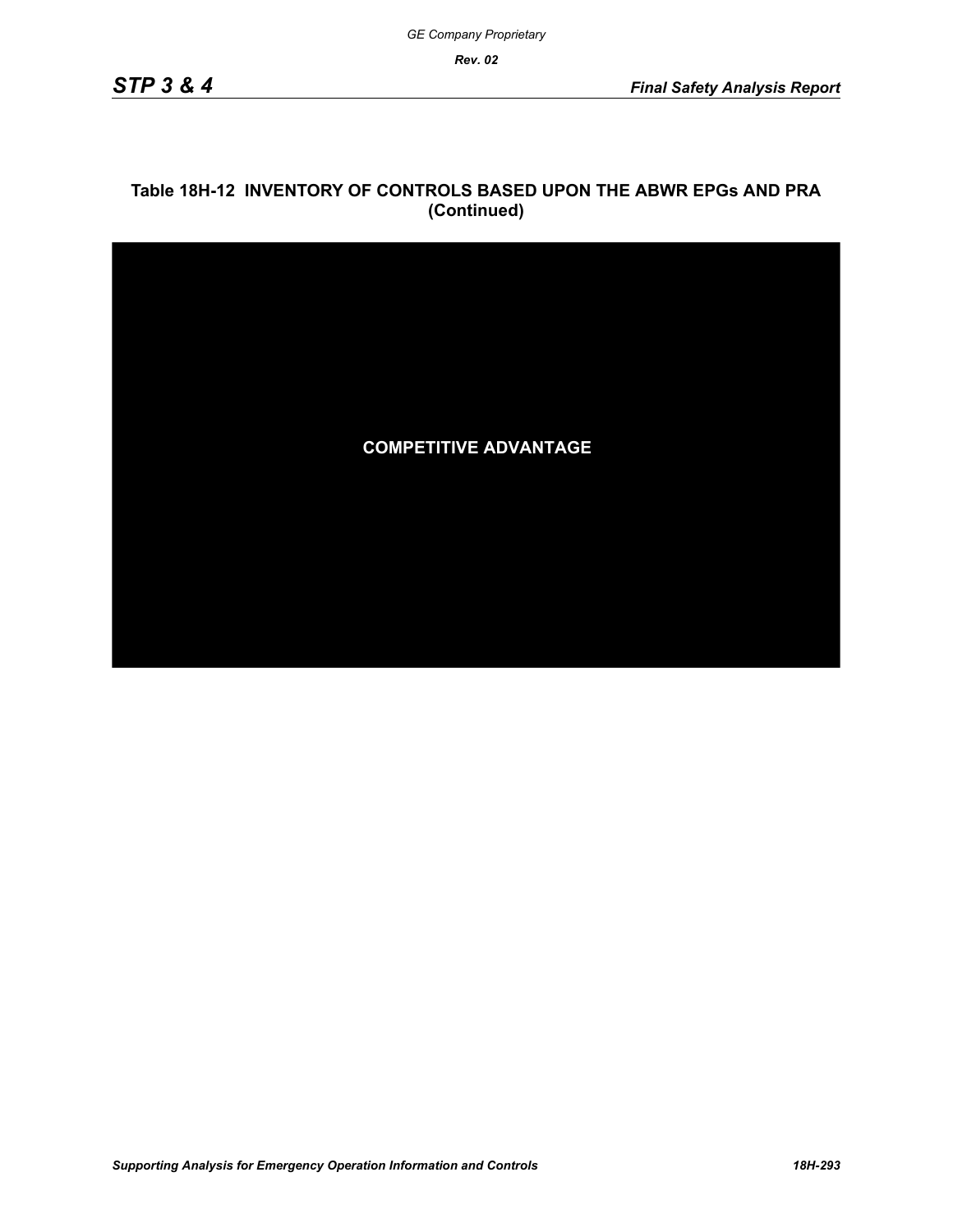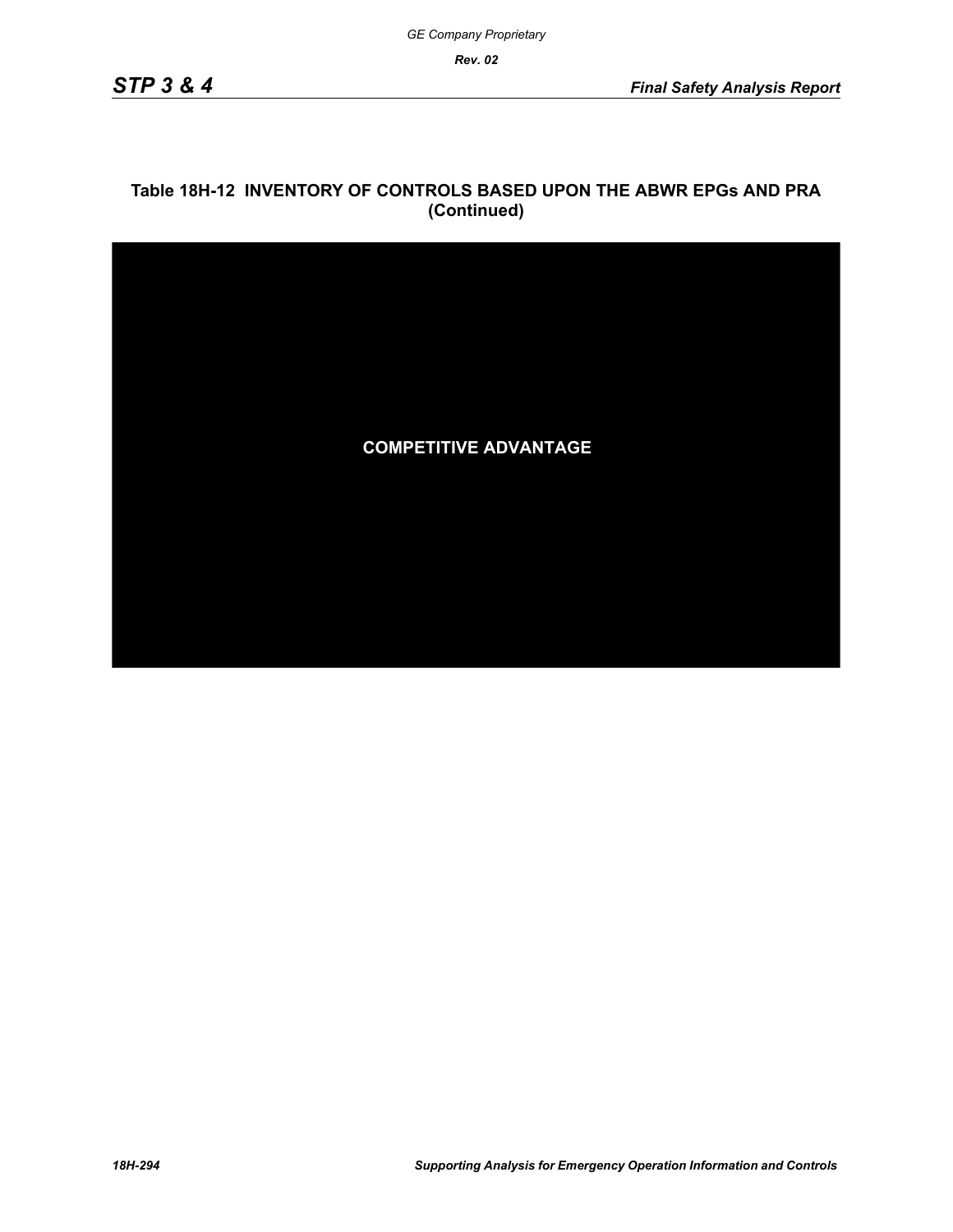